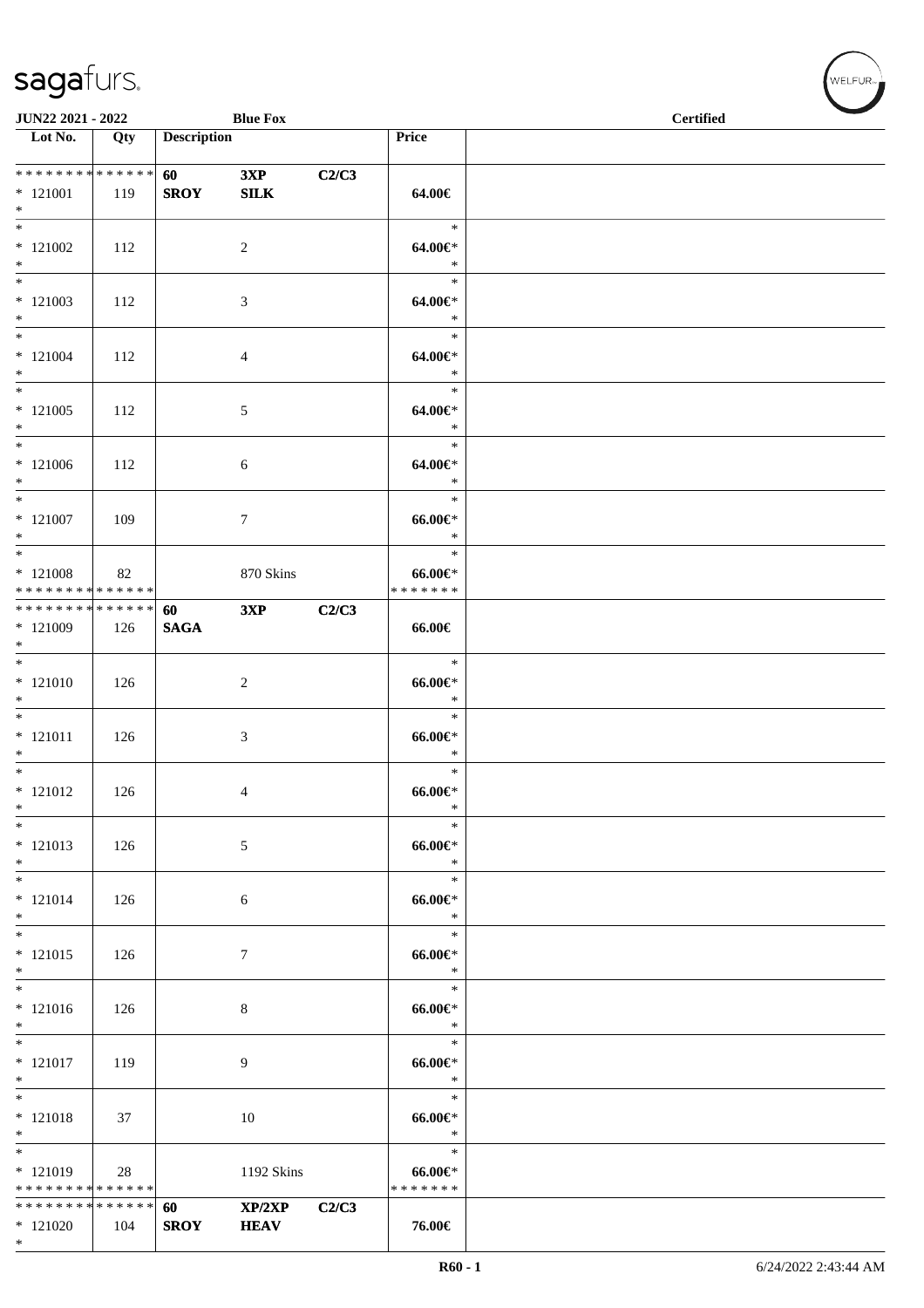| JUN22 2021 - 2022                        |                    |                                                                                                                                                                                                                                                | <b>Blue Fox</b>       |       |                                    | $\overline{\phantom{a}}$<br><b>Certified</b> |
|------------------------------------------|--------------------|------------------------------------------------------------------------------------------------------------------------------------------------------------------------------------------------------------------------------------------------|-----------------------|-------|------------------------------------|----------------------------------------------|
| $\overline{\phantom{1}}$ Lot No.         | Qty                | <b>Description</b>                                                                                                                                                                                                                             |                       |       | Price                              |                                              |
| $*$<br>$* 121021$<br>$*$                 | 98                 | 60 — 100 — 100 — 100 — 100 — 100 — 100 — 100 — 100 — 100 — 100 — 100 — 100 — 100 — 100 — 100 — 100 — 100 — 100 — 100 — 100 — 100 — 100 — 100 — 100 — 100 — 100 — 100 — 100 — 100 — 100 — 100 — 100 — 100 — 100 — 100 — 100 — 10<br><b>SROY</b> | XP/2XP<br><b>HEAV</b> | C2/C3 | $\ast$<br>76.00€*<br>$\ast$        |                                              |
| $*121022$<br>$*$                         | 98                 |                                                                                                                                                                                                                                                | $\mathfrak{Z}$        |       | $\ast$<br>76.00€*<br>$\ast$        |                                              |
| $*$<br>$*121023$<br>$*$                  | 98                 |                                                                                                                                                                                                                                                | 4                     |       | $\ast$<br>76.00€*<br>$\ast$        |                                              |
| $*$<br>$* 121024$<br>$*$                 | 98                 |                                                                                                                                                                                                                                                | $\sqrt{5}$            |       | $\ast$<br>76.00€*<br>$\ast$        |                                              |
| $*$<br>$*$ 121025<br>$*$                 | 98                 |                                                                                                                                                                                                                                                | 6                     |       | $\ast$<br>76.00€*<br>$\ast$        |                                              |
| $*$<br>$*121026$<br>$*$                  | 98                 |                                                                                                                                                                                                                                                | 7                     |       | $\ast$<br>76.00€*<br>$\ast$        |                                              |
| $*$<br>$*$ 121027<br>$*$                 | 98                 |                                                                                                                                                                                                                                                | $\,8\,$               |       | $\ast$<br>76.00€*<br>$\ast$        |                                              |
| $\overline{\ast}$<br>$* 121028$<br>$*$   | 98                 |                                                                                                                                                                                                                                                | 9                     |       | $\ast$<br>76.00€*<br>$\ast$        |                                              |
| $*$<br>$*121029$<br>$*$                  | 98                 |                                                                                                                                                                                                                                                | 10                    |       | $\ast$<br>76.00€*<br>$\ast$        |                                              |
| $\overline{\ }$<br>$*121030$<br>$*$      | 98                 |                                                                                                                                                                                                                                                | $11\,$                |       | $\ast$<br>76.00€*<br>$\ast$        |                                              |
| $*$<br>$* 121031$<br>$*$                 | 98                 |                                                                                                                                                                                                                                                | 12                    |       | $\ast$<br>76.00€*<br>$\ast$        |                                              |
| $*$<br>$*121032$<br>$*$                  | 98                 |                                                                                                                                                                                                                                                | 13                    |       | $\ast$<br>76.00€*<br>$\ast$        |                                              |
| $*$<br>$*121033$<br>$*$                  | 112                |                                                                                                                                                                                                                                                | 14                    |       | $\ast$<br>76.00€*<br>$\ast$        |                                              |
| $*$<br>$* 121034$<br>$*$                 | 98                 |                                                                                                                                                                                                                                                | 15                    |       | $\ast$<br>74.00€*<br>$\ast$        |                                              |
| $*$<br>$*121035$<br>$*$                  | 98                 |                                                                                                                                                                                                                                                | 16                    |       | $\ast$<br>74.00€*<br>$\ast$        |                                              |
| $*121036$<br>* * * * * * * * * * * * * * | 45                 |                                                                                                                                                                                                                                                | 1633 Skins            |       | $\ast$<br>74.00€*<br>* * * * * * * |                                              |
| * * * * * * * *<br>$* 121037$<br>$*$     | * * * * * *<br>104 |                                                                                                                                                                                                                                                | <b>IDENTICAL</b>      |       | 74.00€                             |                                              |
| $*$<br>* 121038<br>$*$                   | 98                 |                                                                                                                                                                                                                                                | $\overline{c}$        |       | $\ast$<br>74.00€*<br>$\ast$        |                                              |
| $*$<br>$* 121039$<br>$*$                 | 98                 |                                                                                                                                                                                                                                                | 3                     |       | $\ast$<br>74.00€*<br>$\ast$        |                                              |
| $*$<br>$*121040$<br>$*$                  | 98                 |                                                                                                                                                                                                                                                | 4                     |       | $\ast$<br>74.00€*<br>$\ast$        |                                              |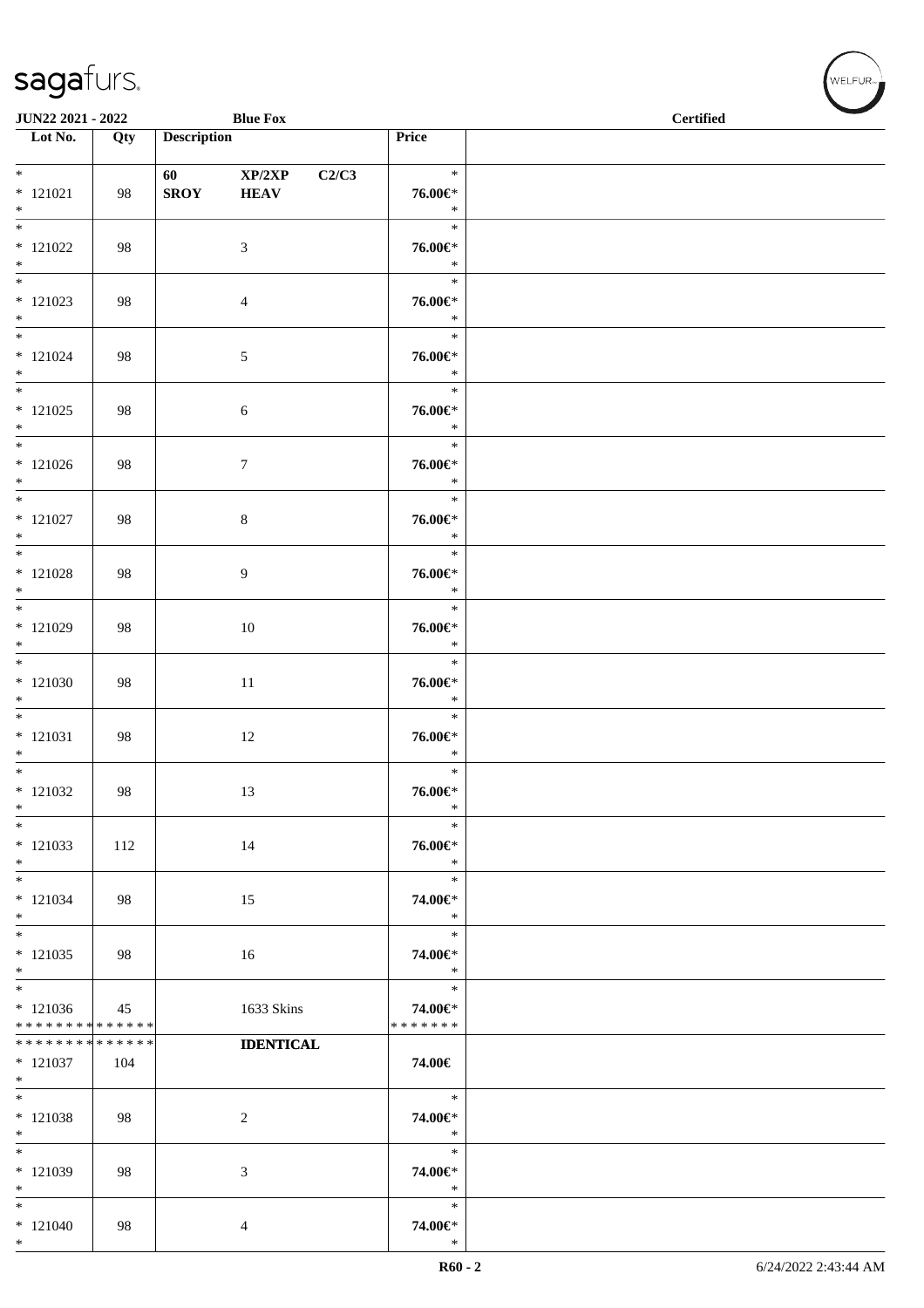\*

| JUN22 2021 - 2022                                 |                  |                                                                                                                                                                                                                                                | <b>Blue Fox</b>       |       |                                    | $\sim$<br><b>Certified</b> |
|---------------------------------------------------|------------------|------------------------------------------------------------------------------------------------------------------------------------------------------------------------------------------------------------------------------------------------|-----------------------|-------|------------------------------------|----------------------------|
| $\overline{\phantom{1}}$ Lot No.                  | $\overline{Qty}$ | <b>Description</b>                                                                                                                                                                                                                             |                       |       | Price                              |                            |
| $*$<br>$* 121041$<br>$*$                          | 98               | 60 — 100 — 100 — 100 — 100 — 100 — 100 — 100 — 100 — 100 — 100 — 100 — 100 — 100 — 100 — 100 — 100 — 100 — 100 — 100 — 100 — 100 — 100 — 100 — 100 — 100 — 100 — 100 — 100 — 100 — 100 — 100 — 100 — 100 — 100 — 100 — 100 — 10<br><b>SROY</b> | XP/2XP<br><b>HEAV</b> | C2/C3 | $\ast$<br>74.00€*<br>$\ast$        |                            |
| $* 121042$<br>$*$                                 | 98               |                                                                                                                                                                                                                                                | $\sqrt{6}$            |       | $\ast$<br>74.00€*<br>$\ast$        |                            |
| $*$<br>$* 121043$<br>$*$                          | 98               |                                                                                                                                                                                                                                                | $\tau$                |       | $\ast$<br>74.00€*<br>$\ast$        |                            |
| $*$<br>$* 121044$<br>$*$                          | 98               |                                                                                                                                                                                                                                                | $\,8\,$               |       | $\ast$<br>74.00€*<br>$\ast$        |                            |
| $*$<br>$* 121045$<br>$*$                          | 98               |                                                                                                                                                                                                                                                | 9                     |       | $\ast$<br>74.00€*<br>$\ast$        |                            |
| $*$<br>$*121046$<br>$*$                           | 98               |                                                                                                                                                                                                                                                | 10                    |       | $\ast$<br>74.00€*<br>$\ast$        |                            |
| $*$<br>$* 121047$<br>$*$                          | 98               |                                                                                                                                                                                                                                                | 11                    |       | $\ast$<br>74.00€*<br>$\ast$        |                            |
| $\overline{\ast}$<br>$* 121048$<br>$*$            | 98               |                                                                                                                                                                                                                                                | 12                    |       | $\ast$<br>74.00€*<br>$\ast$        |                            |
| $*$<br>$*121049$<br>$*$                           | 98               |                                                                                                                                                                                                                                                | 13                    |       | $\ast$<br>74.00€*<br>$\ast$        |                            |
| $*$<br>$*121050$<br>$*$                           | 98               |                                                                                                                                                                                                                                                | 14                    |       | $\ast$<br>74.00€*<br>$\ast$        |                            |
| $*$<br>$* 121051$<br>$*$                          | 98               |                                                                                                                                                                                                                                                | 15                    |       | $\ast$<br>74.00€*<br>$\ast$        |                            |
| $*$<br>$*121052$<br>$*$                           | 98               |                                                                                                                                                                                                                                                | 16                    |       | $\ast$<br>74.00€*<br>$\ast$        |                            |
| $*$<br>$* 121053$<br>$*$                          | 98               |                                                                                                                                                                                                                                                | 17                    |       | $\ast$<br>74.00€*<br>$\ast$        |                            |
| $*$<br>$* 121054$<br>$*$                          | 98               |                                                                                                                                                                                                                                                | 18                    |       | $\ast$<br>74.00€*<br>$\ast$        |                            |
| $*$<br>$*121055$<br>$*$                           | 98               |                                                                                                                                                                                                                                                | 19                    |       | $\ast$<br>74.00€*<br>$\ast$        |                            |
| $* 121056$<br>$*$                                 | 98               |                                                                                                                                                                                                                                                | 20                    |       | $\ast$<br>74.00€*<br>$\ast$        |                            |
| $\overline{\phantom{0}}$<br>$* 121057$<br>$*$     | 98               |                                                                                                                                                                                                                                                | 21                    |       | $\ast$<br>74.00€*<br>$\ast$        |                            |
| $*$<br>$*121058$<br>* * * * * * * * * * * * * * * | 63               |                                                                                                                                                                                                                                                | 2127 Skins            |       | $\ast$<br>74.00€*<br>* * * * * * * |                            |
| * * * * * * * * * * * * * * *<br>$*121059$<br>$*$ | 104              | 60<br><b>SROY</b>                                                                                                                                                                                                                              | XP/2XP<br><b>HEAV</b> | C2/C3 | 74.00€                             |                            |
| $*$<br>$*121060$<br>$*$                           | 98               |                                                                                                                                                                                                                                                | $\overline{c}$        |       | $\ast$<br>74.00€*<br>$\ast$        |                            |

 $(\forall ELFUR_{\text{max}})$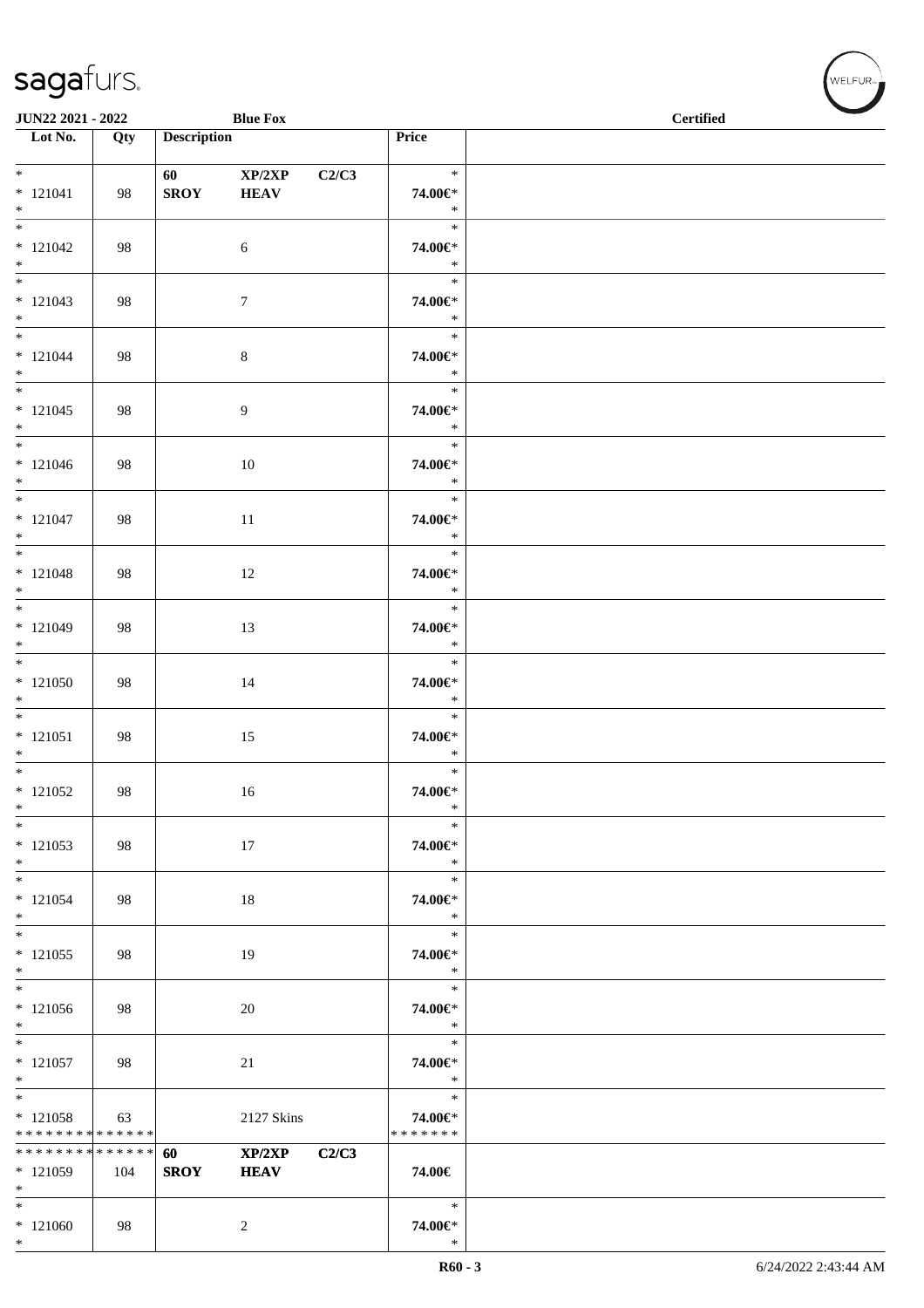| JUN22 2021 - 2022                             |                    |                                                                                                                                                                                                                                                | <b>Blue Fox</b>       |       |                                       | $\sim$<br><b>Certified</b> |
|-----------------------------------------------|--------------------|------------------------------------------------------------------------------------------------------------------------------------------------------------------------------------------------------------------------------------------------|-----------------------|-------|---------------------------------------|----------------------------|
| $\overline{\phantom{1}}$ Lot No.              | Qty                | <b>Description</b>                                                                                                                                                                                                                             |                       | Price |                                       |                            |
| $*$<br>$*121061$<br>$*$                       | 98                 | 60 — 100 — 100 — 100 — 100 — 100 — 100 — 100 — 100 — 100 — 100 — 100 — 100 — 100 — 100 — 100 — 100 — 100 — 100 — 100 — 100 — 100 — 100 — 100 — 100 — 100 — 100 — 100 — 100 — 100 — 100 — 100 — 100 — 100 — 100 — 100 — 100 — 10<br><b>SROY</b> | XP/2XP<br><b>HEAV</b> | C2/C3 | $\ast$<br>74.00€*<br>$\ast$           |                            |
| $*121062$<br>$*$                              | 98                 |                                                                                                                                                                                                                                                | $\overline{4}$        |       | $\ast$<br>74.00€*<br>$\ast$           |                            |
| $*$<br>$*121063$<br>$*$                       | 98                 |                                                                                                                                                                                                                                                | $\mathfrak{S}$        |       | $\ast$<br>74.00€*<br>$\ast$           |                            |
| $*$<br>$* 121064$<br>$*$                      | 98                 |                                                                                                                                                                                                                                                | 6                     |       | $\ast$<br>74.00€*<br>$\ast$           |                            |
| $*121065$<br>$*$                              | 98                 |                                                                                                                                                                                                                                                | $\boldsymbol{7}$      |       | $\ast$<br>74.00€*<br>$\ast$           |                            |
| $*$<br>$*121066$<br>$*$                       | 98                 |                                                                                                                                                                                                                                                | $\,8\,$               |       | $\ast$<br>74.00€*<br>$\ast$           |                            |
| $*$<br>$*121067$<br>$*$                       | 98                 |                                                                                                                                                                                                                                                | 9                     |       | $\ast$<br>74.00€*<br>$\ast$           |                            |
| $* 121068$<br>$*$                             | 98                 |                                                                                                                                                                                                                                                | 10                    |       | $\ast$<br>74.00€*<br>$\ast$           |                            |
| $*$<br>$*121069$<br>$*$                       | 98                 |                                                                                                                                                                                                                                                | 11                    |       | $\ast$<br>74.00€*<br>$\ast$           |                            |
| $* 121070$<br>$*$                             | 98                 |                                                                                                                                                                                                                                                | 12                    |       | $\ast$<br>74.00€*<br>$\ast$           |                            |
| $*$<br>$* 121071$<br>$*$<br>$\overline{\ast}$ | 98                 |                                                                                                                                                                                                                                                | 13                    |       | $\ast$<br>74.00€*<br>$\ast$           |                            |
| $* 121072$<br>$*$                             | 98                 |                                                                                                                                                                                                                                                | 14                    |       | $\ast$<br>74.00€*<br>$\ast$           |                            |
| $\ast$<br>$* 121073$<br>$\ast$                | 98                 |                                                                                                                                                                                                                                                | 15                    |       | $\ast$<br>74.00€*<br>$\ast$           |                            |
| $*$<br>$* 121074$<br>$*$<br>$*$               | 98                 |                                                                                                                                                                                                                                                | 16                    |       | $\ast$<br>74.00€*<br>$\ast$           |                            |
| $* 121075$<br>$*$<br>$*$                      | 98                 |                                                                                                                                                                                                                                                | 17                    |       | $\ast$<br>74.00€*<br>$\ast$<br>$\ast$ |                            |
| $* 121076$<br>* * * * * * * * * * * * * *     | 54                 |                                                                                                                                                                                                                                                | 1726 Skins            |       | 74.00€*<br>* * * * * * *              |                            |
| * * * * * * * *<br>$*121077$<br>$*$           | * * * * * *<br>104 |                                                                                                                                                                                                                                                | <b>IDENTICAL</b>      |       | 74.00€                                |                            |
| $*$<br>* 121078<br>$*$                        | 98                 |                                                                                                                                                                                                                                                | $\overline{c}$        |       | $\ast$<br>74.00€*<br>$\ast$           |                            |
| $*$<br>$*121079$<br>$*$                       | 98                 |                                                                                                                                                                                                                                                | 3                     |       | $\ast$<br>74.00€*<br>$\ast$           |                            |
| $*$<br>$*121080$<br>$*$                       | 98                 |                                                                                                                                                                                                                                                | 4                     |       | $\ast$<br>74.00€*<br>$\ast$           |                            |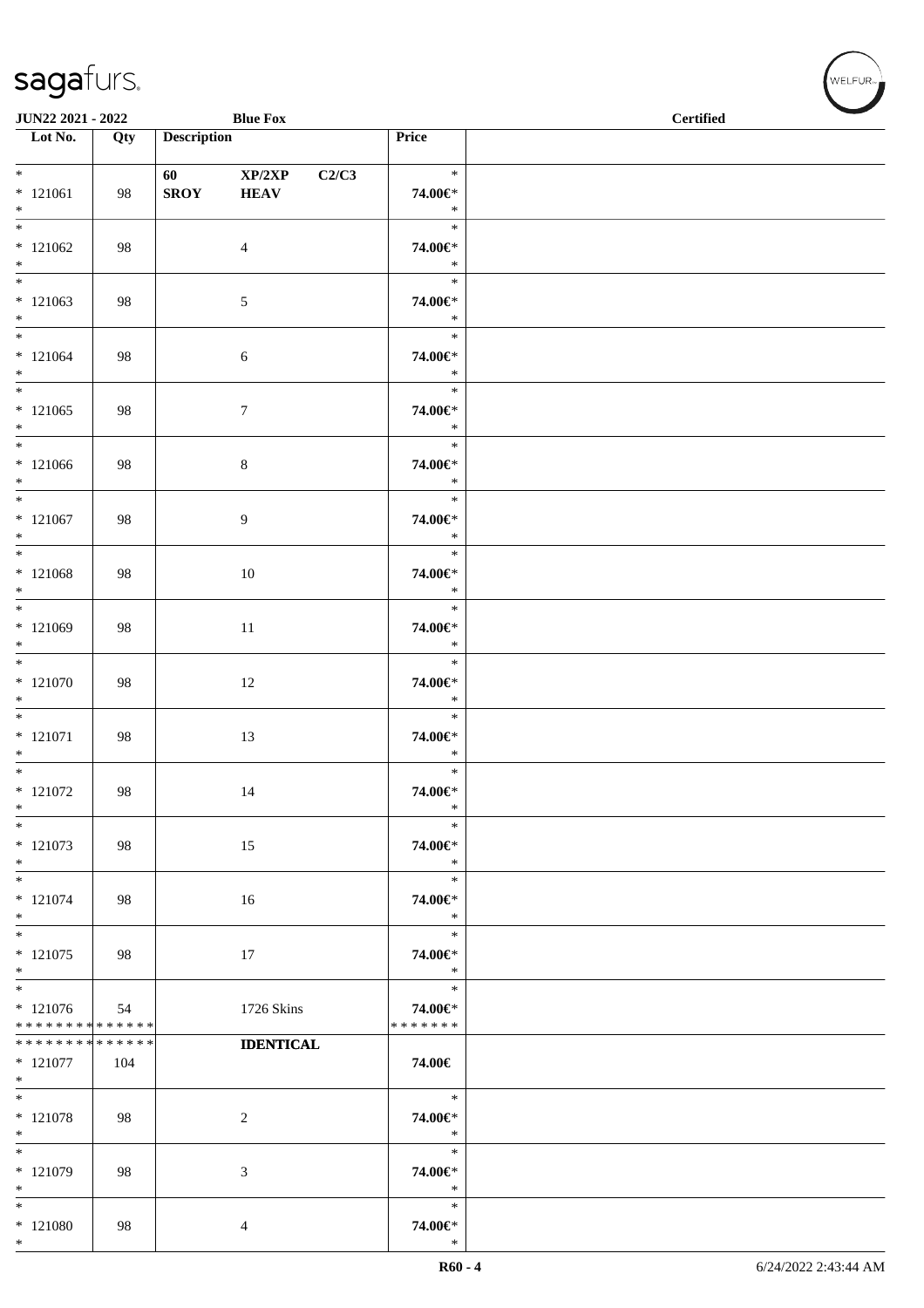| JUN22 2021 - 2022                                |                  |                                                                                                                                                                                                                                                | <b>Blue Fox</b>       |       |                                    | $\sim$<br><b>Certified</b> |
|--------------------------------------------------|------------------|------------------------------------------------------------------------------------------------------------------------------------------------------------------------------------------------------------------------------------------------|-----------------------|-------|------------------------------------|----------------------------|
| $\overline{\phantom{1}}$ Lot No.                 | $\overline{Qty}$ | <b>Description</b>                                                                                                                                                                                                                             |                       |       | Price                              |                            |
| $*$<br>$* 121081$<br>$*$                         | 98               | 60 — 100 — 100 — 100 — 100 — 100 — 100 — 100 — 100 — 100 — 100 — 100 — 100 — 100 — 100 — 100 — 100 — 100 — 100 — 100 — 100 — 100 — 100 — 100 — 100 — 100 — 100 — 100 — 100 — 100 — 100 — 100 — 100 — 100 — 100 — 100 — 100 — 10<br><b>SROY</b> | XP/2XP<br><b>HEAV</b> | C2/C3 | $\ast$<br>74.00€*<br>$\ast$        |                            |
| $*$ 121082<br>$*$                                | 98               |                                                                                                                                                                                                                                                | $\sqrt{6}$            |       | $\ast$<br>74.00€*<br>$\ast$        |                            |
| $*$<br>$* 121083$<br>$*$                         | 98               |                                                                                                                                                                                                                                                | $\tau$                |       | $\ast$<br>74.00€*<br>$\ast$        |                            |
| $*$<br>$* 121084$<br>$*$                         | 98               |                                                                                                                                                                                                                                                | $\,8\,$               |       | $\ast$<br>$74.00 \in$<br>$\ast$    |                            |
| $*$<br>$* 121085$<br>$*$                         | 98               |                                                                                                                                                                                                                                                | 9                     |       | $\ast$<br>74.00€*<br>$\ast$        |                            |
| $*$<br>$*121086$<br>$*$                          | 98               |                                                                                                                                                                                                                                                | 10                    |       | $\ast$<br>74.00€*<br>$\ast$        |                            |
| $*$<br>$* 121087$<br>$*$<br>$\overline{\ast}$    | 98               |                                                                                                                                                                                                                                                | $11\,$                |       | $\ast$<br>74.00€*<br>$\ast$        |                            |
| $* 121088$<br>$*$                                | 98               |                                                                                                                                                                                                                                                | 12                    |       | $\ast$<br>74.00€*<br>$\ast$        |                            |
| $*$<br>* 121089<br>$*$                           | 98               |                                                                                                                                                                                                                                                | 13                    |       | $\ast$<br>74.00€*<br>$\ast$        |                            |
| $*121090$<br>$*$                                 | 98               |                                                                                                                                                                                                                                                | 14                    |       | $\ast$<br>74.00€*<br>$\ast$        |                            |
| $*$<br>$* 121091$<br>$*$<br>$*$                  | 98               |                                                                                                                                                                                                                                                | 15                    |       | $\ast$<br>74.00€*<br>$\ast$        |                            |
| $*121092$<br>* * * * * * * * * * * * * * *       | 23               |                                                                                                                                                                                                                                                | 1499 Skins            |       | $\ast$<br>74.00€*<br>* * * * * * * |                            |
| * * * * * * * * * * * * * * *<br>* 121093<br>$*$ | 104              | 60<br><b>SROY</b>                                                                                                                                                                                                                              | XP/2XP<br><b>HEAV</b> | C2/C3 | 74.00€                             |                            |
| $*$<br>$* 121094$<br>$*$                         | 98               |                                                                                                                                                                                                                                                | 2                     |       | $\ast$<br>74.00€*<br>$\ast$        |                            |
| $*$<br>$*121095$<br>$*$                          | 98               |                                                                                                                                                                                                                                                | 3                     |       | $\ast$<br>74.00€*<br>$\ast$        |                            |
| $*$<br>* 121096<br>$*$                           | 98               |                                                                                                                                                                                                                                                | 4                     |       | $\ast$<br>74.00€*<br>$\ast$        |                            |
| $*$<br>* 121097<br>$*$                           | 98               |                                                                                                                                                                                                                                                | 5                     |       | $\ast$<br>74.00€*<br>$\ast$        |                            |
| $*$<br>* 121098<br>$*$                           | 98               |                                                                                                                                                                                                                                                | 6                     |       | $\ast$<br>74.00€*<br>$\ast$        |                            |
| $*$<br>* 121099<br>$*$                           | 98               |                                                                                                                                                                                                                                                | $\tau$                |       | $\ast$<br>74.00€*<br>$\ast$        |                            |
| $*$<br>$* 121100$<br>$*$                         | 98               |                                                                                                                                                                                                                                                | 8                     |       | $\ast$<br>74.00€*<br>$\ast$        |                            |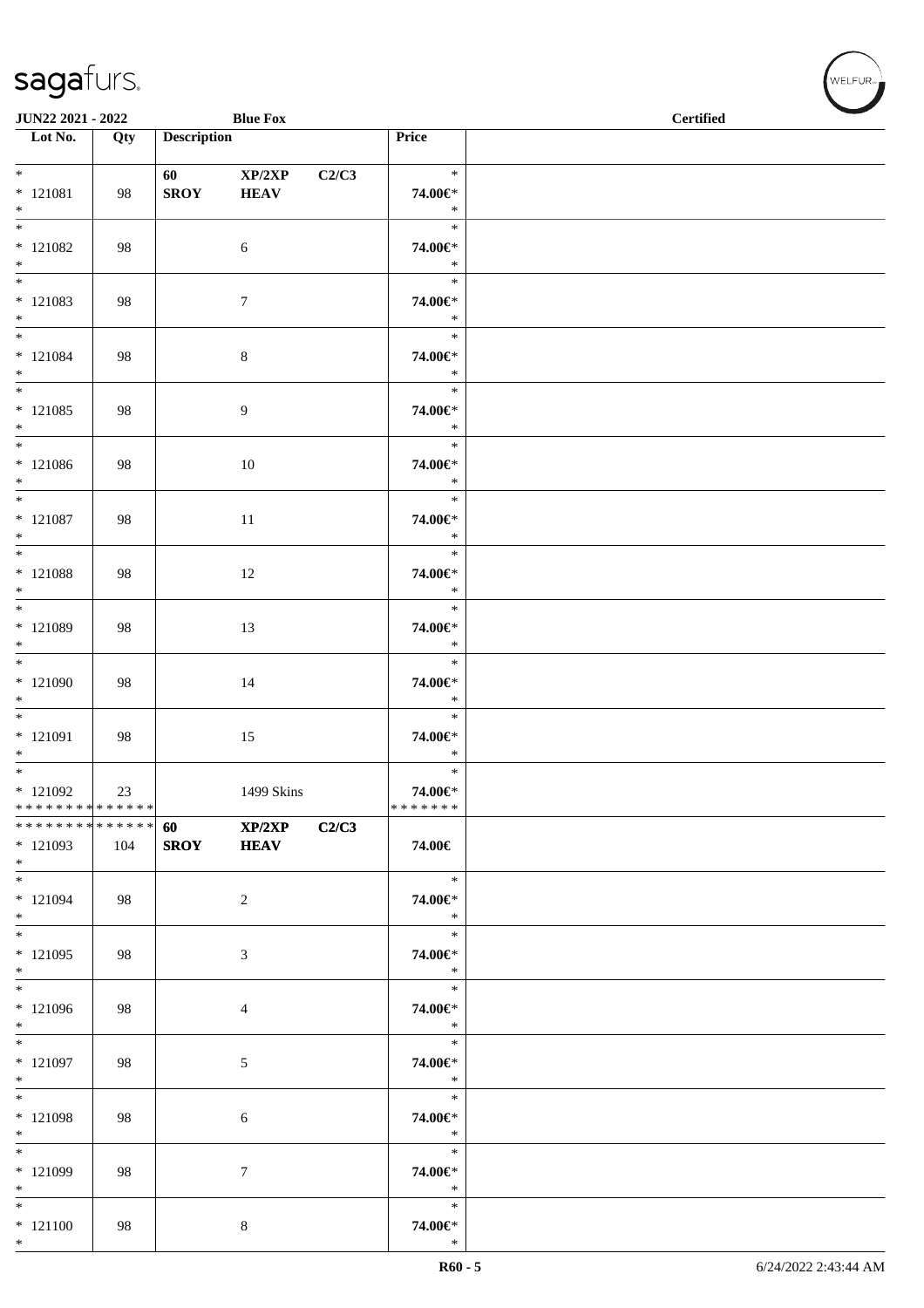| JUN22 2021 - 2022                                                       |     |                       | <b>Blue Fox</b>       |       |                                         | <b>Certified</b> | <b>Contract Contract Contract Contract Contract Contract Contract Contract Contract Contract Contract Contract Contract Contract Contract Contract Contract Contract Contract Contract Contract Contract Contract Contract Contr</b> |
|-------------------------------------------------------------------------|-----|-----------------------|-----------------------|-------|-----------------------------------------|------------------|--------------------------------------------------------------------------------------------------------------------------------------------------------------------------------------------------------------------------------------|
| Lot No.                                                                 | Qty | <b>Description</b>    |                       |       | Price                                   |                  |                                                                                                                                                                                                                                      |
| $*$                                                                     |     |                       |                       |       | $\ast$                                  |                  |                                                                                                                                                                                                                                      |
| $* 121101$<br>$*$                                                       | 98  | 60 100<br><b>SROY</b> | XP/2XP<br><b>HEAV</b> | C2/C3 | 74.00€*<br>$\ast$                       |                  |                                                                                                                                                                                                                                      |
| $\overline{\ast}$<br>$* 121102$<br>$*$                                  | 98  |                       | 10                    |       | $\ast$<br>74.00€*<br>$\ast$             |                  |                                                                                                                                                                                                                                      |
| $* 121103$<br>$*$                                                       | 98  |                       | 11                    |       | $\ast$<br>74.00€*<br>$\ast$             |                  |                                                                                                                                                                                                                                      |
| $*$<br>$* 121104$<br>$*$                                                | 98  |                       | 12                    |       | $\ast$<br>74.00€*<br>$\ast$             |                  |                                                                                                                                                                                                                                      |
| $*$<br>$* 121105$<br>$*$                                                | 98  |                       | 13                    |       | $\ast$<br>74.00€*<br>$\ast$             |                  |                                                                                                                                                                                                                                      |
| $*$<br>$* 121106$<br>$*$                                                | 98  |                       | 14                    |       | $\ast$<br>74.00€*<br>$\ast$             |                  |                                                                                                                                                                                                                                      |
| $*$<br>$* 121107$<br>$*$                                                | 98  |                       | 15                    |       | $\ast$<br>74.00€*<br>$\ast$             |                  |                                                                                                                                                                                                                                      |
| $* 121108$<br>$*$                                                       | 98  |                       | 16                    |       | $\ast$<br>74.00€*<br>$\ast$             |                  |                                                                                                                                                                                                                                      |
| $* 121109$<br>$*$                                                       | 98  |                       | 17                    |       | $\ast$<br>74.00€*<br>$\ast$             |                  |                                                                                                                                                                                                                                      |
| $* 121110$<br>$*$                                                       | 98  |                       | 18                    |       | $\ast$<br>74.00€*<br>$\ast$             |                  |                                                                                                                                                                                                                                      |
| $*$<br>$* 121111$<br>$*$                                                | 98  |                       | 19                    |       | $\ast$<br>74.00€*<br>$\ast$             |                  |                                                                                                                                                                                                                                      |
| $\overline{\phantom{0}}$<br>$* 121112$<br>* * * * * * * * * * * * * * * | 19  |                       | 1887 Skins            |       | $\ast$<br>74.00€*<br>* * * * * * *      |                  |                                                                                                                                                                                                                                      |
| * * * * * * * * * * * * * * *<br>$* 121113$<br>$*$                      | 104 | 60<br><b>SROY</b>     | XP/2XP                | C2/C3 | $(72.00\epsilon)$                       |                  |                                                                                                                                                                                                                                      |
| $*$<br>$* 121114$<br>$*$                                                | 98  |                       | $\overline{c}$        |       | $\ast$<br>$(72.00\epsilon)$ *<br>$\ast$ |                  |                                                                                                                                                                                                                                      |
| $\overline{\ast}$<br>$* 121115$<br>$*$                                  | 98  |                       | 3                     |       | $\ast$<br>$(72.00\epsilon)$ *<br>$\ast$ |                  |                                                                                                                                                                                                                                      |
| $\overline{\phantom{0}}$<br>$* 121116$<br>$*$                           | 98  |                       | 4                     |       | $\ast$<br>$(72.00\epsilon)$ *<br>$\ast$ |                  |                                                                                                                                                                                                                                      |
| $*$<br>$* 121117$<br>$*$                                                | 98  |                       | 5                     |       | $\ast$<br>$(72.00\epsilon)$ *<br>$\ast$ |                  |                                                                                                                                                                                                                                      |
| $*$<br>$* 121118$<br>$*$                                                | 98  |                       | 6                     |       | $\ast$<br>$(72.00\epsilon)$ *<br>$\ast$ |                  |                                                                                                                                                                                                                                      |
| $*$<br>$* 121119$<br>$*$                                                | 98  |                       | 7                     |       | $\ast$<br>$(72.00\epsilon)$ *<br>$\ast$ |                  |                                                                                                                                                                                                                                      |
| $*$<br>$* 121120$<br>$*$                                                | 98  |                       | 8                     |       | $\ast$<br>$(72.00\epsilon)$ *<br>$\ast$ |                  |                                                                                                                                                                                                                                      |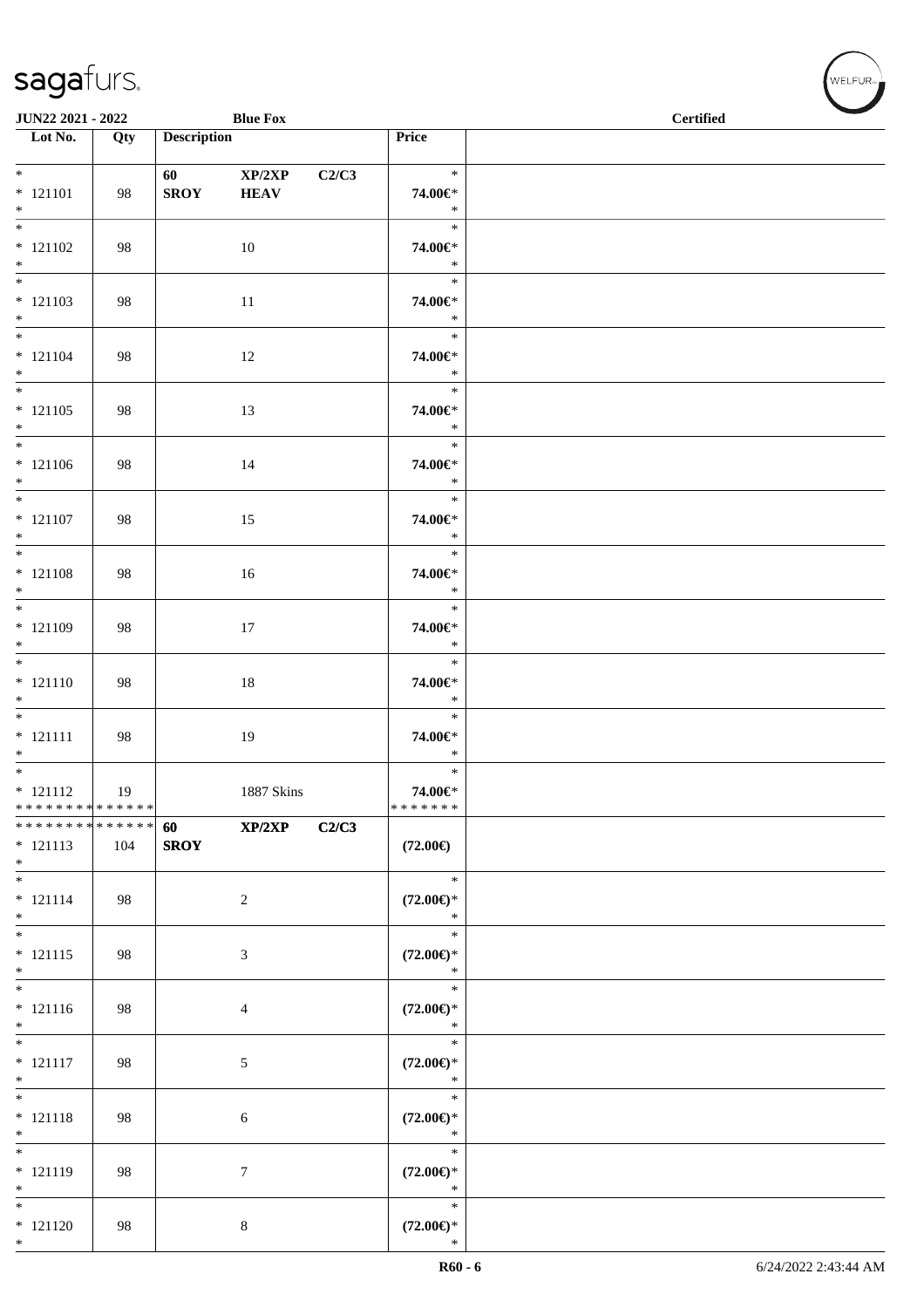| JUN22 2021 - 2022                                                       |                    | <b>Blue Fox</b>                  |                                                  | $\operatorname{\bf \mathbf{Certified}}$ |  |
|-------------------------------------------------------------------------|--------------------|----------------------------------|--------------------------------------------------|-----------------------------------------|--|
| $\overline{\phantom{1}}$ Lot No.                                        | Qty                | <b>Description</b>               | Price                                            |                                         |  |
| $\overline{\phantom{0}}$<br>$* 121121$<br>$*$                           | 98                 | XP/2XP<br>60 — 10<br><b>SROY</b> | $\ast$<br>C2/C3<br>$(72.00\epsilon)$ *<br>$\ast$ |                                         |  |
| $\overline{\ast}$<br>$* 121122$<br>$*$                                  | 98                 | 10                               | $\ast$<br>$(72.00\epsilon)$ *<br>$\ast$          |                                         |  |
| $* 121123$<br>$*$                                                       | 98                 | 11                               | $\ast$<br>$(72.00\epsilon)$ *<br>$\ast$          |                                         |  |
| $*$<br>$* 121124$<br>$*$                                                | 98                 | 12                               | $\ast$<br>$(72.00\epsilon)$ *<br>$\ast$          |                                         |  |
| $\overline{\ }$<br>$* 121125$<br>$*$                                    | 98                 | 13                               | $\ast$<br>$(72.00\epsilon)$ *<br>$\ast$          |                                         |  |
| $*$<br>$* 121126$<br>$*$                                                | 98                 | 14                               | $\ast$<br>$(72.00\epsilon)$ *<br>$\ast$          |                                         |  |
| $\overline{\phantom{0}}$<br>$* 121127$<br>$*$                           | 98                 | 15                               | $\ast$<br>$(72.00\epsilon)$ *<br>$\ast$          |                                         |  |
| $\overline{\phantom{0}}$<br>$* 121128$<br>$*$                           | 98                 | $16\,$                           | $\ast$<br>$(72.00\epsilon)$ *<br>$\ast$          |                                         |  |
| $*$<br>$* 121129$<br>$*$                                                | 98                 | 17                               | $\ast$<br>$(72.00\epsilon)$ *<br>$\ast$          |                                         |  |
| $\overline{\phantom{0}}$<br>$* 121130$<br>$*$                           | 98                 | $18\,$                           | $\ast$<br>$(72.00\epsilon)$ *<br>$\ast$          |                                         |  |
| $\overline{\phantom{0}}$<br>$* 121131$<br>$*$                           | 98                 | 19                               | $\ast$<br>$(72.00\epsilon)$ *<br>$\ast$          |                                         |  |
| $\overline{\phantom{0}}$<br>$* 121132$<br>* * * * * * * * * * * * * * * | 39                 | 1907 Skins                       | $\ast$<br>$(72.00\epsilon)$ *<br>*******         |                                         |  |
| * * * * * * * *<br>$* 121133$<br>$*$                                    | * * * * * *<br>118 | <b>IDENTICAL</b>                 | $(72.00\epsilon)$                                |                                         |  |
| $*$<br>$* 121134$<br>$*$                                                | 112                | $\overline{c}$                   | $\ast$<br>$(72.00\epsilon)$ *<br>$\ast$          |                                         |  |
| $*$<br>$* 121135$<br>$*$                                                | 112                | 3                                | $\ast$<br>$(72.00\epsilon)$ *<br>$\ast$          |                                         |  |
| $\overline{\phantom{0}}$<br>$* 121136$<br>$*$                           | 112                | 4                                | $\ast$<br>$(72.00\epsilon)$ *<br>$\ast$          |                                         |  |
| $*$<br>$* 121137$<br>$*$                                                | 112                | $\mathfrak{S}$                   | $\ast$<br>$(72.00\epsilon)$ *<br>$\ast$          |                                         |  |
| $*$<br>$* 121138$<br>$*$                                                | 112                | 6                                | $\ast$<br>72.00€*<br>$\ast$                      |                                         |  |
| $*$<br>$* 121139$<br>$*$                                                | 112                | 7                                | $\ast$<br>72.00€*<br>$\ast$                      |                                         |  |
| $*$<br>$* 121140$<br>$*$                                                | 112                | 8                                | $\ast$<br>72.00€*<br>$\ast$                      |                                         |  |

 $(w$ ELFUR<sub><sup>n</sub></sub></sub></sup>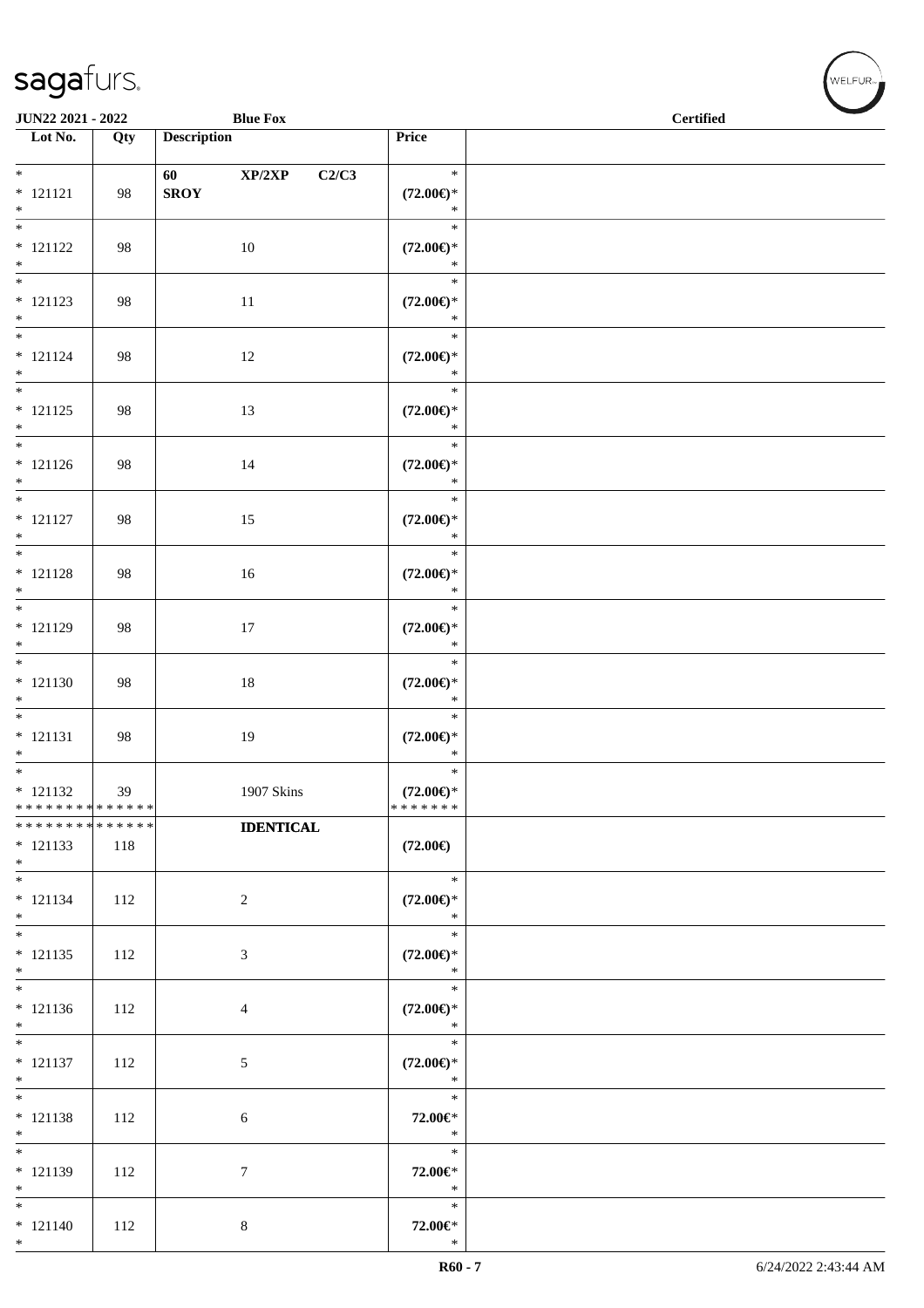| JUN22 2021 - 2022                                  |     |                    | <b>Blue Fox</b> |       |                                          | $\operatorname{Certified}$ | <b>Contract Contract Contract Contract Contract Contract Contract Contract Contract Contract Contract Contract Contract Contract Contract Contract Contract Contract Contract Contract Contract Contract Contract Contract Contr</b> |
|----------------------------------------------------|-----|--------------------|-----------------|-------|------------------------------------------|----------------------------|--------------------------------------------------------------------------------------------------------------------------------------------------------------------------------------------------------------------------------------|
| Lot No.                                            | Qty | <b>Description</b> |                 | Price |                                          |                            |                                                                                                                                                                                                                                      |
| $*$<br>$* 121141$<br>$*$                           | 112 | 60<br><b>SROY</b>  | XP/2XP          | C2/C3 | $\ast$<br>$(72.00\epsilon)$ *<br>$\ast$  |                            |                                                                                                                                                                                                                                      |
| $\overline{\ast}$<br>$* 121142$<br>$*$             | 112 |                    | 10              |       | $\ast$<br>$(72.00\epsilon)$ *<br>$\ast$  |                            |                                                                                                                                                                                                                                      |
| $* 121143$<br>$*$                                  | 112 |                    | 11              |       | $\ast$<br>$(72.00\epsilon)$ *<br>$\ast$  |                            |                                                                                                                                                                                                                                      |
| $*$<br>$* 121144$<br>$*$                           | 112 |                    | 12              |       | $\ast$<br>$(72.00\epsilon)$ *<br>$\ast$  |                            |                                                                                                                                                                                                                                      |
| $* 121145$<br>$*$                                  | 112 |                    | 13              |       | $\ast$<br>$(72.00\epsilon)$ *<br>$\ast$  |                            |                                                                                                                                                                                                                                      |
| $*$<br>$* 121146$<br>$*$                           | 112 |                    | 14              |       | $\ast$<br>$(72.00\epsilon)$ *<br>$\ast$  |                            |                                                                                                                                                                                                                                      |
| $*$<br>$* 121147$<br>$*$                           | 112 |                    | 15              |       | $\ast$<br>$(72.00\epsilon)$ *<br>$\ast$  |                            |                                                                                                                                                                                                                                      |
| $* 121148$<br>$*$                                  | 112 |                    | 16              |       | $\ast$<br>$(72.00\epsilon)$ *<br>$\ast$  |                            |                                                                                                                                                                                                                                      |
| * 121149<br>$*$                                    | 112 |                    | $17\,$          |       | $\ast$<br>$(72.00\epsilon)$ *<br>$\ast$  |                            |                                                                                                                                                                                                                                      |
| $* 121150$<br>$*$                                  | 112 |                    | 18              |       | $\ast$<br>$(72.00\epsilon)$ *<br>$\ast$  |                            |                                                                                                                                                                                                                                      |
| $* 121151$<br>$*$                                  | 112 |                    | 19              |       | $\ast$<br>$(72.00\epsilon)$ *<br>$\ast$  |                            |                                                                                                                                                                                                                                      |
| $* 121152$<br>* * * * * * * * * * * * * * *        | 29  |                    | 2163 Skins      |       | $\ast$<br>$(72.00\epsilon)$ *<br>******* |                            |                                                                                                                                                                                                                                      |
| * * * * * * * * * * * * * * *<br>$* 121153$<br>$*$ | 118 | 60<br><b>SROY</b>  | XP/2XP          | C2/C3 | $(72.00\epsilon)$                        |                            |                                                                                                                                                                                                                                      |
| $*$<br>$* 121154$<br>$*$                           | 112 |                    | $\sqrt{2}$      |       | $\ast$<br>$(72.00\epsilon)$ *<br>$\ast$  |                            |                                                                                                                                                                                                                                      |
| $* 121155$<br>$*$                                  | 112 |                    | $\mathfrak{Z}$  |       | $\ast$<br>$(72.00\epsilon)$ *<br>$\ast$  |                            |                                                                                                                                                                                                                                      |
| $\overline{\phantom{0}}$<br>$* 121156$<br>$*$      | 112 |                    | $\overline{4}$  |       | $\ast$<br>$(72.00\epsilon)$ *<br>$\ast$  |                            |                                                                                                                                                                                                                                      |
| $*$<br>$* 121157$<br>$*$                           | 112 |                    | $\sqrt{5}$      |       | $\ast$<br>$(72.00\epsilon)$ *<br>$\ast$  |                            |                                                                                                                                                                                                                                      |
| $*$<br>$* 121158$<br>$*$                           | 112 |                    | 6               |       | $\ast$<br>$(72.00\epsilon)$ *<br>$\ast$  |                            |                                                                                                                                                                                                                                      |
| $\ast$<br>$* 121159$<br>$*$                        | 112 |                    | 7               |       | $\ast$<br>$(72.00\epsilon)$ *<br>$\ast$  |                            |                                                                                                                                                                                                                                      |
| $*$<br>$* 121160$<br>$*$                           | 112 |                    | $8\,$           |       | $\ast$<br>$(72.00\epsilon)$ *<br>$\ast$  |                            |                                                                                                                                                                                                                                      |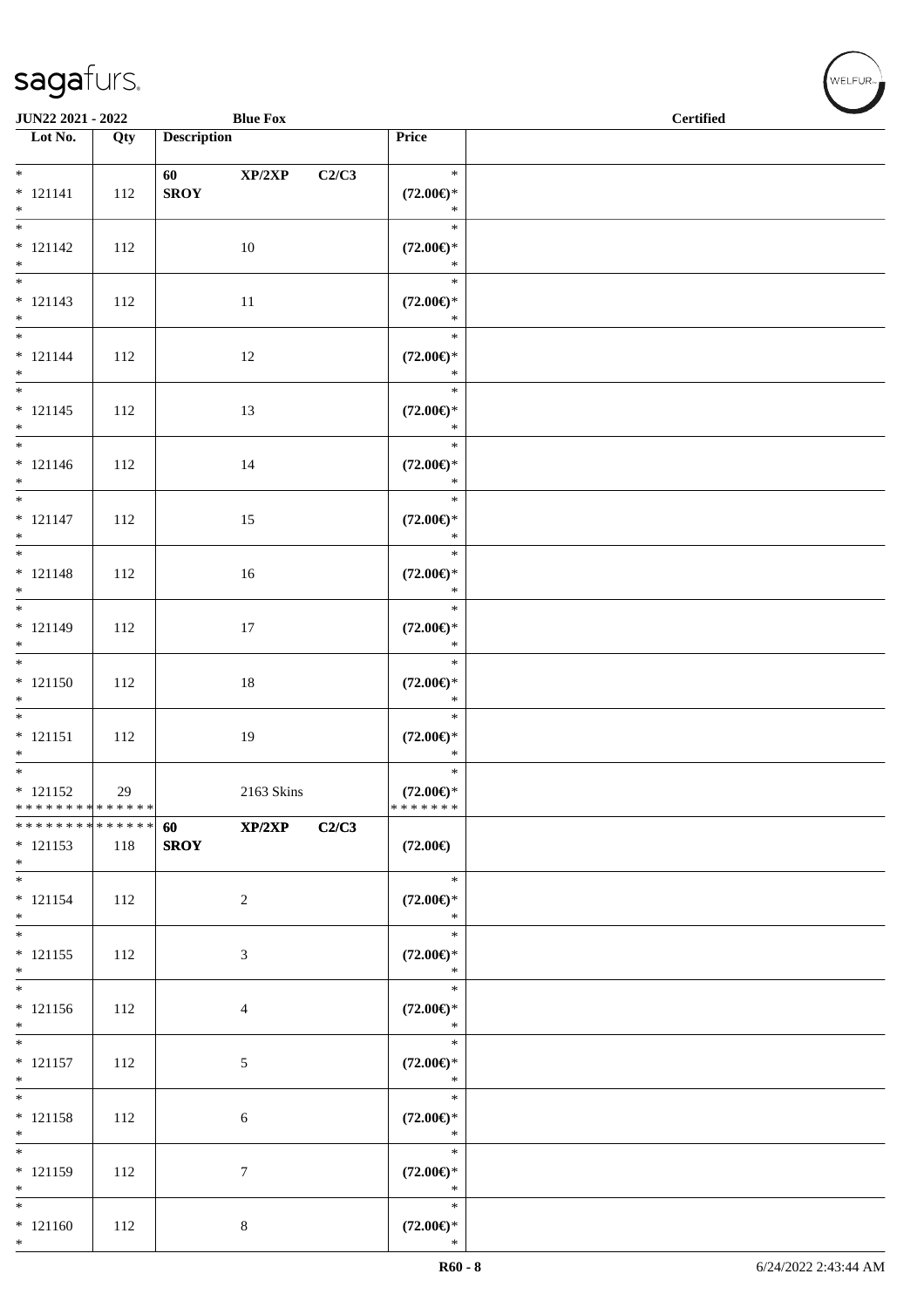| JUN22 2021 - 2022                                |     |                    | <b>Blue Fox</b>  |                                                | <b>Certified</b> |
|--------------------------------------------------|-----|--------------------|------------------|------------------------------------------------|------------------|
| Lot No.                                          | Qty | <b>Description</b> |                  | Price                                          |                  |
| $*$<br>$* 121161$<br>$*$                         | 112 | 60<br><b>SROY</b>  | XP/2XP<br>C2/C3  | $\ast$<br>$(72.00\epsilon)$ *<br>$\ast$        |                  |
| $\overline{\phantom{0}}$<br>$* 121162$<br>$*$    | 112 |                    | 10               | $\ast$<br>$(72.00\epsilon)$ *<br>$\ast$        |                  |
| $*$<br>$* 121163$<br>$*$                         | 112 |                    | 11               | $\ast$<br>$(72.00\epsilon)$ *<br>$\ast$        |                  |
| $* 121164$<br>$*$                                | 112 |                    | 12               | $\ast$<br>$(72.00\epsilon)$ *<br>$\ast$        |                  |
| $* 121165$<br>$*$                                | 112 |                    | 13               | $\ast$<br>$(72.00\epsilon)$ *<br>$\ast$        |                  |
| $*$<br>$* 121166$<br>$*$                         | 112 |                    | 14               | $\ast$<br>$(72.00\epsilon)$ *<br>$\ast$        |                  |
| $*$<br>$* 121167$<br>$*$                         | 112 |                    | 15               | $\ast$<br>$(72.00\epsilon)$ *<br>$\ast$        |                  |
| $* 121168$<br>$*$                                | 112 |                    | 16               | $\ast$<br>$(72.00\epsilon)$ *<br>$\ast$        |                  |
| $* 121169$<br>* * * * * * * * * * * * * *        | 107 |                    | 1905 Skins       | $\ast$<br>$(72.00\epsilon)$ *<br>* * * * * * * |                  |
| * * * * * * * * * * * * * *<br>$* 121170$<br>$*$ | 118 |                    | <b>IDENTICAL</b> | $(72.00\epsilon)$                              |                  |
| $* 121171$<br>$*$                                | 112 |                    | $\sqrt{2}$       | $\ast$<br>$(72.00\epsilon)$ *<br>$\ast$        |                  |
| $*$<br>$* 121172$<br>$\ast$                      | 112 |                    | 3                | $\ast$<br>$(72.00\epsilon)$ *<br>$\ast$        |                  |
| $\overline{\phantom{0}}$<br>$* 121173$<br>$*$    | 112 |                    | $\overline{4}$   | $\ast$<br>$(72.00\epsilon)$ *<br>$\ast$        |                  |
| $*$<br>$* 121174$<br>$*$                         | 112 |                    | $\sqrt{5}$       | $\ast$<br>$(72.00\epsilon)$ *<br>$\ast$        |                  |
| $*$<br>$* 121175$<br>$*$                         | 112 |                    | 6                | $\ast$<br>$(72.00\epsilon)$ *<br>$\ast$        |                  |
| $* 121176$<br>$*$                                | 112 |                    | $\boldsymbol{7}$ | $\ast$<br>$(72.00\epsilon)$ *<br>$\ast$        |                  |
| $\overline{\phantom{0}}$<br>$* 121177$<br>$*$    | 112 |                    | $8\,$            | $\ast$<br>$(72.00\epsilon)$ *<br>$\ast$        |                  |
| $* 121178$<br>$*$                                | 112 |                    | 9                | $\ast$<br>$(72.00\epsilon)$ *<br>$\ast$        |                  |
| $* 121179$<br>$*$                                | 112 |                    | 10               | $\ast$<br>$(72.00\epsilon)$ *<br>$\ast$        |                  |
| $*$<br>$* 121180$<br>$*$                         | 112 |                    | 11               | $\ast$<br>$(72.00\epsilon)$ *<br>$\ast$        |                  |

 $(w$ ELFUR<sub><sup>n</sub></sub></sub></sup>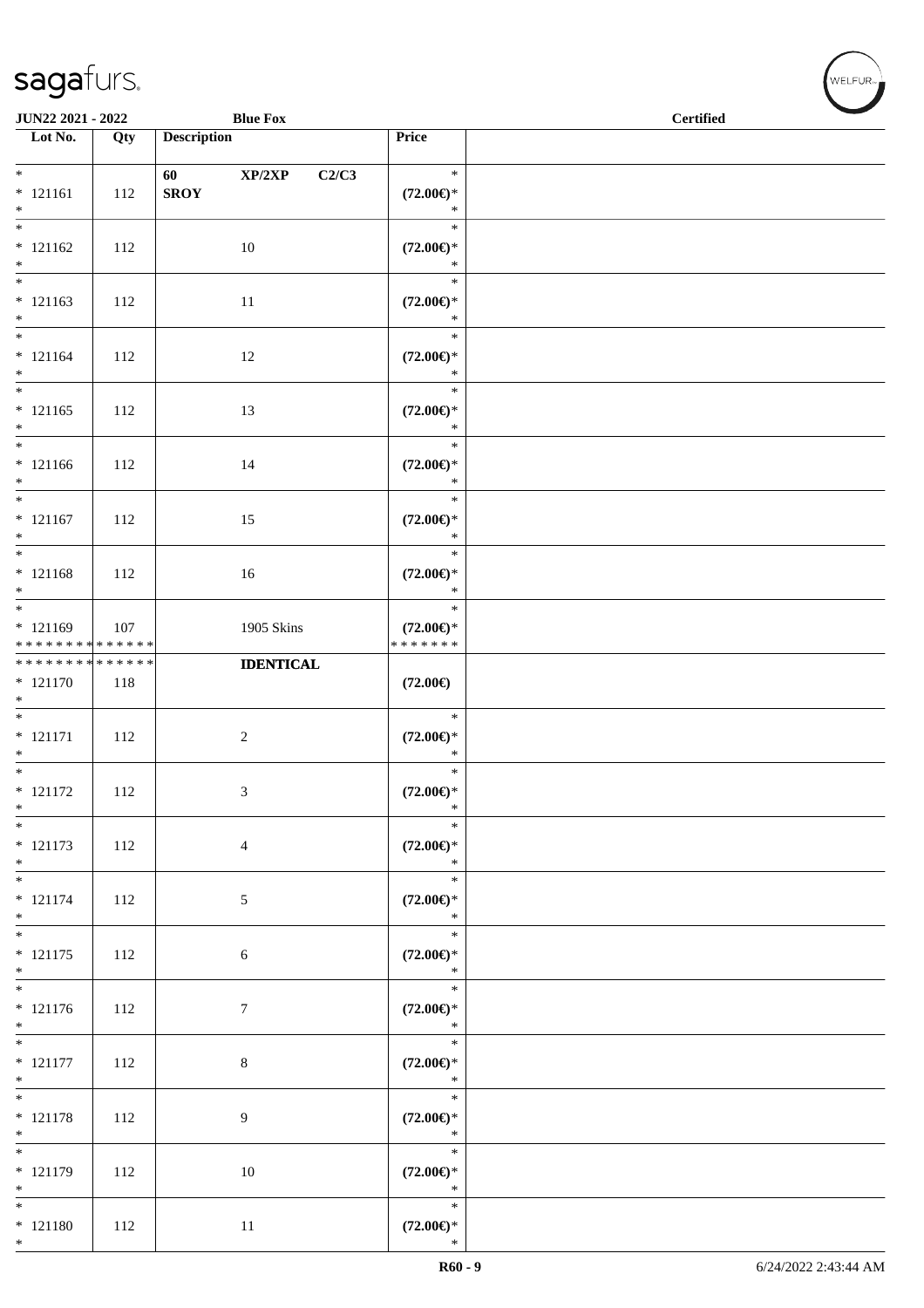| JUN22 2021 - 2022                                            |     |                    | <b>Blue Fox</b> |       |                                                | <b>Certified</b> |
|--------------------------------------------------------------|-----|--------------------|-----------------|-------|------------------------------------------------|------------------|
| $\overline{\phantom{1}}$ Lot No.                             | Qty | <b>Description</b> |                 |       | <b>Price</b>                                   |                  |
| $*$                                                          |     | 60                 | XP/2XP          | C2/C3 | $\ast$                                         |                  |
| $* 121181$<br>$*$                                            | 112 | <b>SROY</b>        |                 |       | $(72.00\epsilon)$ *<br>$\ast$                  |                  |
| $\overline{\phantom{0}}$<br>$* 121182$<br>$*$                | 112 |                    | 13              |       | $\ast$<br>$(72.00\epsilon)$ *<br>$\ast$        |                  |
| $* 121183$<br>* * * * * * * * * * * * * *                    | 45  |                    | 1507 Skins      |       | $\ast$<br>$(72.00\epsilon)$ *<br>* * * * * * * |                  |
| * * * * * * * * * * * * * * *<br>$* 121184$<br>$*$           | 118 | 60<br><b>SROY</b>  | XP/2XP          | C2/C3 | $(72.00\epsilon)$                              |                  |
| $\overline{\phantom{0}}$<br>$* 121185$<br>$*$                | 112 |                    | $\sqrt{2}$      |       | $\ast$<br>$(72.00\epsilon)$ *<br>$\ast$        |                  |
| $*$<br>$* 121186$<br>$*$                                     | 112 |                    | 3               |       | $\ast$<br>$(72.00\epsilon)$ *<br>$\ast$        |                  |
| $*$<br>$* 121187$<br>$*$                                     | 112 |                    | 4               |       | $\ast$<br>$(72.00\epsilon)$ *<br>$\ast$        |                  |
| $\overline{\ }$<br>$* 121188$<br>* * * * * * * * * * * * * * | 59  |                    | 513 Skins       |       | $\ast$<br>$(72.00\epsilon)$ *<br>* * * * * * * |                  |
| * * * * * * * * * * * * * * *<br>* 121189<br>$*$             | 118 | 60<br><b>SROY</b>  | XP/2XP          | C2/C3 | $(72.00\epsilon)$                              |                  |
| * 121190<br>$\ast$                                           | 112 |                    | $\sqrt{2}$      |       | $\ast$<br>$(72.00\epsilon)$ *<br>$\ast$        |                  |
| $*$<br>* 121191<br>$*$                                       | 112 |                    | 3               |       | $\ast$<br>$(72.00\epsilon)$ *<br>$\ast$        |                  |
| $*$<br>$* 121192$<br>$*$                                     | 112 |                    | 4               |       | $\ast$<br>$(72.00\epsilon)$ *<br>$\ast$        |                  |
| $\ast$<br>* 121193<br>$*$                                    | 112 |                    | $\sqrt{5}$      |       | $\ast$<br>$(72.00\epsilon)$ *<br>$\ast$        |                  |
| $*$<br>$* 121194$<br>$*$                                     | 112 |                    | 6               |       | $\ast$<br>$(72.00\epsilon)$ *<br>$\ast$        |                  |
| $*$<br>$* 121195$<br>$*$                                     | 112 |                    | $\tau$          |       | $\ast$<br>$(72.00\epsilon)$ *<br>$\ast$        |                  |
| * 121196<br>$\ast$                                           | 112 |                    | $8\,$           |       | $\ast$<br>$(72.00\epsilon)$ *<br>$\ast$        |                  |
| $\overline{\ast}$<br>$* 121197$<br>$*$                       | 112 |                    | 9               |       | $\ast$<br>$(72.00\epsilon)$ *<br>$\ast$        |                  |
| $*$<br>$* 121198$<br>$*$                                     | 112 |                    | 10              |       | $\ast$<br>$(72.00\epsilon)$ *<br>$\ast$        |                  |
| * 121199<br>$*$                                              | 112 |                    | 11              |       | $\ast$<br>$(72.00\epsilon)$ *<br>$\ast$        |                  |
| $\ast$<br>$*121200$<br>$*$                                   | 112 |                    | 12              |       | $\ast$<br>$(72.00\epsilon)$ *<br>$\ast$        |                  |

、<br>WELFUR<sub>™</sub>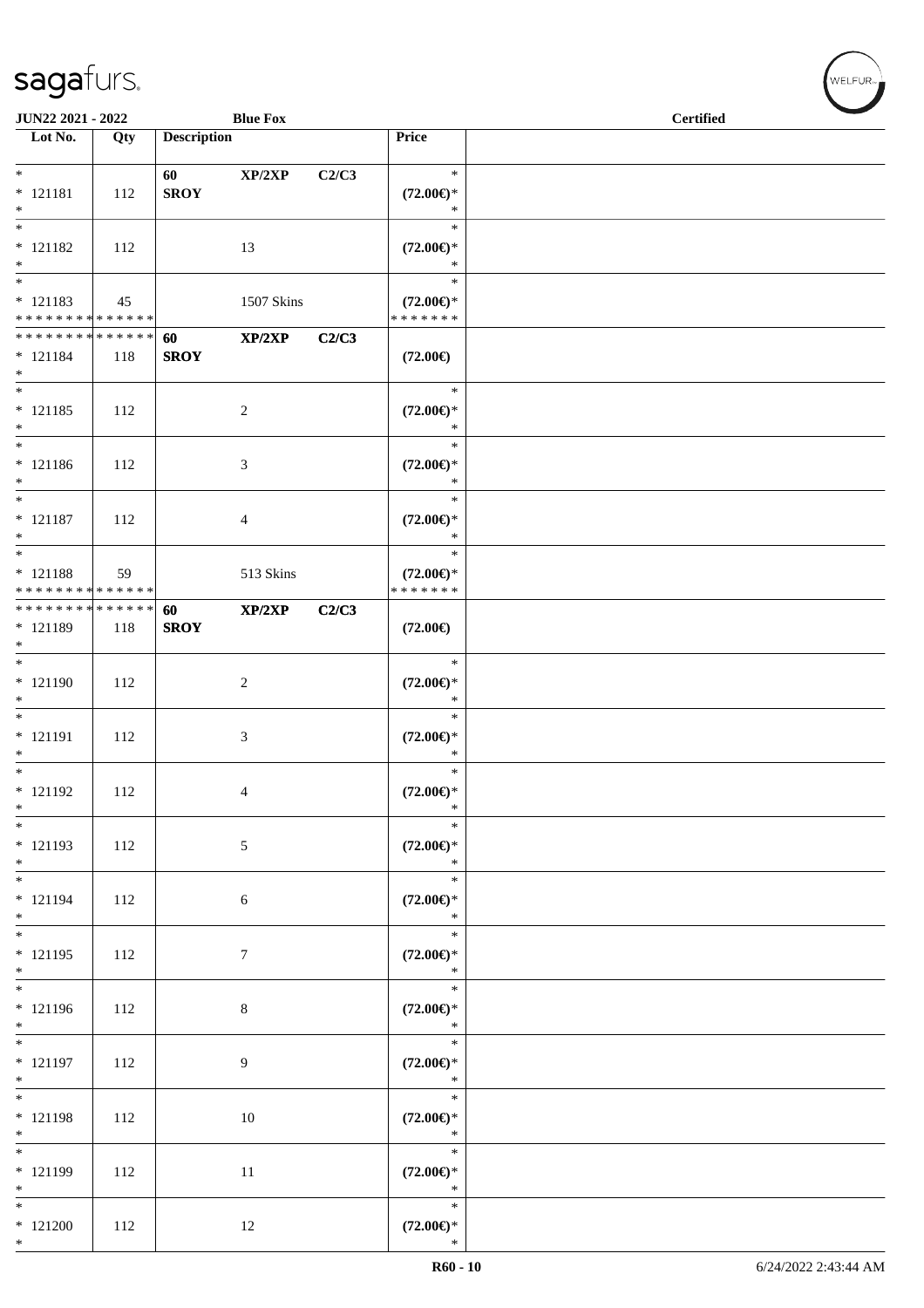| <b>JUN22 2021 - 2022</b>                   |     |                    | <b>Blue Fox</b> |       |                                      | <b>Certified</b> |
|--------------------------------------------|-----|--------------------|-----------------|-------|--------------------------------------|------------------|
| Lot $No.$                                  | Qty | <b>Description</b> |                 |       | Price                                |                  |
|                                            |     |                    |                 |       |                                      |                  |
| $*$                                        |     | 60                 | XP/2XP          | C2/C3 | $\ast$                               |                  |
| $* 121201$                                 | 112 | <b>SROY</b>        |                 |       | $(72.00\epsilon)$ *                  |                  |
| $*$<br>$\overline{\ast}$                   |     |                    |                 |       | $\ast$<br>$\ast$                     |                  |
| $* 121202$                                 | 112 |                    | 14              |       | $(72.00\epsilon)$ *                  |                  |
| $*$                                        |     |                    |                 |       | $\ast$                               |                  |
| $\overline{\ast}$                          |     |                    |                 |       | $\ast$                               |                  |
| $* 121203$                                 | 112 |                    | 15              |       | $(72.00\epsilon)$ *                  |                  |
| $*$<br>$*$                                 |     |                    |                 |       | $\ast$<br>$\ast$                     |                  |
| $* 121204$                                 | 112 |                    | 16              |       | $(72.00\epsilon)$ *                  |                  |
| $*$                                        |     |                    |                 |       | $\ast$                               |                  |
|                                            |     |                    |                 |       | $\ast$                               |                  |
| $* 121205$                                 | 112 |                    | 17              |       | $(72.00\epsilon)$ *                  |                  |
| $*$                                        |     |                    |                 |       | $\ast$                               |                  |
| $*$                                        |     |                    |                 |       | $\ast$                               |                  |
| $* 121206$<br>$*$                          | 112 |                    | $18\,$          |       | $(72.00\epsilon)$ *<br>$\ast$        |                  |
| $\ast$                                     |     |                    |                 |       | $\ast$                               |                  |
| $* 121207$                                 | 48  |                    | 2070 Skins      |       | $(72.00\epsilon)$ *                  |                  |
| * * * * * * * * * * * * * *                |     |                    |                 |       | * * * * * * *                        |                  |
| * * * * * * * * <mark>* * * * * * *</mark> |     | 60                 | XP/2XP          | C2/C3 |                                      |                  |
| $*121208$<br>$*$                           | 98  | <b>SROY</b>        |                 |       | $(70.00\epsilon)$                    |                  |
| $*$                                        |     |                    |                 |       | $\ast$                               |                  |
| * 121209                                   | 98  |                    | 2               |       | $(70.00\epsilon)$ *                  |                  |
| $*$                                        |     |                    |                 |       | $\ast$                               |                  |
| $*$                                        |     |                    |                 |       | $\ast$                               |                  |
| $* 121210$<br>$\ast$                       | 98  |                    | 3               |       | $(70.00 \in )^*$<br>$\ast$           |                  |
| $\overline{\phantom{0}}$                   |     |                    |                 |       | $\ast$                               |                  |
| $* 121211$                                 | 98  |                    | $\overline{4}$  |       | $(70.00\epsilon)$ *                  |                  |
| $*$                                        |     |                    |                 |       | $\ast$                               |                  |
| $*$                                        |     |                    |                 |       | $\ast$                               |                  |
| $* 121212$                                 | 98  |                    | 5               |       | $(70.00\epsilon)$ *                  |                  |
| $\ast$<br>$\ast$                           |     |                    |                 |       | $\ast$<br>$\ast$                     |                  |
| $* 121213$                                 | 98  |                    | $\sqrt{6}$      |       | $(70.00\epsilon)$ *                  |                  |
| $\ast$                                     |     |                    |                 |       | $\ast$                               |                  |
| $*$                                        |     |                    |                 |       | $\ast$                               |                  |
| $* 121214$                                 | 98  |                    | $\tau$          |       | $(70.00\epsilon)$ *                  |                  |
| $*$                                        |     |                    |                 |       | $\ast$                               |                  |
| $*$<br>$* 121215$                          |     |                    |                 |       | $\ast$                               |                  |
| $\ast$                                     | 98  |                    | 8               |       | $(70.00\epsilon)$ *<br>$\ast$        |                  |
| $*$                                        |     |                    |                 |       | $\ast$                               |                  |
| $* 121216$                                 | 98  |                    | 9               |       | $(70.00\epsilon)$ *                  |                  |
| $\ast$                                     |     |                    |                 |       | $\ast$                               |                  |
|                                            |     |                    |                 |       | $\ast$                               |                  |
| $* 121217$<br>* * * * * * * * * * * * * *  | 75  |                    | 957 Skins       |       | $(70.00\epsilon)$ *<br>* * * * * * * |                  |
| * * * * * * * * * * * * * * *              |     | 60                 | XP/2XP          | C2/C3 |                                      |                  |
| $* 121218$                                 | 132 | <b>SROY</b>        | SLK             |       | 64.00€                               |                  |
| $*$                                        |     |                    |                 |       |                                      |                  |
| $*$                                        |     |                    |                 |       | $\ast$                               |                  |
| * 121219<br>$*$                            | 126 |                    | $\overline{2}$  |       | $64.00 \in$<br>$\ast$                |                  |
| $*$                                        |     |                    |                 |       | $\ast$                               |                  |
| $* 121220$                                 | 126 |                    | 3               |       | $64.00 \in$                          |                  |
| $*$                                        |     |                    |                 |       | $\ast$                               |                  |

WELFUR-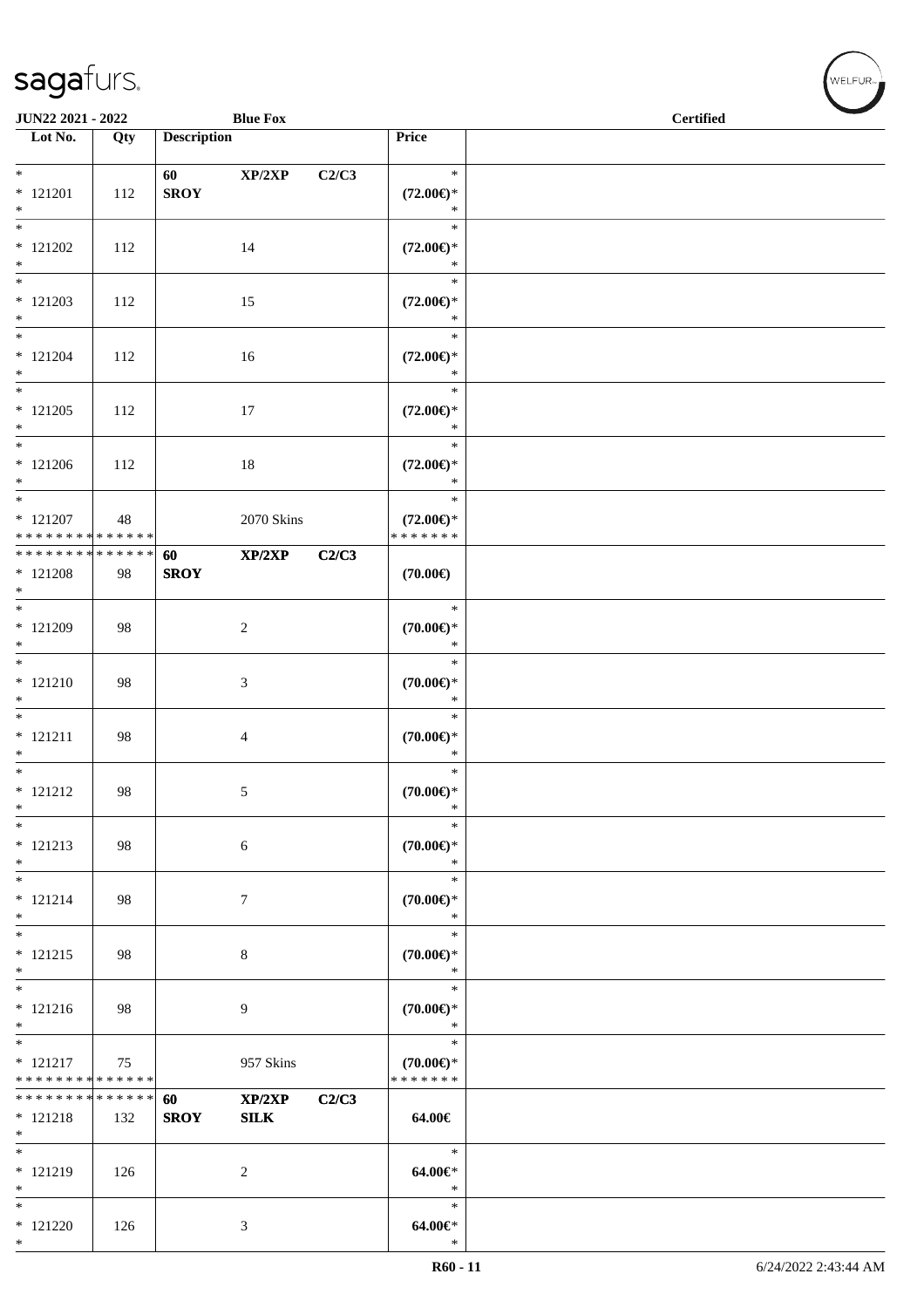| JUN22 2021 - 2022                      |     |                       | <b>Blue Fox</b>        |       |                                 | <b>Contract Contract Contract Contract Contract Contract Contract Contract Contract Contract Contract Contract Contract Contract Contract Contract Contract Contract Contract Contract Contract Contract Contract Contract Contr</b><br>$\operatorname{\bf \mathbf{Certified}}$ |  |
|----------------------------------------|-----|-----------------------|------------------------|-------|---------------------------------|---------------------------------------------------------------------------------------------------------------------------------------------------------------------------------------------------------------------------------------------------------------------------------|--|
| $\overline{\phantom{1}}$ Lot No.       | Qty | <b>Description</b>    |                        |       | Price                           |                                                                                                                                                                                                                                                                                 |  |
| $*$<br>$* 121221$<br>$*$               | 126 | 60 100<br><b>SROY</b> | XP/2XP<br>${\bf SILK}$ | C2/C3 | $\ast$<br>64.00€*<br>$\ast$     |                                                                                                                                                                                                                                                                                 |  |
| $*$<br>$* 121222$<br>$*$               | 126 |                       | 5                      |       | $\ast$<br>$64.00 \in$<br>$\ast$ |                                                                                                                                                                                                                                                                                 |  |
| $\overline{\ast}$<br>$* 121223$<br>$*$ | 126 |                       | 6                      |       | $\ast$<br>$64.00 \in$<br>$\ast$ |                                                                                                                                                                                                                                                                                 |  |
| $*$<br>$* 121224$<br>$*$               | 126 |                       | $\tau$                 |       | $\ast$<br>$64.00 \in$<br>$\ast$ |                                                                                                                                                                                                                                                                                 |  |
| $*$ and $*$<br>$* 121225$<br>$*$       | 126 |                       | $\,8\,$                |       | $\ast$<br>$64.00 \in$<br>$\ast$ |                                                                                                                                                                                                                                                                                 |  |
| $*$<br>$* 121226$<br>$*$               | 126 |                       | 9                      |       | $\ast$<br>64.00€*<br>$\ast$     |                                                                                                                                                                                                                                                                                 |  |
| $* 121227$<br>$*$                      | 126 |                       | 10                     |       | $\ast$<br>64.00€*<br>$\ast$     |                                                                                                                                                                                                                                                                                 |  |
| $* 121228$<br>$*$                      | 126 |                       | $11\,$                 |       | $\ast$<br>64.00€*<br>$\ast$     |                                                                                                                                                                                                                                                                                 |  |
| $*$<br>$* 121229$<br>$*$               | 126 |                       | 12                     |       | $\ast$<br>$64.00 \in$<br>$\ast$ |                                                                                                                                                                                                                                                                                 |  |
| $*$<br>$*121230$<br>$*$                | 126 |                       | 13                     |       | $\ast$<br>$64.00 \in$<br>$\ast$ |                                                                                                                                                                                                                                                                                 |  |
| $*$<br>$* 121231$<br>$*$               | 126 |                       | 14                     |       | $\ast$<br>$64.00 \in$<br>$\ast$ |                                                                                                                                                                                                                                                                                 |  |
| $*$<br>$* 121232$<br>$*$               | 126 |                       | 15                     |       | $\ast$<br>$64.00 \in$<br>$\ast$ |                                                                                                                                                                                                                                                                                 |  |
| $*$<br>$* 121233$<br>$*$               | 126 |                       | 16                     |       | $\ast$<br>64.00€*<br>$\ast$     |                                                                                                                                                                                                                                                                                 |  |
| $*$<br>$* 121234$<br>$*$               | 126 |                       | 17                     |       | $\ast$<br>$64.00 \in$<br>$\ast$ |                                                                                                                                                                                                                                                                                 |  |
| $*$<br>$* 121235$<br>$*$               | 126 |                       | 18                     |       | $\ast$<br>$64.00 \in$<br>$\ast$ |                                                                                                                                                                                                                                                                                 |  |
| $* 121236$<br>$*$                      | 126 |                       | 19                     |       | $\ast$<br>64.00€*<br>$\ast$     |                                                                                                                                                                                                                                                                                 |  |
| $*$<br>$* 121237$<br>$*$               | 126 |                       | 20                     |       | $\ast$<br>$64.00 \in$<br>$*$    |                                                                                                                                                                                                                                                                                 |  |
| $*$<br>$* 121238$<br>$*$               | 126 |                       | 21                     |       | $\ast$<br>64.00€*<br>$\ast$     |                                                                                                                                                                                                                                                                                 |  |
| * 121239<br>$*$                        | 126 |                       | 22                     |       | $\ast$<br>64.00€*<br>$\ast$     |                                                                                                                                                                                                                                                                                 |  |
| $*$<br>$* 121240$<br>$*$               | 126 |                       | 23                     |       | $\ast$<br>$64.00 \in$<br>$\ast$ |                                                                                                                                                                                                                                                                                 |  |

、<br>WELFUR<sub>™</sub>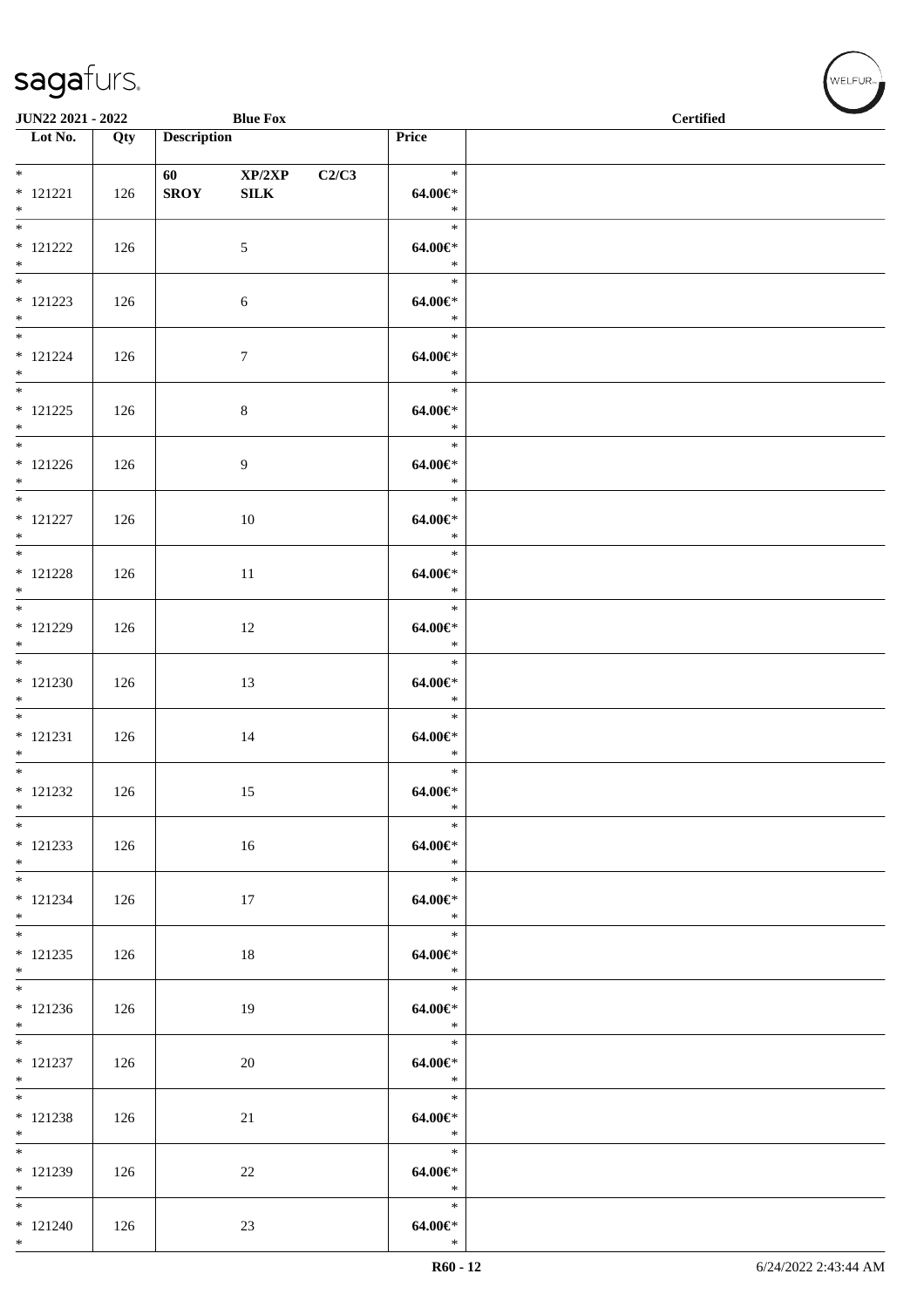| JUN22 2021 - 2022                                  |     |                    | <b>Blue Fox</b>        |       |                                        | <b>Certified</b> |
|----------------------------------------------------|-----|--------------------|------------------------|-------|----------------------------------------|------------------|
| $\overline{\phantom{1}}$ Lot No.                   | Qty | <b>Description</b> |                        |       | Price                                  |                  |
| $* 121241$<br>$*$                                  | 126 | 60<br><b>SROY</b>  | XP/2XP<br>${\bf SILK}$ | C2/C3 | $\ast$<br>64.00€*<br>$\ast$            |                  |
| $* 121242$<br>* * * * * * * * * * * * * * *        | 32  |                    | 3062 Skins             |       | $\ast$<br>$64.00 \in$<br>* * * * * * * |                  |
| * * * * * * * * * * * * * * *<br>$* 121243$<br>$*$ | 132 | 60<br><b>SROY</b>  | XP/2XP<br><b>SILK</b>  | C2/C3 | 64.00€                                 |                  |
| $*$<br>$* 121244$<br>$*$                           | 126 |                    | $\overline{c}$         |       | $\ast$<br>$64.00 \in$<br>$\ast$        |                  |
| $\overline{\phantom{1}}$<br>$* 121245$<br>$*$      | 126 |                    | 3                      |       | $\ast$<br>$64.00 \in$<br>$\ast$        |                  |
| $*$<br>$* 121246$<br>$*$                           | 126 |                    | 4                      |       | $\ast$<br>64.00€*<br>$\ast$            |                  |
| $*$<br>$* 121247$<br>$*$                           | 126 |                    | 5                      |       | $\ast$<br>64.00€*<br>$\ast$            |                  |
| $* 121248$<br>$*$                                  | 126 |                    | 6                      |       | $\ast$<br>64.00€*<br>$\ast$            |                  |
| $*$<br>$* 121249$<br>$*$                           | 126 |                    | $\tau$                 |       | $\ast$<br>$64.00 \in$<br>$\ast$        |                  |
| $* 121250$<br>$*$                                  | 126 |                    | $\,8\,$                |       | $\ast$<br>64.00€*<br>$\ast$            |                  |
| $* 121251$<br>$*$                                  | 126 |                    | 9                      |       | $\ast$<br>$64.00 \in$<br>$\ast$        |                  |
| $*$<br>$* 121252$<br>$*$                           | 126 |                    | 10                     |       | $\ast$<br>$64.00 \in$<br>$\ast$        |                  |
| $*$<br>$* 121253$<br>$*$ $-$                       | 126 |                    | 11                     |       | $\ast$<br>64.00€*<br>$\ast$            |                  |
| $*$<br>$* 121254$<br>$*$                           | 126 |                    | 12                     |       | $\ast$<br>$64.00 \in$<br>$\ast$        |                  |
| $* 121255$<br>$*$                                  | 126 |                    | 13                     |       | $\ast$<br>$64.00 \in$<br>$\ast$        |                  |
| $* 121256$<br>$*$                                  | 126 |                    | 14                     |       | $\ast$<br>$64.00 \in$<br>$\ast$        |                  |
| $* 121257$<br>$*$<br>$*$                           | 126 |                    | 15                     |       | $\ast$<br>$64.00 \in$<br>$\ast$        |                  |
| $* 121258$<br>$*$ $-$                              | 126 |                    | 16                     |       | $\ast$<br>64.00€*<br>$\ast$            |                  |
| $* 121259$<br>$*$                                  | 108 |                    | 17                     |       | $\ast$<br>64.00€*<br>$\ast$            |                  |
| $*$<br>$*121260$<br>$*$                            | 51  |                    | 18                     |       | $\ast$<br>$64.00 \in$<br>$\ast$        |                  |

、<br>WELFUR<sub>™</sub>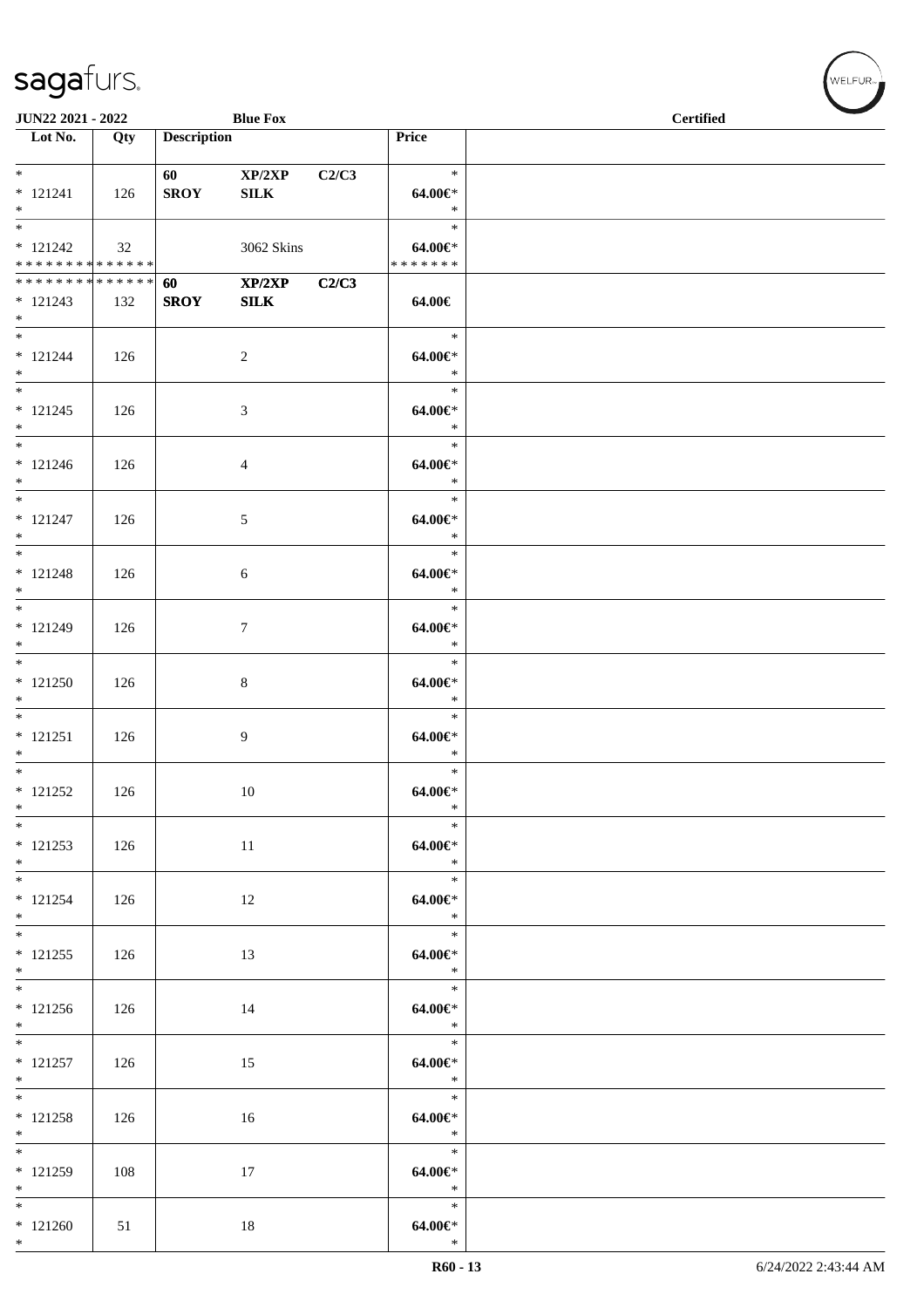| JUN22 2021 - 2022                                  |     |                        | <b>Blue Fox</b>        |       |                                          | <b>Certified</b> |
|----------------------------------------------------|-----|------------------------|------------------------|-------|------------------------------------------|------------------|
| Lot No.                                            | Qty | <b>Description</b>     |                        |       | Price                                    |                  |
| $*$<br>$* 121261$<br>* * * * * * * * * * * * * *   | 21  | 60 — 10<br><b>SROY</b> | XP/2XP<br><b>SILK</b>  | C2/C3 | $\ast$<br>64.00 $\in$ *<br>* * * * * * * |                  |
| * * * * * * * * * * * * * * *<br>$* 121262$<br>$*$ | 132 | 60<br><b>SROY</b>      | XP/2XP<br>${\bf SILK}$ | C2/C3 | 64.00€                                   |                  |
| $* 121263$<br>$*$                                  | 126 |                        | $\overline{c}$         |       | $\ast$<br>64.00€*<br>$\ast$              |                  |
| $*$<br>$* 121264$<br>$*$                           | 126 |                        | 3                      |       | $\ast$<br>64.00€*<br>$\ast$              |                  |
| $*$<br>$* 121265$<br>$*$                           | 126 |                        | 4                      |       | $\ast$<br>64.00€*<br>$\ast$              |                  |
| $*$<br>$* 121266$<br>$*$                           | 126 |                        | 5                      |       | $\ast$<br>64.00€*<br>$\ast$              |                  |
| $*$<br>$* 121267$<br>$*$<br>$*$                    | 126 |                        | 6                      |       | $\ast$<br>64.00€*<br>$\ast$              |                  |
| $* 121268$<br>* * * * * * * * * * * * * *          | 27  |                        | 789 Skins              |       | $\ast$<br>64.00€*<br>* * * * * * *       |                  |
| ******** <mark>******</mark><br>* 121269<br>$*$    | 112 | 60<br><b>SROY</b>      | XP/2XP<br>SLK          | C2/C3 | 64.00€                                   |                  |
| $* 121270$<br>$*$                                  | 112 |                        | $\overline{c}$         |       | $\ast$<br>64.00€*<br>$\ast$              |                  |
| $*$<br>$* 121271$<br>$*$                           | 112 |                        | 3                      |       | $\ast$<br>64.00€*<br>$\ast$              |                  |
| $* 121272$<br>$*$                                  | 112 |                        | 4                      |       | $\ast$<br>$64.00 \in$<br>$\ast$          |                  |
| $*$<br>$* 121273$<br>$*$                           | 112 |                        | 5                      |       | $\ast$<br>64.00€*<br>$\ast$              |                  |
| $*$<br>$* 121274$<br>$*$<br>$*$                    | 112 |                        | 6                      |       | $\ast$<br>$64.00 \in$<br>$\ast$          |                  |
| $* 121275$<br>$*$                                  | 112 |                        | $\overline{7}$         |       | $\ast$<br>64.00€*<br>$\ast$              |                  |
| $* 121276$<br>$*$                                  | 112 |                        | 8                      |       | $\ast$<br>$64.00 \in$<br>$\ast$          |                  |
| $\overline{\ast}$<br>$* 121277$<br>$*$             | 112 |                        | 9                      |       | $\ast$<br>64.00€*<br>$\ast$              |                  |
| $* 121278$<br>$*$                                  | 112 |                        | 10                     |       | $\ast$<br>64.00€*<br>$\ast$              |                  |
| $*$<br>$* 121279$<br>$*$                           | 112 |                        | 11                     |       | $\ast$<br>64.00€*<br>$\ast$              |                  |
| $*$<br>$*$ 121280<br>$*$                           | 112 |                        | 12                     |       | $\ast$<br>$64.00 \in$<br>$\ast$          |                  |

WELFUR<sub><sup>N</sup></sub>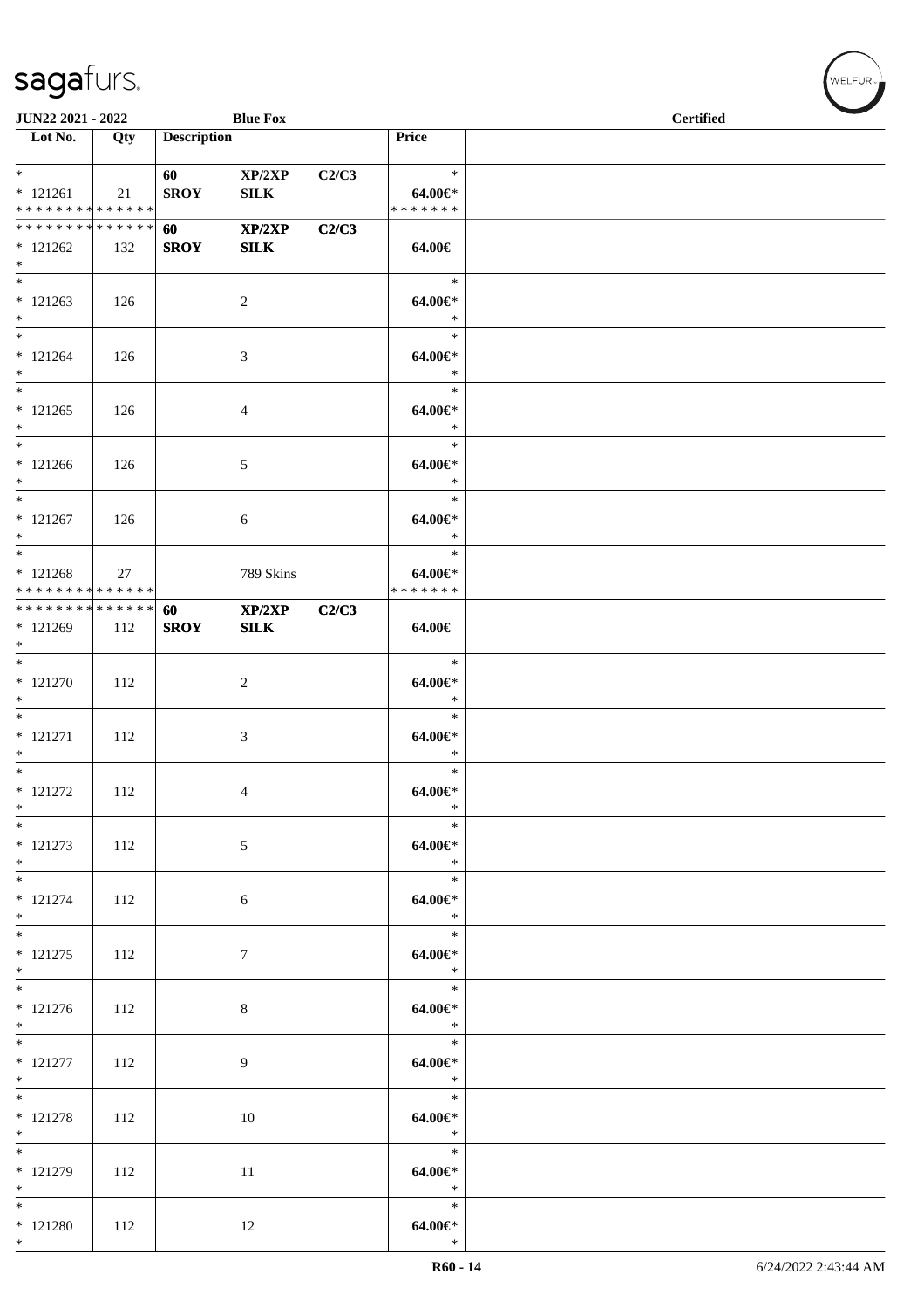| JUN22 2021 - 2022                                            |     |                    | <b>Blue Fox</b>       |                      |                                      | <b>Certified</b> |
|--------------------------------------------------------------|-----|--------------------|-----------------------|----------------------|--------------------------------------|------------------|
| Lot No.                                                      | Qty | <b>Description</b> |                       |                      | Price                                |                  |
|                                                              |     |                    |                       |                      |                                      |                  |
| $*$<br>$* 121281$                                            | 112 | 60<br><b>SROY</b>  | XP/2XP<br><b>SILK</b> | C2/C3                | $\ast$<br>64.00€*                    |                  |
| $\ast$                                                       |     |                    |                       |                      | $\ast$                               |                  |
| $\ast$                                                       |     |                    |                       |                      | $\ast$                               |                  |
| $* 121282$<br>$\ast$                                         | 112 |                    | 14                    |                      | 64.00€*<br>$\ast$                    |                  |
| $\ast$                                                       |     |                    |                       |                      | $\ast$                               |                  |
| * 121283                                                     | 45  |                    | 1613 Skins            |                      | 64.00€*                              |                  |
| * * * * * * * * * * * * * *                                  |     |                    |                       |                      | * * * * * * *                        |                  |
| 121284                                                       | 101 | 60<br><b>SROY</b>  | XP/2XP<br>WOL2        | C2/C3<br><b>HEAV</b> | 70.00€                               |                  |
| * * * * * * * * * * * * * *                                  |     | 60                 | XP/2XP                | C2/C3                |                                      |                  |
| $* 121285$                                                   | 104 | <b>SROY</b>        | WOL2                  | <b>HEAV</b>          | 70.00€                               |                  |
| $*$<br>$\ast$                                                |     |                    |                       |                      | $\ast$                               |                  |
| $* 121286$                                                   | 98  |                    | $\overline{c}$        |                      | 70.00€*                              |                  |
| $*$                                                          |     |                    |                       |                      | $\ast$                               |                  |
| $*$                                                          |     |                    |                       |                      | $\ast$                               |                  |
| $* 121287$<br>$*$                                            | 98  |                    | 3                     |                      | 70.00€*<br>$\ast$                    |                  |
| $*$                                                          |     |                    |                       |                      | $\ast$                               |                  |
| * 121288                                                     | 38  |                    | 338 Skins             |                      | 70.00€*                              |                  |
| * * * * * * * * * * * * * *<br>* * * * * * * * * * * * * * * |     |                    |                       |                      | * * * * * * *                        |                  |
| * 121289                                                     | 118 | 60<br><b>SROY</b>  | XP/2XP<br>WOL2        | C2/C3                | 68.00€                               |                  |
| $\ast$                                                       |     |                    |                       |                      |                                      |                  |
| $*$                                                          |     |                    |                       |                      | $\ast$                               |                  |
| * 121290<br>* * * * * * * * * * * * * *                      | 73  |                    | 191 Skins             |                      | $68.00 \in$<br>* * * * * * *         |                  |
| **************                                               |     | 60                 | XP/2XP                | C2/C3                |                                      |                  |
| * 121291                                                     | 118 | <b>SROY</b>        | WOL2                  |                      | $(68.00\epsilon)$                    |                  |
| $*$<br>$\ast$                                                |     |                    |                       |                      | $\ast$                               |                  |
| $* 121292$                                                   | 112 |                    | 2                     |                      | $(68.00\epsilon)$ *                  |                  |
| $\ast$                                                       |     |                    |                       |                      | $\ast$                               |                  |
| $\ast$                                                       |     |                    |                       |                      | $\ast$                               |                  |
| $* 121293$<br>$*$                                            | 112 |                    | 3                     |                      | $(68.00\epsilon)$ *<br>$\ast$        |                  |
| $*$                                                          |     |                    |                       |                      | $\ast$                               |                  |
| $* 121294$                                                   | 112 |                    | 4                     |                      | $(68.00\epsilon)$ *                  |                  |
| $*$<br>$*$                                                   |     |                    |                       |                      | $\ast$<br>$\ast$                     |                  |
| $* 121295$                                                   | 112 |                    | 5                     |                      | $(68.00\epsilon)$ *                  |                  |
| $*$                                                          |     |                    |                       |                      | $\ast$                               |                  |
| $\overline{\phantom{0}}$                                     |     |                    |                       |                      | $\ast$                               |                  |
| * 121296<br>* * * * * * * * * * * * * *                      | 105 |                    | 671 Skins             |                      | $(68.00\epsilon)$ *<br>* * * * * * * |                  |
| * * * * * * * * * * * * * *                                  |     | 60                 | XP/2XP                | C2/C3                |                                      |                  |
| * 121297                                                     | 118 | <b>SAGA</b>        | <b>HEAV</b>           |                      | $68.00\in$                           |                  |
| $*$<br>$\overline{\ast}$                                     |     |                    |                       |                      | $\ast$                               |                  |
| * 121298                                                     | 112 |                    | $\overline{c}$        |                      | $68.00 \in$                          |                  |
| $*$                                                          |     |                    |                       |                      | $\ast$                               |                  |
| $\ast$                                                       |     |                    |                       |                      | $\ast$                               |                  |
| $* 121299$<br>$\ast$                                         | 112 |                    | 3                     |                      | $68.00 \in$<br>$\ast$                |                  |
| $\ast$                                                       |     |                    |                       |                      | $\ast$                               |                  |
| $*121300$                                                    | 112 |                    | 4                     |                      | $68.00 \in$                          |                  |
| $*$                                                          |     |                    |                       |                      | $\ast$                               |                  |

√<br>WELFUR<sub>™</sub>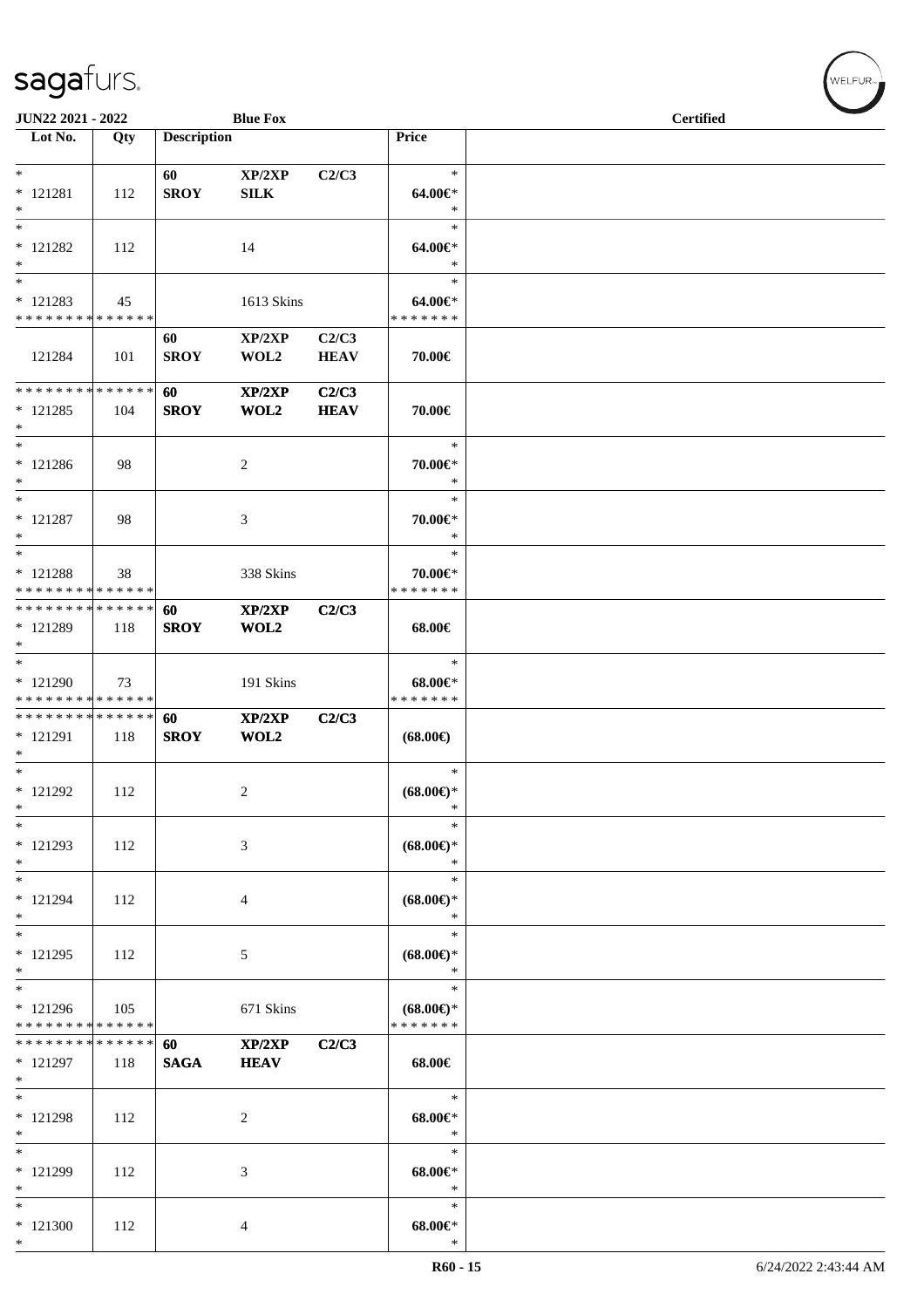| JUN22 2021 - 2022                                               |     |                        | <b>Blue Fox</b>       |       |                                        | <b>Certified</b> |
|-----------------------------------------------------------------|-----|------------------------|-----------------------|-------|----------------------------------------|------------------|
| Lot No.                                                         | Qty | <b>Description</b>     |                       |       | Price                                  |                  |
| $*$<br>$* 121301$<br>$*$                                        | 112 | 60 — 10<br><b>SAGA</b> | XP/2XP<br><b>HEAV</b> | C2/C3 | $\ast$<br>$68.00 \in$<br>$\ast$        |                  |
| $\overline{\phantom{0}}$<br>$* 121302$<br>$*$                   | 112 |                        | $\sqrt{6}$            |       | $\ast$<br>$68.00 \in$ *<br>$\ast$      |                  |
| $\overline{\phantom{0}}$<br>$* 121303$<br>$*$<br>$*$            | 112 |                        | $7\phantom{.0}$       |       | $\ast$<br>$68.00 \in$<br>$\ast$        |                  |
| $* 121304$<br>* * * * * * * * * * * * * *                       | 68  |                        | 858 Skins             |       | $\ast$<br>$68.00 \in$<br>* * * * * * * |                  |
| * * * * * * * * <mark>* * * * * * *</mark><br>$* 121305$<br>$*$ | 118 | 60<br>$\mathbf{SAGA}$  | XP/2XP<br><b>HEAV</b> | C2/C3 | 68.00€                                 |                  |
| $*$<br>$*121306$<br>$*$                                         | 112 |                        | $\sqrt{2}$            |       | $\ast$<br>$68.00 \in$<br>$\ast$        |                  |
| $*$<br>$* 121307$<br>$*$                                        | 112 |                        | 3                     |       | $\ast$<br>$68.00 \in$<br>$\ast$        |                  |
| $* 121308$<br>$*$                                               | 112 |                        | 4                     |       | $\ast$<br>$68.00 \in$<br>$\ast$        |                  |
| $*$<br>$*121309$<br>$*$                                         | 112 |                        | 5                     |       | $\ast$<br>$68.00 \in$<br>$\ast$        |                  |
| $*$<br>$* 121310$<br>$*$                                        | 112 |                        | 6                     |       | $\ast$<br>$68.00 \in$<br>$\ast$        |                  |
| $* 121311$<br>$*$                                               | 112 |                        | 7                     |       | $\ast$<br>$68.00 \in$<br>$\ast$        |                  |
| $*$<br>$* 121312$<br>$*$                                        | 112 |                        | 8                     |       | $\ast$<br>$68.00 \in$<br>$\ast$        |                  |
| $*$<br>$* 121313$<br>$*$                                        | 112 |                        | 9                     |       | $\ast$<br>$68.00 \in$<br>$\ast$        |                  |
| $*$ and $*$<br>$* 121314$<br>$*$                                | 112 |                        | 10                    |       | $\ast$<br>$68.00 \in$<br>$\ast$        |                  |
| $*$<br>$* 121315$<br>$*$                                        | 112 |                        | 11                    |       | $\ast$<br>$68.00 \in$<br>$\ast$        |                  |
| $* 121316$<br>$*$                                               | 112 |                        | 12                    |       | $\ast$<br>$68.00 \in$<br>$\ast$        |                  |
| $*$<br>$* 121317$<br>$*$                                        | 112 |                        | 13                    |       | $\ast$<br>$68.00 \in$<br>$\ast$        |                  |
| $*$<br>$* 121318$<br>$*$                                        | 112 |                        | 14                    |       | $\ast$<br>$68.00 \in$<br>$\ast$        |                  |
| $\overline{\ast}$<br>$* 121319$<br>$*$                          | 112 |                        | 15                    |       | $\ast$<br>$68.00 \in$<br>$*$           |                  |
| $*121320$<br>$*$                                                | 112 |                        | 16                    |       | $\ast$<br>$68.00 \in$<br>$\ast$        |                  |

WELFUR<sub><sup>N</sub></sub></sub></sup>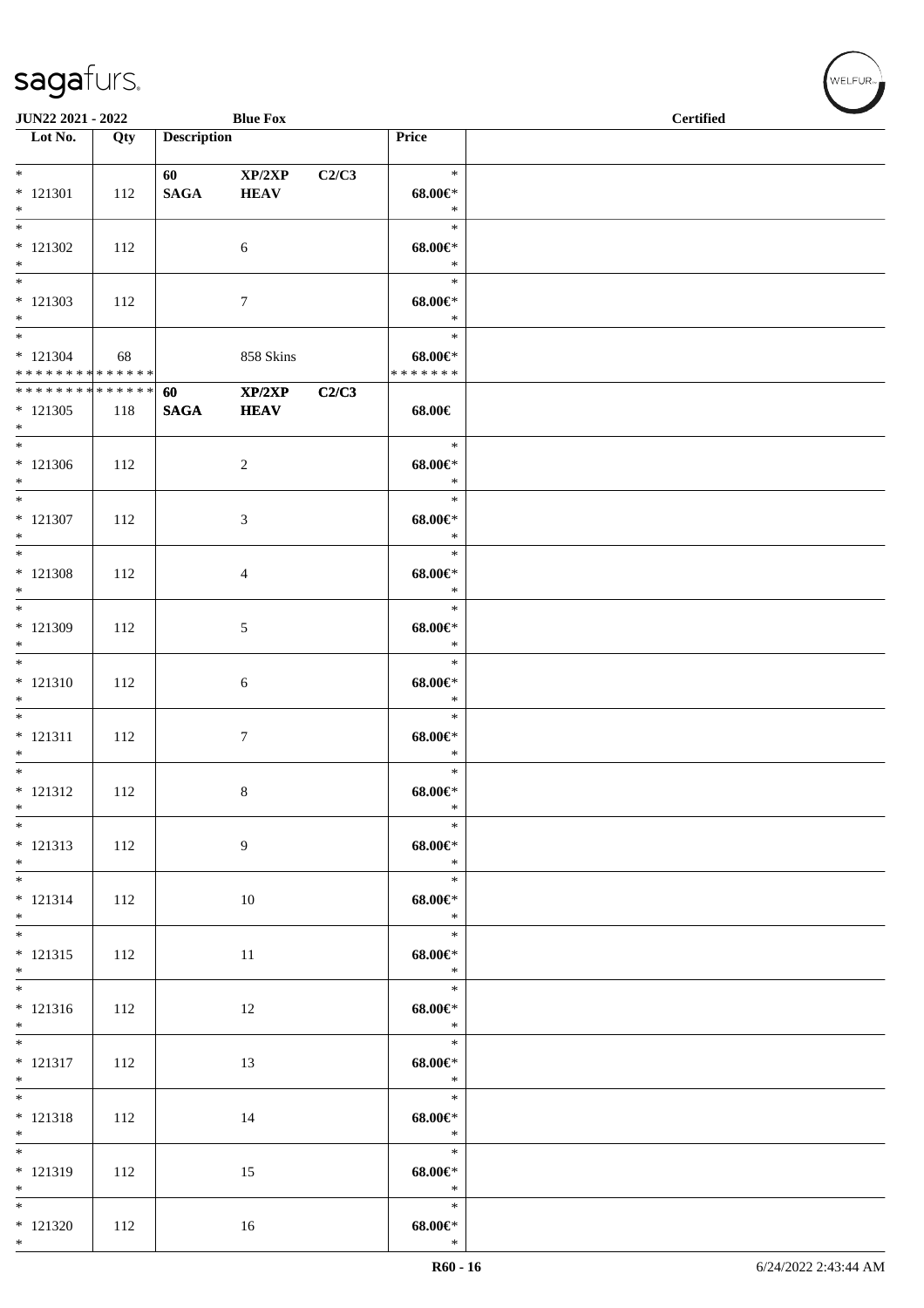| JUN22 2021 - 2022                                  |     |                    | <b>Blue Fox</b>             |       |                                        | <b>Certified</b> |
|----------------------------------------------------|-----|--------------------|-----------------------------|-------|----------------------------------------|------------------|
| $\overline{\phantom{1}}$ Lot No.                   | Qty | <b>Description</b> |                             |       | Price                                  |                  |
| $*$<br>$* 121321$<br>$*$                           | 73  | 60<br><b>SAGA</b>  | XP/2XP<br><b>HEAV</b>       | C2/C3 | $\ast$<br>$68.00 \in$<br>$\ast$        |                  |
| $*$<br>$* 121322$<br>* * * * * * * * * * * * * * * | 38  |                    | 1909 Skins                  |       | $\ast$<br>$68.00 \in$<br>* * * * * * * |                  |
| * * * * * * * * * * * * * * *<br>$* 121323$<br>$*$ | 118 | 60<br><b>SAGA</b>  | XP/2XP<br><b>HEAV</b>       | C2/C3 | 68.00€                                 |                  |
| $*$<br>$* 121324$<br>$*$                           | 112 |                    | 2                           |       | $\ast$<br>$68.00 \in$<br>$\ast$        |                  |
| $*$<br>$* 121325$<br>* * * * * * * * * * * * * *   | 81  |                    | 311 Skins                   |       | $\ast$<br>$68.00 \in$<br>* * * * * * * |                  |
| * * * * * * * * * * * * * * *<br>$* 121326$<br>$*$ | 112 | 60<br><b>SAGA</b>  | XP/2XP<br><b>HEAV</b>       | C2/C3 | 68.00€                                 |                  |
| $*$<br>$* 121327$<br>$*$                           | 112 |                    | 2                           |       | $\ast$<br>$68.00 \in$<br>$\ast$        |                  |
| $*$<br>$* 121328$<br>* * * * * * * * * * * * * *   | 55  |                    | 279 Skins                   |       | $\ast$<br>$68.00 \in$<br>* * * * * * * |                  |
| * * * * * * * * * * * * * * *<br>* 121329<br>$*$   | 132 | 60<br><b>SAGA</b>  | XP/2XP                      | C2/C3 | 64.00€                                 |                  |
| $*$<br>$* 121330$<br>$*$                           | 126 |                    | 2                           |       | $\ast$<br>64.00€*<br>$\ast$            |                  |
| $*$<br>$* 121331$<br>$*$                           | 126 |                    | $\ensuremath{\mathfrak{Z}}$ |       | $\ast$<br>64.00€*<br>$\ast$            |                  |
| $*$<br>* 121332<br>$*$                             | 126 |                    | 4                           |       | $\ast$<br>64.00€*<br>$\ast$            |                  |
| $*$<br>* 121333<br>$*$                             | 126 |                    | 5                           |       | $\ast$<br>$64.00 \in$<br>$\ast$        |                  |
| $*$<br>$* 121334$<br>$*$                           | 126 |                    | 6                           |       | $\ast$<br>64.00€*<br>$\ast$            |                  |
| $*$<br>$* 121335$<br>$*$                           | 126 |                    | 7                           |       | $\ast$<br>64.00€*<br>$\ast$            |                  |
| $* 121336$<br>$*$                                  | 126 |                    | $\,8\,$                     |       | $\ast$<br>$64.00 \in$<br>$\ast$        |                  |
| $*$<br>$* 121337$<br>$*$                           | 126 |                    | 9                           |       | $\ast$<br>$64.00 \in$<br>$\ast$        |                  |
| $*$<br>$* 121338$<br>$*$                           | 126 |                    | 10                          |       | $\ast$<br>64.00€*<br>$\ast$            |                  |
| $\overline{\ }$<br>* 121339<br>$*$                 | 126 |                    | 11                          |       | $\ast$<br>64.00€*<br>$\ast$            |                  |
| $*$<br>$* 121340$<br>$*$                           | 126 |                    | 12                          |       | $\ast$<br>64.00€*<br>$\ast$            |                  |

V<br>WELFUR<sub>™</sub>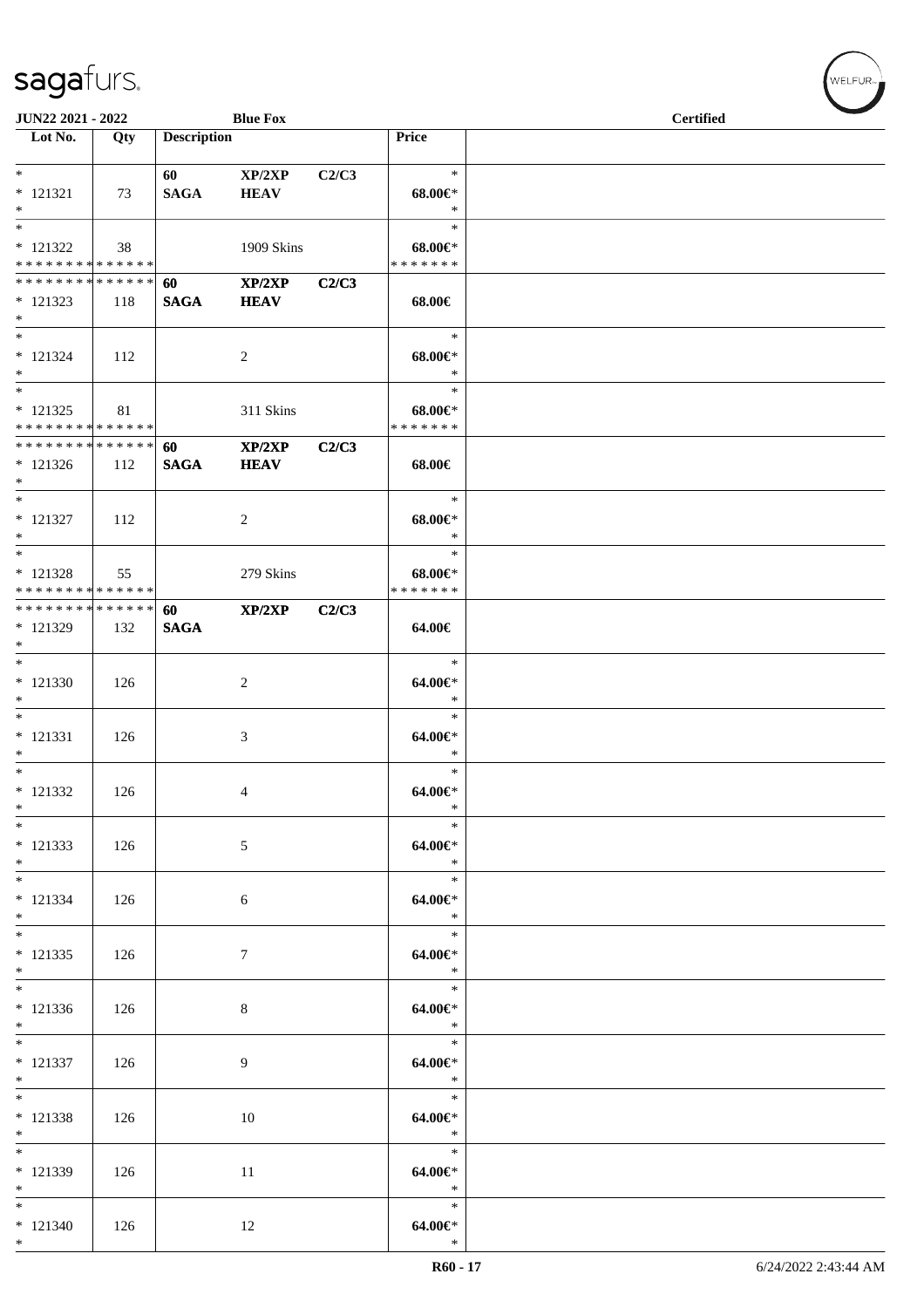| JUN22 2021 - 2022                                               |     |                          | <b>Blue Fox</b>  |                                    | <b>Certified</b> |  |  |  |
|-----------------------------------------------------------------|-----|--------------------------|------------------|------------------------------------|------------------|--|--|--|
| $\overline{\phantom{1}}$ Lot No.                                | Qty | <b>Description</b>       |                  | Price                              |                  |  |  |  |
| $*$<br>$* 121341$<br>$*$                                        | 126 | 60 XP/2XP<br><b>SAGA</b> | C2/C3            | $\ast$<br>64.00€*<br>$\ast$        |                  |  |  |  |
| $* 121342$<br>$*$<br>$\overline{\ast}$                          | 126 |                          | 14               | $\ast$<br>64.00€*<br>$\ast$        |                  |  |  |  |
| $* 121343$<br>$*$                                               | 126 |                          | 15               | $\ast$<br>64.00€*<br>$\ast$        |                  |  |  |  |
| $*$<br>$* 121344$<br>$*$                                        | 126 |                          | 16               | $\ast$<br>$64.00 \in$<br>$\ast$    |                  |  |  |  |
| $*$<br>$* 121345$<br>$*$                                        | 112 |                          | 17               | $\ast$<br>64.00€*<br>$\ast$        |                  |  |  |  |
| $*$<br>$* 121346$<br>* * * * * * * * <mark>* * * * * * *</mark> | 23  |                          | 2157 Skins       | $\ast$<br>64.00€*<br>* * * * * * * |                  |  |  |  |
| ******** <mark>******</mark><br>$* 121347$<br>$*$               | 132 |                          | <b>IDENTICAL</b> | 64.00€                             |                  |  |  |  |
| $* 121348$<br>$*$                                               | 126 | $\overline{c}$           |                  | $\ast$<br>$64.00 \in$<br>$\ast$    |                  |  |  |  |
| $*$<br>$* 121349$<br>$*$                                        | 126 | 3                        |                  | $\ast$<br>$64.00 \in$<br>$\ast$    |                  |  |  |  |
| $*121350$<br>$*$                                                | 126 | 4                        |                  | $\ast$<br>64.00€*<br>$\ast$        |                  |  |  |  |
| $* 121351$<br>$*$                                               | 126 | 5                        |                  | $\ast$<br>$64.00 \in$<br>$\ast$    |                  |  |  |  |
| $*$<br>$* 121352$<br>$*$                                        | 126 | 6                        |                  | $\ast$<br>$64.00 \in$<br>$\ast$    |                  |  |  |  |
| $*$<br>$* 121353$<br>$*$                                        | 126 | $\tau$                   |                  | $\ast$<br>64.00€*<br>$\ast$        |                  |  |  |  |
| $*$<br>* 121354<br>$*$                                          | 126 | 8                        |                  | $\ast$<br>$64.00 \in$<br>$\ast$    |                  |  |  |  |
| $*$<br>$* 121355$<br>$*$                                        | 126 | 9                        |                  | $\ast$<br>64.00€*<br>$\ast$        |                  |  |  |  |
| $\overline{\ast}$<br>$* 121356$<br>$*$                          | 126 |                          | 10               | $\ast$<br>$64.00 \in$<br>$\ast$    |                  |  |  |  |
| $* 121357$<br>$*$                                               | 126 |                          | 11               | $\ast$<br>$64.00 \in$<br>$\ast$    |                  |  |  |  |
| $*$<br>$* 121358$<br>$*$                                        | 126 |                          | 12               | $\ast$<br>$64.00 \in$<br>$\ast$    |                  |  |  |  |
| $* 121359$<br>$*$                                               | 126 |                          | 13               | $\ast$<br>64.00€*<br>$\ast$        |                  |  |  |  |
| $*$<br>$*121360$<br>$*$                                         | 126 |                          | 14               | $\ast$<br>$64.00 \in$<br>$\ast$    |                  |  |  |  |

、<br>WELFUR<sub>™</sub>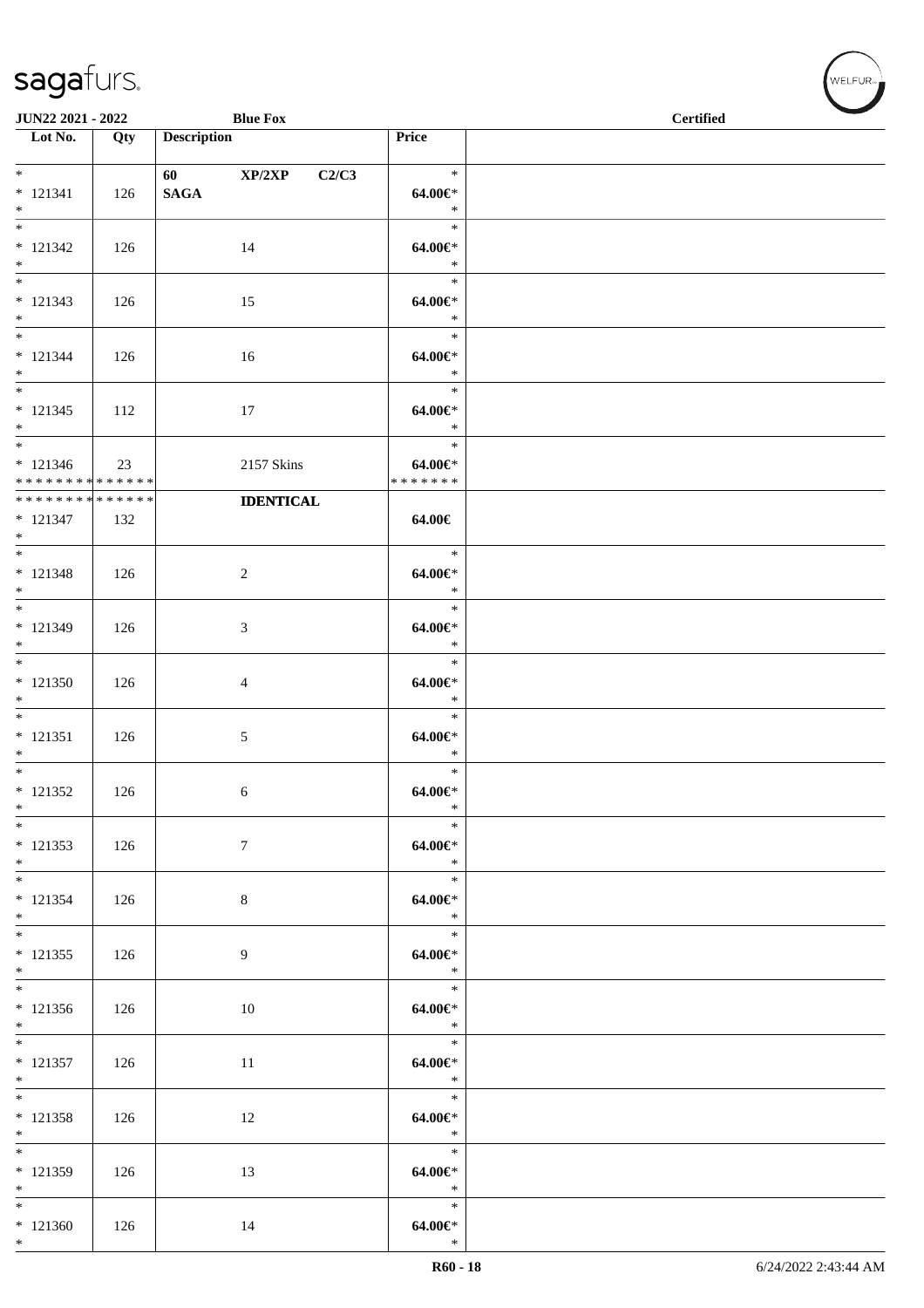| JUN22 2021 - 2022                                 |     |                    | <b>Blue Fox</b> |       |                                    | <b>Certified</b> |
|---------------------------------------------------|-----|--------------------|-----------------|-------|------------------------------------|------------------|
| $\overline{\phantom{1}}$ Lot No.                  | Qty | <b>Description</b> |                 |       | Price                              |                  |
| $*$<br>$* 121361$<br>$*$                          | 126 | $\mathbf{SAGA}$    | 60 XP/2XP       | C2/C3 | $\ast$<br>64.00€*<br>$\ast$        |                  |
| $* 121362$<br>$*$                                 | 126 |                    | 16              |       | $\ast$<br>64.00€*<br>$\ast$        |                  |
| $*$<br>$* 121363$<br>$*$                          | 126 |                    | 17              |       | $\ast$<br>64.00€*<br>$\ast$        |                  |
| $*$<br>$* 121364$<br>$*$                          | 126 |                    | 18              |       | $\ast$<br>64.00€*<br>$\ast$        |                  |
| $*$<br>$* 121365$<br>$*$                          | 126 |                    | 19              |       | $\ast$<br>64.00€*<br>$\ast$        |                  |
| $*$<br>$* 121366$<br>$*$                          | 126 |                    | 20              |       | $\ast$<br>$64.00 \in$<br>$\ast$    |                  |
| $*$<br>$* 121367$<br>$*$                          | 126 |                    | 21              |       | $\ast$<br>64.00€*<br>$\ast$        |                  |
| $\overline{\ast}$<br>$* 121368$<br>$*$            | 126 |                    | 22              |       | $\ast$<br>64.00€*<br>$\ast$        |                  |
| $*$<br>* 121369<br>* * * * * * * * * * * * * *    | 31  |                    | 2809 Skins      |       | $\ast$<br>64.00€*<br>* * * * * * * |                  |
| ******** <mark>******</mark><br>$* 121370$<br>$*$ | 132 | 60<br><b>SAGA</b>  | XP/2XP          | C2/C3 | 64.00€                             |                  |
| $* 121371$<br>$*$                                 | 126 |                    | $\overline{c}$  |       | $\ast$<br>$64.00 \in$<br>$\ast$    |                  |
| $*$<br>$* 121372$<br>$*$                          | 126 |                    | 3               |       | $\ast$<br>$64.00 \in$<br>$\ast$    |                  |
| $*$<br>* 121373<br>$*$                            | 126 |                    | $\overline{4}$  |       | $\ast$<br>64.00€*<br>$\ast$        |                  |
| $*$<br>$* 121374$<br>$*$                          | 126 |                    | 5               |       | $\ast$<br>$64.00 \in$<br>$\ast$    |                  |
| $*$<br>$* 121375$<br>$*$                          | 126 |                    | $\sqrt{6}$      |       | $\ast$<br>$64.00 \in$<br>$\ast$    |                  |
| $* 121376$<br>$*$                                 | 126 |                    | $\tau$          |       | $\ast$<br>64.00€*<br>$\ast$        |                  |
| $*$<br>$* 121377$<br>$*$                          | 126 |                    | $\,8\,$         |       | $\ast$<br>$64.00 \in$<br>$\ast$    |                  |
| $*$<br>$* 121378$<br>$*$                          | 126 |                    | 9               |       | $\ast$<br>64.00€*<br>$\ast$        |                  |
| $*$<br>* 121379<br>$*$                            | 126 |                    | 10              |       | $\ast$<br>64.00€*<br>$\ast$        |                  |
| $*$<br>$* 121380$<br>$*$                          | 126 |                    | 11              |       | $\ast$<br>$64.00 \in$<br>$\ast$    |                  |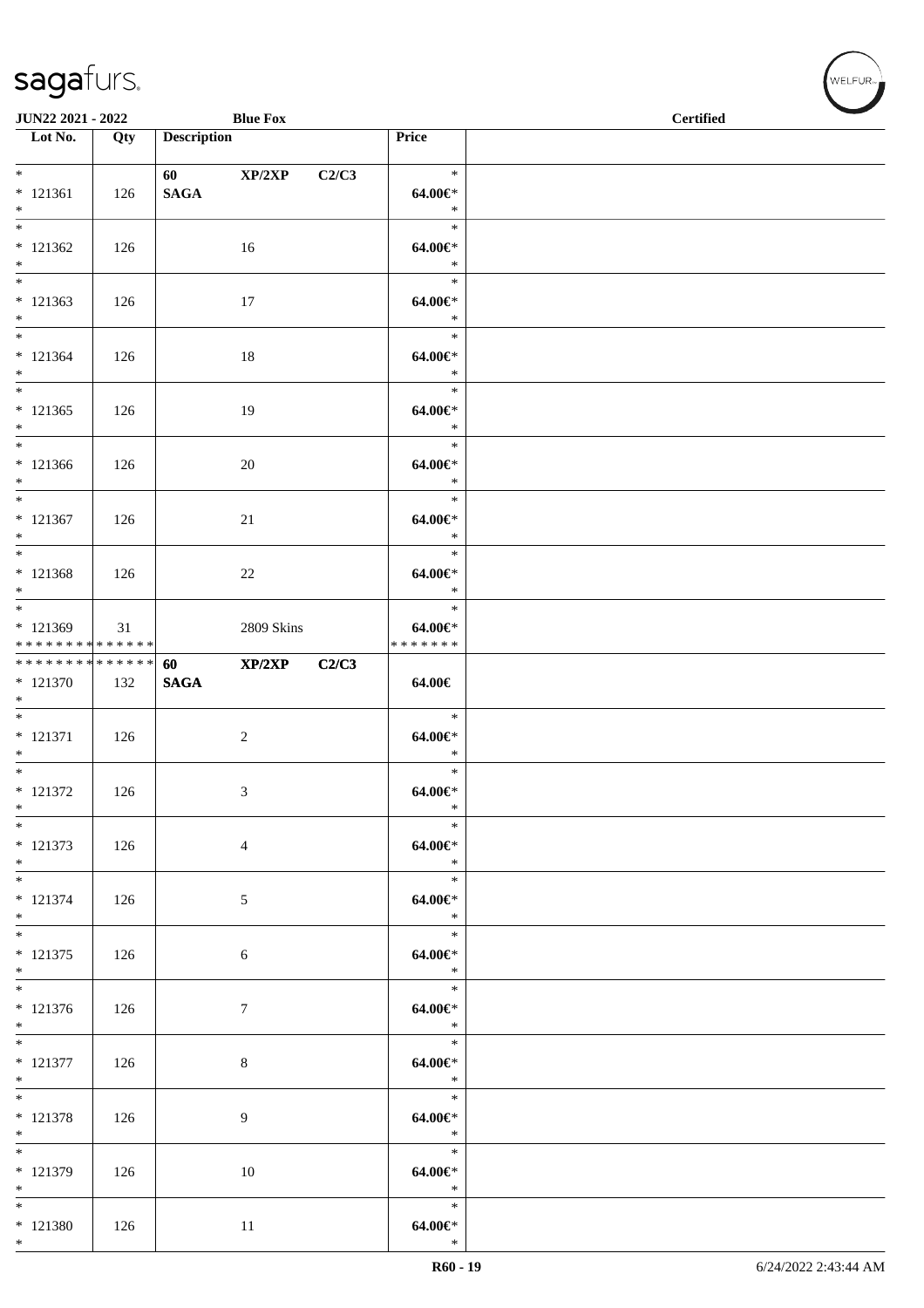| JUN22 2021 - 2022                  |     |                                                                                                                                                                                                                                                | <b>Blue Fox</b>  |                       | <b>Certified</b> |
|------------------------------------|-----|------------------------------------------------------------------------------------------------------------------------------------------------------------------------------------------------------------------------------------------------|------------------|-----------------------|------------------|
| $\overline{\phantom{1}}$ Lot No.   | Qty | <b>Description</b>                                                                                                                                                                                                                             |                  | Price                 |                  |
| $*$                                |     |                                                                                                                                                                                                                                                |                  | $\ast$                |                  |
| $* 121381$                         | 126 | 60 — 100 — 100 — 100 — 100 — 100 — 100 — 100 — 100 — 100 — 100 — 100 — 100 — 100 — 100 — 100 — 100 — 100 — 100 — 100 — 100 — 100 — 100 — 100 — 100 — 100 — 100 — 100 — 100 — 100 — 100 — 100 — 100 — 100 — 100 — 100 — 100 — 10<br><b>SAGA</b> | XP/2XP<br>C2/C3  | $64.00 \in$           |                  |
| $\ast$                             |     |                                                                                                                                                                                                                                                |                  | $\ast$                |                  |
| $\overline{\phantom{a}^*}$         |     |                                                                                                                                                                                                                                                |                  | $\ast$                |                  |
| $* 121382$                         | 126 |                                                                                                                                                                                                                                                | 13               | 64.00€*               |                  |
| $*$<br>$\overline{\phantom{0}}$    |     |                                                                                                                                                                                                                                                |                  | $\ast$<br>$\ast$      |                  |
| $* 121383$                         | 126 |                                                                                                                                                                                                                                                | 14               | $64.00 \in$           |                  |
| $\ast$                             |     |                                                                                                                                                                                                                                                |                  | $\ast$                |                  |
| $\overline{\phantom{0}}$           |     |                                                                                                                                                                                                                                                |                  | $\ast$                |                  |
| $* 121384$<br>$*$                  | 126 |                                                                                                                                                                                                                                                | 15               | 64.00€*<br>$\ast$     |                  |
| $\overline{\phantom{a}^*}$         |     |                                                                                                                                                                                                                                                |                  | $\ast$                |                  |
| $* 121385$                         | 126 |                                                                                                                                                                                                                                                | 2022 Skins       | $64.00 \in$           |                  |
| * * * * * * * * * * * * * *        |     |                                                                                                                                                                                                                                                |                  | * * * * * * *         |                  |
| **************<br>$* 121386$       | 132 |                                                                                                                                                                                                                                                | <b>IDENTICAL</b> | 64.00€                |                  |
| $*$                                |     |                                                                                                                                                                                                                                                |                  |                       |                  |
| $\ast$                             |     |                                                                                                                                                                                                                                                |                  | $\ast$                |                  |
| $* 121387$                         | 126 |                                                                                                                                                                                                                                                | $\overline{c}$   | 64.00€*               |                  |
| $*$<br>$\overline{\phantom{0}}$    |     |                                                                                                                                                                                                                                                |                  | $\ast$<br>$\ast$      |                  |
| $* 121388$                         | 126 |                                                                                                                                                                                                                                                | 3                | 64.00€*               |                  |
| $*$                                |     |                                                                                                                                                                                                                                                |                  | $\ast$                |                  |
| $*$                                |     |                                                                                                                                                                                                                                                |                  | $\ast$                |                  |
| * 121389<br>$\ast$                 | 126 |                                                                                                                                                                                                                                                | $\overline{4}$   | $64.00 \in$<br>$\ast$ |                  |
| $\overline{\phantom{0}}$           |     |                                                                                                                                                                                                                                                |                  | $\ast$                |                  |
| * 121390                           | 126 |                                                                                                                                                                                                                                                | $\mathfrak{S}$   | $64.00 \in$           |                  |
| $\ast$<br>$\overline{\phantom{0}}$ |     |                                                                                                                                                                                                                                                |                  | $\ast$                |                  |
| $* 121391$                         |     |                                                                                                                                                                                                                                                |                  | $\ast$<br>64.00€*     |                  |
| $\ast$                             | 126 |                                                                                                                                                                                                                                                | 6                | $\ast$                |                  |
| $*$                                |     |                                                                                                                                                                                                                                                |                  | $\ast$                |                  |
| * 121392                           | 126 |                                                                                                                                                                                                                                                | $\tau$           | $64.00 \in$ *         |                  |
| $\ast$<br>$\ast$                   |     |                                                                                                                                                                                                                                                |                  | $\ast$<br>$\ast$      |                  |
| $* 121393$                         | 126 |                                                                                                                                                                                                                                                | 8                | 64.00€*               |                  |
| $*$                                |     |                                                                                                                                                                                                                                                |                  | $\ast$                |                  |
| $\overline{\phantom{0}}$           |     |                                                                                                                                                                                                                                                |                  | $\ast$                |                  |
| $* 121394$<br>$*$                  | 126 |                                                                                                                                                                                                                                                | 9                | 64.00€*<br>$\ast$     |                  |
| $*$                                |     |                                                                                                                                                                                                                                                |                  | $\ast$                |                  |
| $* 121395$                         | 126 |                                                                                                                                                                                                                                                | 10               | 64.00€*               |                  |
| $*$<br>$\overline{\phantom{0}}$    |     |                                                                                                                                                                                                                                                |                  | $\ast$                |                  |
| * 121396                           |     |                                                                                                                                                                                                                                                |                  | $\ast$<br>$64.00 \in$ |                  |
| $\ast$                             | 126 |                                                                                                                                                                                                                                                | 11               | $\ast$                |                  |
| $\overline{\phantom{0}}$           |     |                                                                                                                                                                                                                                                |                  | $\ast$                |                  |
| * 121397                           | 126 |                                                                                                                                                                                                                                                | 12               | 64.00€*               |                  |
| $*$<br>$*$                         |     |                                                                                                                                                                                                                                                |                  | $*$<br>$\ast$         |                  |
| * 121398                           | 126 |                                                                                                                                                                                                                                                | 13               | 64.00€*               |                  |
| $*$                                |     |                                                                                                                                                                                                                                                |                  | $\ast$                |                  |
| $\ast$                             |     |                                                                                                                                                                                                                                                |                  | $\ast$                |                  |
| $* 121399$<br>$\ast$               | 126 |                                                                                                                                                                                                                                                | 14               | 64.00€*<br>$\ast$     |                  |
| $\overline{\phantom{0}}$           |     |                                                                                                                                                                                                                                                |                  | $\ast$                |                  |
| $*121400$                          | 126 |                                                                                                                                                                                                                                                | 1896 Skins       | 64.00€*               |                  |
| ******** <mark>******</mark>       |     |                                                                                                                                                                                                                                                |                  | * * * * * * *         |                  |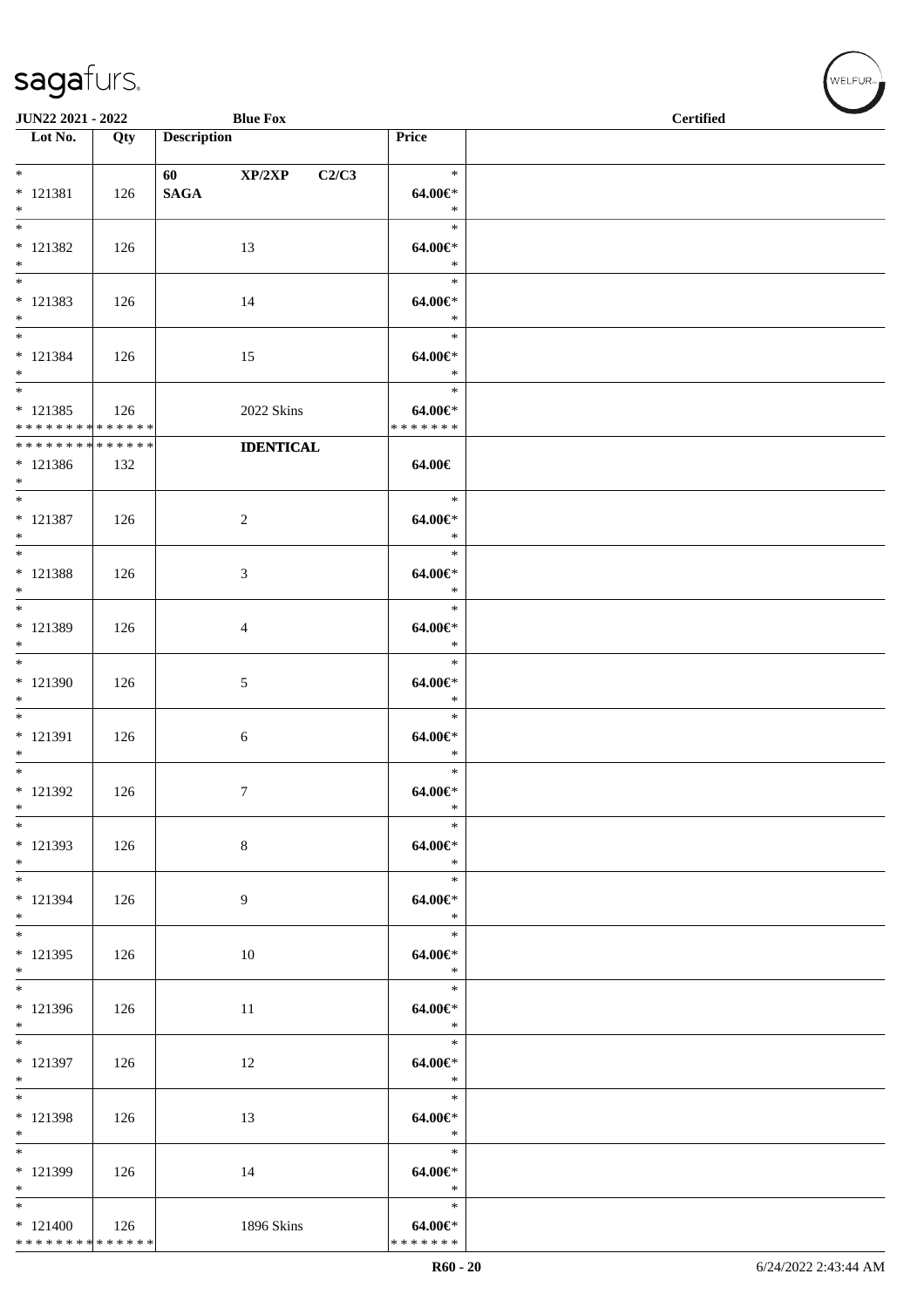\*

| JUN22 2021 - 2022                                                             |     | <b>Blue Fox</b>                          |                                       | <b>Certified</b> |
|-------------------------------------------------------------------------------|-----|------------------------------------------|---------------------------------------|------------------|
| $\overline{\phantom{1}}$ Lot No.                                              | Qty | <b>Description</b>                       | Price                                 |                  |
| * * * * * * * * * * * * * *<br>$* 121401$<br>$*$                              | 132 | <b>IDENTICAL</b>                         | 64.00€                                |                  |
| $* 121402$<br>$*$                                                             | 126 | $\overline{c}$                           | $\ast$<br>$64.00 \text{eV}$<br>$\ast$ |                  |
| $* 121403$<br>$*$                                                             | 126 | $\mathfrak{Z}$                           | $\ast$<br>64.00€*<br>$\ast$           |                  |
| $\overline{\ast}$<br>$* 121404$<br>$*$                                        | 126 | $\overline{4}$                           | $\ast$<br>64.00€*<br>$\ast$           |                  |
| $*$<br>$* 121405$<br>$*$                                                      | 126 | $\mathfrak{S}$                           | $\ast$<br>64.00€*<br>$\ast$           |                  |
| $*$<br>$* 121406$<br>$*$                                                      | 126 | $\sqrt{6}$                               | $\ast$<br>64.00€*<br>$\ast$           |                  |
| $\overline{\phantom{0}}$<br>$* 121407$<br>$\ast$                              | 126 | $\tau$                                   | $\ast$<br>$64.00 \in$<br>$\ast$       |                  |
| $* 121408$<br>$*$<br>$*$                                                      | 126 | $\,8\,$                                  | $\ast$<br>64.00€*<br>$\ast$           |                  |
| $* 121409$<br>$*$                                                             | 126 | 9                                        | $\ast$<br>$64.00 \in$<br>$\ast$       |                  |
| $\overline{\ast}$<br>$* 121410$<br>$\ast$                                     | 126 | 10                                       | $\ast$<br>$64.00 \in$<br>$\ast$       |                  |
| $*$<br>$* 121411$<br>$*$                                                      | 126 | 11                                       | $\ast$<br>64.00€*<br>$\ast$           |                  |
| $\overline{\ast}$<br>$* 121412$<br>$*$                                        | 126 | 12                                       | $\ast$<br>$64.00 \in$<br>$\ast$       |                  |
| $\ast$<br>$* 121413$<br>$\ast$<br>$\overline{\phantom{0}}$                    | 126 | 13                                       | $\ast$<br>$64.00 \in$<br>$\ast$       |                  |
| $* 121414$<br>$*$                                                             | 126 | 14                                       | $\ast$<br>$64.00 \in$<br>$\ast$       |                  |
| $* 121415$<br>$\ast$<br>$\frac{1}{1}$                                         | 126 | 15                                       | $\ast$<br>$64.00 \in$<br>$\ast$       |                  |
| $* 121416$<br>$*$<br>$\overline{\phantom{0}}$                                 | 126 | 16                                       | $\ast$<br>$64.00 \in$<br>$\ast$       |                  |
| $* 121417$<br>* * * * * * * * * * * * * *                                     | 48  | $2070~\rm{Skins}$                        | $\ast$<br>64.00€*<br>* * * * * * *    |                  |
| ******** <mark>******</mark><br>$* 121418$<br>$*$<br>$\overline{\phantom{0}}$ | 132 | XP/2XP<br>C2/C3<br>60<br>$\mathbf{SAGA}$ | $(64.00\epsilon)$                     |                  |
| $* 121419$<br>$\ast$                                                          | 126 | $\overline{c}$                           | $\ast$<br>$(64.00ε)$ *<br>$\ast$      |                  |
| $\overline{\phantom{0}}$<br>$* 121420$<br>$*$                                 | 126 | 3                                        | $\ast$<br>$(64.00ε)$ *<br>$\ast$      |                  |

 $(\forall ELFUR_{\text{max}})$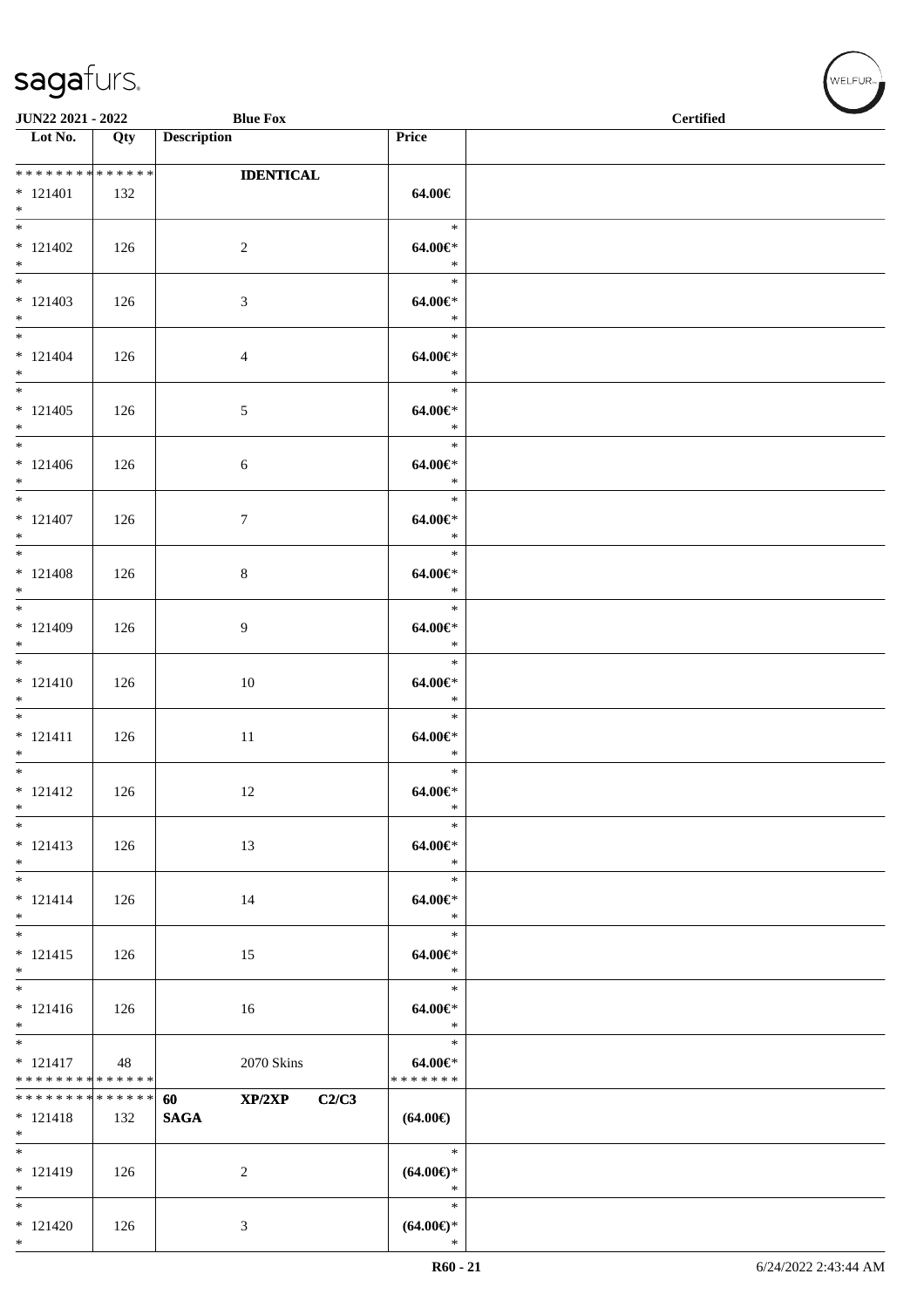| JUN22 2021 - 2022                                                        |     |                        | <b>Blue Fox</b> |       |                                                | <b>Certified</b> |  |
|--------------------------------------------------------------------------|-----|------------------------|-----------------|-------|------------------------------------------------|------------------|--|
| $\overline{\phantom{1}}$ Lot No.                                         | Qty | <b>Description</b>     |                 |       | Price                                          |                  |  |
| $\overline{\ast}$<br>$* 121421$<br>$\ast$                                | 126 | 60 — 10<br><b>SAGA</b> | XP/2XP          | C2/C3 | $\ast$<br>$(64.00ε)$ *<br>$\ast$               |                  |  |
| $\overline{\ast}$<br>$* 121422$<br>$\ast$                                | 126 |                        | $\mathfrak{S}$  |       | $\ast$<br>$(64.00ε)$ *<br>$\ast$               |                  |  |
| $*$<br>$* 121423$<br>******** <mark>******</mark>                        | 78  |                        | 714 Skins       |       | $\ast$<br>$(64.00ε)$ *<br>* * * * * * *        |                  |  |
| * * * * * * * * * * * * * *<br>$* 121424$<br>$*$                         | 132 | 60<br>$\mathbf{SAGA}$  | XP/2XP          | C2/C3 | $(64.00\epsilon)$                              |                  |  |
| $\overline{\ast}$<br>$* 121425$<br>$*$                                   | 126 |                        | $\overline{c}$  |       | $\ast$<br>$(64.00ε)$ *<br>$\ast$               |                  |  |
| $*$<br>$* 121426$<br>$*$                                                 | 126 |                        | $\mathfrak{Z}$  |       | $\ast$<br>$(64.00\epsilon)$ *<br>$\ast$        |                  |  |
| $\overline{\phantom{0}}$<br>$* 121427$<br>$\ast$                         | 126 |                        | $\overline{4}$  |       | $\ast$<br>$(64.00ε)$ *<br>$\ast$               |                  |  |
| $\overline{\phantom{a}^*}$<br>$* 121428$<br>$\ast$                       | 126 |                        | $\sqrt{5}$      |       | $\ast$<br>$(64.00ε)$ *<br>$\ast$               |                  |  |
| $\ast$<br>$* 121429$<br>$\ast$                                           | 126 |                        | 6               |       | $\ast$<br>$(64.00ε)$ *<br>$\ast$               |                  |  |
| $\frac{1}{*}$<br>$* 121430$<br>$\ast$                                    | 126 |                        | $\tau$          |       | $\ast$<br>$(64.00ε)$ *<br>$\ast$               |                  |  |
| $\overline{\phantom{a}^*}$<br>$* 121431$<br>$\ast$                       | 126 |                        | $\,8\,$         |       | $\ast$<br>$(64.00ε)$ *<br>$\ast$               |                  |  |
| $*$<br>$* 121432$<br>$\ast$                                              | 126 |                        | 9               |       | $\ast$<br>$(64.00\epsilon)$ *<br>$\ast$        |                  |  |
| $\ast$<br>$* 121433$<br>$\ast$<br>$_{\ast}$                              | 126 |                        | 10              |       | $\ast$<br>$(64.00\epsilon)$ *<br>$\ast$        |                  |  |
| $* 121434$<br>$\ast$                                                     | 126 |                        | 11              |       | $\ast$<br>$(64.00ε)$ *<br>$\ast$               |                  |  |
| $\ast$<br>$* 121435$<br>$\ast$<br>$\overline{\phantom{a}^*}$             | 126 |                        | 12              |       | $\ast$<br>$(64.00ε)$ *<br>$\ast$               |                  |  |
| $* 121436$<br>$\ast$                                                     | 126 |                        | 13              |       | $\ast$<br>$(64.00ε)$ *<br>$\ast$               |                  |  |
| $_{\ast}^{-}$<br>$* 121437$<br>$\ast$                                    | 126 |                        | 14              |       | $\ast$<br>$(64.00\epsilon)$ *<br>$\ast$        |                  |  |
| $\overline{\phantom{1}}$<br>$* 121438$<br>$\ast$<br>$\frac{1}{*}$        | 126 |                        | 15              |       | $\ast$<br>$(64.00ε)$ *<br>$\ast$               |                  |  |
| $* 121439$<br>$\ast$                                                     | 126 |                        | 16              |       | $\ast$<br>$(64.00ε)$ *<br>$\ast$               |                  |  |
| $\overline{\phantom{a}^*}$<br>$* 121440$<br>******** <mark>******</mark> | 125 |                        | 2147 Skins      |       | $\ast$<br>$(64.00\epsilon)$ *<br>* * * * * * * |                  |  |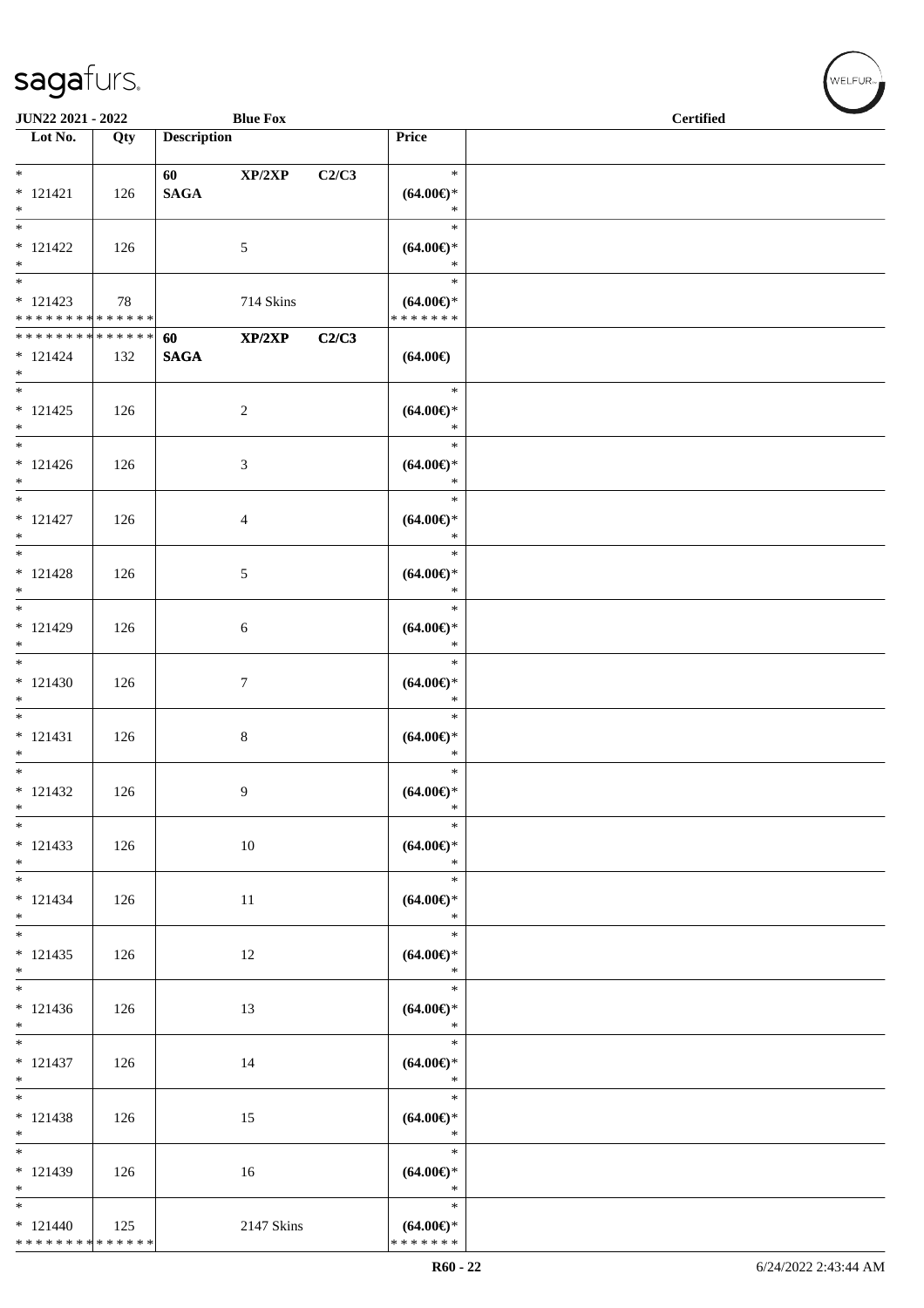| JUN22 2021 - 2022                                                         |     |                    | <b>Blue Fox</b>           |       |                                           | <b>STATE</b><br><b>Certified</b> |  |
|---------------------------------------------------------------------------|-----|--------------------|---------------------------|-------|-------------------------------------------|----------------------------------|--|
| $\overline{\phantom{1}}$ Lot No.                                          | Qty | <b>Description</b> |                           |       | Price                                     |                                  |  |
| **************<br>$* 121441$<br>$*$                                       | 146 | <b>SAGA</b>        | 60 XP/2XP<br>${\bf SILK}$ | C2/C3 | $60.00 \in$                               |                                  |  |
| $\overline{\phantom{0}}$<br>$* 121442$<br>$*$<br>$\overline{\phantom{0}}$ | 140 |                    | $\overline{c}$            |       | $\ast$<br>$60.00 \in$<br>$\ast$           |                                  |  |
| $* 121443$<br>$*$<br>$*$                                                  | 140 |                    | $\mathfrak{Z}$            |       | $\ast$<br>$60.00 \in$<br>$\ast$<br>$\ast$ |                                  |  |
| $* 121444$<br>$*$                                                         | 140 |                    | $\overline{4}$            |       | $60.00 \in$<br>$\ast$                     |                                  |  |
| $*$<br>$* 121445$<br>$*$<br>$\overline{\phantom{0}}$                      | 140 |                    | $\sqrt{5}$                |       | $\ast$<br>$60.00 \in$<br>$\ast$           |                                  |  |
| $* 121446$<br>$*$<br>$\begin{array}{c} \hline \ast \end{array}$           | 140 |                    | $\sqrt{6}$                |       | $\ast$<br>$60.00 \in$<br>$\ast$           |                                  |  |
| $* 121447$<br>$\ast$<br>$\overline{\phantom{0}}$                          | 140 |                    | $\tau$                    |       | $\ast$<br>$60.00 \in$<br>$\ast$           |                                  |  |
| $* 121448$<br>$*$                                                         | 140 |                    | $\,8\,$                   |       | $\ast$<br>$60.00 \in$<br>$\ast$           |                                  |  |
| $* 121449$<br>$*$<br>$\overline{\phantom{0}}$                             | 140 |                    | $\overline{9}$            |       | $\ast$<br>$60.00 \in$<br>$\ast$           |                                  |  |
| $* 121450$<br>$*$                                                         | 140 |                    | 10                        |       | $\ast$<br>$60.00 \in$<br>$\ast$           |                                  |  |
| $\ast$<br>$* 121451$<br>$*$<br>$\overline{\phantom{0}}$                   | 140 |                    | 11                        |       | $\ast$<br>$60.00 \in$<br>$\ast$           |                                  |  |
| $* 121452$<br>$\ast$                                                      | 140 |                    | 12                        |       | $\ast$<br>$60.00 \in$<br>$\ast$           |                                  |  |
| $\ast$<br>$* 121453$<br>$*$                                               | 140 |                    | 13                        |       | $\ast$<br>$60.00 \in$<br>$\ast$           |                                  |  |
| $*$<br>$* 121454$<br>$\ast$<br>$\overline{\phantom{0}}$                   | 140 |                    | 14                        |       | $\ast$<br>$60.00 \in$<br>$\ast$           |                                  |  |
| $* 121455$<br>$*$<br>$\overline{\phantom{0}}$                             | 140 |                    | 15                        |       | $\ast$<br>$60.00 \in$<br>$\ast$           |                                  |  |
| $* 121456$<br>$*$                                                         | 140 |                    | 16                        |       | $\ast$<br>$60.00 \in$<br>$\ast$           |                                  |  |
| $*$<br>$* 121457$<br>$*$                                                  | 140 |                    | 17                        |       | $\ast$<br>$60.00 \in$<br>$\ast$           |                                  |  |
| $*$<br>$* 121458$<br>$*$                                                  | 140 |                    | 18                        |       | $\ast$<br>$60.00 \in$<br>$\ast$           |                                  |  |
| $\overline{\phantom{0}}$<br>$* 121459$<br>$*$                             | 140 |                    | 19                        |       | $\ast$<br>$60.00 \in$<br>$\ast$           |                                  |  |
| $*$<br>$*121460$<br>******** <mark>******</mark>                          | 138 |                    | 2804 Skins                |       | $\ast$<br>$60.00 \in$<br>* * * * * * *    |                                  |  |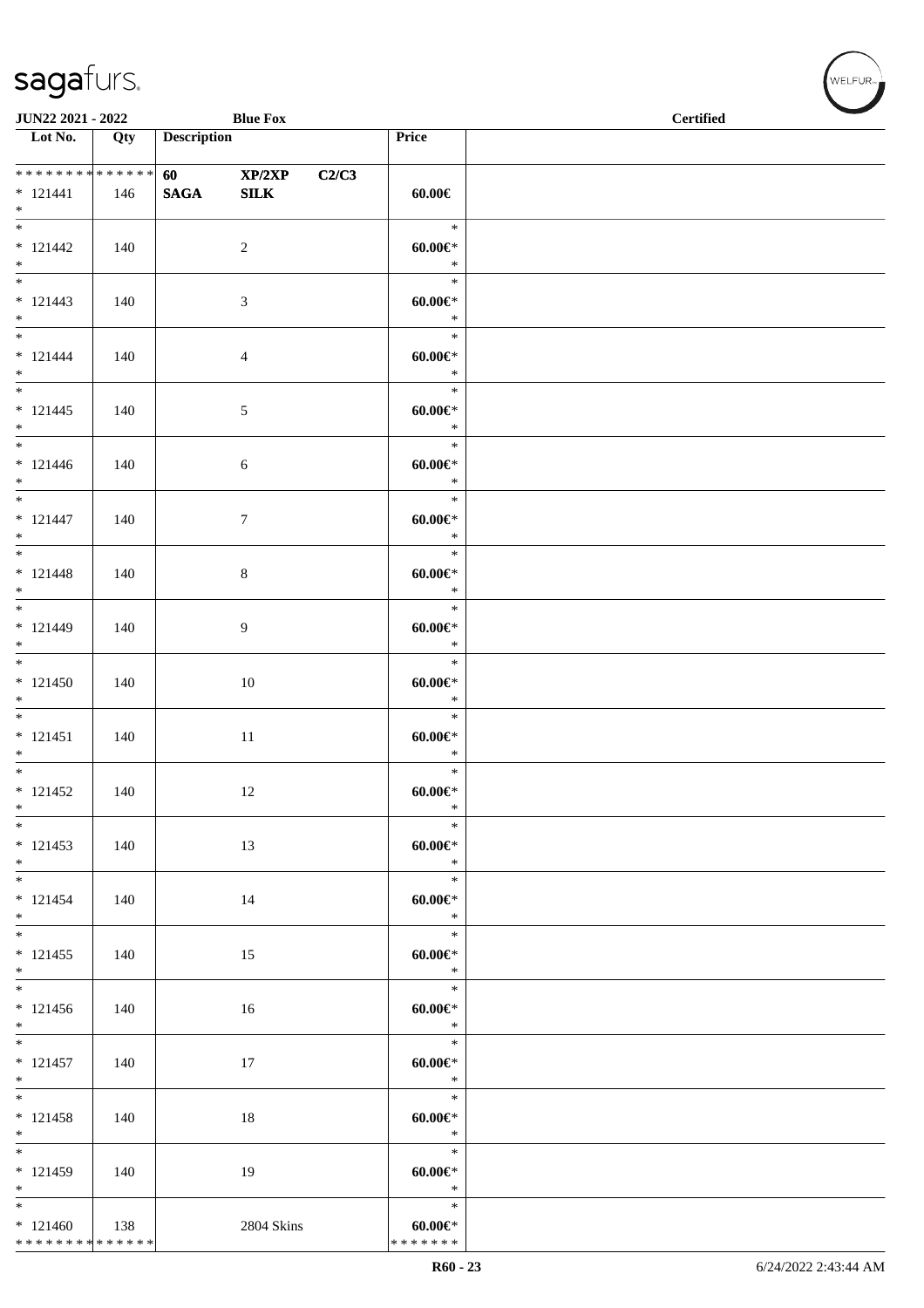| JUN22 2021 - 2022                                    |       |                                        | <b>Blue Fox</b>       |       |                                          | <b>Certified</b> |
|------------------------------------------------------|-------|----------------------------------------|-----------------------|-------|------------------------------------------|------------------|
| $\overline{\phantom{1}}$ Lot No.                     | Qty   | <b>Description</b>                     |                       |       | Price                                    |                  |
| ******** <mark>******</mark><br>$* 121461$<br>$*$    | 146   | <b>60</b> and <b>60</b><br><b>SAGA</b> | XP/2XP<br><b>SILK</b> | C2/C3 | $60.00 \in$                              |                  |
| $\overline{\phantom{0}}$<br>$* 121462$<br>$*$        | 140   |                                        | $\overline{2}$        |       | $\ast$<br>$60.00 \in$<br>$\ast$          |                  |
| $*$<br>$* 121463$<br>$*$                             | 140   |                                        | 3                     |       | $\ast$<br>$60.00 \in$<br>$\ast$          |                  |
| $* 121464$<br>$*$<br>$\overline{\phantom{0}}$        | 140   |                                        | $\overline{4}$        |       | $\ast$<br>$60.00 \in$<br>$\ast$          |                  |
| $* 121465$<br>$*$                                    | 140   |                                        | 5                     |       | $\ast$<br>$60.00 \in$<br>$\ast$          |                  |
| $*$<br>$* 121466$<br>$*$                             | 140   |                                        | 6                     |       | $\ast$<br>$60.00 \in$<br>$\ast$          |                  |
| $\ast$<br>$* 121467$<br>$*$                          | 140   |                                        | 7                     |       | $\ast$<br>$60.00 \in$ *<br>$\ast$        |                  |
| $\overline{\phantom{0}}$<br>$* 121468$<br>$*$        | 140   |                                        | 8                     |       | $\ast$<br>$60.00 \in$<br>$\ast$          |                  |
| $*$<br>$* 121469$<br>$*$                             | 140   |                                        | 9                     |       | $\ast$<br>$60.00 \in$<br>$\ast$          |                  |
| $* 121470$<br>* * * * * * * * * * * * * *            | 115   |                                        | 1381 Skins            |       | $\ast$<br>$60.00 \in$<br>* * * * * * *   |                  |
| * * * * * * * * * * * * * *<br>$* 121471$<br>$*$     | 154   | 60<br><b>SAGA</b>                      | XP/2XP<br>SLK         | C2/C3 | 58.00€                                   |                  |
| $*$<br>$* 121472$<br>$*$                             | 154   |                                        | $\overline{c}$        |       | $\ast$<br>$58.00 \in$ *<br>$\ast$        |                  |
| $*$<br>$* 121473$<br>* * * * * * * * * * * * * *     | 145   |                                        | 453 Skins             |       | $\ast$<br>58.00€*<br>* * * * * * *       |                  |
| * * * * * * * * * * * * * *<br>$* 121474$<br>$\ast$  | 132   | 60<br><b>SAGA</b>                      | XP/2XP<br>WOL2        | C2/C3 | 62.00€                                   |                  |
| $*$<br>$* 121475$<br>$*$<br>$\overline{\phantom{0}}$ | 126   |                                        | 2                     |       | $\ast$<br>$62.00 \in$ *<br>$\ast$        |                  |
| $* 121476$<br>* * * * * * * * * * * * * *            | - 111 |                                        | 369 Skins             |       | $\ast$<br>$62.00 \in$ *<br>* * * * * * * |                  |
| * * * * * * * * * * * * * *<br>$* 121477$<br>$*$     | 132   | 60<br><b>SAGA</b>                      | XP/2XP<br>WOL2        | C2/C3 | 62.00€                                   |                  |
| $*$<br>$* 121478$<br>$\ast$                          | 126   |                                        | 2                     |       | $\ast$<br>$62.00 \in$ *<br>$\ast$        |                  |
| $*$<br>* 121479<br>$*$                               | 126   |                                        | 3                     |       | $\ast$<br>$62.00 \in$ *<br>$\ast$        |                  |
| $\ast$<br>* 121480<br>$*$                            | 126   |                                        | 4                     |       | $\ast$<br>$62.00 \in$ *<br>$\ast$        |                  |

WELFUR<sub><sup>N</sup></sub>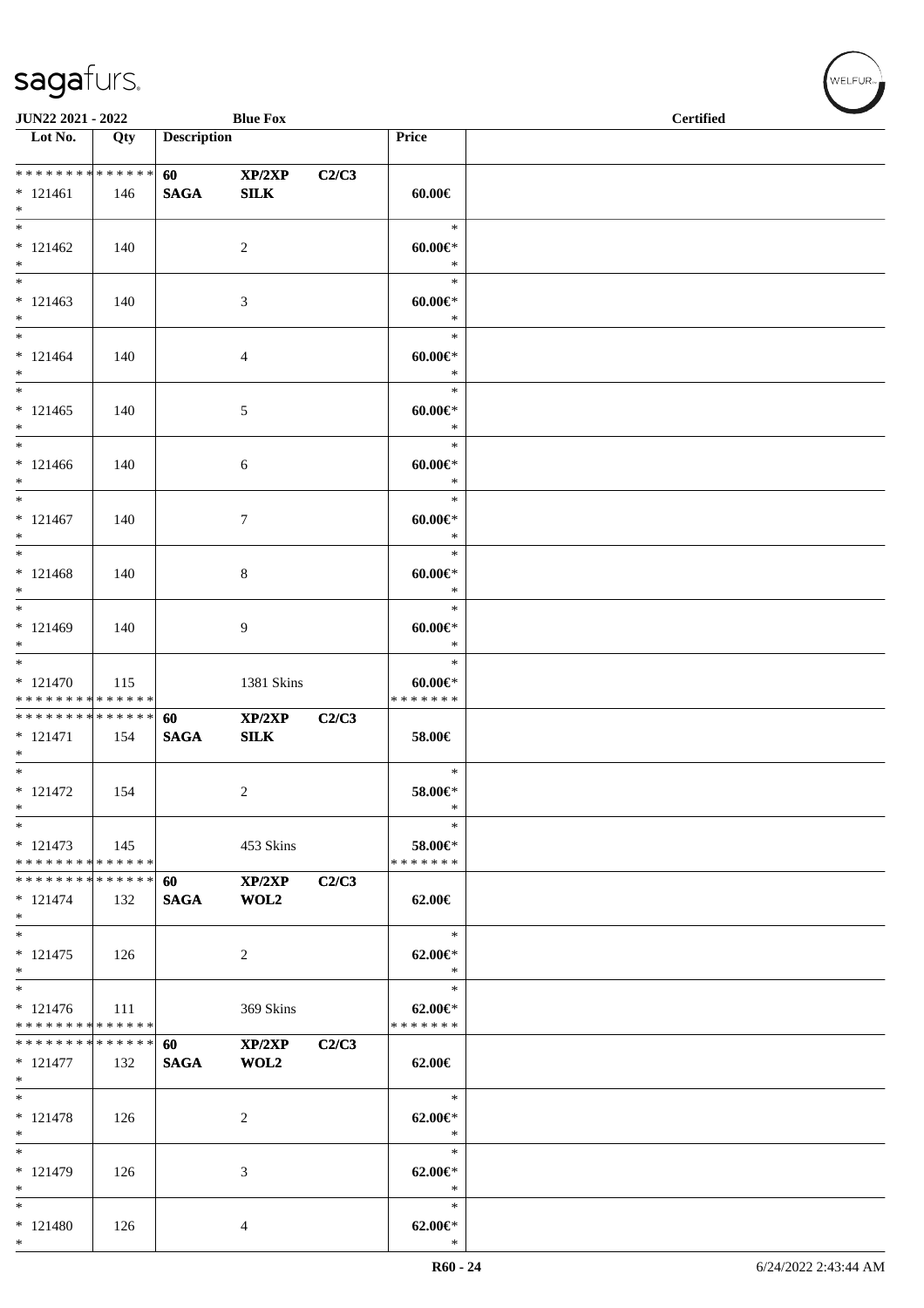| JUN22 2021 - 2022                                                |     |                    | <b>Blue Fox</b> |       |                                          | <b>Certified</b> |  |
|------------------------------------------------------------------|-----|--------------------|-----------------|-------|------------------------------------------|------------------|--|
| Lot No.                                                          | Qty | <b>Description</b> |                 |       | Price                                    |                  |  |
| $*$<br>$* 121481$<br>$*$                                         | 126 | <b>SAGA</b>        | XP/2XP<br>WOL2  | C2/C3 | $\ast$<br>$62.00 \in$ *<br>$\ast$        |                  |  |
| $\overline{\ast}$<br>$* 121482$<br>* * * * * * * * * * * * * * * | 121 |                    | 757 Skins       |       | $\ast$<br>$62.00 \in$ *<br>* * * * * * * |                  |  |
| * * * * * * * * * * * * * * *<br>$* 121483$<br>$*$               | 146 | 60<br>SI           | XP/2XP          | C2/C3 | 58.00€                                   |                  |  |
| $*$<br>$* 121484$<br>$*$                                         | 140 |                    | $\overline{c}$  |       | $\ast$<br>58.00€*<br>$\ast$              |                  |  |
| $*$<br>$* 121485$<br>$*$                                         | 140 |                    | 3               |       | $\ast$<br>58.00€*<br>$\ast$              |                  |  |
| $*$<br>$* 121486$<br>$*$                                         | 140 |                    | 4               |       | $\ast$<br>58.00€*<br>$\ast$              |                  |  |
| $*$<br>$* 121487$<br>$*$                                         | 140 |                    | 5               |       | $\ast$<br>58.00€*<br>$\ast$              |                  |  |
| $*$<br>$* 121488$<br>$*$                                         | 140 |                    | $\sqrt{6}$      |       | $\ast$<br>58.00€*<br>$\ast$              |                  |  |
| $*$<br>* 121489<br>$*$                                           | 140 |                    | $\tau$          |       | $\ast$<br>58.00€*<br>$\ast$              |                  |  |
| $*$<br>$* 121490$<br>$*$                                         | 140 |                    | $\,8\,$         |       | $\ast$<br>58.00€*<br>$\ast$              |                  |  |
| $*$<br>$* 121491$<br>$*$                                         | 140 |                    | 9               |       | $\ast$<br>58.00€*<br>$\ast$              |                  |  |
| $*$<br>$* 121492$<br>$*$                                         | 140 |                    | 10              |       | $\ast$<br>58.00€*<br>$\ast$              |                  |  |
| $*$<br>$* 121493$<br>$*$                                         | 140 |                    | 11              |       | $\ast$<br>$(58.00\epsilon)$ *<br>$\ast$  |                  |  |
| $*$<br>$* 121494$<br>$*$                                         | 140 |                    | 12              |       | $\ast$<br>58.00€*<br>$\ast$              |                  |  |
| $*$<br>$* 121495$<br>$*$                                         | 140 |                    | 13              |       | $\ast$<br>58.00€*<br>$\ast$              |                  |  |
| $* 121496$<br>$*$                                                | 140 |                    | 14              |       | $\ast$<br>58.00€*<br>$\ast$              |                  |  |
| $*$<br>$* 121497$<br>$*$                                         | 140 |                    | 15              |       | $\ast$<br>58.00€*<br>$\ast$              |                  |  |
| $*$<br>$* 121498$<br>$*$                                         | 140 |                    | 16              |       | $\ast$<br>58.00€*<br>$\ast$              |                  |  |
| * 121499<br>$*$                                                  | 126 |                    | 17              |       | $\ast$<br>58.00€*<br>$\ast$              |                  |  |
| $*$<br>$*121500$<br>******** <mark>******</mark>                 | 22  |                    | 2394 Skins      |       | $\ast$<br>58.00€*<br>* * * * * * *       |                  |  |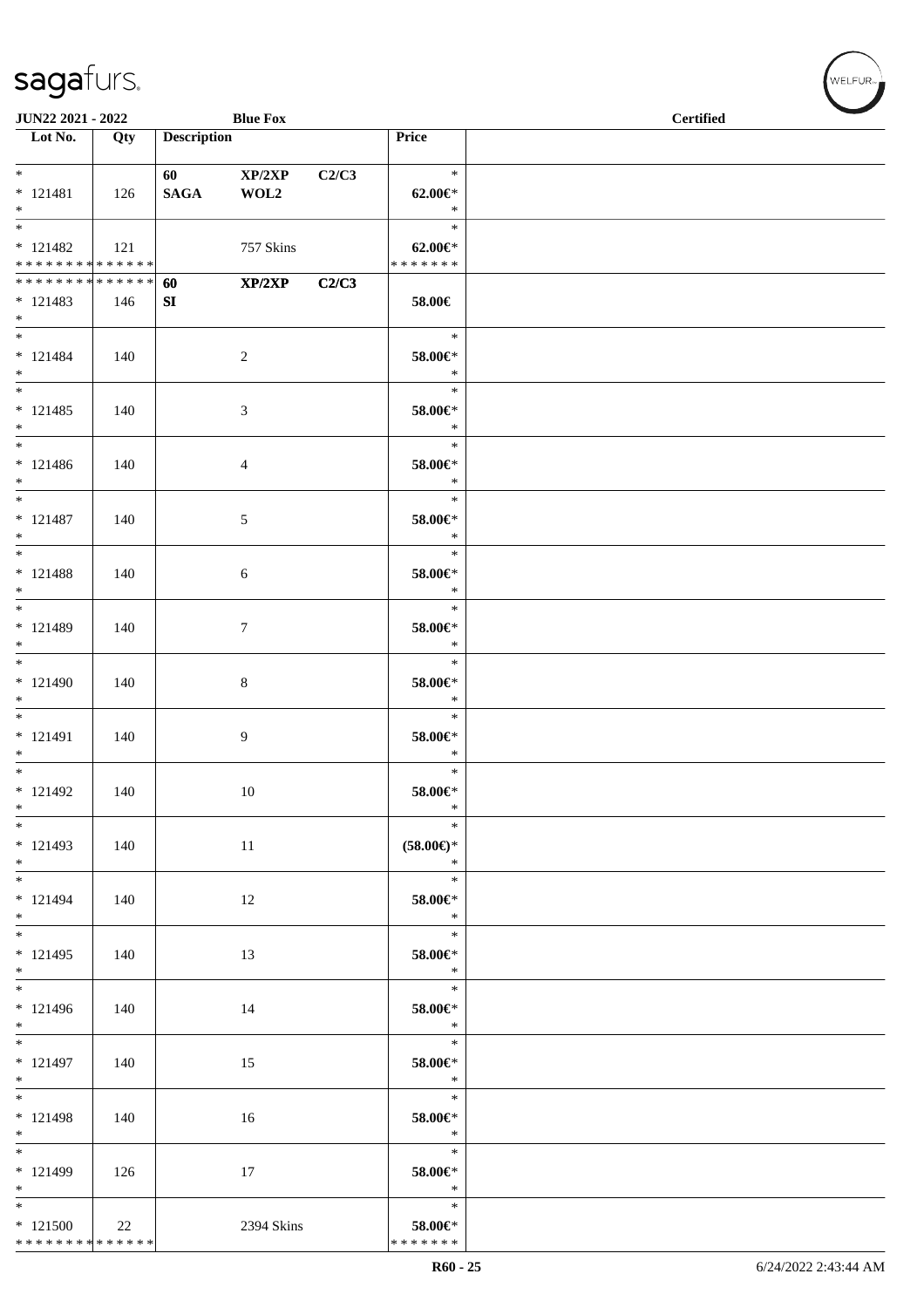| <b>Blue Fox</b><br>JUN22 2021 - 2022                                |     |                                     |                                        | <b>Certified</b> |  |  |  |
|---------------------------------------------------------------------|-----|-------------------------------------|----------------------------------------|------------------|--|--|--|
| $\overline{\phantom{1}}$ Lot No.                                    | Qty | <b>Description</b>                  | Price                                  |                  |  |  |  |
| **************<br>$*121501$<br>$*$                                  | 146 | <b>IDENTICAL</b>                    | 58.00€                                 |                  |  |  |  |
| $\overline{\phantom{0}}$<br>$* 121502$<br>$*$                       | 140 | $\overline{c}$                      | $\ast$<br>58.00€*<br>$\ast$            |                  |  |  |  |
| $*$<br>$* 121503$<br>$*$                                            | 140 | 3                                   | $\ast$<br>$58.00 \text{E}^*$<br>$\ast$ |                  |  |  |  |
| $\overline{\ast}$<br>$* 121504$<br>$*$                              | 140 | $\overline{4}$                      | $\ast$<br>58.00€*<br>$\ast$            |                  |  |  |  |
| $\overline{\phantom{0}}$<br>$* 121505$<br>$*$                       | 140 | $\sqrt{5}$                          | $\ast$<br>58.00€*<br>$\ast$            |                  |  |  |  |
| $*$<br>$* 121506$<br>$*$                                            | 140 | $\sqrt{6}$                          | $\ast$<br>58.00€*<br>$\ast$            |                  |  |  |  |
| $\overline{\phantom{0}}$<br>$* 121507$<br>$*$                       | 140 | 7                                   | $\ast$<br>58.00€*<br>$\ast$            |                  |  |  |  |
| $\overline{\phantom{0}}$<br>$* 121508$<br>$\ast$                    | 140 | 8                                   | $\ast$<br>58.00€*<br>$\ast$            |                  |  |  |  |
| $\overline{\phantom{0}}$<br>* 121509<br>* * * * * * * * * * * * * * | 30  | 1156 Skins                          | $\ast$<br>58.00€*<br>* * * * * * *     |                  |  |  |  |
| ******** <mark>******</mark><br>$* 121510$<br>$*$                   | 146 | XP/2XP<br>C2/C3<br>60<br>${\bf SI}$ | 58.00€                                 |                  |  |  |  |
| $\overline{\phantom{0}}$<br>$* 121511$<br>$*$                       | 140 | $\sqrt{2}$                          | $\ast$<br>58.00€*<br>$\ast$            |                  |  |  |  |
| $*$<br>$* 121512$<br>$\ast$                                         | 140 | 3                                   | $\ast$<br>58.00€*<br>$\ast$            |                  |  |  |  |
| $\ast$<br>$* 121513$<br>$*$                                         | 140 | $\overline{4}$                      | $\ast$<br>58.00€*<br>$\ast$            |                  |  |  |  |
| $\overline{\phantom{0}}$<br>$* 121514$<br>$*$                       | 140 | $\mathfrak{S}$                      | $\ast$<br>58.00€*<br>$\ast$            |                  |  |  |  |
| $*$<br>$* 121515$<br>$*$                                            | 140 | 6                                   | $\ast$<br>$58.00 \in$ *<br>$\ast$      |                  |  |  |  |
| $* 121516$<br>$*$                                                   | 140 | $\boldsymbol{7}$                    | $\ast$<br>58.00€*<br>$\ast$            |                  |  |  |  |
| $\overline{\phantom{0}}$<br>$* 121517$<br>$*$                       | 140 | $\,8\,$                             | $\ast$<br>58.00€*<br>$\ast$            |                  |  |  |  |
| $\overline{\ast}$<br>$* 121518$<br>$*$                              | 140 | 9                                   | $\ast$<br>$58.00 \in$ *<br>$\ast$      |                  |  |  |  |
| $\overline{\phantom{0}}$<br>$* 121519$<br>$*$                       | 140 | 10                                  | $\ast$<br>58.00€*<br>$\ast$            |                  |  |  |  |
| $\overline{\phantom{0}}$<br>$* 121520$<br>$*$                       | 140 | 11                                  | $\ast$<br>$58.00 \text{E}^*$<br>$\ast$ |                  |  |  |  |

 $(w$ ELFUR<sub><sup>n</sub></sub></sub></sup>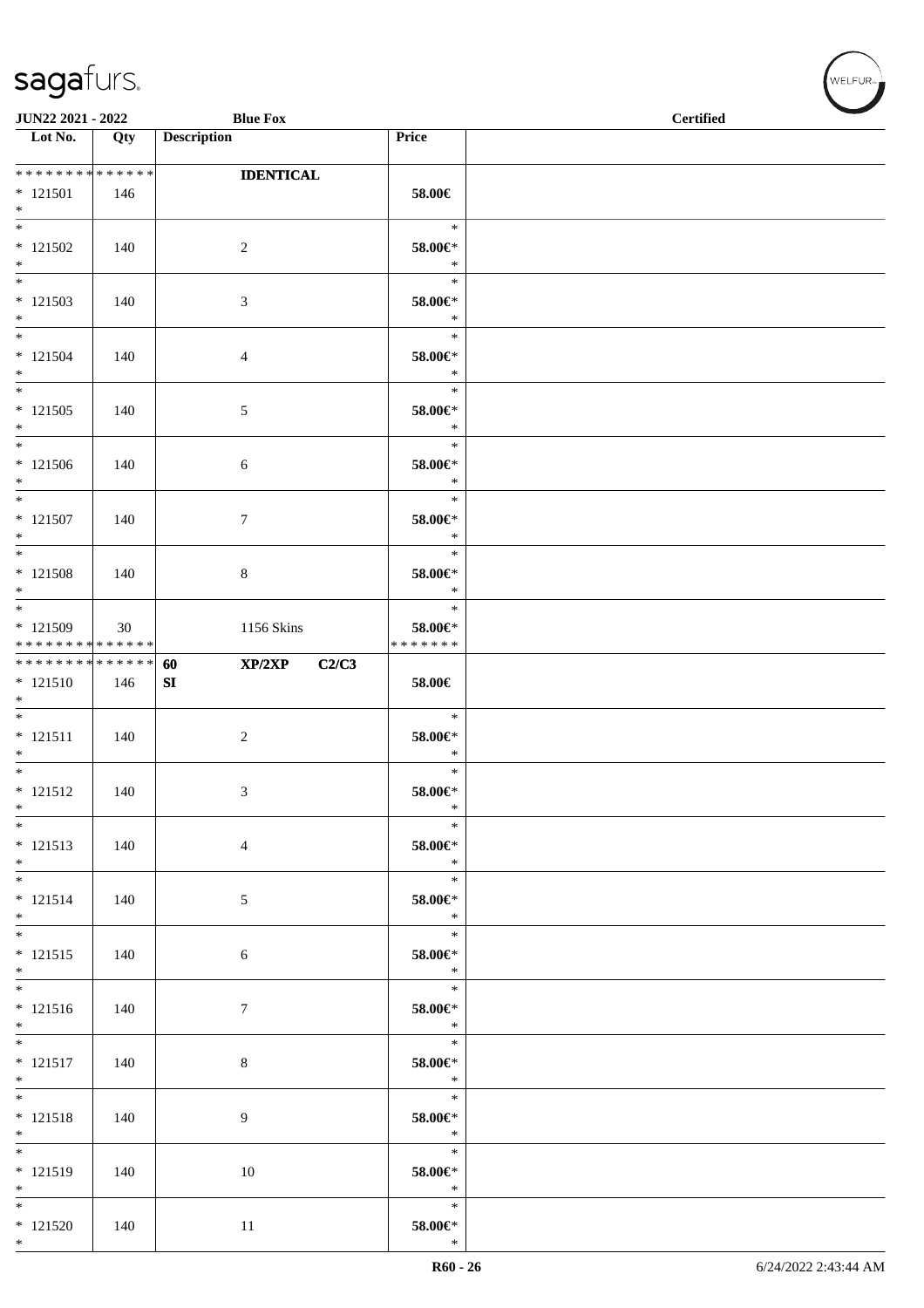| JUN22 2021 - 2022                                               |     |                    | <b>Blue Fox</b>                           |       |                                           | <b>Certified</b> |
|-----------------------------------------------------------------|-----|--------------------|-------------------------------------------|-------|-------------------------------------------|------------------|
| Lot No.                                                         | Qty | <b>Description</b> |                                           |       | Price                                     |                  |
| $*$<br>$* 121521$<br>$*$                                        | 140 | 60<br>SI           | XP/2XP                                    | C2/C3 | $\ast$<br>58.00€*<br>$\ast$               |                  |
| $\overline{\phantom{0}}$<br>$* 121522$<br>$*$                   | 140 |                    | 13                                        |       | $\ast$<br>58.00€*<br>$\ast$               |                  |
| $\overline{\phantom{0}}$<br>$* 121523$<br>$*$                   | 140 |                    | 14                                        |       | $\ast$<br>58.00€*<br>$\ast$               |                  |
| $*$<br>$* 121524$<br>$*$<br>$\overline{\ast}$                   | 140 |                    | 15                                        |       | $\ast$<br>58.00€*<br>$\ast$               |                  |
| $* 121525$<br>$*$                                               | 140 |                    | 16                                        |       | $\ast$<br>58.00€*<br>$\ast$               |                  |
| $*$<br>$* 121526$<br>$*$<br>$*$                                 | 140 |                    | 17                                        |       | $\ast$<br>58.00€*<br>$\ast$               |                  |
| $* 121527$<br>$*$<br>$\overline{\ast}$                          | 137 |                    | 18                                        |       | $\ast$<br>$58.00 \in$<br>$\ast$<br>$\ast$ |                  |
| $* 121528$<br>* * * * * * * * <mark>* * * * * * *</mark>        | 21  |                    | 2544 Skins                                |       | 58.00€*<br>* * * * * * *                  |                  |
| ******** <mark>******</mark><br>* 121529<br>$*$<br>$*$          | 160 | 60<br>SI           | $\mathbf{XP}/2\mathbf{XP}$<br><b>LGHT</b> | C2/C3 | $51.00 \in$                               |                  |
| $* 121530$<br>$*$                                               | 154 |                    | 2                                         |       | $\ast$<br>52.00€*<br>$\ast$               |                  |
| $* 121531$<br>$*$<br>$\overline{\phantom{0}}$                   | 154 |                    | 3                                         |       | $\ast$<br>$51.00 \in$<br>$\ast$<br>$\ast$ |                  |
| $* 121532$<br>* * * * * * * * * * * * * *<br>**************     | 54  |                    | 522 Skins                                 |       | $51.00 \in$<br>*******                    |                  |
| $*121533$<br>$*$                                                | 146 | 60<br>SI           | XP/2XP<br>WOL2                            | C2/C3 | 55.00€                                    |                  |
| $*$<br>$* 121534$<br>* * * * * * * * * * * * * *                | 70  |                    | 216 Skins                                 |       | $\ast$<br>55.00€*<br>* * * * * * *        |                  |
| * * * * * * * * <mark>* * * * * * *</mark><br>$* 121535$<br>$*$ | 104 | 60<br><b>SROY</b>  | <b>PALE</b><br><b>HEAV</b>                | C2/C3 | 74.00€                                    |                  |
| $*$<br>$* 121536$<br>$*$                                        | 98  |                    | 2                                         |       | $\ast$<br>74.00€*<br>$\ast$               |                  |
| $*$<br>$* 121537$<br>$*$                                        | 98  |                    | 3                                         |       | $\ast$<br>74.00€*<br>$\ast$               |                  |
| $*$<br>$* 121538$<br>$*$                                        | 98  |                    | 4                                         |       | $\ast$<br>74.00€*<br>$\ast$               |                  |
| $*$<br>* 121539<br>$\ast$                                       | 98  |                    | 5                                         |       | $\ast$<br>76.00€*<br>$\ast$               |                  |
| $*$<br>$* 121540$<br>$*$                                        | 98  |                    | 6                                         |       | $\ast$<br>76.00€*<br>$\ast$               |                  |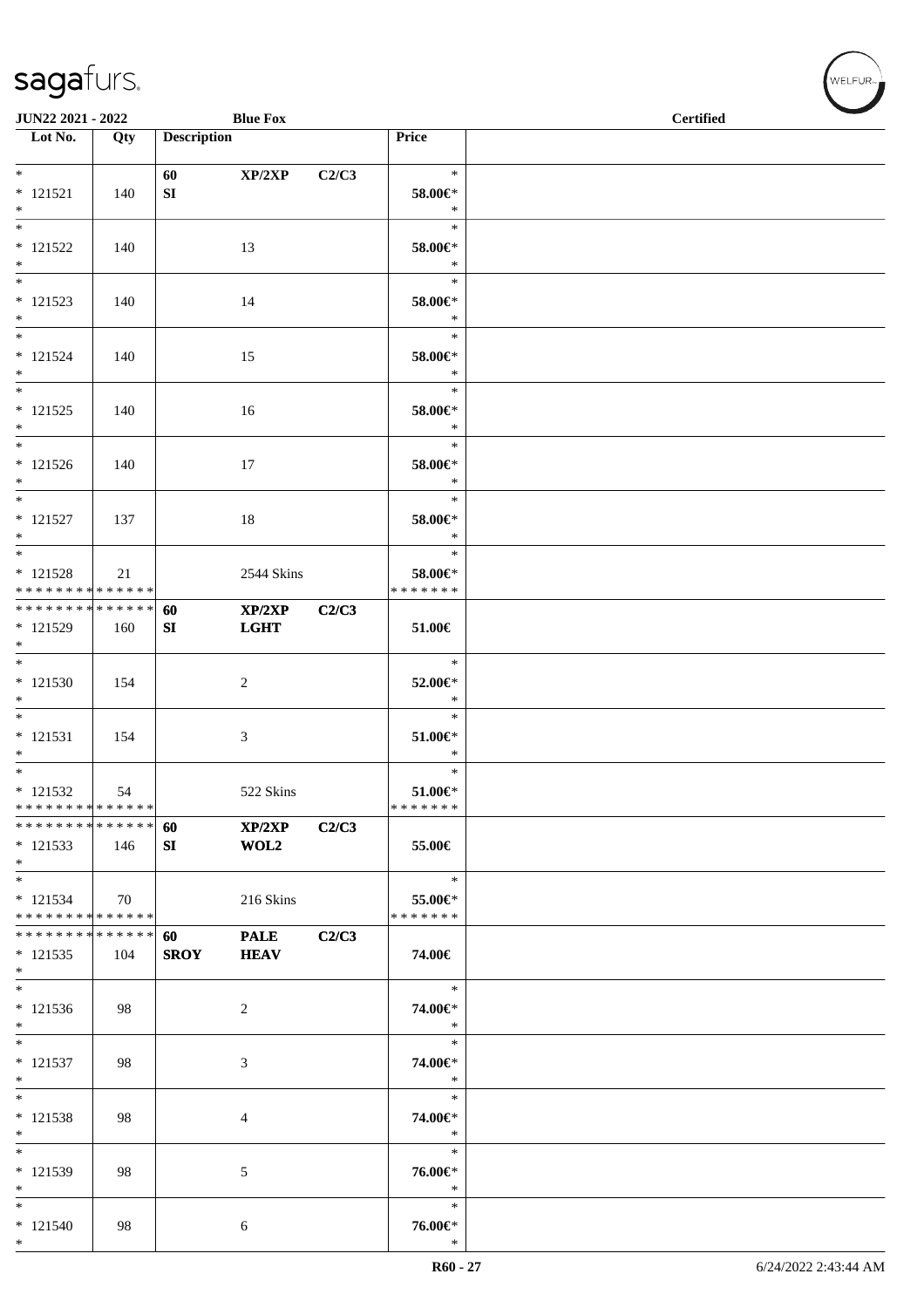| JUN22 2021 - 2022                                    |     |                         | <b>Blue Fox</b>            |       |                                    | <b>Certified</b> |  |
|------------------------------------------------------|-----|-------------------------|----------------------------|-------|------------------------------------|------------------|--|
| Lot No.                                              | Qty | <b>Description</b>      |                            |       | Price                              |                  |  |
| $*$<br>$* 121541$<br>$*$                             | 98  | 60 - 100<br><b>SROY</b> | <b>PALE</b><br><b>HEAV</b> | C2/C3 | $\ast$<br>74.00€*<br>$\ast$        |                  |  |
| $\overline{\ast}$<br>$* 121542$<br>$*$               | 98  |                         | $\,8\,$                    |       | $\ast$<br>74.00€*<br>$\ast$        |                  |  |
| $* 121543$<br>$*$                                    | 98  |                         | $\overline{9}$             |       | $\ast$<br>74.00€*<br>$\ast$        |                  |  |
| $*$<br>$* 121544$<br>$*$                             | 98  |                         | 10                         |       | $\ast$<br>74.00€*<br>$\ast$        |                  |  |
| $*$<br>$* 121545$<br>$*$                             | 98  |                         | 11                         |       | $\ast$<br>74.00€*<br>$\ast$        |                  |  |
| $*$<br>$* 121546$<br>$*$                             | 98  |                         | 12                         |       | $\ast$<br>74.00€*<br>$\ast$        |                  |  |
| $*$<br>$* 121547$<br>$*$                             | 98  |                         | 13                         |       | $\ast$<br>74.00€*<br>$\ast$        |                  |  |
| $* 121548$<br>$*$                                    | 98  |                         | 14                         |       | $\ast$<br>74.00€*<br>$\ast$        |                  |  |
| * 121549<br>* * * * * * * * * * * * * *              | 42  |                         | 1420 Skins                 |       | $\ast$<br>74.00€*<br>* * * * * * * |                  |  |
| ******** <mark>******</mark><br>$*121550$<br>$*$     | 104 | 60<br><b>SROY</b>       | <b>PALE</b><br><b>HEAV</b> | C2/C3 | 72.00€                             |                  |  |
| $*$<br>$* 121551$<br>$*$<br>$*$                      | 98  |                         | $\boldsymbol{2}$           |       | $\ast$<br>72.00€*<br>$\ast$        |                  |  |
| $* 121552$<br>$*$                                    | 98  |                         | 3                          |       | $\ast$<br>72.00€*<br>$\ast$        |                  |  |
| $\ast$<br>$* 121553$<br>$*$                          | 98  |                         | $\overline{4}$             |       | $\ast$<br>72.00€*<br>$\rightarrow$ |                  |  |
| $*$<br>$* 121554$<br>$*$                             | 98  |                         | 5                          |       | $\ast$<br>72.00€*<br>$\ast$        |                  |  |
| $* 121555$<br>$*$                                    | 98  |                         | 6                          |       | $\ast$<br>76.00€*<br>$\ast$        |                  |  |
| $* 121556$<br>$*$                                    | 98  |                         | 7                          |       | $\ast$<br>74.00€*<br>$\ast$        |                  |  |
| $*$<br>$* 121557$<br>$*$                             | 98  |                         | $\,8\,$                    |       | $\ast$<br>76.00€*<br>$\ast$        |                  |  |
| $*$<br>$* 121558$<br>$*$<br>$\overline{\phantom{0}}$ | 98  |                         | 9                          |       | $\ast$<br>74.00€*<br>$\ast$        |                  |  |
| * 121559<br>$*$                                      | 98  |                         | 10                         |       | $\ast$<br>76.00€*<br>$\ast$        |                  |  |
| $*$<br>$* 121560$<br>$*$                             | 98  |                         | 11                         |       | $\ast$<br>72.00€*<br>$\ast$        |                  |  |

V<br>WELFUR<sub>™</sub>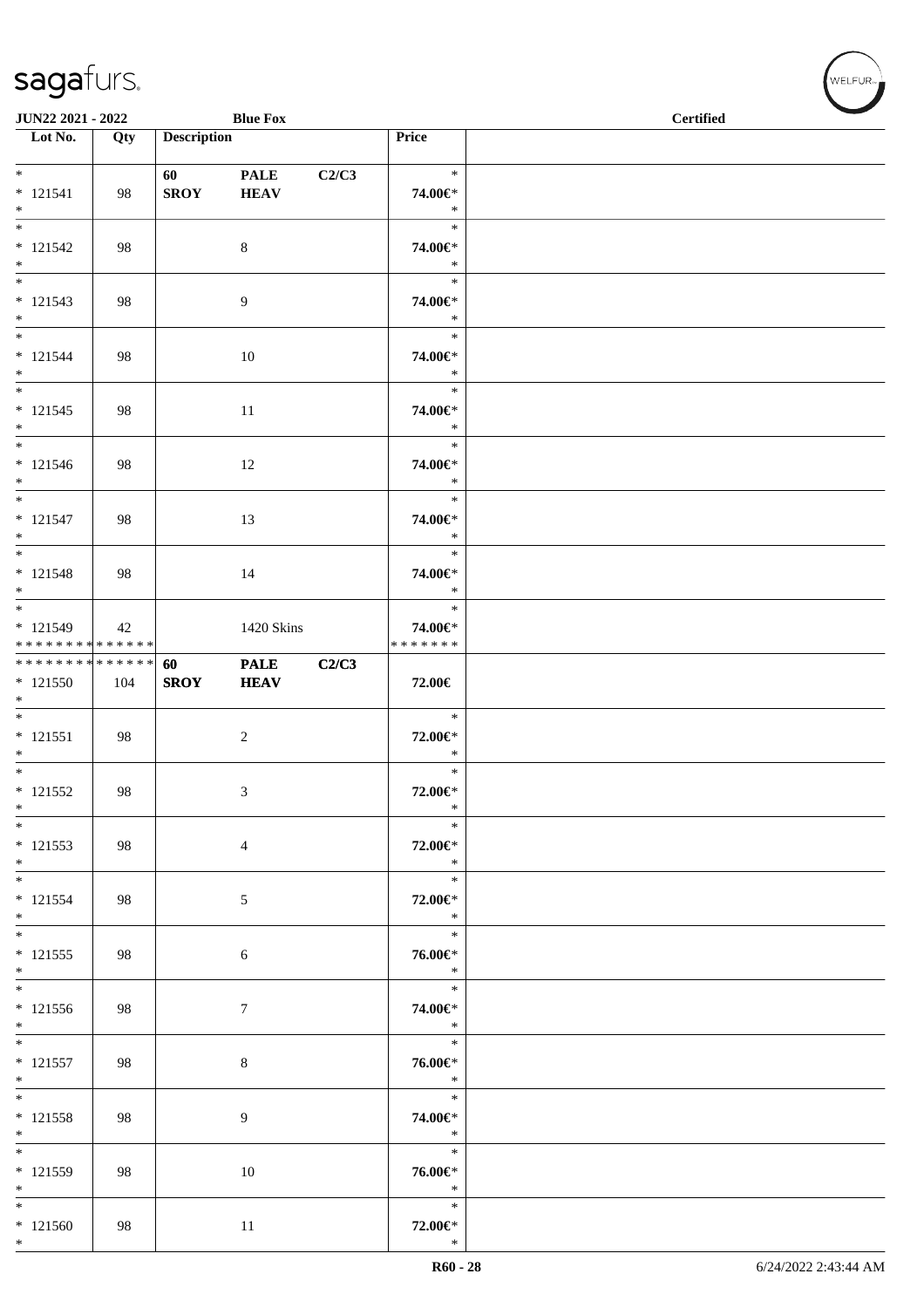| JUN22 2021 - 2022                                       |     |                        | <b>Blue Fox</b>                     |                                    | $\sim$<br><b>Certified</b> |
|---------------------------------------------------------|-----|------------------------|-------------------------------------|------------------------------------|----------------------------|
| $\overline{\phantom{1}}$ Lot No.                        | Qty | <b>Description</b>     |                                     | Price                              |                            |
| $*$<br>$* 121561$<br>$*$                                | 98  | 60 — 10<br><b>SROY</b> | <b>PALE</b><br>C2/C3<br><b>HEAV</b> | $\ast$<br>72.00€*<br>$\ast$        |                            |
| $\overline{\phantom{0}}$<br>$* 121562$<br>$*$           | 98  |                        | 13                                  | $\ast$<br>72.00€*<br>$\ast$        |                            |
| $* 121563$<br>$*$                                       | 98  |                        | 14                                  | $\ast$<br>72.00€*<br>$\ast$        |                            |
| $\overline{\ast}$<br>$* 121564$<br>$*$                  | 98  |                        | 15                                  | $\ast$<br>72.00€*<br>$\ast$        |                            |
| $* 121565$<br>$*$                                       | 98  |                        | 16                                  | $\ast$<br>72.00€*<br>$\ast$        |                            |
| $*$<br>$* 121566$<br>$*$                                | 98  |                        | 17                                  | $\ast$<br>72.00€*<br>$\ast$        |                            |
| $* 121567$<br>$*$                                       | 98  |                        | 18                                  | $\ast$<br>76.00€*<br>$\ast$        |                            |
| $* 121568$<br>* * * * * * * * * * * * * *               | 32  |                        | 1802 Skins                          | $\ast$<br>72.00€*<br>* * * * * * * |                            |
| ******** <mark>******</mark><br>* 121569<br>$*$         | 104 |                        | <b>IDENTICAL</b>                    | 76.00€                             |                            |
| $*$<br>$* 121570$<br>$*$                                | 98  |                        | $\sqrt{2}$                          | $\ast$<br>76.00€*<br>$\ast$        |                            |
| $*$<br>$* 121571$<br>$*$                                | 98  |                        | 3                                   | $\ast$<br>76.00€*<br>$\ast$        |                            |
| $*$<br>$* 121572$<br>$*$                                | 98  |                        | 4                                   | $\ast$<br>76.00€*<br>$\ast$        |                            |
| $\ast$<br>$* 121573$<br>$*$<br>$\overline{\phantom{0}}$ | 98  |                        | $\mathfrak{S}$                      | $\ast$<br>76.00€*<br>$\ast$        |                            |
| $* 121574$<br>$*$                                       | 98  |                        | $\sqrt{6}$                          | $\ast$<br>76.00€*<br>$\ast$        |                            |
| $*$<br>$* 121575$<br>$*$                                | 98  |                        | $\tau$                              | $\ast$<br>76.00€*<br>$\ast$        |                            |
| $*$<br>$* 121576$<br>$*$                                | 98  |                        | $\,8\,$                             | $\ast$<br>76.00€*<br>$\ast$        |                            |
| $* 121577$<br>$*$                                       | 98  |                        | 9                                   | $\ast$<br>76.00€*<br>$\ast$        |                            |
| $*$<br>$* 121578$<br>$*$                                | 98  |                        | 10                                  | $\ast$<br>76.00€*<br>$\ast$        |                            |
| $*$<br>* 121579<br>$*$                                  | 98  |                        | 11                                  | $\ast$<br>76.00€*<br>$\ast$        |                            |
| $*$<br>$* 121580$<br>$*$                                | 98  |                        | 12                                  | $\ast$<br>76.00€*<br>$\ast$        |                            |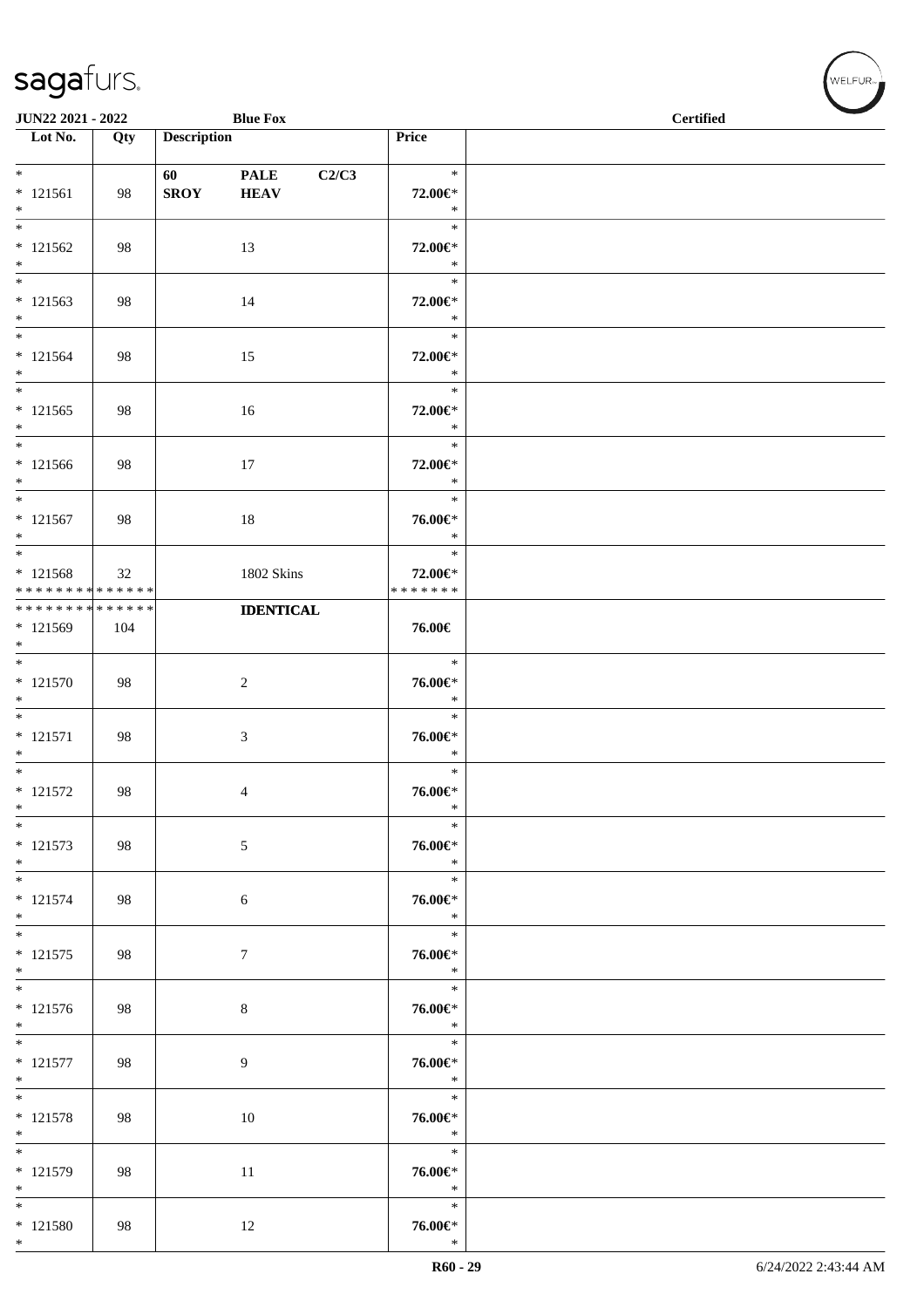| JUN22 2021 - 2022                                              |     |                    | <b>Blue Fox</b>            |       |                                    | <b>Certified</b> |
|----------------------------------------------------------------|-----|--------------------|----------------------------|-------|------------------------------------|------------------|
| $\overline{\phantom{1}}$ Lot No.                               | Qty | <b>Description</b> |                            |       | Price                              |                  |
| $*$<br>$* 121581$<br>$\ast$                                    | 98  | 60<br><b>SROY</b>  | <b>PALE</b><br><b>HEAV</b> | C2/C3 | $\ast$<br>76.00€*<br>$\ast$        |                  |
| $\ast$<br>$* 121582$<br>$\ast$                                 | 98  |                    | 14                         |       | $\ast$<br>76.00€*<br>$\ast$        |                  |
| $\overline{\phantom{0}}$<br>$* 121583$<br>$*$                  | 98  |                    | 15                         |       | $\ast$<br>76.00€*<br>$\ast$        |                  |
| $\ast$<br>$* 121584$<br>$*$                                    | 98  |                    | 16                         |       | $\ast$<br>76.00€*<br>$\ast$        |                  |
| $\overline{\ast}$<br>$* 121585$<br>* * * * * * * * * * * * * * | 50  |                    | 1624 Skins                 |       | $\ast$<br>72.00€*<br>* * * * * * * |                  |
| * * * * * * * * * * * * * * *<br>* 121586<br>$*$               | 104 | 60<br><b>SROY</b>  | <b>PALE</b><br><b>HEAV</b> | C2/C3 | 72.00€                             |                  |
| $*$<br>$* 121587$<br>$*$                                       | 98  |                    | $\overline{c}$             |       | $\ast$<br>72.00€*<br>$\ast$        |                  |
| $*$<br>$* 121588$<br>$*$                                       | 98  |                    | 3                          |       | $\ast$<br>72.00€*<br>$\ast$        |                  |
| * 121589<br>* * * * * * * * * * * * * *                        | 25  |                    | 325 Skins                  |       | $\ast$<br>72.00€*<br>* * * * * * * |                  |
| ******** <mark>******</mark><br>* 121590<br>$*$                | 104 | 60<br><b>SROY</b>  | <b>PALE</b><br><b>HEAV</b> | C2/C3 | 72.00€                             |                  |
| $*$<br>$* 121591$<br>$\ast$                                    | 98  |                    | $\boldsymbol{2}$           |       | $\ast$<br>72.00€*<br>$\ast$        |                  |
| $*$<br>* 121592<br>$\ast$                                      | 98  |                    | 3                          |       | $\ast$<br>72.00€*<br>$\ast$        |                  |
| $\ast$<br>$* 121593$<br>$*$                                    | 98  |                    | $\overline{4}$             |       | $\ast$<br>72.00€*<br>$\ast$        |                  |
| $*$<br>* 121594<br>$*$                                         | 98  |                    | 5                          |       | $\ast$<br>72.00€*<br>$\ast$        |                  |
| $*$<br>$* 121595$<br>$*$                                       | 98  |                    | 6                          |       | $\ast$<br>72.00€*<br>$\ast$        |                  |
| $\overline{\phantom{0}}$<br>* 121596<br>$*$                    | 98  |                    | $\tau$                     |       | $\ast$<br>72.00€*<br>$*$           |                  |
| $\ast$<br>$* 121597$<br>$*$                                    | 98  |                    | $\,8\,$                    |       | $\ast$<br>72.00€*<br>$\ast$        |                  |
| $*$<br>* 121598<br>$*$                                         | 98  |                    | 9                          |       | $\ast$<br>72.00€*<br>$\ast$        |                  |
| $*$<br>* 121599<br>$*$                                         | 98  |                    | 10                         |       | $\ast$<br>72.00€*<br>$\ast$        |                  |
| $\ast$<br>$*121600$<br>$*$                                     | 98  |                    | 11                         |       | $\ast$<br>72.00€*<br>$\ast$        |                  |

V<br>WELFUR<sub>™</sub>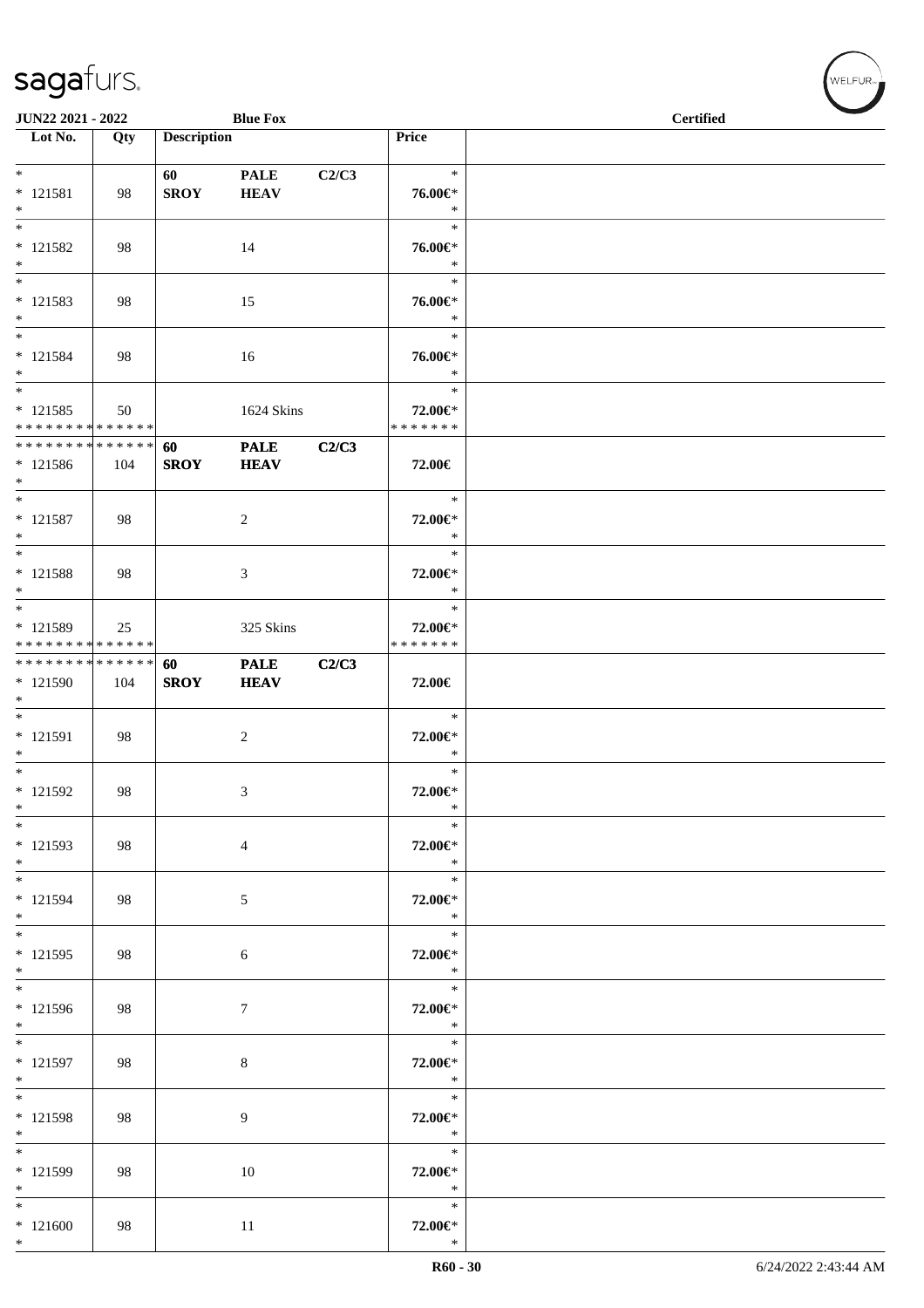| JUN22 2021 - 2022                                |     |                        | <b>Blue Fox</b>            |       |                                         | <b>Contract Contract Contract Contract Contract Contract Contract Contract Contract Contract Contract Contract Contract Contract Contract Contract Contract Contract Contract Contract Contract Contract Contract Contract Contr</b><br><b>Certified</b> |
|--------------------------------------------------|-----|------------------------|----------------------------|-------|-----------------------------------------|----------------------------------------------------------------------------------------------------------------------------------------------------------------------------------------------------------------------------------------------------------|
| $\overline{\phantom{1}}$ Lot No.                 | Qty | <b>Description</b>     |                            |       | Price                                   |                                                                                                                                                                                                                                                          |
| $*$<br>$* 121601$<br>$*$                         | 98  | 60 — 10<br><b>SROY</b> | <b>PALE</b><br><b>HEAV</b> | C2/C3 | $\ast$<br>72.00€*<br>$\ast$             |                                                                                                                                                                                                                                                          |
| $*121602$<br>$*$                                 | 98  |                        | 13                         |       | $\ast$<br>72.00€*<br>$\ast$             |                                                                                                                                                                                                                                                          |
| $*121603$<br>$*$                                 | 98  |                        | 14                         |       | $\ast$<br>72.00€*<br>$\ast$             |                                                                                                                                                                                                                                                          |
| $*$<br>$* 121604$<br>$*$                         | 98  |                        | 15                         |       | $\ast$<br>72.00€*<br>$\ast$             |                                                                                                                                                                                                                                                          |
| $*$<br>$*121605$<br>$*$                          | 98  |                        | 16                         |       | $\ast$<br>72.00€*<br>$\ast$             |                                                                                                                                                                                                                                                          |
| $*$<br>$*121606$<br>$*$<br>$*$                   | 98  |                        | 17                         |       | $\ast$<br>72.00€*<br>$\ast$             |                                                                                                                                                                                                                                                          |
| $* 121607$<br>$*$                                | 98  |                        | $18\,$                     |       | $\ast$<br>72.00€*<br>$\ast$             |                                                                                                                                                                                                                                                          |
| $* 121608$<br>* * * * * * * * * * * * * *        | 43  |                        | 1813 Skins                 |       | $\ast$<br>72.00€*<br>* * * * * * *      |                                                                                                                                                                                                                                                          |
| ******** <mark>******</mark><br>$*121609$<br>$*$ | 118 | 60<br><b>SROY</b>      | <b>PALE</b>                | C2/C3 | $(70.00\epsilon)$                       |                                                                                                                                                                                                                                                          |
| $*$<br>$* 121610$<br>$*$                         | 112 |                        | $\sqrt{2}$                 |       | $\ast$<br>$(70.00\in)^\ast$<br>$\ast$   |                                                                                                                                                                                                                                                          |
| $*$<br>$* 121611$<br>$*$                         | 112 |                        | 3                          |       | $\ast$<br>$(70.00\epsilon)$ *<br>$\ast$ |                                                                                                                                                                                                                                                          |
| $*$<br>$* 121612$<br>$\ast$                      | 112 |                        | 4                          |       | $\ast$<br>$(70.00\epsilon)$ *<br>$\ast$ |                                                                                                                                                                                                                                                          |
| $\ast$<br>$* 121613$<br>$\ast$                   | 112 |                        | $\sqrt{5}$                 |       | $\ast$<br>$(70.00\epsilon)$ *<br>$\ast$ |                                                                                                                                                                                                                                                          |
| $\overline{\ast}$<br>$* 121614$<br>$*$           | 112 |                        | 6                          |       | $\ast$<br>$(70.00\epsilon)$ *<br>$\ast$ |                                                                                                                                                                                                                                                          |
| $\overline{\ast}$<br>$* 121615$<br>$*$           | 112 |                        | $\tau$                     |       | $\ast$<br>$(70.00\in)^\ast$<br>$\ast$   |                                                                                                                                                                                                                                                          |
| $* 121616$<br>$*$                                | 112 |                        | $\,8\,$                    |       | $\ast$<br>$(70.00 \in )^*$<br>$\ast$    |                                                                                                                                                                                                                                                          |
| $*$<br>$* 121617$<br>$*$                         | 112 |                        | 9                          |       | $\ast$<br>$(70.00 \in )^*$<br>$\ast$    |                                                                                                                                                                                                                                                          |
| $*$<br>$* 121618$<br>$*$                         | 112 |                        | 10                         |       | $\ast$<br>$(70.00\epsilon)$ *<br>$\ast$ |                                                                                                                                                                                                                                                          |
| $*$<br>$* 121619$<br>$*$                         | 112 |                        | 11                         |       | $\ast$<br>$(70.00\epsilon)$ *<br>$\ast$ |                                                                                                                                                                                                                                                          |
| $*$<br>$*121620$<br>$*$                          | 112 |                        | 12                         |       | $\ast$<br>$(70.00\epsilon)$ *<br>$\ast$ |                                                                                                                                                                                                                                                          |

V<br>WELFUR<sub>™</sub>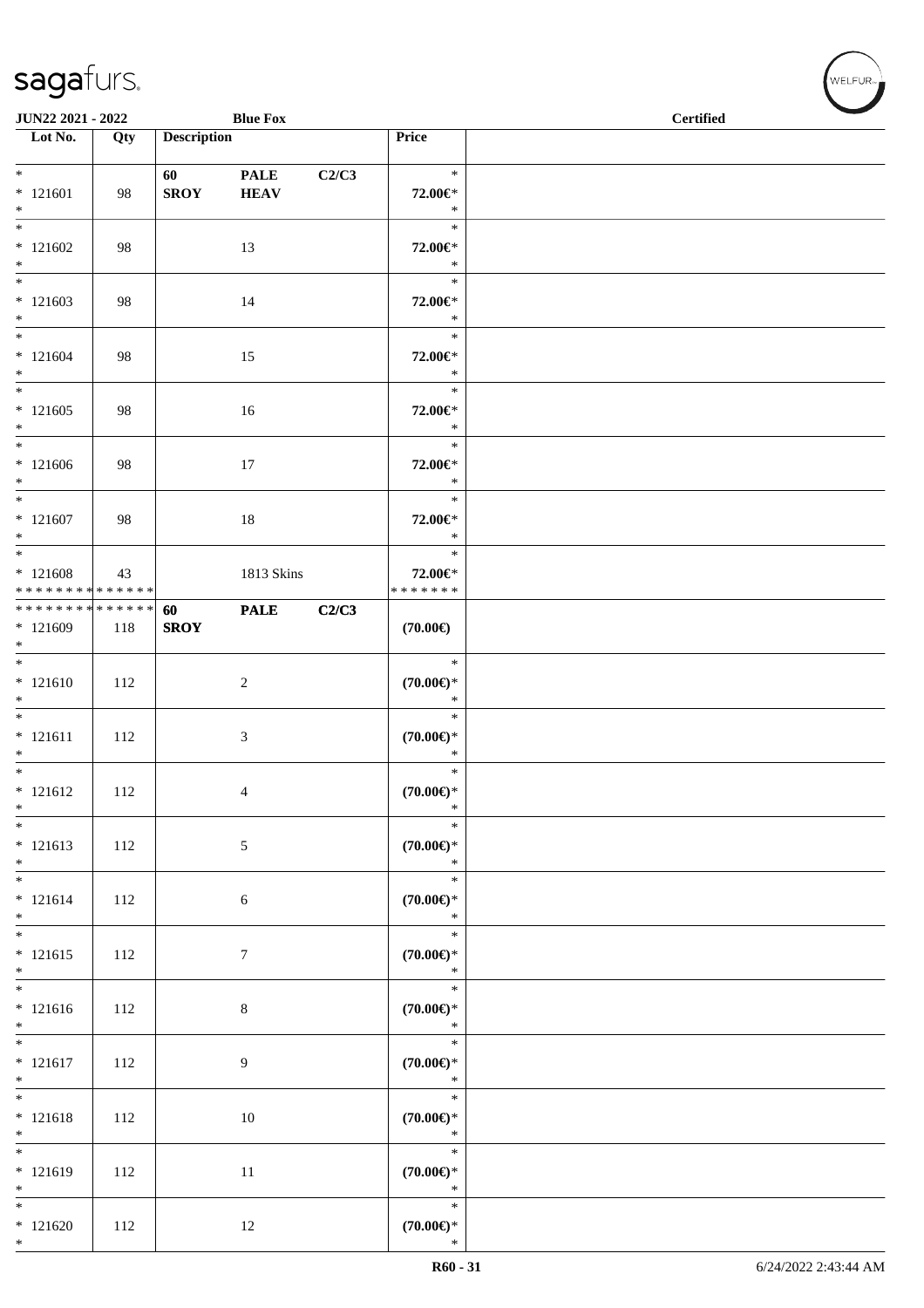| JUN22 2021 - 2022                                                     |     |                    | <b>Blue Fox</b>      |                                                | $\sim$<br><b>Certified</b> |
|-----------------------------------------------------------------------|-----|--------------------|----------------------|------------------------------------------------|----------------------------|
| Lot No.                                                               | Qty | <b>Description</b> |                      | Price                                          |                            |
| $*$<br>$* 121621$<br>$*$                                              | 112 | 60<br><b>SROY</b>  | <b>PALE</b><br>C2/C3 | $\ast$<br>$(70.00\epsilon)$ *<br>$\ast$        |                            |
| $* 121622$<br>$*$                                                     | 112 |                    | 14                   | $\ast$<br>$(70.00\epsilon)$ *<br>$\ast$        |                            |
| $* 121623$<br>$\ast$                                                  | 112 |                    | 15                   | $\ast$<br>$(70.00\epsilon)$ *<br>$\ast$        |                            |
| $*$<br>$* 121624$<br>$*$                                              | 112 |                    | 16                   | $\ast$<br>$(70.00\epsilon)$ *<br>$\ast$        |                            |
| $*$<br>$* 121625$<br>$*$                                              | 112 |                    | 17                   | $\ast$<br>$(70.00\epsilon)$ *<br>$\ast$        |                            |
| $*$<br>$*121626$<br>$*$                                               | 112 |                    | $18\,$               | $\ast$<br>$(70.00\epsilon)$ *<br>$\ast$        |                            |
| $\overline{\phantom{0}}$<br>$* 121627$<br>* * * * * * * * * * * * * * | 32  |                    | 2054 Skins           | $\ast$<br>$(70.00\epsilon)$ *<br>* * * * * * * |                            |
| * * * * * * * * <mark>* * * * * * *</mark><br>$* 121628$<br>$*$       | 118 |                    | <b>IDENTICAL</b>     | $(70.00\epsilon)$                              |                            |
| $*121629$<br>$*$                                                      | 112 |                    | $\sqrt{2}$           | $\ast$<br>$(70.00\in)^\ast$<br>$\ast$          |                            |
| $*$<br>$*121630$<br>$*$                                               | 112 |                    | $\mathfrak{Z}$       | $\ast$<br>$(70.00\epsilon)$ *<br>$\ast$        |                            |
| $*$<br>$* 121631$<br>$*$                                              | 112 |                    | $\overline{4}$       | $\ast$<br>$(70.00\epsilon)$ *<br>$\ast$        |                            |
| $*$<br>$* 121632$<br>$\ast$                                           | 112 |                    | 5                    | $\ast$<br>$(70.00\epsilon)$ *<br>$\ast$        |                            |
| $\ast$<br>$* 121633$<br>$\ast$                                        | 112 |                    | 6                    | $\ast$<br>$(70.00\epsilon)$ *<br>$\ast$        |                            |
| $*$<br>$* 121634$<br>$*$                                              | 112 |                    | $\tau$               | $\ast$<br>$(70.00\epsilon)$ *<br>$\ast$        |                            |
| $*$<br>$*121635$<br>$*$                                               | 112 |                    | $\,8\,$              | $\ast$<br>$(70.00\in)^\ast$<br>$\ast$          |                            |
| $*$<br>$* 121636$<br>$*$                                              | 112 |                    | 9                    | $\ast$<br>$(70.00\in)^\ast$<br>$\ast$          |                            |
| $*$<br>$* 121637$<br>* * * * * * * * * * * * * *                      | 58  |                    | 1072 Skins           | $\ast$<br>$(70.00\epsilon)$ *<br>* * * * * * * |                            |
| * * * * * * * * * * * * * * *<br>$* 121638$<br>$*$                    | 118 | 60<br><b>SROY</b>  | <b>PALE</b><br>C2/C3 | $(70.00\epsilon)$                              |                            |
| $\ast$<br>* 121639<br>$*$                                             | 112 |                    | $\overline{c}$       | $\ast$<br>$(70.00\epsilon)$ *<br>$\ast$        |                            |
| $*$<br>$* 121640$<br>$*$                                              | 112 |                    | 3                    | $\ast$<br>$(70.00\epsilon)$ *<br>$\ast$        |                            |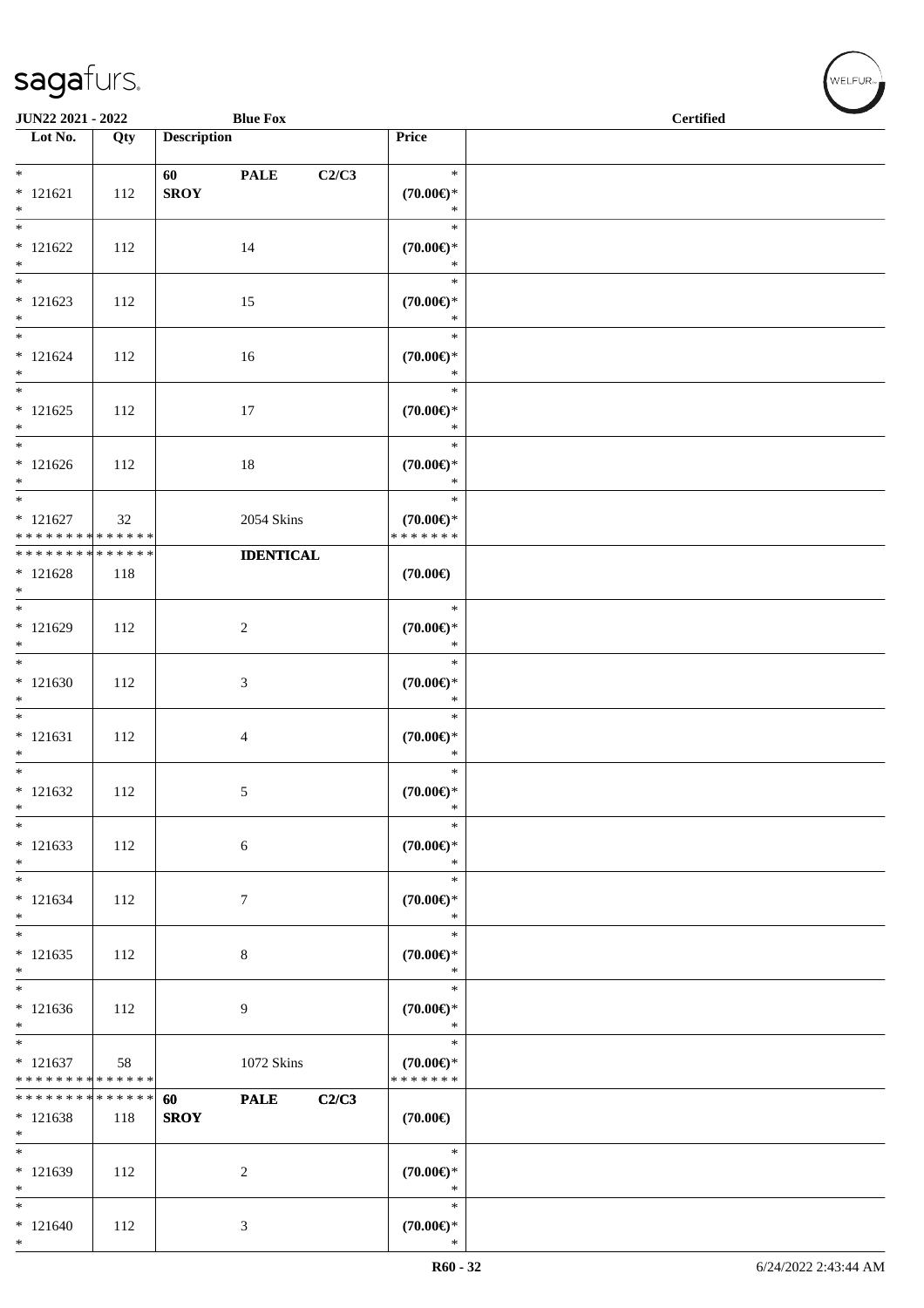\*

| <b>JUN22 2021 - 2022</b>                                 |     |                                                                                                                                                                                                                                                | <b>Blue Fox</b>  |       |                                                | <b>Contract Contract Contract Contract Contract Contract Contract Contract Contract Contract Contract Contract Contract Contract Contract Contract Contract Contract Contract Contract Contract Contract Contract Contract Contr</b><br><b>Certified</b> |
|----------------------------------------------------------|-----|------------------------------------------------------------------------------------------------------------------------------------------------------------------------------------------------------------------------------------------------|------------------|-------|------------------------------------------------|----------------------------------------------------------------------------------------------------------------------------------------------------------------------------------------------------------------------------------------------------------|
| Lot No.                                                  | Qty | <b>Description</b>                                                                                                                                                                                                                             |                  |       | Price                                          |                                                                                                                                                                                                                                                          |
| $*$<br>$* 121641$<br>$*$                                 | 112 | 60 — 100 — 100 — 100 — 100 — 100 — 100 — 100 — 100 — 100 — 100 — 100 — 100 — 100 — 100 — 100 — 100 — 100 — 100 — 100 — 100 — 100 — 100 — 100 — 100 — 100 — 100 — 100 — 100 — 100 — 100 — 100 — 100 — 100 — 100 — 100 — 100 — 10<br><b>SROY</b> | <b>PALE</b>      | C2/C3 | $\ast$<br>$(70.00\epsilon)$ *<br>$\ast$        |                                                                                                                                                                                                                                                          |
| $* 121642$<br>$*$                                        | 112 |                                                                                                                                                                                                                                                | 5                |       | $\ast$<br>$(70.00\epsilon)$ *<br>$\ast$        |                                                                                                                                                                                                                                                          |
| $* 121643$<br>$*$                                        | 112 |                                                                                                                                                                                                                                                | $\sqrt{6}$       |       | $\ast$<br>$(70.00\epsilon)$ *<br>$\ast$        |                                                                                                                                                                                                                                                          |
| $*$<br>$* 121644$<br>$*$                                 | 112 |                                                                                                                                                                                                                                                | $\tau$           |       | $\ast$<br>$(70.00\epsilon)$ *<br>$\ast$        |                                                                                                                                                                                                                                                          |
| $* 121645$<br>$*$                                        | 112 |                                                                                                                                                                                                                                                | $\,8\,$          |       | $\ast$<br>$(70.00\epsilon)$ *<br>$\ast$        |                                                                                                                                                                                                                                                          |
| $* 121646$<br>$*$                                        | 112 |                                                                                                                                                                                                                                                | 9                |       | $\ast$<br>$(70.00\epsilon)$ *<br>$\ast$        |                                                                                                                                                                                                                                                          |
| $*$<br>$* 121647$<br>$*$                                 | 112 |                                                                                                                                                                                                                                                | 10               |       | $\ast$<br>$(70.00\epsilon)$ *<br>$\ast$        |                                                                                                                                                                                                                                                          |
| $\overline{\ast}$<br>$* 121648$<br>$*$                   | 112 |                                                                                                                                                                                                                                                | 11               |       | $\ast$<br>$(70.00\epsilon)$ *<br>$\ast$        |                                                                                                                                                                                                                                                          |
| $* 121649$<br>$*$                                        | 112 |                                                                                                                                                                                                                                                | 12               |       | $\ast$<br>$(70.00\epsilon)$ *<br>$\ast$        |                                                                                                                                                                                                                                                          |
| $*$<br>$*121650$<br>$*$                                  | 112 |                                                                                                                                                                                                                                                | 13               |       | $\ast$<br>$(70.00\epsilon)$ *<br>$\ast$        |                                                                                                                                                                                                                                                          |
| $* 121651$<br>$*$                                        | 112 |                                                                                                                                                                                                                                                | 14               |       | $\ast$<br>$(70.00\epsilon)$ *<br>$\ast$        |                                                                                                                                                                                                                                                          |
| $* 121652$<br>$\ast$                                     | 112 |                                                                                                                                                                                                                                                | 15               |       | $\ast$<br>$(70.00\epsilon)$ *<br>$\ast$        |                                                                                                                                                                                                                                                          |
| $*$<br>$*121653$<br>$\ast$                               | 112 |                                                                                                                                                                                                                                                | 16               |       | $\ast$<br>$(70.00\epsilon)$ *<br>$\ast$        |                                                                                                                                                                                                                                                          |
| $\overline{\phantom{0}}$<br>$* 121654$<br>$*$            | 112 |                                                                                                                                                                                                                                                | 17               |       | $\ast$<br>$(70.00\epsilon)$ *<br>$\ast$        |                                                                                                                                                                                                                                                          |
| $* 121655$<br>* * * * * * * * <mark>* * * * * * *</mark> | 62  |                                                                                                                                                                                                                                                | 1972 Skins       |       | $\ast$<br>$(70.00\epsilon)$ *<br>* * * * * * * |                                                                                                                                                                                                                                                          |
| * * * * * * * * <mark>* * * * * * *</mark><br>$* 121656$ | 118 |                                                                                                                                                                                                                                                | <b>IDENTICAL</b> |       | $(70.00\epsilon)$                              |                                                                                                                                                                                                                                                          |
| $\ast$<br>$*$                                            |     |                                                                                                                                                                                                                                                |                  |       | $\ast$                                         |                                                                                                                                                                                                                                                          |
| $* 121657$<br>$*$<br>$\overline{\ast}$                   | 112 |                                                                                                                                                                                                                                                | $\overline{c}$   |       | $(70.00\epsilon)$ *<br>$\ast$<br>$\ast$        |                                                                                                                                                                                                                                                          |
| $* 121658$<br>$*$                                        | 112 |                                                                                                                                                                                                                                                | 3                |       | $(70.00\epsilon)$ *<br>$\ast$                  |                                                                                                                                                                                                                                                          |
| $*$<br>$* 121659$<br>$\ast$                              | 112 |                                                                                                                                                                                                                                                | $\overline{4}$   |       | $\ast$<br>$(70.00\epsilon)$ *<br>$\ast$        |                                                                                                                                                                                                                                                          |
| $*$<br>$*121660$<br>$*$                                  | 112 |                                                                                                                                                                                                                                                | 5                |       | $\ast$<br>$(70.00\epsilon)$ *<br>$\ast$        |                                                                                                                                                                                                                                                          |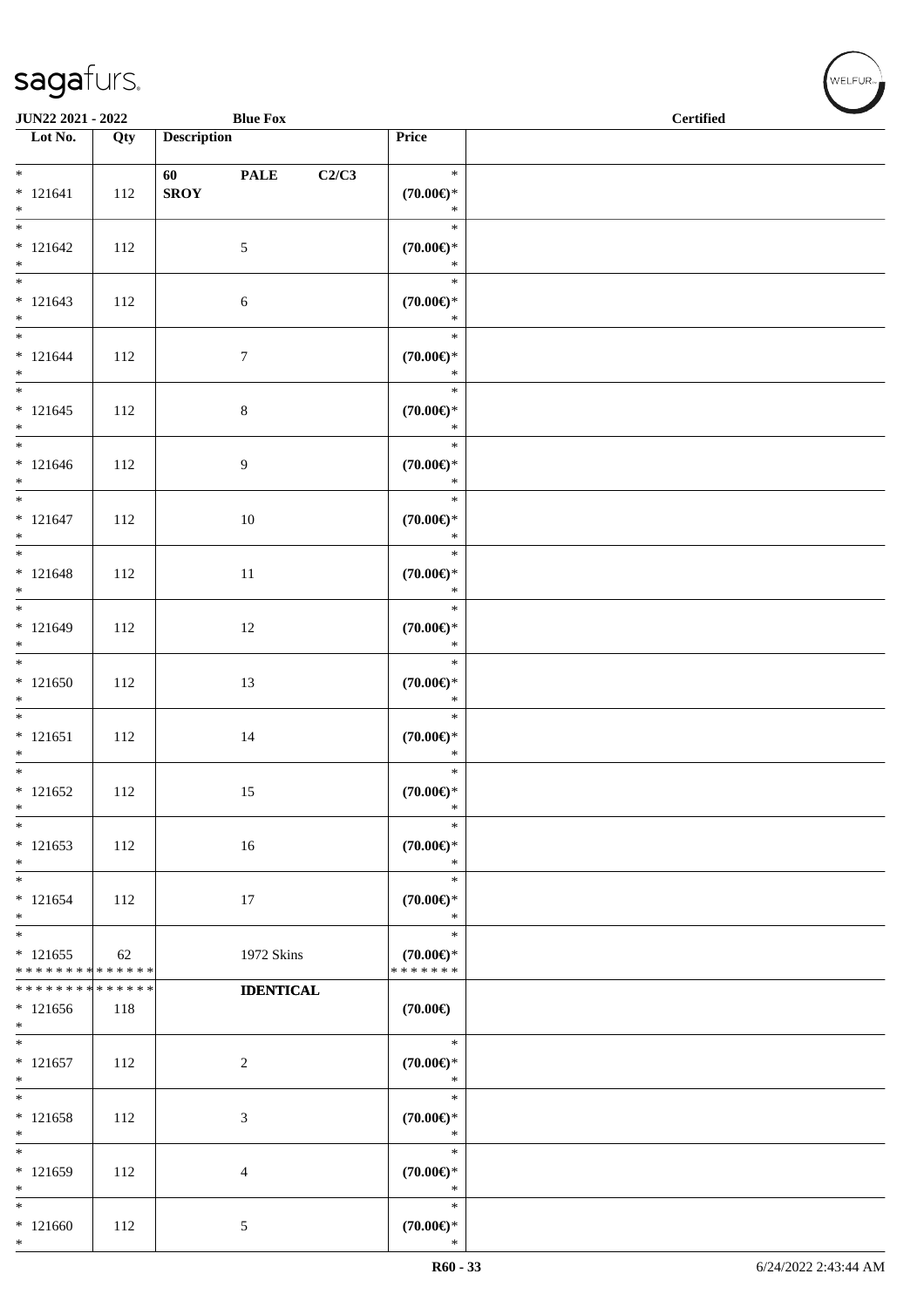| JUN22 2021 - 2022                                              |     |                    | <b>Blue Fox</b>  |       |                                                | <b>Certified</b> |
|----------------------------------------------------------------|-----|--------------------|------------------|-------|------------------------------------------------|------------------|
| Lot No.                                                        | Qty | <b>Description</b> |                  |       | Price                                          |                  |
|                                                                |     |                    |                  |       |                                                |                  |
| $*$<br>$* 121661$<br>$*$                                       | 112 | 60<br><b>SROY</b>  | <b>PALE</b>      | C2/C3 | $\ast$<br>$(70.00\epsilon)$ *<br>$\ast$        |                  |
| $*$<br>$*121662$<br>$*$                                        | 112 |                    | $\tau$           |       | $\ast$<br>$(70.00\epsilon)$ *<br>$\ast$        |                  |
| $\ast$<br>$*121663$<br>$*$                                     | 112 |                    | 8                |       | $\ast$<br>$(70.00 \in )^*$<br>$\ast$           |                  |
| $*$<br>$*121664$<br>$*$                                        | 104 |                    | 9                |       | $\ast$<br>$(70.00\epsilon)$ *<br>$\ast$        |                  |
| $* 121665$<br>* * * * * * * * * * * * * *                      | 21  |                    | 1027 Skins       |       | $\ast$<br>$(70.00\epsilon)$ *<br>* * * * * * * |                  |
| * * * * * * * * * * * * * * *<br>$*121666$<br>$*$              | 118 | 60<br><b>SROY</b>  | <b>PALE</b>      | C2/C3 | $(70.00\epsilon)$                              |                  |
| $*$<br>$*121667$<br>* * * * * * * * <mark>* * * * * * *</mark> | 93  |                    | 211 Skins        |       | $\ast$<br>$(70.00\epsilon)$ *<br>* * * * * * * |                  |
| ******** <mark>******</mark><br>$*121668$<br>$*$               | 118 | 60<br><b>SROY</b>  | <b>PALE</b>      | C2/C3 | $(70.00\epsilon)$                              |                  |
| $*$<br>$*121669$<br>$\ast$                                     | 112 |                    | 2                |       | $\ast$<br>$(70.00\epsilon)$ *<br>$\ast$        |                  |
| $*$<br>$* 121670$<br>$*$                                       | 112 |                    | 3                |       | $\ast$<br>$(70.00\epsilon)$ *<br>$\ast$        |                  |
| $*$<br>$* 121671$<br>$*$                                       | 112 |                    | $\overline{4}$   |       | $\ast$<br>$(70.00\epsilon)$ *<br>$\ast$        |                  |
| $*$<br>$* 121672$<br>$\ast$                                    | 112 |                    | 5                |       | $\ast$<br>$(70.00\epsilon)$ *<br>$\ast$        |                  |
| $*$<br>$* 121673$<br>$*$                                       | 112 |                    | 6                |       | $\ast$<br>$(70.00\epsilon)$ *<br>$\ast$        |                  |
| $*$<br>$* 121674$<br>$*$                                       | 112 |                    | $\boldsymbol{7}$ |       | $\ast$<br>$(70.00\epsilon)$ *<br>$\ast$        |                  |
| $\overline{\mathbf{r}}$<br>$* 121675$<br>$*$                   | 112 |                    | $\,8\,$          |       | $\ast$<br>$(70.00\epsilon)$ *<br>$\ast$        |                  |
| $\overline{\ }$<br>$* 121676$<br>$*$                           | 112 |                    | 9                |       | $\ast$<br>$(70.00 \in )^*$<br>$\ast$           |                  |
| $* 121677$<br>$*$                                              | 112 |                    | 10               |       | $\ast$<br>$(70.00 \in )^*$<br>$\ast$           |                  |
| $* 121678$<br>$*$                                              | 112 |                    | 11               |       | $\ast$<br>$(70.00\epsilon)$ *<br>$\ast$        |                  |
| $* 121679$<br>$*$                                              | 112 |                    | 12               |       | $\ast$<br>$(70.00\epsilon)$ *<br>$\ast$        |                  |
| $*$<br>$* 121680$<br>$*$                                       | 112 |                    | 13               |       | $\ast$<br>$(70.00\epsilon)$ *<br>$\ast$        |                  |

V<br>WELFUR<sub>™</sub>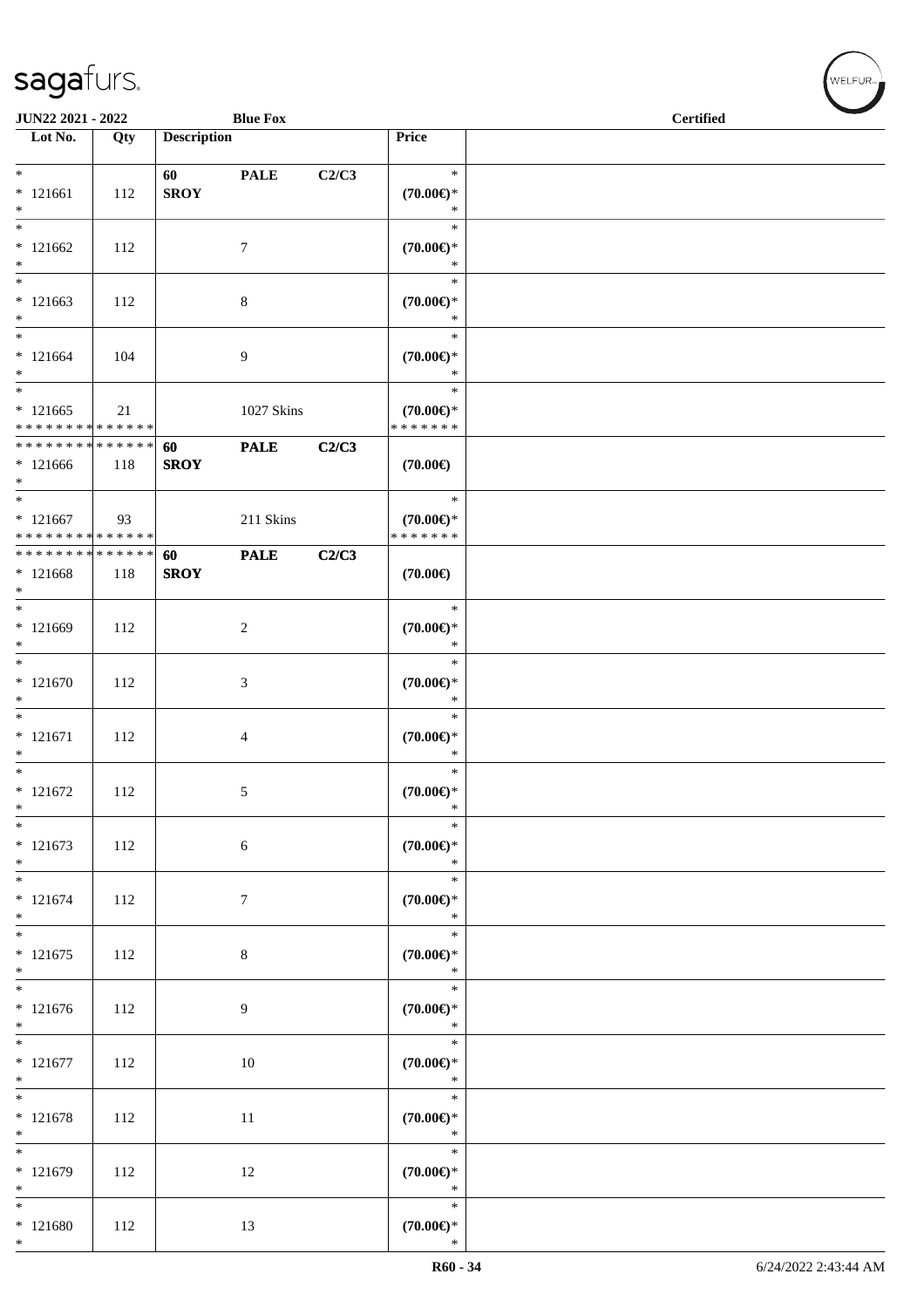| JUN22 2021 - 2022                                                           |     |                    | <b>Blue Fox</b>    |       |                                                | <b>Certified</b> |
|-----------------------------------------------------------------------------|-----|--------------------|--------------------|-------|------------------------------------------------|------------------|
| $\overline{\phantom{1}}$ Lot No.                                            | Qty | <b>Description</b> |                    |       | Price                                          |                  |
| $*$<br>$* 121681$<br>$*$                                                    | 112 | 60<br><b>SROY</b>  | <b>PALE</b>        | C2/C3 | $\ast$<br>$(70.00\epsilon)$ *<br>$\ast$        |                  |
| $\overline{\phantom{0}}$<br>$* 121682$<br>$*$                               | 112 |                    | 15                 |       | $\ast$<br>$(70.00\epsilon)$ *<br>$\ast$        |                  |
| $* 121683$<br>$*$                                                           | 112 |                    | 16                 |       | $\ast$<br>$(70.00\epsilon)$ *<br>$\ast$        |                  |
| $*$<br>$* 121684$<br>$*$                                                    | 112 |                    | 17                 |       | $\ast$<br>$(70.00\epsilon)$ *<br>$\ast$        |                  |
| $\overline{\ }$<br>$* 121685$<br>* * * * * * * * <mark>* * * * * * *</mark> | 51  |                    | 1961 Skins         |       | $\ast$<br>$(70.00\epsilon)$ *<br>* * * * * * * |                  |
| ******** <mark>******</mark><br>$*121686$<br>$*$                            | 132 | 60<br><b>SROY</b>  | <b>PALE</b><br>SLK | C2/C3 | 62.00€                                         |                  |
| $*$<br>$* 121687$<br>$*$                                                    | 126 |                    | $\overline{c}$     |       | $\ast$<br>$62.00 \in$ *<br>$\ast$              |                  |
| $* 121688$<br>$*$                                                           | 126 |                    | 3                  |       | $\ast$<br>$62.00 \in$ *<br>$\ast$              |                  |
| $* 121689$<br>$*$                                                           | 126 |                    | $\overline{4}$     |       | $\ast$<br>$62.00 \in$ *<br>$\ast$              |                  |
| $* 121690$<br>$*$                                                           | 126 |                    | 5                  |       | $\ast$<br>$62.00 \in$ *<br>$\ast$              |                  |
| $*$<br>$* 121691$<br>$*$                                                    | 126 |                    | 6                  |       | $\ast$<br>$62.00 \in$<br>$\ast$                |                  |
| $*$<br>$* 121692$<br>$*$                                                    | 126 |                    | 7                  |       | $\ast$<br>$62.00 \in$ *<br>$\ast$              |                  |
| $*$<br>$* 121693$<br>$*$                                                    | 126 |                    | $\,8\,$            |       | $\ast$<br>$62.00 \in$<br>$\ast$                |                  |
| $*$<br>* 121694<br>$*$                                                      | 126 |                    | 9                  |       | $\ast$<br>$62.00 \in$ *<br>$\ast$              |                  |
| $*$<br>$* 121695$<br>$*$                                                    | 126 |                    | 10                 |       | $\ast$<br>$62.00 \in$ *<br>$\ast$              |                  |
| $\overline{\ast}$<br>$*121696$<br>$*$                                       | 126 |                    | 11                 |       | $\ast$<br>$62.00 \in$ *<br>$\ast$              |                  |
| $*$<br>$* 121697$<br>$*$                                                    | 126 |                    | 12                 |       | $\ast$<br>$62.00 \in$ *<br>$\ast$              |                  |
| $*$<br>$* 121698$<br>$*$                                                    | 126 |                    | 13                 |       | $\ast$<br>$62.00 \in$ *<br>$\ast$              |                  |
| $\overline{\ }$<br>$*121699$<br>$*$                                         | 126 |                    | 14                 |       | $\ast$<br>$62.00 \in$ *<br>$\ast$              |                  |
| $*$<br>$*121700$<br>$*$                                                     | 126 |                    | 15                 |       | $\ast$<br>$62.00 \in$ *<br>$\ast$              |                  |

、<br>WELFUR<sub>™</sub>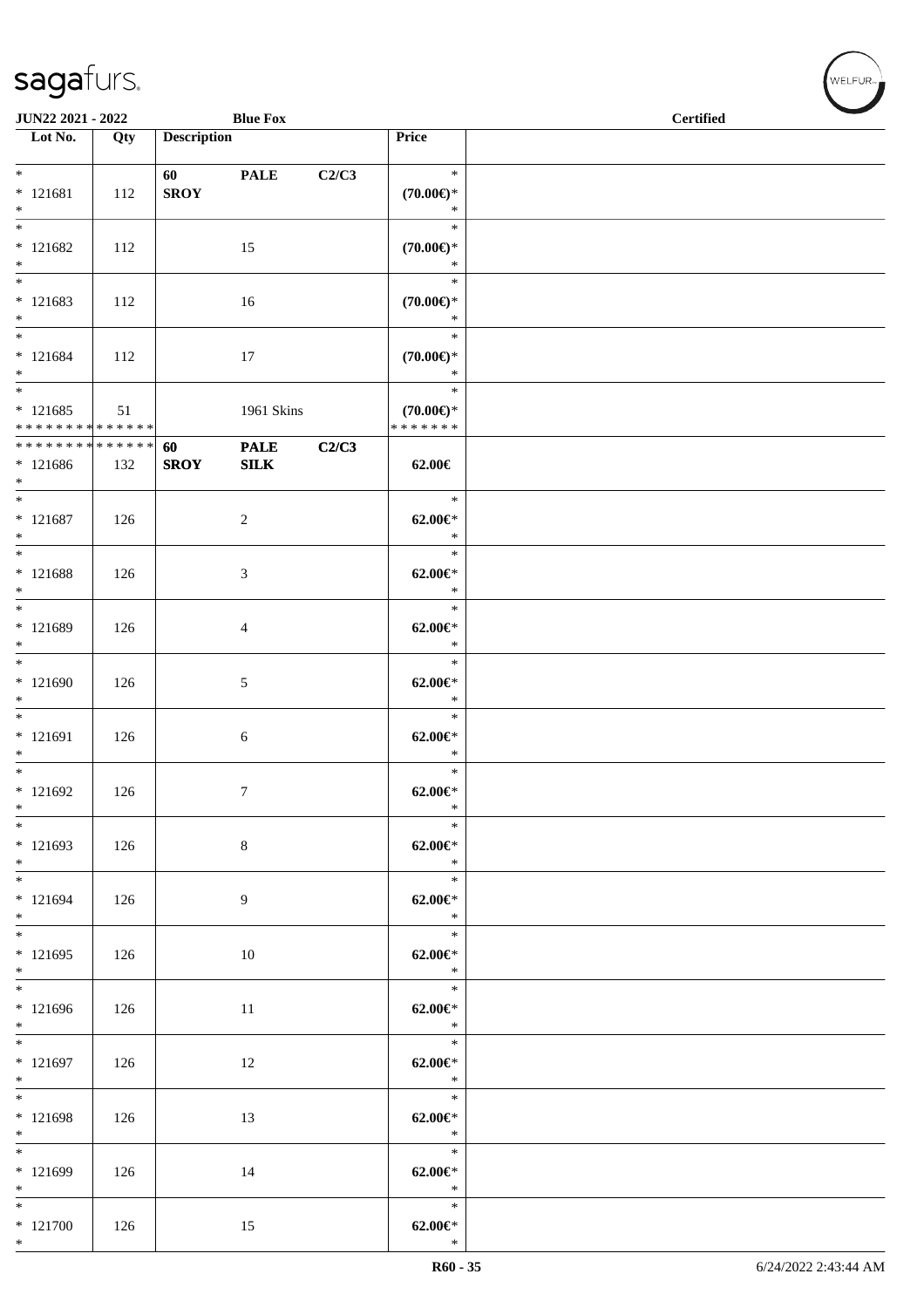| JUN22 2021 - 2022                                               |     |                       | <b>Blue Fox</b>             |       |                                          | <b>Certified</b> |
|-----------------------------------------------------------------|-----|-----------------------|-----------------------------|-------|------------------------------------------|------------------|
| $\overline{\phantom{1}}$ Lot No.                                | Qty | <b>Description</b>    |                             |       | Price                                    |                  |
| $*$<br>$* 121701$<br>$*$                                        | 126 | 60 100<br><b>SROY</b> | <b>PALE</b><br>${\bf SILK}$ | C2/C3 | $\ast$<br>$62.00 \in$ *<br>$\ast$        |                  |
| $* 121702$<br>$*$                                               | 126 |                       | 17                          |       | $\ast$<br>$62.00 \in$<br>$\ast$          |                  |
| $*$<br>$* 121703$<br>$*$                                        | 126 |                       | 18                          |       | $\ast$<br>$62.00 \in$ *<br>$\ast$        |                  |
| $*$<br>$* 121704$<br>$*$                                        | 126 |                       | 19                          |       | $\ast$<br>$62.00 \in$ *<br>$\ast$        |                  |
| $* 121705$<br>$*$                                               | 126 |                       | 20                          |       | $\ast$<br>$62.00 \in$<br>$\ast$          |                  |
| $*$<br>* 121706<br>$*$                                          | 118 |                       | 21                          |       | $\ast$<br>$62.00 \in$<br>$\ast$          |                  |
| $*$<br>$* 121707$<br>* * * * * * * * <mark>* * * * * * *</mark> | 21  |                       | 2665 Skins                  |       | $\ast$<br>$62.00 \in$ *<br>* * * * * * * |                  |
| ******** <mark>******</mark><br>$* 121708$<br>$*$               | 132 | 60<br><b>SROY</b>     | <b>PALE</b><br>${\bf SILK}$ | C2/C3 | 62.00€                                   |                  |
| $*$<br>* 121709<br>$*$                                          | 126 |                       | 2                           |       | $\ast$<br>$62.00 \in$ *<br>$\ast$        |                  |
| $*$<br>$* 121710$<br>$*$                                        | 126 |                       | 3                           |       | $\ast$<br>$62.00 \in$ *<br>$\ast$        |                  |
| $* 121711$<br>$*$                                               | 126 |                       | $\overline{4}$              |       | $\ast$<br>$62.00 \in$<br>$\ast$          |                  |
| $*$<br>$* 121712$<br>$*$                                        | 126 |                       | 5                           |       | $\ast$<br>$62.00 \in$ *<br>$\ast$        |                  |
| $*$<br>$* 121713$<br>$*$                                        | 126 |                       | 6                           |       | $\ast$<br>$62.00 \in$<br>$\ast$          |                  |
| $*$<br>$* 121714$<br>$*$                                        | 126 |                       | $\boldsymbol{7}$            |       | $\ast$<br>$62.00 \in$ *<br>$\ast$        |                  |
| $*$<br>$* 121715$<br>$*$                                        | 126 |                       | $\,8\,$                     |       | $\ast$<br>$62.00 \in$ *<br>$\ast$        |                  |
| $* 121716$<br>$*$                                               | 126 |                       | 9                           |       | $\ast$<br>$62.00 \in$ *<br>$\ast$        |                  |
| $* 121717$<br>$*$                                               | 126 |                       | 10                          |       | $\ast$<br>$62.00 \in$ *<br>$\ast$        |                  |
| $*$<br>$* 121718$<br>$*$                                        | 126 |                       | 11                          |       | $\ast$<br>$62.00 \in$ *<br>$\ast$        |                  |
| $*$<br>$* 121719$<br>$*$                                        | 126 |                       | 12                          |       | $\ast$<br>$62.00 \in$ *<br>$\rightarrow$ |                  |
| $*$<br>$* 121720$<br>$*$                                        | 126 |                       | 13                          |       | $\ast$<br>$62.00 \in$ *<br>$\ast$        |                  |

V<br>WELFUR<sub>™</sub>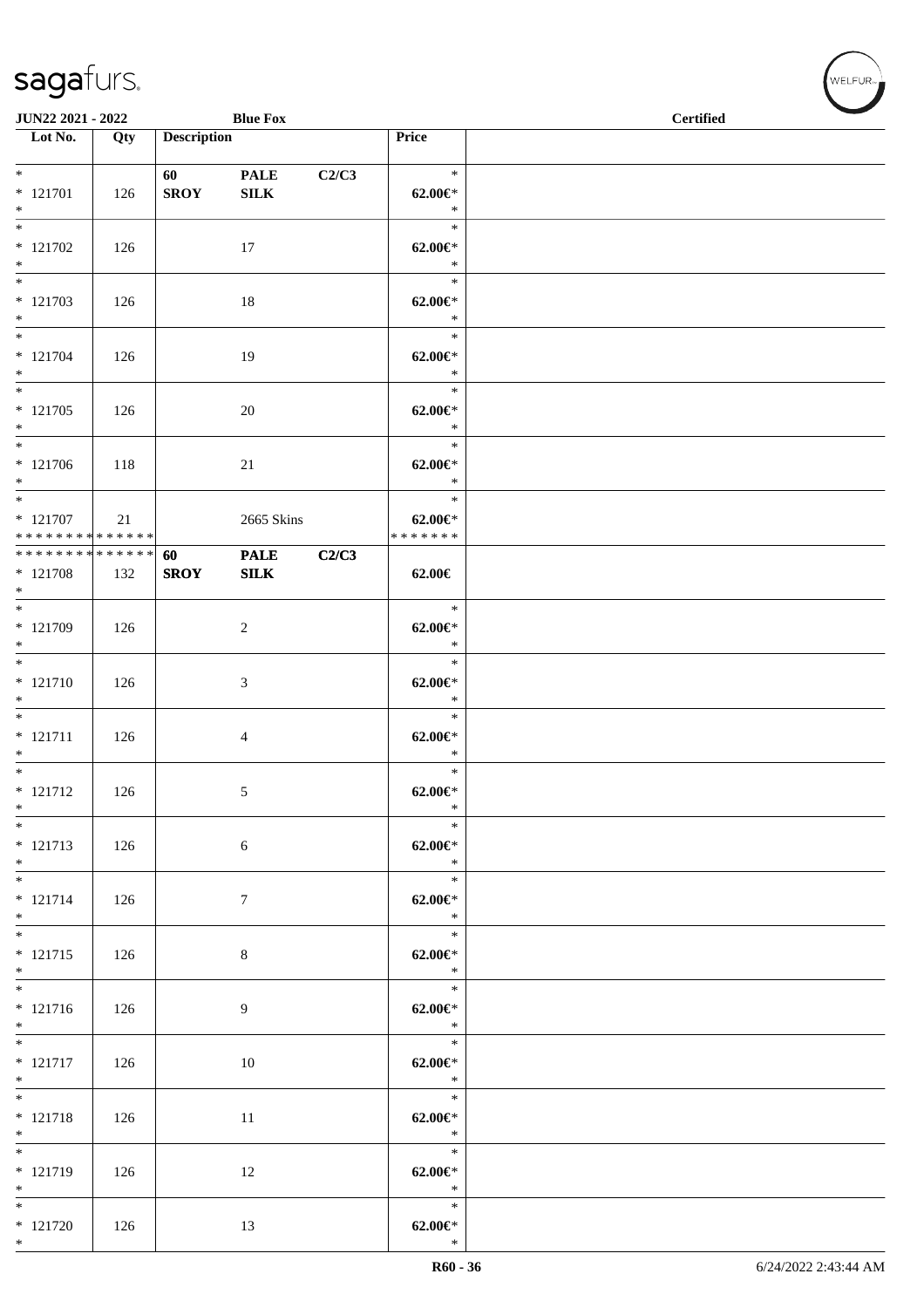| JUN22 2021 - 2022                                                     |     |                    | <b>Blue Fox</b>             |       |                                        | <b>Certified</b> |  |
|-----------------------------------------------------------------------|-----|--------------------|-----------------------------|-------|----------------------------------------|------------------|--|
| $\overline{\phantom{1}}$ Lot No.                                      | Qty | <b>Description</b> |                             |       | Price                                  |                  |  |
|                                                                       |     |                    |                             |       |                                        |                  |  |
| $*$<br>$* 121721$<br>$*$                                              | 126 | 60<br><b>SROY</b>  | <b>PALE</b><br>${\bf SILK}$ | C2/C3 | $\ast$<br>$62.00 \in$ *<br>$\ast$      |                  |  |
| $\overline{\phantom{0}}$<br>$* 121722$<br>$*$                         | 126 |                    | 15                          |       | $\ast$<br>$62.00 \in$ *<br>$\ast$      |                  |  |
| $\overline{\mathbf{r}}$<br>$* 121723$<br>$\ast$                       | 126 |                    | 16                          |       | $\ast$<br>$62.00 \in$ *<br>$\ast$      |                  |  |
| $*$<br>$* 121724$<br>$*$                                              | 126 |                    | 17                          |       | $\ast$<br>$62.00 \in$ *<br>$\ast$      |                  |  |
| $\overline{\phantom{0}}$<br>$* 121725$<br>* * * * * * * * * * * * * * | 112 |                    | 2260 Skins                  |       | $\ast$<br>$62.00 \in$<br>* * * * * * * |                  |  |
| ******** <mark>******</mark><br>$* 121726$<br>$*$                     | 132 | 60<br><b>SROY</b>  | <b>PALE</b><br><b>SILK</b>  | C2/C3 | 62.00€                                 |                  |  |
| $*$<br>$* 121727$<br>$*$                                              | 126 |                    | 2                           |       | $\ast$<br>$62.00 \in$ *<br>$\ast$      |                  |  |
| $\overline{\ast}$<br>$* 121728$<br>$*$                                | 126 |                    | 3                           |       | $\ast$<br>$62.00 \in$ *<br>$\ast$      |                  |  |
| * 121729<br>$*$                                                       | 126 |                    | 4                           |       | $\ast$<br>$62.00 \in$ *<br>$\ast$      |                  |  |
| $*$<br>$* 121730$<br>$*$                                              | 126 |                    | $\mathfrak{S}$              |       | $\ast$<br>$62.00 \in$ *<br>$\ast$      |                  |  |
| $* 121731$<br>$*$                                                     | 126 |                    | 6                           |       | $\ast$<br>$62.00 \in$ *<br>$\ast$      |                  |  |
| $*$<br>$* 121732$<br>* * * * * * * * <mark>* * * * * * *</mark>       | 99  |                    | 861 Skins                   |       | $\ast$<br>$62.00 \in$ *<br>*******     |                  |  |
| * * * * * * * * * * * * * * *<br>* 121733<br>$*$                      | 118 | 60<br><b>SROY</b>  | <b>PALE</b><br>${\bf SILK}$ | C2/C3 | $62.00 \in$                            |                  |  |
| $*$<br>$* 121734$<br>$*$                                              | 112 |                    | 2                           |       | $\ast$<br>$62.00 \in$ *<br>$\ast$      |                  |  |
| $*$<br>$* 121735$<br>$*$                                              | 112 |                    | 3                           |       | $\ast$<br>$62.00 \in$ *<br>$\ast$      |                  |  |
| $*$<br>$* 121736$<br>$*$                                              | 112 |                    | 4                           |       | $\ast$<br>$62.00 \in$<br>$\ast$        |                  |  |
| $\overline{\phantom{0}}$<br>$* 121737$<br>$*$                         | 112 |                    | $\sqrt{5}$                  |       | $\ast$<br>$62.00 \in$ *<br>$\ast$      |                  |  |
| $*$<br>* 121738<br>$*$                                                | 112 |                    | 6                           |       | $\ast$<br>$62.00 \in$ *<br>$\ast$      |                  |  |
| $*$<br>$* 121739$<br>$*$                                              | 112 |                    | 7                           |       | $\ast$<br>$62.00 \in$ *<br>$\ast$      |                  |  |
| $*$<br>$* 121740$<br>$*$                                              | 112 |                    | 8                           |       | $\ast$<br>$62.00 \in$ *<br>$\ast$      |                  |  |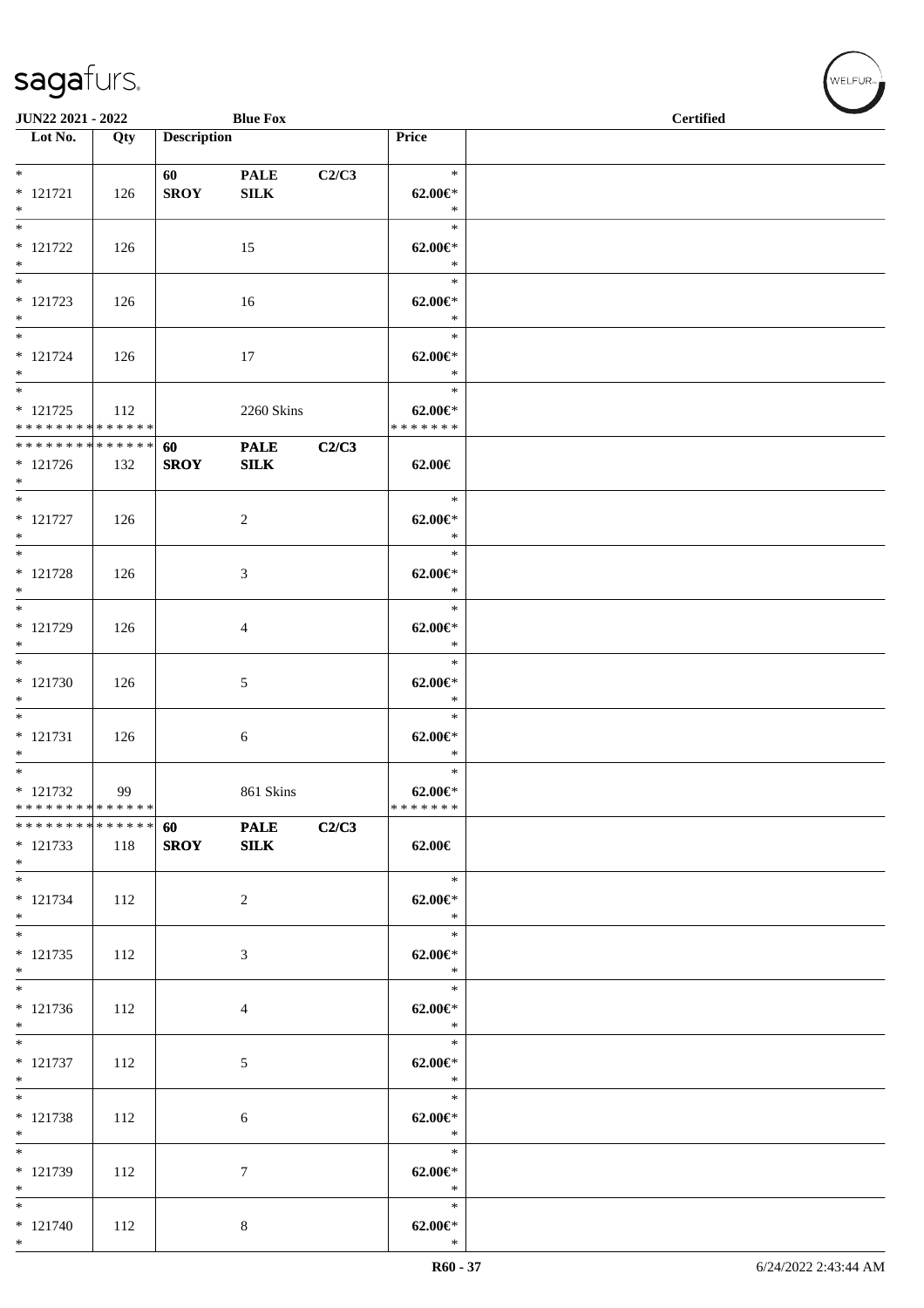| JUN22 2021 - 2022                                               |     |                    | <b>Blue Fox</b>             |       |                                          | <b>Contract Contract Contract Contract Contract Contract Contract Contract Contract Contract Contract Contract Contract Contract Contract Contract Contract Contract Contract Contract Contract Contract Contract Contract Contr</b><br><b>Certified</b> |
|-----------------------------------------------------------------|-----|--------------------|-----------------------------|-------|------------------------------------------|----------------------------------------------------------------------------------------------------------------------------------------------------------------------------------------------------------------------------------------------------------|
| $\overline{\phantom{1}}$ Lot No.                                | Qty | <b>Description</b> |                             |       | Price                                    |                                                                                                                                                                                                                                                          |
| $* 121741$<br>$*$                                               | 112 | 60<br><b>SROY</b>  | <b>PALE</b><br>${\bf SILK}$ | C2/C3 | $\ast$<br>$62.00 \in$ *<br>$\ast$        |                                                                                                                                                                                                                                                          |
| $* 121742$<br>$*$                                               | 112 |                    | 10                          |       | $\ast$<br>$62.00 \in$ *<br>$\ast$        |                                                                                                                                                                                                                                                          |
| $* 121743$<br>$*$                                               | 112 |                    | 11                          |       | $\ast$<br>$62.00 \in$ *<br>$\ast$        |                                                                                                                                                                                                                                                          |
| $*$<br>$* 121744$<br>$*$                                        | 112 |                    | 12                          |       | $\ast$<br>$62.00 \in$ *<br>$\ast$        |                                                                                                                                                                                                                                                          |
| $* 121745$<br>$*$                                               | 112 |                    | 13                          |       | $\ast$<br>$62.00 \in$ *<br>$\ast$        |                                                                                                                                                                                                                                                          |
| $*$<br>$* 121746$<br>$*$                                        | 112 |                    | 14                          |       | $\ast$<br>$62.00 \in$ *<br>$\ast$        |                                                                                                                                                                                                                                                          |
| $*$<br>$* 121747$<br>$*$                                        | 112 |                    | 15                          |       | $\ast$<br>$62.00 \in$ *<br>$\ast$        |                                                                                                                                                                                                                                                          |
| $\overline{\ast}$<br>$* 121748$<br>$*$                          | 112 |                    | 16                          |       | $\ast$<br>$62.00 \in$ *<br>$\ast$        |                                                                                                                                                                                                                                                          |
| $*$<br>$* 121749$<br>$*$                                        | 112 |                    | 17                          |       | $\ast$<br>$62.00 \in$ *<br>$\ast$        |                                                                                                                                                                                                                                                          |
| $*$<br>$* 121750$<br>$*$                                        | 112 |                    | 18                          |       | $\ast$<br>$62.00 \in$ *<br>$\ast$        |                                                                                                                                                                                                                                                          |
| $*$<br>$* 121751$<br>* * * * * * * * <mark>* * * * * * *</mark> | 112 |                    | 2134 Skins                  |       | $\ast$<br>$62.00 \in$ *<br>* * * * * * * |                                                                                                                                                                                                                                                          |
| * * * * * * * * * * * * * * *<br>$* 121752$<br>$*$              | 118 | 60<br><b>SAGA</b>  | <b>PALE</b><br><b>HEAV</b>  | C2/C3 | 68.00€                                   |                                                                                                                                                                                                                                                          |
| $*$<br>$* 121753$<br>$*$                                        | 112 |                    | $\overline{c}$              |       | $\ast$<br>$68.00 \in$ *<br>$\ast$        |                                                                                                                                                                                                                                                          |
| $\overline{\phantom{0}}$<br>$* 121754$<br>$*$                   | 112 |                    | 3                           |       | $\ast$<br>$68.00 \in$<br>$\ast$          |                                                                                                                                                                                                                                                          |
| $*$<br>$* 121755$<br>$*$                                        | 112 |                    | 4                           |       | $\ast$<br>$68.00 \in$<br>$\ast$          |                                                                                                                                                                                                                                                          |
| $* 121756$<br>$*$                                               | 112 |                    | 5                           |       | $\ast$<br>$68.00 \in$<br>$\ast$          |                                                                                                                                                                                                                                                          |
| $\overline{\phantom{0}}$<br>$* 121757$<br>$*$                   | 112 |                    | 6                           |       | $\ast$<br>$68.00 \in$<br>$\ast$          |                                                                                                                                                                                                                                                          |
| $*$<br>* 121758<br>$*$                                          | 112 |                    | 7                           |       | $\ast$<br>$68.00 \in$<br>$\ast$          |                                                                                                                                                                                                                                                          |
| $*$<br>* 121759<br>$*$                                          | 112 |                    | 8                           |       | $\ast$<br>68.00€*<br>$\ast$              |                                                                                                                                                                                                                                                          |
| $*$<br>$* 121760$<br>* * * * * * * * * * * * * *                | 112 |                    | 1014 Skins                  |       | $\ast$<br>$68.00 \in$<br>* * * * * * *   |                                                                                                                                                                                                                                                          |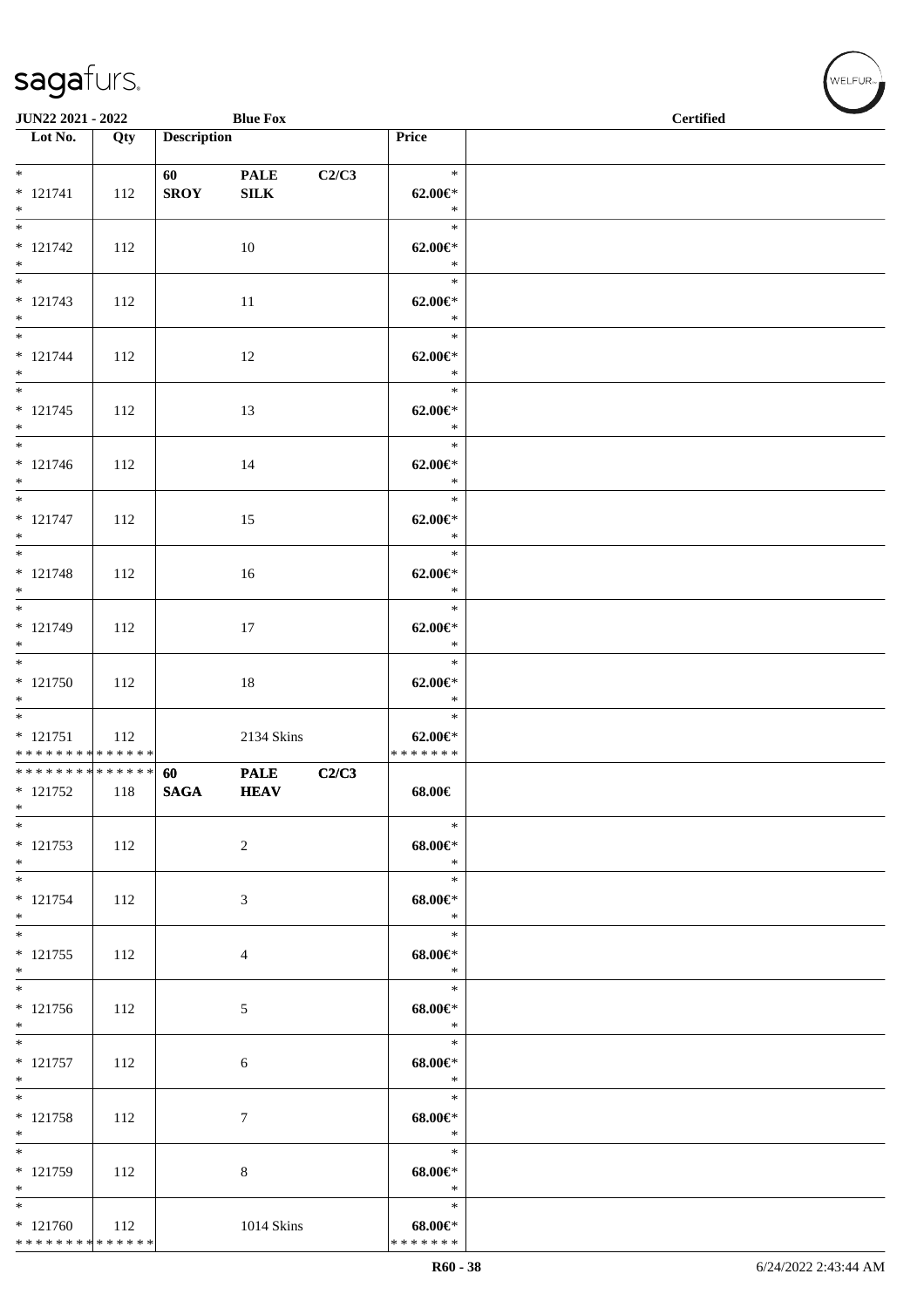| JUN22 2021 - 2022                                  |     |                                        | <b>Blue Fox</b>            |       |                                        | $\sim$<br><b>Certified</b> |
|----------------------------------------------------|-----|----------------------------------------|----------------------------|-------|----------------------------------------|----------------------------|
| $\overline{\phantom{1}}$ Lot No.                   | Qty | <b>Description</b>                     |                            |       | Price                                  |                            |
| * * * * * * * * * * * * * * *<br>$* 121761$<br>$*$ | 118 | <b>60</b> and <b>60</b><br><b>SAGA</b> | <b>PALE</b><br><b>HEAV</b> | C2/C3 | 68.00€                                 |                            |
| $\overline{\phantom{0}}$<br>$* 121762$<br>$*$      | 112 |                                        | $\overline{c}$             |       | $\ast$<br>$68.00 \in$<br>$\ast$        |                            |
| $* 121763$<br>$*$                                  | 112 |                                        | $\mathfrak{Z}$             |       | $\ast$<br>$68.00 \in$<br>$\ast$        |                            |
| $*$<br>$* 121764$<br>$*$                           | 112 |                                        | $\overline{4}$             |       | $\ast$<br>$68.00 \in$<br>$\ast$        |                            |
| $*$<br>$* 121765$<br>$*$                           | 112 |                                        | $\sqrt{5}$                 |       | $\ast$<br>$68.00 \in$<br>$\ast$        |                            |
| $* 121766$<br>$*$                                  | 112 |                                        | 6                          |       | $\ast$<br>$68.00 \in$<br>$\ast$        |                            |
| $*$<br>$* 121767$<br>$\ast$                        | 112 |                                        | $7\phantom{.0}$            |       | $\ast$<br>$68.00 \in$<br>$\ast$        |                            |
| $\overline{\phantom{0}}$<br>$* 121768$<br>$*$      | 112 |                                        | $8\,$                      |       | $\ast$<br>$68.00 \in$<br>$\ast$        |                            |
| * 121769<br>$*$                                    | 112 |                                        | $\overline{9}$             |       | $\ast$<br>$68.00 \in$<br>$\ast$        |                            |
| $* 121770$<br>$*$                                  | 112 |                                        | 10                         |       | $\ast$<br>$68.00 \in$<br>$\ast$        |                            |
| $*$<br>$* 121771$<br>$*$ $-$                       | 112 |                                        | 11                         |       | $\ast$<br>$68.00 \in$<br>$\ast$        |                            |
| $* 121772$<br>$\ast$                               | 112 |                                        | 12                         |       | $\ast$<br>$68.00 \in$<br>∗             |                            |
| $\ast$<br>$* 121773$<br>$*$                        | 112 |                                        | 13                         |       | $\ast$<br>$68.00 \in$<br>$\ast$        |                            |
| $\ast$<br>$* 121774$<br>$*$                        | 112 |                                        | 14                         |       | $\ast$<br>$68.00 \in$<br>$\ast$        |                            |
| $\overline{\phantom{0}}$<br>$* 121775$<br>$*$      | 112 |                                        | 15                         |       | $\ast$<br>$68.00 \in$<br>$\ast$        |                            |
| $\overline{\phantom{0}}$<br>$* 121776$<br>$*$      | 112 |                                        | 16                         |       | $\ast$<br>$68.00 \in$<br>$\ast$        |                            |
| $\ast$<br>$* 121777$<br>$*$                        | 112 |                                        | 17                         |       | $\ast$<br>$68.00 \in$<br>$\ast$        |                            |
| $*$<br>$* 121778$<br>* * * * * * * * * * * * * *   | 32  |                                        | 1942 Skins                 |       | $\ast$<br>$68.00 \in$<br>* * * * * * * |                            |
| * * * * * * * * * * * * * *<br>$* 121779$<br>$*$   | 118 |                                        | <b>IDENTICAL</b>           |       | 68.00€                                 |                            |
| $*$<br>$* 121780$<br>$*$                           | 112 |                                        | $\overline{c}$             |       | $\ast$<br>$68.00 \in$<br>$\ast$        |                            |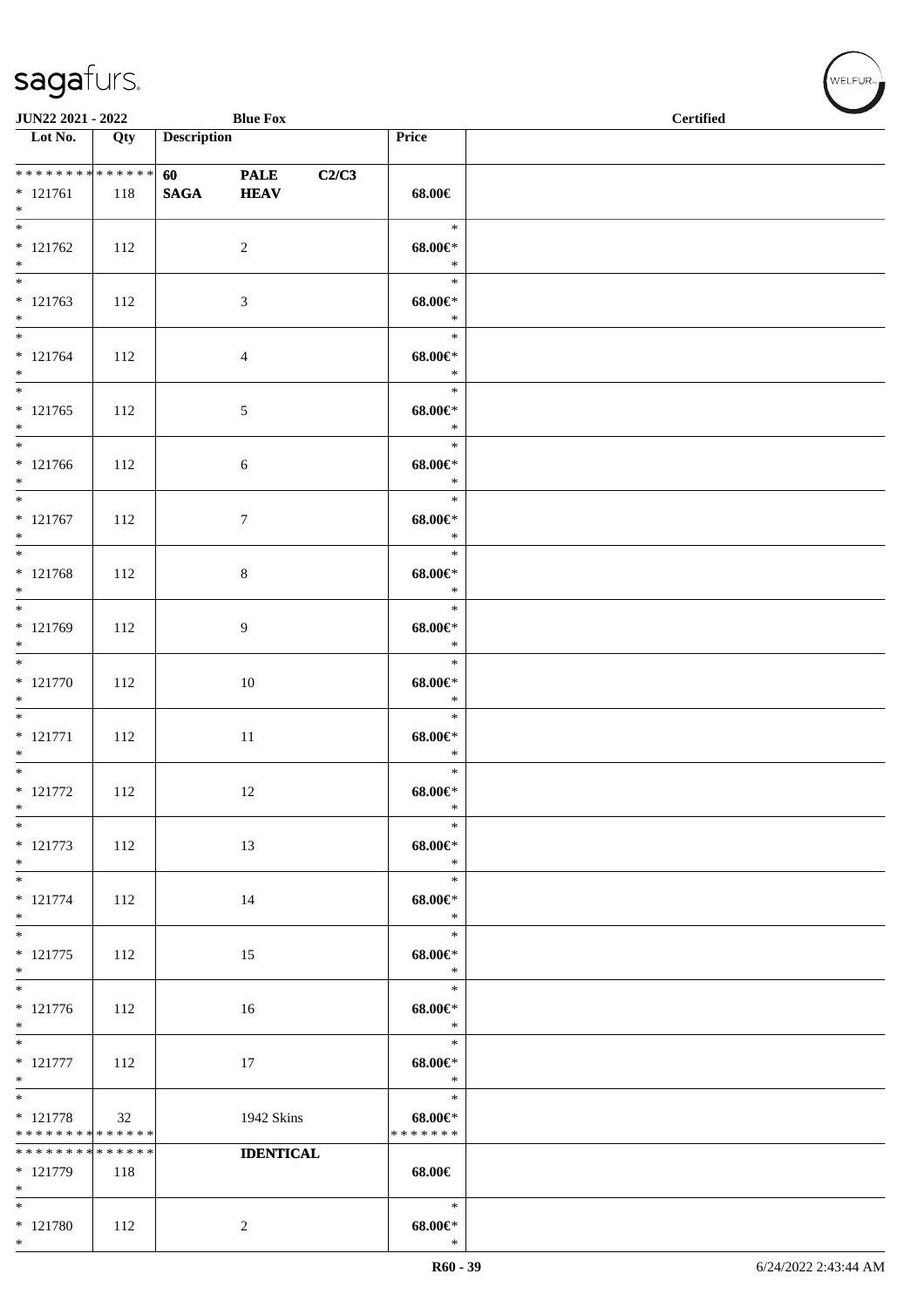| JUN22 2021 - 2022                                             |     |                    | <b>Blue Fox</b>            |       |                                           | <b>Certified</b> | $\overline{\phantom{a}}$ |
|---------------------------------------------------------------|-----|--------------------|----------------------------|-------|-------------------------------------------|------------------|--------------------------|
| Lot No.                                                       | Qty | <b>Description</b> |                            |       | Price                                     |                  |                          |
| $*$<br>$* 121781$<br>$*$                                      | 112 | 60<br><b>SAGA</b>  | <b>PALE</b><br><b>HEAV</b> | C2/C3 | $\ast$<br>$68.00 \text{e}$ *<br>$\ast$    |                  |                          |
| $* 121782$<br>$*$                                             | 112 |                    | 4                          |       | $\ast$<br>$68.00 \in$<br>$\ast$           |                  |                          |
| * 121783<br>$*$                                               | 112 |                    | 5                          |       | $\ast$<br>$68.00 \in$<br>$\ast$           |                  |                          |
| $*$<br>$* 121784$<br>$*$                                      | 112 |                    | 6                          |       | $\ast$<br>$68.00 \text{E}^*$<br>$\ast$    |                  |                          |
| $*$<br>$* 121785$<br>$*$                                      | 112 |                    | $\tau$                     |       | $\ast$<br>$68.00 \in$<br>$\ast$           |                  |                          |
| $*$<br>$* 121786$<br>$*$                                      | 112 |                    | 8                          |       | $\ast$<br>$68.00 \in$<br>$\ast$           |                  |                          |
| $*$<br>$* 121787$<br>$*$                                      | 112 |                    | 9                          |       | $\ast$<br>$68.00 \in$<br>$\ast$           |                  |                          |
| * 121788<br>$*$                                               | 112 |                    | $10\,$                     |       | $\ast$<br>$68.00 \in$<br>$\ast$           |                  |                          |
| * 121789<br>******** <mark>******</mark>                      | 79  |                    | 1205 Skins                 |       | $\ast$<br>$68.00 \in$<br>* * * * * * *    |                  |                          |
| * * * * * * * * <mark>* * * * * * *</mark><br>* 121790<br>$*$ | 118 | 60<br><b>SAGA</b>  | <b>PALE</b><br><b>HEAV</b> | C2/C3 | 66.00€                                    |                  |                          |
| $* 121791$<br>* * * * * * * * <mark>* * * * * * *</mark>      | 66  |                    | 184 Skins                  |       | $\ast$<br>$66.00 \in$<br>* * * * * * *    |                  |                          |
| * * * * * * * * * * * * * * *<br>$* 121792$<br>$*$            | 118 | 60<br><b>SAGA</b>  | <b>PALE</b><br><b>HEAV</b> | C2/C3 | 66.00€                                    |                  |                          |
| $*$<br>* 121793<br>$*$                                        | 112 |                    | 2                          |       | $\ast$<br>$66.00 \in$<br>$\ast$           |                  |                          |
| $*$<br>* 121794<br>$*$                                        | 112 |                    | 3                          |       | $\ast$<br>$66.00 \in$<br>$\ast$           |                  |                          |
| $*$<br>$* 121795$<br>$*$<br>$\overline{\ }$                   | 112 |                    | $\overline{4}$             |       | $\ast$<br>$66.00 \in$<br>$\ast$<br>$\ast$ |                  |                          |
| * 121796<br>$*$                                               | 112 |                    | 5                          |       | $66.00 \in$<br>$\ast$                     |                  |                          |
| $*$<br>$* 121797$<br>$*$                                      | 112 |                    | $6\phantom{.}6$            |       | $\ast$<br>$66.00 \in$<br>$\ast$           |                  |                          |
| $*$<br>* 121798<br>$*$                                        | 112 |                    | $7\phantom{.0}$            |       | $\ast$<br>66.00€*<br>$\ast$               |                  |                          |
| $*$<br>* 121799<br>$*$                                        | 112 |                    | 8                          |       | $\ast$<br>66.00€*<br>$\ast$               |                  |                          |
| $*$<br>$*121800$<br>$*$                                       | 112 |                    | 9                          |       | $\ast$<br>$66.00 \in$<br>$\ast$           |                  |                          |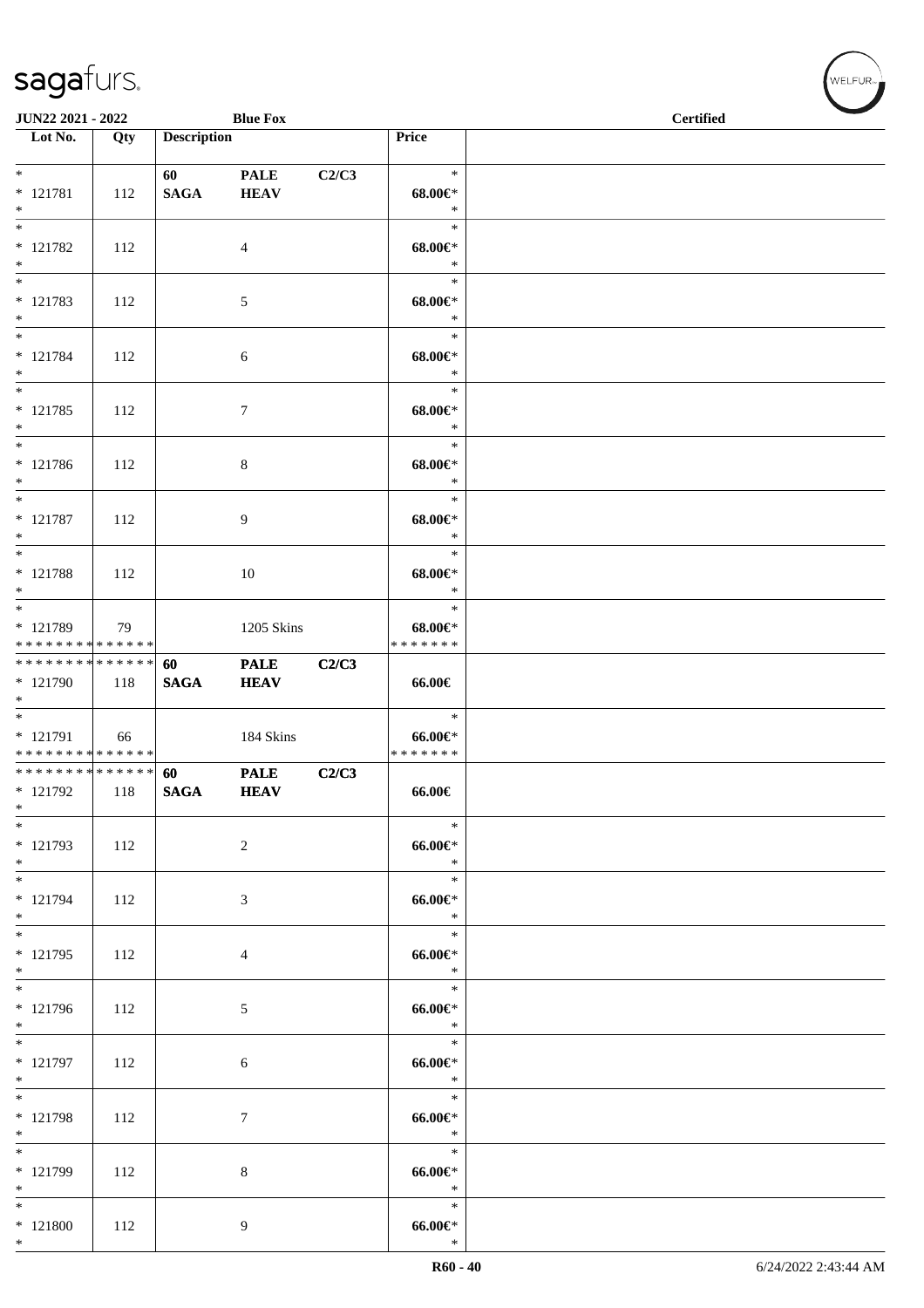|                                                    | JUN22 2021 - 2022<br><b>Blue Fox</b> |                        |                            |       |                                        | <b>Certified</b> |
|----------------------------------------------------|--------------------------------------|------------------------|----------------------------|-------|----------------------------------------|------------------|
| $\overline{\phantom{1}}$ Lot No.                   | Qty                                  | <b>Description</b>     |                            |       | Price                                  |                  |
| $*$ $*$<br>$* 121801$<br>$*$                       | 112                                  | 60 — 10<br><b>SAGA</b> | <b>PALE</b><br><b>HEAV</b> | C2/C3 | $\ast$<br>$66.00 \in$<br>$\ast$        |                  |
| $\overline{\phantom{0}}$<br>$* 121802$<br>$*$      | 112                                  |                        | 11                         |       | $\ast$<br>$66.00 \in$<br>$\ast$        |                  |
| $\overline{\phantom{0}}$<br>$* 121803$<br>$*$      | 112                                  |                        | 12                         |       | $\ast$<br>$66.00 \in$<br>$\ast$        |                  |
| $* 121804$<br>* * * * * * * * * * * * * *          | 103                                  |                        | 1453 Skins                 |       | $\ast$<br>$66.00 \in$<br>* * * * * * * |                  |
| * * * * * * * * * * * * * * *<br>$* 121805$<br>$*$ | 132                                  | 60<br><b>SAGA</b>      | <b>PALE</b>                | C2/C3 | 62.00€                                 |                  |
| $\overline{\phantom{0}}$<br>$* 121806$<br>$*$      | 126                                  |                        | $\sqrt{2}$                 |       | $\ast$<br>$62.00 \in$<br>$\ast$        |                  |
| $*$ $*$<br>$* 121807$<br>$*$                       | 126                                  |                        | $\mathfrak{Z}$             |       | $\ast$<br>$62.00 \in$<br>$\ast$        |                  |
| $*$<br>$* 121808$<br>$*$                           | 126                                  |                        | $\overline{4}$             |       | $\ast$<br>$62.00 \in$ *<br>$\ast$      |                  |
| $*$ $-$<br>* 121809<br>$*$                         | 126                                  |                        | 5                          |       | $\ast$<br>$62.00 \in$ *<br>$\ast$      |                  |
| $*$<br>$* 121810$<br>$*$                           | 126                                  |                        | $\sqrt{6}$                 |       | $\ast$<br>$62.00 \in$<br>$\ast$        |                  |
| $* 121811$<br>$*$                                  | 126                                  |                        | $\tau$                     |       | $\ast$<br>$62.00 \in$<br>$\ast$        |                  |
| $*$<br>$* 121812$<br>$*$                           | 126                                  |                        | $8\,$                      |       | $\ast$<br>$62.00 \in$ *<br>$\ast$      |                  |
| $*$<br>$* 121813$<br>$*$                           | 126                                  |                        | 9                          |       | $\ast$<br>$62.00 \in$ *<br>$\ast$      |                  |
| $\ast$<br>$* 121814$<br>$*$                        | 126                                  |                        | 10                         |       | $\ast$<br>$62.00 \in$<br>$\ast$        |                  |
| $*$ and $*$<br>$* 121815$<br>$*$                   | 126                                  |                        | 11                         |       | $\ast$<br>$62.00 \in$ *<br>$\ast$      |                  |
| $*$ and $*$<br>$* 121816$<br>$*$                   | 126                                  |                        | 12                         |       | 11<br>$\ast$<br>$62.00 \in$<br>$\ast$  |                  |
| $* 121817$<br>$*$                                  | 126                                  |                        | 13                         |       | $\ast$<br>$62.00 \in$<br>$\ast$        |                  |
| $*$<br>$* 121818$<br>$*$                           | 126                                  |                        | 14                         |       | $\ast$<br>$62.00 \in$ *<br>$\ast$      |                  |
| $*$<br>$* 121819$<br>$*$                           | 126                                  |                        | 15                         |       | $\ast$<br>$62.00 \in$ *<br>$\ast$      |                  |
| $*$<br>$* 121820$<br>$*$                           | 126                                  |                        | 16                         |       | $\ast$<br>$62.00 \in$ *<br>$\ast$      |                  |

WELFUR<sub><sup>N</sub></sub></sub></sup>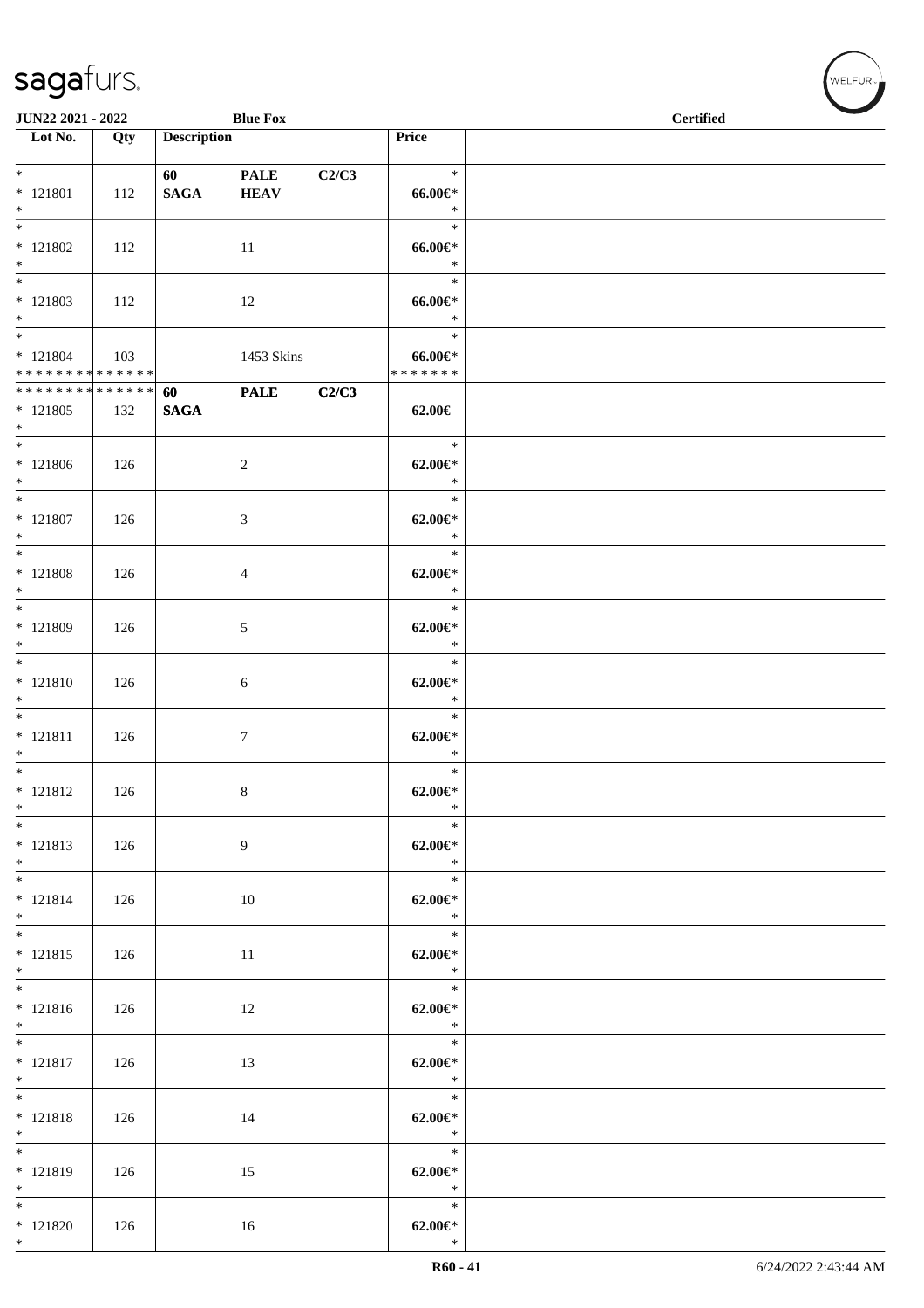| <b>Blue Fox</b><br><b>JUN22 2021 - 2022</b> |     |                    |                  | <b>Contract Contract Contract Contract Contract Contract Contract Contract Contract Contract Contract Contract Contract Contract Contract Contract Contract Contract Contract Contract Contract Contract Contract Contract Contr</b><br><b>Certified</b> |                         |  |
|---------------------------------------------|-----|--------------------|------------------|----------------------------------------------------------------------------------------------------------------------------------------------------------------------------------------------------------------------------------------------------------|-------------------------|--|
| Lot No.                                     | Qty | <b>Description</b> |                  |                                                                                                                                                                                                                                                          | Price                   |  |
|                                             |     |                    |                  |                                                                                                                                                                                                                                                          |                         |  |
| $*$ $\qquad$<br>$* 121821$                  |     | 60 PALE            |                  | C2/C3                                                                                                                                                                                                                                                    | $\ast$<br>62.00 $\in$ * |  |
| * * * * * * * * <mark>* * * * * * *</mark>  | 117 | <b>SAGA</b>        |                  |                                                                                                                                                                                                                                                          | * * * * * * *           |  |
| * * * * * * * * * * * * * *                 |     |                    | <b>IDENTICAL</b> |                                                                                                                                                                                                                                                          |                         |  |
| $* 121822$                                  | 132 |                    |                  |                                                                                                                                                                                                                                                          | 62.00€                  |  |
| $*$                                         |     |                    |                  |                                                                                                                                                                                                                                                          |                         |  |
|                                             |     |                    |                  |                                                                                                                                                                                                                                                          | $\ast$                  |  |
| * 121823                                    | 126 |                    | 2                |                                                                                                                                                                                                                                                          | $62.00 \in$ *           |  |
| $*$                                         |     |                    |                  |                                                                                                                                                                                                                                                          | $\ast$                  |  |
| $*$                                         |     |                    |                  |                                                                                                                                                                                                                                                          | $\ast$                  |  |
| * 121824<br>$*$                             | 126 |                    | 3                |                                                                                                                                                                                                                                                          | $62.00 \in$ *<br>$\ast$ |  |
| $*$                                         |     |                    |                  |                                                                                                                                                                                                                                                          | $\ast$                  |  |
| $* 121825$                                  | 126 |                    | $\overline{4}$   |                                                                                                                                                                                                                                                          | $62.00 \in$             |  |
| $*$                                         |     |                    |                  |                                                                                                                                                                                                                                                          | $\ast$                  |  |
| $*$                                         |     |                    |                  |                                                                                                                                                                                                                                                          | $\ast$                  |  |
| $* 121826$                                  | 126 |                    | 5                |                                                                                                                                                                                                                                                          | $62.00 \in$ *           |  |
| $*$                                         |     |                    |                  |                                                                                                                                                                                                                                                          | $\ast$                  |  |
| $*$                                         |     |                    |                  |                                                                                                                                                                                                                                                          | $\ast$                  |  |
| $* 121827$                                  | 126 |                    | 6                |                                                                                                                                                                                                                                                          | $62.00 \in$ *<br>$\ast$ |  |
| $*$                                         |     |                    |                  |                                                                                                                                                                                                                                                          | $\ast$                  |  |
| * 121828                                    | 126 |                    | $\tau$           |                                                                                                                                                                                                                                                          | $62.00 \in$ *           |  |
| $*$                                         |     |                    |                  |                                                                                                                                                                                                                                                          | $\ast$                  |  |
|                                             |     |                    |                  |                                                                                                                                                                                                                                                          | $\ast$                  |  |
| $* 121829$                                  | 126 |                    | 8                |                                                                                                                                                                                                                                                          | $62.00 \in$ *           |  |
| $*$                                         |     |                    |                  |                                                                                                                                                                                                                                                          | $\ast$                  |  |
|                                             |     |                    |                  |                                                                                                                                                                                                                                                          | $\ast$                  |  |
| $*121830$                                   | 126 |                    | $\overline{9}$   |                                                                                                                                                                                                                                                          | $62.00 \in$ *           |  |
| $*$<br>$*$                                  |     |                    |                  |                                                                                                                                                                                                                                                          | $\ast$<br>$\ast$        |  |
| $* 121831$                                  | 126 |                    | 10               |                                                                                                                                                                                                                                                          | $62.00 \in$ *           |  |
| $*$                                         |     |                    |                  |                                                                                                                                                                                                                                                          | $\ast$                  |  |
|                                             |     |                    |                  |                                                                                                                                                                                                                                                          | $\ast$                  |  |
| * 121832                                    | 126 |                    | 11               |                                                                                                                                                                                                                                                          | $62.00 \in$ *           |  |
| $*$                                         |     |                    |                  |                                                                                                                                                                                                                                                          | $\ast$                  |  |
| $\ast$                                      |     |                    |                  |                                                                                                                                                                                                                                                          | $\ast$                  |  |
| $* 121833$                                  | 126 |                    | 12               |                                                                                                                                                                                                                                                          | $62.00 \in$ *           |  |
| $*$                                         |     |                    |                  |                                                                                                                                                                                                                                                          | $\ast$                  |  |
| $*$<br>$* 121834$                           |     |                    |                  |                                                                                                                                                                                                                                                          | $\ast$                  |  |
| $*$                                         | 126 |                    | 13               |                                                                                                                                                                                                                                                          | $62.00 \in$ *<br>$\ast$ |  |
|                                             |     |                    |                  |                                                                                                                                                                                                                                                          | $\ast$                  |  |
| * 121835                                    | 25  |                    | 1669 Skins       |                                                                                                                                                                                                                                                          | $62.00 \in$ *           |  |
| * * * * * * * * <mark>* * * * * * *</mark>  |     |                    |                  |                                                                                                                                                                                                                                                          | * * * * * * *           |  |
| * * * * * * * * <mark>* * * * * * *</mark>  |     | 60                 | <b>PALE</b>      | C2/C3                                                                                                                                                                                                                                                    |                         |  |
| $*121836$                                   | 132 | <b>SAGA</b>        |                  |                                                                                                                                                                                                                                                          | 62.00€                  |  |
| $*$<br>$*$                                  |     |                    |                  |                                                                                                                                                                                                                                                          | $\ast$                  |  |
|                                             |     |                    |                  |                                                                                                                                                                                                                                                          |                         |  |
| $* 121837$<br>$*$                           | 126 |                    | $\overline{c}$   |                                                                                                                                                                                                                                                          | $62.00 \in$ *<br>$\ast$ |  |
| $*$                                         |     |                    |                  |                                                                                                                                                                                                                                                          | $\ast$                  |  |
| * 121838                                    | 126 |                    | 3                |                                                                                                                                                                                                                                                          | $62.00 \in$ *           |  |
| $*$                                         |     |                    |                  |                                                                                                                                                                                                                                                          | $\ast$                  |  |
| $*$                                         |     |                    |                  |                                                                                                                                                                                                                                                          | $\ast$                  |  |
| $* 121839$                                  | 126 |                    | 4                |                                                                                                                                                                                                                                                          | $62.00 \in$ *           |  |
| $*$                                         |     |                    |                  |                                                                                                                                                                                                                                                          | $\ast$                  |  |
| $*$                                         |     |                    |                  |                                                                                                                                                                                                                                                          | $\ast$                  |  |
| $* 121840$<br>$\ast$                        | 126 |                    | 5                |                                                                                                                                                                                                                                                          | $62.00 \in$ *<br>$\ast$ |  |
|                                             |     |                    |                  |                                                                                                                                                                                                                                                          |                         |  |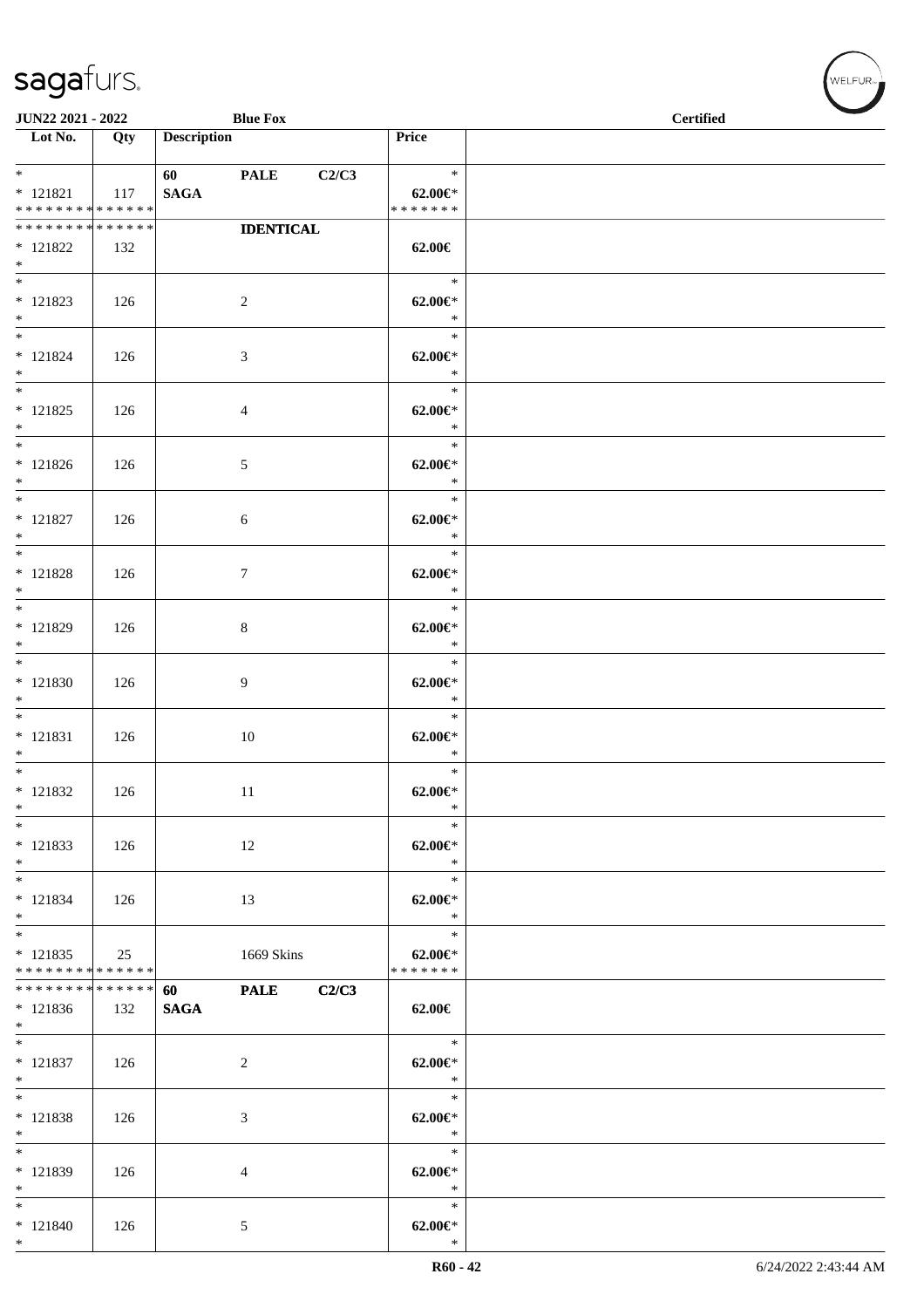| JUN22 2021 - 2022                                  |     |                        | <b>Blue Fox</b>  |                                          | $\operatorname{\bf \mathbf{Certified}}$ |  |  |  |  |
|----------------------------------------------------|-----|------------------------|------------------|------------------------------------------|-----------------------------------------|--|--|--|--|
| $\overline{\phantom{1}}$ Lot No.                   | Qty | <b>Description</b>     |                  | Price                                    |                                         |  |  |  |  |
| $* 121841$<br>$*$                                  | 126 | 60 PALE<br><b>SAGA</b> | C2/C3            | $\ast$<br>$62.00 \in$ *<br>$\ast$        |                                         |  |  |  |  |
| $\overline{\ast}$<br>$* 121842$<br>$*$             | 126 |                        | $\overline{7}$   | $\ast$<br>$62.00 \in$ *<br>$\ast$        |                                         |  |  |  |  |
| $* 121843$<br>$*$                                  | 126 |                        | 8                | $\ast$<br>$62.00 \in$ *<br>$\ast$        |                                         |  |  |  |  |
| $*$<br>$* 121844$<br>$*$                           | 126 |                        | 9                | $\ast$<br>$62.00 \in$ *<br>$\ast$        |                                         |  |  |  |  |
| $* 121845$<br>$*$                                  | 126 |                        | 10               | $\ast$<br>$62.00 \in$ *<br>$\ast$        |                                         |  |  |  |  |
| $*$<br>* 121846<br>$*$                             | 126 |                        | 11               | $\ast$<br>$62.00 \in$ *<br>$\ast$        |                                         |  |  |  |  |
| $*$<br>$* 121847$<br>$*$                           | 126 |                        | 12               | $\ast$<br>$62.00 \in$ *<br>$\ast$        |                                         |  |  |  |  |
| $* 121848$<br>$*$                                  | 126 |                        | 13               | $\ast$<br>$62.00 \in$<br>$\ast$          |                                         |  |  |  |  |
| $*$<br>* 121849<br>$*$                             | 126 |                        | 14               | $\ast$<br>$62.00 \in$<br>$\ast$          |                                         |  |  |  |  |
| $*$<br>$* 121850$<br>$*$                           | 126 |                        | 15               | $\ast$<br>$62.00 \in$ *<br>$\ast$        |                                         |  |  |  |  |
| $* 121851$<br>$*$                                  | 126 |                        | 16               | $\ast$<br>$62.00 \in$ *<br>$\ast$        |                                         |  |  |  |  |
| $*$<br>$* 121852$<br>* * * * * * * * * * * * * * * | 126 |                        | 2148 Skins       | $\ast$<br>$62.00 \in$ *<br>* * * * * * * |                                         |  |  |  |  |
| * * * * * * * * * * * * * *<br>$* 121853$<br>$*$   | 132 |                        | <b>IDENTICAL</b> | 64.00€                                   |                                         |  |  |  |  |
| $*$<br>$* 121854$<br>$*$                           | 126 |                        | $\overline{c}$   | $\ast$<br>64.00€*<br>$\ast$              |                                         |  |  |  |  |
| $*$<br>$* 121855$<br>$*$                           | 126 |                        | 3                | $\ast$<br>64.00€*<br>$\ast$              |                                         |  |  |  |  |
| $\overline{\phantom{0}}$<br>$* 121856$<br>$*$      | 126 |                        | 4                | $\ast$<br>64.00€*<br>$\ast$              |                                         |  |  |  |  |
| $*$<br>$* 121857$<br>$*$                           | 126 |                        | 5                | $\ast$<br>64.00€*<br>$\ast$              |                                         |  |  |  |  |
| $*$<br>$* 121858$<br>$*$                           | 126 |                        | 6                | $\ast$<br>64.00€*<br>$\ast$              |                                         |  |  |  |  |
| $*$<br>* 121859<br>$*$                             | 126 |                        | 7                | $\ast$<br>64.00€*<br>$\ast$              |                                         |  |  |  |  |
| $*$<br>$*121860$<br>$*$                            | 126 |                        | 8                | $\ast$<br>$64.00 \in$<br>$\ast$          |                                         |  |  |  |  |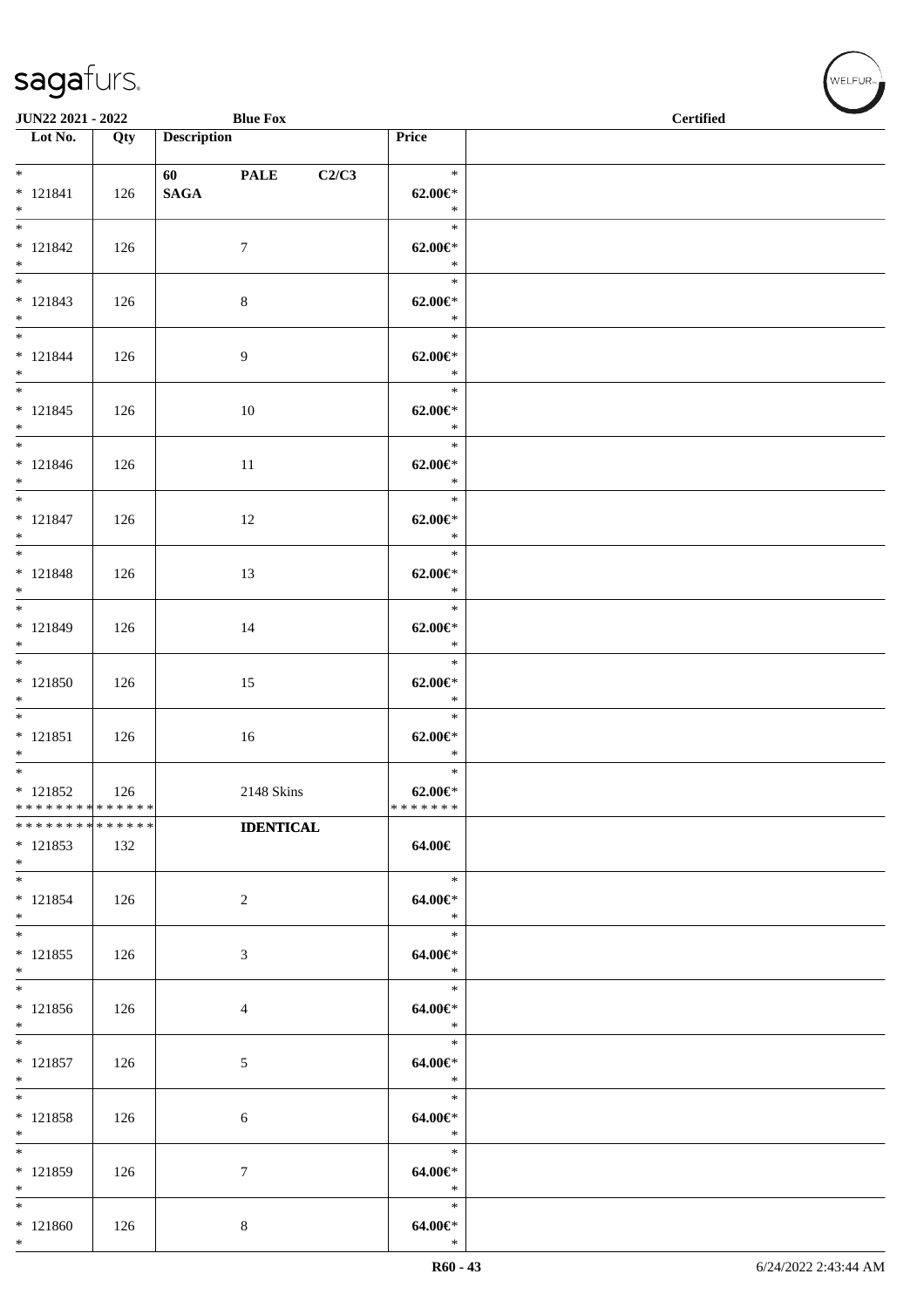| JUN22 2021 - 2022                                           |     |                                        | <b>Blue Fox</b> |       |                                         | <b>Certified</b> |  |
|-------------------------------------------------------------|-----|----------------------------------------|-----------------|-------|-----------------------------------------|------------------|--|
| Lot No.                                                     | Qty | <b>Description</b>                     |                 |       | Price                                   |                  |  |
| $*$<br>$* 121861$<br>$*$                                    | 126 | <b>60</b> and <b>60</b><br><b>SAGA</b> | <b>PALE</b>     | C2/C3 | $\ast$<br>64.00€*<br>$\ast$             |                  |  |
| $\overline{\ast}$<br>$* 121862$<br>$*$<br>$\overline{\ast}$ | 126 |                                        | 10              |       | $\ast$<br>64.00€*<br>$\ast$             |                  |  |
| $* 121863$<br>$*$                                           | 126 |                                        | 11              |       | $\ast$<br>$62.00 \in$ *<br>$\ast$       |                  |  |
| $*$<br>$* 121864$<br>$*$                                    | 126 |                                        | 12              |       | $\ast$<br>$62.00 \text{E}^*$<br>$\ast$  |                  |  |
| $*$<br>$* 121865$<br>$*$                                    | 126 |                                        | 13              |       | $\ast$<br>$62.00 \in$ *<br>$\ast$       |                  |  |
| $*$<br>$* 121866$<br>$*$                                    | 126 |                                        | 14              |       | $\ast$<br>$62.00 \in$ *<br>$\ast$       |                  |  |
| $*$<br>$* 121867$<br>$*$                                    | 126 |                                        | 15              |       | $\ast$<br>$62.00 \in$ *<br>$\ast$       |                  |  |
| $* 121868$<br>$*$                                           | 126 |                                        | 16              |       | $\ast$<br>64.00€*<br>$\ast$             |                  |  |
| $*$<br>* 121869<br>* * * * * * * * * * * * * *              | 123 |                                        | 2145 Skins      |       | $\ast$<br>64.00€*<br>* * * * * * *      |                  |  |
| * * * * * * * * * * * * * *<br>$* 121870$<br>$*$            | 132 | 60<br><b>SAGA</b>                      | <b>PALE</b>     | C2/C3 | 62.00€                                  |                  |  |
| $*$<br>$* 121871$<br>$*$<br>$\overline{\ast}$               | 126 |                                        | $\overline{c}$  |       | $\ast$<br>$62.00 \in$ *<br>$\ast$       |                  |  |
| $* 121872$<br>$*$                                           | 126 |                                        | 3               |       | $\ast$<br>$62.00 \in$ *<br>$*$          |                  |  |
| $\ast$<br>$* 121873$<br>$*$                                 | 126 |                                        | 4               |       | $\ast$<br>$62.00 \in$ *<br>$\ast$       |                  |  |
| $*$<br>$* 121874$<br>$*$<br>$\overline{\ast}$               | 126 |                                        | 5               |       | $\ast$<br>$62.00 \in$ *<br>$\ast$       |                  |  |
| * 121875<br>$*$                                             | 126 |                                        | 6               |       | $\ast$<br>$62.00 \in$ *<br>$\ast$       |                  |  |
| $* 121876$<br>* * * * * * * * * * * * * *                   | 123 |                                        | 885 Skins       |       | $\ast$<br>$62.00 \in$<br>* * * * * * *  |                  |  |
| * * * * * * * * * * * * * *<br>$* 121877$<br>$*$            | 132 | 60<br><b>SAGA</b>                      | <b>PALE</b>     | C2/C3 | $(62.00\epsilon)$                       |                  |  |
| $*$<br>$* 121878$<br>$*$                                    | 126 |                                        | $\overline{c}$  |       | $\ast$<br>$(62.00\epsilon)$ *<br>$\ast$ |                  |  |
| $\ast$<br>* 121879<br>$*$                                   | 126 |                                        | 3               |       | $\ast$<br>$(62.00\epsilon)$ *<br>$\ast$ |                  |  |
| $*$<br>$* 121880$<br>$*$                                    | 126 |                                        | 4               |       | $\ast$<br>$(62.00\epsilon)$ *<br>$\ast$ |                  |  |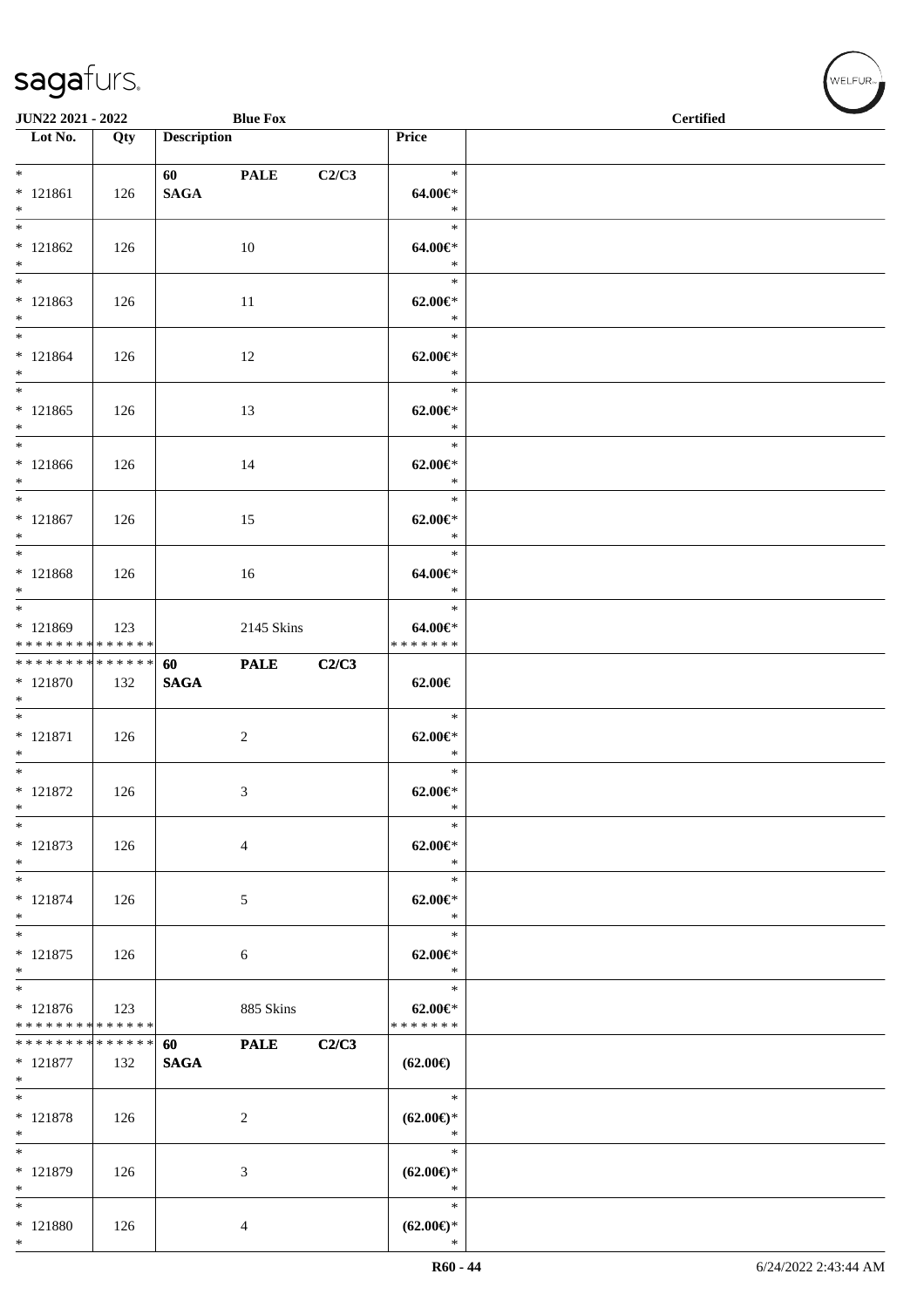\*

| JUN22 2021 - 2022                                             |     |                                                                                                                                                                                                                                                    | <b>Blue Fox</b>    |       |                                                | <b>Contract Contract Contract Contract Contract Contract Contract Contract Contract Contract Contract Contract Contract Contract Contract Contract Contract Contract Contract Contract Contract Contract Contract Contract Contr</b><br><b>Certified</b> |  |
|---------------------------------------------------------------|-----|----------------------------------------------------------------------------------------------------------------------------------------------------------------------------------------------------------------------------------------------------|--------------------|-------|------------------------------------------------|----------------------------------------------------------------------------------------------------------------------------------------------------------------------------------------------------------------------------------------------------------|--|
| Lot No.                                                       | Qty | <b>Description</b>                                                                                                                                                                                                                                 |                    |       | Price                                          |                                                                                                                                                                                                                                                          |  |
| $*$<br>$* 121881$<br>$*$                                      | 126 | 60 — 100 — 100 — 100 — 100 — 100 — 100 — 100 — 100 — 100 — 100 — 100 — 100 — 100 — 100 — 100 — 100 — 100 — 100 — 100 — 100 — 100 — 100 — 100 — 100 — 100 — 100 — 100 — 100 — 100 — 100 — 100 — 100 — 100 — 100 — 100 — 100 — 10<br>$\mathbf{SAGA}$ | <b>PALE</b>        | C2/C3 | $\ast$<br>$(62.00\epsilon)$ *<br>$\ast$        |                                                                                                                                                                                                                                                          |  |
| $*$ 121882<br>$*$                                             | 126 |                                                                                                                                                                                                                                                    | $\sqrt{6}$         |       | $\ast$<br>$(62.00\epsilon)$ *<br>$\ast$        |                                                                                                                                                                                                                                                          |  |
| $*$<br>* 121883<br>$*$                                        | 126 |                                                                                                                                                                                                                                                    | $\overline{7}$     |       | $\ast$<br>$(62.00\epsilon)$ *<br>$\ast$        |                                                                                                                                                                                                                                                          |  |
| $*$<br>$* 121884$<br>$*$                                      | 126 |                                                                                                                                                                                                                                                    | $\,8\,$            |       | $\ast$<br>$(62.00\epsilon)$ *<br>$\ast$        |                                                                                                                                                                                                                                                          |  |
| $*$<br>$* 121885$<br>$*$                                      | 126 |                                                                                                                                                                                                                                                    | 9                  |       | $\ast$<br>$(62.00\epsilon)$ *<br>$\ast$        |                                                                                                                                                                                                                                                          |  |
| $*$<br>$* 121886$<br>$*$                                      | 126 |                                                                                                                                                                                                                                                    | $10\,$             |       | $\ast$<br>$(62.00\epsilon)$ *<br>$\ast$        |                                                                                                                                                                                                                                                          |  |
| $*$<br>$* 121887$<br>$*$                                      | 126 |                                                                                                                                                                                                                                                    | $11\,$             |       | $\ast$<br>$(62.00\epsilon)$ *<br>$\ast$        |                                                                                                                                                                                                                                                          |  |
| $\overline{\ast}$<br>$*$ 121888<br>$*$                        | 126 |                                                                                                                                                                                                                                                    | 12                 |       | $\ast$<br>$(62.00\epsilon)$ *<br>$\ast$        |                                                                                                                                                                                                                                                          |  |
| $*$<br>* 121889<br>$*$                                        | 126 |                                                                                                                                                                                                                                                    | 13                 |       | $\ast$<br>$(62.00\epsilon)$ *<br>$\ast$        |                                                                                                                                                                                                                                                          |  |
| $\overline{\phantom{0}}$<br>* 121890<br>$*$                   | 126 |                                                                                                                                                                                                                                                    | 14                 |       | $\ast$<br>$(62.00\epsilon)$ *<br>$\ast$        |                                                                                                                                                                                                                                                          |  |
| $*$<br>$* 121891$<br>$*$                                      | 126 |                                                                                                                                                                                                                                                    | 15                 |       | $\ast$<br>$(62.00\epsilon)$ *<br>$\ast$        |                                                                                                                                                                                                                                                          |  |
| $*$<br>$* 121892$<br>$*$                                      | 126 |                                                                                                                                                                                                                                                    | 16                 |       | $\ast$<br>$(62.00\epsilon)$ *<br>$\ast$        |                                                                                                                                                                                                                                                          |  |
| $*$<br>* 121893<br>* * * * * * * * * * * * * *                | 126 |                                                                                                                                                                                                                                                    | 2148 Skins         |       | $\ast$<br>$(62.00\epsilon)$ *<br>* * * * * * * |                                                                                                                                                                                                                                                          |  |
| * * * * * * * * <mark>* * * * * * *</mark><br>* 121894<br>$*$ | 146 | 60<br><b>SAGA</b>                                                                                                                                                                                                                                  | <b>PALE</b><br>SLK | C2/C3 | 58.00€                                         |                                                                                                                                                                                                                                                          |  |
| $*$<br>$* 121895$<br>$*$                                      | 140 |                                                                                                                                                                                                                                                    | $\overline{c}$     |       | $\ast$<br>58.00€*<br>$\ast$                    |                                                                                                                                                                                                                                                          |  |
| $*$<br>$* 121896$<br>$*$                                      | 140 |                                                                                                                                                                                                                                                    | 3                  |       | $\ast$<br>$(58.00\in)\!\!^*$<br>$\ast$         |                                                                                                                                                                                                                                                          |  |
| $*$<br>* 121897<br>$*$                                        | 140 |                                                                                                                                                                                                                                                    | 4                  |       | $\ast$<br>$(58.00ε)$ *<br>$\ast$               |                                                                                                                                                                                                                                                          |  |
| $*$<br>* 121898<br>$*$                                        | 140 |                                                                                                                                                                                                                                                    | 5                  |       | $\ast$<br>$(58.00\epsilon)$ *<br>$\ast$        |                                                                                                                                                                                                                                                          |  |
| $*$<br>* 121899<br>$*$                                        | 140 |                                                                                                                                                                                                                                                    | 6                  |       | $\ast$<br>$(58.00\epsilon)$ *<br>$\ast$        |                                                                                                                                                                                                                                                          |  |
| $*$<br>* 121900<br>$*$                                        | 140 |                                                                                                                                                                                                                                                    | $\overline{7}$     |       | $\ast$<br>58.00€*<br>$\ast$                    |                                                                                                                                                                                                                                                          |  |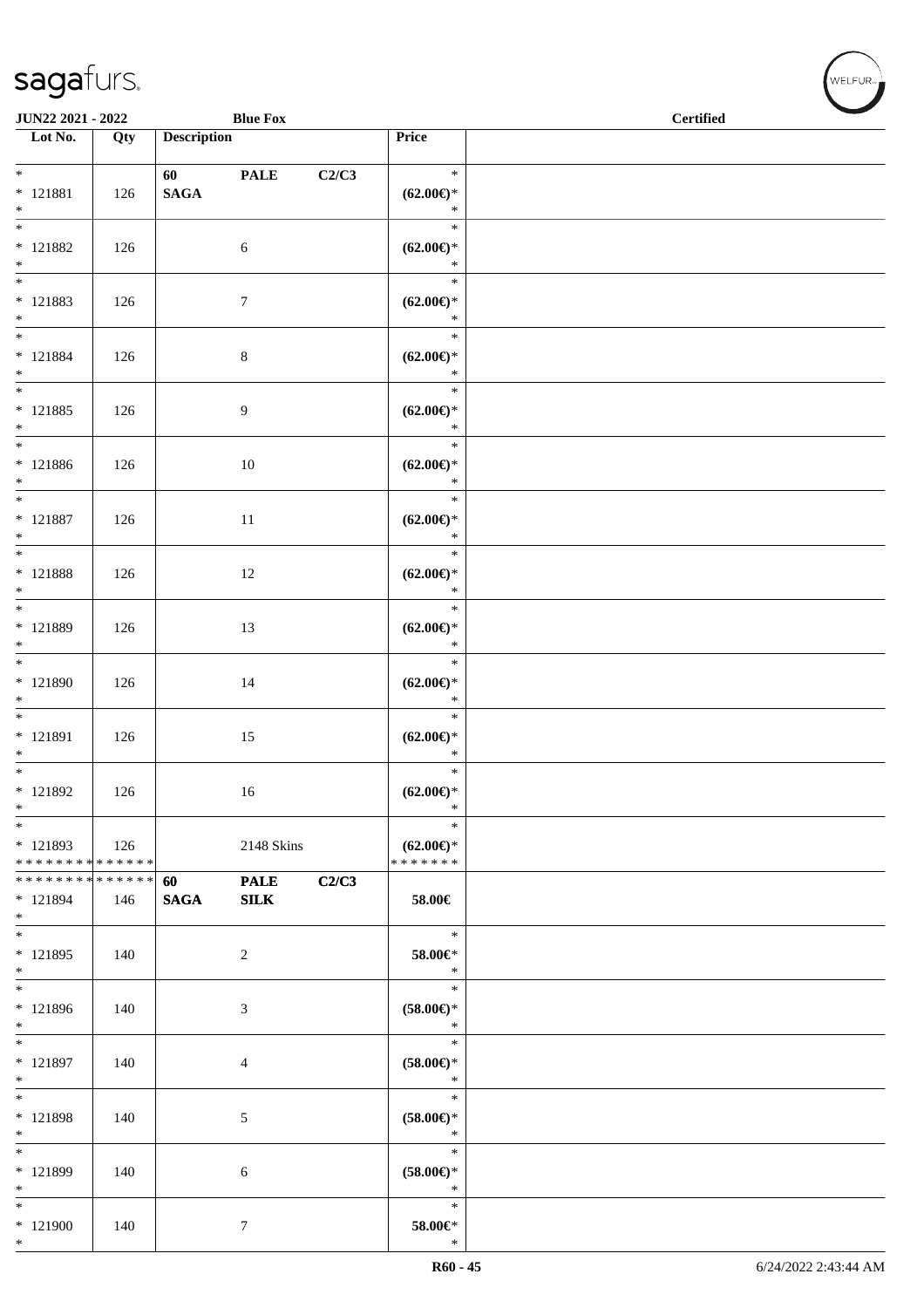| JUN22 2021 - 2022<br><b>Blue Fox</b>                          |     |                    |                             |       |                                                | <b>Certified</b> |
|---------------------------------------------------------------|-----|--------------------|-----------------------------|-------|------------------------------------------------|------------------|
| $\overline{\phantom{a}}$ Lot No.                              | Qty | <b>Description</b> |                             |       | Price                                          |                  |
| $*$<br>* 121901<br>$*$                                        | 140 | 60<br><b>SAGA</b>  | <b>PALE</b><br>${\bf SILK}$ | C2/C3 | $\ast$<br>$(58.00\epsilon)$ *<br>$\ast$        |                  |
| $\ast$<br>* 121902<br>$*$                                     | 140 |                    | 9                           |       | $\ast$<br>$(58.00\epsilon)$ *<br>$\ast$        |                  |
| $*$<br>* 121903<br>$*$                                        | 140 |                    | 10                          |       | $\ast$<br>$(58.00\epsilon)$ *<br>$\ast$        |                  |
| $*$<br>$* 121904$<br>$*$                                      | 140 |                    | 11                          |       | $\ast$<br>$(58.00\in)\!\!^*$<br>$\ast$         |                  |
| $\overline{\phantom{0}}$<br>$*121905$<br>$*$                  | 140 |                    | 12                          |       | $\ast$<br>$(58.00\epsilon)$ *<br>$\ast$        |                  |
| $*$<br>* 121906<br>$*$                                        | 140 |                    | 13                          |       | $\ast$<br>$(58.00\epsilon)$ *<br>$\ast$        |                  |
| $*$<br>* 121907<br>$*$                                        | 140 |                    | 14                          |       | $\ast$<br>$(58.00\epsilon)$ *<br>$\ast$        |                  |
| $*$<br>* 121908<br>$*$                                        | 140 |                    | 15                          |       | $\ast$<br>$(58.00\epsilon)$ *<br>$\ast$        |                  |
| $*$<br>* 121909<br>* * * * * * * * * * * * * *                | 58  |                    | 2164 Skins                  |       | $\ast$<br>$(58.00\epsilon)$ *<br>* * * * * * * |                  |
| * * * * * * * * <mark>* * * * * * *</mark><br>* 121910<br>$*$ | 154 | 60<br><b>SAGA</b>  | <b>PALE</b><br>SLK          | C2/C3 | 57.00€                                         |                  |
| * 121911<br>* * * * * * * * * * * * * *                       | 65  |                    | 219 Skins                   |       | $\ast$<br>57.00€*<br>* * * * * * *             |                  |
| * * * * * * * * * * * * * * *<br>* 121912<br>$*$              | 146 | 60<br>${\bf SI}$   | <b>PALE</b>                 | C2/C3 | 56.00€                                         |                  |
| $\ast$<br>* 121913<br>$*$                                     | 140 |                    | 2                           |       | $\ast$<br>56.00€*<br>$\ast$                    |                  |
| $*$<br>$* 121914$<br>$*$                                      | 140 |                    | 3                           |       | $\ast$<br>56.00€*<br>$\ast$                    |                  |
| $*$<br>$* 121915$<br>$*$                                      | 140 |                    | $\overline{4}$              |       | $\ast$<br>56.00€*<br>$\ast$                    |                  |
| $* 121916$<br>$*$                                             | 140 |                    | 5                           |       | $\ast$<br>56.00€*<br>$\ast$                    |                  |
| * 121917<br>$*$                                               | 140 |                    | $6\phantom{.}6$             |       | $\ast$<br>56.00€*<br>$\ast$                    |                  |
| $*$<br>* 121918<br>$*$                                        | 140 |                    | 7                           |       | $\ast$<br>56.00€*<br>$\ast$                    |                  |
| $*$<br>* 121919<br>$*$                                        | 140 |                    | 8                           |       | $\ast$<br>56.00€*<br>$\ast$                    |                  |
| $*$<br>$*121920$<br>$*$                                       | 140 |                    | 9                           |       | $\ast$<br>57.00€*<br>$\ast$                    |                  |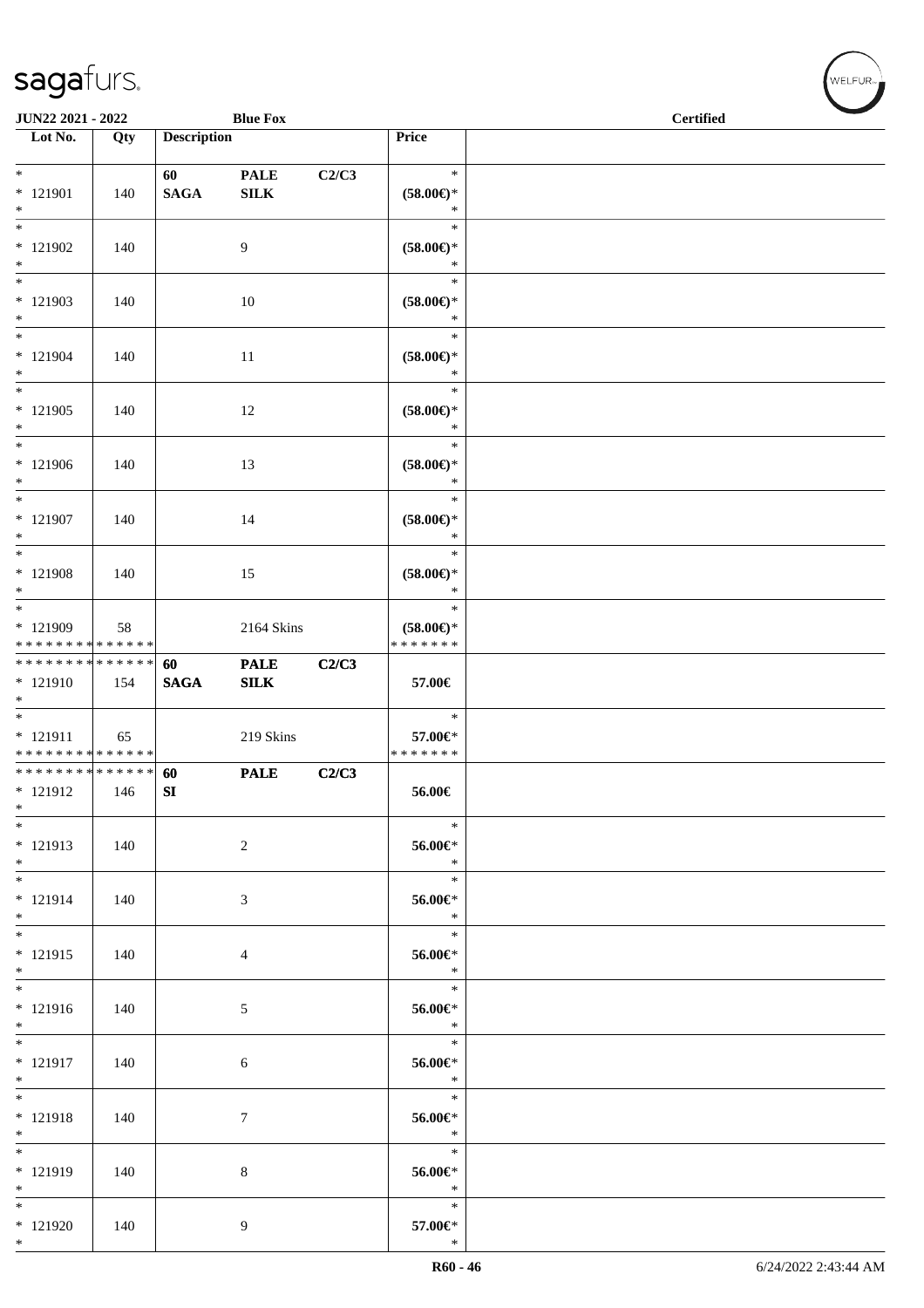| JUN22 2021 - 2022                          |     |                    | <b>Blue Fox</b> |       |               | <b>Certified</b> |
|--------------------------------------------|-----|--------------------|-----------------|-------|---------------|------------------|
| Lot No.                                    | Qty | <b>Description</b> |                 |       | Price         |                  |
|                                            |     |                    |                 |       |               |                  |
| $*$                                        |     | 60                 | <b>PALE</b>     | C2/C3 | $\ast$        |                  |
| $* 121921$                                 | 140 | SI                 |                 |       | 56.00€*       |                  |
| $*$                                        |     |                    |                 |       | $\ast$        |                  |
| $\overline{\ast}$                          |     |                    |                 |       | $\ast$        |                  |
| $* 121922$                                 | 140 |                    | 11              |       | 56.00€*       |                  |
| $*$                                        |     |                    |                 |       | $\ast$        |                  |
| $\overline{\ast}$                          |     |                    |                 |       | $\ast$        |                  |
| $* 121923$                                 | 140 |                    | 12              |       | 56.00€*       |                  |
| $*$                                        |     |                    |                 |       | $\ast$        |                  |
| $*$                                        |     |                    |                 |       | $\ast$        |                  |
| $* 121924$                                 | 140 |                    | 13              |       | 56.00€*       |                  |
| $*$                                        |     |                    |                 |       | $\ast$        |                  |
| $*$                                        |     |                    |                 |       | $\ast$        |                  |
| $* 121925$                                 | 140 |                    | 14              |       | 56.00€*       |                  |
| $*$                                        |     |                    |                 |       | $\ast$        |                  |
| $*$                                        |     |                    |                 |       | $\ast$        |                  |
| $* 121926$                                 | 140 |                    | 15              |       | 56.00€*       |                  |
| $*$                                        |     |                    |                 |       | $\ast$        |                  |
| $*$                                        |     |                    |                 |       | $\ast$        |                  |
| * 121927                                   | 140 |                    | 16              |       | 56.00€*       |                  |
| $*$                                        |     |                    |                 |       | $\ast$        |                  |
|                                            |     |                    |                 |       | $\ast$        |                  |
| * 121928                                   | 61  |                    | 2307 Skins      |       | 56.00€*       |                  |
| * * * * * * * * <mark>* * * * * * *</mark> |     |                    |                 |       | * * * * * * * |                  |
| * * * * * * * * * * * * * * *              |     | 60                 | <b>PALE</b>     | C2/C3 |               |                  |
| * 121929                                   | 146 | SI                 |                 |       | 56.00€        |                  |
| $*$                                        |     |                    |                 |       |               |                  |
| $*$                                        |     |                    |                 |       | $\ast$        |                  |
| $* 121930$                                 | 140 |                    | $\overline{c}$  |       | 56.00€*       |                  |
| $*$                                        |     |                    |                 |       | $\ast$        |                  |
| $*$                                        |     |                    |                 |       | $\ast$        |                  |
| $* 121931$                                 | 140 |                    | 3               |       | 56.00€*       |                  |
| $*$                                        |     |                    |                 |       | $\ast$        |                  |
| $*$                                        |     |                    |                 |       | $\ast$        |                  |
| $* 121932$                                 | 140 |                    | 4               |       | $56.00 \in$   |                  |
| $*$                                        |     |                    |                 |       | $\ast$        |                  |
| $*$                                        |     |                    |                 |       | $\ast$        |                  |
| * 121933                                   | 140 |                    | 5               |       | 56.00€*       |                  |
| $*$                                        |     |                    |                 |       | $\ast$        |                  |
| $*$                                        |     |                    |                 |       | $\ast$        |                  |
| * 121934                                   | 140 |                    | $\sqrt{6}$      |       | 56.00€*       |                  |
| $*$                                        |     |                    |                 |       | $\ast$        |                  |
| $*$                                        |     |                    |                 |       | $\ast$        |                  |
| $* 121935$                                 | 140 |                    | $\tau$          |       | 56.00€*       |                  |
| $*$                                        |     |                    |                 |       | $\ast$        |                  |
| $*$                                        |     |                    |                 |       | $\ast$        |                  |
| $*121936$                                  | 140 |                    | $\,8\,$         |       | 56.00€*       |                  |
| $*$                                        |     |                    |                 |       | $\ast$        |                  |
| $*$                                        |     |                    |                 |       | $\ast$        |                  |
| $* 121937$                                 | 126 |                    | 9               |       | 56.00€*       |                  |
| $*$                                        |     |                    |                 |       | $\ast$        |                  |
| $*$                                        |     |                    |                 |       | $\ast$        |                  |
| $* 121938$                                 | 126 |                    | 10              |       | 56.00€*       |                  |
| $*$                                        |     |                    |                 |       | $\ast$        |                  |
|                                            |     |                    |                 |       | $\ast$        |                  |
| * 121939                                   | 126 |                    | 11              |       | 56.00€*       |                  |
| $*$                                        |     |                    |                 |       | $\ast$        |                  |
| $*$                                        |     |                    |                 |       | $\ast$        |                  |
| $* 121940$                                 | 126 |                    | 12              |       | 56.00€*       |                  |
| $*$                                        |     |                    |                 |       | $\ast$        |                  |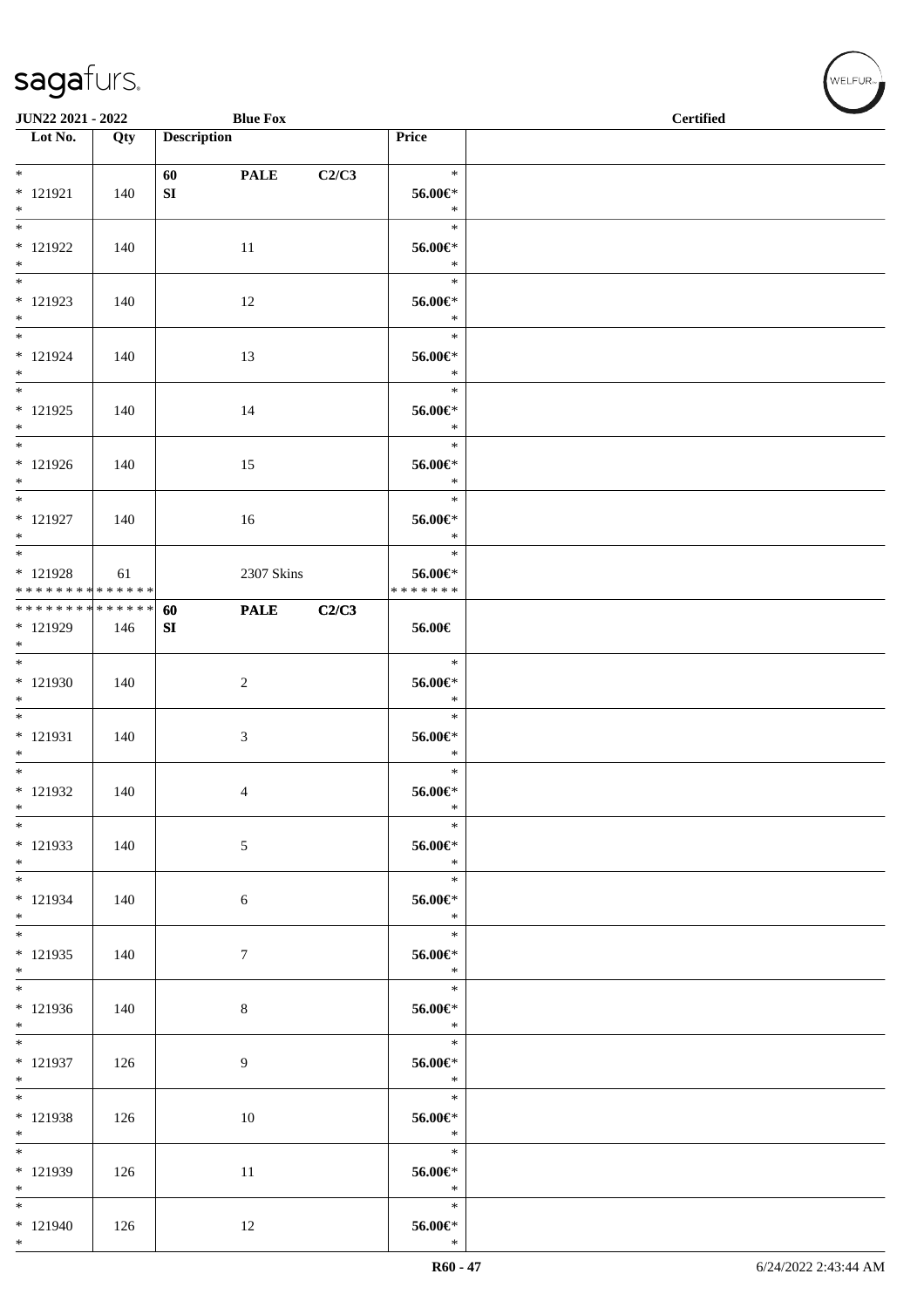| JUN22 2021 - 2022                               |     |                        | <b>Blue Fox</b>  |       |                                    | <b>Certified</b> |
|-------------------------------------------------|-----|------------------------|------------------|-------|------------------------------------|------------------|
| $\overline{\phantom{1}}$ Lot No.                | Qty | <b>Description</b>     |                  |       | Price                              |                  |
| $*$<br>$* 121941$<br>$*$                        | 126 | 60<br>${\bf S}{\bf I}$ | <b>PALE</b>      | C2/C3 | $\ast$<br>56.00€*<br>$\ast$        |                  |
| $\overline{\phantom{0}}$<br>$* 121942$<br>$*$   | 126 |                        | 14               |       | $\ast$<br>56.00€*<br>$\ast$        |                  |
| $\overline{\ast}$<br>$* 121943$<br>$*$          | 126 |                        | 15               |       | $\ast$<br>56.00€*<br>$\ast$        |                  |
| $*$<br>$* 121944$<br>$*$                        | 126 |                        | 16               |       | $\ast$<br>56.00€*<br>$\ast$        |                  |
| $*$<br>$* 121945$<br>$*$                        | 126 |                        | 17               |       | $\ast$<br>56.00€*<br>$\ast$        |                  |
| $*$<br>$* 121946$<br>$*$                        | 126 |                        | 18               |       | $\ast$<br>56.00€*<br>$\ast$        |                  |
| $*$<br>$* 121947$<br>$*$                        | 126 |                        | 19               |       | $\ast$<br>56.00€*<br>$\ast$        |                  |
| * 121948<br>$*$                                 | 126 |                        | $20\,$           |       | $\ast$<br>57.00€*<br>$\ast$        |                  |
| $*$<br>* 121949<br>* * * * * * * * * * * * * *  | 121 |                        | 2759 Skins       |       | $\ast$<br>57.00€*<br>* * * * * * * |                  |
| ******** <mark>******</mark><br>* 121950<br>$*$ | 146 | 60<br>${\bf SI}$       | <b>PALE</b>      | C2/C3 | 56.00€                             |                  |
| $* 121951$<br>$*$                               | 140 |                        | $\boldsymbol{2}$ |       | $\ast$<br>56.00€*<br>$\ast$        |                  |
| $*$<br>$* 121952$<br>$*$                        | 140 |                        | 3                |       | $\ast$<br>$56.00 \in$<br>$\ast$    |                  |
| $*$<br>* 121953<br>$*$                          | 140 |                        | 4                |       | $\ast$<br>56.00€*<br>$\ast$        |                  |
| $*$<br>$* 121954$<br>$*$                        | 140 |                        | 5                |       | $\ast$<br>56.00€*<br>$\ast$        |                  |
| $*$<br>$* 121955$<br>$*$                        | 140 |                        | $\sqrt{6}$       |       | $\ast$<br>56.00€*<br>$\ast$        |                  |
| $\overline{\ast}$<br>$*121956$<br>$*$           | 140 |                        | $\tau$           |       | $\ast$<br>$56.00 \in$<br>$\ast$    |                  |
| $*$<br>$* 121957$<br>$*$                        | 140 |                        | $\,8\,$          |       | $\ast$<br>56.00€*<br>$\ast$        |                  |
| $*$<br>* 121958<br>$*$                          | 140 |                        | 9                |       | $\ast$<br>56.00€*<br>$\ast$        |                  |
| $*$<br>* 121959<br>$*$                          | 140 |                        | 10               |       | $\ast$<br>56.00€*<br>$\ast$        |                  |
| $*$<br>$*121960$<br>$*$                         | 140 |                        | 11               |       | $\ast$<br>$56.00 \in$<br>$\ast$    |                  |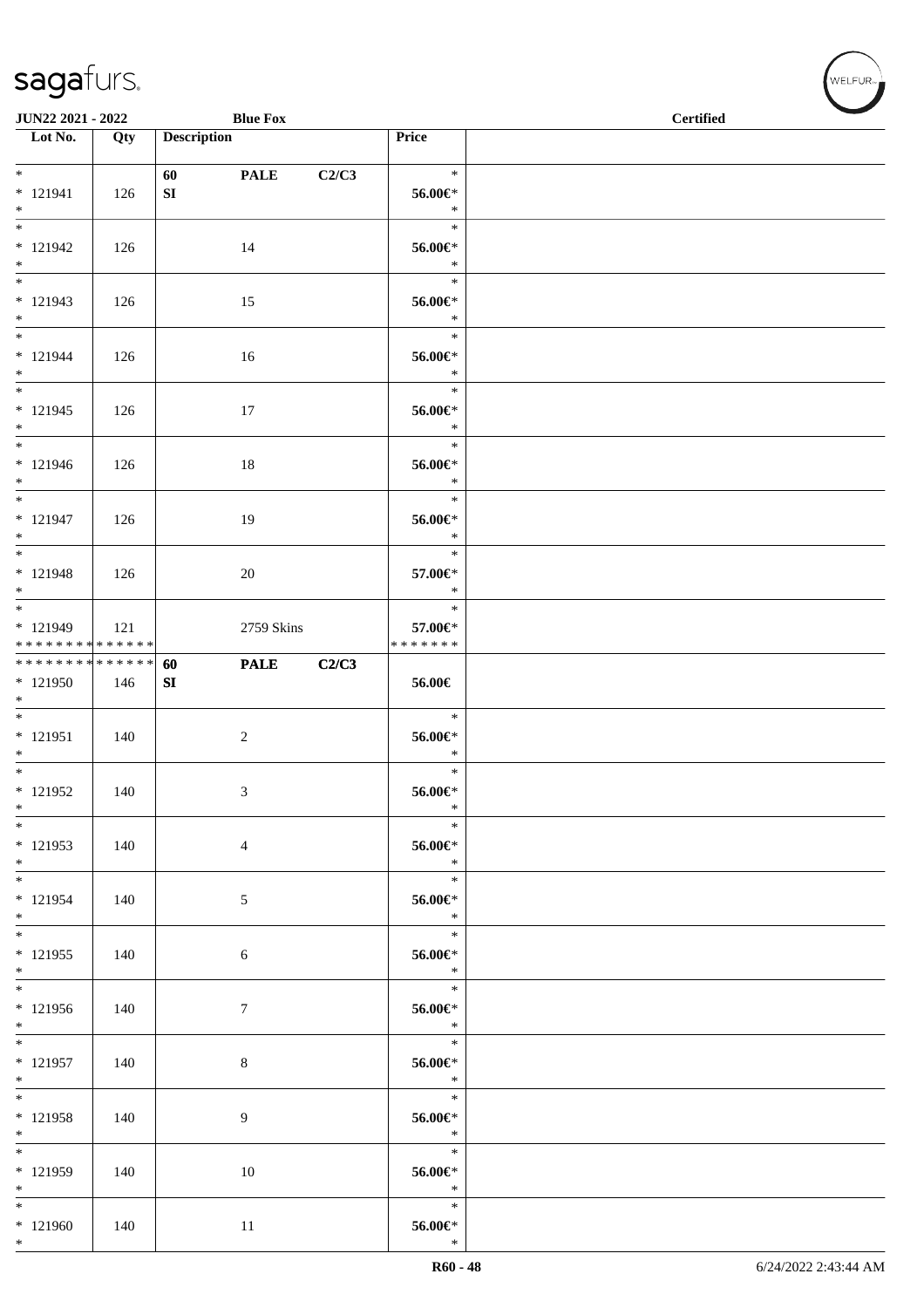| JUN22 2021 - 2022<br><b>Blue Fox</b>                          |     |                        |                           |       |                                         | <b>Certified</b> |  |
|---------------------------------------------------------------|-----|------------------------|---------------------------|-------|-----------------------------------------|------------------|--|
| $\overline{\phantom{1}}$ Lot No.                              | Qty | <b>Description</b>     |                           |       | Price                                   |                  |  |
| $*$<br>$* 121961$<br>$*$                                      | 140 | 60<br>${\bf S}{\bf I}$ | <b>PALE</b>               | C2/C3 | $\ast$<br>56.00€*<br>$\ast$             |                  |  |
| $\overline{\ast}$<br>$* 121962$<br>$*$                        | 140 |                        | 13                        |       | $\ast$<br>56.00€*<br>$\ast$             |                  |  |
| $* 121963$<br>$*$                                             | 140 |                        | 14                        |       | $\ast$<br>56.00€*<br>$\ast$             |                  |  |
| $*$<br>$* 121964$<br>$*$                                      | 140 |                        | 15                        |       | $\ast$<br>56.00€*<br>$\ast$             |                  |  |
| $*$<br>$* 121965$<br>$*$                                      | 140 |                        | 16                        |       | $\ast$<br>56.00€*<br>$\ast$             |                  |  |
| $*$<br>$* 121966$<br>$*$                                      | 140 |                        | 17                        |       | $\ast$<br>56.00€*<br>$\ast$             |                  |  |
| * 121967<br>* * * * * * * * * * * * * *                       | 116 |                        | 2502 Skins                |       | $\ast$<br>56.00€*<br>* * * * * * *      |                  |  |
| * * * * * * * * <mark>* * * * * * *</mark><br>* 121968<br>$*$ | 104 | 60<br><b>SROY</b>      | <b>MED</b><br><b>HEAV</b> | C2/C3 | $(72.00\epsilon)$                       |                  |  |
| $*$<br>* 121969<br>$*$                                        | 98  |                        | $\overline{c}$            |       | $\ast$<br>$(72.00\epsilon)$ *<br>$\ast$ |                  |  |
| $\overline{\phantom{0}}$<br>$* 121970$<br>$*$                 | 98  |                        | 3                         |       | $\ast$<br>$(72.00\epsilon)$ *<br>$\ast$ |                  |  |
| $\overline{\phantom{0}}$<br>$* 121971$<br>$*$                 | 98  |                        | 4                         |       | $\ast$<br>$(72.00\epsilon)$ *<br>$\ast$ |                  |  |
| $*$<br>$* 121972$<br>$\ast$                                   | 98  |                        | 5                         |       | $\ast$<br>$(72.00\epsilon)$ *<br>$\ast$ |                  |  |
| $\ast$<br>* 121973<br>$*$                                     | 98  |                        | 6                         |       | $\ast$<br>$(72.00\epsilon)$ *<br>$\ast$ |                  |  |
| $\ast$<br>* 121974<br>$*$                                     | 98  |                        | $\tau$                    |       | $\ast$<br>$(72.00\epsilon)$ *<br>$\ast$ |                  |  |
| $*$<br>$* 121975$<br>$*$                                      | 98  |                        | $\,8\,$                   |       | $\ast$<br>$(72.00\epsilon)$ *<br>$\ast$ |                  |  |
| $*$<br>* 121976<br>$*$                                        | 98  |                        | 9                         |       | $\ast$<br>$(72.00\epsilon)$ *<br>$\ast$ |                  |  |
| $\overline{\ast}$<br>$* 121977$<br>$*$                        | 98  |                        | 10                        |       | $\ast$<br>$(72.00\epsilon)$ *<br>$\ast$ |                  |  |
| $*$<br>* 121978<br>$*$                                        | 98  |                        | 11                        |       | $\ast$<br>$(72.00\epsilon)$ *<br>$\ast$ |                  |  |
| $\ast$<br>* 121979<br>$*$                                     | 98  |                        | 12                        |       | $\ast$<br>$(72.00\epsilon)$ *<br>$\ast$ |                  |  |
| $*$<br>* 121980<br>$*$                                        | 98  |                        | 13                        |       | $\ast$<br>$(72.00\epsilon)$ *<br>$\ast$ |                  |  |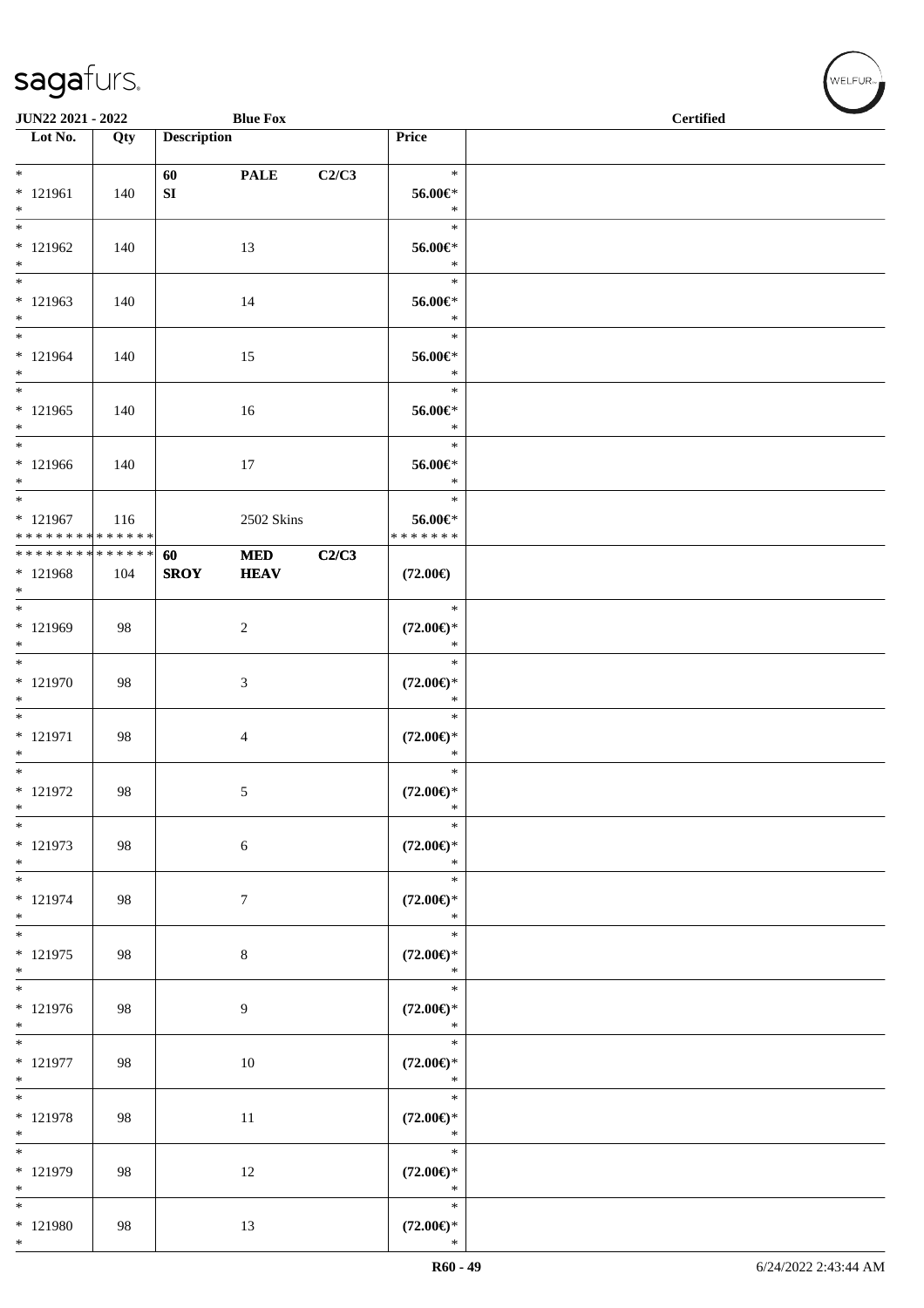| JUN22 2021 - 2022                                                   |     |                    | <b>Blue Fox</b>           |       |                                                | <b>Certified</b> |  |
|---------------------------------------------------------------------|-----|--------------------|---------------------------|-------|------------------------------------------------|------------------|--|
| $\overline{\phantom{1}}$ Lot No.                                    | Qty | <b>Description</b> |                           |       | <b>Price</b>                                   |                  |  |
|                                                                     |     |                    |                           |       |                                                |                  |  |
| $*$<br>$* 121981$<br>$*$                                            | 98  | 60<br><b>SROY</b>  | <b>MED</b><br><b>HEAV</b> | C2/C3 | $\ast$<br>$(72.00\epsilon)$ *<br>$\ast$        |                  |  |
| $*$<br>$* 121982$<br>$*$                                            | 98  |                    | 15                        |       | $\ast$<br>$(72.00\epsilon)$ *<br>$\ast$        |                  |  |
| $\ast$<br>* 121983<br>$*$                                           | 84  |                    | 16                        |       | $\ast$<br>$(72.00\epsilon)$ *<br>$\ast$        |                  |  |
| * 121984<br>* * * * * * * * * * * * * *                             | 20  |                    | 1580 Skins                |       | $\ast$<br>$(72.00\epsilon)$ *<br>* * * * * * * |                  |  |
| * * * * * * * * * * * * * * *<br>* 121985<br>$*$                    | 104 | 60<br><b>SROY</b>  | $\bf MED$<br><b>HEAV</b>  | C2/C3 | 70.00€                                         |                  |  |
| $*$<br>* 121986<br>$*$                                              | 98  |                    | $\overline{c}$            |       | $\ast$<br>70.00€*<br>$\ast$                    |                  |  |
| $*$<br>$* 121987$<br>$*$                                            | 98  |                    | 3                         |       | $\ast$<br>70.00€*<br>$\ast$                    |                  |  |
| $\ast$<br>$* 121988$<br>$*$                                         | 98  |                    | 4                         |       | $\ast$<br>70.00€*<br>$\ast$                    |                  |  |
| $*$<br>* 121989<br>$*$                                              | 98  |                    | 5                         |       | $\ast$<br>70.00€*<br>$\ast$                    |                  |  |
| $*$<br>* 121990<br>$\ast$                                           | 98  |                    | 6                         |       | $\ast$<br>70.00€*<br>$\ast$                    |                  |  |
| $\overline{\phantom{0}}$<br>* 121991<br>* * * * * * * * * * * * * * | 47  |                    | 641 Skins                 |       | $\ast$<br>70.00€*<br>* * * * * * *             |                  |  |
| * * * * * * * * * * * * * * *<br>* 121992<br>$\ast$                 | 104 | 60<br><b>SROY</b>  | <b>MED</b><br><b>HEAV</b> | C2/C3 | 70.00€                                         |                  |  |
| $*$<br>* 121993<br>$*$                                              | 98  |                    | $\overline{c}$            |       | $\ast$<br>70.00€*<br>$\ast$                    |                  |  |
| $\ast$<br>* 121994<br>$*$                                           | 98  |                    | 3                         |       | $\ast$<br>70.00€*<br>$\ast$                    |                  |  |
| $*$<br>* 121995<br>* * * * * * * * * * * * * *                      | 58  |                    | 358 Skins                 |       | $\ast$<br>70.00€*<br>* * * * * * *             |                  |  |
| * * * * * * * * * * * * * * *<br>* 121996<br>$*$                    | 104 | 60<br><b>SROY</b>  | <b>MED</b><br><b>HEAV</b> | C2/C3 | 70.00€                                         |                  |  |
| $*$<br>* 121997<br>$*$                                              | 98  |                    | 2                         |       | $\ast$<br>70.00€*<br>$\ast$                    |                  |  |
| $*$<br>* 121998<br>$\ast$                                           | 98  |                    | 3                         |       | $\ast$<br>70.00€*<br>$\ast$                    |                  |  |
| $*$<br>* 121999<br>$\ast$                                           | 98  |                    | 4                         |       | $\ast$<br>70.00€*<br>$\ast$                    |                  |  |
| $\ast$<br>$*122000$<br>$*$                                          | 98  |                    | 5                         |       | $\ast$<br>70.00€*<br>$\ast$                    |                  |  |

WELFUR<sub><sup>N</sub></sub></sub></sup>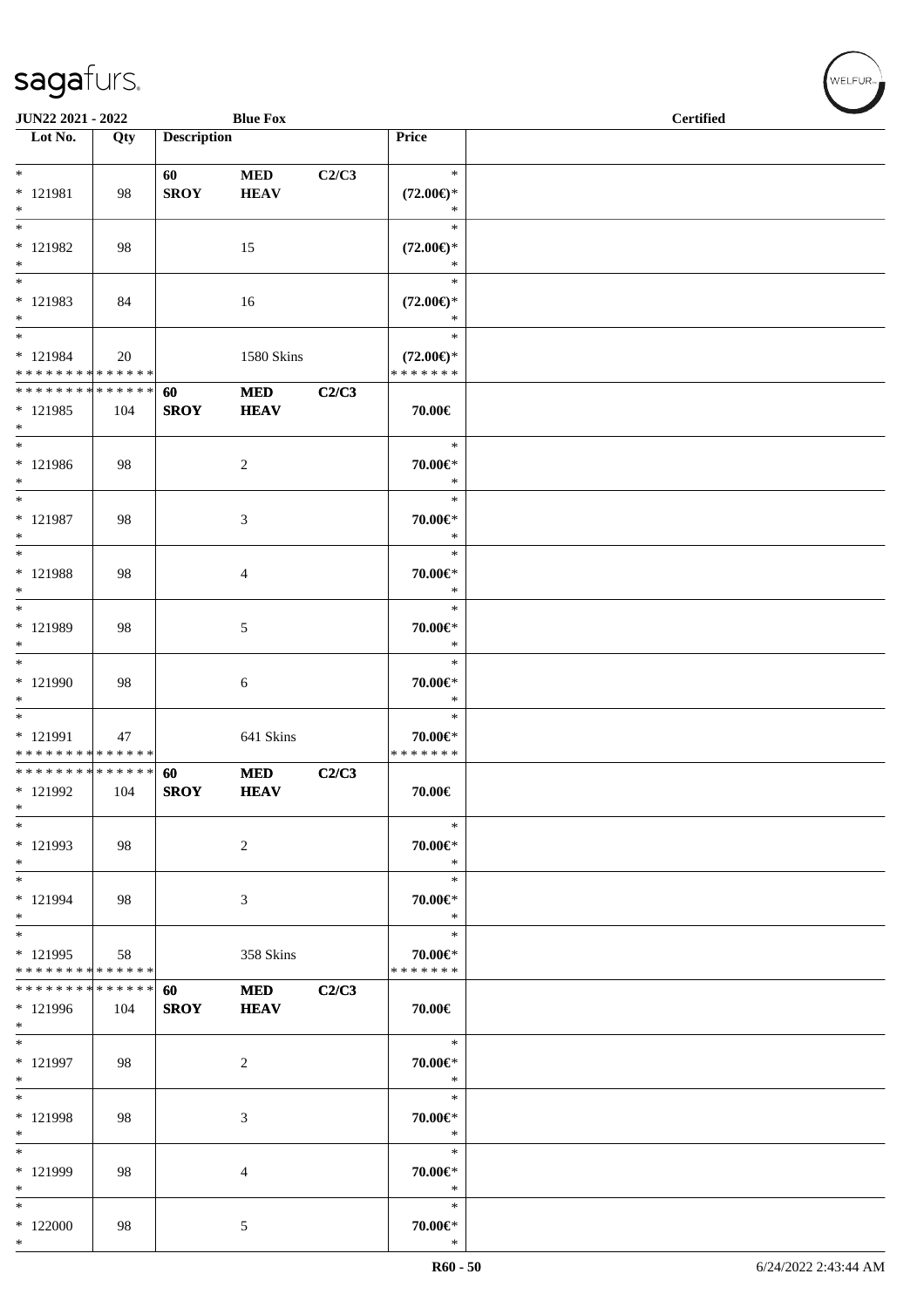| JUN22 2021 - 2022                                                    |                   |                                                                                                                                                                                                                                                | <b>Blue Fox</b>           |       |                                          | <b>Certified</b> | $\overline{\phantom{a}}$ |
|----------------------------------------------------------------------|-------------------|------------------------------------------------------------------------------------------------------------------------------------------------------------------------------------------------------------------------------------------------|---------------------------|-------|------------------------------------------|------------------|--------------------------|
| Lot No.                                                              | $\overline{Q}$ ty | <b>Description</b>                                                                                                                                                                                                                             |                           |       | Price                                    |                  |                          |
| $*$<br>$*122001$<br>$\ast$                                           | 98                | 60 — 100 — 100 — 100 — 100 — 100 — 100 — 100 — 100 — 100 — 100 — 100 — 100 — 100 — 100 — 100 — 100 — 100 — 100 — 100 — 100 — 100 — 100 — 100 — 100 — 100 — 100 — 100 — 100 — 100 — 100 — 100 — 100 — 100 — 100 — 100 — 100 — 10<br><b>SROY</b> | <b>MED</b><br><b>HEAV</b> | C2/C3 | $\ast$<br>$70.00 \in$ *<br>$\ast$        |                  |                          |
| $*$ 122002<br>$*$                                                    | 98                |                                                                                                                                                                                                                                                | $\tau$                    |       | $\ast$<br>$70.00 \in$ *<br>$\ast$        |                  |                          |
| $*122003$<br>$*$                                                     | 98                |                                                                                                                                                                                                                                                | 8                         |       | $\ast$<br>$70.00 \in$ *<br>$\ast$        |                  |                          |
| $*$<br>$*122004$<br>$*$                                              | 98                |                                                                                                                                                                                                                                                | 9                         |       | $\ast$<br>$70.00 \in$ *<br>$\ast$        |                  |                          |
| $*$<br>$*122005$<br>$*$                                              | 98                |                                                                                                                                                                                                                                                | 10                        |       | $\ast$<br>$70.00 \in$ *<br>$\ast$        |                  |                          |
| $*$<br>$*122006$<br>$*$                                              | 98                |                                                                                                                                                                                                                                                | 11                        |       | $\ast$<br>70.00€*<br>$\ast$              |                  |                          |
| $*$<br>$*$ 122007<br>$*$                                             | 98                |                                                                                                                                                                                                                                                | 12                        |       | $\ast$<br>70.00€*<br>$\ast$              |                  |                          |
| $*122008$<br>$*$                                                     | 98                |                                                                                                                                                                                                                                                | 13                        |       | $\ast$<br>72.00€*<br>$\ast$              |                  |                          |
| $*122009$<br>$*$                                                     | 98                |                                                                                                                                                                                                                                                | 14                        |       | $\ast$<br>$70.00 \in$ *<br>$\ast$        |                  |                          |
| $*$<br>$*122010$<br>$*$                                              | 98                |                                                                                                                                                                                                                                                | 15                        |       | $\ast$<br>$70.00 \in$ *<br>$\ast$        |                  |                          |
| $*$<br>$*$ 122011<br>$*$                                             | 98                |                                                                                                                                                                                                                                                | 16                        |       | $\ast$<br>72.00€*<br>$\ast$              |                  |                          |
| $*$<br>$*122012$<br>$\ast$                                           | 98                |                                                                                                                                                                                                                                                | 17                        |       | $\ast$<br>$70.00 \in$ *<br>$*$           |                  |                          |
| $\ast$<br>$*122013$<br>$*$                                           | 98                |                                                                                                                                                                                                                                                | $18\,$                    |       | $\ast$<br>70.00€*<br>$\ast$              |                  |                          |
| $*$<br>$*122014$<br>$*$                                              | 98                |                                                                                                                                                                                                                                                | 19                        |       | $\ast$<br>70.00€*<br>$\ast$              |                  |                          |
| $\overline{\phantom{0}}$<br>$*122015$<br>* * * * * * * * * * * * * * | 66                |                                                                                                                                                                                                                                                | 1934 Skins                |       | $\ast$<br>$70.00 \in$ *<br>* * * * * * * |                  |                          |
| * * * * * * * * <mark>* * * * * * *</mark><br>$*122016$<br>$*$       | 118               | 60<br><b>SROY</b>                                                                                                                                                                                                                              | <b>MED</b>                | C2/C3 | $(68.00\epsilon)$                        |                  |                          |
| $*$<br>$*122017$<br>$*$                                              | 112               |                                                                                                                                                                                                                                                | $\sqrt{2}$                |       | $\ast$<br>$(68.00\epsilon)$ *<br>$\ast$  |                  |                          |
| $*$<br>$* 122018$<br>$*$                                             | 112               |                                                                                                                                                                                                                                                | $\mathfrak{Z}$            |       | $\ast$<br>$(68.00\epsilon)$ *<br>$\ast$  |                  |                          |
| $\ast$<br>* 122019<br>$*$                                            | 112               |                                                                                                                                                                                                                                                | 4                         |       | $\ast$<br>$(68.00\epsilon)$ *<br>$\ast$  |                  |                          |
| $*$<br>$*122020$<br>$\ast$                                           | 112               |                                                                                                                                                                                                                                                | 5                         |       | $\ast$<br>$(68.00\epsilon)$ *<br>$\ast$  |                  |                          |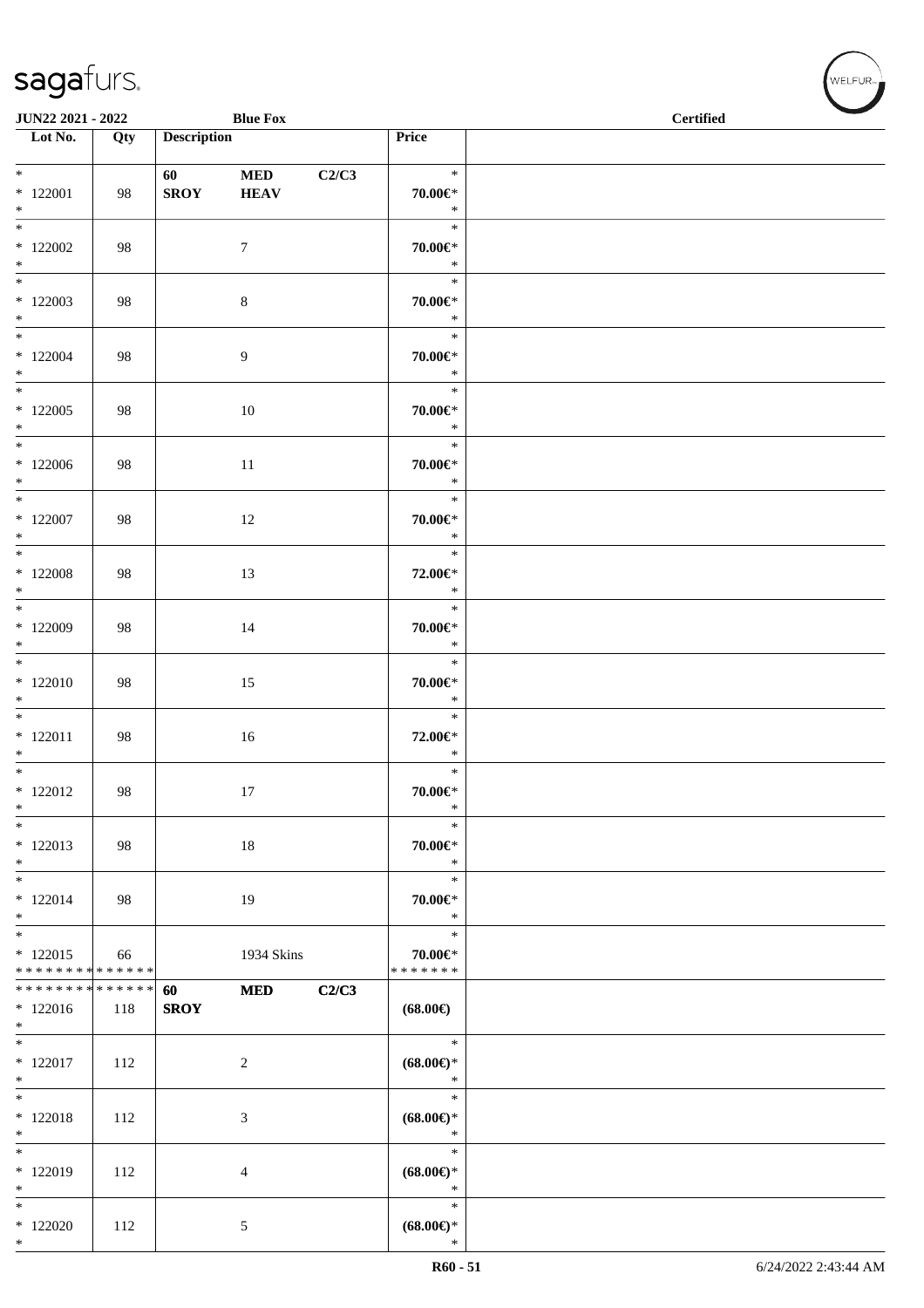\*

| JUN22 2021 - 2022                                  |     |                                                                                                                                                                                                                                                | <b>Blue Fox</b>  |       |                                                    | <b>Certified</b> |  |  |  |  |
|----------------------------------------------------|-----|------------------------------------------------------------------------------------------------------------------------------------------------------------------------------------------------------------------------------------------------|------------------|-------|----------------------------------------------------|------------------|--|--|--|--|
| $\overline{\phantom{1}}$ Lot No.                   | Qty | <b>Description</b>                                                                                                                                                                                                                             |                  |       | Price                                              |                  |  |  |  |  |
| $*$<br>$*122021$<br>$*$                            | 112 | 60 — 100 — 100 — 100 — 100 — 100 — 100 — 100 — 100 — 100 — 100 — 100 — 100 — 100 — 100 — 100 — 100 — 100 — 100 — 100 — 100 — 100 — 100 — 100 — 100 — 100 — 100 — 100 — 100 — 100 — 100 — 100 — 100 — 100 — 100 — 100 — 100 — 10<br><b>SROY</b> | <b>MED</b>       | C2/C3 | $\ast$<br>$(68.00\epsilon)$ *<br>$\ast$            |                  |  |  |  |  |
| $\frac{1}{*}$<br>$*$ 122022<br>$*$                 | 112 |                                                                                                                                                                                                                                                | $\tau$           |       | $\ast$<br>$(68.00\epsilon)$ *<br>$\ast$            |                  |  |  |  |  |
| $*122023$<br>$\ast$                                | 112 |                                                                                                                                                                                                                                                | $\,8\,$          |       | $\ast$<br>$(68.00\epsilon)$ *<br>$\ast$            |                  |  |  |  |  |
| $\overline{\ast}$<br>$*122024$<br>$*$              | 112 |                                                                                                                                                                                                                                                | $\overline{9}$   |       | $\ast$<br>$(68.00\epsilon)$ *<br>$\ast$            |                  |  |  |  |  |
| $\overline{\phantom{0}}$<br>$*$ 122025<br>$*$      | 112 |                                                                                                                                                                                                                                                | $10\,$           |       | $\ast$<br>$(68.00\epsilon)$ *<br>$\ast$            |                  |  |  |  |  |
| $*$<br>$*122026$<br>$*$                            | 112 |                                                                                                                                                                                                                                                | $11\,$           |       | $\ast$<br>$(68.00\epsilon)$ *<br>$\ast$            |                  |  |  |  |  |
| $\ast$<br>$*$ 122027<br>$*$                        | 112 |                                                                                                                                                                                                                                                | 12               |       | $\ast$<br>$(68.00\mathnormal{\infty})^*$<br>$\ast$ |                  |  |  |  |  |
| $\overline{\phantom{0}}$<br>$*122028$<br>$*$       | 112 |                                                                                                                                                                                                                                                | 13               |       | $\ast$<br>$(68.00\epsilon)$ *<br>$\ast$            |                  |  |  |  |  |
| $*122029$<br>$\ast$                                | 112 |                                                                                                                                                                                                                                                | 14               |       | $\ast$<br>$(68.00\epsilon)$ *<br>$\ast$            |                  |  |  |  |  |
| $\overline{\ast}$<br>$*122030$<br>$\ast$           | 112 |                                                                                                                                                                                                                                                | 15               |       | $\ast$<br>$(68.00\epsilon)$ *<br>$\ast$            |                  |  |  |  |  |
| $\overline{\phantom{0}}$<br>$*122031$<br>$*$       | 112 |                                                                                                                                                                                                                                                | 16               |       | $\ast$<br>$(68.00\epsilon)$ *<br>$\ast$            |                  |  |  |  |  |
| $*$<br>$*122032$<br>$\ast$                         | 112 |                                                                                                                                                                                                                                                | 17               |       | $\ast$<br>$(68.00\epsilon)$ *<br>$\ast$            |                  |  |  |  |  |
| $\ast$<br>$*122033$<br>* * * * * * * * * * * * * * | 115 |                                                                                                                                                                                                                                                | 2025 Skins       |       | $\ast$<br>$(68.00\epsilon)$ *<br>* * * * * * *     |                  |  |  |  |  |
| * * * * * * * * * * * * * *<br>$*122034$<br>$*$    | 118 | 60<br><b>SROY</b>                                                                                                                                                                                                                              | <b>MED</b>       | C2/C3 | $(68.00\epsilon)$                                  |                  |  |  |  |  |
| $*$<br>$*122035$<br>$*$                            | 112 |                                                                                                                                                                                                                                                | $\sqrt{2}$       |       | $\ast$<br>$(68.00\epsilon)$ *<br>$\ast$            |                  |  |  |  |  |
| $*$<br>$*122036$<br>$\ast$                         | 112 |                                                                                                                                                                                                                                                | $\mathfrak{Z}$   |       | $\ast$<br>$(68.00\epsilon)$ *<br>$\ast$            |                  |  |  |  |  |
| $\overline{\ast}$<br>$*122037$<br>$\ast$           | 112 |                                                                                                                                                                                                                                                | $\overline{4}$   |       | $\ast$<br>$(68.00\epsilon)$ *<br>$\ast$            |                  |  |  |  |  |
| $\ast$<br>* 122038<br>$\ast$                       | 112 |                                                                                                                                                                                                                                                | $\sqrt{5}$       |       | $\ast$<br>$(68.00\epsilon)$ *<br>$\ast$            |                  |  |  |  |  |
| $\ast$<br>$*122039$<br>$\ast$                      | 112 |                                                                                                                                                                                                                                                | 6                |       | $\ast$<br>$(68.00\epsilon)$ *<br>$\ast$            |                  |  |  |  |  |
| $\ast$<br>$*122040$<br>$*$                         | 112 |                                                                                                                                                                                                                                                | $\boldsymbol{7}$ |       | $\ast$<br>$(68.00\epsilon)$ *<br>$\ast$            |                  |  |  |  |  |

 $(w$ ELFUR<sub><sup>n</sub></sub></sub></sup>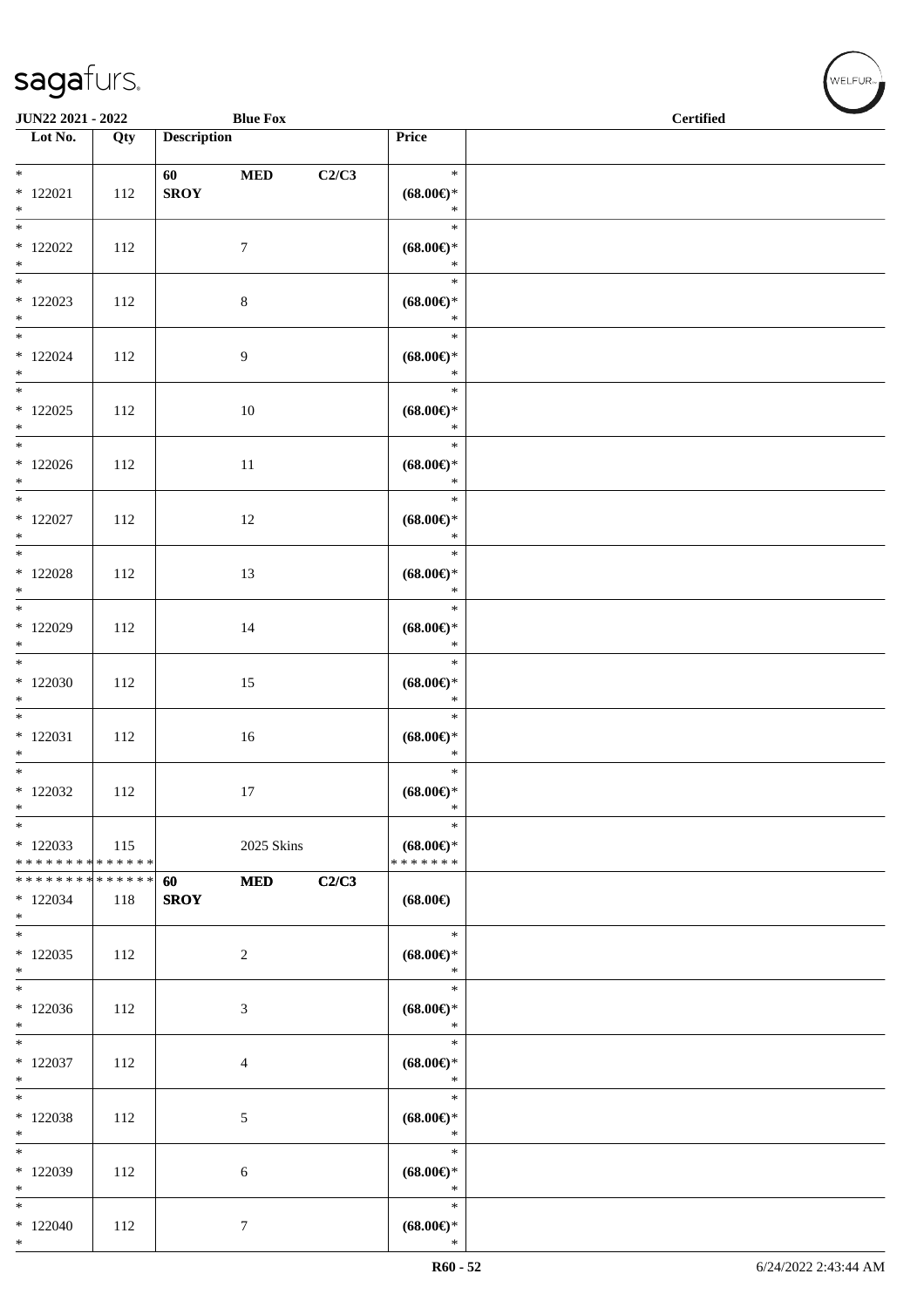| JUN22 2021 - 2022                                              |               |                    | <b>Blue Fox</b>  |       | <b>Certified</b>                                   |  |  |  |
|----------------------------------------------------------------|---------------|--------------------|------------------|-------|----------------------------------------------------|--|--|--|
| Lot No.                                                        | Qty           | <b>Description</b> |                  |       | Price                                              |  |  |  |
| $\ast$<br>$* 122041$<br>$*$                                    | 112           | 60<br><b>SROY</b>  | $\bf MED$        | C2/C3 | $\ast$<br>$(68.00\epsilon)$ *<br>$\ast$            |  |  |  |
| $\overline{\ast}$<br>$*122042$<br>$*$                          | 112           |                    | 9                |       | $\ast$<br>$(68.00\epsilon)$ *<br>$\ast$            |  |  |  |
| $\overline{\ast}$<br>$*122043$<br>$*$                          | 112           |                    | 10               |       | $\ast$<br>$(68.00\epsilon)$ *<br>$\ast$            |  |  |  |
| $\overline{\phantom{0}}$<br>$*122044$<br>$*$                   | 112           |                    | 11               |       | $\ast$<br>$(68.00\epsilon)$ *<br>$\ast$            |  |  |  |
| $\ast$<br>$*122045$<br>$*$                                     | 112           |                    | 12               |       | $\ast$<br>$(68.00\epsilon)$ *<br>$\ast$            |  |  |  |
| $*$<br>$*122046$<br>* * * * * * * * <mark>* * * * * * *</mark> | 41            |                    | 1391 Skins       |       | $\ast$<br>$(68.00\epsilon)$ *<br>* * * * * * *     |  |  |  |
| * * * * * * * *<br>$*122047$<br>$*$                            | ******<br>118 | 60<br><b>SROY</b>  | $\bf MED$        | C2/C3 | $(68.00\epsilon)$                                  |  |  |  |
| $*122048$<br>$\ast$                                            | 112           |                    | $\boldsymbol{2}$ |       | $\ast$<br>$(68.00\epsilon)$ *<br>$\ast$            |  |  |  |
| $*$<br>$*122049$<br>$\ast$                                     | 112           |                    | 3                |       | $\ast$<br>$(68.00\epsilon)$ *<br>$\ast$            |  |  |  |
| $*122050$<br>$\ast$                                            | 112           |                    | 4                |       | $\ast$<br>$(68.00\epsilon)$ *<br>$\ast$            |  |  |  |
| $*122051$<br>* * * * * * * * * * * * * *                       | 37            |                    | 491 Skins        |       | $\ast$<br>$(68.00\epsilon)$ *<br>* * * * * * *     |  |  |  |
| * * * * * * * * * * * * * * *<br>$*122052$<br>$\ast$           | 118           | 60<br><b>SROY</b>  | <b>MED</b>       | C2/C3 | $(68.00\epsilon)$                                  |  |  |  |
| $\ast$<br>$*122053$<br>$*$                                     | 112           |                    | $\boldsymbol{2}$ |       | $\ast$<br>$(68.00\epsilon)$ *<br>$\ast$            |  |  |  |
| $*$<br>$*122054$<br>$*$                                        | 112           |                    | 3                |       | $\ast$<br>$(68.00\epsilon)$ *<br>$\ast$            |  |  |  |
| $*$<br>$*122055$<br>$*$                                        | 112           |                    | 4                |       | $\ast$<br>$(68.00\epsilon)$ *<br>$\ast$            |  |  |  |
| $\overline{\phantom{0}}$<br>$*122056$<br>$*$                   | 112           |                    | 5                |       | $\ast$<br>$(68.00\epsilon)$ *<br>$\ast$            |  |  |  |
| $\ast$<br>$*122057$<br>$*$                                     | 112           |                    | 6                |       | $\ast$<br>$(68.00\mathnormal{\infty})^*$<br>$\ast$ |  |  |  |
| $*$<br>$*122058$<br>$*$                                        | 112           |                    | $\tau$           |       | $\ast$<br>$(68.00\epsilon)$ *<br>$\ast$            |  |  |  |
| $\ast$<br>$*122059$<br>$*$                                     | 112           |                    | 8                |       | $\ast$<br>$(68.00\epsilon)$ *<br>$\ast$            |  |  |  |
| $\ast$<br>$*122060$<br>$*$                                     | 112           |                    | 9                |       | $\ast$<br>$(68.00\epsilon)$ *<br>$\ast$            |  |  |  |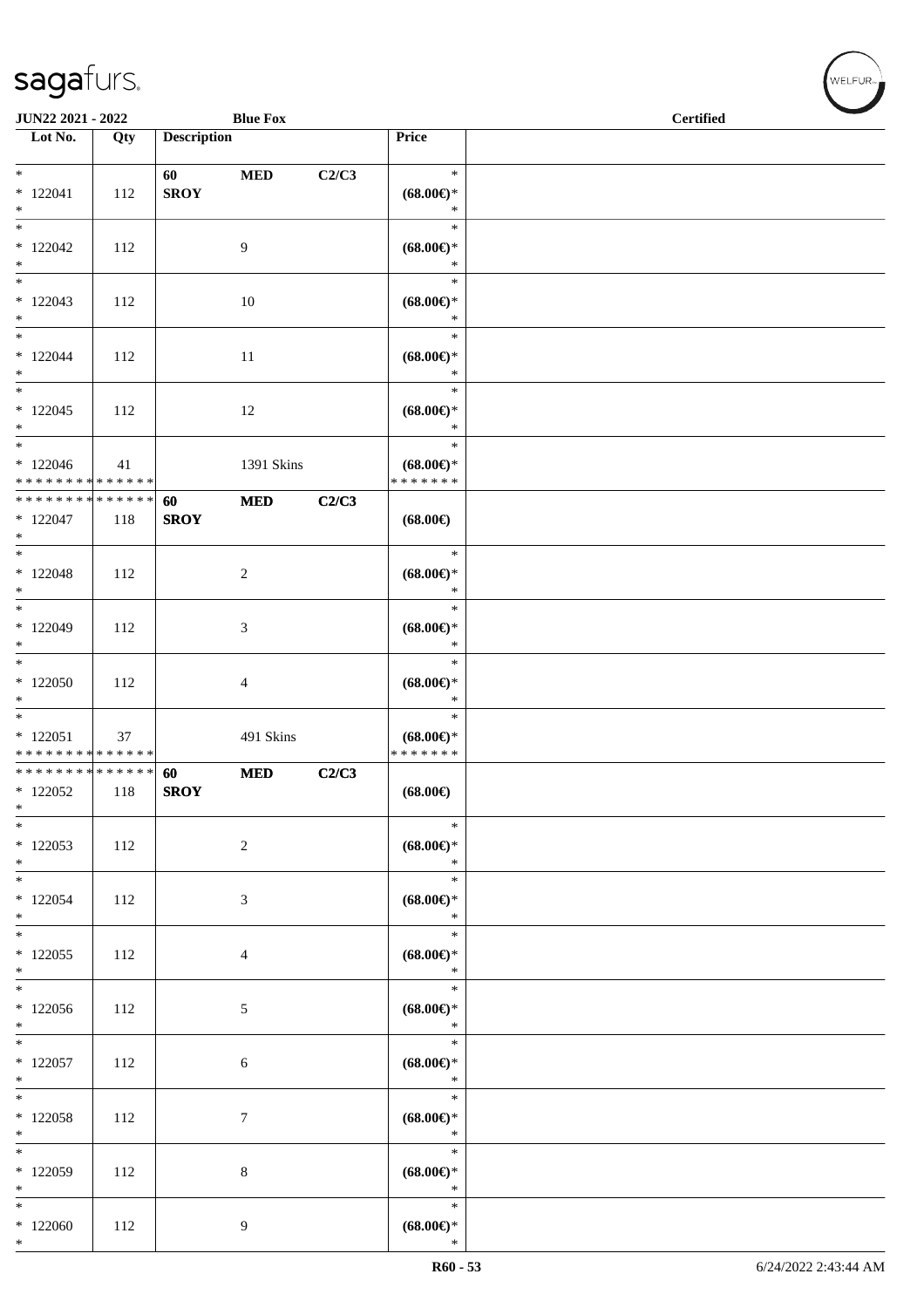| <b>JUN22 2021 - 2022</b>                                     |     |                                                                                                                                                                                                                                                | <b>Blue Fox</b>            |       | $\overline{\phantom{a}}$<br><b>Certified</b>                          |  |  |
|--------------------------------------------------------------|-----|------------------------------------------------------------------------------------------------------------------------------------------------------------------------------------------------------------------------------------------------|----------------------------|-------|-----------------------------------------------------------------------|--|--|
| Lot No.                                                      | Qty | <b>Description</b>                                                                                                                                                                                                                             |                            |       | Price                                                                 |  |  |
| $*$<br>$*122061$<br>$*$                                      | 112 | 60 — 100 — 100 — 100 — 100 — 100 — 100 — 100 — 100 — 100 — 100 — 100 — 100 — 100 — 100 — 100 — 100 — 100 — 100 — 100 — 100 — 100 — 100 — 100 — 100 — 100 — 100 — 100 — 100 — 100 — 100 — 100 — 100 — 100 — 100 — 100 — 100 — 10<br><b>SROY</b> | <b>MED</b>                 | C2/C3 | $\ast$<br>$(68.00\epsilon)$ *<br>$\ast$                               |  |  |
| $\overline{\ }$<br>$*122062$<br>$*$                          | 112 |                                                                                                                                                                                                                                                | 11                         |       | $\ast$<br>$(68.00\epsilon)$ *<br>$\ast$                               |  |  |
| $\overline{\phantom{0}}$<br>$*122063$<br>$*$                 | 112 |                                                                                                                                                                                                                                                | 12                         |       | $\ast$<br>$(68.00\epsilon)$ *<br>$\ast$                               |  |  |
| $\overline{\mathbf{r}}$<br>$*122064$<br>$*$                  | 112 |                                                                                                                                                                                                                                                | 13                         |       | $\ast$<br>$(68.00\in)\!\!^*$<br>$\ast$                                |  |  |
| $\ast$<br>$*122065$<br>$*$                                   | 112 |                                                                                                                                                                                                                                                | 14                         |       | $\ast$<br>$(68.00\mathnormal{\in}\mathcal{)^{\! \! \circ}}$<br>$\ast$ |  |  |
| $*$ $-$<br>$*122066$<br>$*$                                  | 112 |                                                                                                                                                                                                                                                | 15                         |       | $\ast$<br>$(68.00\epsilon)$ *<br>$\ast$                               |  |  |
| $*$<br>$*122067$<br>$*$                                      | 112 |                                                                                                                                                                                                                                                | 16                         |       | $\ast$<br>$(68.00\epsilon)$ *<br>$\ast$                               |  |  |
| $*122068$<br>$*$                                             | 112 |                                                                                                                                                                                                                                                | 17                         |       | $\ast$<br>$(68.00\epsilon)$ *<br>$\ast$                               |  |  |
| $*122069$<br>* * * * * * * * * * * * * *                     | 85  |                                                                                                                                                                                                                                                | 1995 Skins                 |       | $\ast$<br>$(68.00\epsilon)$ *<br>* * * * * * *                        |  |  |
| **************<br>$*122070$<br>$*$                           | 104 | 60<br><b>SROY</b>                                                                                                                                                                                                                              | <b>MED</b>                 | C2/C3 | 66.00€                                                                |  |  |
| $*122071$<br>$*$                                             | 112 |                                                                                                                                                                                                                                                | $\overline{2}$             |       | $\ast$<br>$66.00 \in$<br>$\ast$                                       |  |  |
| $*$<br>$*122072$<br>* * * * * * * * <mark>* * * * * *</mark> | 112 |                                                                                                                                                                                                                                                | 328 Skins                  |       | $\ast$<br>$66.00 \in$<br>*******                                      |  |  |
| * * * * * * * * <mark>* * * * * *</mark><br>* 122073<br>$*$  | 132 | 60<br><b>SROY</b>                                                                                                                                                                                                                              | <b>MED</b><br>${\bf SILK}$ | C2/C3 | $60.00 \in$                                                           |  |  |
| $*$<br>$*122074$<br>$*$                                      | 126 |                                                                                                                                                                                                                                                | 2                          |       | $\ast$<br>$60.00 \in$<br>$\ast$                                       |  |  |
| $*$<br>$*122075$<br>$*$                                      | 126 |                                                                                                                                                                                                                                                | 3                          |       | $\ast$<br>$60.00 \in$<br>$\ast$                                       |  |  |
| $*$<br>$*122076$<br>$*$                                      | 126 |                                                                                                                                                                                                                                                | $\overline{4}$             |       | $\ast$<br>$60.00 \in$<br>$\ast$                                       |  |  |
| $\ast$<br>$*122077$<br>$*$                                   | 126 |                                                                                                                                                                                                                                                | $\mathfrak{S}$             |       | $\ast$<br>$60.00 \in$<br>$\ast$                                       |  |  |
| $*$<br>$* 122078$<br>$\ast$                                  | 126 |                                                                                                                                                                                                                                                | 6                          |       | $\ast$<br>$60.00 \in$<br>$\ast$                                       |  |  |
| $*$<br>* 122079<br>$\ast$                                    | 126 |                                                                                                                                                                                                                                                | $\tau$                     |       | $\ast$<br>$60.00 \in$<br>$\ast$                                       |  |  |
| $*$<br>* 122080<br>$*$                                       | 126 |                                                                                                                                                                                                                                                | 8                          |       | $\ast$<br>$60.00 \in$<br>$\ast$                                       |  |  |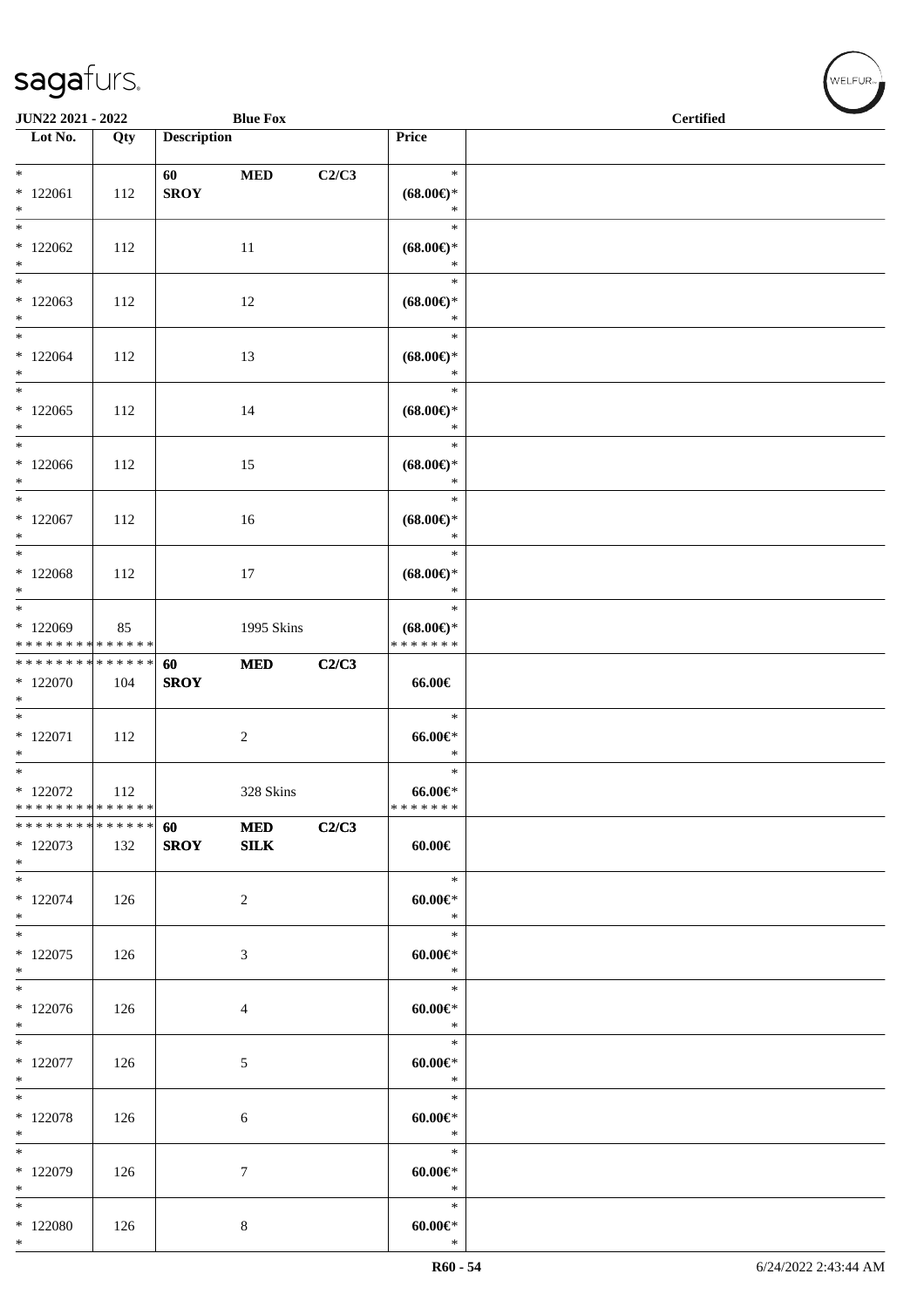| <b>JUN22 2021 - 2022</b>                                      |     |                    | <b>Blue Fox</b>            |       | <b>Certified</b>                       |  |  |  |
|---------------------------------------------------------------|-----|--------------------|----------------------------|-------|----------------------------------------|--|--|--|
| $\overline{\phantom{1}}$ Lot No.                              | Qty | <b>Description</b> |                            |       | Price                                  |  |  |  |
| $*$ $*$<br>$* 122081$<br>$*$                                  | 126 | 60<br><b>SROY</b>  | $\bf MED$<br>${\bf SILK}$  | C2/C3 | $\ast$<br>$60.00 \in$<br>$\ast$        |  |  |  |
| $*$ 122082<br>$*$                                             | 126 |                    | 10                         |       | $\ast$<br>$60.00 \in$<br>$\ast$        |  |  |  |
| $*122083$<br>$*$                                              | 126 |                    | 11                         |       | $\ast$<br>$60.00 \in$<br>$\ast$        |  |  |  |
| $\overline{\ast}$<br>* 122084<br>$*$                          | 126 |                    | 12                         |       | $\ast$<br>$60.00 \in$<br>$\ast$        |  |  |  |
| $*$<br>$*122085$<br>$*$                                       | 126 |                    | 13                         |       | $\ast$<br>$60.00 \text{E}^*$<br>$\ast$ |  |  |  |
| $*$<br>* 122086<br>$*$                                        | 126 |                    | 14                         |       | $\ast$<br>$60.00 \in$<br>$\ast$        |  |  |  |
| $*$ and $*$<br>$*$ 122087<br>$*$                              | 126 |                    | 15                         |       | $\ast$<br>$60.00 \in$<br>$\ast$        |  |  |  |
| $*$<br>* 122088<br>$*$                                        | 126 |                    | 16                         |       | $\ast$<br>$60.00 \in$ *<br>$\ast$      |  |  |  |
| * 122089<br>$*$                                               | 126 |                    | 17                         |       | $\ast$<br>$60.00 \in$<br>$\ast$        |  |  |  |
| $*$<br>* 122090<br>$*$                                        | 126 |                    | $18\,$                     |       | $\ast$<br>$60.00 \in$<br>$\ast$        |  |  |  |
| * 122091<br>$*$                                               | 126 |                    | 19                         |       | $\ast$<br>$60.00 \in$<br>$\ast$        |  |  |  |
| $*$ $*$<br>$*122092$<br>$\ast$                                | 123 |                    | 20                         |       | $\ast$<br>$60.00 \in$<br>$\ast$        |  |  |  |
| $\ast$<br>* 122093<br>* * * * * * * * * * * * * * *           | 21  |                    | 2544 Skins                 |       | $\ast$<br>$60.00 \in$<br>* * * * * * * |  |  |  |
| * * * * * * * * <mark>* * * * * * *</mark><br>* 122094<br>$*$ | 132 | 60<br><b>SROY</b>  | <b>MED</b><br>${\bf SILK}$ | C2/C3 | 60.00€                                 |  |  |  |
| $*$<br>$*122095$<br>$*$                                       | 126 |                    | $\overline{2}$             |       | $\ast$<br>$60.00 \in$<br>$\ast$        |  |  |  |
| * 122096<br>$*$                                               | 126 |                    | 3                          |       | $\ast$<br>$60.00 \in$<br>$\ast$        |  |  |  |
| $*$<br>$*122097$<br>$*$                                       | 126 |                    | 4                          |       | $\ast$<br>$60.00 \in$<br>$\ast$        |  |  |  |
| $*$<br>* 122098<br>$*$                                        | 126 |                    | 5                          |       | $\ast$<br>$60.00 \in$<br>$\ast$        |  |  |  |
| $*$<br>$*122099$<br>$*$                                       | 126 |                    | 6                          |       | $\ast$<br>$60.00 \in$<br>$\ast$        |  |  |  |
| $*$<br>$*122100$<br>$*$                                       | 126 |                    | $\tau$                     |       | $\ast$<br>$60.00 \in$<br>$\ast$        |  |  |  |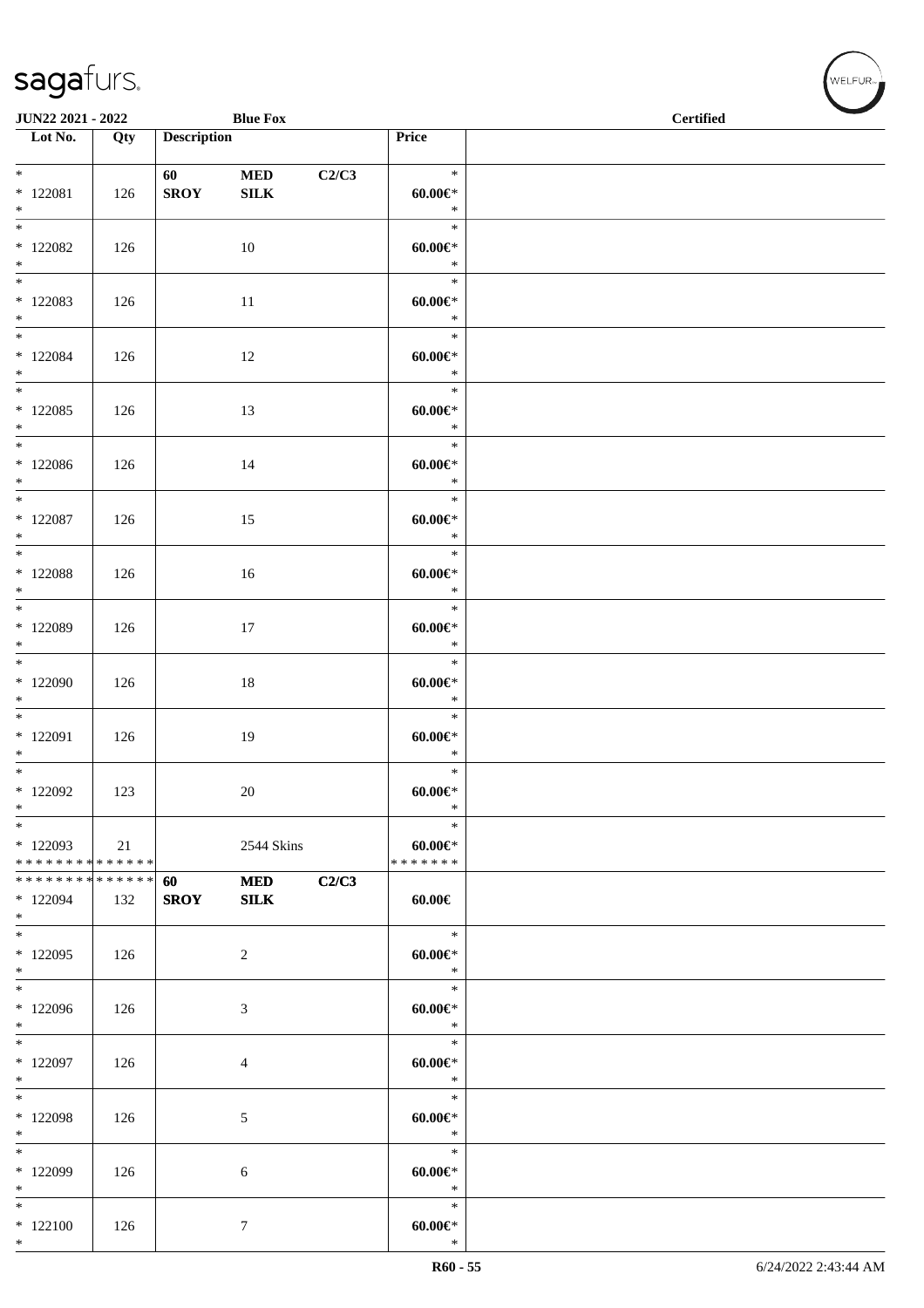| JUN22 2021 - 2022                          |     |                    | <b>Blue Fox</b> |       |                       | $\overline{\phantom{a}}$<br><b>Certified</b> |
|--------------------------------------------|-----|--------------------|-----------------|-------|-----------------------|----------------------------------------------|
| $\overline{\phantom{1}}$ Lot No.           | Qty | <b>Description</b> |                 |       | Price                 |                                              |
|                                            |     |                    |                 |       |                       |                                              |
| $*$                                        |     | 60                 | $\bf MED$       | C2/C3 | $\ast$                |                                              |
| $* 122101$                                 | 126 | <b>SROY</b>        | <b>SILK</b>     |       | $60.00 \in$           |                                              |
| $*$                                        |     |                    |                 |       | $\ast$                |                                              |
| $\overline{\ast}$                          |     |                    |                 |       | $\ast$                |                                              |
| $* 122102$                                 | 126 |                    | 9               |       | $60.00 \in$           |                                              |
| $*$                                        |     |                    |                 |       | $\ast$                |                                              |
| $*$                                        |     |                    |                 |       | $\ast$                |                                              |
| $* 122103$                                 | 126 |                    | 10              |       | $60.00 \in$           |                                              |
| $*$<br>$\overline{\ast}$                   |     |                    |                 |       | $\ast$                |                                              |
|                                            |     |                    |                 |       | $\ast$                |                                              |
| $* 122104$<br>$*$                          | 126 |                    | 11              |       | $60.00 \in$<br>$\ast$ |                                              |
| $\overline{\phantom{0}}$                   |     |                    |                 |       | $\ast$                |                                              |
| $* 122105$                                 |     |                    |                 |       |                       |                                              |
| $*$                                        | 126 |                    | 12              |       | $60.00 \in$<br>$\ast$ |                                              |
| $*$                                        |     |                    |                 |       | $\ast$                |                                              |
| $*122106$                                  | 95  |                    | 1613 Skins      |       | $60.00 \in$           |                                              |
| * * * * * * * * <mark>* * * * * * *</mark> |     |                    |                 |       | * * * * * * *         |                                              |
| * * * * * * * * * * * * * * *              |     | 60                 | <b>MED</b>      | C2/C3 |                       |                                              |
| $*$ 122107                                 | 126 | <b>SROY</b>        | SLK             |       | $60.00 \in$           |                                              |
| $*$                                        |     |                    |                 |       |                       |                                              |
| $\overline{\phantom{0}}$                   |     |                    |                 |       | $\ast$                |                                              |
| $* 122108$                                 | 126 |                    | 2               |       | $60.00 \in$           |                                              |
| $*$                                        |     |                    |                 |       | $\ast$                |                                              |
| $*$                                        |     |                    |                 |       | $\ast$                |                                              |
| $*122109$                                  | 126 |                    | 3               |       | $60.00 \in$           |                                              |
| $\ast$                                     |     |                    |                 |       | $\ast$                |                                              |
|                                            |     |                    |                 |       | $\ast$                |                                              |
| $* 122110$                                 | 126 |                    | 4               |       | $60.00 \in$           |                                              |
| $\ast$<br>$\overline{\phantom{0}}$         |     |                    |                 |       | $\ast$<br>$\ast$      |                                              |
| $* 122111$                                 | 42  |                    | 546 Skins       |       | $60.00 \in$           |                                              |
| * * * * * * * * * * * * * *                |     |                    |                 |       | * * * * * * *         |                                              |
| * * * * * * * * * * * * * * *              |     | 60                 | <b>MED</b>      | C2/C3 |                       |                                              |
| $* 122112$                                 | 126 | <b>SROY</b>        | <b>SILK</b>     |       | $60.00 \in$           |                                              |
| $\ast$                                     |     |                    |                 |       |                       |                                              |
| $*$                                        |     |                    |                 |       | $\ast$                |                                              |
| $* 122113$                                 | 126 |                    | $\overline{c}$  |       | $60.00 \in$           |                                              |
| $*$                                        |     |                    |                 |       | $\ast$                |                                              |
| $*$                                        |     |                    |                 |       | $\ast$                |                                              |
| $* 122114$                                 | 126 |                    | 3               |       | $60.00 \in$           |                                              |
| $*$                                        |     |                    |                 |       | $\ast$                |                                              |
| $*$                                        |     |                    |                 |       | $\ast$                |                                              |
| $* 122115$                                 | 126 |                    | $\overline{4}$  |       | $60.00 \in$           |                                              |
| $*$                                        |     |                    |                 |       | $\ast$<br>$\ast$      |                                              |
|                                            |     |                    |                 |       |                       |                                              |
| $* 122116$<br>$*$                          | 126 |                    | 5               |       | $60.00 \in$<br>$\ast$ |                                              |
| $\overline{\phantom{0}}$                   |     |                    |                 |       | $\ast$                |                                              |
| $* 122117$                                 | 126 |                    | 6               |       | $60.00 \in$           |                                              |
| $*$                                        |     |                    |                 |       | $\ast$                |                                              |
| $*$                                        |     |                    |                 |       | $\ast$                |                                              |
| $* 122118$                                 | 126 |                    | $\tau$          |       | $60.00 \in$           |                                              |
| $*$                                        |     |                    |                 |       | $\ast$                |                                              |
| $*$                                        |     |                    |                 |       | $\ast$                |                                              |
| $* 122119$                                 | 126 |                    | 8               |       | $60.00 \in$           |                                              |
| $*$                                        |     |                    |                 |       | $\ast$                |                                              |
| $*$                                        |     |                    |                 |       | $\ast$                |                                              |
| $*122120$                                  | 126 |                    | 9               |       | $60.00 \in$           |                                              |
| $*$                                        |     |                    |                 |       | $\ast$                |                                              |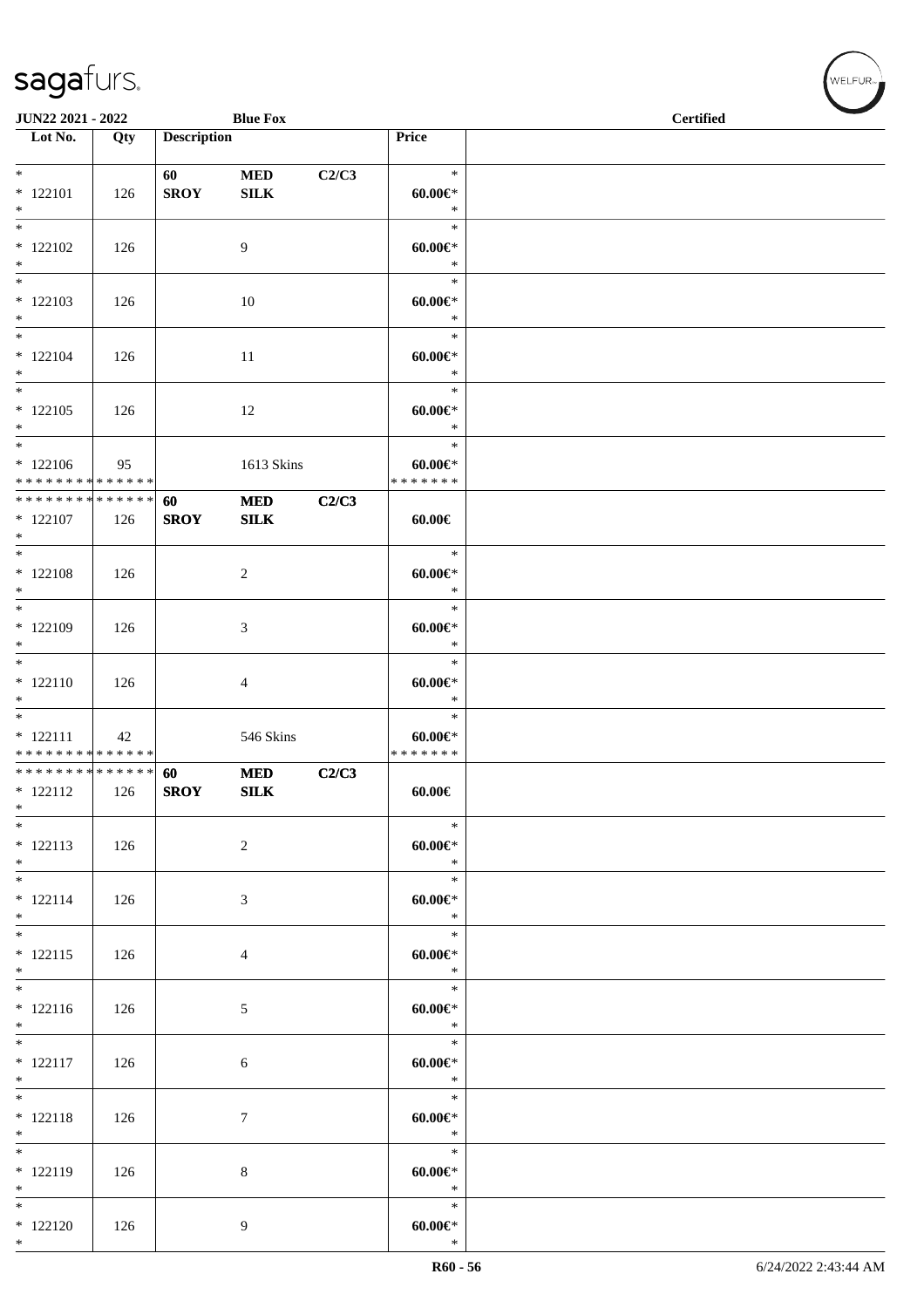| JUN22 2021 - 2022                                        |     |                    | <b>Blue Fox</b>           |       |                                           | <b>Certified</b> |
|----------------------------------------------------------|-----|--------------------|---------------------------|-------|-------------------------------------------|------------------|
| Lot No.                                                  | Qty | <b>Description</b> |                           |       | Price                                     |                  |
| $*$<br>$* 122121$<br>$*$                                 | 126 | 60<br><b>SROY</b>  | <b>MED</b><br><b>SILK</b> | C2/C3 | $\ast$<br>$60.00 \in$<br>$\ast$           |                  |
| $\frac{1}{*}$<br>$* 122122$<br>$*$                       | 126 |                    | 11                        |       | $\ast$<br>$60.00 \in$ *<br>$\ast$         |                  |
| $*$<br>$* 122123$<br>$*$                                 | 126 |                    | 12                        |       | $\ast$<br>$60.00 \in$<br>$\ast$           |                  |
| $*$<br>$* 122124$<br>$*$<br>$\overline{\ast}$            | 119 |                    | 13                        |       | $\ast$<br>$60.00 \in$<br>$\ast$           |                  |
| $* 122125$<br>* * * * * * * * * * * * * *                | 26  |                    | 1657 Skins                |       | $\ast$<br>$60.00 \in$<br>* * * * * * *    |                  |
| * * * * * * * * * * * * * * *<br>$* 122126$<br>$*$       | 146 | 60<br><b>SROY</b>  | $\bf MED$<br><b>SILK</b>  | C2/C3 | $60.00 \in$                               |                  |
| $*$<br>$* 122127$<br>$*$<br>$\overline{\ast}$            | 140 |                    | 2                         |       | $\ast$<br>$60.00 \in$<br>$\ast$           |                  |
| $* 122128$<br>$*$                                        | 140 |                    | 3                         |       | $\ast$<br>$60.00 \in$<br>$\ast$           |                  |
| $*$<br>$* 122129$<br>* * * * * * * * * * * * * *         | 140 |                    | 566 Skins                 |       | $\ast$<br>$60.00 \in$<br>* * * * * * *    |                  |
| * * * * * * * * * * * * * * *<br>$*122130$<br>$*$<br>$*$ | 118 | 60<br><b>SAGA</b>  | <b>MED</b><br><b>HEAV</b> | C2/C3 | 64.00€                                    |                  |
| $* 122131$<br>$*$<br>$*$                                 | 112 |                    | $\overline{c}$            |       | $\ast$<br>$64.00 \in$<br>$\ast$           |                  |
| $* 122132$<br>$\ast$<br>$*$                              | 112 |                    | 3                         |       | $\ast$<br>$64.00 \in$<br>$\ast$<br>$\ast$ |                  |
| $* 122133$<br>$*$                                        | 112 |                    | 4                         |       | 64.00€*<br>$\ast$                         |                  |
| $*$<br>$* 122134$<br>$*$                                 | 112 |                    | 5                         |       | $\ast$<br>64.00€*<br>$\ast$               |                  |
| $*$<br>$* 122135$<br>$*$<br>$\overline{\ast}$            | 112 |                    | 6                         |       | $\ast$<br>64.00€*<br>$\ast$<br>$\ast$     |                  |
| $*122136$<br>$*$                                         | 112 |                    | 7                         |       | 64.00€*<br>$\ast$                         |                  |
| $* 122137$<br>$*$<br>$*$                                 | 112 |                    | $\,8\,$                   |       | $\ast$<br>64.00€*<br>$\ast$               |                  |
| $* 122138$<br>$*$                                        | 112 |                    | 9                         |       | $\ast$<br>$64.00 \in$<br>$\ast$           |                  |
| $* 122139$<br>* * * * * * * * * * * * * * *              | 58  |                    | 1072 Skins                |       | $\ast$<br>64.00€*<br>* * * * * * *        |                  |
| * * * * * * * * * * * * * * *<br>$*122140$<br>$*$        | 118 | 60<br><b>SAGA</b>  | <b>MED</b><br><b>HEAV</b> | C2/C3 | 64.00€                                    |                  |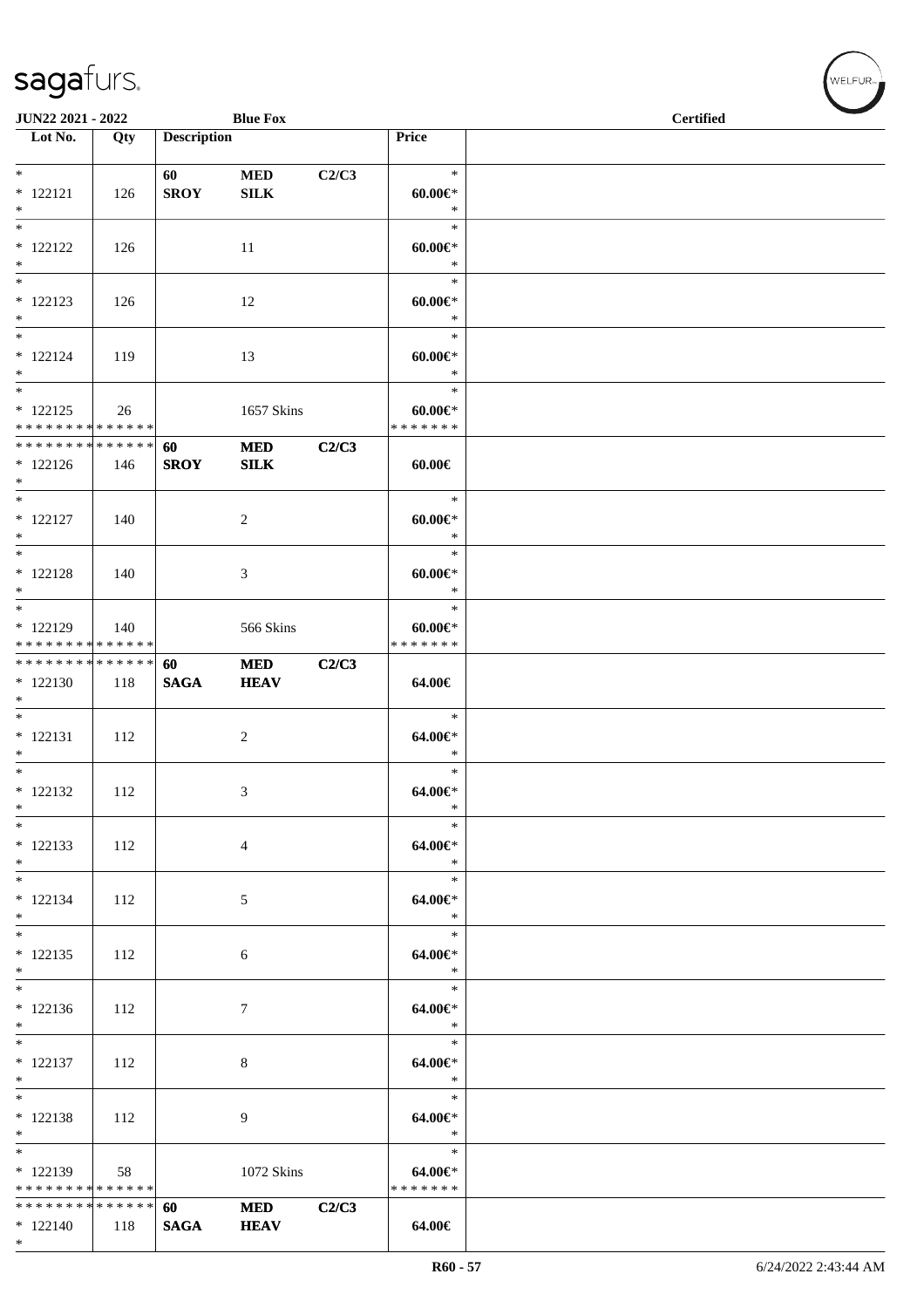| JUN22 2021 - 2022                                  |     |                              | <b>Blue Fox</b>           |       | <b>Certified</b>                 |  |  |  |
|----------------------------------------------------|-----|------------------------------|---------------------------|-------|----------------------------------|--|--|--|
| $\overline{\phantom{1}}$ Lot No.                   | Qty | <b>Description</b>           |                           |       | Price                            |  |  |  |
| $*$<br>$* 122141$<br>$*$                           | 112 | $60$ $\qquad$<br><b>SAGA</b> | <b>MED</b><br><b>HEAV</b> | C2/C3 | $\ast$<br>64.00€*<br>$\ast$      |  |  |  |
| $\overline{\ast}$<br>$* 122142$<br>$*$             | 112 |                              | 3                         |       | $\ast$<br>64.00€*<br>$\ast$      |  |  |  |
| $* 122143$<br>$*$                                  | 112 |                              | $\overline{4}$            |       | $\ast$<br>$64.00 \in$<br>$\ast$  |  |  |  |
| $*$<br>$* 122144$<br>$*$                           | 112 |                              | $\sqrt{5}$                |       | $\ast$<br>$64.00 \in$<br>$\ast$  |  |  |  |
| $\overline{\ast}$<br>$* 122145$<br>$*$             | 112 |                              | 6                         |       | $\ast$<br>$64.00 \in$<br>$\ast$  |  |  |  |
| $*$<br>$* 122146$<br>$*$                           | 112 |                              | $\tau$                    |       | $\ast$<br>64.00€*<br>$\ast$      |  |  |  |
| $*$<br>$* 122147$<br>$*$                           | 112 |                              | $\,8\,$                   |       | $\ast$<br>64.00€*<br>$\ast$      |  |  |  |
| $* 122148$<br>$*$                                  | 112 |                              | 9                         |       | $\ast$<br>$64.00 \in$<br>$\ast$  |  |  |  |
| $*$<br>$* 122149$<br>$*$                           | 112 |                              | 10                        |       | $\ast$<br>$64.00 \in$<br>$\ast$  |  |  |  |
| $*122150$<br>$*$                                   | 112 |                              | 11                        |       | $\ast$<br>$64.00 \in$<br>$\ast$  |  |  |  |
| $* 122151$<br>$*$                                  | 112 |                              | 12                        |       | $\ast$<br>$64.00 \in$<br>$\ast$  |  |  |  |
| $*$<br>$* 122152$<br>* * * * * * * * * * * * * * * | 65  |                              | 1415 Skins                |       | $\ast$<br>$64.00 \in$<br>******* |  |  |  |
| 122153                                             | 105 | 60<br><b>SAGA</b>            | $\bf MED$<br><b>HEAV</b>  | C2/C3 | 62.00€                           |  |  |  |
| * * * * * * * * * * * * * * *<br>$* 122154$<br>$*$ | 132 | 60<br><b>SAGA</b>            | <b>MED</b>                | C2/C3 | $60.00 \in$                      |  |  |  |
| $*$<br>$* 122155$<br>$*$                           | 126 |                              | 2                         |       | $\ast$<br>$60.00 \in$<br>$\ast$  |  |  |  |
| $\overline{\phantom{0}}$<br>$* 122156$<br>$*$      | 126 |                              | 3                         |       | $\ast$<br>$60.00 \in$<br>$\ast$  |  |  |  |
| $*$<br>$* 122157$<br>$*$                           | 126 |                              | 4                         |       | $\ast$<br>$60.00 \in$<br>$\ast$  |  |  |  |
| $*$<br>$* 122158$<br>$*$                           | 126 |                              | 5                         |       | $\ast$<br>$60.00 \in$<br>$\ast$  |  |  |  |
| $*$<br>* 122159<br>$*$                             | 126 |                              | 6                         |       | $\ast$<br>$60.00 \in$<br>$\ast$  |  |  |  |
| $*$<br>$*122160$<br>$*$                            | 126 |                              | $\overline{7}$            |       | $\ast$<br>$60.00 \in$<br>$\ast$  |  |  |  |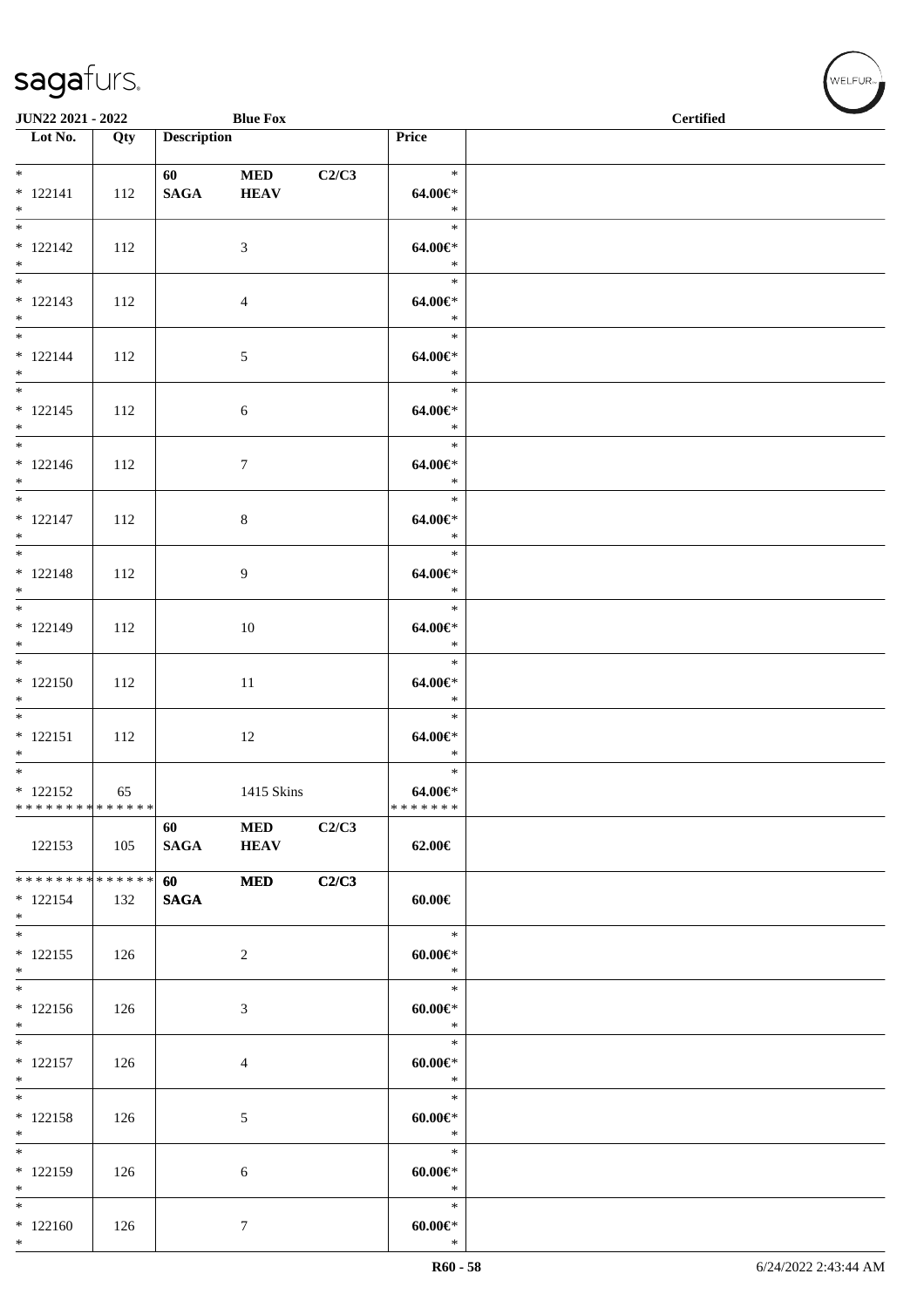| JUN22 2021 - 2022                                                  |     |                    | <b>Blue Fox</b>  |       |                                        | $\overline{\phantom{a}}$<br><b>Certified</b> |
|--------------------------------------------------------------------|-----|--------------------|------------------|-------|----------------------------------------|----------------------------------------------|
| $\overline{\phantom{a}}$ Lot No.                                   | Qty | <b>Description</b> |                  |       | Price                                  |                                              |
| $*$<br>$* 122161$<br>$\ast$                                        | 126 | <b>SAGA</b>        | $\bf MED$        | C2/C3 | $\ast$<br>$60.00 \in$<br>$\ast$        |                                              |
| $* 122162$<br>$*$                                                  | 126 |                    | 9                |       | $\ast$<br>$60.00 \in$<br>$\ast$        |                                              |
| $*$<br>$* 122163$<br>$*$                                           | 126 |                    | 10               |       | $\ast$<br>$60.00 \in$<br>$\ast$        |                                              |
| $*$<br>$* 122164$<br>$*$                                           | 126 |                    | 11               |       | $\ast$<br>$60.00 \in$<br>$\ast$        |                                              |
| $* 122165$<br>$*$                                                  | 126 |                    | 12               |       | $\ast$<br>$60.00 \in$<br>$\ast$        |                                              |
| $*$<br>$* 122166$<br>$*$                                           | 126 |                    | 13               |       | $\ast$<br>$60.00 \in$<br>$\ast$        |                                              |
| $*$<br>$* 122167$<br>$*$                                           | 126 |                    | 14               |       | $\ast$<br>$60.00 \in$<br>$\ast$        |                                              |
| $*$<br>$* 122168$<br>$*$                                           | 126 |                    | 15               |       | $\ast$<br>$60.00 \in$<br>$\ast$        |                                              |
| $*$<br>$* 122169$<br>$*$                                           | 126 |                    | 16               |       | $\ast$<br>$60.00 \in$<br>$\ast$        |                                              |
| $*$<br>$* 122170$<br>$*$                                           | 117 |                    | 17               |       | $\ast$<br>$60.00 \in$<br>$\ast$        |                                              |
| $* 122171$<br>* * * * * * * * * * * * * *                          | 21  |                    | $2160$ Skins     |       | $\ast$<br>$60.00 \in$<br>* * * * * * * |                                              |
| * * * * * * * * <mark>* * * * * * *</mark><br>$* 122172$<br>$\ast$ | 132 |                    | <b>IDENTICAL</b> |       | 60.00€                                 |                                              |
| $\ast$<br>$* 122173$<br>$*$                                        | 126 |                    | 2                |       | $\ast$<br>$60.00 \in$<br>$\ast$        |                                              |
| $*$<br>$* 122174$<br>$*$                                           | 126 |                    | 3                |       | $\ast$<br>$60.00 \in$<br>$\ast$        |                                              |
| $*$<br>$* 122175$<br>$*$                                           | 126 |                    | $\overline{4}$   |       | $\ast$<br>$60.00 \in$<br>$\ast$        |                                              |
| $* 122176$<br>$*$                                                  | 126 |                    | $\mathfrak{S}$   |       | $\ast$<br>$60.00 \in$<br>$\ast$        |                                              |
| $\overline{\ast}$<br>$* 122177$<br>$*$                             | 126 |                    | 6                |       | $\ast$<br>$60.00 \in$<br>$\ast$        |                                              |
| $*$<br>$* 122178$<br>$*$                                           | 126 |                    | $\boldsymbol{7}$ |       | $\ast$<br>$60.00 \in$<br>$\ast$        |                                              |
| $\overline{\ast}$<br>* 122179<br>$*$                               | 126 |                    | $8\,$            |       | $\ast$<br>$60.00 \in$<br>$\ast$        |                                              |
| $*$<br>$* 122180$<br>$*$                                           | 126 |                    | 9                |       | $\ast$<br>$60.00 \in$<br>$\ast$        |                                              |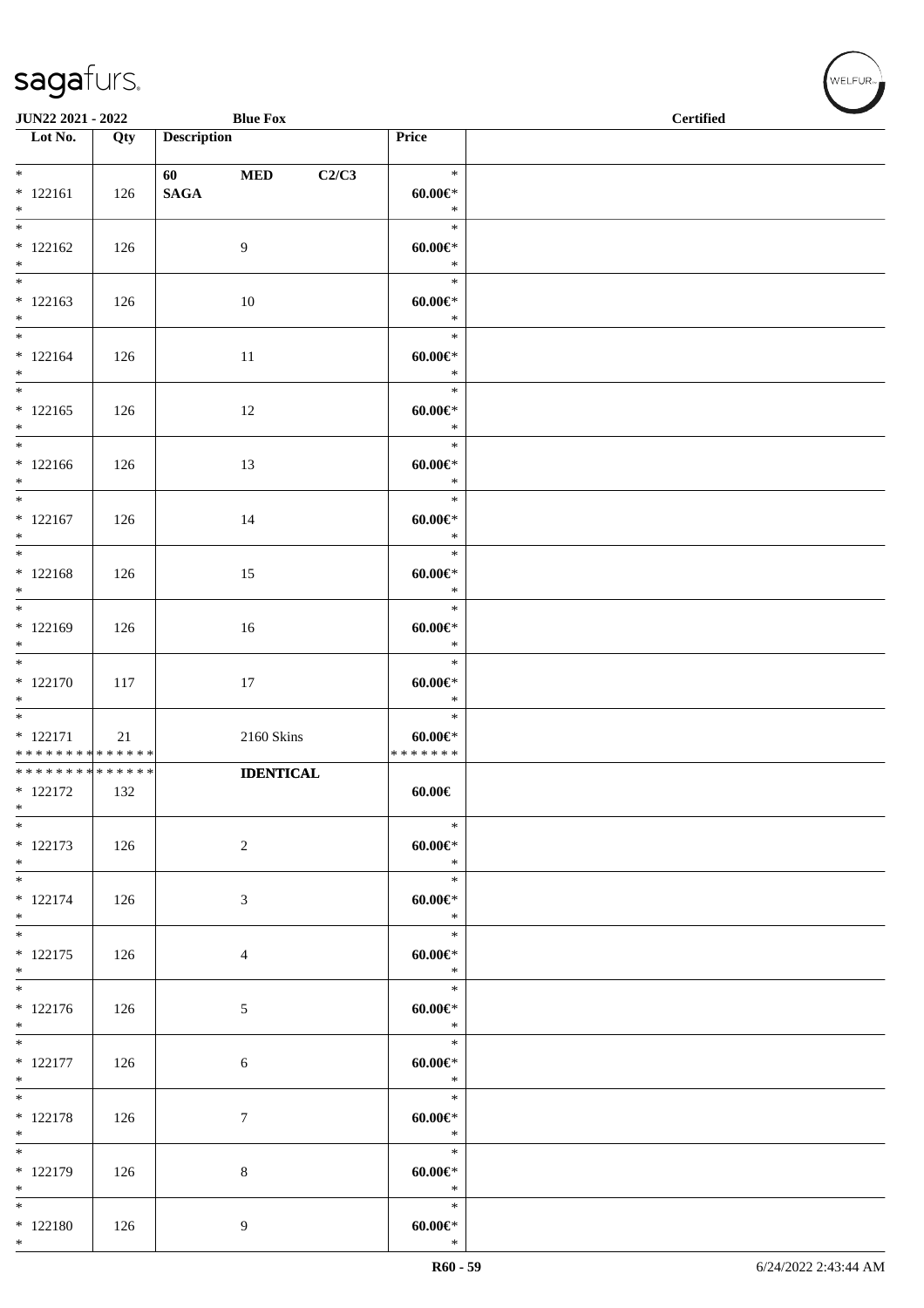| JUN22 2021 - 2022                                                 |     |                    | <b>Blue Fox</b> |       |                                        | <b>Certified</b> |
|-------------------------------------------------------------------|-----|--------------------|-----------------|-------|----------------------------------------|------------------|
| $\overline{\phantom{1}}$ Lot No.                                  | Qty | <b>Description</b> |                 |       | Price                                  |                  |
| $*$<br>$* 122181$<br>$\ast$                                       | 126 | 60<br><b>SAGA</b>  | <b>MED</b>      | C2/C3 | $\ast$<br>$60.00 \in$<br>$\ast$        |                  |
| $_{\ast}^{-}$<br>$* 122182$<br>$\ast$<br>$\overline{\phantom{0}}$ | 126 |                    | 11              |       | $\ast$<br>$60.00 \in$<br>$\ast$        |                  |
| $* 122183$<br>******** <mark>******</mark>                        | 127 |                    | 1519 Skins      |       | $\ast$<br>$60.00 \in$<br>* * * * * * * |                  |
| * * * * * * * * * * * * * *<br>$* 122184$<br>$*$                  | 132 | 60<br><b>SAGA</b>  | $\bf MED$       | C2/C3 | $60.00 \in$                            |                  |
| $_{\ast}^{-}$<br>$* 122185$<br>$*$                                | 126 |                    | $\sqrt{2}$      |       | $\ast$<br>$60.00 \in$<br>$\ast$        |                  |
| $\overline{\ast}$<br>$* 122186$<br>$\ast$                         | 126 |                    | $\mathfrak{Z}$  |       | $\ast$<br>$60.00 \in$<br>$\ast$        |                  |
| $\overline{\ast}$<br>$* 122187$<br>$*$                            | 126 |                    | $\overline{4}$  |       | $\ast$<br>$60.00 \in$<br>$\ast$        |                  |
| $*$<br>$* 122188$<br>$*$                                          | 126 |                    | $\sqrt{5}$      |       | $\ast$<br>$60.00 \in$<br>$\ast$        |                  |
| $\overline{\phantom{0}}$<br>* 122189<br>$\ast$                    | 126 |                    | 6               |       | $\ast$<br>$60.00 \in$<br>$\ast$        |                  |
| $\overline{\phantom{0}}$<br>$*122190$<br>$\ast$                   | 126 |                    | $\tau$          |       | $\ast$<br>$60.00 \in$<br>$\ast$        |                  |
| $\overline{\ast}$<br>$* 122191$<br>$\ast$                         | 126 |                    | $\,8\,$         |       | $\ast$<br>$60.00 \in$<br>$\ast$        |                  |
| $\overline{\phantom{0}}$<br>$* 122192$<br>$*$                     | 126 |                    | $\overline{9}$  |       | $\ast$<br>$60.00 \in$<br>$\ast$        |                  |
| $\overline{\phantom{a}^*}$<br>$* 122193$<br>$*$                   | 126 |                    | 10              |       | $\ast$<br>$60.00 \in$<br>$\ast$        |                  |
| $*$<br>$* 122194$<br>$\ast$                                       | 126 |                    | 11              |       | $\ast$<br>$60.00 \in$<br>$\ast$        |                  |
| $\overline{\ast}$<br>$* 122195$<br>$\ast$                         | 126 |                    | 12              |       | $\ast$<br>$60.00 \in$<br>$\ast$        |                  |
| $\overline{\phantom{a}^*}$<br>* 122196<br>$*$                     | 126 |                    | 13              |       | $\ast$<br>$60.00 \in$<br>$\ast$        |                  |
| $\overline{\phantom{0}}$<br>$* 122197$<br>$\ast$                  | 126 |                    | 14              |       | $\ast$<br>$60.00 \in$<br>$\ast$        |                  |
| $\overline{\ast}$<br>* 122198<br>$\ast$                           | 126 |                    | 15              |       | $\ast$<br>$60.00 \in$<br>$\ast$        |                  |
| $_{\ast}$<br>* 122199<br>$*$                                      | 112 |                    | 16              |       | $\ast$<br>$60.00 \in$<br>$\ast$        |                  |
| $\ast$<br>$*122200$<br>* * * * * * * * * * * * * *                | 21  |                    | 2029 Skins      |       | $\ast$<br>$60.00 \in$<br>* * * * * * * |                  |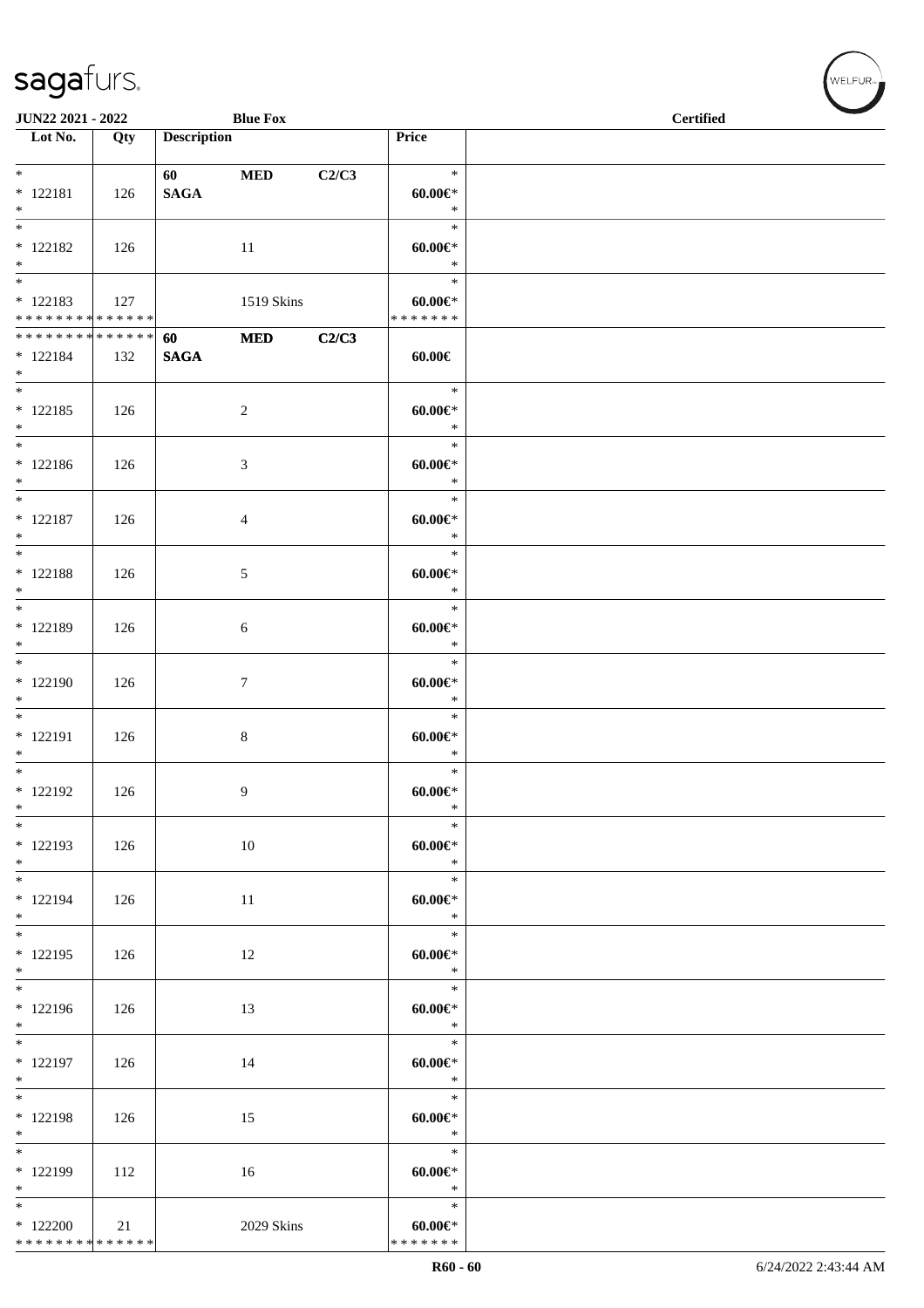| JUN22 2021 - 2022<br><b>Blue Fox</b>             |     |                                        |                  |       | <b>Certified</b>                          |  |  |
|--------------------------------------------------|-----|----------------------------------------|------------------|-------|-------------------------------------------|--|--|
| $\overline{\phantom{1}}$ Lot No.                 | Qty | <b>Description</b>                     |                  |       | Price                                     |  |  |
| ******** <mark>******</mark><br>$*122201$<br>$*$ | 132 | <b>60</b> and <b>60</b><br><b>SAGA</b> | $\bf MED$        | C2/C3 | $60.00 \in$                               |  |  |
| $\overline{\phantom{0}}$<br>$*$ 122202<br>$*$    | 126 |                                        | $\sqrt{2}$       |       | $\ast$<br>$60.00 \in$<br>$\ast$           |  |  |
| $*$<br>$*$ 122203<br>$*$                         | 126 |                                        | 3                |       | $\ast$<br>$60.00 \in$<br>$\ast$           |  |  |
| $*$<br>$*$ 122204<br>$*$                         | 126 |                                        | 4                |       | $\ast$<br>$60.00 \in$<br>$\ast$           |  |  |
| $*$<br>$*122205$<br>$*$                          | 126 |                                        | 5                |       | $\ast$<br>$60.00 \in$<br>$\ast$           |  |  |
| $*$<br>$*122206$<br>$*$                          | 126 |                                        | 6                |       | $\ast$<br>$60.00 \in$<br>$\ast$           |  |  |
| $\overline{\ast}$<br>$*$ 122207<br>$*$           | 126 |                                        | 7                |       | $\ast$<br>$60.00 \in$<br>$\ast$           |  |  |
| $*$ 122208<br>$*$                                | 126 |                                        | 8                |       | $\ast$<br>$60.00 \in$<br>$\ast$           |  |  |
| $*$<br>$*$ 122209<br>* * * * * * * * * * * * * * | 27  |                                        | 1041 Skins       |       | $\ast$<br>$60.00 \in$<br>* * * * * * *    |  |  |
| ******** <mark>******</mark><br>$*122210$<br>$*$ | 132 | 60<br><b>SAGA</b>                      | $\bf MED$        | C2/C3 | $60.00 \in$                               |  |  |
| $* 122211$<br>$*$<br>$*$                         | 126 |                                        | $\boldsymbol{2}$ |       | $\ast$<br>$60.00 \in$<br>$\ast$           |  |  |
| $* 122212$<br>$*$                                | 126 |                                        | 3                |       | $\ast$<br>$60.00 \in$<br>$\ast$<br>$\ast$ |  |  |
| $*$<br>$* 122213$<br>$*$                         | 126 |                                        | 4                |       | $60.00 \in$<br>$\ast$                     |  |  |
| $*$<br>$* 122214$<br>$*$                         | 126 |                                        | 5                |       | $\ast$<br>$60.00 \in$<br>$\ast$           |  |  |
| $*$<br>$* 122215$<br>$*$                         | 126 |                                        | $\sqrt{6}$       |       | $\ast$<br>$60.00 \in$<br>$\ast$<br>$\ast$ |  |  |
| $* 122216$<br>$*$                                | 126 |                                        | $\boldsymbol{7}$ |       | $60.00 \in$<br>$\ast$                     |  |  |
| $*$<br>$* 122217$<br>$*$<br>$*$                  | 126 |                                        | $\,8\,$          |       | $\ast$<br>$60.00 \in$<br>$\ast$           |  |  |
| $* 122218$<br>$*$                                | 126 |                                        | 9                |       | $\ast$<br>$60.00 \in$<br>$\ast$           |  |  |
| * 122219<br>$*$                                  | 126 |                                        | 10               |       | $\ast$<br>$60.00 \in$<br>$\ast$           |  |  |
| $*$<br>$*$ 122220<br>$*$                         | 126 |                                        | 11               |       | $\ast$<br>$60.00 \text{eV}$<br>$\ast$     |  |  |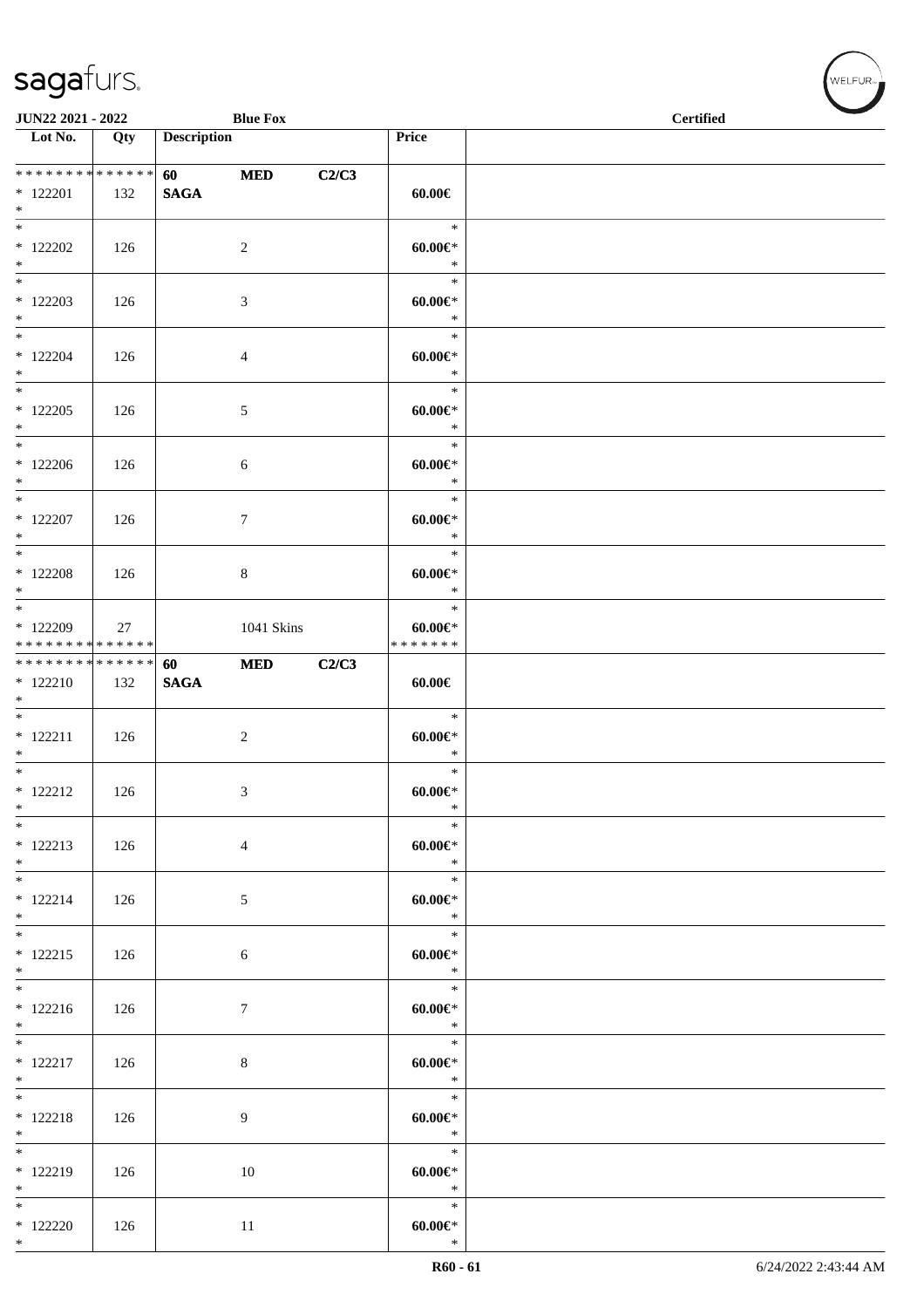| JUN22 2021 - 2022                                                       |     |                                                                                                                                                                                                                                                | <b>Blue Fox</b> |       |                                        | <b>Certified</b> |  |
|-------------------------------------------------------------------------|-----|------------------------------------------------------------------------------------------------------------------------------------------------------------------------------------------------------------------------------------------------|-----------------|-------|----------------------------------------|------------------|--|
| $\overline{\phantom{1}}$ Lot No.                                        | Qty | <b>Description</b>                                                                                                                                                                                                                             |                 |       | Price                                  |                  |  |
|                                                                         |     |                                                                                                                                                                                                                                                |                 |       |                                        |                  |  |
| $\ast$<br>$* 122221$<br>$\ast$                                          | 126 | 60 — 100 — 100 — 100 — 100 — 100 — 100 — 100 — 100 — 100 — 100 — 100 — 100 — 100 — 100 — 100 — 100 — 100 — 100 — 100 — 100 — 100 — 100 — 100 — 100 — 100 — 100 — 100 — 100 — 100 — 100 — 100 — 100 — 100 — 100 — 100 — 100 — 10<br><b>SAGA</b> | <b>MED</b>      | C2/C3 | $\ast$<br>$60.00 \in$<br>$\ast$        |                  |  |
| $_{\ast}^{-}$<br>$*122222$<br>$*$                                       | 126 |                                                                                                                                                                                                                                                | 13              |       | $\ast$<br>$60.00 \in$<br>$\ast$        |                  |  |
| $\overline{\phantom{0}}$<br>$*122223$<br>$\ast$                         | 126 |                                                                                                                                                                                                                                                | 14              |       | $\ast$<br>$60.00 \in$<br>$\ast$        |                  |  |
| $\overline{\phantom{a}^*}$<br>$*$ 122224<br>$\ast$                      | 119 |                                                                                                                                                                                                                                                | 15              |       | $\ast$<br>$60.00 \in$<br>$\ast$        |                  |  |
| $\overline{\phantom{a}^*}$<br>$*122225$<br>* * * * * * * * * * * * * *  | 24  |                                                                                                                                                                                                                                                | 1913 Skins      |       | $\ast$<br>$60.00 \in$<br>* * * * * * * |                  |  |
| * * * * * * * * * * * * * * *<br>$*122226$<br>$*$                       | 135 | 60<br><b>SAGA</b>                                                                                                                                                                                                                              | <b>MED</b>      | C2/C3 | $60.00 \in$                            |                  |  |
| $\ast$<br>$* 122227$<br>$\ast$                                          | 126 |                                                                                                                                                                                                                                                | $\overline{c}$  |       | $\ast$<br>$60.00 \in$<br>$\ast$        |                  |  |
| $\ast$<br>$*$ 122228<br>$*$                                             | 126 |                                                                                                                                                                                                                                                | 3               |       | $\ast$<br>$60.00 \in$<br>$\ast$        |                  |  |
| $*$<br>* 122229<br>$\ast$                                               | 126 |                                                                                                                                                                                                                                                | $\overline{4}$  |       | $\ast$<br>$60.00 \in$<br>$\ast$        |                  |  |
| $\ast$<br>$*122230$<br>$\ast$                                           | 126 |                                                                                                                                                                                                                                                | $\mathfrak{S}$  |       | $\ast$<br>$60.00 \in$<br>$\ast$        |                  |  |
| $\overline{\phantom{0}}$<br>$* 122231$<br>$\ast$                        | 126 |                                                                                                                                                                                                                                                | 6               |       | $\ast$<br>$60.00 \in$<br>$\ast$        |                  |  |
| $\ast$<br>$*122232$<br>$\ast$                                           | 126 |                                                                                                                                                                                                                                                | $\tau$          |       | $\ast$<br>$60.00 \in$<br>$\ast$        |                  |  |
| $\ast$<br>$*122233$<br>$\ast$                                           | 126 |                                                                                                                                                                                                                                                | 8               |       | $\ast$<br>$60.00 \in$<br>$\ast$        |                  |  |
| $\overline{\phantom{0}}$<br>$* 122234$<br>$*$                           | 126 |                                                                                                                                                                                                                                                | 9               |       | $\ast$<br>$60.00 \in$<br>$\ast$        |                  |  |
| $*$<br>$*122235$<br>$\ast$                                              | 126 |                                                                                                                                                                                                                                                | 10              |       | $\ast$<br>$60.00 \in$<br>$\ast$        |                  |  |
| $\ast$<br>$*122236$<br>$\ast$                                           | 126 |                                                                                                                                                                                                                                                | 11              |       | $\ast$<br>$60.00 \in$<br>$\ast$        |                  |  |
| $\overline{\phantom{a}^*}$<br>$* 122237$<br>* * * * * * * * * * * * * * | 126 |                                                                                                                                                                                                                                                | 1521 Skins      |       | $\ast$<br>$60.00 \in$<br>* * * * * * * |                  |  |
| * * * * * * * * * * * * * *<br>* 122238<br>$*$                          | 140 | 60<br><b>SAGA</b>                                                                                                                                                                                                                              | $\bf MED$       | C2/C3 | 58.00€                                 |                  |  |
| $\ast$<br>$*122239$<br>$\ast$                                           | 140 |                                                                                                                                                                                                                                                | 2               |       | $\ast$<br>58.00€*<br>$\ast$            |                  |  |
| $\frac{1}{1}$<br>$*122240$<br>* * * * * * * * * * * * * *               | 75  |                                                                                                                                                                                                                                                | 355 Skins       |       | $\ast$<br>58.00€*<br>* * * * * * *     |                  |  |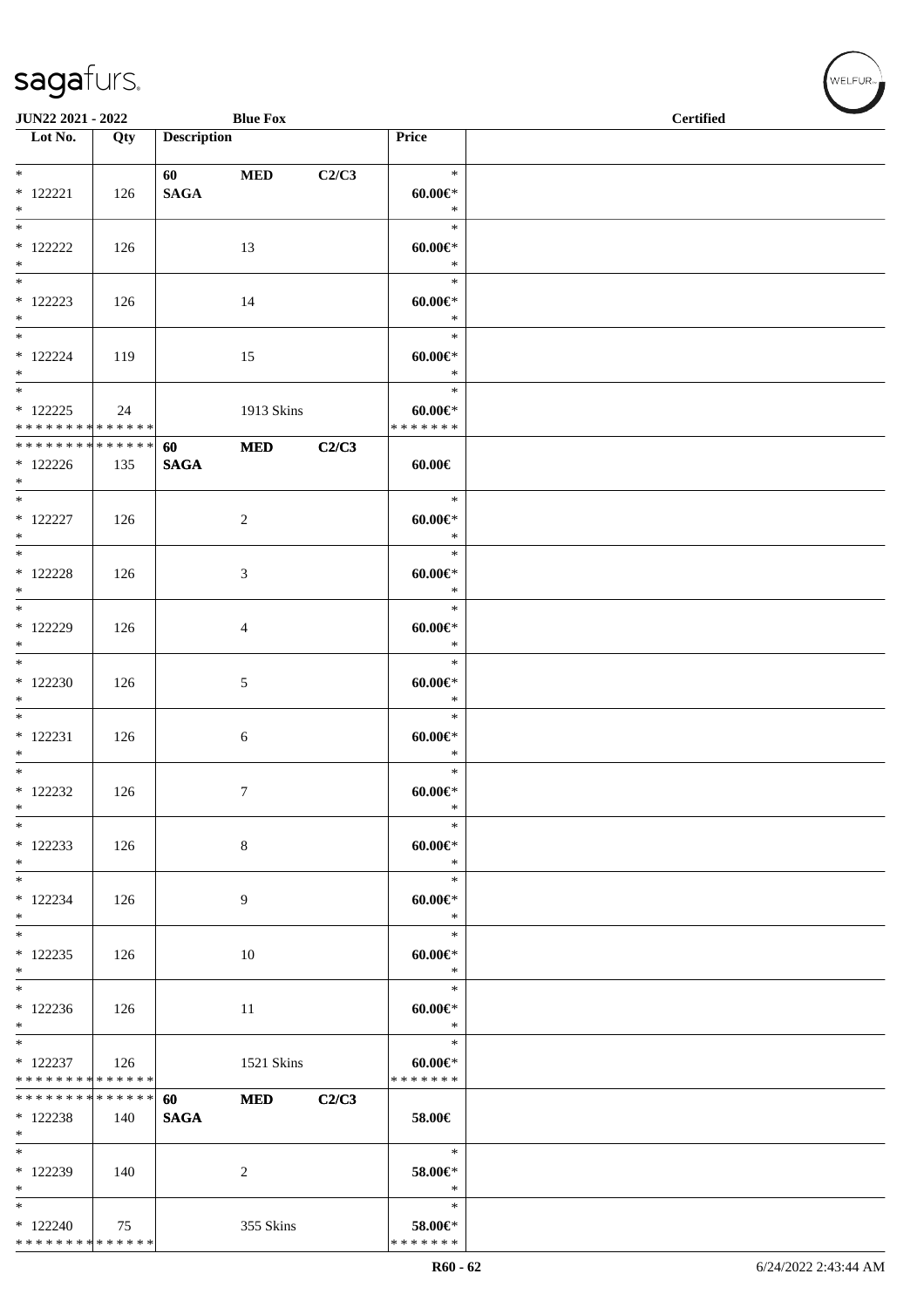| JUN22 2021 - 2022                 |     |                    | <b>Blue Fox</b> |       |                   | <b>Certified</b> |
|-----------------------------------|-----|--------------------|-----------------|-------|-------------------|------------------|
| $\overline{\phantom{1}}$ Lot No.  | Qty | <b>Description</b> |                 |       | Price             |                  |
|                                   |     |                    |                 |       |                   |                  |
| ******** <mark>******</mark>      |     | 60                 | <b>MED</b>      | C2/C3 |                   |                  |
| $* 122241$<br>$*$                 | 146 | <b>SAGA</b>        | <b>SILK</b>     |       | 56.00€            |                  |
|                                   |     |                    |                 |       | $\ast$            |                  |
| $*122242$                         | 140 |                    | $\overline{2}$  |       | 56.00€*           |                  |
| $*$                               |     |                    |                 |       | $\ast$            |                  |
|                                   |     |                    |                 |       | $\ast$            |                  |
| $*122243$                         | 140 |                    | 3               |       | $56.00 \text{eV}$ |                  |
| $*$                               |     |                    |                 |       | $\ast$<br>$\ast$  |                  |
| $* 122244$                        | 140 |                    | $\overline{4}$  |       | 56.00€*           |                  |
| $*$                               |     |                    |                 |       | $\ast$            |                  |
|                                   |     |                    |                 |       | $\ast$            |                  |
| $* 122245$                        | 140 |                    | $\sqrt{5}$      |       | 56.00€*           |                  |
| $*$                               |     |                    |                 |       | $\ast$            |                  |
| $*$ and $*$                       |     |                    |                 |       | $\ast$            |                  |
| $* 122246$<br>$*$                 | 140 |                    | 6               |       | 56.00€*<br>$\ast$ |                  |
| $*$                               |     |                    |                 |       | $\ast$            |                  |
| $* 122247$                        | 140 |                    | $\tau$          |       | 56.00€*           |                  |
| $*$                               |     |                    |                 |       | $\ast$            |                  |
|                                   |     |                    |                 |       | $\ast$            |                  |
| $* 122248$                        | 140 |                    | 8               |       | 56.00€*           |                  |
| $*$<br>$*$                        |     |                    |                 |       | $\ast$<br>$\ast$  |                  |
| $* 122249$                        | 140 |                    | 9               |       | 56.00€*           |                  |
| $*$                               |     |                    |                 |       | $\ast$            |                  |
|                                   |     |                    |                 |       | $\ast$            |                  |
| $*122250$                         | 140 |                    | $10\,$          |       | $56.00 \in$       |                  |
| $*$                               |     |                    |                 |       | $\ast$            |                  |
|                                   |     |                    |                 |       | $\ast$            |                  |
| $* 122251$<br>$*$                 | 140 |                    | $11\,$          |       | 56.00€*<br>$\ast$ |                  |
| $*$                               |     |                    |                 |       | $\ast$            |                  |
| $*$ 122252                        | 140 |                    | 12              |       | $56.00 \in$       |                  |
| $\ast$                            |     |                    |                 |       | $\ast$            |                  |
| $\ast$                            |     |                    |                 |       | $\ast$            |                  |
| $*122253$                         | 140 |                    | 13              |       | 56.00€*           |                  |
| $*$<br>$\overline{\phantom{a}^*}$ |     |                    |                 |       | $\ast$<br>$\ast$  |                  |
| $* 122254$                        | 140 |                    | 14              |       | 56.00€*           |                  |
| $*$                               |     |                    |                 |       | $\ast$            |                  |
| $*$                               |     |                    |                 |       | $\ast$            |                  |
| $* 122255$                        | 80  |                    | 2046 Skins      |       | 56.00€*           |                  |
| * * * * * * * * * * * * * *       |     |                    |                 |       | * * * * * * *     |                  |
| ******** <mark>******</mark>      |     | 60                 | <b>MED</b>      | C2/C3 |                   |                  |
| $*122256$<br>$*$                  | 146 | <b>SAGA</b>        | <b>SILK</b>     |       | 56.00€            |                  |
| $*$                               |     |                    |                 |       | $\ast$            |                  |
| $* 122257$                        | 140 |                    | $\overline{c}$  |       | 56.00€*           |                  |
| $*$                               |     |                    |                 |       | $\ast$            |                  |
| $\ast$                            |     |                    |                 |       | $\ast$            |                  |
| $* 122258$                        | 140 |                    | 3               |       | 56.00€*           |                  |
| $\ast$<br>$\ast$                  |     |                    |                 |       | $\ast$<br>$\ast$  |                  |
| * 122259                          | 140 |                    | 4               |       | 56.00€*           |                  |
| $\ast$                            |     |                    |                 |       | $\ast$            |                  |
| $\ast$                            |     |                    |                 |       | $\ast$            |                  |
| $*122260$                         | 140 |                    | 5               |       | 56.00€*           |                  |
| $*$                               |     |                    |                 |       | $\ast$            |                  |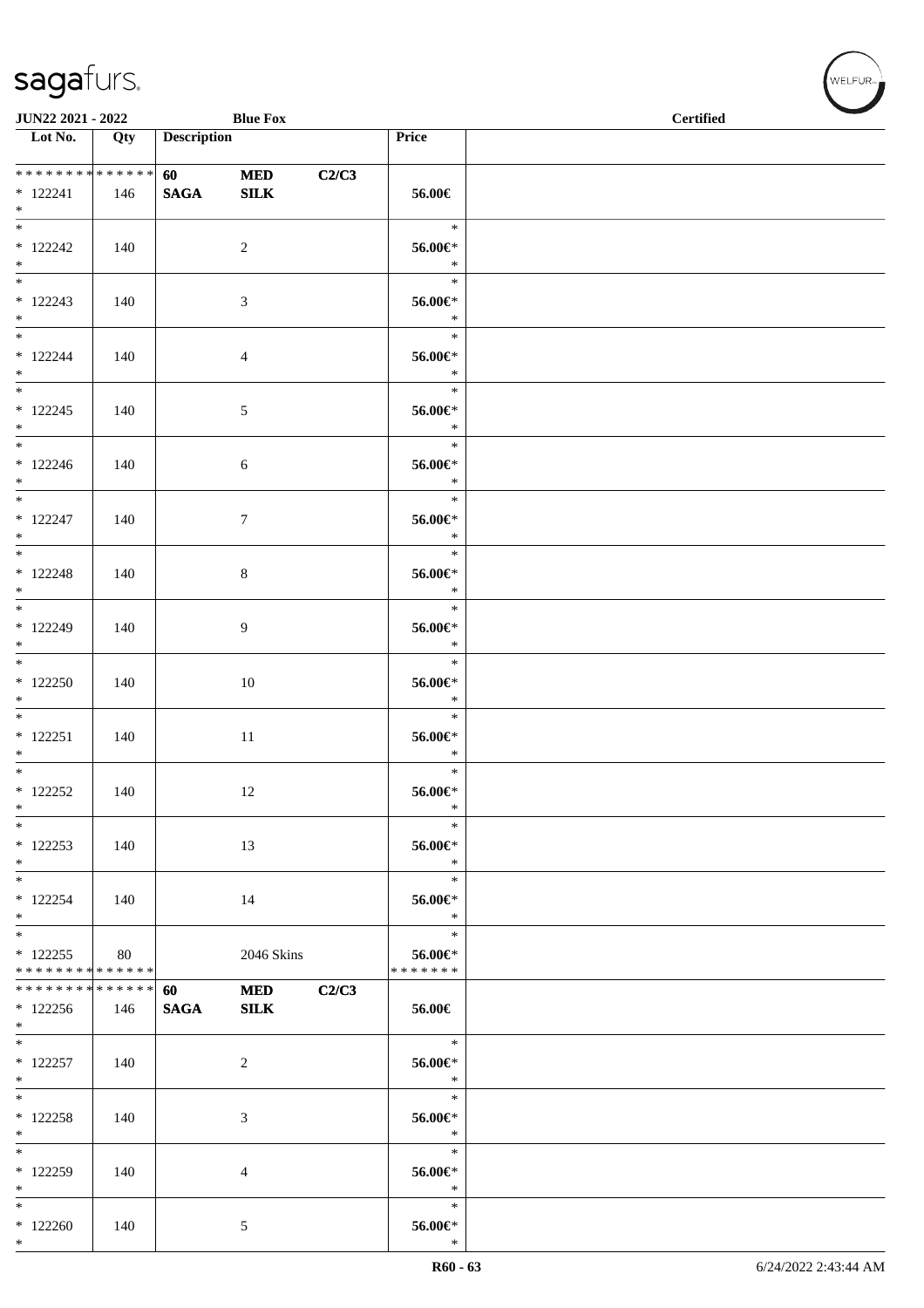| JUN22 2021 - 2022                                 |     |                       | <b>Blue Fox</b>           |       |                                                    | <b>Certified</b> |  |  |
|---------------------------------------------------|-----|-----------------------|---------------------------|-------|----------------------------------------------------|------------------|--|--|
| Lot No.                                           | Qty | <b>Description</b>    |                           |       | Price                                              |                  |  |  |
| $*$<br>$*122261$<br>$*$                           | 140 | 60<br>$\mathbf{SAGA}$ | $\bf MED$<br>${\bf SILK}$ | C2/C3 | $\ast$<br>$(56.00\epsilon)$ *<br>$\ast$            |                  |  |  |
| $*122262$<br>$\ast$                               | 140 |                       | $\tau$                    |       | $\ast$<br>$(56.00\epsilon)$ *<br>$\ast$            |                  |  |  |
| $*$<br>$*122263$<br>$*$                           | 140 |                       | $8\,$                     |       | $\ast$<br>$(56.00\epsilon)$ *<br>$\ast$            |                  |  |  |
| $*122264$<br>$*$                                  | 140 |                       | 9                         |       | $\ast$<br>$(56.00\epsilon)$ *<br>$\ast$            |                  |  |  |
| $\overline{\phantom{0}}$<br>$*122265$<br>$*$      | 140 |                       | $10\,$                    |       | $\ast$<br>$(56.00\epsilon)$ *<br>$\ast$            |                  |  |  |
| $*$<br>$*122266$<br>$\ast$                        | 140 |                       | 11                        |       | $\ast$<br>$(56.00ε)$ *<br>$\ast$                   |                  |  |  |
| $*$<br>$* 122267$<br>$*$                          | 140 |                       | 12                        |       | $\ast$<br>$(56.00ε)$ *<br>$\ast$                   |                  |  |  |
| $*$<br>$* 122268$<br>$*$                          | 140 |                       | 13                        |       | $\ast$<br>$(56.00ε)$ *<br>$\ast$                   |                  |  |  |
| $*$<br>$*122269$<br>$*$                           | 140 |                       | 14                        |       | $\ast$<br>$(56.00\mathnormal{\infty})^*$<br>$\ast$ |                  |  |  |
| $* 122270$<br>$*$                                 | 140 |                       | 15                        |       | $\ast$<br>$(56.00ε)$ *<br>$\ast$                   |                  |  |  |
| $* 122271$<br>* * * * * * * * * * * * * *         | 89  |                       | 2195 Skins                |       | $\ast$<br>$(56.00\epsilon)$ *<br>* * * * * * *     |                  |  |  |
| * * * * * * * * * * * * * * *<br>$*122272$<br>$*$ | 146 | 60<br>${\bf SI}$      | <b>MED</b>                | C2/C3 | 55.00€                                             |                  |  |  |
| $\ast$<br>$* 122273$<br>$*$                       | 140 |                       | 2                         |       | $\ast$<br>55.00€*<br>$\ast$                        |                  |  |  |
| $*$<br>$* 122274$<br>$*$                          | 140 |                       | 3                         |       | $\ast$<br>55.00€*<br>$\ast$                        |                  |  |  |
| $*$<br>$* 122275$<br>$*$                          | 140 |                       | $\overline{4}$            |       | $\ast$<br>55.00€*<br>$\ast$                        |                  |  |  |
| $*122276$<br>$*$                                  | 140 |                       | 5                         |       | $\overline{\phantom{a}}$<br>55.00€*<br>$*$         |                  |  |  |
| $*$<br>$*$ 122277<br>$*$                          | 140 |                       | $6\phantom{.}6$           |       | $\ast$<br>54.00€*<br>$\ast$                        |                  |  |  |
| $*$<br>$* 122278$<br>$*$                          | 140 |                       | $7\phantom{.0}$           |       | $\ast$<br>54.00€*<br>$\ast$                        |                  |  |  |
| * 122279<br>$*$                                   | 140 |                       | 8                         |       | $\ast$<br>54.00€*<br>$\ast$                        |                  |  |  |
| $*$<br>$*$ 122280<br>$*$                          | 140 |                       | 9                         |       | $\ast$<br>54.00€*<br>$\ast$                        |                  |  |  |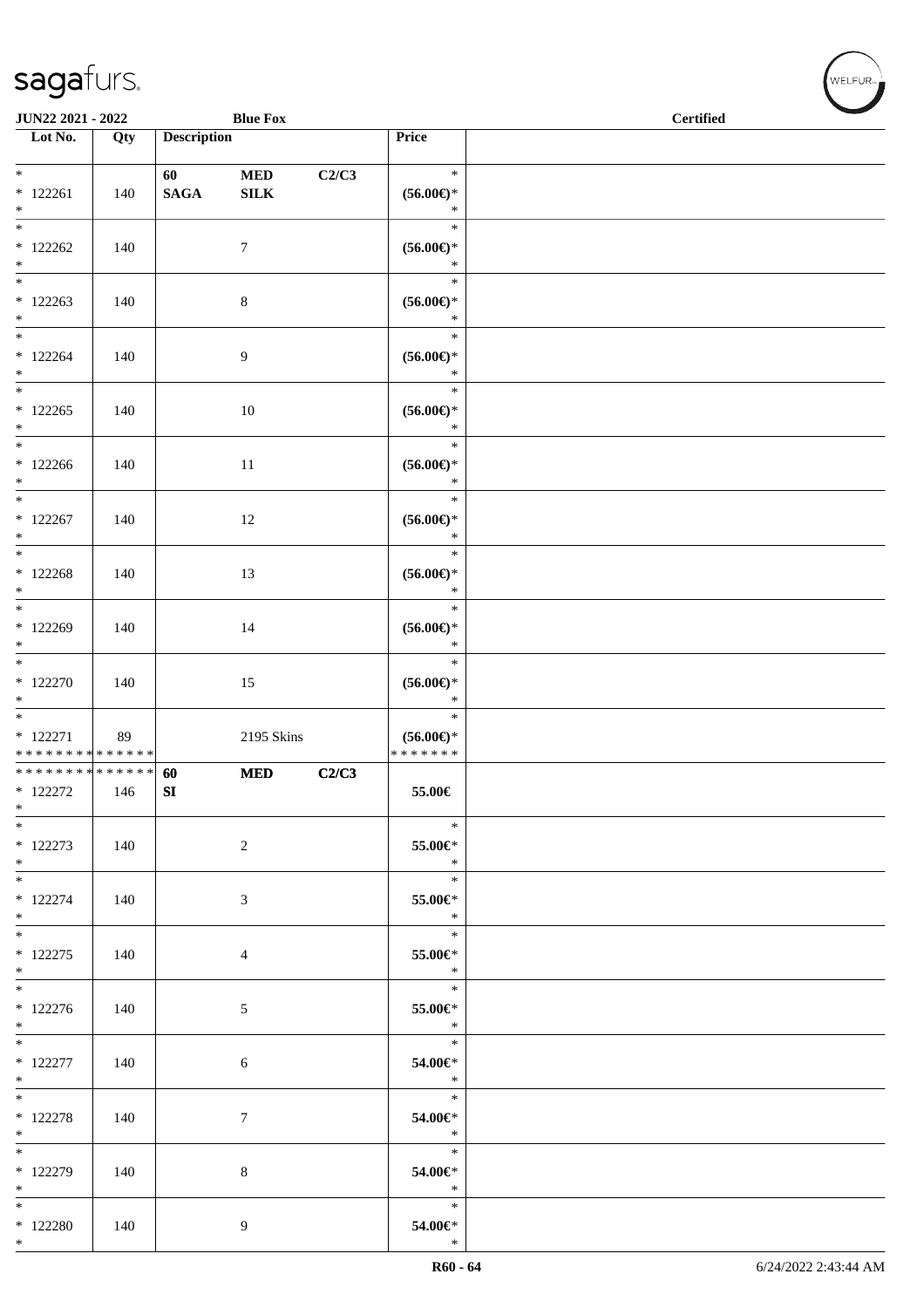| JUN22 2021 - 2022<br><b>Blue Fox</b>                            |     |                        |                |       |                                    | <b>Certified</b> |
|-----------------------------------------------------------------|-----|------------------------|----------------|-------|------------------------------------|------------------|
| $\overline{\phantom{1}}$ Lot No.                                | Qty | <b>Description</b>     |                |       | Price                              |                  |
| $*$<br>$* 122281$<br>$*$                                        | 140 | 60<br>${\bf S}{\bf I}$ | <b>MED</b>     | C2/C3 | $\ast$<br>54.00€*<br>$\ast$        |                  |
| $\overline{\phantom{0}}$<br>$*$ 122282<br>$*$                   | 140 |                        | 11             |       | $\ast$<br>54.00€*<br>$\ast$        |                  |
| $* 122283$<br>$*$                                               | 140 |                        | 12             |       | $\ast$<br>54.00€*<br>$\ast$        |                  |
| $*$<br>$* 122284$<br>$*$                                        | 140 |                        | 13             |       | $\ast$<br>54.00€*<br>$\ast$        |                  |
| $\overline{\ }$<br>$*$ 122285<br>$*$                            | 140 |                        | 14             |       | $\ast$<br>54.00€*<br>$\ast$        |                  |
| $*$<br>$*122286$<br>* * * * * * * * * * * * * * *               | 92  |                        | 2058 Skins     |       | $\ast$<br>54.00€*<br>* * * * * * * |                  |
| * * * * * * * * <mark>* * * * * * *</mark><br>$*$ 122287<br>$*$ | 146 | 60<br>SI               | <b>MED</b>     | C2/C3 | 55.00€                             |                  |
| $*$<br>$*$ 122288<br>$*$                                        | 140 |                        | $\overline{c}$ |       | $\ast$<br>55.00€*<br>$\ast$        |                  |
| $*$<br>$*$ 122289<br>$*$                                        | 140 |                        | 3              |       | $\ast$<br>55.00€*<br>$\ast$        |                  |
| $*122290$<br>$*$                                                | 140 |                        | 4              |       | $\ast$<br>55.00€*<br>$\ast$        |                  |
| $*$<br>$* 122291$<br>$*$                                        | 140 |                        | $\sqrt{5}$     |       | $\ast$<br>54.00€*<br>$\ast$        |                  |
| $*$<br>* 122292<br>$*$                                          | 140 |                        | 6              |       | $\ast$<br>54.00€*<br>$\ast$        |                  |
| $*$<br>$*$ 122293<br>$*$                                        | 140 |                        | $\tau$         |       | $*$<br>54.00€*<br>$\ast$           |                  |
| $*$<br>* 122294<br>$*$                                          | 140 |                        | $8\,$          |       | $\ast$<br>54.00€*<br>$\ast$        |                  |
| $*$ 122295<br>$*$                                               | 140 |                        | 9              |       | $\ast$<br>54.00€*<br>$\ast$        |                  |
| $*122296$<br>$*$                                                | 140 |                        | 10             |       | $\ast$<br>54.00€*<br>$*$           |                  |
| $\overline{\phantom{0}}$<br>$*$ 122297<br>$*$                   | 140 |                        | 11             |       | $\ast$<br>54.00€*<br>$\ast$        |                  |
| $*$<br>$*$ 122298<br>$*$                                        | 140 |                        | 12             |       | $\ast$<br>54.00€*<br>$\ast$        |                  |
| * 122299<br>$*$                                                 | 140 |                        | 13             |       | $\ast$<br>54.00€*<br>$*$           |                  |
| $*$<br>$*122300$<br>$*$                                         | 140 |                        | 14             |       | $\ast$<br>54.00€*<br>$\ast$        |                  |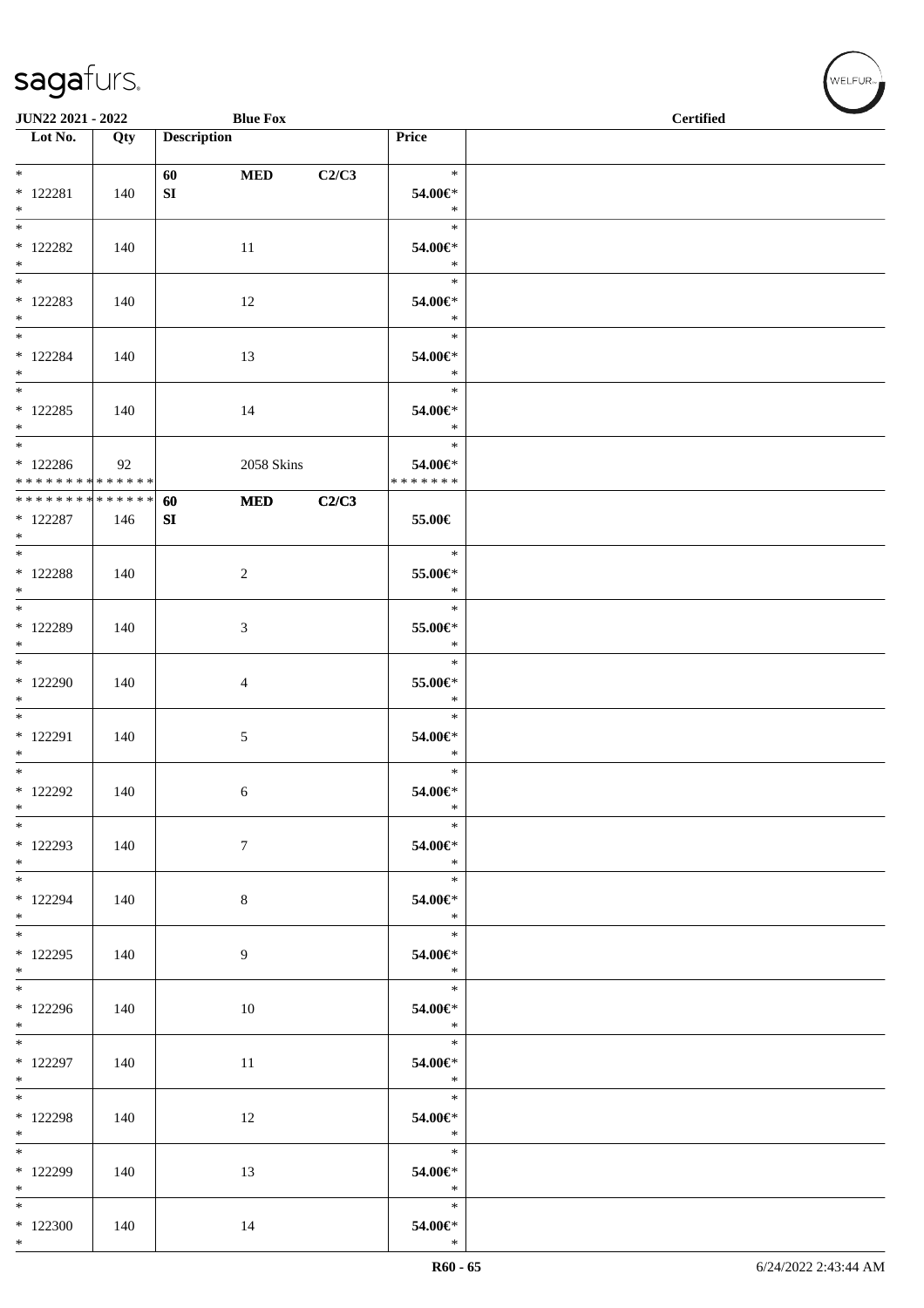|                                                                          | JUN22 2021 - 2022<br><b>Blue Fox</b> |                    |                                                            |       |                                                | <b>Certified</b> |  |  |
|--------------------------------------------------------------------------|--------------------------------------|--------------------|------------------------------------------------------------|-------|------------------------------------------------|------------------|--|--|
| $\overline{\phantom{1}}$ Lot No.                                         | Qty                                  | <b>Description</b> |                                                            |       | Price                                          |                  |  |  |
| $*$<br>$*$ 122301<br>$*$                                                 | 140                                  | 60<br>SI           | $\bf MED$                                                  | C2/C3 | $\ast$<br>54.00€*<br>$\ast$                    |                  |  |  |
| $\overline{\phantom{0}}$<br>$*122302$<br>$\ast$                          | 140                                  |                    | 16                                                         |       | $\ast$<br>54.00€*<br>$\ast$                    |                  |  |  |
| $\ast$<br>$*122303$<br>$\ast$                                            | 140                                  |                    | 17                                                         |       | $\ast$<br>54.00€*<br>$\ast$                    |                  |  |  |
| $\overline{\phantom{0}}$<br>$*122304$<br>$*$<br>$\overline{\phantom{0}}$ | 140                                  |                    | 18                                                         |       | $\ast$<br>54.00€*<br>$\ast$                    |                  |  |  |
| $*122305$<br>* * * * * * * * * * * * * *                                 | 143                                  |                    | 2669 Skins                                                 |       | $\ast$<br>54.00€*<br>* * * * * * *             |                  |  |  |
| ******** <mark>******</mark><br>$*122306$<br>$*$                         | 104                                  | 60<br><b>SROY</b>  | $\mathbf{X}\mathbf{D}/\mathbf{D}\mathbf{K}$<br><b>HEAV</b> | C2/C3 | $(70.00\epsilon)$                              |                  |  |  |
| $*$<br>$*$ 122307<br>$*$                                                 | 98                                   |                    | $\sqrt{2}$                                                 |       | $\ast$<br>70.00€*<br>$\ast$                    |                  |  |  |
| $*$<br>$*$ 122308<br>$*$                                                 | 98                                   |                    | 3                                                          |       | $\ast$<br>70.00€*<br>$\ast$                    |                  |  |  |
| $*$<br>$*122309$<br>$\ast$                                               | 98                                   |                    | $\overline{4}$                                             |       | $\ast$<br>70.00€*<br>$\ast$                    |                  |  |  |
| $*$<br>$*122310$<br>$\ast$                                               | 98                                   |                    | 5                                                          |       | $\ast$<br>70.00€*<br>$\ast$                    |                  |  |  |
| $\overline{\phantom{0}}$<br>$* 122311$<br>$*$                            | 98                                   |                    | 6                                                          |       | $\ast$<br>$70.00 \in$ *<br>$\ast$              |                  |  |  |
| $\overline{\phantom{0}}$<br>$* 122312$<br>$\ast$                         | 98                                   |                    | $\tau$                                                     |       | $\ast$<br>70.00€*<br>$\ast$                    |                  |  |  |
| $\ast$<br>$* 122313$<br>$\ast$                                           | 98                                   |                    | $\,8\,$                                                    |       | $\ast$<br>$(70.00\epsilon)$ *<br>$\ast$        |                  |  |  |
| $\ast$<br>$* 122314$<br>$\ast$                                           | 98                                   |                    | 9                                                          |       | $\ast$<br>$(70.00\epsilon)$ *<br>$\ast$        |                  |  |  |
| $\ast$<br>$* 122315$<br>$\ast$<br>$\overline{\ast}$                      | 98                                   |                    | 10                                                         |       | $\ast$<br>$(70.00\epsilon)$ *<br>$\ast$        |                  |  |  |
| $* 122316$<br>$\ast$                                                     | 98                                   |                    | 11                                                         |       | $\ast$<br>$(70.00\epsilon)$ *<br>$\ast$        |                  |  |  |
| $\overline{\phantom{0}}$<br>$* 122317$<br>* * * * * * * * * * * * * *    | 99                                   |                    | 1183 Skins                                                 |       | $\ast$<br>$(70.00\epsilon)$ *<br>* * * * * * * |                  |  |  |
| * * * * * * * * * * * * * *<br>$* 122318$<br>$\ast$                      | 104                                  | 60<br><b>SROY</b>  | $\bold{X}\bold{D}/\bold{D}\bold{K}$<br><b>HEAV</b>         | C2/C3 | 68.00€                                         |                  |  |  |
| $*$<br>* 122319<br>$\ast$                                                | 98                                   |                    | $\overline{c}$                                             |       | $\ast$<br>$68.00 \in$<br>$\ast$                |                  |  |  |
| $\ast$<br>$*122320$<br>$*$                                               | 98                                   |                    | 3                                                          |       | $\ast$<br>$68.00 \text{E}$<br>$\ast$           |                  |  |  |

WELFUR-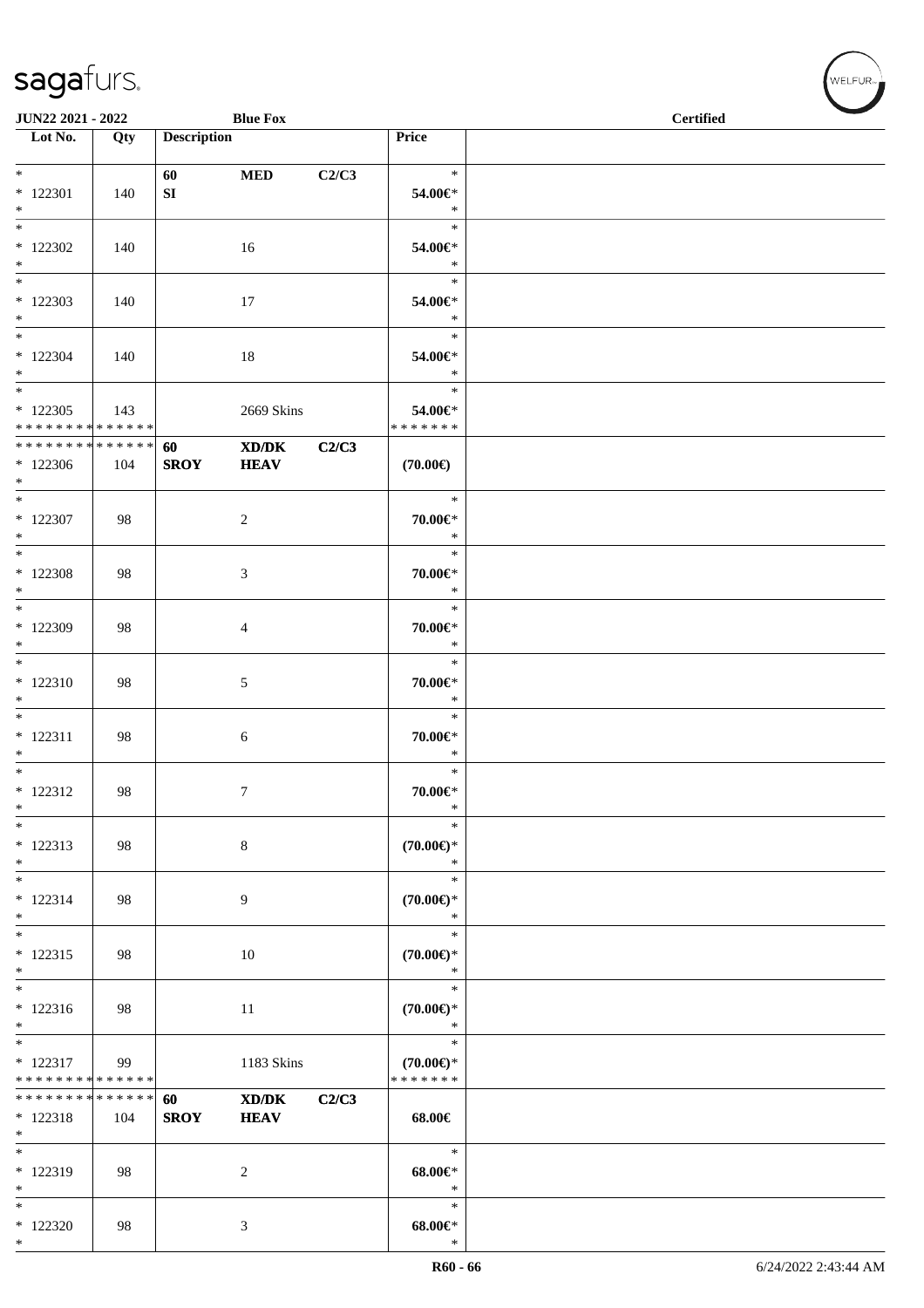| JUN22 2021 - 2022                     |     |                    | <b>Blue Fox</b>      |       |                                        | $\overline{\phantom{a}}$<br>$\operatorname{Certified}$ |
|---------------------------------------|-----|--------------------|----------------------|-------|----------------------------------------|--------------------------------------------------------|
| Lot No.                               | Qty | <b>Description</b> |                      |       | Price                                  |                                                        |
| $*$<br>$* 122321$<br>$*$              | 98  | <b>SROY</b>        | XD/DK<br><b>HEAV</b> | C2/C3 | $\ast$<br>$68.00 \in$<br>$\ast$        |                                                        |
| $*$ 122322<br>$*$                     | 98  |                    | 5                    |       | $\ast$<br>$68.00 \in$<br>$\ast$        |                                                        |
| $*$<br>$*$ 122323<br>$*$              | 98  |                    | 6                    |       | $\ast$<br>$68.00 \in$<br>$\ast$        |                                                        |
| $*$<br>$* 122324$<br>$*$              | 98  |                    | $\tau$               |       | $\ast$<br>$68.00 \in$<br>$\ast$        |                                                        |
| $*$<br>$*$ 122325<br>$*$              | 98  |                    | $\,8\,$              |       | $\ast$<br>$68.00 \in$<br>$\ast$        |                                                        |
| $*$<br>$*122326$<br>$*$               | 98  |                    | 9                    |       | $\ast$<br>$68.00 \in$<br>$\ast$        |                                                        |
| $*$<br>$* 122327$<br>$*$              | 98  |                    | 10                   |       | $\ast$<br>$68.00 \in$<br>$\ast$        |                                                        |
| $*$ 122328<br>$*$                     | 98  |                    | $11\,$               |       | $\ast$<br>$68.00 \in$<br>$\ast$        |                                                        |
| $*122329$<br>$*$                      | 98  |                    | 12                   |       | $\ast$<br>$68.00 \in$<br>$\ast$        |                                                        |
| $*122330$<br>$*$                      | 98  |                    | 13                   |       | $\ast$<br>$68.00 \text{E}^*$<br>$\ast$ |                                                        |
| $*$<br>$* 122331$<br>$*$<br>$*$       | 98  |                    | 14                   |       | $\ast$<br>$68.00 \in$<br>$\ast$        |                                                        |
| $*$ 122332<br>$*$                     | 98  |                    | 15                   |       | $\ast$<br>$68.00 \in$ *<br>$\ast$      |                                                        |
| $\ast$<br>$*122333$<br>$*$            | 98  |                    | 16                   |       | $\ast$<br>$68.00 \in$<br>$\rightarrow$ |                                                        |
| $*$<br>* 122334<br>$*$                | 98  |                    | 17                   |       | $\ast$<br>$68.00 \in$<br>$\ast$        |                                                        |
| $*122335$<br>$*$<br>$\overline{\ast}$ | 98  |                    | 18                   |       | $\ast$<br>$68.00 \in$<br>$*$           |                                                        |
| $*122336$<br>$*$                      | 98  |                    | 19                   |       | $\ast$<br>$68.00 \in$<br>$\ast$        |                                                        |
| $*$<br>$* 122337$<br>$*$              | 98  |                    | 20                   |       | $\ast$<br>$68.00 \in$<br>$\ast$        |                                                        |
| $*$<br>$*122338$<br>$*$               | 98  |                    | 21                   |       | $\ast$<br>$68.00 \in$<br>$\ast$        |                                                        |
| * 122339<br>$*$                       | 98  |                    | 22                   |       | $\ast$<br>$68.00 \in$<br>$\ast$        |                                                        |
| $*$<br>$*122340$<br>$*$               | 98  |                    | $23\,$               |       | $\ast$<br>$68.00 \in$<br>$\ast$        |                                                        |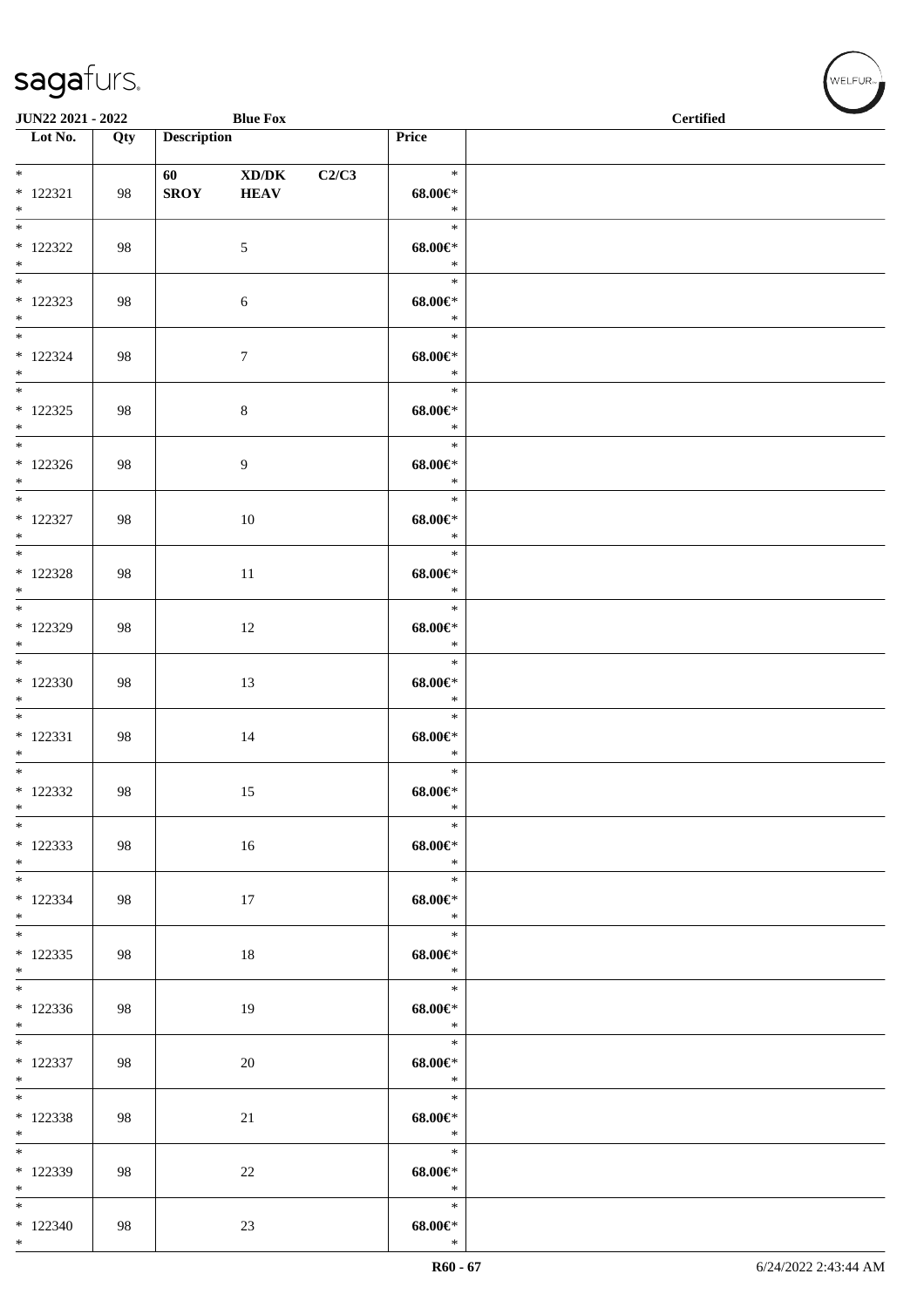| JUN22 2021 - 2022                                                     |     |                        | <b>Blue Fox</b>      |       |                                         | <b>Certified</b> |  |  |  |
|-----------------------------------------------------------------------|-----|------------------------|----------------------|-------|-----------------------------------------|------------------|--|--|--|
| $\overline{\phantom{1}}$ Lot No.                                      | Qty | <b>Description</b>     |                      |       | Price                                   |                  |  |  |  |
|                                                                       |     |                        |                      |       |                                         |                  |  |  |  |
| $*$<br>$* 122341$<br>$*$                                              | 98  | 60 — 10<br><b>SROY</b> | XD/DK<br><b>HEAV</b> | C2/C3 | $\ast$<br>$68.00 \in$<br>$\ast$         |                  |  |  |  |
| $\overline{\phantom{a}^*}$<br>$* 122342$<br>$*$                       | 98  |                        | 25                   |       | $\ast$<br>$68.00 \in$<br>$\ast$         |                  |  |  |  |
| $\overline{\phantom{0}}$<br>$*122343$<br>$\ast$                       | 88  |                        | 26                   |       | $\ast$<br>$68.00 \in$<br>$\ast$         |                  |  |  |  |
| $*$<br>$* 122344$<br>$\ast$                                           | 86  |                        | 27                   |       | $\ast$<br>$68.00 \in$<br>$\ast$         |                  |  |  |  |
| $\overline{\phantom{0}}$<br>$* 122345$<br>* * * * * * * * * * * * * * | 21  |                        | 2651 Skins           |       | $\ast$<br>$66.00 \in$<br>* * * * * * *  |                  |  |  |  |
| **************<br>$*122346$<br>$*$                                    | 104 | 60<br><b>SROY</b>      | XD/DK<br><b>HEAV</b> | C2/C3 | 68.00€                                  |                  |  |  |  |
| $*$<br>$* 122347$<br>$*$                                              | 98  |                        | $\sqrt{2}$           |       | $\ast$<br>$68.00 \in$<br>$\ast$         |                  |  |  |  |
| $\overline{\phantom{0}}$<br>$* 122348$<br>$*$                         | 98  |                        | $\mathfrak{Z}$       |       | $\ast$<br>$68.00 \in$<br>$\ast$         |                  |  |  |  |
| $*$<br>* 122349<br>$\ast$                                             | 98  |                        | $\overline{4}$       |       | $\ast$<br>$68.00 \in$<br>$\ast$         |                  |  |  |  |
| $*$<br>$*122350$<br>$\ast$                                            | 98  |                        | $\sqrt{5}$           |       | $\ast$<br>$68.00 \in$<br>$\ast$         |                  |  |  |  |
| $\overline{\phantom{0}}$<br>$* 122351$<br>$*$                         | 98  |                        | 6                    |       | $\ast$<br>$68.00 \in$<br>$\ast$         |                  |  |  |  |
| $\ast$<br>$*122352$<br>$\ast$                                         | 98  |                        | $\tau$               |       | $\ast$<br>$68.00 \in$<br>$\ast$         |                  |  |  |  |
| $\ast$<br>$*122353$<br>$\ast$                                         | 98  |                        | $\,8\,$              |       | $\ast$<br>$68.00 \in$<br>$\ast$         |                  |  |  |  |
| $\overline{\phantom{a}^*}$<br>* 122354<br>$*$                         | 98  |                        | 9                    |       | $\ast$<br>$68.00 \in$<br>$\ast$         |                  |  |  |  |
| $\overline{\ast}$<br>$*122355$<br>$*$                                 | 98  |                        | 10                   |       | $\ast$<br>$68.00 \in$<br>$\ast$         |                  |  |  |  |
| $\overline{\ast}$<br>$*122356$<br>$*$                                 | 98  |                        | 11                   |       | $\ast$<br>$68.00 \in$<br>$\ast$         |                  |  |  |  |
| $\overline{\phantom{0}}$<br>$* 122357$<br>$*$                         | 98  |                        | 12                   |       | $\ast$<br>$68.00 \in$<br>$\ast$         |                  |  |  |  |
| $\overline{\phantom{0}}$<br>$* 122358$<br>$*$                         | 98  |                        | 13                   |       | $\ast$<br>$(68.00\epsilon)$ *<br>$\ast$ |                  |  |  |  |
| $*$<br>$*122359$<br>$\ast$                                            | 98  |                        | 14                   |       | $\ast$<br>$(68.00\epsilon)$ *<br>$\ast$ |                  |  |  |  |
| $\ast$<br>$*122360$<br>$\ast$                                         | 98  |                        | 15                   |       | $\ast$<br>$(68.00\epsilon)$ *<br>$\ast$ |                  |  |  |  |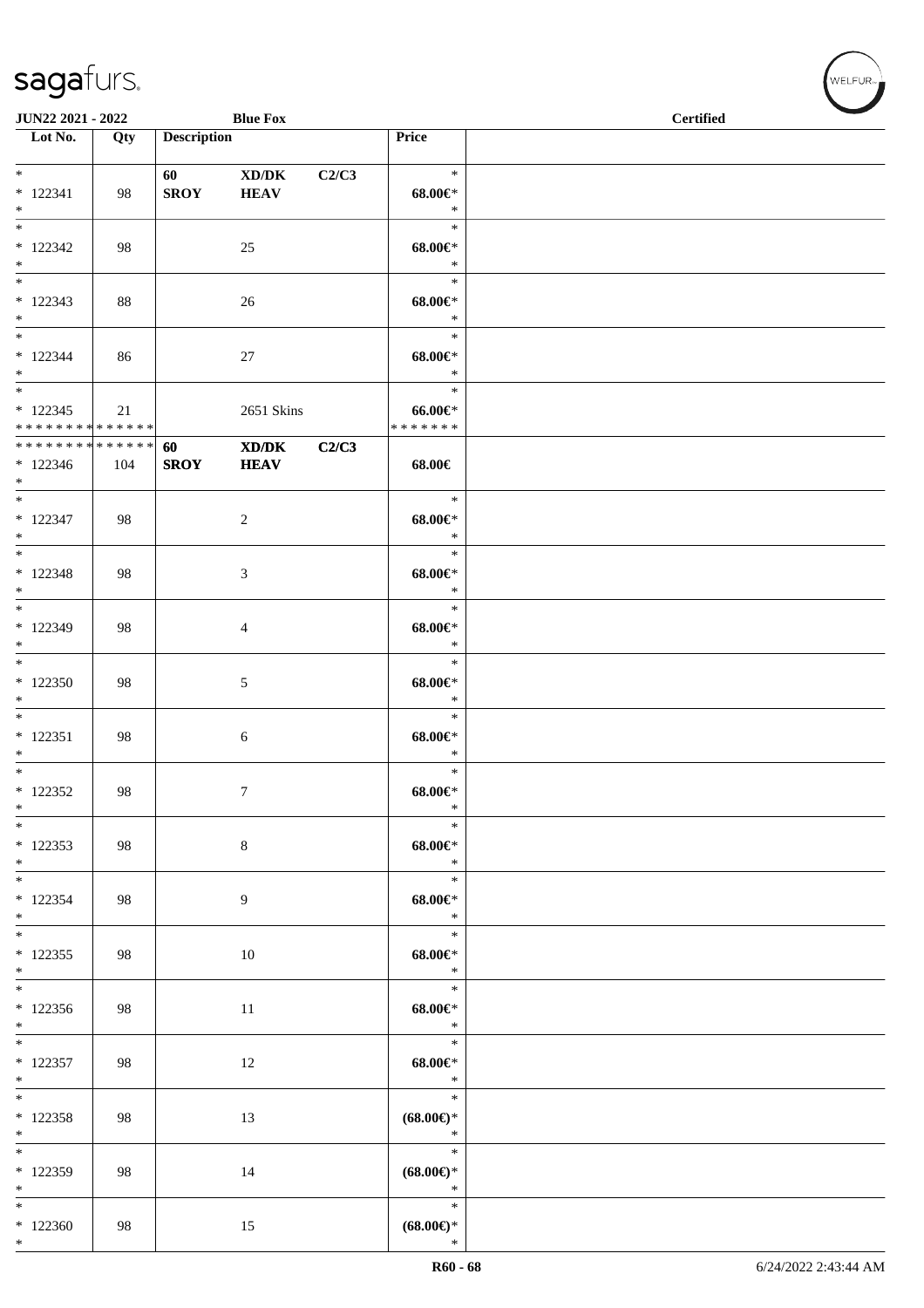| JUN22 2021 - 2022                                              |     |                    | <b>Blue Fox</b>                                                                                      |       |                                                                        | <b>Certified</b> |  |
|----------------------------------------------------------------|-----|--------------------|------------------------------------------------------------------------------------------------------|-------|------------------------------------------------------------------------|------------------|--|
| Lot No.                                                        | Qty | <b>Description</b> |                                                                                                      |       | Price                                                                  |                  |  |
| $\ast$<br>$* 122361$<br>$*$                                    | 98  | 60<br><b>SROY</b>  | $\mathbf{X}\mathbf{D}/\mathbf{D}\mathbf{K}$<br><b>HEAV</b>                                           | C2/C3 | $\ast$<br>$(68.00\epsilon)$ *<br>$\ast$                                |                  |  |
| $\overline{\phantom{0}}$<br>$*122362$<br>$*$                   | 98  |                    | 17                                                                                                   |       | $\ast$<br>$(68.00\epsilon)$ *<br>$\ast$                                |                  |  |
| $\ast$<br>$*122363$<br>$\ast$                                  | 98  |                    | 18                                                                                                   |       | $\ast$<br>$(68.00\mathnormal{\in}\mathcal{)^{\! \! \times}}$<br>$\ast$ |                  |  |
| $*$<br>$* 122364$<br>$*$                                       | 98  |                    | 19                                                                                                   |       | $\ast$<br>$(68.00\epsilon)$ *<br>$\ast$                                |                  |  |
| $\ast$<br>$*122365$<br>$*$                                     | 98  |                    | $20\,$                                                                                               |       | $\ast$<br>$(68.00\epsilon)$ *<br>$\ast$                                |                  |  |
| $*$<br>$*122366$<br>* * * * * * * * <mark>* * * * * * *</mark> | 40  |                    | 2006 Skins                                                                                           |       | $\ast$<br>$(68.00\epsilon)$ *<br>* * * * * * *                         |                  |  |
| * * * * * * * * * * * * * * *<br>$*122367$<br>$*$              | 112 | 60<br><b>SROY</b>  | $\mathbf{X}\mathbf{D}/\mathbf{D}\mathbf{K}$<br><b>HEAV</b>                                           | C2/C3 | 68.00€                                                                 |                  |  |
| $*$<br>$*122368$<br>$\ast$                                     | 112 |                    | $\boldsymbol{2}$                                                                                     |       | $\ast$<br>$68.00 \in$<br>$\ast$                                        |                  |  |
| $*$<br>$*122369$<br>$\ast$                                     | 98  |                    | 3                                                                                                    |       | $\ast$<br>$68.00 \in$<br>$\ast$                                        |                  |  |
| $*$<br>$*122370$<br>* * * * * * * * * * * * * *                | 23  |                    | 345 Skins                                                                                            |       | $\ast$<br>$68.00 \in$<br>* * * * * * *                                 |                  |  |
| * * * * * * * * * * * * * *<br>* 122371<br>$*$                 | 118 | 60<br><b>SROY</b>  | $\boldsymbol{\text{X}}\boldsymbol{\text{D}}\boldsymbol{/}\boldsymbol{\text{D}}\boldsymbol{\text{K}}$ | C2/C3 | $(66.00\epsilon)$                                                      |                  |  |
| $*$<br>$*$ 122372<br>$\ast$<br>$*$                             | 112 |                    | $\overline{c}$                                                                                       |       | $\ast$<br>$66.00 \text{eV}$<br>$\ast$<br>$\ast$                        |                  |  |
| * 122373<br>$*$<br>$\ast$                                      | 112 |                    | 3                                                                                                    |       | $66.00 \in$<br>$\ast$<br>$\ast$                                        |                  |  |
| $* 122374$<br>$*$<br>$*$                                       | 112 |                    | $\overline{4}$                                                                                       |       | $66.00 \in$<br>$\ast$<br>$\ast$                                        |                  |  |
| $* 122375$<br>$*$<br>$\overline{\phantom{0}}$                  | 112 |                    | 5                                                                                                    |       | $66.00 \in$<br>$\ast$<br>$\ast$                                        |                  |  |
| $*122376$<br>$*$                                               | 112 |                    | $\sqrt{6}$                                                                                           |       | $(66.00ε)$ *<br>$\ast$                                                 |                  |  |
| $*$<br>$* 122377$<br>$*$<br>$\overline{\ }$                    | 112 |                    | $\overline{7}$                                                                                       |       | $\ast$<br>$(66.00\mathnormal{\infty})^*$<br>$\ast$                     |                  |  |
| $* 122378$<br>$*$<br>$\overline{\phantom{0}}$                  | 112 |                    | 8                                                                                                    |       | $\ast$<br>$(66.00ε)$ *<br>$\ast$                                       |                  |  |
| * 122379<br>$*$                                                | 112 |                    | 9                                                                                                    |       | $\ast$<br>$(66.00ε)$ *<br>$\ast$                                       |                  |  |
| $*$<br>$*$ 122380<br>$*$                                       | 112 |                    | 10                                                                                                   |       | $\ast$<br>$(66.00\epsilon)$ *<br>$\ast$                                |                  |  |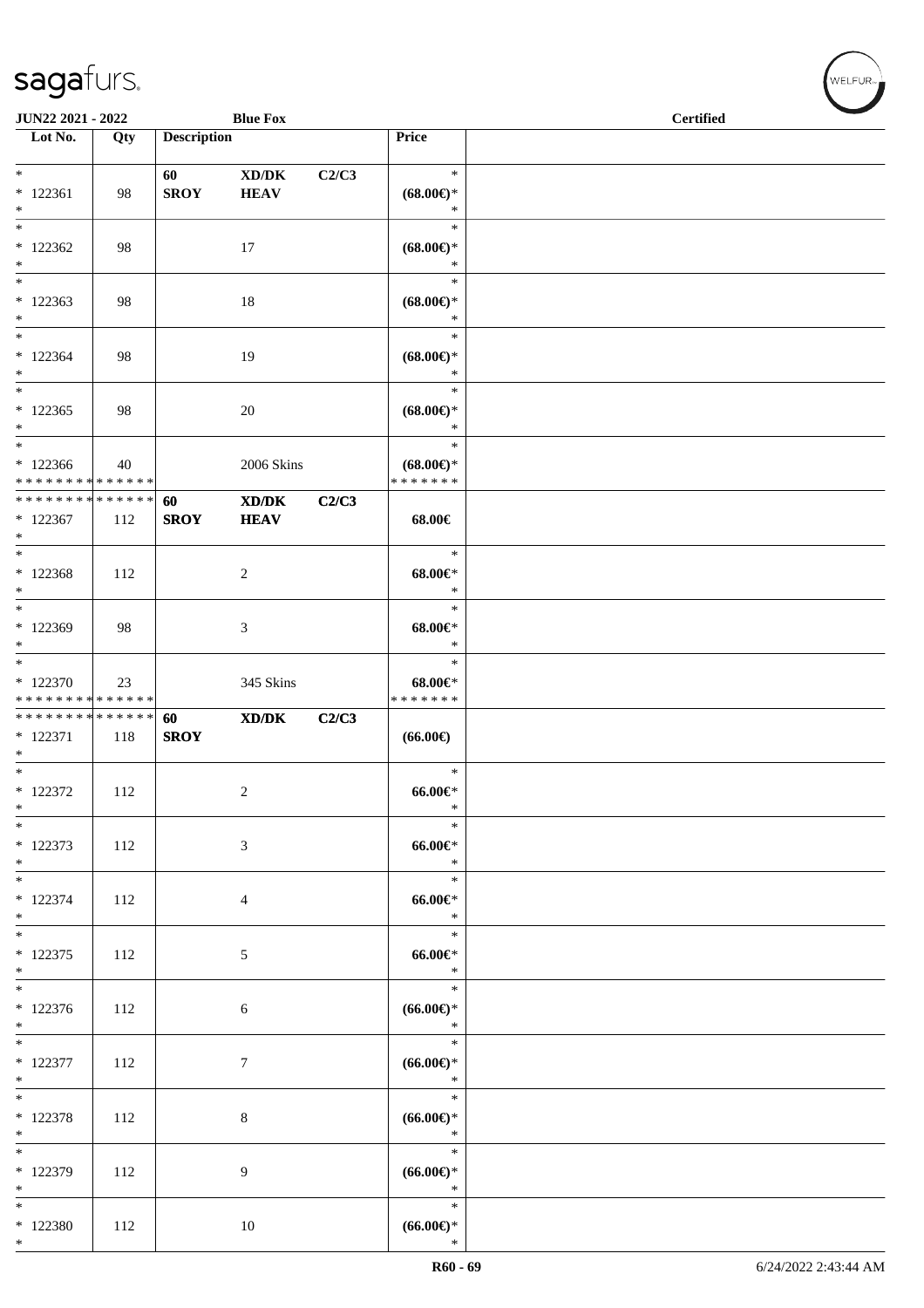| JUN22 2021 - 2022                                |     |                        | <b>Blue Fox</b>  |       |                                         | <b>Certified</b> |
|--------------------------------------------------|-----|------------------------|------------------|-------|-----------------------------------------|------------------|
| Lot No.                                          | Qty | <b>Description</b>     |                  |       | Price                                   |                  |
| $*$<br>$* 122381$<br>$*$                         | 112 | 60 - 10<br><b>SROY</b> | XD/DK            | C2/C3 | $\ast$<br>$(66.00ε)$ *<br>$\ast$        |                  |
| $\overline{\ast}$<br>$*$ 122382<br>$*$           | 112 |                        | 12               |       | $\ast$<br>$(66.00ε)$ *<br>$\ast$        |                  |
| $\overline{\phantom{0}}$<br>$* 122383$<br>$*$    | 112 |                        | 13               |       | $\ast$<br>$(66.00ε)$ *<br>$\ast$        |                  |
| $*$<br>$* 122384$<br>$*$                         | 112 |                        | 14               |       | $\ast$<br>$(66.00ε)$ *<br>$\ast$        |                  |
| $\overline{\phantom{0}}$<br>$*$ 122385<br>$*$    | 112 |                        | 15               |       | $\ast$<br>$(66.00ε)$ *<br>$\ast$        |                  |
| $*$<br>$*122386$<br>$*$                          | 112 |                        | 16               |       | $\ast$<br>$(66.00ε)$ *<br>$\ast$        |                  |
| $*$<br>* 122387<br>$*$                           | 112 |                        | $17\,$           |       | $\ast$<br>$(66.00ε)$ *<br>$\ast$        |                  |
| $*$<br>$* 122388$<br>* * * * * * * * * * * * * * | 58  |                        | 1968 Skins       |       | $\ast$<br>$(66.00ε)$ *<br>* * * * * * * |                  |
| ******** <mark>******</mark><br>* 122389<br>$*$  | 118 | 60<br><b>SROY</b>      | XD/DK            | C2/C3 | $(66.00\epsilon)$                       |                  |
| * 122390<br>$*$                                  | 112 |                        | $\boldsymbol{2}$ |       | $\ast$<br>$(66.00ε)$ *<br>$\ast$        |                  |
| $*$<br>* 122391<br>$*$                           | 112 |                        | $\mathfrak{Z}$   |       | $\ast$<br>$(66.00ε)$ *<br>$\ast$        |                  |
| $*$<br>$*$ 122392<br>$*$                         | 112 |                        | 4                |       | $\ast$<br>$(66.00ε)$ *<br>$\ast$        |                  |
| $\overline{\ast}$<br>* 122393<br>$*$             | 112 |                        | 5                |       | $\ast$<br>$(66.00ε)$ *<br>$\ast$        |                  |
| $*$<br>* 122394<br>$*$                           | 112 |                        | 6                |       | $\ast$<br>$(66.00ε)$ *<br>$\ast$        |                  |
| $\overline{\mathbf{r}}$<br>$*122395$<br>$*$      | 112 |                        | 7                |       | $\ast$<br>$(66.00ε)$ *<br>$\ast$        |                  |
| * 122396<br>$*$                                  | 112 |                        | $\,8\,$          |       | $\ast$<br>$(66.00ε)$ *<br>$\ast$        |                  |
| $*$<br>* 122397<br>$*$                           | 112 |                        | 9                |       | $\ast$<br>$(66.00ε)$ *<br>$\ast$        |                  |
| $*$<br>$* 122398$<br>$*$                         | 112 |                        | 10               |       | $\ast$<br>$(66.00ε)$ *<br>$\ast$        |                  |
| $\overline{\phantom{0}}$<br>* 122399<br>$*$      | 112 |                        | $11\,$           |       | $\ast$<br>$(66.00ε)$ *<br>$\ast$        |                  |
| $\ast$<br>$*122400$<br>$*$                       | 112 |                        | 12               |       | $\ast$<br>$(66.00ε)$ *<br>$\ast$        |                  |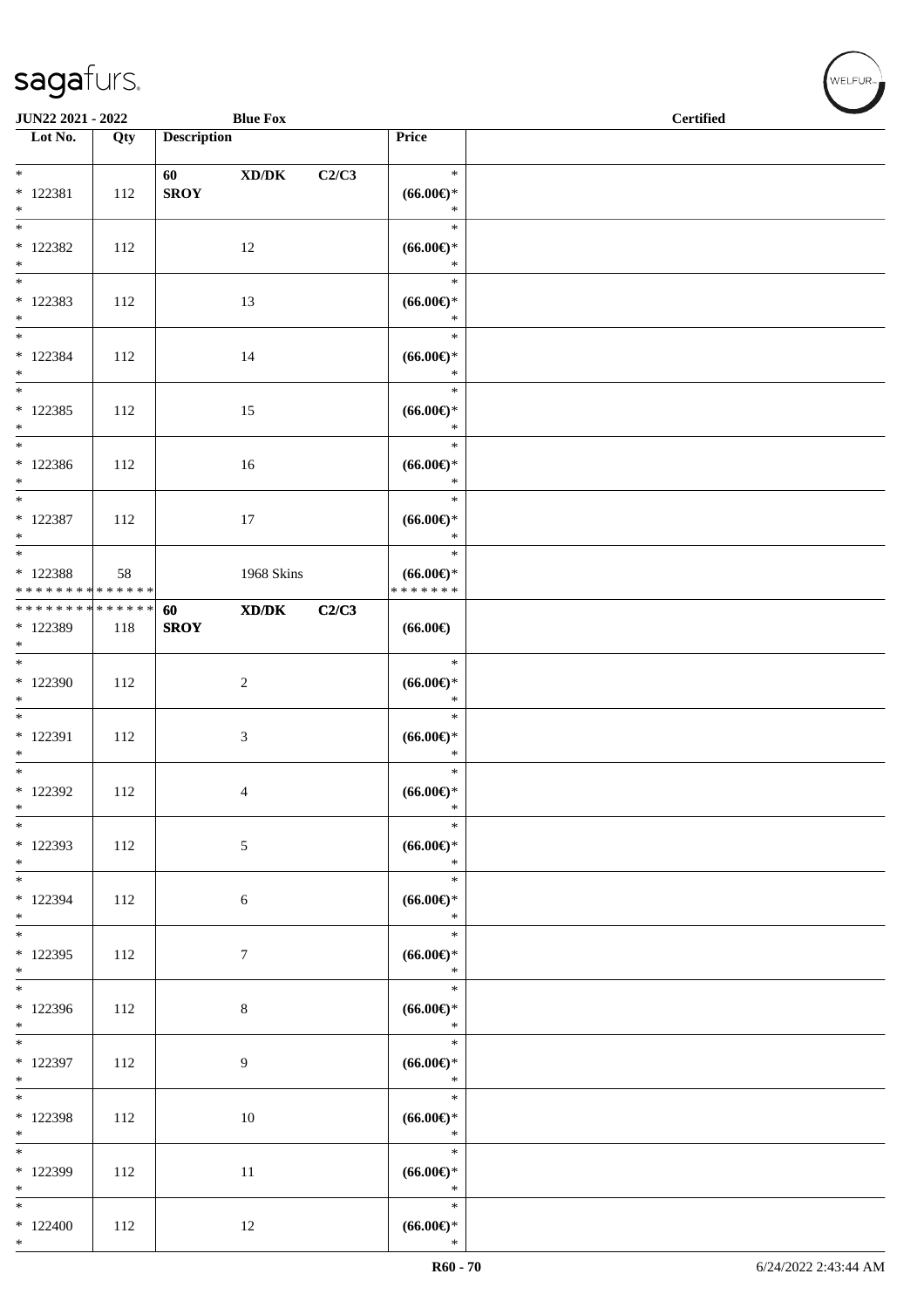| JUN22 2021 - 2022                                                        |     |                        | <b>Blue Fox</b>                                                       |                                                    | <b>Certified</b> |
|--------------------------------------------------------------------------|-----|------------------------|-----------------------------------------------------------------------|----------------------------------------------------|------------------|
| $\overline{\phantom{1}}$ Lot No.                                         | Qty | <b>Description</b>     |                                                                       | Price                                              |                  |
| $\overline{\phantom{0}}$<br>$*122401$<br>$\ast$                          | 112 | 60 - 10<br><b>SROY</b> | $\boldsymbol{\text{XD}}\boldsymbol{/}\boldsymbol{\text{DK}}$<br>C2/C3 | $\ast$<br>$(66.00\epsilon)$ *<br>$\ast$            |                  |
| $\overline{\ast}$<br>$*122402$<br>$\ast$                                 | 112 |                        | 14                                                                    | $\ast$<br>$(66.00ε)$ *<br>$\ast$                   |                  |
| $\overline{\phantom{0}}$<br>$*122403$<br>$*$<br>$_{\ast}^{-}$            | 112 |                        | 15                                                                    | $\ast$<br>$(66.00ε)$ *<br>$\ast$                   |                  |
| $*122404$<br>$\ast$<br>$\overline{\phantom{a}^*}$                        | 112 |                        | 16                                                                    | $\ast$<br>$(66.00ε)$ *<br>$\ast$                   |                  |
| $*122405$<br>$\ast$<br>$\overline{\phantom{0}}$                          | 112 |                        | 17                                                                    | $\ast$<br>$(66.00ε)$ *<br>$\ast$<br>$\ast$         |                  |
| $*122406$<br>$*$<br>$\overline{\phantom{a}^*}$                           | 112 |                        | $18\,$                                                                | $(66.00ε)$ *<br>$\ast$<br>$\ast$                   |                  |
| $*122407$<br>$*$<br>$*$                                                  | 112 |                        | 19                                                                    | $(66.00 \textrm{E})$<br>$\ast$<br>$\ast$           |                  |
| $*122408$<br>$*$<br>$*$                                                  | 112 |                        | 20                                                                    | $(66.00ε)$ *<br>$\ast$<br>$\ast$                   |                  |
| $*122409$<br>$*$<br>$\overline{\phantom{0}}$                             | 96  |                        | 21                                                                    | $(66.00ε)$ *<br>$\ast$                             |                  |
| $* 122410$<br>* * * * * * * * * * * * * *                                | 38  |                        | 2380 Skins                                                            | $\ast$<br>$(66.00ε)$ *<br>* * * * * * *            |                  |
| * * * * * * * * * * * * * *<br>$* 122411$<br>$\ast$<br>$\overline{\ast}$ | 118 |                        | <b>IDENTICAL</b>                                                      | $(66.00\epsilon)$                                  |                  |
| $* 122412$<br>$\ast$<br>$\overline{\phantom{a}^*}$                       | 112 |                        | $\sqrt{2}$                                                            | $\ast$<br>$(66.00\epsilon)$ *<br>$\ast$<br>$\ast$  |                  |
| $* 122413$<br>$*$<br>$\overline{\phantom{0}}$                            | 112 |                        | $\mathfrak{Z}$                                                        | $(66.00\epsilon)$ *<br>$\ast$<br>$\ast$            |                  |
| $* 122414$<br>$*$<br>$\overline{\phantom{0}}$                            | 112 |                        | $\overline{4}$                                                        | $(66.00ε)$ *<br>$\ast$<br>$\ast$                   |                  |
| $* 122415$<br>$*$<br>$*$                                                 | 112 |                        | $\sqrt{5}$                                                            | $(66.00ε)$ *<br>$\ast$                             |                  |
| $* 122416$<br>$*$<br>$\overline{\ast}$                                   | 112 |                        | 6                                                                     | $\ast$<br>$(66.00ε)$ *<br>$\ast$                   |                  |
| $* 122417$<br>$\ast$<br>$\overline{\phantom{0}}$                         | 112 |                        | $\boldsymbol{7}$                                                      | $\ast$<br>$(66.00ε)$ *<br>$\ast$                   |                  |
| $* 122418$<br>$*$                                                        | 112 |                        | $\,8\,$                                                               | $\ast$<br>$(66.00\epsilon)$ *<br>$\ast$            |                  |
| $\overline{\phantom{a}^*}$<br>$* 122419$<br>$\ast$                       | 112 |                        | $\overline{9}$                                                        | $\ast$<br>$(66.00ε)$ *<br>$\ast$                   |                  |
| $\overline{\phantom{a}^*}$<br>$*122420$<br>$\ast$                        | 112 |                        | 10                                                                    | $\ast$<br>$(66.00\mathnormal{\infty})^*$<br>$\ast$ |                  |

 $(\forall ELFUR_{\approx})$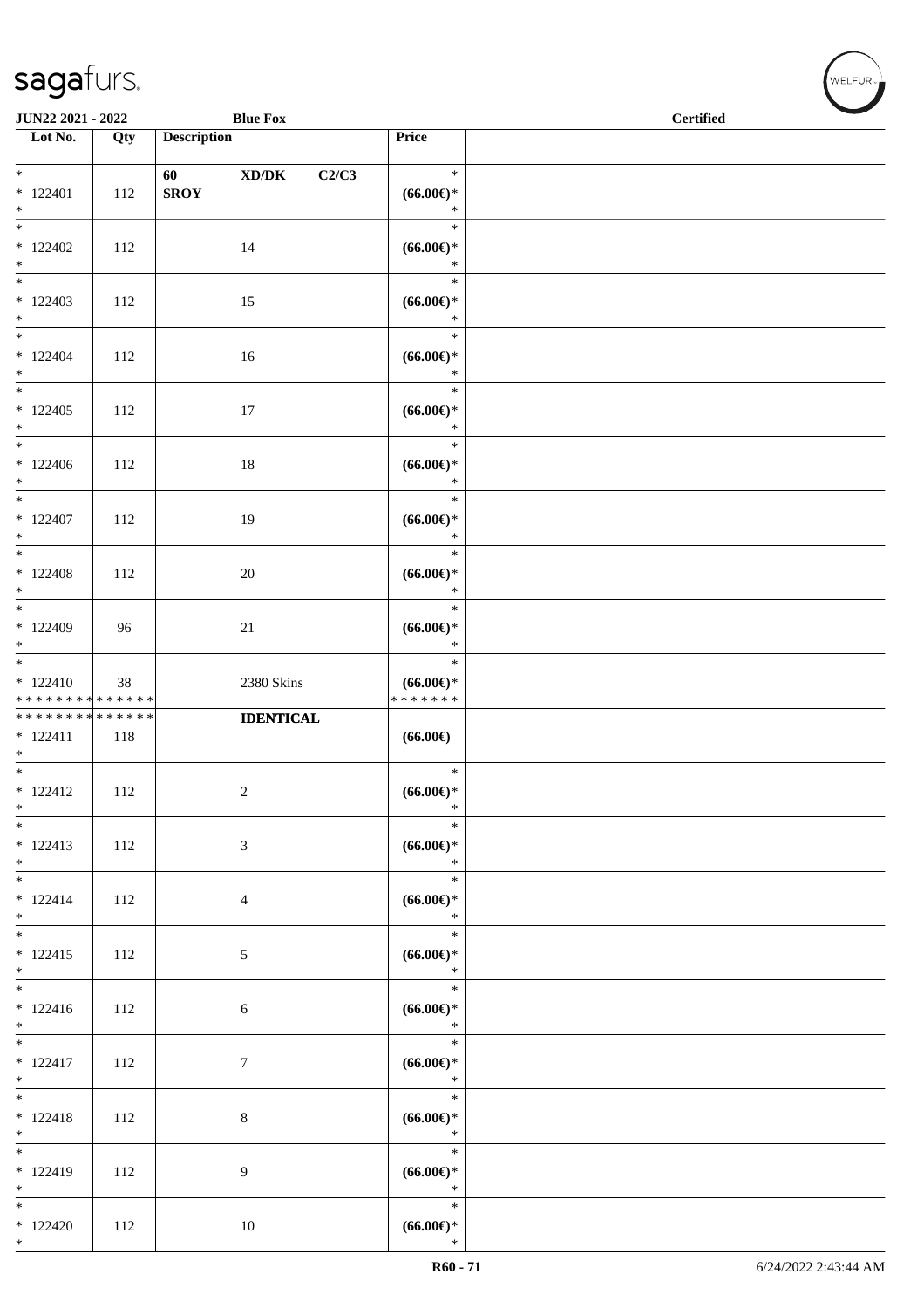| JUN22 2021 - 2022                                   |     |                          | <b>Blue Fox</b>                                              |       |                                         | <b>Certified</b> |
|-----------------------------------------------------|-----|--------------------------|--------------------------------------------------------------|-------|-----------------------------------------|------------------|
| $\overline{\phantom{1}}$ Lot No.                    | Qty | <b>Description</b>       |                                                              |       | Price                                   |                  |
| $*$<br>$* 122421$<br>$\ast$                         | 112 | 60<br><b>SROY</b>        | $\boldsymbol{\text{XD}}\boldsymbol{/}\boldsymbol{\text{DK}}$ | C2/C3 | $\ast$<br>$(66.00ε)$ *<br>$\ast$        |                  |
| $\overline{\phantom{a}^*}$<br>$*122422$<br>$\ast$   | 112 |                          | 12                                                           |       | $\ast$<br>$(66.00ε)$ *<br>$\ast$        |                  |
| $\ast$<br>$*122423$<br>$*$                          | 112 |                          | 13                                                           |       | $\ast$<br>$(66.00ε)$ *<br>$\ast$        |                  |
| $\overline{\phantom{0}}$<br>$* 122424$<br>$*$       | 112 |                          | 14                                                           |       | $\ast$<br>$(66.00ε)$ *<br>$\ast$        |                  |
| $\overline{\phantom{0}}$<br>$* 122425$<br>$*$       | 112 |                          | 15                                                           |       | $\ast$<br>$(66.00ε)$ *<br>$\ast$        |                  |
| $*$<br>$* 122426$<br>$*$                            | 112 |                          | 16                                                           |       | $\ast$<br>$(66.00ε)$ *<br>$\ast$        |                  |
| $*$<br>$* 122427$<br>$*$                            | 112 |                          | 17                                                           |       | $\ast$<br>$(66.00ε)$ *<br>$\ast$        |                  |
| $\overline{\phantom{0}}$<br>$*122428$<br>$\ast$     | 112 |                          | 18                                                           |       | $\ast$<br>$(66.00ε)$ *<br>$\ast$        |                  |
| $*$<br>* 122429<br>$*$<br>$\overline{\phantom{0}}$  | 112 |                          | 19                                                           |       | $\ast$<br>$(66.00ε)$ *<br>$\ast$        |                  |
| $*122430$<br>$\ast$<br>$\overline{\phantom{0}}$     | 109 |                          | $20\,$                                                       |       | $\ast$<br>$(66.00ε)$ *<br>$\ast$        |                  |
| $* 122431$<br>* * * * * * * * * * * * * *           | 21  |                          | 2264 Skins                                                   |       | $\ast$<br>$(66.00ε)$ *<br>* * * * * * * |                  |
| 122432                                              | 105 | 60<br><b>SROY</b>        | $\mathbf{X}\mathbf{D}/\mathbf{D}\mathbf{K}$                  | C2/C3 | $(66.00\epsilon)$                       |                  |
| ******** <mark>******</mark><br>$*122433$<br>$*$    | 118 | <b>60</b><br><b>SROY</b> | XD/DK                                                        | C2/C3 | $(66.00\epsilon)$                       |                  |
| $\ast$<br>$* 122434$<br>$*$                         | 112 |                          | $\overline{2}$                                               |       | $\ast$<br>$(66.00ε)$ *<br>$\ast$        |                  |
| $*$<br>$*122435$<br>$*$<br>$\overline{\phantom{0}}$ | 112 |                          | 3                                                            |       | $\ast$<br>$(66.00ε)$ *<br>$\ast$        |                  |
| $*122436$<br>$*$                                    | 112 |                          | $\overline{4}$                                               |       | $\ast$<br>$(66.00ε)$ *<br>$\ast$        |                  |
| $\overline{\phantom{0}}$<br>$* 122437$<br>$*$       | 112 |                          | $\sqrt{5}$                                                   |       | $\ast$<br>$(66.00ε)$ *<br>$\ast$        |                  |
| $*$<br>$* 122438$<br>$*$                            | 112 |                          | $\sqrt{6}$                                                   |       | $\ast$<br>$(66.00ε)$ *<br>$\ast$        |                  |
| $*$<br>* 122439<br>$*$                              | 112 |                          | $\overline{7}$                                               |       | $\ast$<br>$(66.00ε)$ *<br>$\ast$        |                  |
| $\ast$<br>$*122440$<br>$*$                          | 112 |                          | $8\,$                                                        |       | $\ast$<br>$(66.00\epsilon)$ *<br>$\ast$ |                  |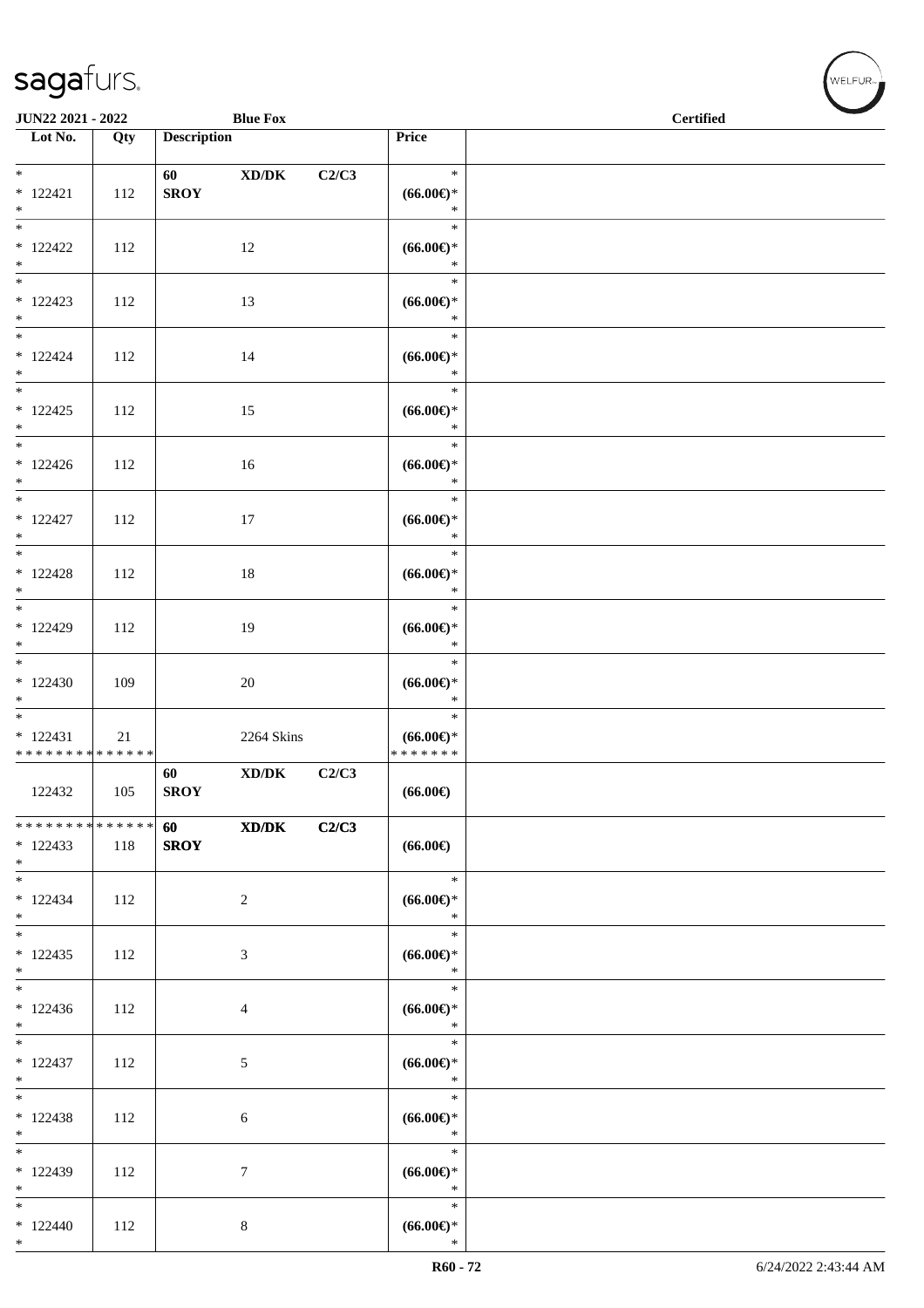\*

| JUN22 2021 - 2022<br><b>Blue Fox</b>             |     |                    |                                                                                                             |       |                                            | <b>Certified</b> |
|--------------------------------------------------|-----|--------------------|-------------------------------------------------------------------------------------------------------------|-------|--------------------------------------------|------------------|
| Lot No.                                          | Qty | <b>Description</b> |                                                                                                             |       | Price                                      |                  |
| $*$<br>$* 122441$<br>$*$                         | 112 | 60<br><b>SROY</b>  | $\boldsymbol{\text{XD}}\boldsymbol{/}\boldsymbol{\text{DK}}$                                                | C2/C3 | $\ast$<br>$(66.00ε)$ *<br>$\ast$           |                  |
| $\overline{\ast}$<br>$*122442$<br>$*$            | 112 |                    | 10                                                                                                          |       | $\ast$<br>$(66.00ε)$ *<br>$\ast$           |                  |
| $\overline{\phantom{0}}$<br>$* 122443$<br>$\ast$ | 112 |                    | 11                                                                                                          |       | $\ast$<br>$(66.00ε)$ *<br>$\ast$           |                  |
| $* 122444$<br>$*$                                | 112 |                    | 12                                                                                                          |       | $\ast$<br>$(66.00ε)$ *<br>$\ast$           |                  |
| $*122445$<br>$*$                                 | 112 |                    | 13                                                                                                          |       | $\ast$<br>$(66.00ε)$ *<br>$\ast$           |                  |
| $*122446$<br>$*$                                 | 112 |                    | 14                                                                                                          |       | $\ast$<br>$(66.00ε)$ *<br>$\ast$           |                  |
| $*$<br>$* 122447$<br>$*$                         | 112 |                    | 15                                                                                                          |       | $\ast$<br>$(66.00ε)$ *<br>$\ast$           |                  |
| $* 122448$<br>$*$                                | 112 |                    | 16                                                                                                          |       | $\ast$<br>$(66.00ε)$ *<br>$\ast$           |                  |
| $* 122449$<br>$*$                                | 112 |                    | 17                                                                                                          |       | $\ast$<br>$(66.00ε)$ *<br>$\ast$           |                  |
| $*122450$<br>* * * * * * * * * * * * * *         | 53  |                    | 1963 Skins                                                                                                  |       | $\ast$<br>$(66.00ε)$ *<br>* * * * * * *    |                  |
| * * * * * * * * * * * * * *<br>$* 122451$<br>$*$ | 132 | 60<br><b>SROY</b>  | $\boldsymbol{\text{X}}\boldsymbol{\text{D}}\boldsymbol{/}\boldsymbol{\text{D}}\boldsymbol{\text{K}}$<br>SLK | C2/C3 | (60.00)                                    |                  |
| $*$<br>$*122452$<br>$\ast$                       | 126 |                    | $\sqrt{2}$                                                                                                  |       | $\ast$<br>$(60.00\varepsilon)$ *<br>$\ast$ |                  |
| $*$<br>$* 122453$<br>$*$                         | 126 |                    | $\mathfrak{Z}$                                                                                              |       | $\ast$<br>(60.00)<br>$\ast$                |                  |
| $\ast$<br>$* 122454$<br>$*$                      | 126 |                    | $\overline{4}$                                                                                              |       | $\ast$<br>$(60.00ε)$ *<br>$\ast$           |                  |
| $*$<br>$* 122455$<br>$*$                         | 126 |                    | $\mathfrak{S}$                                                                                              |       | $\ast$<br>$(60.00ε)$ *<br>$\ast$           |                  |
| $*122456$<br>$*$                                 | 126 |                    | $\sqrt{6}$                                                                                                  |       | $\ast$<br>(60.00)<br>$\ast$                |                  |
| $* 122457$<br>$*$                                | 126 |                    | $\tau$                                                                                                      |       | $\ast$<br>$(60.00ε)$ *<br>$\ast$           |                  |
| $\overline{\ast}$<br>$* 122458$<br>$*$           | 126 |                    | $\,8\,$                                                                                                     |       | $\ast$<br>(60.00)<br>$\ast$                |                  |
| $\ast$<br>$*122459$<br>$*$                       | 126 |                    | 9                                                                                                           |       | $\ast$<br>$(60.00ε)$ *<br>$\ast$           |                  |
| $*$<br>$*122460$<br>$*$                          | 126 |                    | 10                                                                                                          |       | $\ast$<br>$(60.00\epsilon)$ *<br>$\ast$    |                  |

 $(\forall ELFUR$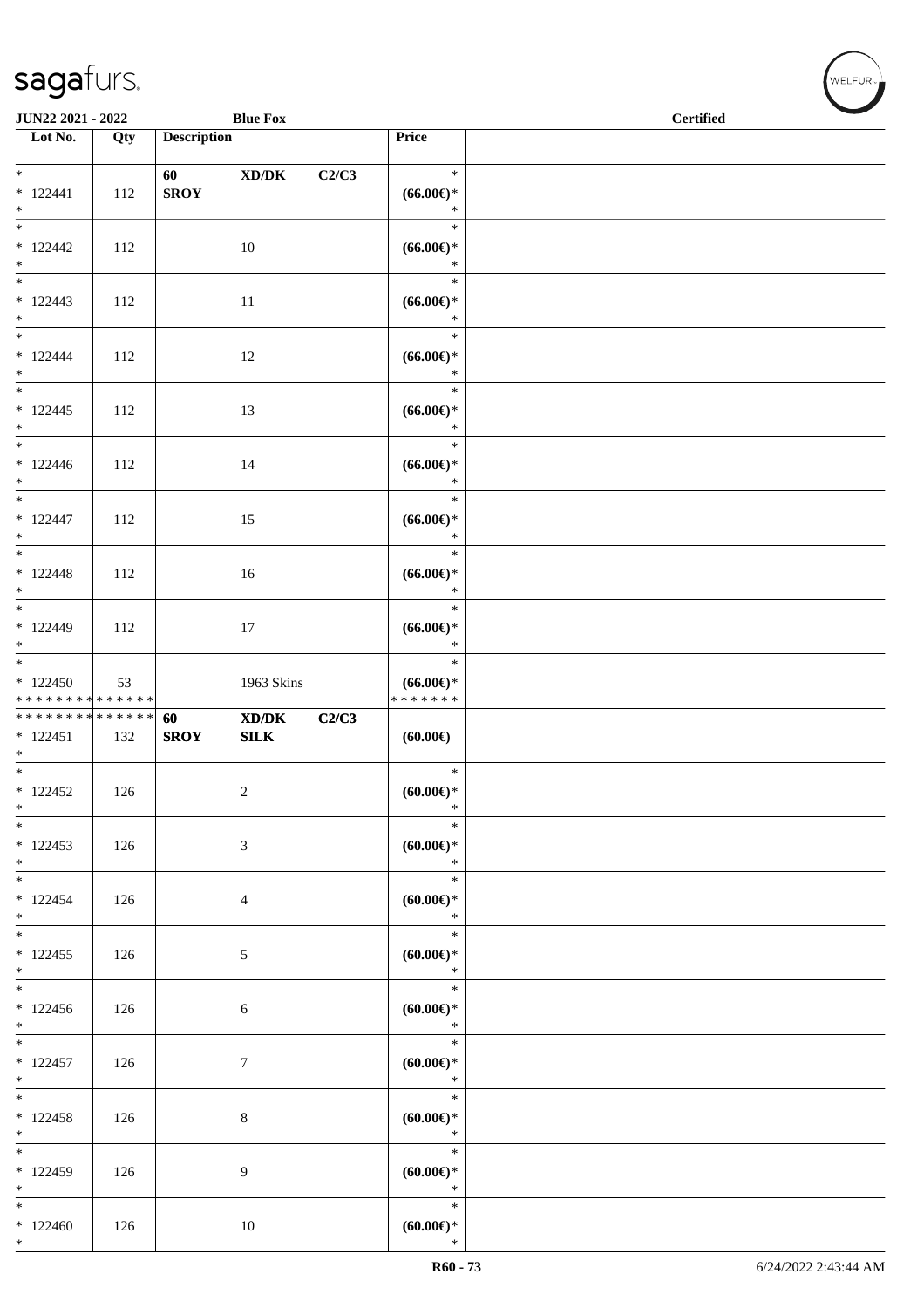| JUN22 2021 - 2022                                                    |     |                    | <b>Blue Fox</b>                                             |       |                                            | <b>Certified</b> |
|----------------------------------------------------------------------|-----|--------------------|-------------------------------------------------------------|-------|--------------------------------------------|------------------|
| Lot No.                                                              | Qty | <b>Description</b> |                                                             |       | Price                                      |                  |
| $\ast$<br>$* 122461$<br>$*$                                          | 126 | 60<br>${\bf SROY}$ | $\bold{X}\bold{D}/\bold{D}\bold{K}$<br>${\bf SILK}$         | C2/C3 | $\ast$<br>$(60.00\epsilon)$ *<br>$\ast$    |                  |
| $*122462$<br>$*$                                                     | 126 |                    | 12                                                          |       | $\ast$<br>$(60.00\varepsilon)$ *<br>$\ast$ |                  |
| $\overline{\phantom{0}}$<br>$*122463$<br>$*$                         | 126 |                    | 13                                                          |       | $\ast$<br>(60.00)<br>$\ast$                |                  |
| $*$<br>$*122464$<br>$*$                                              | 126 |                    | 14                                                          |       | $\ast$<br>$(60.00ε)$ *<br>$\ast$           |                  |
| $*$<br>$*122465$<br>$*$                                              | 126 |                    | 15                                                          |       | $\ast$<br>(60.00)<br>$\ast$                |                  |
| $*$<br>$*122466$<br>$*$                                              | 126 |                    | 16                                                          |       | $\ast$<br>$(60.00ε)$ *<br>$\ast$           |                  |
| $*122467$<br>$*$                                                     | 126 |                    | 17                                                          |       | $\ast$<br>$(60.00ε)$ *<br>$\ast$           |                  |
| $\overline{\ast}$<br>$*122468$<br>$\ast$                             | 126 |                    | $18\,$                                                      |       | $\ast$<br>$(60.00ε)$ *<br>$\ast$           |                  |
| $\overline{\phantom{0}}$<br>$*122469$<br>* * * * * * * * * * * * * * | 94  |                    | 2368 Skins                                                  |       | $\ast$<br>$(60.00ε)$ *<br>* * * * * * *    |                  |
| ******** <mark>******</mark><br>$*122470$<br>$*$                     | 132 | 60<br><b>SROY</b>  | $\mathbf{X}\mathbf{D}/\mathbf{D}\mathbf{K}$<br>${\bf SILK}$ | C2/C3 | $60.00 \in$                                |                  |
| $*$<br>$* 122471$<br>$*$                                             | 126 |                    | $\overline{c}$                                              |       | $\ast$<br>$60.00 \in$<br>$\ast$            |                  |
| $\overline{\phantom{0}}$<br>$*122472$<br>$*$                         | 126 |                    | 3                                                           |       | $\ast$<br>$60.00 \in$<br>$\ast$            |                  |
| $\ast$<br>$* 122473$<br>$*$                                          | 126 |                    | 4                                                           |       | $\ast$<br>$60.00 \in$<br>$\ast$            |                  |
| $*$<br>$* 122474$<br>$*$                                             | 126 |                    | 5                                                           |       | $\ast$<br>$60.00 \in$<br>$\ast$            |                  |
| $* 122475$<br>$*$                                                    | 126 |                    | $\sqrt{6}$                                                  |       | $\ast$<br>$(60.00ε)$ *<br>$\ast$           |                  |
| $* 122476$<br>$*$                                                    | 126 |                    | $\tau$                                                      |       | $\ast$<br>(60.00)<br>$\ast$                |                  |
| $*$<br>$*122477$<br>$*$                                              | 126 |                    | $\,8\,$                                                     |       | $\ast$<br>$(60.00ε)$ *<br>$\ast$           |                  |
| $*$<br>$* 122478$<br>$*$                                             | 126 |                    | 9                                                           |       | $\ast$<br>$(60.00\varepsilon)$ *<br>$\ast$ |                  |
| $\overline{\ast}$<br>$*122479$<br>$*$                                | 126 |                    | 10                                                          |       | $\ast$<br>$(60.00\varepsilon)$ *<br>$\ast$ |                  |
| $*$<br>$*122480$<br>$*$                                              | 126 |                    | 11                                                          |       | $\ast$<br>$(60.00\varepsilon)$ *<br>$\ast$ |                  |

welfur<sub>™</sub>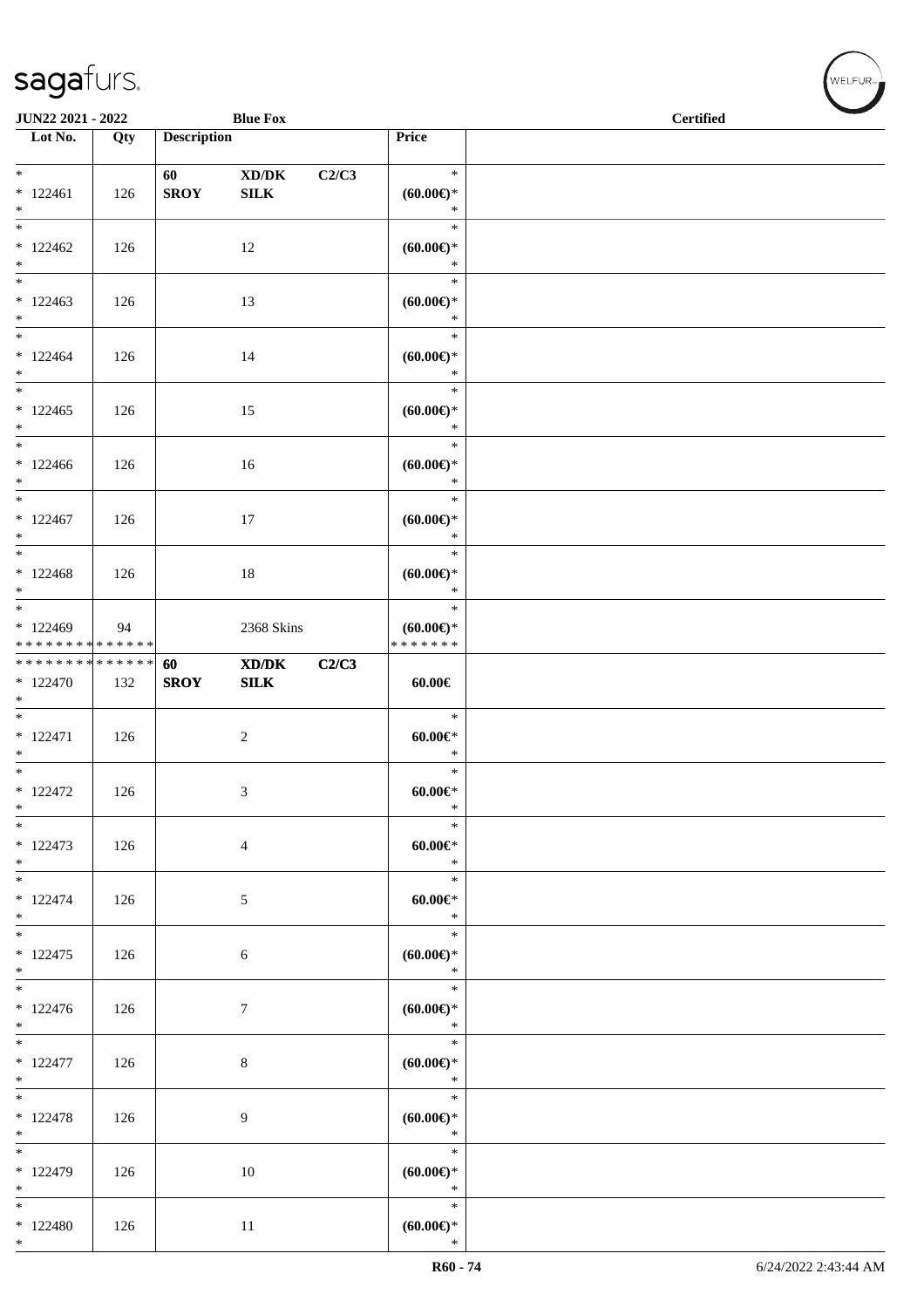#### sag

| <b>saga</b> furs.        |     |                    |                 |       |                             |                  |
|--------------------------|-----|--------------------|-----------------|-------|-----------------------------|------------------|
| <b>JUN22 2021 - 2022</b> |     |                    | <b>Blue Fox</b> |       |                             | <b>Certified</b> |
| Lot No.                  | Qty | <b>Description</b> |                 |       | Price                       |                  |
| *                        |     | 60                 | XD/DK           | C2/C3 | $\ast$                      |                  |
| $* 122481$<br>÷          | 126 | <b>SROY</b>        | <b>SILK</b>     |       | $(60.00\varepsilon)$ *<br>÷ |                  |

| $*$<br>$* 122481$<br>$*$                           | 126 | 60<br><b>SROY</b> | XD/DK<br><b>SILK</b> | C2/C3 | 1995)<br>$\ast$<br>(60.00)<br>$\ast$       |  |
|----------------------------------------------------|-----|-------------------|----------------------|-------|--------------------------------------------|--|
| $\overline{\phantom{a}^*}$<br>$*122482$<br>$*$     | 126 |                   | 13                   |       | $\ast$<br>$(60.00\varepsilon)$ *<br>$\ast$ |  |
| $_{\ast}^{-}$<br>$*122483$<br>$*$                  | 126 |                   | 14                   |       | $\ast$<br>$(60.00ε)$ *<br>$\ast$           |  |
| $*$ and $*$<br>$* 122484$<br>$*$                   | 126 |                   | 15                   |       | $\ast$<br>(60.00)<br>$\ddot{\ast}$         |  |
| $*$<br>$*122485$<br>$*$                            | 126 |                   | 16                   |       | $\ast$<br>$(60.00\varepsilon)$ *<br>$\ast$ |  |
| $\overline{\phantom{0}}$<br>$*122486$<br>$*$       | 126 |                   | 17                   |       | $\ast$<br>$(60.00\varepsilon)$ *<br>$\ast$ |  |
| $*$<br>$* 122487$<br>$*$                           | 126 |                   | 18                   |       | $\ast$<br>$(60.00\varepsilon)$ *<br>$\ast$ |  |
| $\overline{\phantom{0}}$<br>* 122488<br>$*$        | 126 |                   | 19                   |       | $\ast$<br>$(60.00\varepsilon)$ *<br>$\ast$ |  |
| $\overline{\ast}$<br>* 122489<br>$*$               | 126 |                   | 20                   |       | $\ast$<br>$(60.00\varepsilon)$ *<br>$\ast$ |  |
| $*$<br>$*122490$<br>$*$                            | 126 |                   | 21                   |       | $\ast$<br>$(60.00\varepsilon)$ *<br>$\ast$ |  |
| $\overline{\phantom{0}}$<br>$* 122491$<br>$*$      | 126 |                   | 22                   |       | $\ast$<br>$(60.00\varepsilon)$ *<br>$\ast$ |  |
| $\overline{\phantom{a}^*}$<br>* 122492<br>$*$      | 126 |                   | 23                   |       | $\ast$<br>$(60.00\varepsilon)$ *<br>$\ast$ |  |
| $*122493$<br>$*$                                   | 126 |                   | 24                   |       | $\ast$<br>$(60.00\epsilon)$ *              |  |
| $\overline{\phantom{a}^*}$<br>$* 122494$<br>$\ast$ | 126 |                   | $25\,$               |       | $\ast$<br>$(60.00)$ *<br>$\ast$            |  |
| $_{\ast}$<br>$*122495$<br>$\ast$                   | 126 |                   | 26                   |       | $\ast$<br>$(60.00ε)$ *<br>$\ast$           |  |
| $\ast$<br>* 122496<br>$\ast$                       | 126 |                   | 27                   |       | $\ast$<br>$(60.00ε)$ *<br>$\ast$           |  |
| $\overline{\phantom{a}^*}$<br>* 122497<br>$\ast$   | 126 |                   | 28                   |       | $\ast$<br>$(60.00ε)$ *<br>$\ast$           |  |
| $\ast$<br>* 122498<br>$\ast$                       | 122 |                   | 29                   |       | $\ast$<br>$(60.00ε)$ *<br>$\ast$           |  |
| $\ast$<br>* 122499<br>* * * * * * * * * * * * * *  | 45  |                   | 3701 Skins           |       | $\ast$<br>$(60.00ε)$ *<br>* * * * * * *    |  |
| * * * * * * * * * * * * * * *<br>$*122500$<br>$*$  | 132 | 60<br><b>SROY</b> | XD/DK<br><b>SILK</b> | C2/C3 | (60.00)                                    |  |

**NELFUR**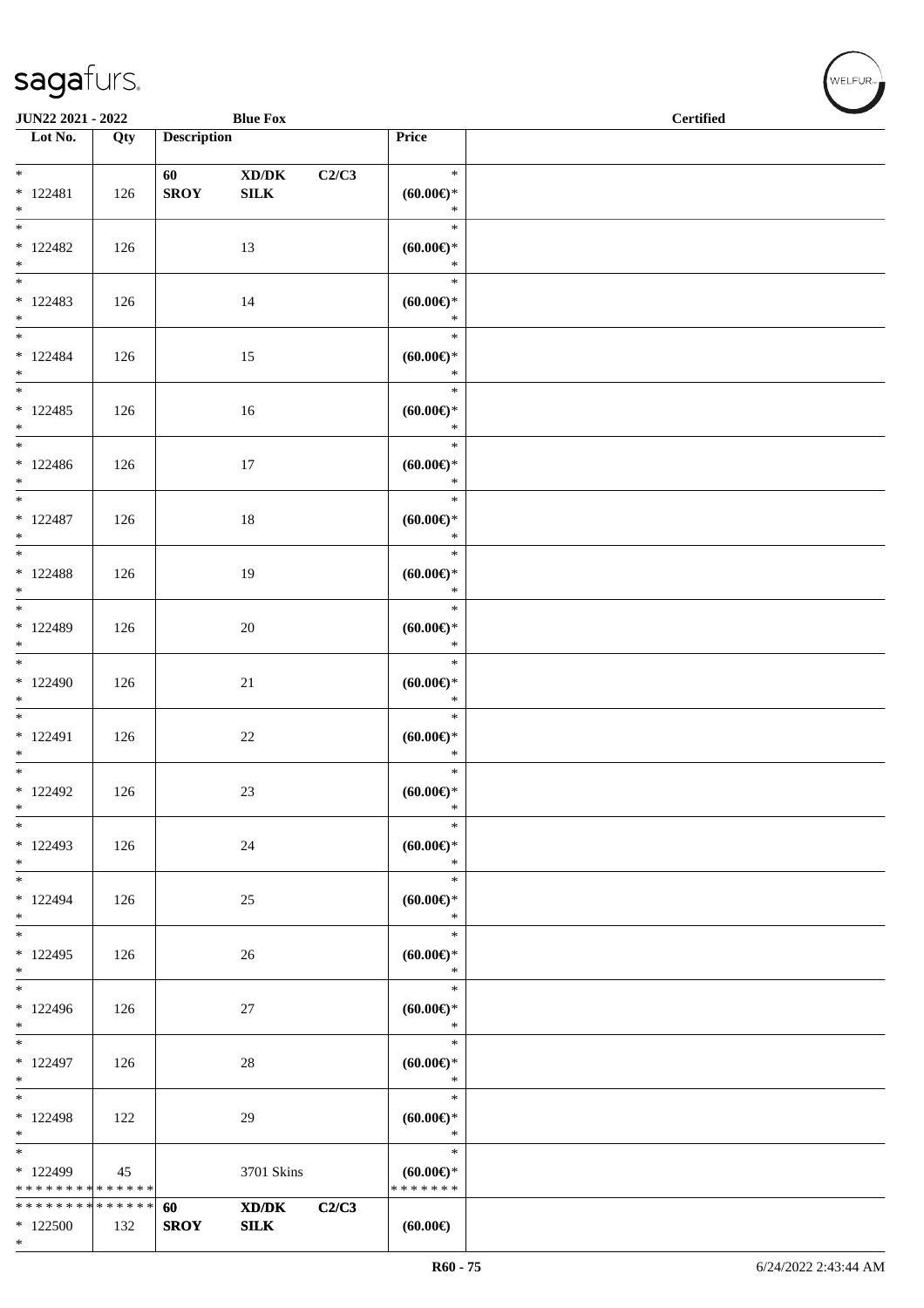| JUN22 2021 - 2022                                  |     |                    | <b>Blue Fox</b>                                                                                              |                      |                                             | <b>Certified</b> |  |
|----------------------------------------------------|-----|--------------------|--------------------------------------------------------------------------------------------------------------|----------------------|---------------------------------------------|------------------|--|
| Lot No.                                            | Qty | <b>Description</b> |                                                                                                              |                      | Price                                       |                  |  |
| $*$<br>$*122501$<br>$\ast$                         | 126 | 60<br><b>SROY</b>  | $\bold{X}\bold{D}/\bold{D}\bold{K}$<br><b>SILK</b>                                                           | C2/C3                | $\ast$<br>$(60.00ε)$ *<br>$\ast$            |                  |  |
| $\overline{\phantom{0}}$<br>$*122502$<br>$*$       | 126 |                    | 3                                                                                                            |                      | $\ast$<br>$(60.00\varepsilon)$ *<br>$\ast$  |                  |  |
| $\ast$<br>$*122503$<br>$*$                         | 126 |                    | 4                                                                                                            |                      | $\ast$<br>$(60.00ε)$ *<br>$\ast$            |                  |  |
| $*$<br>$*$ 122504<br>* * * * * * * * * * * * * *   | 101 |                    | 611 Skins                                                                                                    |                      | $\ast$<br>$(60.00ε)$ *<br>* * * * * * *     |                  |  |
| * * * * * * * * * * * * * * *<br>$*122505$<br>$*$  | 126 | 60<br><b>SROY</b>  | XD/DK<br><b>SILK</b>                                                                                         | C2/C3                | (60.00)                                     |                  |  |
| $\ast$<br>$*122506$<br>$*$                         | 126 |                    | $\overline{c}$                                                                                               |                      | $\ast$<br>$(60.00ε)$ *<br>$\ast$            |                  |  |
| $*$<br>$*$ 122507<br>$\ast$                        | 126 |                    | 3                                                                                                            |                      | $\ast$<br>$60.00 \in$<br>$\ast$             |                  |  |
| $*$<br>$*$ 122508<br>$*$                           | 126 |                    | 4                                                                                                            |                      | $\ast$<br>$(60.00ε)$ *<br>$\ast$            |                  |  |
| $*$<br>$*122509$<br>$\ast$                         | 126 |                    | 5                                                                                                            |                      | $\ast$<br>$(60.00\varepsilon)$ *<br>$\ast$  |                  |  |
| $*$<br>$* 122510$<br>$\ast$                        | 126 |                    | 6                                                                                                            |                      | $\ast$<br>$(60.00\varepsilon)$ *<br>$\ast$  |                  |  |
| $*$<br>$* 122511$<br>$\ast$                        | 126 |                    | 7                                                                                                            |                      | $\ast$<br>$(60.00ε)$ *<br>$\ast$            |                  |  |
| $*$<br>$* 122512$<br>* * * * * * * * * * * * * *   | 53  |                    | 935 Skins                                                                                                    |                      | $\ast$<br>(60.00)<br>*******                |                  |  |
| 122513                                             | 92  | 60<br><b>SROY</b>  | XD/DK<br>WOL2                                                                                                | C2/C3<br><b>HEAV</b> | 64.00€                                      |                  |  |
| * * * * * * * * * * * * * * *<br>$* 122514$<br>$*$ | 104 | 60<br><b>SROY</b>  | $\mathbf{X}\mathbf{D}/\mathbf{D}\mathbf{K}$<br>WOL2                                                          | C2/C3<br><b>HEAV</b> | 64.00€                                      |                  |  |
| $*$<br>$* 122515$<br>$\ast$                        | 98  |                    | 2                                                                                                            |                      | $\ast$<br>64.00€*<br>$\ast$                 |                  |  |
| $*$<br>$* 122516$<br>* * * * * * * * * * * * * *   | 80  |                    | 282 Skins                                                                                                    |                      | $\ast$<br>$66.00 \text{E}$<br>* * * * * * * |                  |  |
| * * * * * * * * * * * * * *<br>$* 122517$<br>$*$   | 118 | 60<br><b>SROY</b>  | XD/DK<br>WOL2                                                                                                | C2/C3                | 62.00€                                      |                  |  |
| $*$<br>$* 122518$<br>* * * * * * * * * * * * * *   | 64  |                    | 182 Skins                                                                                                    |                      | $\ast$<br>$62.00 \in$<br>* * * * * * *      |                  |  |
| * * * * * * * * * * * * * *<br>* 122519<br>$\ast$  | 118 | 60<br><b>SROY</b>  | $\boldsymbol{\text{X}}\boldsymbol{\text{D}}\boldsymbol{/}\boldsymbol{\text{D}}\boldsymbol{\text{K}}$<br>WOL2 | C2/C3                | 62.00€                                      |                  |  |
| $\ast$<br>* 122520<br>$*$                          | 112 |                    | 2                                                                                                            |                      | $\ast$<br>$62.00 \in$ *<br>$\ast$           |                  |  |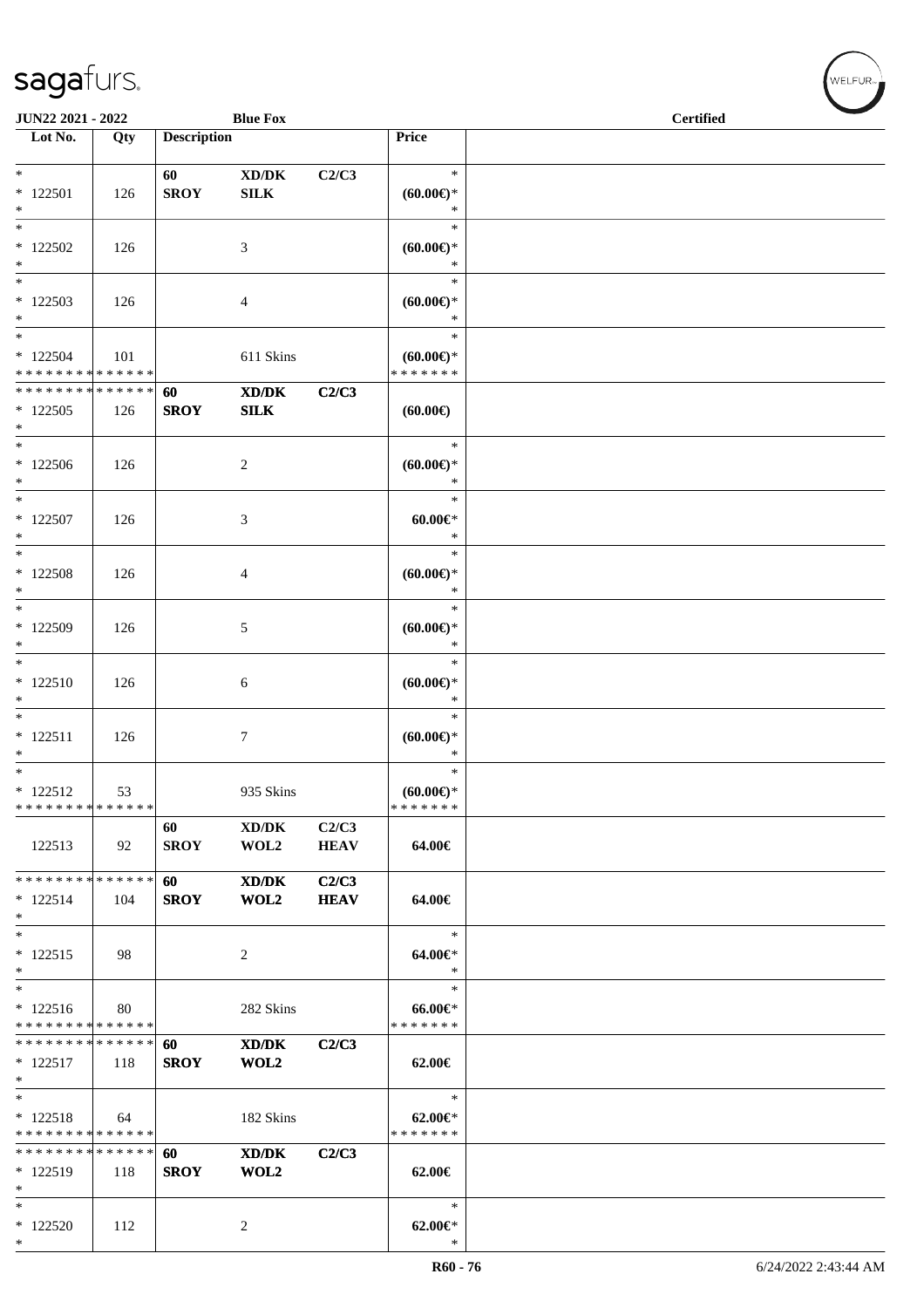| <b>JUN22 2021 - 2022</b>                                        |     |                    | <b>Blue Fox</b>                                            |       |                                             | <b>Certified</b> |
|-----------------------------------------------------------------|-----|--------------------|------------------------------------------------------------|-------|---------------------------------------------|------------------|
| $\overline{\phantom{1}}$ Lot No.                                | Qty | <b>Description</b> |                                                            |       | Price                                       |                  |
| $*$<br>$* 122521$<br>$*$                                        | 105 | 60<br><b>SROY</b>  | $\bold{X}\bold{D}/\bold{D}\bold{K}$<br>WOL2                | C2/C3 | $\ast$<br>64.00€*<br>$\ast$                 |                  |
| $* 122522$<br>* * * * * * * * <mark>* * * * * * *</mark>        | 22  |                    | 357 Skins                                                  |       | $\ast$<br>$62.00 \in$<br>* * * * * * *      |                  |
| * * * * * * * * * * * * * * *<br>* 122523<br>$*$                | 118 | 60<br><b>SAGA</b>  | $\mathbf{X}\mathbf{D}/\mathbf{D}\mathbf{K}$<br><b>HEAV</b> | C2/C3 | 62.00€                                      |                  |
| $*$<br>$*122524$<br>$*$                                         | 112 |                    | 2                                                          |       | $\ast$<br>$62.00 \in$ *<br>$\ast$           |                  |
| $* 122525$<br>$*$                                               | 112 |                    | 3                                                          |       | $\ast$<br>$62.00 \in$<br>$\ast$             |                  |
| $*$<br>$*122526$<br>$*$                                         | 112 |                    | 4                                                          |       | $\ast$<br>$62.00 \in$<br>$\ast$<br>$\ast$   |                  |
| $*$ $*$<br>$* 122527$<br>$*$                                    | 112 |                    | 5                                                          |       | 64.00€*<br>$\ast$                           |                  |
| $*$<br>$*$ 122528<br>$*$                                        | 112 |                    | 6                                                          |       | $\ast$<br>64.00€*<br>$\ast$                 |                  |
| * 122529<br>$*$<br>$*$                                          | 112 |                    | $\tau$                                                     |       | $\ast$<br>$62.00 \in$ *<br>$\ast$<br>$\ast$ |                  |
| $*122530$<br>* * * * * * * * * * * * * *                        | 75  |                    | 865 Skins                                                  |       | $62.00 \in$<br>* * * * * * *                |                  |
| * * * * * * * * <mark>* * * * * * *</mark><br>$* 122531$<br>$*$ | 112 | 60<br><b>SAGA</b>  | $\mathbf{X}\mathbf{D}/\mathbf{D}\mathbf{K}$<br><b>HEAV</b> | C2/C3 | 62.00€                                      |                  |
| $*$ $*$<br>$*122532$<br>$*$                                     | 112 |                    | $\overline{c}$                                             |       | $\ast$<br>$62.00 \in$ *<br>$\ast$           |                  |
| $*$<br>$*122533$<br>$*$                                         | 108 |                    | 3                                                          |       | $\ast$<br>$62.00 \in$<br>$\rightarrow$      |                  |
| $*$<br>$*122534$<br>* * * * * * * * * * * * * * *               | 21  |                    | 353 Skins                                                  |       | $\ast$<br>$62.00 \in$<br>* * * * * * *      |                  |
| * * * * * * * * * * * * * * *<br>$*122535$<br>$*$               | 112 | 60<br><b>SAGA</b>  | XD/DK<br><b>HEAV</b>                                       | C2/C3 | 62.00€                                      |                  |
| $*122536$<br>$*$                                                | 112 |                    | 2                                                          |       | $\ast$<br>$62.00 \in$ *<br>$\ast$           |                  |
| $*$<br>$* 122537$<br>$*$                                        | 112 |                    | 3                                                          |       | $\ast$<br>$62.00 \in$ *<br>$\ast$           |                  |
| $*$<br>$*122538$<br>$*$                                         | 112 |                    | 4                                                          |       | $\ast$<br>$62.00 \in$ *<br>$\ast$           |                  |
| $*$<br>* 122539<br>$*$                                          | 112 |                    | 5                                                          |       | $\ast$<br>$62.00 \in$ *<br>$\ast$           |                  |
| $*$<br>$*122540$<br>$*$                                         | 112 |                    | 6                                                          |       | $\ast$<br>$62.00 \in$ *<br>$\ast$           |                  |

welfur<sub>™</sub>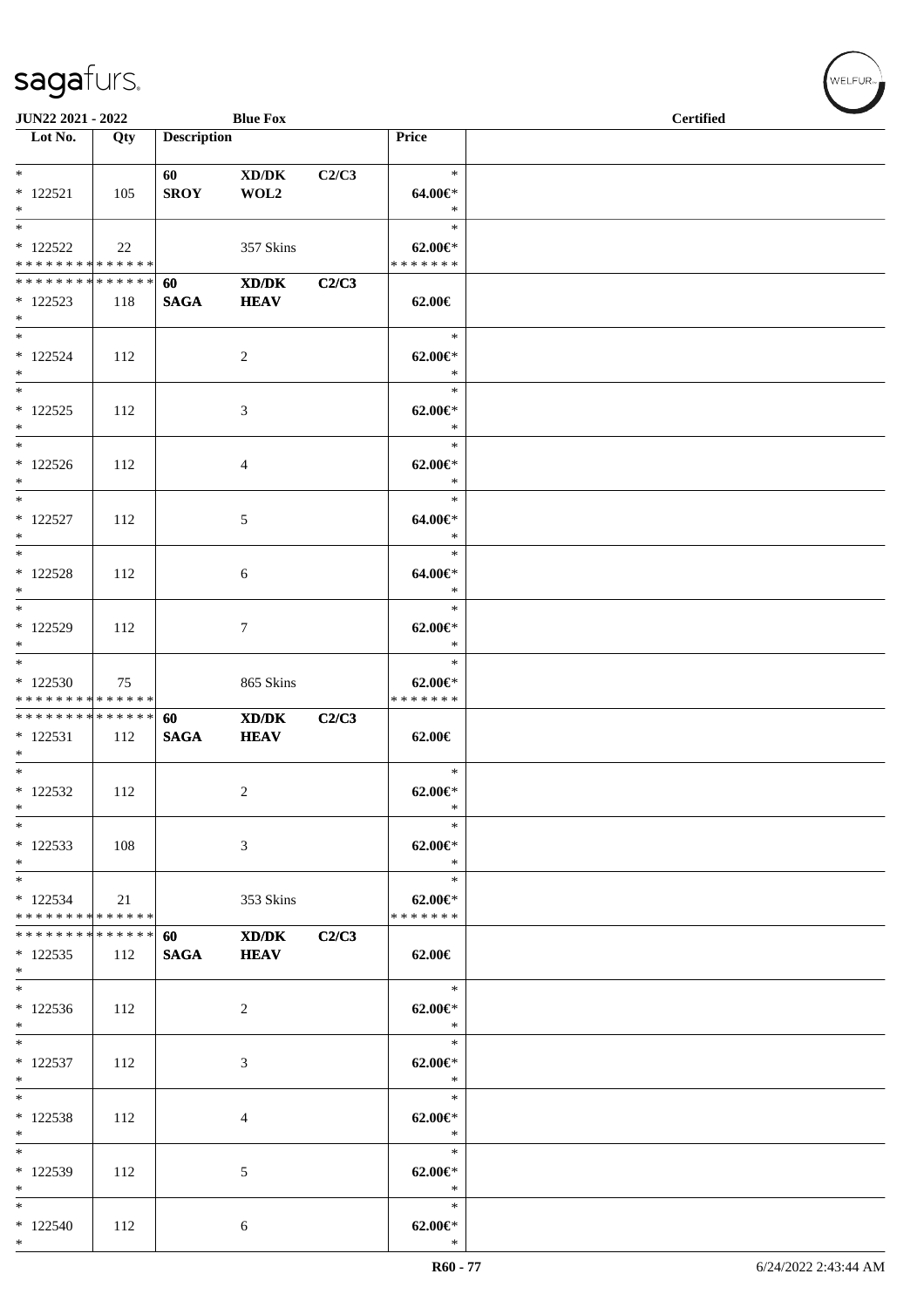| JUN22 2021 - 2022                                |     |                    | <b>Blue Fox</b>      |       |                                          | <b>Certified</b> |  |
|--------------------------------------------------|-----|--------------------|----------------------|-------|------------------------------------------|------------------|--|
| Lot No.                                          | Qty | <b>Description</b> |                      |       | Price                                    |                  |  |
|                                                  |     |                    |                      |       |                                          |                  |  |
| $*$<br>$* 122541$<br>$*$                         | 112 | <b>SAGA</b>        | XD/DK<br><b>HEAV</b> | C2/C3 | $\ast$<br>$62.00 \in$ *<br>$\ast$        |                  |  |
| $*$<br>$* 122542$<br>$*$                         | 112 |                    | 8                    |       | $\ast$<br>$62.00 \in$ *<br>$\ast$        |                  |  |
| $\overline{\ast}$<br>$* 122543$<br>$*$           | 112 |                    | 9                    |       | $\ast$<br>$62.00 \in$ *<br>$\ast$        |                  |  |
| $*$<br>$* 122544$<br>$*$                         | 112 |                    | 10                   |       | $\ast$<br>$62.00 \text{E}^*$<br>$\ast$   |                  |  |
| $*$<br>$* 122545$<br>$*$                         | 112 |                    | 11                   |       | $\ast$<br>$62.00 \in$ *<br>$\ast$        |                  |  |
| $*$<br>$* 122546$<br>$*$                         | 112 |                    | 12                   |       | $\ast$<br>$62.00 \in$ *<br>$\ast$        |                  |  |
| $*$<br>$* 122547$<br>$*$                         | 105 |                    | 13                   |       | $\ast$<br>$62.00 \in$ *<br>$\ast$        |                  |  |
| $* 122548$<br>* * * * * * * * * * * * * * *      | 26  |                    | 1475 Skins           |       | $\ast$<br>$62.00 \in$ *<br>* * * * * * * |                  |  |
| * * * * * * * * * * * * * * *<br>* 122549<br>$*$ | 132 | 60<br><b>SAGA</b>  | XD/DK                | C2/C3 | 58.00€                                   |                  |  |
| $*$<br>$*122550$<br>$*$                          | 126 |                    | $\overline{c}$       |       | $\ast$<br>58.00€*<br>$\ast$              |                  |  |
| $*$<br>$* 122551$<br>$*$                         | 126 |                    | 3                    |       | $\ast$<br>58.00€*<br>$\ast$              |                  |  |
| $*$<br>$*122552$<br>$*$                          | 126 |                    | 4                    |       | $\ast$<br>$58.00 \in$<br>$\ast$          |                  |  |
| $*$<br>$*122553$<br>$*$                          | 126 |                    | 5                    |       | $\ast$<br>58.00€*<br>$\ast$              |                  |  |
| $*$<br>$* 122554$<br>$*$                         | 126 |                    | $\sqrt{6}$           |       | $\ast$<br>58.00€*<br>$\ast$              |                  |  |
| $*$<br>$*122555$<br>$*$                          | 126 |                    | $\tau$               |       | $\ast$<br>58.00€*<br>$*$                 |                  |  |
| $*122556$<br>$*$                                 | 126 |                    | 8                    |       | $\ast$<br>58.00€*<br>$\ast$              |                  |  |
| $*$<br>$* 122557$<br>$*$                         | 126 |                    | 9                    |       | $\ast$<br>58.00€*<br>$\ast$              |                  |  |
| $*$<br>$* 122558$<br>$*$                         | 126 |                    | 10                   |       | $\ast$<br>58.00€*<br>$\ast$              |                  |  |
| * 122559<br>$*$                                  | 126 |                    | 11                   |       | $\ast$<br>58.00€*<br>$*$                 |                  |  |
| $*$<br>$*122560$<br>$*$                          | 126 |                    | 12                   |       | $\ast$<br>58.00€*<br>$\ast$              |                  |  |

welfur<sub>™</sub>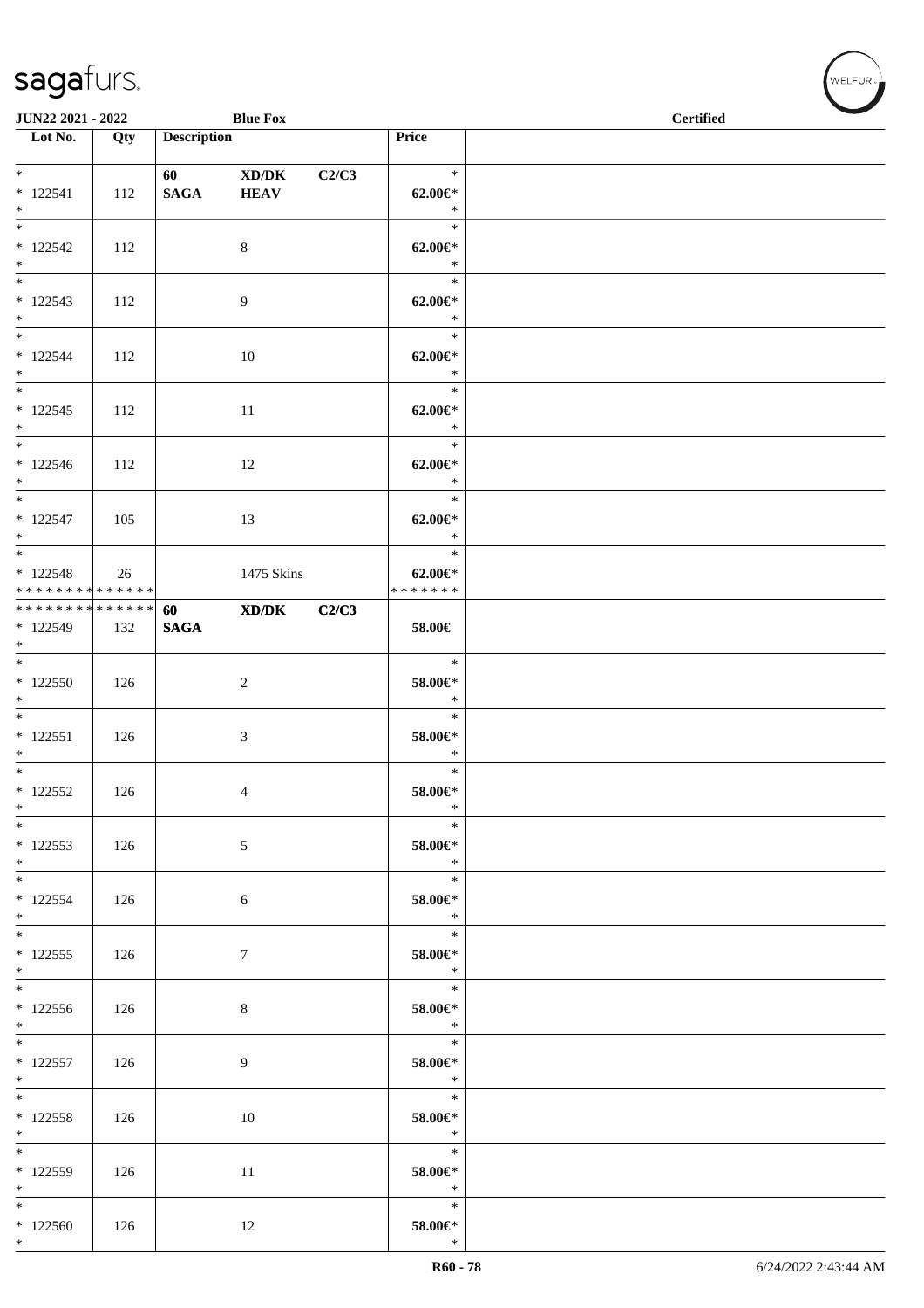| JUN22 2021 - 2022                                               |                   |                                        | <b>Blue Fox</b>  |       |                                          | <b>Certified</b> | $\overline{\phantom{a}}$ |
|-----------------------------------------------------------------|-------------------|----------------------------------------|------------------|-------|------------------------------------------|------------------|--------------------------|
| $\overline{\phantom{1}}$ Lot No.                                | $\overline{Q}$ ty | <b>Description</b>                     |                  |       | Price                                    |                  |                          |
| $*$ $*$<br>$*122561$<br>$*$                                     | 126               | <b>SAGA</b>                            | 60 XD/DK         | C2/C3 | $\ast$<br>58.00€*<br>$\ast$              |                  |                          |
| $*122562$<br>$*$                                                | 126               |                                        | 14               |       | $\ast$<br>58.00€*<br>$\ast$              |                  |                          |
| $*122563$<br>$*$                                                | 126               |                                        | 15               |       | $\ast$<br>58.00€*<br>$\ast$              |                  |                          |
| $*$<br>$*122564$<br>$*$                                         | 126               |                                        | 16               |       | $\ast$<br>58.00€*<br>$\ast$              |                  |                          |
| $\overline{\phantom{0}}$<br>$*122565$<br>$*$                    | 126               |                                        | 17               |       | $\ast$<br>$58.00 \text{E}^*$<br>$\ast$   |                  |                          |
| $*$<br>$*122566$<br>$*$                                         | 126               |                                        | 18               |       | $\ast$<br>58.00€*<br>$\ast$              |                  |                          |
| $*$ $*$<br>$* 122567$<br>$*$                                    | 126               |                                        | 19               |       | $\ast$<br>58.00€*<br>$\ast$              |                  |                          |
| $* 122568$<br>$*$                                               | 126               |                                        | $20\,$           |       | $\ast$<br>58.00€*<br>$\ast$              |                  |                          |
| $*$<br>* 122569<br>$*$                                          | 126               |                                        | 21               |       | $\ast$<br>58.00€*<br>$\ast$              |                  |                          |
| $*$<br>* 122570<br>$*$                                          | 126               |                                        | 22               |       | $\ast$<br>59.00€*<br>$\ast$              |                  |                          |
| $* 122571$<br>$*$                                               | 126               |                                        | 23               |       | $\ast$<br>59.00€*<br>$\ast$              |                  |                          |
| $*$<br>$* 122572$<br>* * * * * * * * <mark>* * * * * * *</mark> | 78                |                                        | 2982 Skins       |       | $\ast$<br>$58.00 \in$ *<br>* * * * * * * |                  |                          |
| ******** <mark>******</mark><br>$*122573$<br>$*$                | 132               | <b>60</b> and <b>60</b><br><b>SAGA</b> | XD/DK            | C2/C3 | 58.00€                                   |                  |                          |
| $*$<br>$* 122574$<br>$*$                                        | 126               |                                        | $\overline{2}$   |       | $\ast$<br>58.00€*<br>$\ast$              |                  |                          |
| $*$<br>$* 122575$<br>$*$                                        | 126               |                                        | 3                |       | $\ast$<br>58.00€*<br>$\ast$              |                  |                          |
| $*122576$<br>$*$                                                | 126               |                                        | 4                |       | $\ast$<br>58.00€*<br>$\ast$              |                  |                          |
| $*$<br>$* 122577$<br>$*$                                        | 126               |                                        | $\sqrt{5}$       |       | $\ast$<br>58.00€*<br>$\ast$              |                  |                          |
| $*$<br>$* 122578$<br>$*$                                        | 126               |                                        | 6                |       | $\ast$<br>58.00€*<br>$\ast$              |                  |                          |
| $*$<br>* 122579<br>$*$                                          | 126               |                                        | $\boldsymbol{7}$ |       | $\ast$<br>58.00€*<br>$\ast$              |                  |                          |
| $*$<br>* 122580<br>$*$                                          | 126               |                                        | 8                |       | $\ast$<br>58.00€*<br>$\ast$              |                  |                          |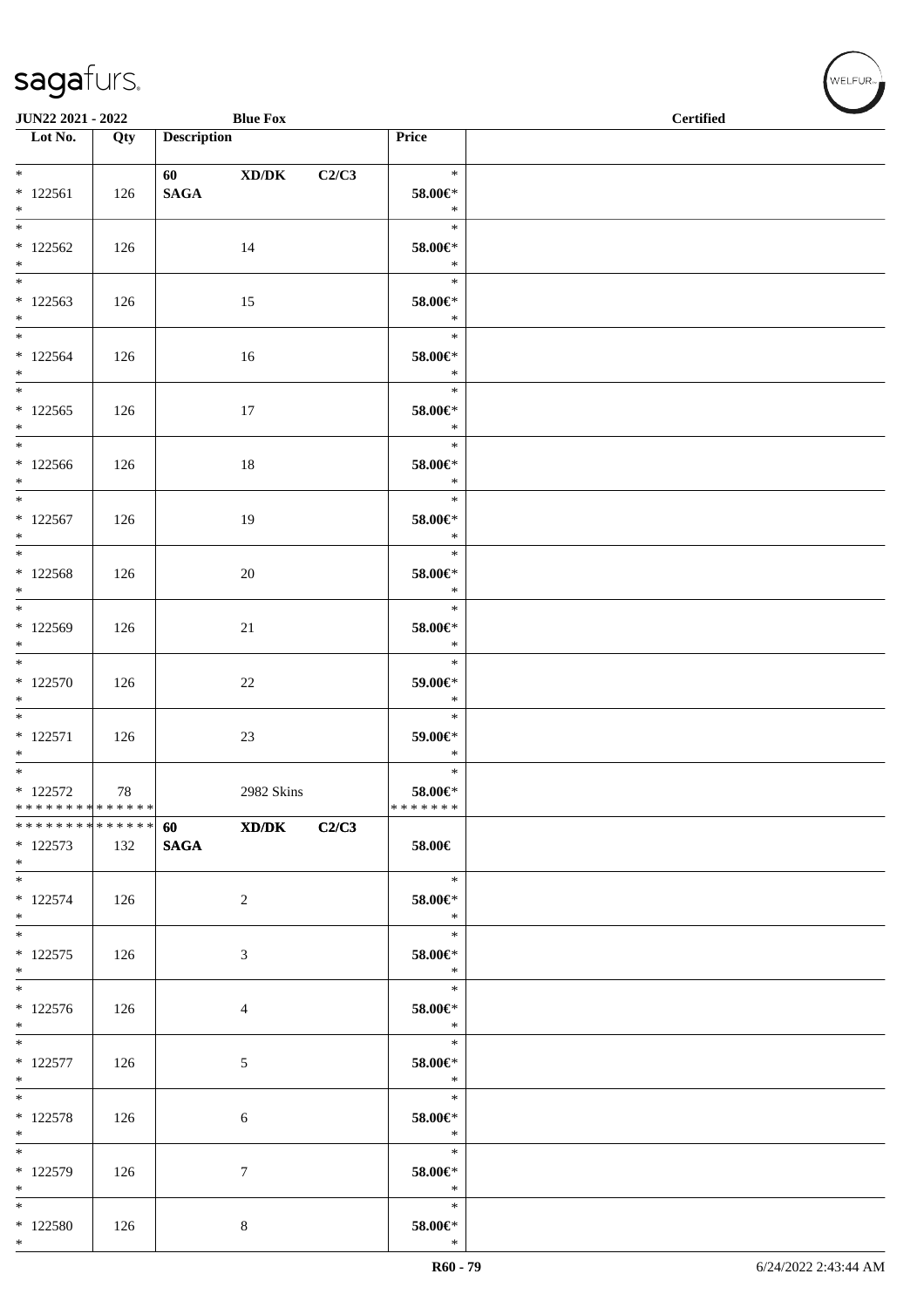| JUN22 2021 - 2022                                              |     |                         | <b>Blue Fox</b> |       |                                       | <b>Certified</b> |
|----------------------------------------------------------------|-----|-------------------------|-----------------|-------|---------------------------------------|------------------|
| Lot No.                                                        | Qty | <b>Description</b>      |                 |       | Price                                 |                  |
| $*$ $*$<br>$* 122581$                                          | 126 | 60 - 100<br><b>SAGA</b> | XD/DK           | C2/C3 | $\ast$<br>58.00€*                     |                  |
| $*$<br>$\overline{\phantom{0}}$<br>* 122582<br>$*$             | 126 |                         | 10              |       | $\ast$<br>$\ast$<br>58.00€*<br>$\ast$ |                  |
| * 122583<br>$*$                                                | 126 |                         | 11              |       | $\ast$<br>58.00€*<br>$\ast$           |                  |
| $*$<br>$* 122584$<br>$*$                                       | 126 |                         | 12              |       | $\ast$<br>58.00€*<br>$\ast$           |                  |
| $\overline{\ast}$<br>$* 122585$<br>* * * * * * * * * * * * * * | 81  |                         | 1599 Skins      |       | $\ast$<br>58.00€*<br>* * * * * * *    |                  |
| * * * * * * * * * * * * * * *<br>$*122586$<br>$*$ $-$          | 132 | 60<br><b>SAGA</b>       | XD/DK           | C2/C3 | 58.00€                                |                  |
| $*$ $*$<br>$* 122587$<br>$*$                                   | 126 |                         | 2               |       | $\ast$<br>58.00€*<br>$\ast$           |                  |
| $*$ and $*$<br>$*$ 122588<br>$*$                               | 126 |                         | 3               |       | $\ast$<br>58.00€*<br>$\ast$           |                  |
| $*$<br>* 122589<br>$\ast$                                      | 126 |                         | 4               |       | $\ast$<br>58.00€*<br>$\ast$           |                  |
| $\overline{\ast}$<br>$*122590$<br>$*$                          | 126 |                         | 5               |       | $\ast$<br>58.00€*<br>$\ast$           |                  |
| * 122591<br>$*$                                                | 126 |                         | 6               |       | $\ast$<br>58.00€*<br>$\ast$           |                  |
| $*$<br>* 122592<br>* * * * * * * * * * * * * *                 | 106 |                         | 868 Skins       |       | $\ast$<br>58.00€*<br>*******          |                  |
| * * * * * * * * * * * * * * *<br>* 122593<br>$*$ $-$           | 132 | 60<br><b>SAGA</b>       | XD/DK           | C2/C3 | 58.00€                                |                  |
| $*$<br>* 122594<br>$*$                                         | 126 |                         | 2               |       | $\ast$<br>58.00€*<br>$\ast$           |                  |
| $*$<br>$*122595$<br>$*$                                        | 126 |                         | 3               |       | $\ast$<br>58.00€*<br>$\ast$           |                  |
| $*$<br>$*122596$<br>$*$                                        | 126 |                         | 4               |       | $\ast$<br>58.00€*<br>$\ast$           |                  |
| $*$<br>* 122597<br>$*$                                         | 126 |                         | 5               |       | $\ast$<br>58.00€*<br>$\ast$           |                  |
| $*$<br>$* 122598$<br>$*$                                       | 126 |                         | 6               |       | $\ast$<br>$58.00 \in$<br>$\ast$       |                  |
| $*122599$<br>$*$                                               | 126 |                         | 7               |       | $\ast$<br>58.00€*<br>$\ast$           |                  |
| $*$<br>$*122600$<br>$*$                                        | 126 |                         | 8               |       | $\ast$<br>58.00€*<br>$\ast$           |                  |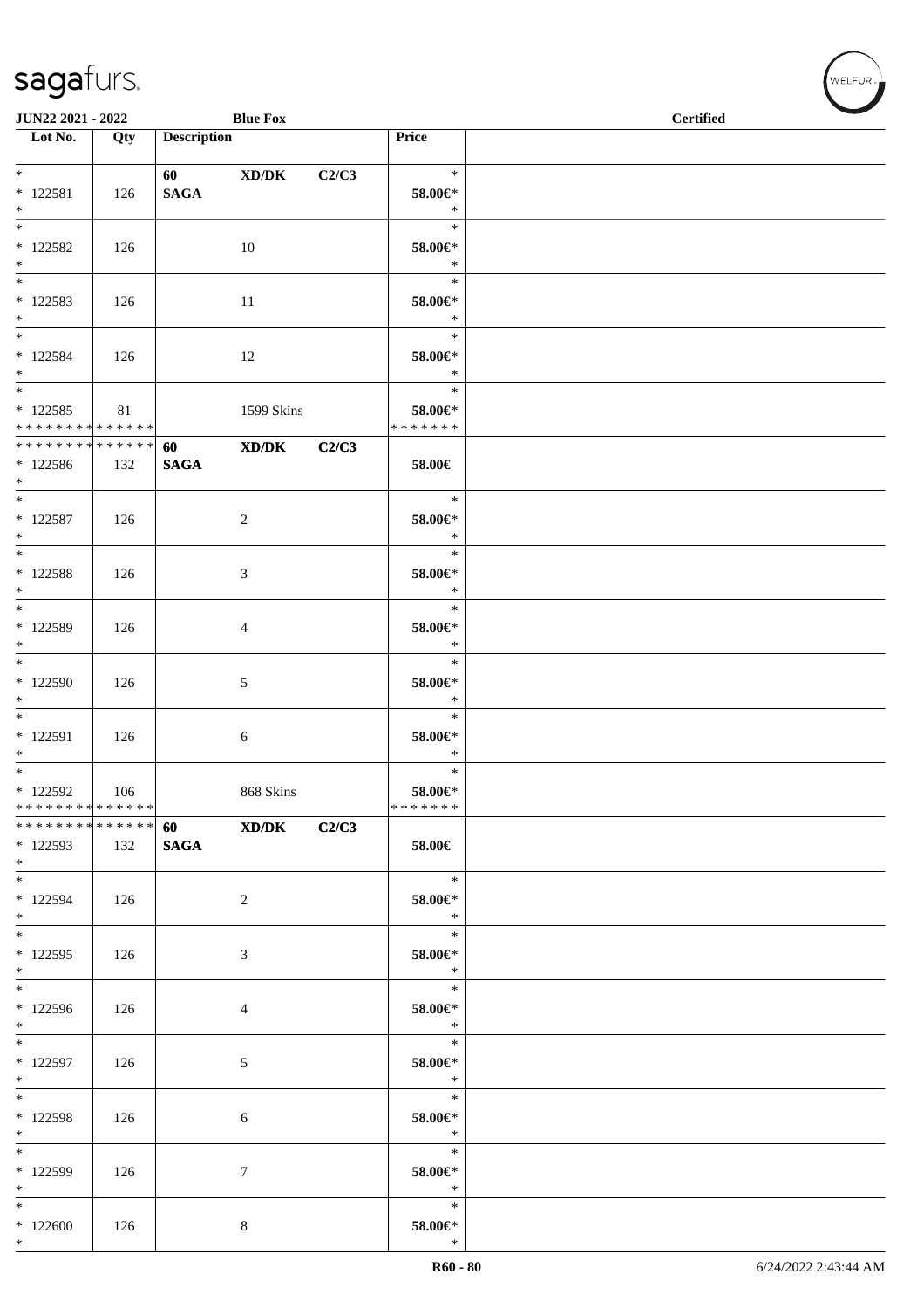| JUN22 2021 - 2022                                                         |     |                    | <b>Blue Fox</b> |       |                                       | <b>Certified</b> | $\overline{\phantom{a}}$ |
|---------------------------------------------------------------------------|-----|--------------------|-----------------|-------|---------------------------------------|------------------|--------------------------|
| $\overline{\phantom{1}}$ Lot No.                                          | Qty | <b>Description</b> |                 |       | Price                                 |                  |                          |
| $*$<br>$*122601$<br>$*$                                                   | 126 | <b>SAGA</b>        | XD/DK           | C2/C3 | $\ast$<br>58.00€*<br>$\ast$           |                  |                          |
| $*122602$<br>$*$                                                          | 126 |                    | 10              |       | $\ast$<br>58.00€*<br>$\ast$           |                  |                          |
| $*$<br>$*122603$<br>$*$                                                   | 126 |                    | 11              |       | $\ast$<br>58.00€*<br>$\ast$           |                  |                          |
| $*$<br>$*122604$<br>$*$                                                   | 126 |                    | 12              |       | $\ast$<br>58.00€*<br>$\ast$           |                  |                          |
| $*122605$<br>$*$                                                          | 126 |                    | 13              |       | $\ast$<br>58.00€*<br>$\ast$           |                  |                          |
| $*$<br>$*122606$<br>$*$                                                   | 126 |                    | 14              |       | $\ast$<br>58.00€*<br>$\ast$           |                  |                          |
| $*$<br>$*122607$<br>$*$                                                   | 126 |                    | 15              |       | $\ast$<br>58.00€*<br>$\ast$           |                  |                          |
| $*$<br>$*122608$<br>$*$<br>$*$ $*$                                        | 126 |                    | 16              |       | $\ast$<br>58.00€*<br>$\ast$<br>$\ast$ |                  |                          |
| * 122609<br>* * * * * * * * * * * * * * *<br>******** <mark>******</mark> | 128 |                    | 2150 Skins      |       | 58.00€*<br>* * * * * * *              |                  |                          |
| $*122610$<br>$*$<br>$*$                                                   | 146 | 60<br><b>SAGA</b>  | XD/DK<br>SLK    | C2/C3 | 56.00€<br>$\ast$                      |                  |                          |
| $* 122611$<br>$*$<br>$*$                                                  | 140 |                    | $\sqrt{2}$      |       | 56.00€*<br>$\ast$<br>$\ast$           |                  |                          |
| $* 122612$<br>$*$<br>$\ast$                                               | 140 |                    | 3               |       | $56.00 \in$<br>$\ast$<br>$\ast$       |                  |                          |
| $*122613$<br>$*$<br>$*$                                                   | 140 |                    | $\overline{4}$  |       | 56.00€*<br>$\ast$<br>$\ast$           |                  |                          |
| $* 122614$<br>$*$<br>$*$                                                  | 140 |                    | $\sqrt{5}$      |       | 56.00€*<br>$\ast$<br>$\ast$           |                  |                          |
| $* 122615$<br>$*$<br>$\overline{\ast}$                                    | 140 |                    | 6               |       | 56.00€*<br>$\ast$<br>1995)<br>$\ast$  |                  |                          |
| $*122616$<br>$*$                                                          | 140 |                    | $\overline{7}$  |       | 56.00€*<br>$\ast$<br>$\ast$           |                  |                          |
| $*122617$<br>$*$<br>$*$                                                   | 140 |                    | $8\,$           |       | 56.00€*<br>$\ast$<br>$\ast$           |                  |                          |
| $* 122618$<br>$*$<br>$*$                                                  | 140 |                    | 9               |       | 56.00€*<br>$\ast$<br>$\ast$           |                  |                          |
| $*122619$<br>$*$<br>$*$                                                   | 140 |                    | 10              |       | 55.00€*<br>$\ast$<br>$\ast$           |                  |                          |
| $*122620$<br>$*$                                                          | 140 |                    | 11              |       | 55.00€*<br>$\ast$                     |                  |                          |

、<br>WELFUR<sub>™</sub>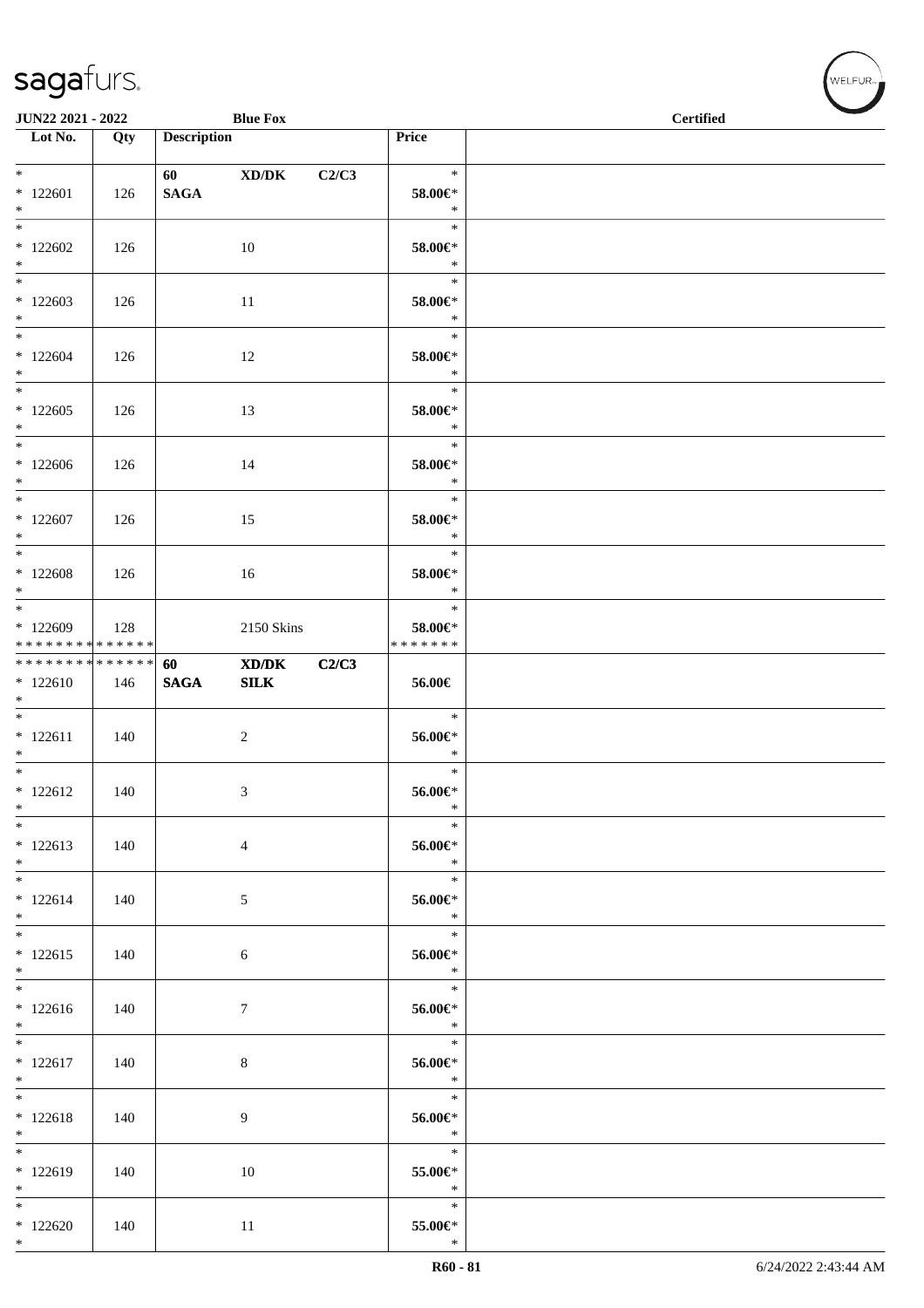| JUN22 2021 - 2022                                 |     |                        | <b>Blue Fox</b>                                            |       |                                       | <b>Certified</b> |
|---------------------------------------------------|-----|------------------------|------------------------------------------------------------|-------|---------------------------------------|------------------|
| Lot No.                                           | Qty | <b>Description</b>     |                                                            |       | Price                                 |                  |
| $*$ $*$<br>$* 122621$<br>$*$                      | 140 | 60 — 10<br><b>SAGA</b> | XD/DK<br>${\bf SILK}$                                      | C2/C3 | $\ast$<br>55.00€*<br>$\ast$           |                  |
| $\overline{\phantom{0}}$<br>$*122622$<br>$*$      | 140 |                        | 13                                                         |       | $\ast$<br>54.00€*<br>$\ast$           |                  |
| $*122623$<br>* * * * * * * * * * * * * * *        | 21  |                        | 1847 Skins                                                 |       | $\ast$<br>54.00€*<br>* * * * * * *    |                  |
| * * * * * * * * * * * * * * *<br>$*122624$<br>$*$ | 140 | 60<br><b>SAGA</b>      | $\mathbf{X}\mathbf{D}/\mathbf{D}\mathbf{K}$<br><b>SILK</b> | C2/C3 | 54.00€                                |                  |
| $\overline{\ast}$<br>$*122625$<br>$*$             | 140 |                        | 2                                                          |       | $\ast$<br>54.00€*<br>$\ast$           |                  |
| $*$<br>$*122626$<br>$*$                           | 140 |                        | 3                                                          |       | $\ast$<br>54.00€*<br>$\ast$           |                  |
| $*$ $*$<br>$*122627$<br>$*$<br>$*$                | 140 |                        | 4                                                          |       | $\ast$<br>54.00€*<br>$\ast$           |                  |
| $*122628$<br>$*$                                  | 140 |                        | 5                                                          |       | $\ast$<br>54.00€*<br>$\ast$           |                  |
| $*$<br>* 122629<br>$*$<br>$*$                     | 140 |                        | 6                                                          |       | $\ast$<br>54.00€*<br>$\ast$<br>$\ast$ |                  |
| $*122630$<br>$*$<br>$*$                           | 140 |                        | $\tau$                                                     |       | 54.00€*<br>$\ast$                     |                  |
| $*122631$<br>$*$<br>$*$                           | 140 |                        | $\,8\,$                                                    |       | $\ast$<br>54.00€*<br>$\ast$           |                  |
| $*122632$<br>* * * * * * * * * * * * * *          | 140 |                        | 1260 Skins                                                 |       | $\ast$<br>54.00€*<br>*******          |                  |
| ******** <mark>******</mark><br>$*122633$<br>$*$  | 132 | 60<br><b>SAGA</b>      | XD/DK<br>WOL2                                              | C2/C3 | 58.00€                                |                  |
| $*$<br>$*122634$<br>$*$                           | 111 |                        | 2                                                          |       | $\ast$<br>58.00€*<br>$\ast$           |                  |
| $*$<br>$*122635$<br>* * * * * * * * * * * * * * * | 21  |                        | 264 Skins                                                  |       | $\ast$<br>58.00€*<br>* * * * * * *    |                  |
| * * * * * * * * * * * * * * *<br>$*122636$<br>$*$ | 146 | 60<br>SI               | XD/DK                                                      | C2/C3 | 53.00€                                |                  |
| $*$<br>$*122637$<br>$*$                           | 140 |                        | 2                                                          |       | $\ast$<br>53.00€*<br>$\ast$           |                  |
| $*$<br>$* 122638$<br>$*$                          | 140 |                        | 3                                                          |       | $\ast$<br>53.00€*<br>$\ast$           |                  |
| $\overline{\phantom{0}}$<br>* 122639<br>$*$       | 140 |                        | 4                                                          |       | $\ast$<br>54.00€*<br>$\ast$           |                  |
| $\ast$<br>$*122640$<br>$*$                        | 140 |                        | 5                                                          |       | $\ast$<br>54.00€*<br>$\ast$           |                  |

√<br>WELFUR<sub>™</sub>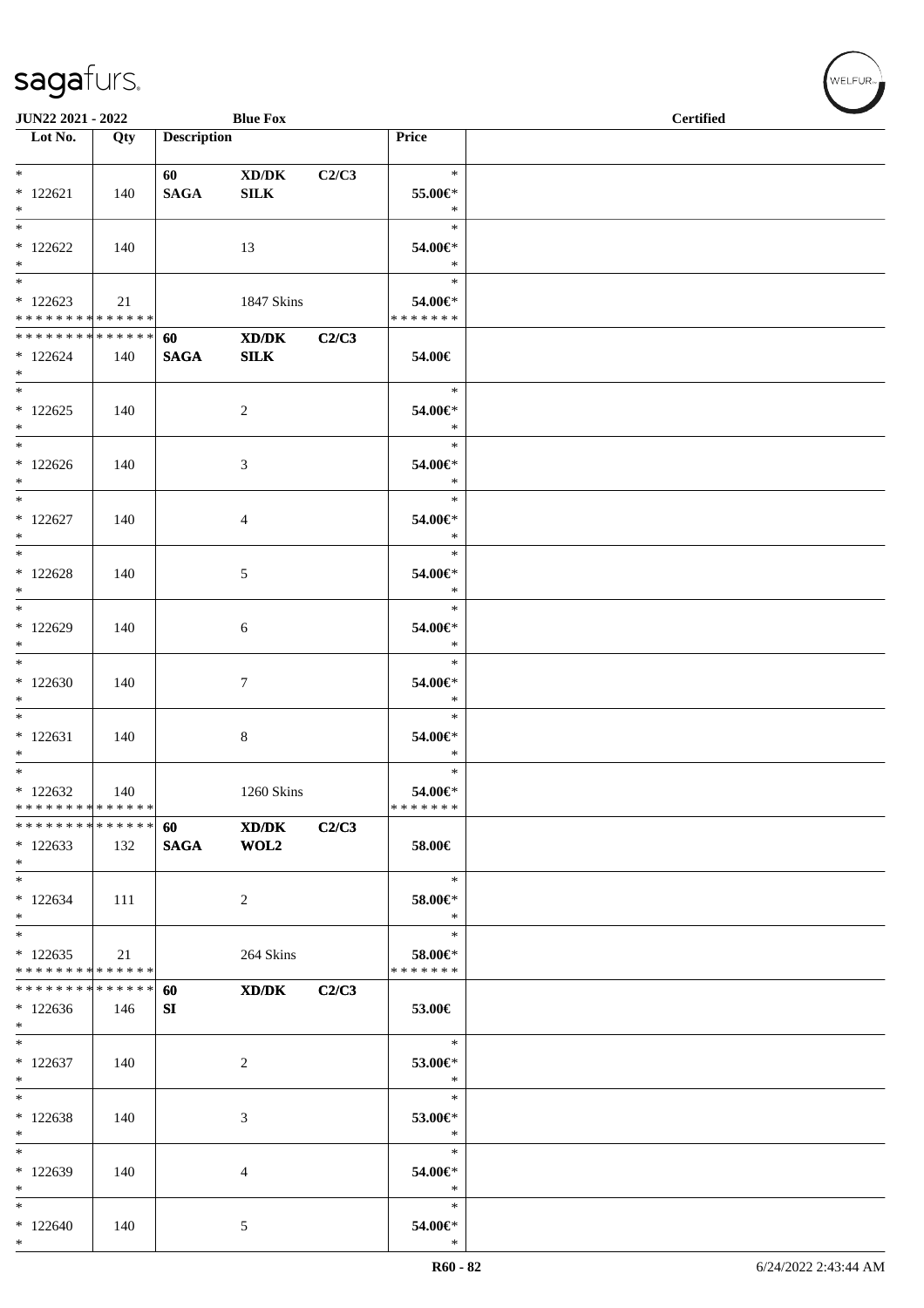| <b>JUN22 2021 - 2022</b>                          |     | <b>Blue Fox</b>    |                                      | <b>Certified</b> |  |  |  |  |
|---------------------------------------------------|-----|--------------------|--------------------------------------|------------------|--|--|--|--|
| Lot No.                                           | Qty | <b>Description</b> | Price                                |                  |  |  |  |  |
| $*$<br>$* 122641$<br>$*$                          | 140 | 60 XD/DK<br>SI     | $\ast$<br>C2/C3<br>53.00€*<br>$\ast$ |                  |  |  |  |  |
| $*122642$<br>$*$                                  | 140 | $7\phantom{.0}$    | $\ast$<br>53.00€*<br>$\ast$          |                  |  |  |  |  |
| $*122643$<br>$*$                                  | 140 | 8                  | $\ast$<br>53.00€*<br>$*$             |                  |  |  |  |  |
| $*$<br>$*122644$<br>$*$                           | 140 | 9                  | $\ast$<br>53.00€*<br>$\ast$          |                  |  |  |  |  |
| $*$<br>$*122645$<br>$*$                           | 140 | 10                 | $\ast$<br>54.00€*<br>$\ast$          |                  |  |  |  |  |
| $*$<br>$*122646$<br>$*$                           | 140 | 11                 | $\ast$<br>54.00€*<br>$*$             |                  |  |  |  |  |
| $*$ and $*$<br>$*122647$<br>$*$ $*$               | 140 | 12                 | $\ast$<br>54.00€*<br>$\ast$          |                  |  |  |  |  |
| $* 122648$<br>$*$                                 | 140 | 13                 | $\ast$<br>54.00€*<br>$\ast$          |                  |  |  |  |  |
| $*122649$<br>$*$                                  | 140 | 14                 | $\ast$<br>54.00€*<br>$\ast$          |                  |  |  |  |  |
| $*$<br>$*122650$<br>$*$                           | 140 | 15                 | $\ast$<br>54.00€*<br>$\ast$          |                  |  |  |  |  |
| $*$<br>$* 122651$<br>$*$                          | 140 | 16                 | $\ast$<br>54.00€*<br>$\ast$          |                  |  |  |  |  |
| $*$ $*$<br>$*122652$<br>$*$                       | 140 | 17                 | $\ast$<br>54.00€*<br>$\ast$          |                  |  |  |  |  |
| $\ast$<br>$*122653$<br>$*$                        | 138 | 18                 | $\ast$<br>54.00€*<br>$\ast$          |                  |  |  |  |  |
| $*$<br>$*122654$<br>* * * * * * * * * * * * * * * | 21  | 2545 Skins         | $\ast$<br>55.00€*<br>*******         |                  |  |  |  |  |
| * * * * * * * * * * * * * * *<br>$*122655$<br>$*$ | 146 | XD/DK<br>60<br>SI  | C2/C3<br>54.00€                      |                  |  |  |  |  |
| $*122656$<br>$*$                                  | 140 | 2                  | $\ast$<br>54.00€*<br>$\ast$          |                  |  |  |  |  |
| $*$<br>$*122657$<br>$*$                           | 140 | 3                  | $\ast$<br>54.00€*<br>$\ast$          |                  |  |  |  |  |
| $*$<br>$*122658$<br>$*$                           | 140 | 4                  | $\ast$<br>54.00€*<br>$\ast$          |                  |  |  |  |  |
| $*$<br>* 122659<br>$*$                            | 140 | 5                  | $\ast$<br>54.00€*<br>$\ast$          |                  |  |  |  |  |
| $*$<br>$*122660$<br>$*$                           | 140 | 6                  | $\ast$<br>54.00€*<br>$\ast$          |                  |  |  |  |  |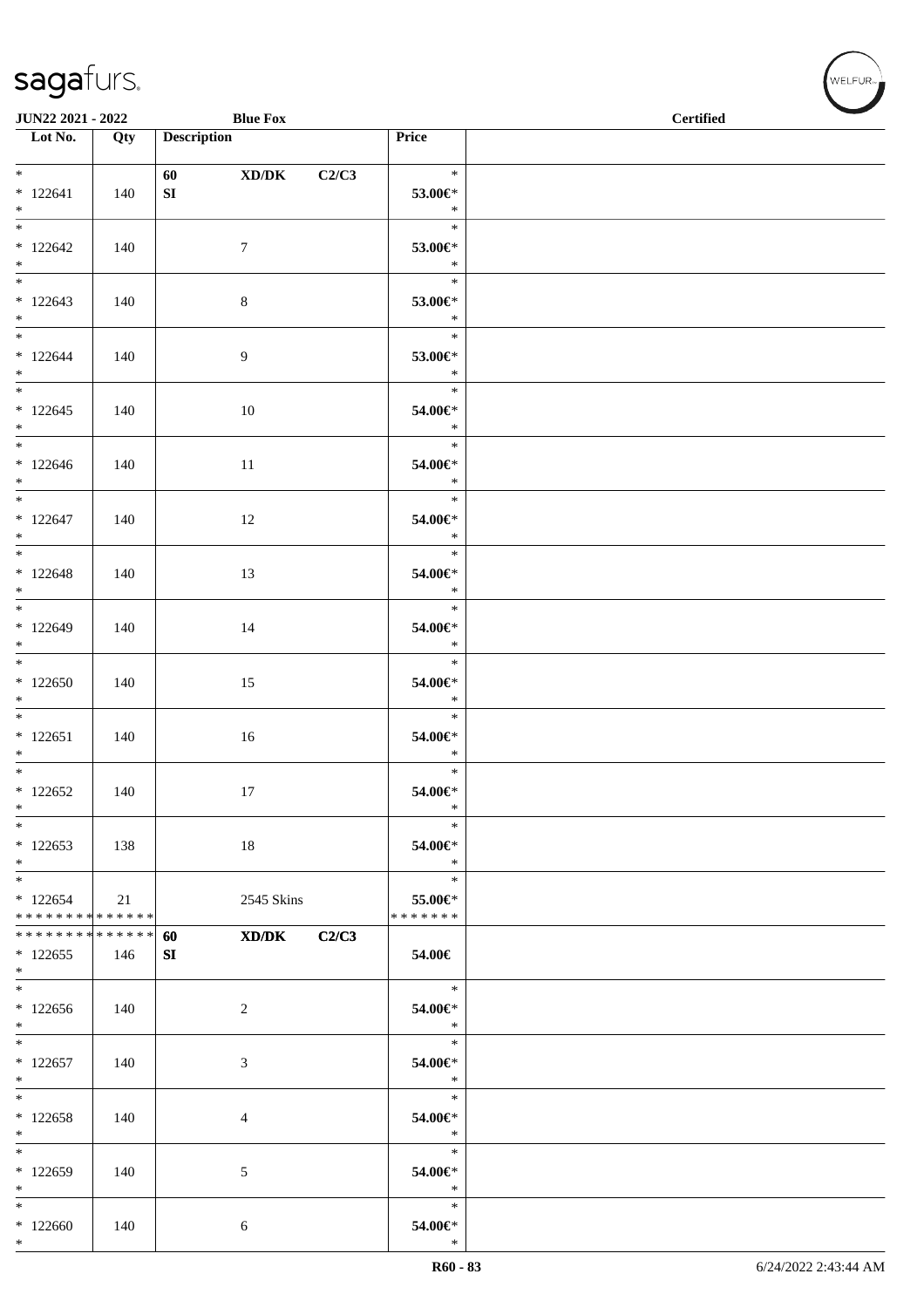| <b>JUN22 2021 - 2022</b>                 |     |                    | <b>Blue Fox</b> |       |                          | $\overline{\phantom{0}}$<br><b>Certified</b> |
|------------------------------------------|-----|--------------------|-----------------|-------|--------------------------|----------------------------------------------|
| $\overline{\phantom{1}}$ Lot No.         | Qty | <b>Description</b> |                 |       | <b>Price</b>             |                                              |
|                                          |     |                    |                 |       |                          |                                              |
| $*$ $*$                                  |     |                    | XD/DK           | C2/C3 | $\ast$                   |                                              |
| $*122661$                                | 140 | SI                 |                 |       | 54.00€*                  |                                              |
| $*$                                      |     |                    |                 |       | $\ast$                   |                                              |
|                                          |     |                    |                 |       | $\ast$                   |                                              |
| $*122662$                                | 140 |                    | $8\,$           |       | 54.00€*                  |                                              |
| $*$                                      |     |                    |                 |       | $\ast$                   |                                              |
|                                          |     |                    |                 |       | $\ast$                   |                                              |
| $*122663$<br>$*$                         | 140 |                    | $\overline{9}$  |       | 54.00€*<br>$\ast$        |                                              |
| $*$                                      |     |                    |                 |       | $\ast$                   |                                              |
| $*122664$                                | 140 |                    | 10              |       | 54.00€*                  |                                              |
| $*$                                      |     |                    |                 |       | $\ast$                   |                                              |
|                                          |     |                    |                 |       | $\ast$                   |                                              |
| $*122665$                                | 140 |                    | 11              |       | 54.00€*                  |                                              |
| $*$                                      |     |                    |                 |       | $\ast$                   |                                              |
| $*$ $*$                                  |     |                    |                 |       | 75<br>$\ast$             |                                              |
| $*122666$                                | 140 |                    | 12              |       | 54.00€*                  |                                              |
| $*$                                      |     |                    |                 |       | $\ast$                   |                                              |
| $*$                                      |     |                    |                 |       | $\ast$                   |                                              |
| $*122667$<br>$*$                         | 140 |                    | 13              |       | 54.00€*<br>$\ast$        |                                              |
| $\overline{\ast}$                        |     |                    |                 |       | $\ast$                   |                                              |
| $*122668$                                | 140 |                    | 14              |       | 54.00€*                  |                                              |
| $*$                                      |     |                    |                 |       | $\ast$                   |                                              |
| $*$ $*$                                  |     |                    |                 |       | $\ast$                   |                                              |
| $*122669$                                | 140 |                    | 15              |       | 54.00€*                  |                                              |
| $*$                                      |     |                    |                 |       | $\ast$                   |                                              |
|                                          |     |                    |                 |       | $\ast$                   |                                              |
| * 122670                                 | 140 |                    | 16              |       | 53.00€*                  |                                              |
| $*$                                      |     |                    |                 |       | $\ast$<br>$\ast$         |                                              |
|                                          |     |                    |                 |       |                          |                                              |
| $* 122671$<br>$*$                        | 140 |                    | 17              |       | 53.00€*<br>$\ast$        |                                              |
| $*$                                      |     |                    |                 |       | $\ast$                   |                                              |
| $*122672$                                | 140 |                    | 18              |       | 54.00€*                  |                                              |
| $\ast$                                   |     |                    |                 |       | $\ast$                   |                                              |
| $*$                                      |     |                    |                 |       | $\ast$                   |                                              |
| $*122673$                                | 140 |                    | 19              |       | 53.00€*                  |                                              |
| $*$                                      |     |                    |                 |       | $\ast$                   |                                              |
| $*$                                      |     |                    |                 |       | $\ast$                   |                                              |
| $*122674$                                | 126 |                    | 20              |       | 53.00€*                  |                                              |
| $*$                                      |     |                    |                 |       | $\ast$                   |                                              |
| $*$                                      |     |                    |                 |       | $\ast$                   |                                              |
| $*122675$<br>* * * * * * * * * * * * * * | 28  |                    | 2820 Skins      |       | 55.00€*<br>* * * * * * * |                                              |
| * * * * * * * * * * * * * * *            |     | 60                 | XD/DK           | C2/C3 |                          |                                              |
| $*122676$                                | 146 | SI                 |                 |       | 53.00€                   |                                              |
| $*$                                      |     |                    |                 |       |                          |                                              |
|                                          |     |                    |                 |       | $\ast$                   |                                              |
| $*122677$                                | 140 |                    | $\overline{2}$  |       | 53.00€*                  |                                              |
| $*$                                      |     |                    |                 |       | $\ast$                   |                                              |
| $*$                                      |     |                    |                 |       | $\ast$                   |                                              |
| $*122678$                                | 140 |                    | 3               |       | 53.00€*                  |                                              |
| $*$<br>$*$                               |     |                    |                 |       | $\ast$<br>$\ast$         |                                              |
| * 122679                                 | 140 |                    |                 |       | 53.00€*                  |                                              |
| $\ast$                                   |     |                    | 4               |       | $\ast$                   |                                              |
| $*$                                      |     |                    |                 |       | $\ast$                   |                                              |
| $*122680$                                | 140 |                    | 5               |       | 53.00€*                  |                                              |
| $*$                                      |     |                    |                 |       | $\ast$                   |                                              |

WELFUR-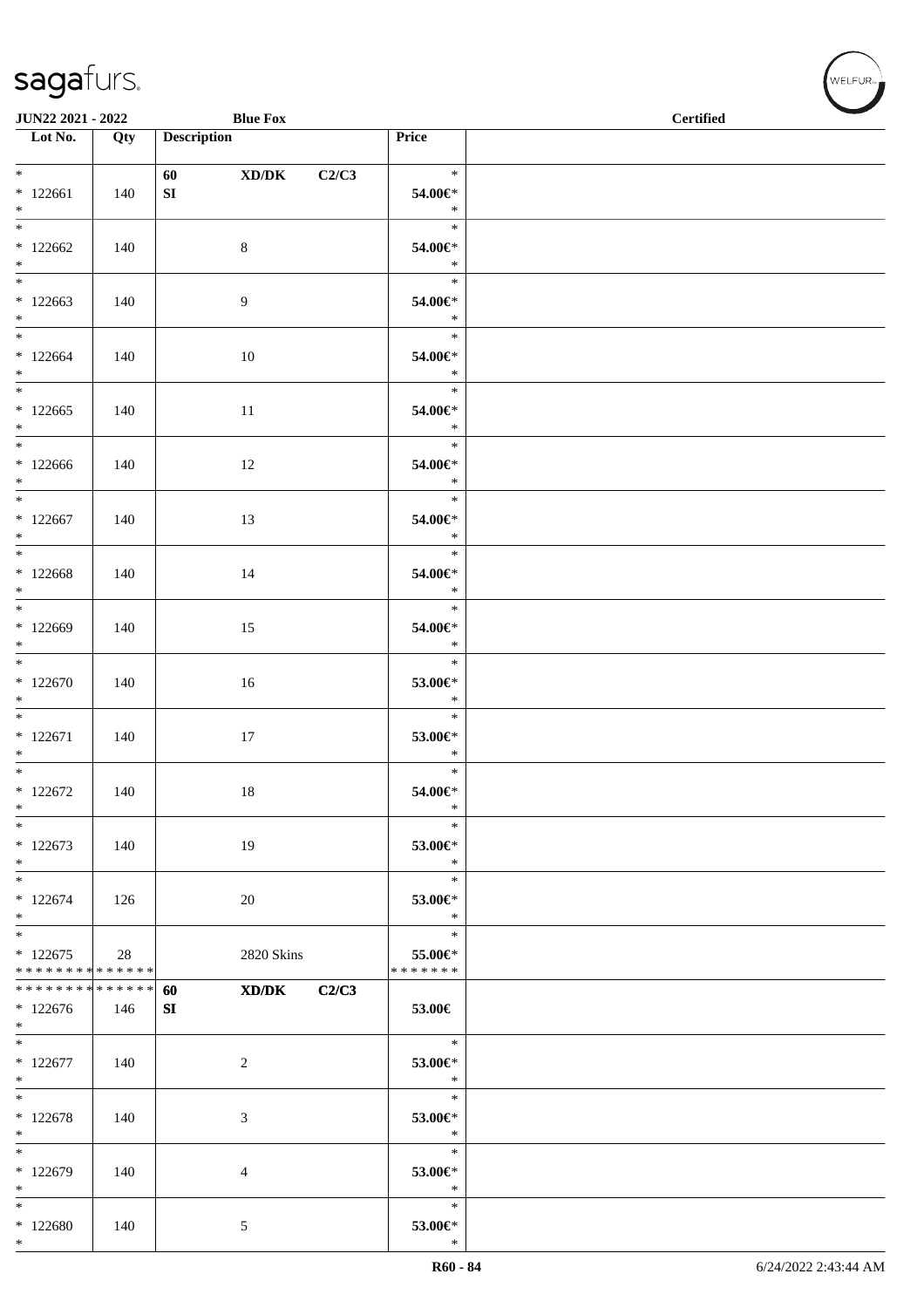| <b>JUN22 2021 - 2022</b>                   |     |                    | <b>Blue Fox</b>         |       |                       | <b>Certified</b> |
|--------------------------------------------|-----|--------------------|-------------------------|-------|-----------------------|------------------|
| $\overline{\phantom{1}}$ Lot No.           | Qty | <b>Description</b> |                         |       | Price                 |                  |
| $*$ $-$                                    |     |                    |                         |       | $\ast$                |                  |
| $* 122681$                                 | 140 | 60<br>SI           | XD/DK                   | C2/C3 | 53.00€*               |                  |
| $*$                                        |     |                    |                         |       | $\ast$                |                  |
| $*$                                        |     |                    |                         |       | $\ast$                |                  |
| $*122682$                                  | 140 |                    | $\tau$                  |       | 53.00€*               |                  |
| $*$                                        |     |                    |                         |       | $\ast$                |                  |
|                                            |     |                    |                         |       | $\ast$                |                  |
| $*122683$<br>$*$                           | 140 |                    | 8                       |       | 53.00€*<br>$\ast$     |                  |
| $\overline{\ast}$                          |     |                    |                         |       | $\ast$                |                  |
| $*122684$                                  | 140 |                    | $\overline{9}$          |       | 53.00€*               |                  |
| $*$                                        |     |                    |                         |       | $\ast$                |                  |
| $*$                                        |     |                    |                         |       | $\ast$                |                  |
| $*122685$                                  | 140 |                    | 10                      |       | $53.00 \text{E}^*$    |                  |
| $*$<br>$*$ $-$                             |     |                    |                         |       | $\ast$<br>$\ast$      |                  |
| $*122686$                                  | 140 |                    | 11                      |       | 53.00€*               |                  |
| $*$                                        |     |                    |                         |       | $\ast$                |                  |
| $*$                                        |     |                    |                         |       | $\ast$                |                  |
| $*122687$                                  | 140 |                    | 12                      |       | 53.00€*               |                  |
| $*$                                        |     |                    |                         |       | $\ast$                |                  |
| $*$                                        |     |                    |                         |       | $\ast$                |                  |
| * 122688<br>$*$                            | 140 |                    | 13                      |       | 53.00€*<br>$\ast$     |                  |
|                                            |     |                    |                         |       | $\ast$                |                  |
| * 122689                                   | 140 |                    | 14                      |       | 53.00€*               |                  |
| $*$                                        |     |                    |                         |       | $\ast$                |                  |
| $*$                                        |     |                    |                         |       | $\ast$                |                  |
| * 122690                                   | 140 |                    | 15                      |       | 53.00€*               |                  |
| $*$<br>$*$                                 |     |                    |                         |       | $\ast$<br>$\ast$      |                  |
| $* 122691$                                 | 140 |                    | 2246 Skins              |       | 53.00€*               |                  |
| * * * * * * * * <mark>* * * * * *</mark>   |     |                    |                         |       | * * * * * * *         |                  |
| * * * * * * * * * * * * * * <mark>*</mark> |     | 60                 | XD/DK                   | C2/C3 |                       |                  |
| $*122692$                                  | 160 | SI                 | <b>LGHT</b>             |       | 51.00€                |                  |
| *                                          |     |                    |                         |       |                       |                  |
| $\ast$<br>* 122693                         |     |                    |                         |       | $\ast$                |                  |
| $*$                                        | 154 |                    | 2                       |       | $51.00 \in$<br>$\ast$ |                  |
| $*$                                        |     |                    |                         |       | $\ast$                |                  |
| $*122694$                                  | 156 |                    | 470 Skins               |       | $51.00 \in$           |                  |
| * * * * * * * * * * * * * *                |     |                    |                         |       | * * * * * * *         |                  |
| * * * * * * * * <mark>* * * * * *</mark>   |     | 60                 | XD/DK                   | C2/C3 |                       |                  |
| $*122695$<br>$\ast$                        | 125 | SI                 | WOL2                    |       | 56.00€                |                  |
| $\ast$                                     |     |                    |                         |       | $\ast$                |                  |
| * 122696                                   | 24  |                    | 149 Skins               |       | 57.00€*               |                  |
| * * * * * * * * * * * * * *                |     |                    |                         |       | * * * * * * *         |                  |
| * * * * * * * * * * * * * *                |     | 60                 | $2\mathbf{X}\mathbf{D}$ | C2/C3 |                       |                  |
| * 122697                                   | 104 | <b>SROY</b>        | <b>HEAV</b>             |       | 66.00€                |                  |
| $\ast$<br>$*$                              |     |                    |                         |       | $\ast$                |                  |
| * 122698                                   | 112 |                    | 2                       |       | $66.00 \in$           |                  |
| $\ast$                                     |     |                    |                         |       | $\ast$                |                  |
| $*$                                        |     |                    |                         |       | $\ast$                |                  |
| * 122699                                   | 112 |                    | 3                       |       | $66.00 \text{e}$      |                  |
| $\ast$                                     |     |                    |                         |       | $\ast$                |                  |
| $*$                                        |     |                    |                         |       | $\ast$                |                  |
| $*122700$<br>$*$                           | 112 |                    | 4                       |       | $66.00 \in$<br>$\ast$ |                  |

、<br>WELFUR<sub>™</sub>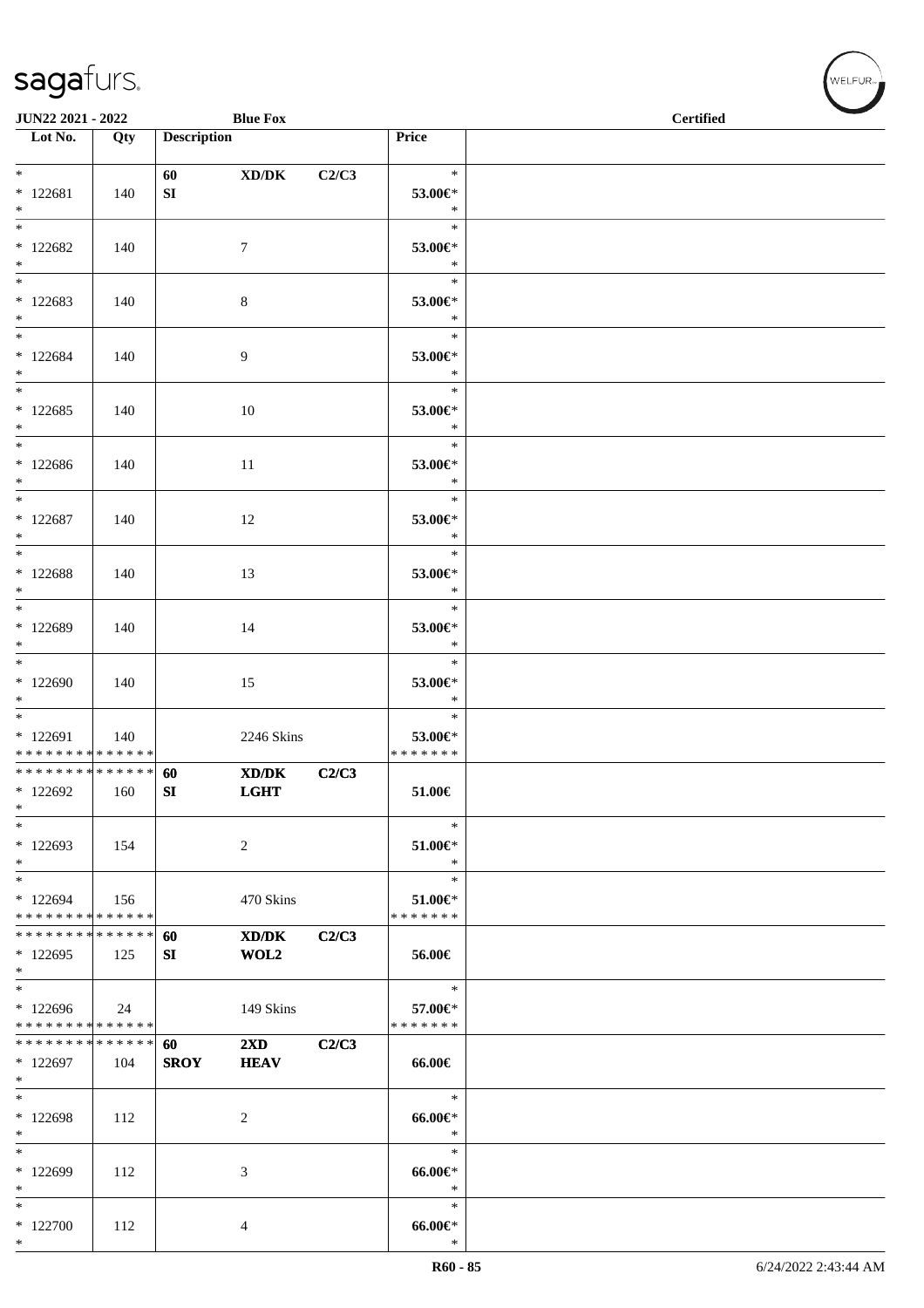| <b>JUN22 2021 - 2022</b>                                 |     |                                                                                                                                                                                                                                                | <b>Blue Fox</b>                        |       |                                                    | $\overline{\phantom{a}}$<br><b>Certified</b> |
|----------------------------------------------------------|-----|------------------------------------------------------------------------------------------------------------------------------------------------------------------------------------------------------------------------------------------------|----------------------------------------|-------|----------------------------------------------------|----------------------------------------------|
| Lot No.                                                  | Qty | <b>Description</b>                                                                                                                                                                                                                             |                                        |       | Price                                              |                                              |
| $*$<br>$*$ 122701<br>$*$                                 | 112 | 60 — 100 — 100 — 100 — 100 — 100 — 100 — 100 — 100 — 100 — 100 — 100 — 100 — 100 — 100 — 100 — 100 — 100 — 100 — 100 — 100 — 100 — 100 — 100 — 100 — 100 — 100 — 100 — 100 — 100 — 100 — 100 — 100 — 100 — 100 — 100 — 100 — 10<br><b>SROY</b> | $2\mathbf{X}\mathbf{D}$<br><b>HEAV</b> | C2/C3 | $\ast$<br>$66.00 \in$<br>$\ast$                    |                                              |
| $*122702$<br>$*$                                         | 112 |                                                                                                                                                                                                                                                | 6                                      |       | $\ast$<br>$66.00 \text{e}$<br>$\ast$               |                                              |
| $*122703$<br>$*$                                         | 112 |                                                                                                                                                                                                                                                | $\tau$                                 |       | $\ast$<br>$66.00 \in$<br>$\ast$                    |                                              |
| $*$<br>* 122704<br>$*$                                   | 105 |                                                                                                                                                                                                                                                | $\,8\,$                                |       | $\ast$<br>$66.00 \in$<br>$\ast$                    |                                              |
| $* 122705$<br>$*$                                        | 98  |                                                                                                                                                                                                                                                | 9                                      |       | $\ast$<br>$66.00 \in$<br>$\ast$                    |                                              |
| $*$<br>$*122706$<br>$*$                                  | 98  |                                                                                                                                                                                                                                                | 10                                     |       | $\ast$<br>$66.00 \in$<br>$\ast$                    |                                              |
| $*$<br>$* 122707$<br>$*$                                 | 98  |                                                                                                                                                                                                                                                | 11                                     |       | $\ast$<br>$66.00 \in$<br>$\ast$                    |                                              |
| $\overline{\ast}$<br>$* 122708$<br>$*$                   | 98  |                                                                                                                                                                                                                                                | 12                                     |       | $\ast$<br>$66.00 \in$<br>$\ast$                    |                                              |
| * 122709<br>$\ast$                                       | 98  |                                                                                                                                                                                                                                                | 13                                     |       | $\ast$<br>$66.00 \text{e}$<br>$\ast$               |                                              |
| $\overline{\ast}$<br>* 122710<br>$*$                     | 95  |                                                                                                                                                                                                                                                | 14                                     |       | $\ast$<br>$66.00 \in$<br>$\ast$                    |                                              |
| $* 122711$<br>* * * * * * * * <mark>* * * * * * *</mark> | 29  |                                                                                                                                                                                                                                                | 1495 Skins                             |       | $\ast$<br>66.00€*<br>* * * * * * *                 |                                              |
| ******** <mark>******</mark><br>$* 122712$<br>$*$        | 118 | 60<br><b>SROY</b>                                                                                                                                                                                                                              | $2\mathbf{X}\mathbf{D}$                | C2/C3 | $62.00 \in$                                        |                                              |
| $\ast$<br>$* 122713$<br>$*$ $-$                          | 112 |                                                                                                                                                                                                                                                | $\sqrt{2}$                             |       | $\ast$<br>$62.00 \in$<br>$\ast$                    |                                              |
| $*$<br>$* 122714$<br>$*$                                 | 112 |                                                                                                                                                                                                                                                | 3                                      |       | $\ast$<br>$62.00 \in$ *<br>$\ast$                  |                                              |
| $*$<br>$* 122715$<br>$*$                                 | 112 |                                                                                                                                                                                                                                                | $\overline{4}$                         |       | $\mathcal{L}$<br>$\ast$<br>$62.00 \in$ *<br>$\ast$ |                                              |
| $\overline{\ast}$<br>$* 122716$<br>$*$                   | 112 |                                                                                                                                                                                                                                                | $\mathfrak{S}$                         |       | $\ast$<br>$62.00 \in$<br>$\rightarrow$             |                                              |
| $* 122717$<br>$*$                                        | 112 |                                                                                                                                                                                                                                                | 6                                      |       | $\ast$<br>$62.00 \in$ *<br>$\ast$                  |                                              |
| $*$<br>$* 122718$<br>$*$                                 | 112 |                                                                                                                                                                                                                                                | $\tau$                                 |       | $\ast$<br>$62.00 \in$ *<br>$\ast$                  |                                              |
| $*$<br>$* 122719$<br>$*$                                 | 112 |                                                                                                                                                                                                                                                | 8                                      |       | $\ast$<br>$62.00 \in$ *<br>$\rightarrow$           |                                              |
| $*$<br>$*$ 122720<br>$*$                                 | 112 |                                                                                                                                                                                                                                                | 9                                      |       | $\ast$<br>$62.00 \in$ *<br>$\ast$                  |                                              |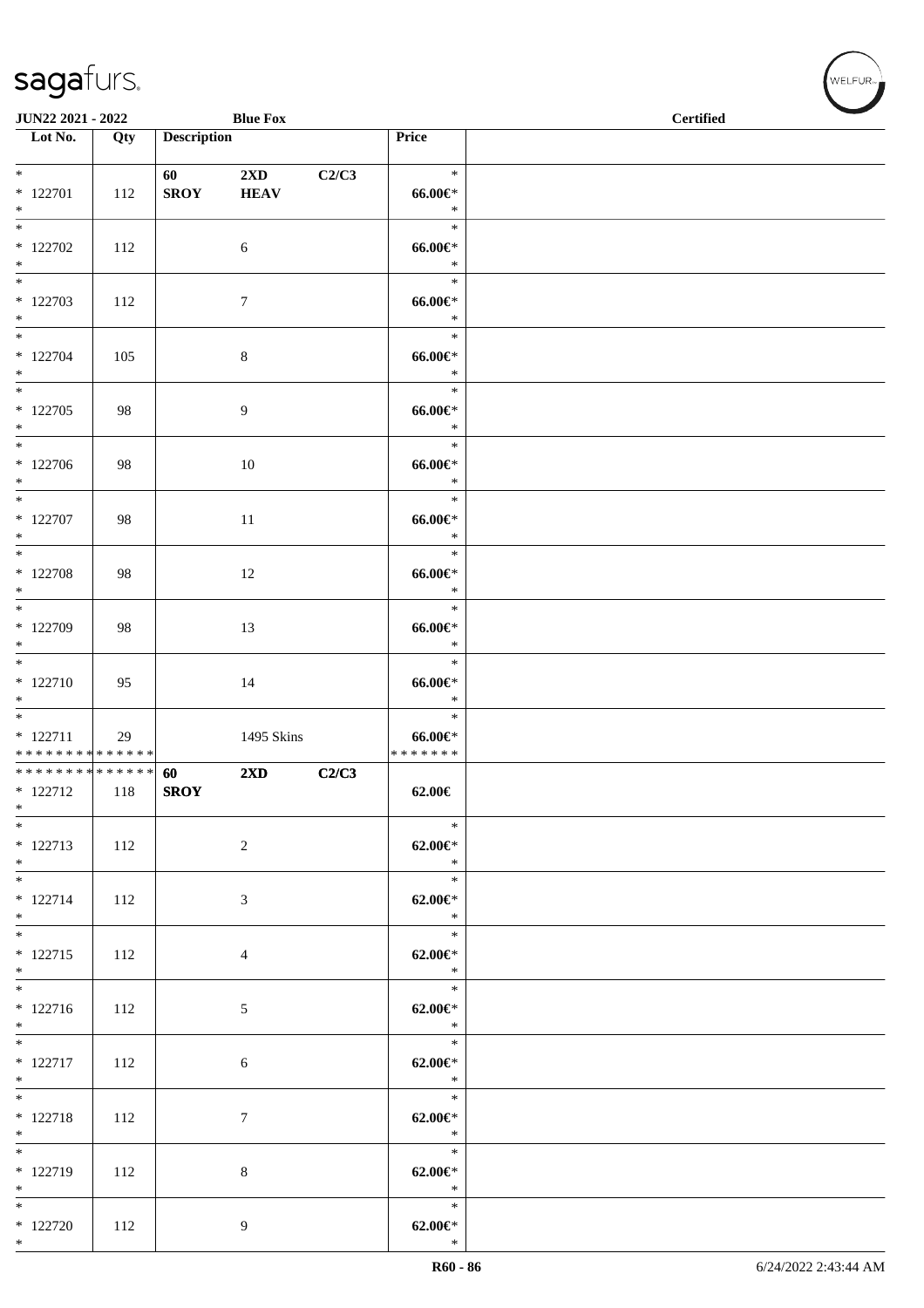|                                                                | <b>Blue Fox</b><br><b>JUN22 2021 - 2022</b> |                                                                                                                                                                                                                                                |                                        |       |                                         | $\operatorname{\bf \mathbf{Certified}}$ | <b>Contract Contract Contract Contract Contract Contract Contract Contract Contract Contract Contract Contract Contract Contract Contract Contract Contract Contract Contract Contract Contract Contract Contract Contract Contr</b> |
|----------------------------------------------------------------|---------------------------------------------|------------------------------------------------------------------------------------------------------------------------------------------------------------------------------------------------------------------------------------------------|----------------------------------------|-------|-----------------------------------------|-----------------------------------------|--------------------------------------------------------------------------------------------------------------------------------------------------------------------------------------------------------------------------------------|
| Lot No.                                                        | Qty                                         | <b>Description</b>                                                                                                                                                                                                                             |                                        |       | Price                                   |                                         |                                                                                                                                                                                                                                      |
| $*$                                                            |                                             |                                                                                                                                                                                                                                                |                                        |       | $\ast$                                  |                                         |                                                                                                                                                                                                                                      |
| $* 122721$<br>$*$                                              | 112                                         | 60 — 100 — 100 — 100 — 100 — 100 — 100 — 100 — 100 — 100 — 100 — 100 — 100 — 100 — 100 — 100 — 100 — 100 — 100 — 100 — 100 — 100 — 100 — 100 — 100 — 100 — 100 — 100 — 100 — 100 — 100 — 100 — 100 — 100 — 100 — 100 — 100 — 10<br><b>SROY</b> | $2\mathbf{X}\mathbf{D}$                | C2/C3 | $62.00 \in$<br>$\ast$                   |                                         |                                                                                                                                                                                                                                      |
| $\overline{\ast}$<br>$* 122722$<br>$*$                         | 112                                         |                                                                                                                                                                                                                                                | 11                                     |       | $\ast$<br>$62.00 \in$ *<br>$\ast$       |                                         |                                                                                                                                                                                                                                      |
| $* 122723$<br>$*$                                              | 112                                         |                                                                                                                                                                                                                                                | 12                                     |       | $\ast$<br>$62.00 \in$ *<br>$\ast$       |                                         |                                                                                                                                                                                                                                      |
| $\overline{\ast}$<br>$* 122724$<br>$*$                         | 112                                         |                                                                                                                                                                                                                                                | 13                                     |       | $\ast$<br>$62.00 \in$<br>$\ast$         |                                         |                                                                                                                                                                                                                                      |
| $*$ and $*$<br>$* 122725$<br>$*$                               | 112                                         |                                                                                                                                                                                                                                                | 14                                     |       | Ξ,<br>$\ast$<br>$62.00 \in$<br>$\ast$   |                                         |                                                                                                                                                                                                                                      |
| $\overline{\mathbf{r}^*}$<br>$* 122726$<br>$*$                 | 112                                         |                                                                                                                                                                                                                                                | 15                                     |       | $\ast$<br>$62.00 \in$ *<br>$\ast$       |                                         |                                                                                                                                                                                                                                      |
| $*$<br>$* 122727$<br>$*$                                       | 112                                         |                                                                                                                                                                                                                                                | 16                                     |       | $\ast$<br>$62.00 \in$ *<br>$\ast$       |                                         |                                                                                                                                                                                                                                      |
| $* 122728$<br>$*$                                              | 112                                         |                                                                                                                                                                                                                                                | 17                                     |       | $\ast$<br>$(62.00\epsilon)$ *<br>$\ast$ |                                         |                                                                                                                                                                                                                                      |
| $\overline{\mathbf{r}^*}$<br>* 122729<br>$*$                   | 112                                         |                                                                                                                                                                                                                                                | 18                                     |       | $\ast$<br>$(62.00\epsilon)$ *<br>$\ast$ |                                         |                                                                                                                                                                                                                                      |
| $*122730$<br>$*$                                               | 112                                         |                                                                                                                                                                                                                                                | 19                                     |       | $\ast$<br>$(62.00\epsilon)$ *<br>$\ast$ |                                         |                                                                                                                                                                                                                                      |
| $* 122731$<br>$*$                                              | 112                                         |                                                                                                                                                                                                                                                | $20\,$                                 |       | $\ast$<br>$(62.00\epsilon)$ *<br>$\ast$ |                                         |                                                                                                                                                                                                                                      |
| $* 122732$<br>$\ast$                                           | 112                                         |                                                                                                                                                                                                                                                | 21                                     |       | $\ast$<br>$(62.00\epsilon)$ *<br>$*$    |                                         |                                                                                                                                                                                                                                      |
| $\ast$<br>* 122733<br>$*$                                      | 74                                          |                                                                                                                                                                                                                                                | 22                                     |       | $\ast$<br>$(62.00\epsilon)$ *<br>$\ast$ |                                         |                                                                                                                                                                                                                                      |
| $*$<br>$* 122734$<br>* * * * * * * * * * * * * *               | 31                                          |                                                                                                                                                                                                                                                | 2463 Skins                             |       | $\ast$<br>$62.00 \in$<br>* * * * * * *  |                                         |                                                                                                                                                                                                                                      |
| * * * * * * * * * * * * * * <mark>*</mark><br>$*122735$<br>$*$ | 132                                         | 60<br><b>SROY</b>                                                                                                                                                                                                                              | $2\mathbf{X}\mathbf{D}$<br><b>SILK</b> | C2/C3 | 56.00€                                  |                                         |                                                                                                                                                                                                                                      |
| $\overline{\phantom{0}}$<br>$*122736$<br>$*$                   | 126                                         |                                                                                                                                                                                                                                                | 2                                      |       | $\ast$<br>56.00€*<br>$\ast$             |                                         |                                                                                                                                                                                                                                      |
| $*$<br>$* 122737$<br>$*$                                       | 126                                         |                                                                                                                                                                                                                                                | 3                                      |       | $\ast$<br>56.00€*<br>$\ast$             |                                         |                                                                                                                                                                                                                                      |
| $\overline{\phantom{0}}$<br>* 122738<br>$*$                    | 126                                         |                                                                                                                                                                                                                                                | $\overline{4}$                         |       | $\ast$<br>57.00€*<br>$\ast$             |                                         |                                                                                                                                                                                                                                      |
| $\ast$<br>* 122739<br>$*$                                      | 126                                         |                                                                                                                                                                                                                                                | 5                                      |       | $\ast$<br>57.00€*<br>$\ast$             |                                         |                                                                                                                                                                                                                                      |
| $*$<br>$*122740$<br>$*$                                        | 126                                         |                                                                                                                                                                                                                                                | 6                                      |       | $\ast$<br>57.00€*<br>$\ast$             |                                         |                                                                                                                                                                                                                                      |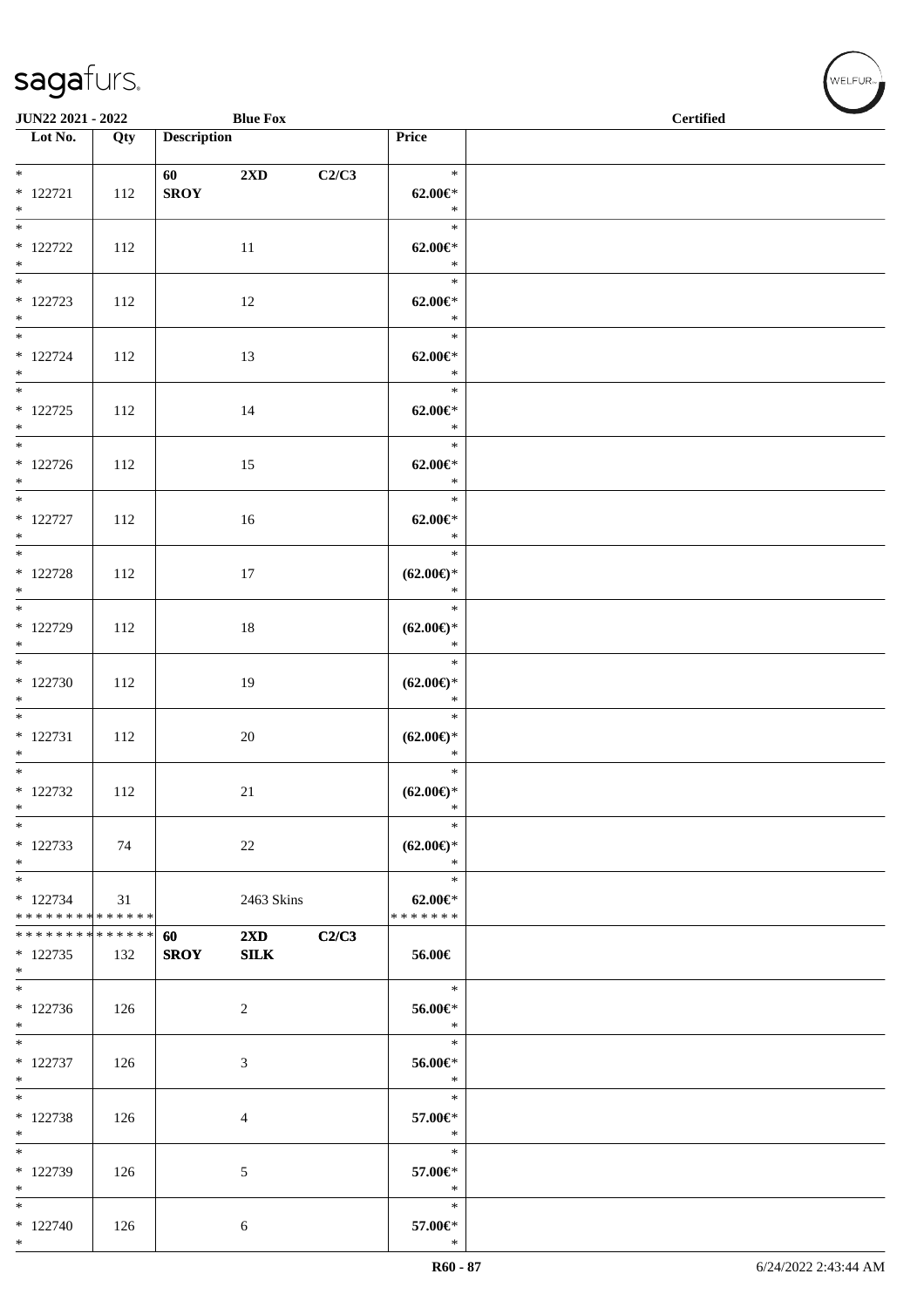| JUN22 2021 - 2022                                  |     |                    | <b>Blue Fox</b>                         |       |                                         | <b>Certified</b> |
|----------------------------------------------------|-----|--------------------|-----------------------------------------|-------|-----------------------------------------|------------------|
| $\overline{\phantom{a}}$ Lot No.                   | Qty | <b>Description</b> |                                         |       | Price                                   |                  |
| $*$<br>$* 122741$<br>$*$                           | 126 | <b>SROY</b>        | $2\mathbf{X}\mathbf{D}$<br>${\bf SILK}$ | C2/C3 | $\ast$<br>57.00€*<br>$\ast$             |                  |
| $* 122742$<br>$*$                                  | 126 |                    | 8                                       |       | $\ast$<br>57.00€*<br>$\ast$             |                  |
| $* 122743$<br>$*$                                  | 126 |                    | 9                                       |       | $\ast$<br>57.00€*<br>$\ast$             |                  |
| $*$<br>$* 122744$<br>$*$                           | 126 |                    | 10                                      |       | $\ast$<br>57.00€*<br>$\ast$             |                  |
| $\overline{\ }$<br>$* 122745$<br>$*$               | 126 |                    | 11                                      |       | $\ast$<br>58.00€*<br>$\ast$             |                  |
| $*$<br>$* 122746$<br>$*$                           | 126 |                    | 12                                      |       | $\ast$<br>57.00€*<br>$\ast$             |                  |
| $*$<br>$* 122747$<br>* * * * * * * * * * * * * * * | 109 |                    | 1627 Skins                              |       | $\ast$<br>57.00€*<br>* * * * * * *      |                  |
| ******** <mark>******</mark><br>$* 122748$<br>$*$  | 118 | 60<br><b>SAGA</b>  | 2XD<br><b>HEAV</b>                      | C2/C3 | $60.00 \in$                             |                  |
| $*$<br>$* 122749$<br>$*$                           | 112 |                    | 2                                       |       | $\ast$<br>$60.00 \in$<br>$\ast$         |                  |
| $*$<br>* 122750<br>$*$                             | 112 |                    | 3                                       |       | $\ast$<br>$60.00 \in$<br>$\ast$         |                  |
| $* 122751$<br>$*$                                  | 112 |                    | $\overline{4}$                          |       | $\ast$<br>$60.00 \in$<br>$\ast$         |                  |
| $*$<br>$* 122752$<br>$*$                           | 112 |                    | 5                                       |       | $\ast$<br>$60.00 \in$<br>$\ast$         |                  |
| $*$<br>$* 122753$<br>$*$                           | 112 |                    | $\sqrt{6}$                              |       | $\ast$<br>$60.00 \in$<br>$\mathbb{R}^n$ |                  |
| $*$<br>$* 122754$<br>$*$                           | 112 |                    | $\boldsymbol{7}$                        |       | $\ast$<br>$60.00 \in$<br>$\ast$         |                  |
| $*$<br>$* 122755$<br>$*$                           | 112 |                    | 8                                       |       | $\ast$<br>$60.00 \in$<br>$\ast$         |                  |
| $*122756$<br>$*$                                   | 112 |                    | 9                                       |       | $\ast$<br>$60.00 \in$<br>$\ast$         |                  |
| $* 122757$<br>$*$                                  | 112 |                    | 10                                      |       | $\ast$<br>$60.00 \in$<br>$\ast$         |                  |
| $*$<br>$* 122758$<br>$*$                           | 112 |                    | 11                                      |       | $\ast$<br>$60.00 \in$<br>$\ast$         |                  |
| $*122759$<br>$*$                                   | 112 |                    | 12                                      |       | $\ast$<br>59.00€*<br>$\ast$             |                  |
| $*$<br>$*122760$<br>$*$                            | 112 |                    | 13                                      |       | $\ast$<br>59.00€*<br>$\ast$             |                  |

、<br>WELFUR<sub>™</sub>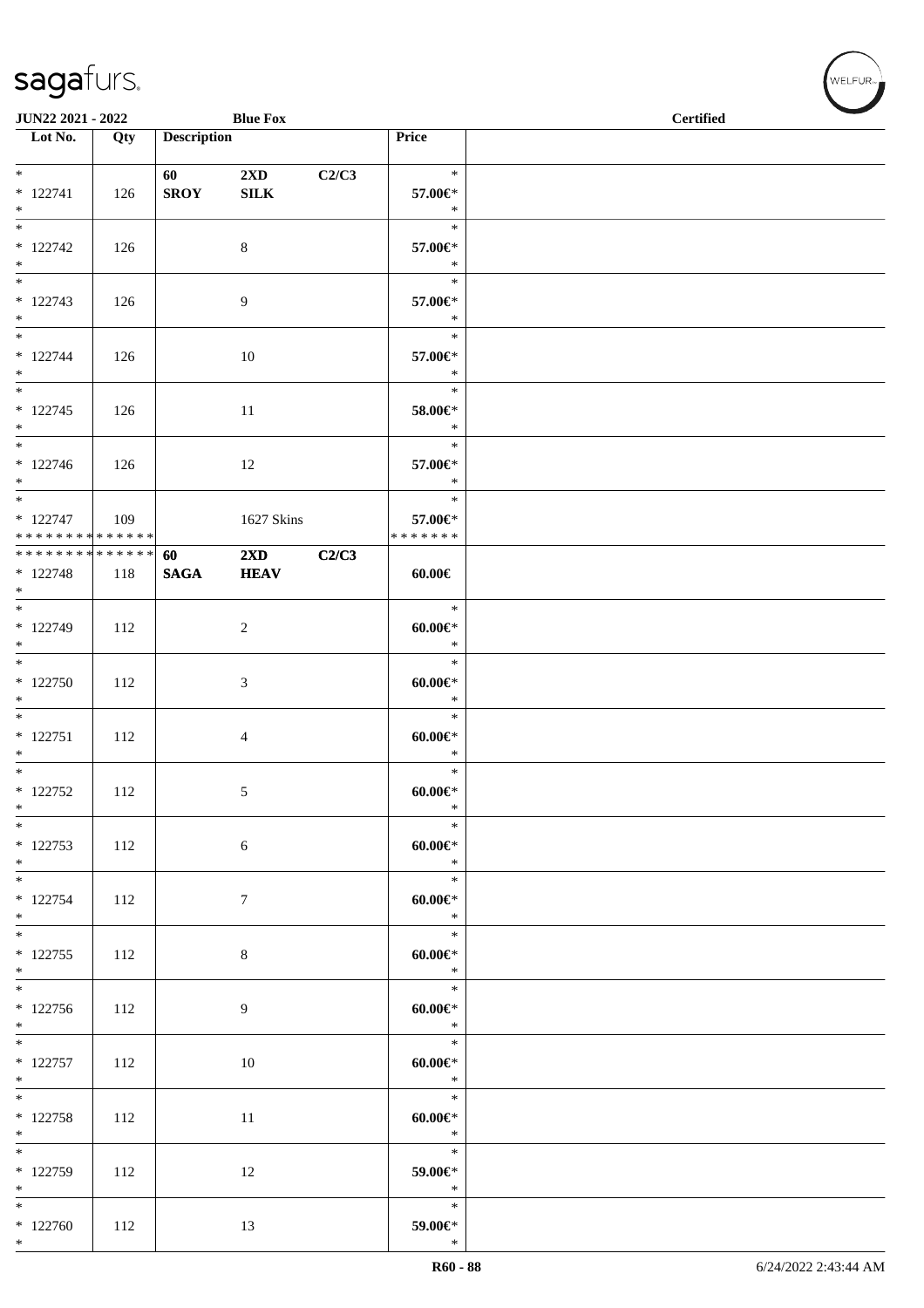| <b>JUN22 2021 - 2022</b>                                                   |     |                       | <b>Blue Fox</b>                        |       |                                        | $\overline{\phantom{a}}$<br><b>Certified</b> |
|----------------------------------------------------------------------------|-----|-----------------------|----------------------------------------|-------|----------------------------------------|----------------------------------------------|
| $\overline{\phantom{1}}$ Lot No.                                           | Qty | <b>Description</b>    |                                        |       | Price                                  |                                              |
| $*$ $*$<br>$* 122761$<br>$*$                                               | 60  | 60 000<br><b>SAGA</b> | $2\mathbf{X}\mathbf{D}$<br><b>HEAV</b> | C2/C3 | $\ast$<br>$60.00 \in$<br>$\ast$        |                                              |
| $\overline{\ }$<br>$*122762$<br>* * * * * * * * <mark>* * * * * * *</mark> | 54  |                       | 1576 Skins                             |       | $\ast$<br>$60.00 \in$<br>* * * * * * * |                                              |
| ******** <mark>******</mark><br>$*122763$<br>$*$                           | 132 | 60<br><b>SAGA</b>     | $2\mathbf{X}\mathbf{D}$                | C2/C3 | 56.00€                                 |                                              |
| $*$<br>$*122764$<br>$*$                                                    | 126 |                       | $\sqrt{2}$                             |       | $\ast$<br>56.00€*<br>$\ast$            |                                              |
| $* 122765$<br>$*$                                                          | 126 |                       | $\mathfrak{Z}$                         |       | $\ast$<br>56.00€*<br>$\ast$            |                                              |
| $*$<br>$*122766$<br>$*$                                                    | 126 |                       | 4                                      |       | $\ast$<br>56.00€*<br>$\ast$            |                                              |
| $*$<br>$* 122767$<br>$*$                                                   | 126 |                       | 5                                      |       | $\ast$<br>56.00€*<br>$\ast$            |                                              |
| * 122768<br>$*$                                                            | 126 |                       | 6                                      |       | $\ast$<br>57.00€*<br>$\ast$            |                                              |
| * 122769<br>$*$                                                            | 126 |                       | $\tau$                                 |       | $\ast$<br>57.00€*<br>$\ast$            |                                              |
| $*$<br>$* 122770$<br>$*$                                                   | 126 |                       | $\,8\,$                                |       | $\ast$<br>57.00€*<br>$\ast$            |                                              |
| $*$<br>$* 122771$<br>$*$                                                   | 126 |                       | 9                                      |       | $\ast$<br>57.00€*<br>$\ast$            |                                              |
| $*$<br>$* 122772$<br>$\ast$                                                | 126 |                       | 10                                     |       | $\ast$<br>57.00€*<br>$\ast$            |                                              |
| $\ast$<br>* 122773<br>$*$                                                  | 126 |                       | 11                                     |       | $\ast$<br>57.00€*<br>$\ast$            |                                              |
| $*$<br>$* 122774$<br>$*$                                                   | 126 |                       | 12                                     |       | $\ast$<br>58.00€*<br>$\ast$            |                                              |
| $*$<br>$* 122775$<br>$*$                                                   | 126 |                       | 13                                     |       | $\ast$<br>57.00€*<br>$\ast$            |                                              |
| $\overline{\phantom{0}}$<br>$* 122776$<br>$*$                              | 109 |                       | 14                                     |       | $\ast$<br>57.00€*<br>$\ast$            |                                              |
| $*$<br>$* 122777$<br>* * * * * * * * * * * * * *                           | 21  |                       | 1774 Skins                             |       | $\ast$<br>56.00€*<br>* * * * * * *     |                                              |
| * * * * * * * * * * * * * *<br>* 122778<br>$\ast$                          | 132 |                       | <b>IDENTICAL</b>                       |       | 58.00€                                 |                                              |
| $*$<br>* 122779<br>$*$                                                     | 126 |                       | 2                                      |       | $\ast$<br>57.00€*<br>$\ast$            |                                              |
| $*$<br>* 122780<br>$*$                                                     | 126 |                       | 3                                      |       | $\ast$<br>57.00€*<br>$\ast$            |                                              |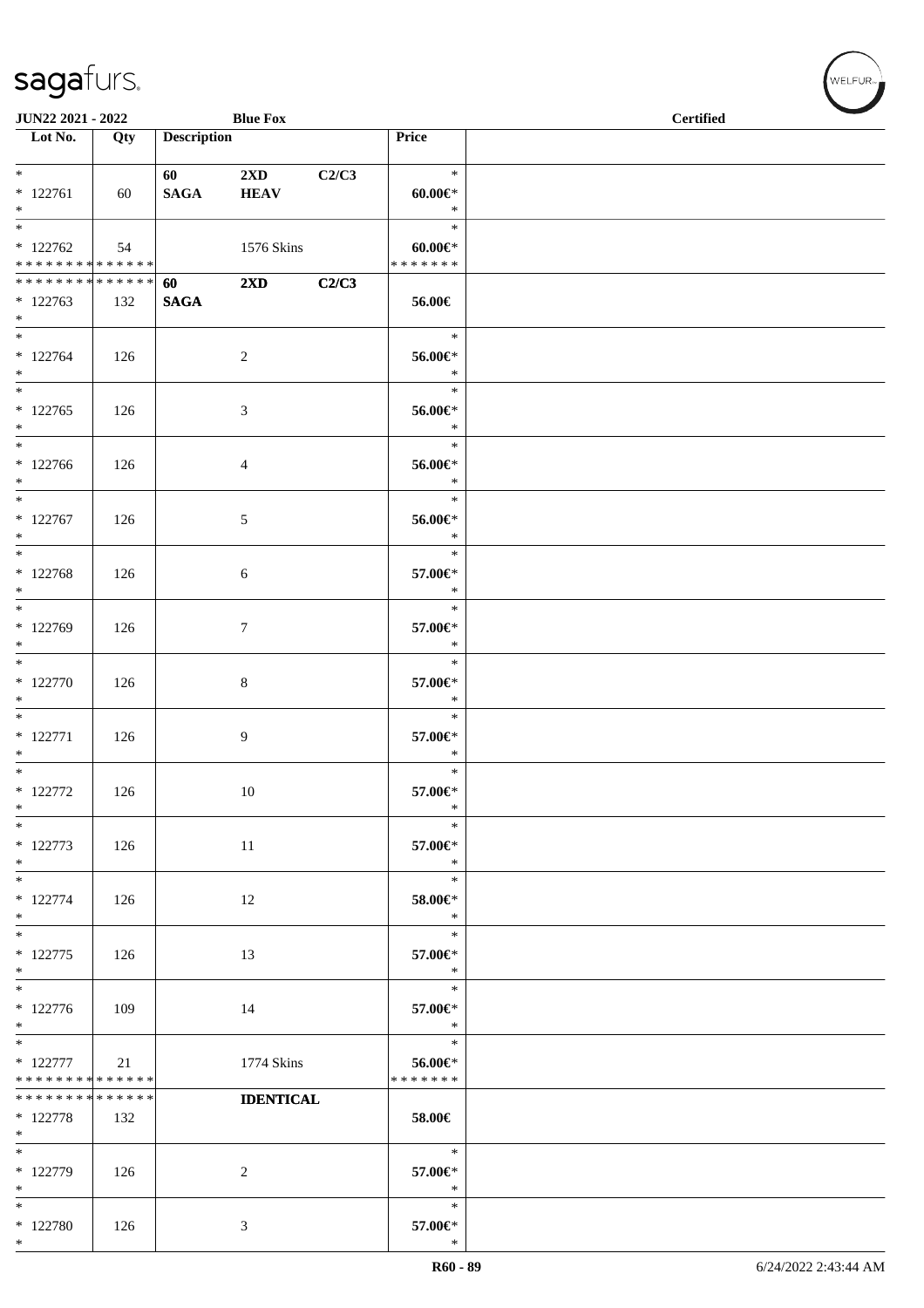| JUN22 2021 - 2022                               |     |                                                                                                                                                                                                                                                    | <b>Blue Fox</b> |       |                                        | <b>Certified</b> |  |  |
|-------------------------------------------------|-----|----------------------------------------------------------------------------------------------------------------------------------------------------------------------------------------------------------------------------------------------------|-----------------|-------|----------------------------------------|------------------|--|--|
| $\overline{\phantom{1}}$ Lot No.                | Qty | <b>Description</b>                                                                                                                                                                                                                                 |                 |       | Price                                  |                  |  |  |
| $*$ $*$<br>$* 122781$<br>$*$                    | 126 | 60 — 100 — 100 — 100 — 100 — 100 — 100 — 100 — 100 — 100 — 100 — 100 — 100 — 100 — 100 — 100 — 100 — 100 — 100 — 100 — 100 — 100 — 100 — 100 — 100 — 100 — 100 — 100 — 100 — 100 — 100 — 100 — 100 — 100 — 100 — 100 — 100 — 10<br>$\mathbf{SAGA}$ | 2XD             | C2/C3 | $\ast$<br>57.00€*<br>$\ast$            |                  |  |  |
| $*$<br>$*$ 122782<br>$*$                        | 126 |                                                                                                                                                                                                                                                    | $\sqrt{5}$      |       | $\ast$<br>57.00€*<br>$\ast$            |                  |  |  |
| $*$ $*$<br>* 122783<br>$*$                      | 126 | $\sqrt{6}$                                                                                                                                                                                                                                         |                 |       | $\ast$<br>57.00€*<br>$\ast$            |                  |  |  |
| $*$<br>$* 122784$<br>$*$                        | 126 |                                                                                                                                                                                                                                                    | $7\phantom{.0}$ |       | $\ast$<br>57.00€*<br>$\ast$            |                  |  |  |
| * 122785<br>$*$                                 | 126 | $\,8\,$                                                                                                                                                                                                                                            |                 |       | $\ast$<br>57.00€*<br>$\ast$            |                  |  |  |
| $*$<br>* 122786<br>$*$                          | 126 |                                                                                                                                                                                                                                                    | 9               |       | $\ast$<br>57.00€*<br>$\ast$            |                  |  |  |
| $\overline{\phantom{0}}$<br>$* 122787$<br>$*$   | 126 |                                                                                                                                                                                                                                                    | 10              |       | $\ast$<br>57.00€*<br>$\ast$            |                  |  |  |
| $\overline{\ast}$<br>$* 122788$<br>$*$          | 126 |                                                                                                                                                                                                                                                    | 11              |       | $\ast$<br>57.00€*<br>$\ast$            |                  |  |  |
| $\overline{\ast}$<br>* 122789<br>$*$            | 126 |                                                                                                                                                                                                                                                    | 12              |       | $\ast$<br>57.00€*<br>$\ast$            |                  |  |  |
| $*$<br>$*122790$<br>$*$                         | 126 |                                                                                                                                                                                                                                                    | 13              |       | $\ast$<br>58.00€*<br>$\ast$            |                  |  |  |
| $*$<br>* 122791<br>$*$                          | 126 |                                                                                                                                                                                                                                                    | 14              |       | $\ast$<br>57.00€*<br>$\ast$            |                  |  |  |
| $*$<br>$*122792$<br>* * * * * * * * * * * * * * | 43  |                                                                                                                                                                                                                                                    | 1813 Skins      |       | $\ast$<br>$56.00 \in$<br>* * * * * * * |                  |  |  |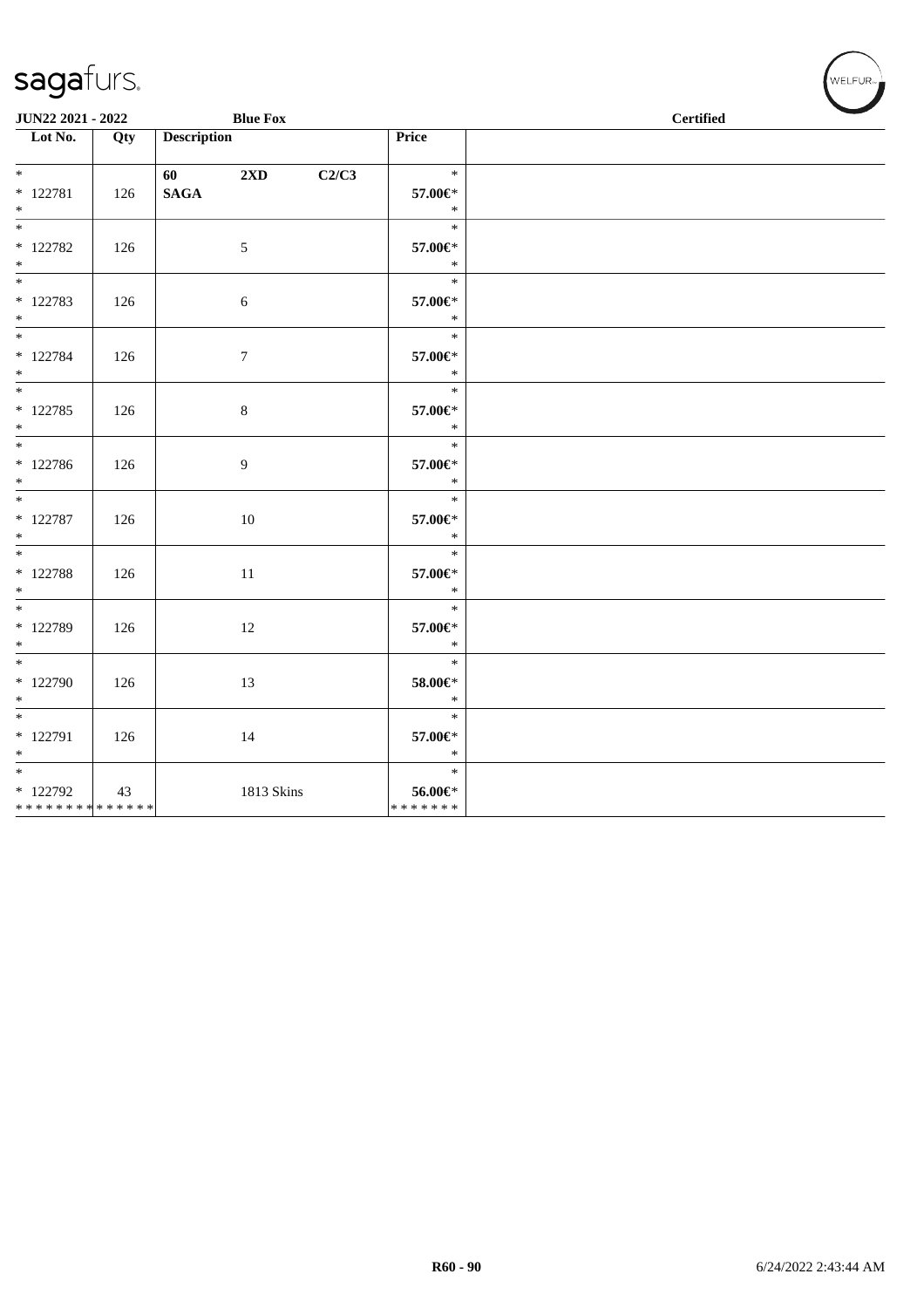| JUN22 2021 - 2022                                   |     |                            | <b>Blue Fox</b>    |       |                                           | <b>Certified</b> |
|-----------------------------------------------------|-----|----------------------------|--------------------|-------|-------------------------------------------|------------------|
| Lot No.                                             | Qty | <b>Description</b>         |                    |       | Price                                     |                  |
| ******** <mark>******</mark><br>$*122901$<br>$*$    | 119 | 50 70 70 71<br><b>SROY</b> | 3XP<br><b>HEAV</b> | C2/C3 | $62.00 \in$                               |                  |
| $\ast$<br>* 122902<br>$\ast$                        | 112 |                            | $\overline{2}$     |       | $\ast$<br>$62.00 \in$<br>$\ast$           |                  |
| $\overline{\phantom{0}}$<br>* 122903<br>$*$         | 112 |                            | 3                  |       | $\ast$<br>$62.00 \in$<br>$\ast$           |                  |
| $*$<br>$*122904$<br>$*$<br>$\ast$                   | 104 |                            | $\overline{4}$     |       | $\ast$<br>$62.00 \in$<br>$\ast$<br>$\ast$ |                  |
| * 122905<br>* * * * * * * * * * * * * *             | 76  |                            | 523 Skins          |       | $62.00 \in$<br>* * * * * * *              |                  |
| * * * * * * * * * * * * * * *<br>* 122906<br>$*$    | 133 | 50<br><b>SROY</b>          | 3XP                | C2/C3 | 58.00€                                    |                  |
| $*$<br>$*$ 122907<br>$*$                            | 126 |                            | $\sqrt{2}$         |       | $\ast$<br>58.00€*<br>$\ast$               |                  |
| $\ast$<br>$*$ 122908<br>$*$                         | 126 |                            | 3                  |       | $\ast$<br>58.00€*<br>$\ast$               |                  |
| $\ast$<br>* 122909<br>$\ast$                        | 126 |                            | $\overline{4}$     |       | $\ast$<br>58.00€*<br>$\ast$               |                  |
| $*$<br>* 122910<br>$\ast$                           | 126 |                            | 5                  |       | $\ast$<br>58.00€*<br>$\ast$               |                  |
| $*$<br>$* 122911$<br>$\ast$                         | 126 |                            | 6                  |       | $\ast$<br>58.00€*<br>$\ast$               |                  |
| $\overline{\phantom{0}}$<br>* 122912<br>$\ast$      | 60  |                            | $\tau$             |       | $\ast$<br>58.00€*<br>$\ast$               |                  |
| $\ast$<br>$* 122913$<br>* * * * * * * * * * * * * * | 47  |                            | 870 Skins          |       | $\ast$<br>58.00€*<br>* * * * * * *        |                  |
| ******** <mark>******</mark><br>* 122914<br>$*$     | 147 | 50<br><b>SROY</b>          | 3XP<br><b>SILK</b> | C2/C3 | 54.00€                                    |                  |
| $*$<br>* 122915<br>$*$                              | 140 |                            | $\overline{2}$     |       | $\ast$<br>54.00€*<br>$\ast$               |                  |
| $\overline{\phantom{0}}$<br>$*122916$<br>$*$        | 140 |                            | 3                  |       | $\ast$<br>54.00€*<br>$\ast$               |                  |
| $\ast$<br>* 122917<br>$*$                           | 140 |                            | 4                  |       | $\ast$<br>54.00€*<br>$\ast$               |                  |
| $*$<br>$* 122918$<br>$*$                            | 140 |                            | 5                  |       | $\ast$<br>54.00€*<br>$\ast$               |                  |
| $*$<br>* 122919<br>$*$                              | 140 |                            | 6                  |       | $\ast$<br>54.00€*<br>$\ast$               |                  |
| $\ast$<br>* 122920<br>$*$                           | 140 |                            | 7                  |       | $\ast$<br>54.00€*<br>$\ast$               |                  |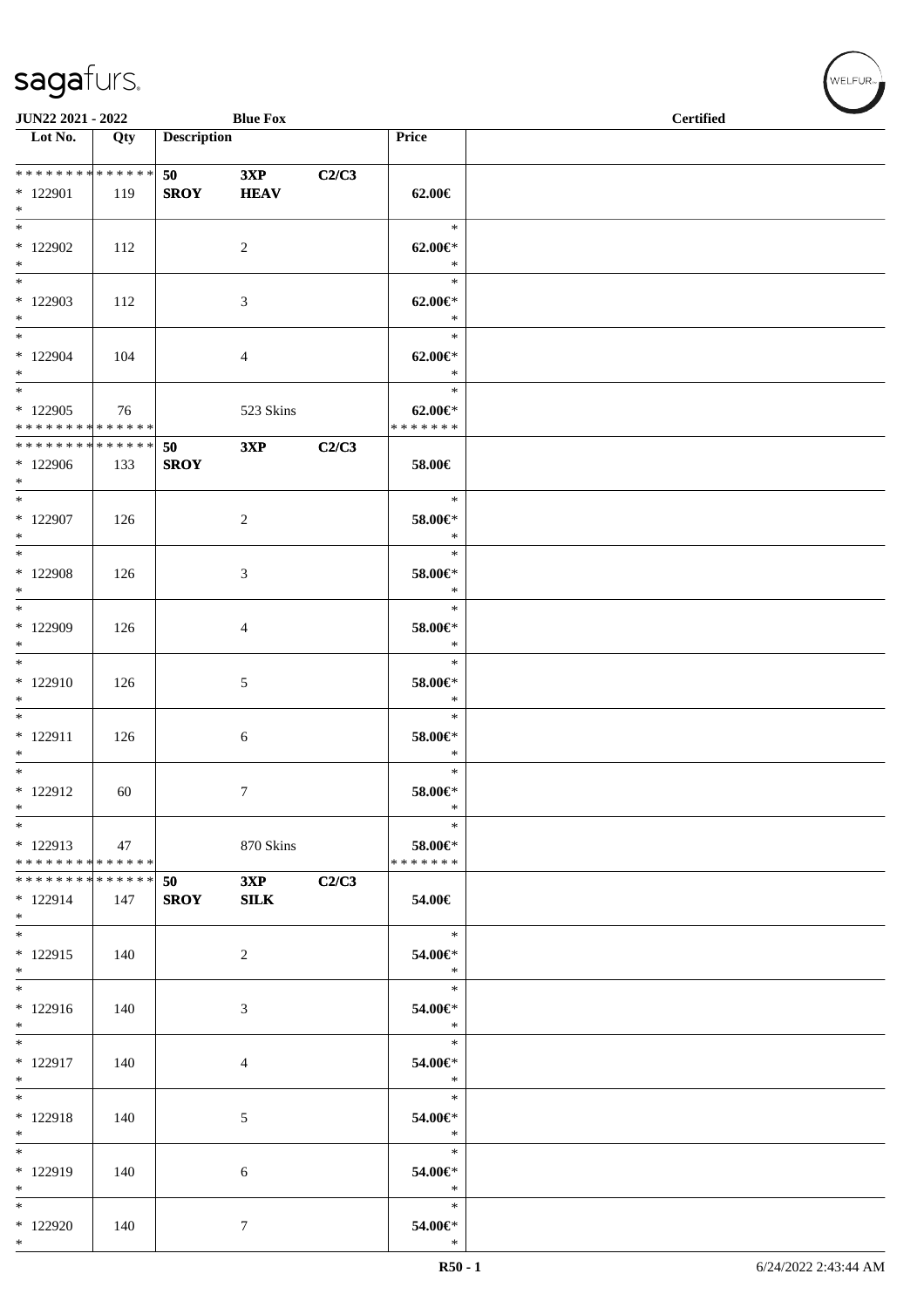| <b>JUN22 2021 - 2022</b>         |     |                    | <b>Blue Fox</b> |       |                   | <b>Certified</b> |
|----------------------------------|-----|--------------------|-----------------|-------|-------------------|------------------|
| $\overline{\phantom{1}}$ Lot No. | Qty | <b>Description</b> |                 |       | Price             |                  |
|                                  |     |                    |                 |       |                   |                  |
| $*$ $*$                          |     | 50                 | 3XP             | C2/C3 | $\ast$            |                  |
| $*$ 122921                       | 125 | <b>SROY</b>        | SILK            |       | 54.00€*           |                  |
| $*$                              |     |                    |                 |       | $\ast$            |                  |
| $\overline{\phantom{0}}$         |     |                    |                 |       |                   |                  |
|                                  |     |                    |                 |       | $\ast$            |                  |
| $*122922$                        | 53  |                    | 1165 Skins      |       | 54.00€*           |                  |
| * * * * * * * * * * * * * * *    |     |                    |                 |       | * * * * * * *     |                  |
| * * * * * * * * * * * * * * *    |     | 50                 | 3XP             | C2/C3 |                   |                  |
| * 122923                         | 116 | <b>SAGA</b>        | <b>HEAV</b>     |       | 56.00€            |                  |
| $\ast$                           |     |                    |                 |       |                   |                  |
| $*$                              |     |                    |                 |       | $\ast$            |                  |
| $*122924$                        | 24  |                    | 2               |       | 56.00€*           |                  |
| $*$                              |     |                    |                 |       | $\ast$            |                  |
|                                  |     |                    |                 |       | $\ast$            |                  |
| $*122925$                        | 21  |                    | 161 Skins       |       | 56.00€*           |                  |
| * * * * * * * * * * * * * * *    |     |                    |                 |       | * * * * * * *     |                  |
| * * * * * * * * * * * * * * *    |     | 50                 | 3XP             | C2/C3 |                   |                  |
| * 122926                         | 147 | <b>SAGA</b>        |                 |       | 55.00€            |                  |
| $*$                              |     |                    |                 |       |                   |                  |
| $*$                              |     |                    |                 |       | $\ast$            |                  |
|                                  |     |                    |                 |       |                   |                  |
| $*$ 122927                       | 140 |                    | $\overline{c}$  |       | 55.00€*           |                  |
| $*$                              |     |                    |                 |       | $\ast$            |                  |
| $\overline{\phantom{0}}$         |     |                    |                 |       | $\ast$            |                  |
| $*122928$                        | 140 |                    | 3               |       | 54.00€*           |                  |
| $*$                              |     |                    |                 |       | $\ast$            |                  |
| $*$                              |     |                    |                 |       | $\ast$            |                  |
| * 122929                         | 140 |                    | 4               |       | 54.00€*           |                  |
| $*$                              |     |                    |                 |       | $\ast$            |                  |
| $*$                              |     |                    |                 |       | $\ast$            |                  |
| * 122930                         | 140 |                    | 5               |       | 54.00€*           |                  |
| $*$                              |     |                    |                 |       | $\ast$            |                  |
|                                  |     |                    |                 |       | $\ast$            |                  |
|                                  |     |                    |                 |       |                   |                  |
| * 122931                         | 140 |                    | 6               |       | 54.00€*<br>$\ast$ |                  |
| $*$                              |     |                    |                 |       |                   |                  |
| $*$                              |     |                    |                 |       | $\ast$            |                  |
| $*122932$                        | 140 |                    | 7               |       | 54.00€*           |                  |
| $\ast$                           |     |                    |                 |       | $\ast$            |                  |
| $*$                              |     |                    |                 |       | $\ast$            |                  |
| * 122933                         | 140 |                    | 8               |       | 54.00€*           |                  |
| $*$                              |     |                    |                 |       | $\ast$            |                  |
| $\ast$                           |     |                    |                 |       | $\ast$            |                  |
| * 122934                         | 140 |                    | 9               |       | 54.00€*           |                  |
| $*$                              |     |                    |                 |       | $\ast$            |                  |
| $*$                              |     |                    |                 |       | $\ast$            |                  |
| $*122935$                        | 131 |                    | 10              |       | 54.00€*           |                  |
| $*$                              |     |                    |                 |       | $\ast$            |                  |
| $*$                              |     |                    |                 |       | $\ast$            |                  |
|                                  |     |                    |                 |       |                   |                  |
| * 122936<br>$\ast$               | 129 |                    | -11             |       | 54.00€*<br>$\ast$ |                  |
| $\overline{\phantom{0}}$         |     |                    |                 |       | $\ast$            |                  |
|                                  |     |                    |                 |       |                   |                  |
| * 122937                         | 21  |                    | 12              |       | 54.00€*           |                  |
| $*$                              |     |                    |                 |       | $\ast$            |                  |
| $*$                              |     |                    |                 |       | $\ast$            |                  |
| * 122938                         | 21  |                    | 1569 Skins      |       | 54.00€*           |                  |
| * * * * * * * * * * * * * * *    |     |                    |                 |       | * * * * * * *     |                  |
| * * * * * * * * * * * * * * *    |     | 50                 | 3XP             | C2/C3 |                   |                  |
| * 122939                         | 161 | <b>SAGA</b>        | ${\bf SILK}$    |       | 52.00€            |                  |
| $*$                              |     |                    |                 |       |                   |                  |
| $*$                              |     |                    |                 |       | $\ast$            |                  |
| $*122940$                        | 154 |                    | $\overline{2}$  |       | 52.00€*           |                  |
| $*$                              |     |                    |                 |       | $\ast$            |                  |

 $(w$ elfur<sub>m</sub>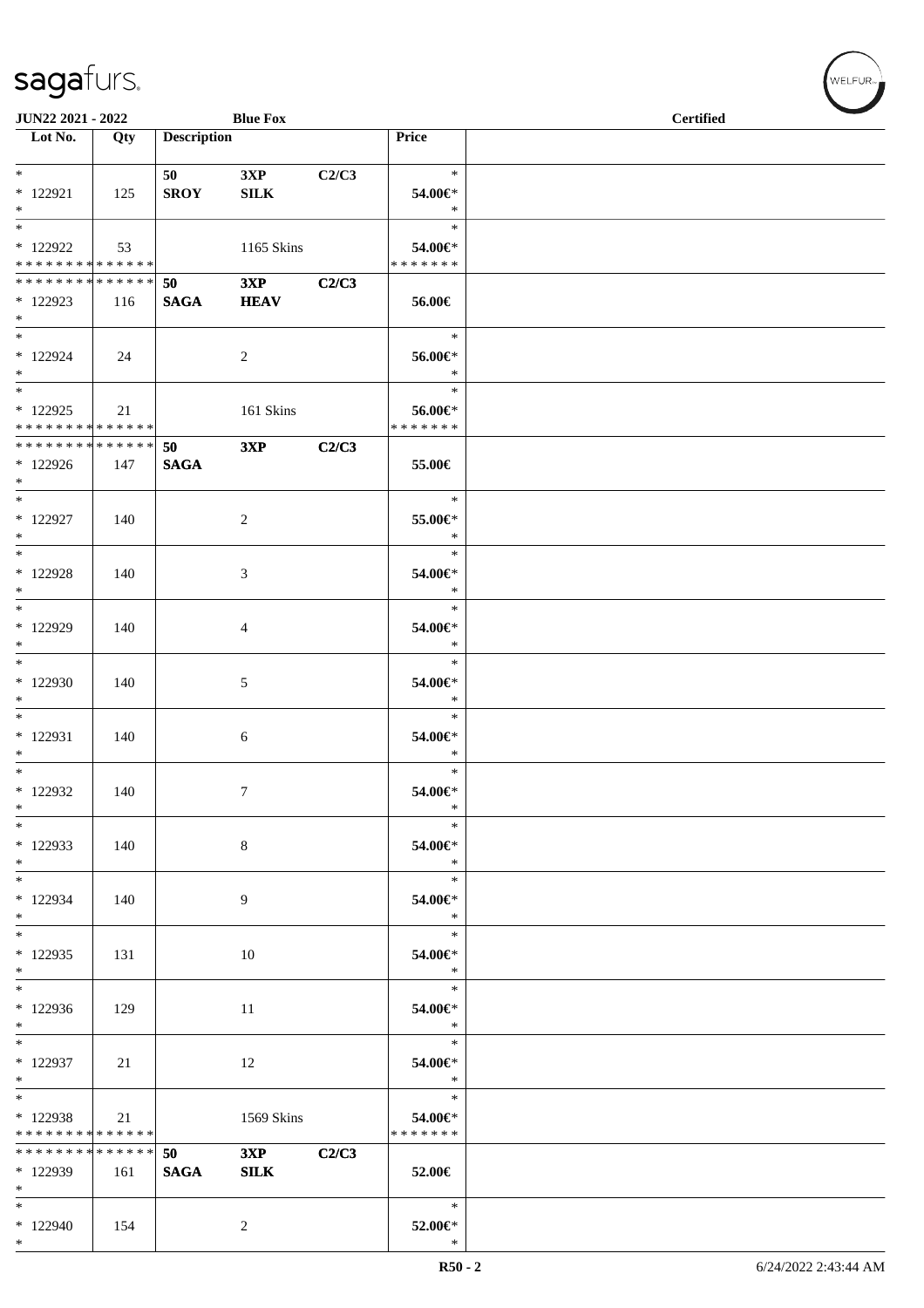| JUN22 2021 - 2022                       |     |                    | <b>Blue Fox</b>    |       |                                   | <b>Certified</b> |
|-----------------------------------------|-----|--------------------|--------------------|-------|-----------------------------------|------------------|
| Lot No.                                 | Qty | <b>Description</b> |                    |       | Price                             |                  |
|                                         |     |                    |                    |       |                                   |                  |
|                                         |     | 50                 | 3XP                | C2/C3 | $\ast$                            |                  |
| $* 122941$                              | 154 | <b>SAGA</b>        | ${\bf SILK}$       |       | 52.00€*                           |                  |
| $*$                                     |     |                    |                    |       | $\ast$                            |                  |
| $\overline{\phantom{0}}$                |     |                    |                    |       | $\ast$                            |                  |
| $*122942$                               | 154 |                    | $\overline{4}$     |       | 52.00€*                           |                  |
| $*$                                     |     |                    |                    |       | $\ast$                            |                  |
| $\overline{\ast}$                       |     |                    |                    |       | $\ast$                            |                  |
| $*122943$                               | 142 |                    | 5                  |       | 52.00€*                           |                  |
| $*$                                     |     |                    |                    |       | $\ast$                            |                  |
|                                         |     |                    |                    |       | $\ast$                            |                  |
| $* 122944$                              | 85  |                    | 6                  |       | 52.00€*                           |                  |
| $*$                                     |     |                    |                    |       | $\ast$                            |                  |
| $\overline{\phantom{0}}$                |     |                    |                    |       | $\ast$                            |                  |
| $*122945$                               | 21  |                    | 871 Skins          |       | 52.00€*                           |                  |
| * * * * * * * * * * * * * *             |     |                    |                    |       | * * * * * * *                     |                  |
| * * * * * * * * * * * * * * *           |     | 50                 | 3XP                | C2/C3 |                                   |                  |
| $*122946$                               | 161 | SI                 |                    |       | $50.00 \in$                       |                  |
| $*$                                     |     |                    |                    |       |                                   |                  |
| $*$                                     |     |                    |                    |       | $\ast$                            |                  |
| $*122947$                               | 154 |                    | 2                  |       | $50.00 \in$ *                     |                  |
| $*$                                     |     |                    |                    |       | $\ast$                            |                  |
| $\overline{\ast}$                       |     |                    |                    |       | $\ast$                            |                  |
| $* 122948$                              | 154 |                    | 3                  |       | 50.00€*                           |                  |
| $*$                                     |     |                    |                    |       | $\ast$                            |                  |
| $*$                                     |     |                    |                    |       | $\ast$                            |                  |
| * 122949                                | 154 |                    | 4                  |       | $50.00 \in$ *                     |                  |
| $*$                                     |     |                    |                    |       | $\ast$                            |                  |
| $\overline{\phantom{0}}$                |     |                    |                    |       | $\ast$                            |                  |
| $*122950$                               | 154 |                    | 5                  |       | $(50.00 \in )^*$                  |                  |
| $*$                                     |     |                    |                    |       | $\ast$                            |                  |
| $\overline{\phantom{0}}$                |     |                    |                    |       | $\ast$                            |                  |
| $*122951$                               | 154 |                    | 6                  |       | $(50.00ε)$ *                      |                  |
| $*$                                     |     |                    |                    |       | $\ast$                            |                  |
| $*$                                     |     |                    |                    |       | $\ast$                            |                  |
| * 122952                                | 154 |                    | 7                  |       | $(50.00\varepsilon)$ *            |                  |
| $\ast$                                  |     |                    |                    |       | $\ast$                            |                  |
| $\ast$                                  |     |                    |                    |       | $\ast$                            |                  |
| $*122953$                               | 154 |                    | 8                  |       | $(50.00)$ *                       |                  |
| $\ast$                                  |     |                    |                    |       | $\ast$                            |                  |
| $\ast$                                  |     |                    |                    |       | $\ast$                            |                  |
| * 122954                                | 127 |                    | 9                  |       | $(50.00ε)$ *                      |                  |
| $*$                                     |     |                    |                    |       | $\ast$<br>$\ast$                  |                  |
| $*$                                     |     |                    |                    |       |                                   |                  |
| * 122955<br>* * * * * * * * * * * * * * | 97  |                    | 1463 Skins         |       | $(50.00 \in )$ *<br>* * * * * * * |                  |
| * * * * * * * * * * * * * *             |     | 50                 |                    | C2/C3 |                                   |                  |
| $*122956$                               | 102 | SI                 | 3XP<br><b>LGHT</b> |       | $(44.00\epsilon)$                 |                  |
| $\ast$                                  |     |                    |                    |       |                                   |                  |
| $\overline{\ast}$                       |     |                    |                    |       | $\ast$                            |                  |
| $*122957$                               | 25  |                    | 127 Skins          |       | $(44.00\epsilon)$ *               |                  |
| * * * * * * * * * * * * * *             |     |                    |                    |       | * * * * * * *                     |                  |
| * * * * * * * * * * * * * *             |     | 50                 | XP/2XP             | C2/C3 |                                   |                  |
| * 122958                                | 119 | <b>SROY</b>        | <b>HEAV</b>        |       | $(64.00\epsilon)$                 |                  |
| $*$                                     |     |                    |                    |       |                                   |                  |
| $\ast$                                  |     |                    |                    |       | $\ast$                            |                  |
| * 122959                                | 112 |                    | $\overline{c}$     |       | $(64.00ε)$ *                      |                  |
| $\ast$                                  |     |                    |                    |       | $\ast$                            |                  |
| $\ast$                                  |     |                    |                    |       | $\ast$                            |                  |
| * 122960                                | 112 |                    | 3                  |       | $(64.00ε)$ *                      |                  |
| $\ast$                                  |     |                    |                    |       | $\ast$                            |                  |

WELFUR<sub><sup>N</sup></sub>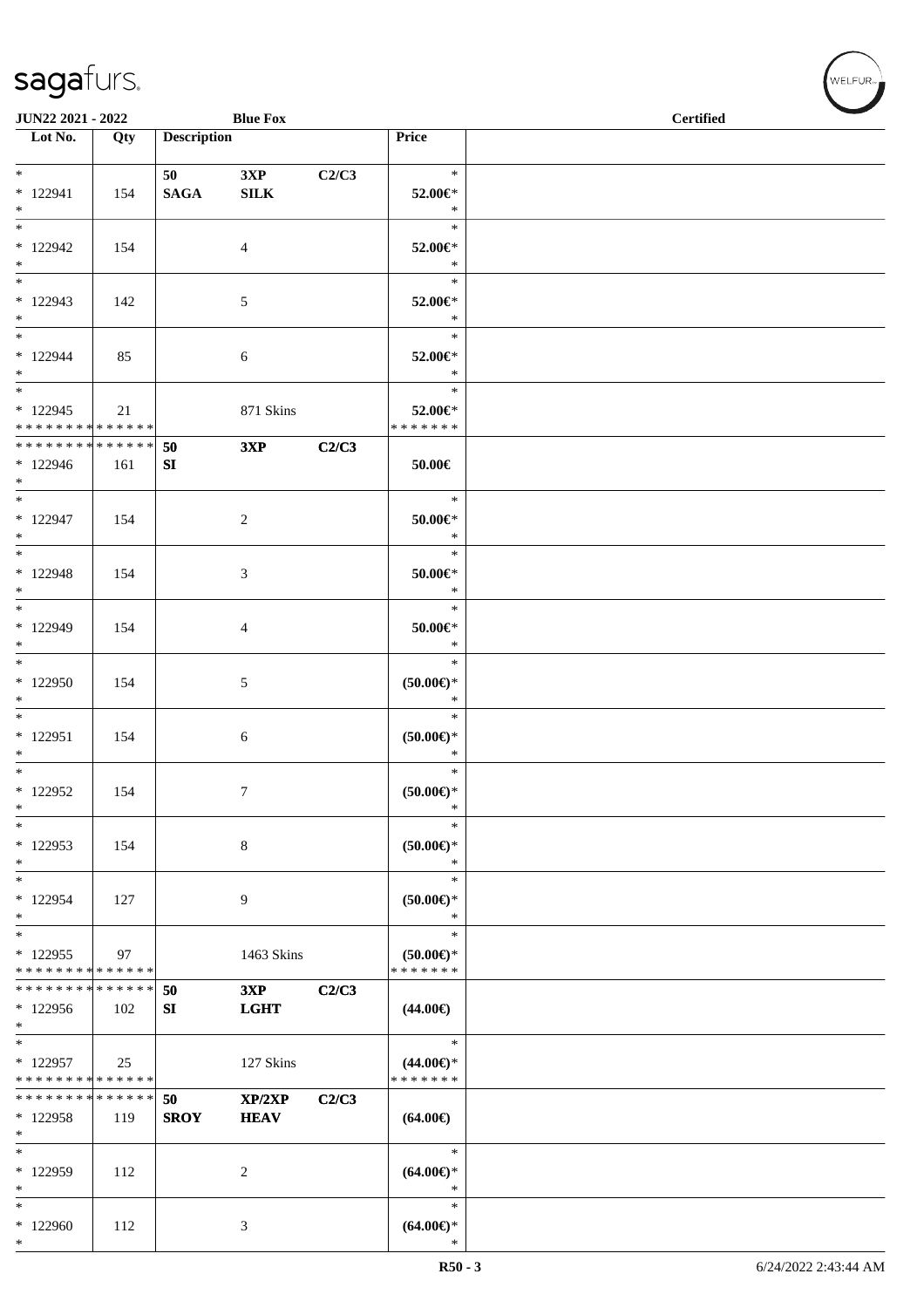\* 122980 112 9

\*

| JUN22 2021 - 2022                                               |     |                    | <b>Blue Fox</b>       |       |                                                    | <b>Certified</b> |  |  |  |
|-----------------------------------------------------------------|-----|--------------------|-----------------------|-------|----------------------------------------------------|------------------|--|--|--|
| Lot No.                                                         | Qty | <b>Description</b> |                       |       | Price                                              |                  |  |  |  |
| $*$<br>$*122961$<br>$*$                                         | 112 | 50<br><b>SROY</b>  | XP/2XP<br><b>HEAV</b> | C2/C3 | $\ast$<br>$(64.00\epsilon)$ *<br>$\ast$            |                  |  |  |  |
| $\overline{\phantom{0}}$<br>$*122962$<br>$*$                    | 112 |                    | 5                     |       | $\ast$<br>$(64.00\mathnormal{\infty})^*$<br>$\ast$ |                  |  |  |  |
| $\overline{\phantom{0}}$<br>* 122963<br>$*$                     | 112 |                    | $\sqrt{6}$            |       | $\ast$<br>$(64.00ε)$ *<br>$\ast$                   |                  |  |  |  |
| $\ast$<br>$*122964$<br>$*$                                      | 112 |                    | $\tau$                |       | $\ast$<br>$(64.00ε)$ *<br>$\ast$                   |                  |  |  |  |
| $\overline{\phantom{0}}$<br>$*122965$<br>$*$                    | 112 |                    | $8\,$                 |       | $\ast$<br>$(64.00ε)$ *<br>$\ast$                   |                  |  |  |  |
| $*122966$<br>$*$                                                | 112 |                    | 9                     |       | $\ast$<br>$(64.00\epsilon)$ *<br>$\ast$            |                  |  |  |  |
| $\overline{\ }$<br>* 122967<br>$*$                              | 112 |                    | 10                    |       | $\ast$<br>$(64.00\epsilon)$ *<br>$\ast$            |                  |  |  |  |
| $\overline{\ }$<br>$*122968$<br>$*$                             | 112 |                    | $11\,$                |       | $\ast$<br>$(64.00ε)$ *<br>$\ast$                   |                  |  |  |  |
| $*$<br>$*122969$<br>$*$                                         | 112 |                    | 12                    |       | $\ast$<br>$(64.00\epsilon)$ *<br>$\ast$            |                  |  |  |  |
| $*$<br>$*122970$<br>$*$                                         | 112 |                    | 13                    |       | $\ast$<br>$(64.00\epsilon)$ *<br>$\ast$            |                  |  |  |  |
| $*$<br>$*$ 122971<br>* * * * * * * * <mark>* * * * * * *</mark> | 71  |                    | 1534 Skins            |       | $\ast$<br>$(64.00\epsilon)$ *<br>* * * * * * *     |                  |  |  |  |
| ************** 50<br>* 122972<br>$\ast$                         | 119 | <b>SROY</b>        | XP/2XP<br><b>HEAV</b> | C2/C3 | $(64.00\epsilon)$                                  |                  |  |  |  |
| $*$<br>* 122973<br>$*$                                          | 112 |                    | $\overline{c}$        |       | $\ast$<br>$(64.00\epsilon)$ *<br>$\ast$            |                  |  |  |  |
| $*$<br>* 122974<br>$*$                                          | 112 |                    | $\mathfrak{Z}$        |       | $\ast$<br>$(64.00ε)$ *<br>$\ast$                   |                  |  |  |  |
| $*$<br>$*122975$<br>$*$                                         | 112 |                    | 4                     |       | $\ast$<br>$(64.00\epsilon)$ *<br>$\ast$            |                  |  |  |  |
| $*$<br>$*122976$<br>$*$                                         | 112 |                    | $5\phantom{.0}$       |       | $\ast$<br>$(64.00\epsilon)$ *<br>$\ast$            |                  |  |  |  |
| $*$<br>* 122977<br>$*$                                          | 112 |                    | 6                     |       | $\ast$<br>$(64.00\epsilon)$ *<br>$\ast$            |                  |  |  |  |
| $*$<br>* 122978<br>$*$                                          | 112 |                    | 7                     |       | $\ast$<br>$(64.00ε)$ *<br>$\ast$                   |                  |  |  |  |
| $\overline{\phantom{0}}$<br>* 122979<br>$*$                     | 112 |                    | $\,8\,$               |       | $\ast$<br>$(64.00ε)$ *<br>$\ast$                   |                  |  |  |  |
| $\ast$                                                          |     |                    |                       |       | $\ast$                                             |                  |  |  |  |

\*

**(64.00€)**

WELFUR<sub><sup>N</sub></sub></sub></sup>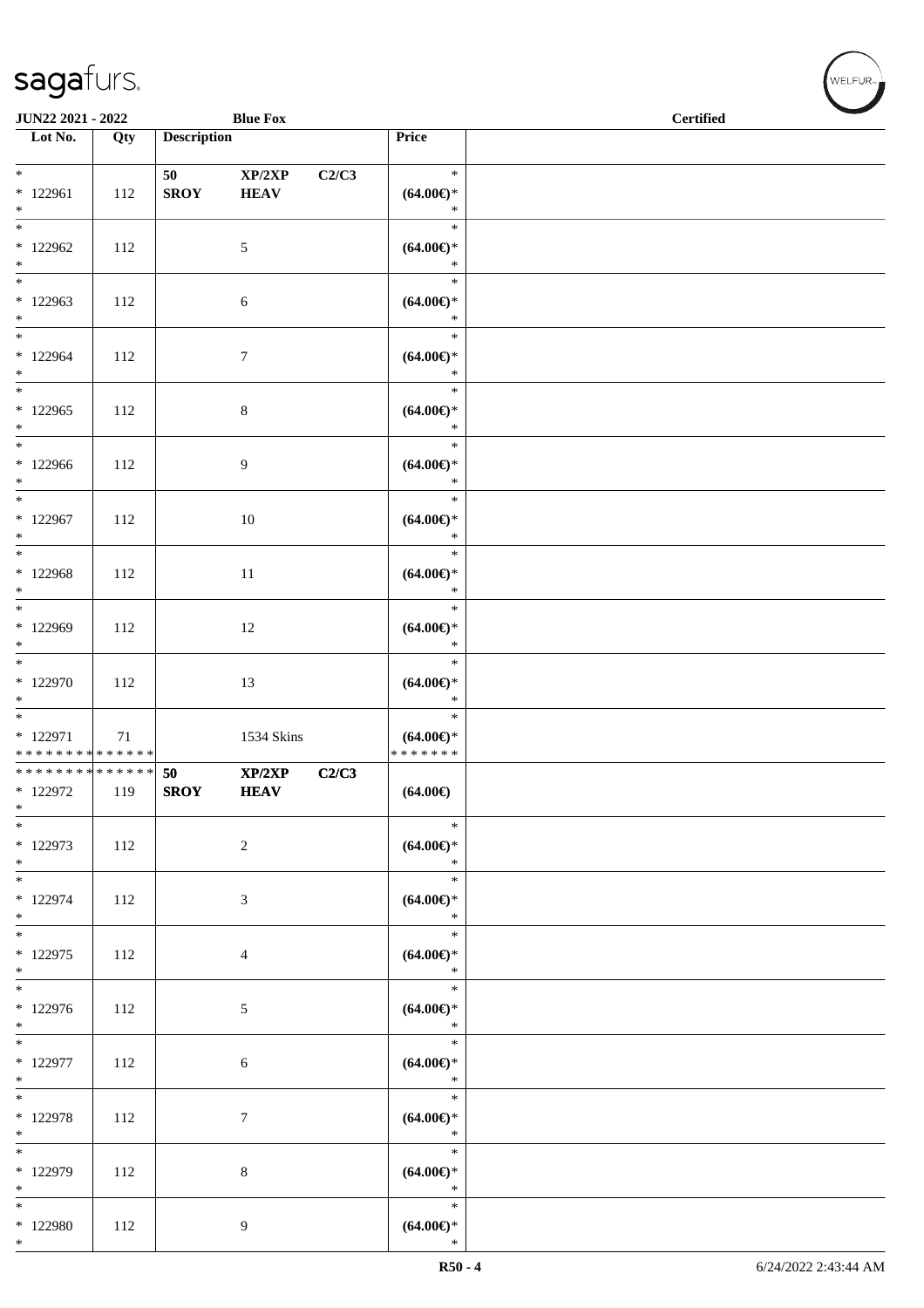| JUN22 2021 - 2022                                             |     |                    | <b>Blue Fox</b>       |       |                                                | <b>Certified</b> |  |
|---------------------------------------------------------------|-----|--------------------|-----------------------|-------|------------------------------------------------|------------------|--|
| $\overline{\phantom{1}}$ Lot No.                              | Qty | <b>Description</b> |                       |       | Price                                          |                  |  |
|                                                               |     |                    |                       |       | $\ast$                                         |                  |  |
| $\ast$<br>* 122981<br>$*$                                     | 112 | 50<br><b>SROY</b>  | XP/2XP<br><b>HEAV</b> | C2/C3 | $(64.00\epsilon)$ *<br>$\ast$                  |                  |  |
| $*$<br>* 122982<br>$*$                                        | 112 |                    | 11                    |       | $\ast$<br>$(64.00ε)$ *<br>$\ast$               |                  |  |
| $*$<br>* 122983<br>$\ast$                                     | 112 |                    | 12                    |       | $\ast$<br>$(64.00ε)$ *<br>$\ast$               |                  |  |
| $*$<br>* 122984<br>$\ast$                                     | 112 |                    | 13                    |       | $\ast$<br>$(64.00\epsilon)$ *<br>$\ast$        |                  |  |
| $\overline{\ast}$<br>$*122985$<br>$*$                         | 112 |                    | 14                    |       | $\ast$<br>$(64.00\epsilon)$ *<br>$\ast$        |                  |  |
| $*$<br>* 122986<br>* * * * * * * * * * * * * *                | 109 |                    | 1684 Skins            |       | $\ast$<br>$(64.00\epsilon)$ *<br>* * * * * * * |                  |  |
| ******** <mark>******</mark><br>* 122987<br>$\ast$            | 119 | 50<br><b>SROY</b>  | XP/2XP<br><b>HEAV</b> | C2/C3 | $(64.00\epsilon)$                              |                  |  |
| $*$<br>* 122988<br>$*$                                        | 112 |                    | $\overline{c}$        |       | $\ast$<br>$(64.00\epsilon)$ *<br>$\ast$        |                  |  |
| $*$<br>* 122989<br>* * * * * * * * * * * * * *                | 47  |                    | 278 Skins             |       | $\ast$<br>$(64.00\epsilon)$ *<br>* * * * * * * |                  |  |
| * * * * * * * * <mark>* * * * * * *</mark><br>* 122990<br>$*$ | 133 | 50<br><b>SROY</b>  | XP/2XP                | C2/C3 | $(62.00\epsilon)$                              |                  |  |
| $\overline{\phantom{0}}$<br>* 122991<br>$*$                   | 126 |                    | $\sqrt{2}$            |       | $\ast$<br>$(62.00\epsilon)$ *<br>$\ast$        |                  |  |
| $*$<br>* 122992<br>$\ast$                                     | 126 |                    | 3                     |       | $\ast$<br>$(62.00\epsilon)$ *<br>$\ast$        |                  |  |
| $*$<br>* 122993<br>$*$                                        | 126 |                    | $\overline{4}$        |       | $\ast$<br>$(62.00\epsilon)$ *<br>$\ast$        |                  |  |
| $*$<br>* 122994<br>$*$                                        | 126 |                    | 5                     |       | $\ast$<br>$(62.00\epsilon)$ *<br>$\ast$        |                  |  |
| $*$<br>* 122995<br>$*$                                        | 126 |                    | $\sqrt{6}$            |       | $\ast$<br>$(62.00\epsilon)$ *<br>$\ast$        |                  |  |
| $\overline{\phantom{0}}$<br>* 122996<br>$*$                   | 126 |                    | $\boldsymbol{7}$      |       | $\ast$<br>$(62.00\epsilon)$ *<br>$\ast$        |                  |  |
| $\overline{\ast}$<br>* 122997<br>$*$                          | 126 |                    | $\,8\,$               |       | $\ast$<br>$(62.00\epsilon)$ *<br>$\ast$        |                  |  |
| $*$<br>* 122998<br>$*$                                        | 126 |                    | 9                     |       | $\ast$<br>$(62.00\epsilon)$ *<br>$\ast$        |                  |  |
| $\overline{\phantom{0}}$<br>* 122999<br>$*$                   | 126 |                    | 10                    |       | $\ast$<br>$(62.00\epsilon)$ *<br>$\ast$        |                  |  |
| $*$<br>$*123000$<br>$*$                                       | 126 |                    | 11                    |       | $\ast$<br>$(62.00\epsilon)$ *<br>$\ast$        |                  |  |

welfur<sub>™</sub>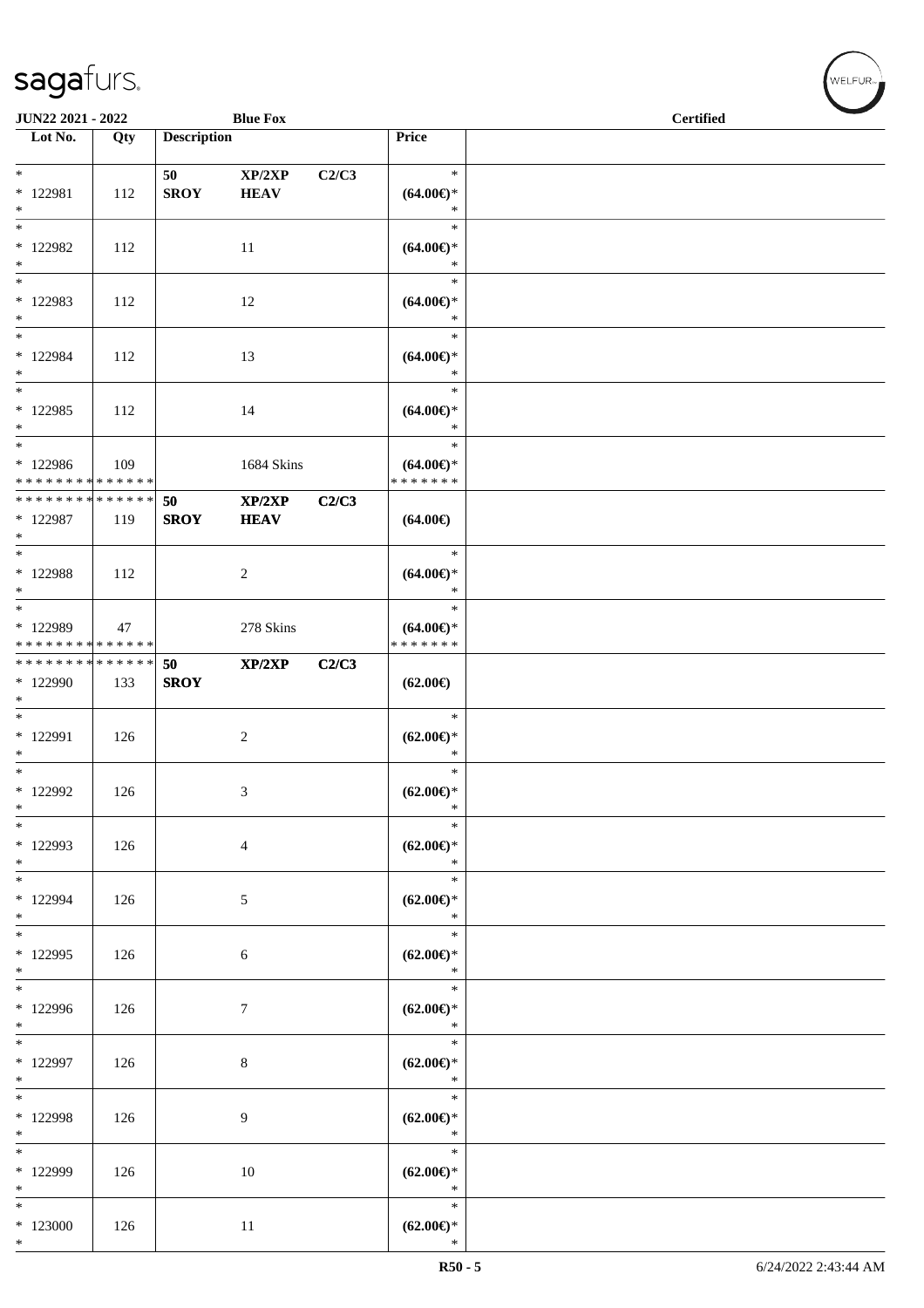| <b>JUN22 2021 - 2022</b><br><b>Blue Fox</b>     |     |                    |                |       |                                                | <b>Certified</b> |
|-------------------------------------------------|-----|--------------------|----------------|-------|------------------------------------------------|------------------|
| $\overline{\phantom{a}}$ Lot No.                | Qty | <b>Description</b> |                |       | Price                                          |                  |
| $*$                                             |     | 50                 | XP/2XP         | C2/C3 | $\ast$                                         |                  |
| $*123001$<br>$*$                                | 126 | <b>SROY</b>        |                |       | $(62.00\epsilon)$ *<br>$\ast$                  |                  |
| $\ast$<br>$*123002$<br>$\ast$                   | 126 |                    | 13             |       | $\ast$<br>$(62.00\epsilon)$ *<br>$\ast$        |                  |
| $*123003$<br>$*$                                | 126 |                    | 14             |       | $\ast$<br>$(62.00\epsilon)$ *<br>$\ast$        |                  |
| $*$<br>$*123004$<br>* * * * * * * * * * * * * * | 112 |                    | 1883 Skins     |       | $\ast$<br>$(62.00\epsilon)$ *<br>* * * * * * * |                  |
| * * * * * * * * <mark>* * * * * * *</mark>      |     | 50                 | XP/2XP         | C2/C3 |                                                |                  |
| $*123005$<br>$*$                                | 133 | <b>SROY</b>        |                |       | $(62.00\epsilon)$                              |                  |
| $*$<br>$*123006$<br>$*$                         | 126 |                    | $\overline{c}$ |       | $\ast$<br>$(62.00\epsilon)$ *<br>$\ast$        |                  |
| $*$<br>$*123007$<br>$*$                         | 126 |                    | 3              |       | $\ast$<br>$(62.00\epsilon)$ *<br>$\ast$        |                  |
| $\ast$<br>$*123008$<br>$*$                      | 126 |                    | 4              |       | $\ast$<br>$(62.00\epsilon)$ *<br>$\ast$        |                  |
| $\overline{\ast}$<br>* 123009<br>$*$            | 126 |                    | 5              |       | $\ast$<br>$(62.00\epsilon)$ *<br>$\ast$        |                  |
| * 123010<br>$*$                                 | 126 |                    | 6              |       | $\ast$<br>$(62.00\epsilon)$ *<br>$\ast$        |                  |
| $*$<br>$* 123011$<br>$*$                        | 126 |                    | $\tau$         |       | $\ast$<br>$(62.00\epsilon)$ *<br>$\ast$        |                  |
| $*$<br>$* 123012$<br>$*$                        | 126 |                    | 8              |       | $\ast$<br>$(62.00\epsilon)$ *<br>$\ast$        |                  |
| $\ast$<br>* 123013<br>$*$                       | 126 |                    | 9              |       | $\ast$<br>$(62.00\epsilon)$ *<br>$\ast$        |                  |
| $*$<br>$* 123014$<br>$*$                        | 126 |                    | 10             |       | $\ast$<br>$(62.00\epsilon)$ *<br>$\ast$        |                  |
| $\overline{\ast}$<br>$* 123015$<br>$*$          | 126 |                    | 11             |       | $\ast$<br>$(62.00\epsilon)$ *<br>$\ast$        |                  |
| $\overline{\ }$<br>$*123016$<br>$\ast$          | 126 |                    | 12             |       | $\ast$<br>$(62.00\epsilon)$ *<br>$\ast$        |                  |
| $* 123017$<br>$*$                               | 126 |                    | 13             |       | $\ast$<br>$(62.00\epsilon)$ *<br>$\ast$        |                  |
| $*$<br>$* 123018$<br>$*$                        | 126 |                    | 14             |       | $\ast$<br>$(62.00\epsilon)$ *<br>$\ast$        |                  |
| * 123019<br>$*$                                 | 126 |                    | 15             |       | $\ast$<br>$(62.00\epsilon)$ *<br>$\ast$        |                  |
| $\ast$<br>$*123020$<br>$*$                      | 126 |                    | 16             |       | $\ast$<br>$(62.00\epsilon)$ *<br>$\ast$        |                  |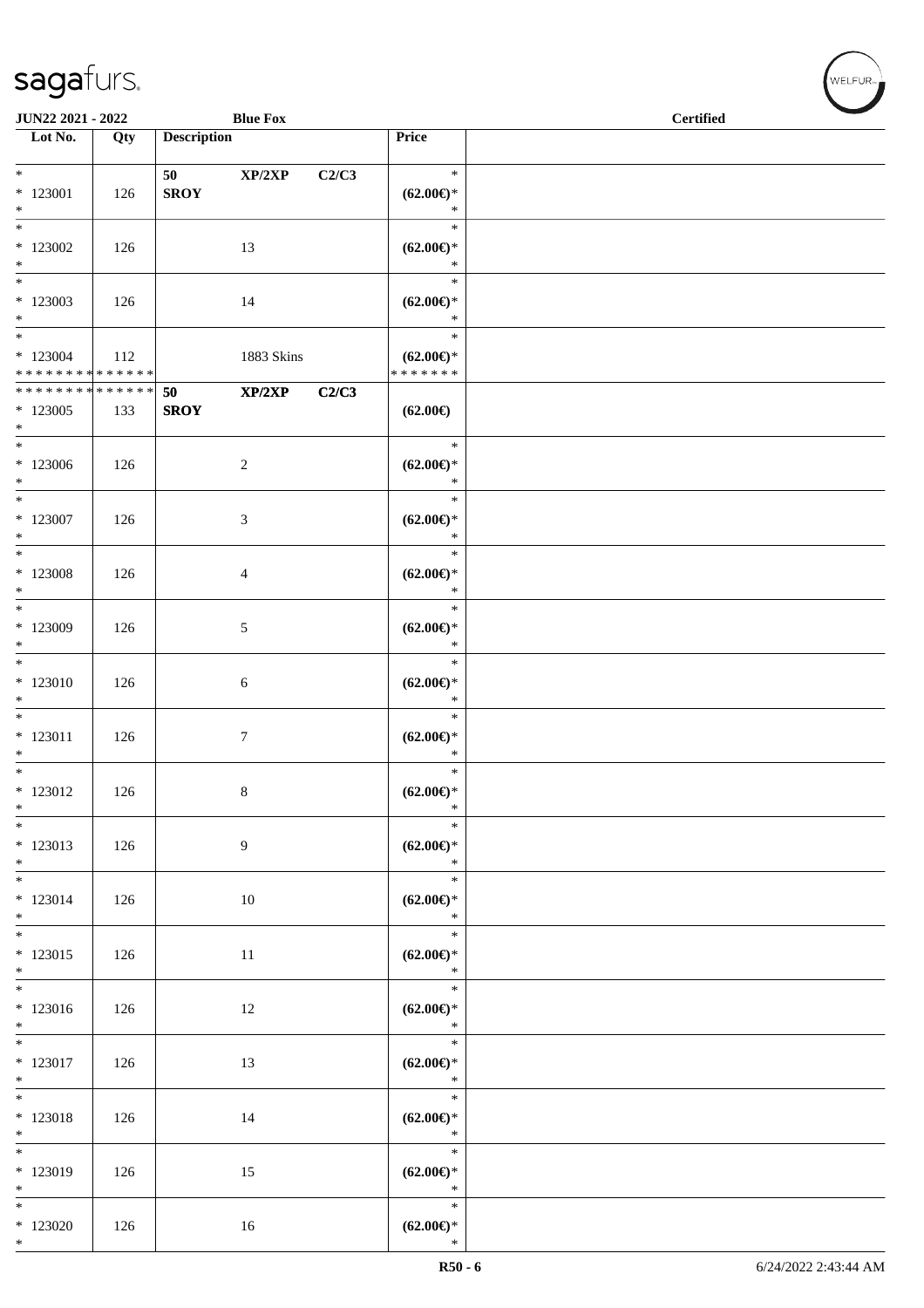\*

| <b>Blue Fox</b><br>JUN22 2021 - 2022                                   |                    |                    |                  |       |                                                | <b>Certified</b> |  |
|------------------------------------------------------------------------|--------------------|--------------------|------------------|-------|------------------------------------------------|------------------|--|
| Lot No.                                                                | Qty                | <b>Description</b> |                  |       | Price                                          |                  |  |
| $*$<br>$*123021$<br>* * * * * * * * * * * * * *                        | 98                 | 50<br><b>SROY</b>  | XP/2XP           | C2/C3 | $\ast$<br>$(62.00\epsilon)$ *<br>* * * * * * * |                  |  |
| * * * * * * * * * * * * * *                                            |                    |                    | <b>IDENTICAL</b> |       |                                                |                  |  |
| $*123022$<br>$*$                                                       | 133                |                    |                  |       | $(62.00\epsilon)$                              |                  |  |
| $*$<br>$*123023$<br>$*$<br>$\overline{\phantom{0}}$                    | 126                |                    | $\overline{c}$   |       | $\ast$<br>$(62.00\epsilon)$ *<br>$\ast$        |                  |  |
| $*$ 123024<br>$*$                                                      | 126                |                    | $\mathfrak{Z}$   |       | $\ast$<br>$(62.00\epsilon)$ *<br>$\ast$        |                  |  |
| $\overline{\ast}$<br>$*$ 123025<br>$*$                                 | 126                |                    | $\overline{4}$   |       | $\ast$<br>$(62.00\epsilon)$ *<br>$\ast$        |                  |  |
| $*$<br>$*123026$<br>$*$                                                | 126                |                    | $\sqrt{5}$       |       | $\ast$<br>$(62.00\epsilon)$ *<br>$\ast$        |                  |  |
| $*$<br>$*$ 123027<br>$*$                                               | 126                |                    | 6                |       | $\ast$<br>$(62.00\epsilon)$ *<br>$\ast$        |                  |  |
| $\overline{\ast}$<br>$*123028$<br>$\ast$                               | 126                |                    | $7\phantom{.0}$  |       | $\ast$<br>$(62.00\epsilon)$ *<br>$\ast$        |                  |  |
| $*$<br>* 123029<br>$*$                                                 | 126                |                    | $\,8\,$          |       | $\ast$<br>$(62.00\epsilon)$ *<br>$\ast$        |                  |  |
| $\overline{\phantom{0}}$<br>$*123030$<br>$\ast$                        | 126                |                    | 9                |       | $\ast$<br>$(62.00\epsilon)$ *<br>$\ast$        |                  |  |
| $\overline{\phantom{0}}$<br>$* 123031$<br>$\ast$                       | 126                |                    | $10\,$           |       | $\ast$<br>$(62.00\epsilon)$ *<br>$\ast$        |                  |  |
| $*$<br>$*123032$<br>$\ast$                                             | 126                |                    | 11               |       | $\ast$<br>$(62.00\epsilon)$ *<br>$\ast$        |                  |  |
| $\ast$<br>* 123033<br>* * * * * * * * * * * * * *                      | 76                 |                    | 1469 Skins       |       | $\ast$<br>$(62.00\epsilon)$ *<br>* * * * * * * |                  |  |
| * * * * * * * * * * * * * *<br>$*123034$<br>$\ast$                     | 133                | 50<br><b>SROY</b>  | XP/2XP           | C2/C3 | $(60.00\epsilon)$                              |                  |  |
| $\ast$<br>$*123035$<br>$\ast$                                          | 126                |                    | $\sqrt{2}$       |       | $\ast$<br>$(60.00ε)$ *<br>$\ast$               |                  |  |
| $\ast$<br>$*123036$<br>$\ast$                                          | 126                |                    | $\mathfrak{Z}$   |       | $\ast$<br>$(60.00ε)$ *<br>$\ast$               |                  |  |
| $\overline{\phantom{a}^*}$<br>$*123037$<br>* * * * * * * * * * * * * * | 43                 |                    | 428 Skins        |       | $\ast$<br>$(60.00\epsilon)$ *<br>* * * * * * * |                  |  |
| * * * * * * * *<br>$*123038$<br>$\ast$                                 | * * * * * *<br>133 | 50<br><b>SROY</b>  | XP/2XP           | C2/C3 | (60.00)                                        |                  |  |
| $\ast$<br>* 123039<br>$\ast$                                           | 126                |                    | 2                |       | $\ast$<br>$(60.00ε)$ *<br>$\ast$               |                  |  |
| $\ast$<br>$*123040$                                                    | 126                |                    | $\mathfrak{Z}$   |       | $\ast$<br>(60.00)                              |                  |  |

 $w$ ELFUR-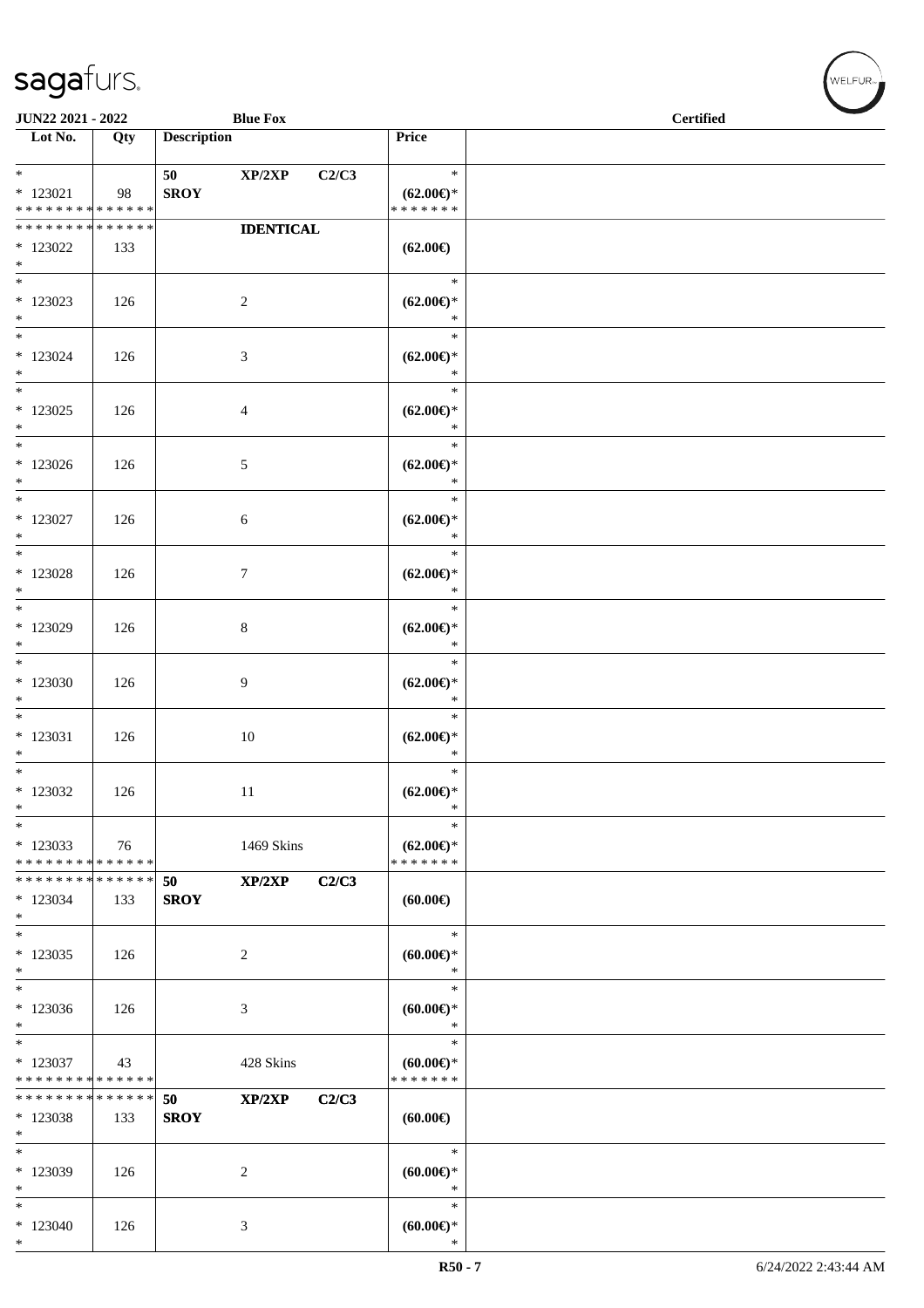\*

| JUN22 2021 - 2022                                  |         |                       | <b>Blue Fox</b>       |       |                                                              | <b>Certified</b> |  |
|----------------------------------------------------|---------|-----------------------|-----------------------|-------|--------------------------------------------------------------|------------------|--|
| $\overline{\phantom{1}}$ Lot No.                   | Qty     | <b>Description</b>    |                       |       | Price                                                        |                  |  |
| $*$<br>$*123041$<br>$*$                            | 126     | 50 (1)<br><b>SROY</b> | XP/2XP                | C2/C3 | $\ast$<br>(60.00)<br>$\ast$                                  |                  |  |
| $\overline{\phantom{0}}$<br>$*123042$<br>$*$       | 126     |                       | $\sqrt{5}$            |       | $\ast$<br>$(60.00ε)$ *<br>$\ast$                             |                  |  |
| $\overline{\phantom{0}}$<br>$*123043$<br>$*$       | 126     |                       | $\sqrt{6}$            |       | $\ast$<br>$(60.00ε)$ *<br>$\ast$                             |                  |  |
| $*$<br>$*123044$<br>$*$                            | 126     |                       | $\tau$                |       | $\ast$<br>$(60.00\epsilon)$ *<br>$\ast$                      |                  |  |
| $*123045$<br>$*$                                   | 126     |                       | $8\,$                 |       | $\ast$<br>$(60.00ε)$ *<br>$\ast$                             |                  |  |
| $*$<br>$*123046$<br>$*$                            | 126     |                       | 9                     |       | $\ast$<br>$(60.00\epsilon)$ *<br>$\ast$                      |                  |  |
| $*$<br>$* 123047$<br>$*$                           | 126     |                       | 10                    |       | $\ast$<br>(60.00)<br>$\ast$                                  |                  |  |
| $*$<br>$* 123048$<br>$*$                           | 126     |                       | 11                    |       | $\ast$<br>$(60.00\epsilon)$ *<br>$\ast$                      |                  |  |
| $*$<br>$*123049$<br>$*$                            | 126     |                       | 12                    |       | $\ast$<br>$(60.00ε)$ *<br>$\ast$                             |                  |  |
| $*$<br>$*123050$<br>$*$ $*$                        | 126     |                       | 13                    |       | $\ast$<br>$(60.00ε)$ *<br>$\ast$                             |                  |  |
| $* 123051$<br>$*$                                  | 126     |                       | 14                    |       | $\ast$<br>$(60.00\varepsilon)$ *<br>$\ast$                   |                  |  |
| $*123052$<br>$\ast$                                | $126\,$ |                       | 15                    |       | $\ast$<br>$(60.00 \in )^*$<br>$\ast$                         |                  |  |
| $\ast$<br>$*123053$<br>* * * * * * * * * * * * * * | 43      |                       | 1940 Skins            |       | $\ast$<br>$(60.00ε)$ *<br>* * * * * * *                      |                  |  |
| * * * * * * * * * * * * * * *<br>$*123054$<br>$*$  | 147     | 50<br><b>SROY</b>     | XP/2XP<br><b>SILK</b> | C2/C3 | $(56.00\epsilon)$                                            |                  |  |
| $*$<br>$*123055$<br>$*$                            | 140     |                       | 2                     |       | $\ast$<br>$(56.00ε)$ *<br>$\ast$                             |                  |  |
| $*$<br>* 123056<br>$\ast$                          | 140     |                       | 3                     |       | $\ast$<br>$(56.00ε)$ *<br>$\ast$                             |                  |  |
| $*$<br>$*123057$<br>$*$                            | 140     |                       | 4                     |       | $\ast$<br>$(56.00\epsilon)$ *<br>$\ast$                      |                  |  |
| $*$<br>* 123058<br>$*$                             | 140     |                       | 5                     |       | $\ast$<br>$(56.00ε)$ *<br>$\ast$                             |                  |  |
| $\ast$<br>* 123059<br>$\ast$                       | 140     |                       | 6                     |       | $\ast$<br>$(56.00\epsilon)$ *<br>$\ast$                      |                  |  |
| $*$<br>$*123060$                                   | 140     |                       | $\tau$                |       | $\ast$<br>$(56.00\mathnormal{\in}\mathcal{)^{\! \! \times}}$ |                  |  |

WELFUR<sub><sup>N</sup></sub>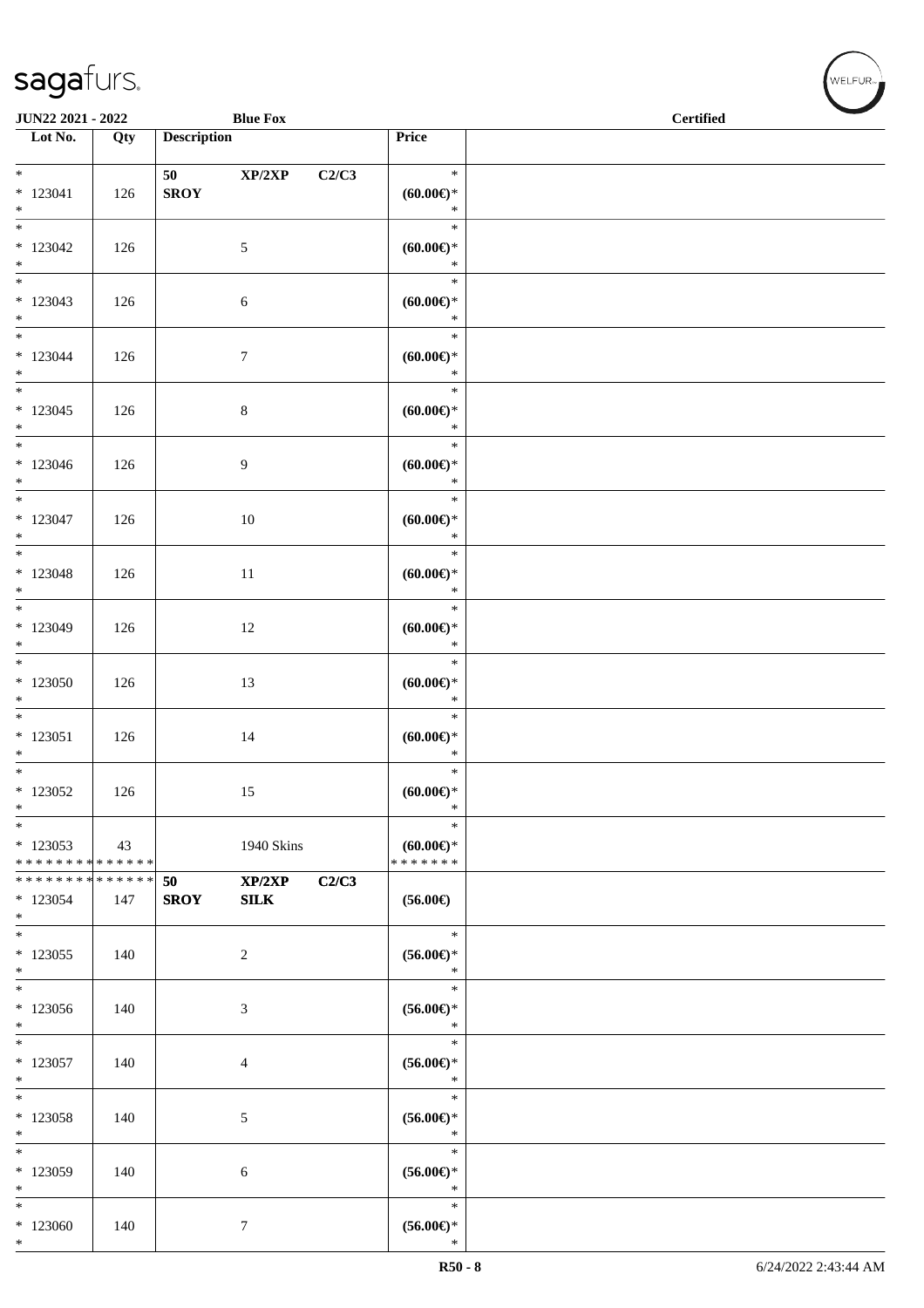| JUN22 2021 - 2022                                                 |     |                    | <b>Blue Fox</b>        |       |                                                    | <b>Certified</b> |  |  |  |
|-------------------------------------------------------------------|-----|--------------------|------------------------|-------|----------------------------------------------------|------------------|--|--|--|
| Lot No.                                                           | Qty | <b>Description</b> |                        |       | Price                                              |                  |  |  |  |
| $*$<br>$*123061$<br>$*$                                           | 140 | 50<br><b>SROY</b>  | XP/2XP<br>${\bf SILK}$ | C2/C3 | $\ast$<br>$(56.00\epsilon)$ *<br>$\ast$            |                  |  |  |  |
| $*$<br>$*123062$<br>$*$                                           | 140 |                    | $\overline{9}$         |       | $\ast$<br>$(56.00\epsilon)$ *<br>$\ast$            |                  |  |  |  |
| $*123063$<br>$*$                                                  | 140 |                    | 10                     |       | $\ast$<br>$(56.00\epsilon)$ *<br>$\ast$            |                  |  |  |  |
| $\ast$<br>$*123064$<br>$*$                                        | 140 |                    | 11                     |       | $\ast$<br>$(56.00ε)$ *<br>$\ast$                   |                  |  |  |  |
| $\ast$<br>$*123065$<br>$*$                                        | 140 |                    | 12                     |       | $\ast$<br>$(56.00\epsilon)$ *<br>$\ast$            |                  |  |  |  |
| $*$<br>$*123066$<br>$*$                                           | 140 |                    | 13                     |       | $\ast$<br>$(56.00ε)$ *<br>$\ast$                   |                  |  |  |  |
| $\overline{\phantom{0}}$<br>$*123067$<br>$\ast$                   | 140 |                    | 14                     |       | $\ast$<br>$(56.00ε)$ *<br>$\ast$                   |                  |  |  |  |
| * 123068<br>$*$                                                   | 140 |                    | 15                     |       | $\ast$<br>$(56.00ε)$ *<br>$\ast$                   |                  |  |  |  |
| * 123069<br>$*$                                                   | 140 |                    | 16                     |       | $\ast$<br>$(56.00ε)$ *<br>$\ast$                   |                  |  |  |  |
| $*$<br>$*123070$<br>$*$                                           | 140 |                    | 17                     |       | $\ast$<br>$(56.00\mathnormal{\infty})^*$<br>$\ast$ |                  |  |  |  |
| $*$ 123071<br>* * * * * * * * * * * * * *                         | 40  |                    | 2427 Skins             |       | $\ast$<br>$(56.00\epsilon)$ *<br>* * * * * * *     |                  |  |  |  |
| * * * * * * * * <mark>* * * * * * *</mark><br>$*123072$<br>$\ast$ | 147 | 50<br><b>SROY</b>  | XP/2XP<br>${\bf SILK}$ | C2/C3 | $(56.00\epsilon)$                                  |                  |  |  |  |
| * 123073<br>$*$                                                   | 140 |                    | 2                      |       | $\ast$<br>$(56.00\epsilon)^\ast$<br>$\ast$         |                  |  |  |  |
| $\ast$<br>* 123074<br>$*$                                         | 140 |                    | $\mathfrak{Z}$         |       | $\ast$<br>$(56.00\epsilon)^\ast$<br>$\ast$         |                  |  |  |  |
| $*123075$<br>$*$                                                  | 140 |                    | $\overline{4}$         |       | $\ast$<br>$(56.00\epsilon)$ *<br>$\ast$            |                  |  |  |  |
| $\overline{\ }$<br>* 123076<br>$*$                                | 140 |                    | $\mathfrak{S}$         |       | $\ast$<br>$(56.00\epsilon)$ *<br>$\ast$            |                  |  |  |  |
| $*$<br>$* 123077$<br>$*$                                          | 140 |                    | $\sqrt{6}$             |       | $\ast$<br>$(56.00\epsilon)$ *<br>$\ast$            |                  |  |  |  |
| $*$<br>* 123078<br>$*$                                            | 140 |                    | $\tau$                 |       | $\ast$<br>$(56.00\epsilon)^\ast$<br>$\ast$         |                  |  |  |  |
| $\overline{\ }$<br>* 123079<br>$*$                                | 140 |                    | $8\,$                  |       | $\ast$<br>$(56.00*)$<br>$\ast$                     |                  |  |  |  |
| $*$<br>* 123080<br>$*$                                            | 140 |                    | 9                      |       | $\ast$<br>$(56.00\epsilon)$ *<br>$\ast$            |                  |  |  |  |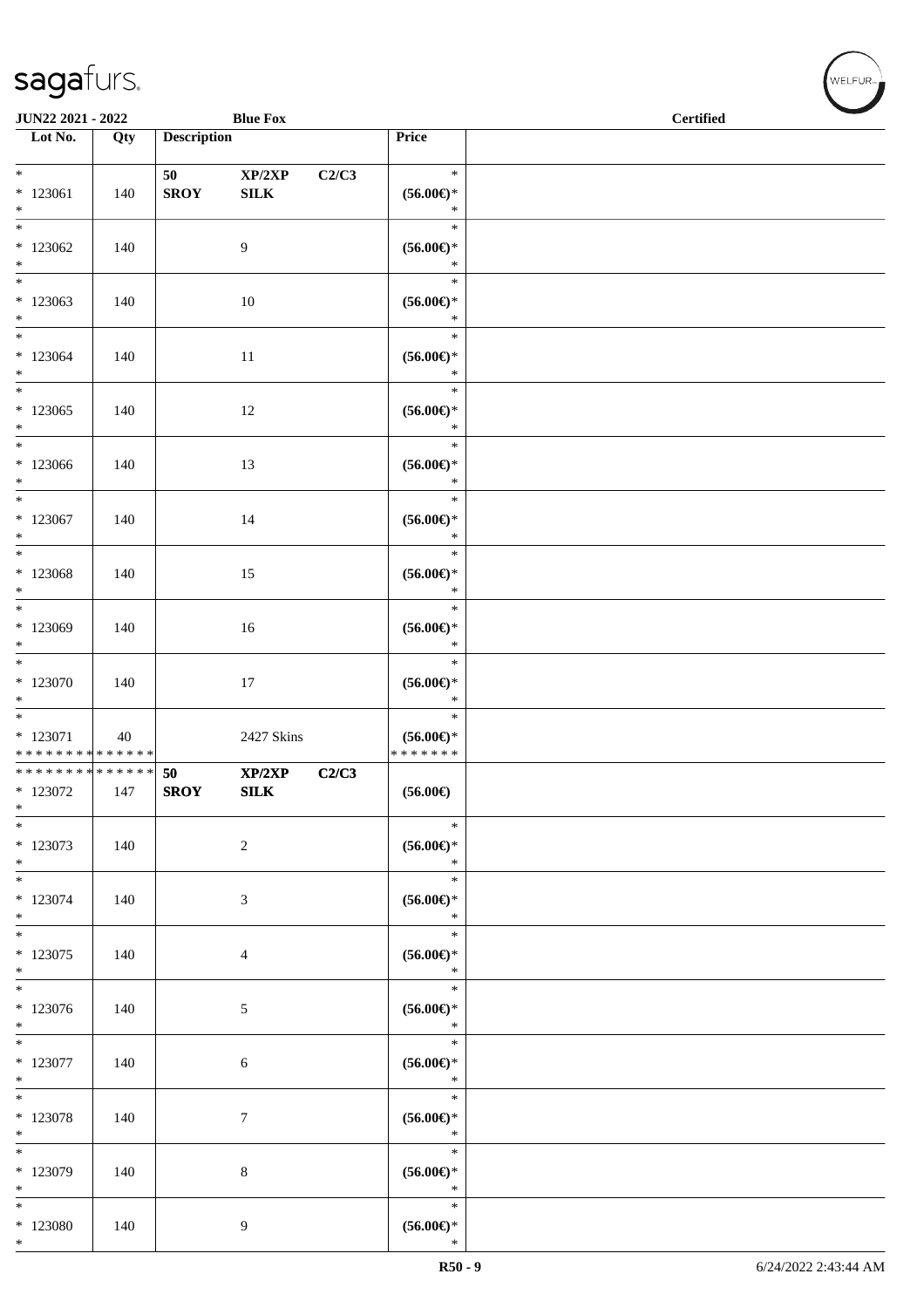| JUN22 2021 - 2022                                   |     |                    | <b>Blue Fox</b>  |                                                                        | <b>Certified</b> |
|-----------------------------------------------------|-----|--------------------|------------------|------------------------------------------------------------------------|------------------|
| Lot No.                                             | Qty | <b>Description</b> |                  | Price                                                                  |                  |
| $\ast$                                              |     |                    | XP/2XP<br>C2/C3  | $\ast$                                                                 |                  |
| $*$ 123081<br>$\ast$                                | 140 | <b>SROY</b>        | ${\bf SILK}$     | $(56.00\epsilon)$ *<br>$\ast$                                          |                  |
| $_{\ast}$<br>$*123082$<br>$\ast$                    | 140 |                    | 11               | $\ast$<br>$(56.00\epsilon)$ *<br>$\ast$                                |                  |
| $\frac{1}{1}$<br>$*123083$<br>$\ast$                | 140 |                    | 12               | $\ast$<br>$(56.00\epsilon)$ *<br>$\ast$                                |                  |
| $_{\ast}^{-}$<br>$*123084$<br>$*$                   | 140 |                    | 13               | $\ast$<br>$(56.00\mathnormal{\in}\mathcal{)^{\! \! \times}}$<br>$\ast$ |                  |
| $\overline{\phantom{a}^*}$<br>$*123085$<br>$\ast$   | 140 |                    | 14               | $\ast$<br>$(56.00ε)$ *<br>$\ast$                                       |                  |
| $\ast$<br>$*123086$<br>$\ast$                       | 140 |                    | 15               | $\ast$<br>$(56.00\epsilon)$ *<br>$\ast$                                |                  |
| $\overline{\ast}$<br>$*123087$<br>$\ast$            | 140 |                    | 16               | $\ast$<br>$(56.00\epsilon)$ *<br>$\ast$                                |                  |
| $\overline{\phantom{0}}$<br>* 123088<br>$\ast$      | 140 |                    | 17               | $\ast$<br>$(56.00\mathnormal{\in}\mathcal{)^{\! \! \times}}$<br>$\ast$ |                  |
| $\overline{\phantom{a}^*}$<br>* 123089<br>$\ast$    | 140 |                    | 18               | $\ast$<br>$(56.00\epsilon)$ *<br>$\ast$                                |                  |
| $\overline{\phantom{a}^*}$<br>$*123090$<br>$\ast$   | 56  |                    | 19               | $\ast$<br>$(56.00\epsilon)$ *<br>$\ast$                                |                  |
| $\ast$<br>$*$ 123091<br>* * * * * * * * * * * * * * | 42  |                    | 2625 Skins       | $\ast$<br>$(56.00ε)$ *<br>* * * * * * *                                |                  |
| **************<br>* 123092<br>$\ast$                | 147 |                    | <b>IDENTICAL</b> | $(56.00\epsilon)$                                                      |                  |
| $\ast$<br>* 123093<br>$\ast$                        | 140 |                    | $\overline{c}$   | $\ast$<br>$(56.00\epsilon)$ *<br>$\ast$                                |                  |
| $\ast$<br>* 123094<br>$\ast$                        | 140 |                    | 3                | $\ast$<br>$(56.00ε)$ *<br>$\ast$                                       |                  |
| $\overline{\ast}$<br>* 123095<br>$\ast$             | 140 |                    | $\overline{4}$   | $\ast$<br>$(56.00\mathnormal{\infty})^*$<br>$\ast$                     |                  |
| $_{\ast}$<br>* 123096<br>$\ast$                     | 140 |                    | 5                | $\ast$<br>$(56.00\epsilon)$ *<br>$\ast$                                |                  |
| $\ast$<br>$*$ 123097<br>$\ast$                      | 140 |                    | 6                | $\ast$<br>$(56.00\mathnormal{\infty})^*$<br>$\ast$                     |                  |
| $\ast$<br>* 123098<br>$\ast$                        | 140 |                    | $\tau$           | $\ast$<br>$(56.00\mathnormal{\infty})^*$<br>$\ast$                     |                  |
| $\ast$<br>* 123099<br>$\ast$                        | 140 |                    | 8                | $\ast$<br>$(56.00ε)$ *<br>$\ast$                                       |                  |
| $\ast$<br>$*123100$<br>* * * * * * * * * * * * * *  | 79  |                    | 1206 Skins       | $\ast$<br>$(56.00\epsilon)$ *<br>* * * * * * *                         |                  |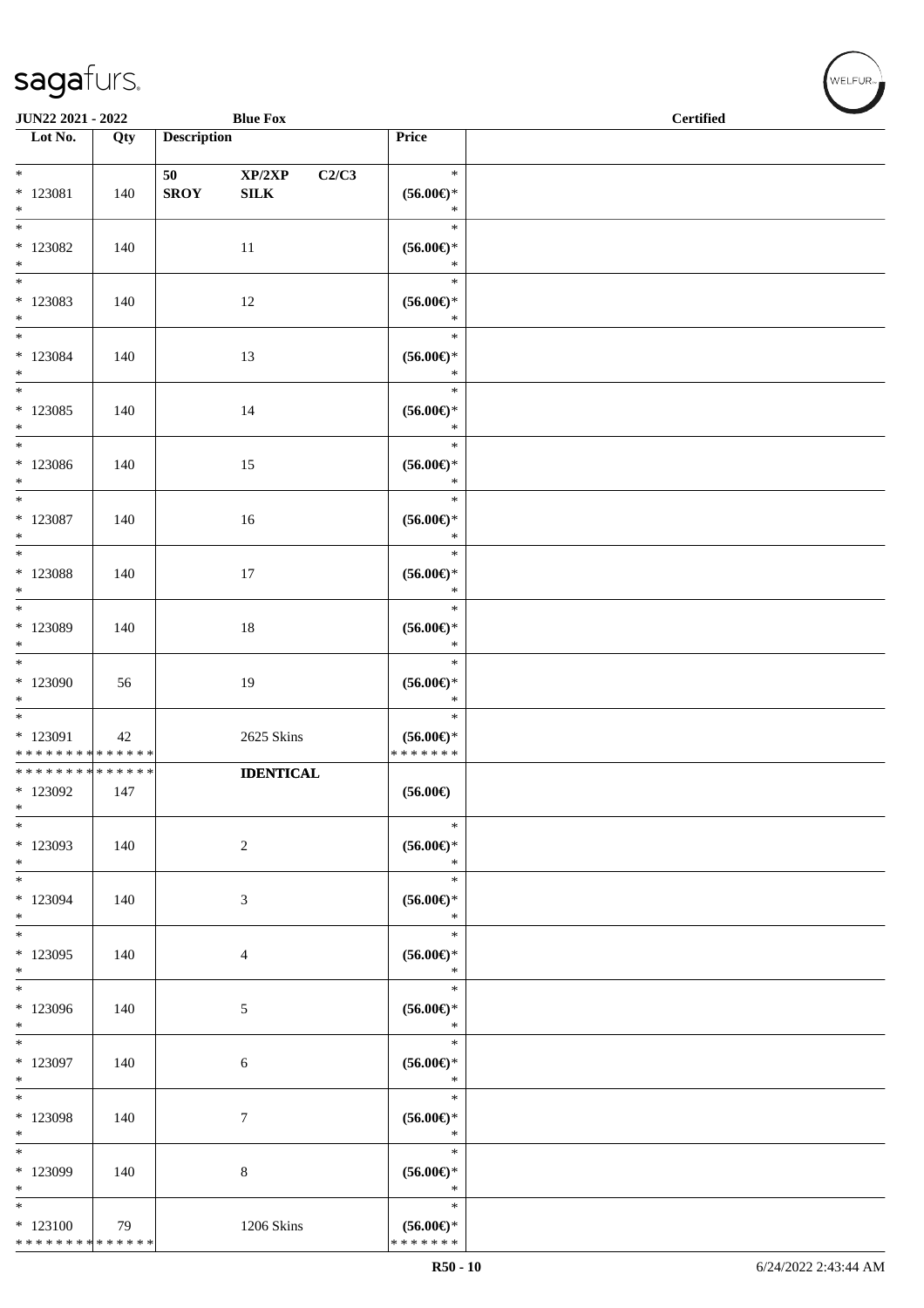| JUN22 2021 - 2022                                            |     |                    | <b>Blue Fox</b>        |       |                                                                        | <b>Certified</b> |
|--------------------------------------------------------------|-----|--------------------|------------------------|-------|------------------------------------------------------------------------|------------------|
| Lot No.                                                      | Qty | <b>Description</b> |                        |       | Price                                                                  |                  |
| ******** <mark>******</mark><br>$*123101$<br>$*$             | 147 | 50<br><b>SROY</b>  | XP/2XP<br>${\bf SILK}$ | C2/C3 | $(56.00\epsilon)$                                                      |                  |
| $\ast$<br>$*123102$<br>$\ast$                                | 140 |                    | $\overline{2}$         |       | $\ast$<br>$(56.00\epsilon)$ *<br>$\ast$                                |                  |
| $\overline{\ast}$<br>$*123103$<br>$*$                        | 140 |                    | 3                      |       | $\ast$<br>$(56.00ε)$ *<br>$\ast$                                       |                  |
| $*$<br>$* 123104$<br>$*$                                     | 140 |                    | $\overline{4}$         |       | $\ast$<br>$(56.00\mathnormal{\in}\mathcal{)^{\! \! \times}}$<br>$\ast$ |                  |
| $\ast$<br>$* 123105$<br>* * * * * * * * * * * * * *          | 140 |                    | 707 Skins              |       | $\ast$<br>$(56.00ε)$ *<br>* * * * * * *                                |                  |
| * * * * * * * * * * * * * *<br>$*123106$<br>$*$              | 147 | 50<br><b>SROY</b>  | XP/2XP<br>SLK          | C2/C3 | $(56.00\epsilon)$                                                      |                  |
| $\overline{\ast}$<br>$* 123107$<br>$\ast$                    | 140 |                    | $\sqrt{2}$             |       | $\ast$<br>$(56.00ε)$ *<br>$\ast$                                       |                  |
| $*$<br>$* 123108$<br>$\ast$                                  | 140 |                    | $\mathfrak{Z}$         |       | $\ast$<br>$(56.00ε)$ *<br>$\ast$                                       |                  |
| $\overline{\ast}$<br>* 123109<br>$\ast$<br>$\overline{\ast}$ | 140 |                    | $\overline{4}$         |       | $\ast$<br>$(56.00ε)$ *<br>$\ast$                                       |                  |
| $* 123110$<br>$\ast$                                         | 140 |                    | 5                      |       | $\ast$<br>$(56.00*)$<br>$\ast$                                         |                  |
| $\ast$<br>$* 123111$<br>$\ast$                               | 140 |                    | $\sqrt{6}$             |       | $\ast$<br>$(56.00*)$<br>$\ast$                                         |                  |
| $*$<br>$* 123112$<br>$*$                                     | 140 |                    | $\tau$                 |       | $\ast$<br>$(56.00*)$<br>$*$                                            |                  |
| $\ast$<br>$* 123113$<br>$*$<br>$\overline{\ }$               | 140 |                    | $\,8\,$                |       | $\ast$<br>$(56.00*)$<br>$\ast$                                         |                  |
| $* 123114$<br>$\ast$                                         | 140 |                    | 9                      |       | $\ast$<br>$(56.00*)$<br>$\ast$                                         |                  |
| $* 123115$<br>$*$<br>$\overline{\phantom{0}}$                | 140 |                    | $10\,$                 |       | $\ast$<br>$(56.00\mathnormal{\infty})^*$<br>$\ast$                     |                  |
| $* 123116$<br>$*$<br>$\overline{\phantom{0}}$                | 140 |                    | $11\,$                 |       | $\ast$<br>$(56.00*)$<br>$\ast$                                         |                  |
| $* 123117$<br>$*$                                            | 140 |                    | 12                     |       | $\ast$<br>$(56.00\mathnormal{\infty})^*$<br>$\ast$                     |                  |
| $\overline{\ast}$<br>$* 123118$<br>$\ast$<br>$\frac{1}{*}$   | 140 |                    | 13                     |       | $\ast$<br>$(56.00ε)$ *<br>$\ast$                                       |                  |
| $* 123119$<br>$*$                                            | 140 |                    | 14                     |       | $\ast$<br>$(56.00ε)$ *<br>$\ast$                                       |                  |
| $\overline{\phantom{0}}$<br>$* 123120$<br>$*$                | 140 |                    | 15                     |       | $\ast$<br>$(56.00\epsilon)$ *<br>$\ast$                                |                  |

welfur<sub>™</sub>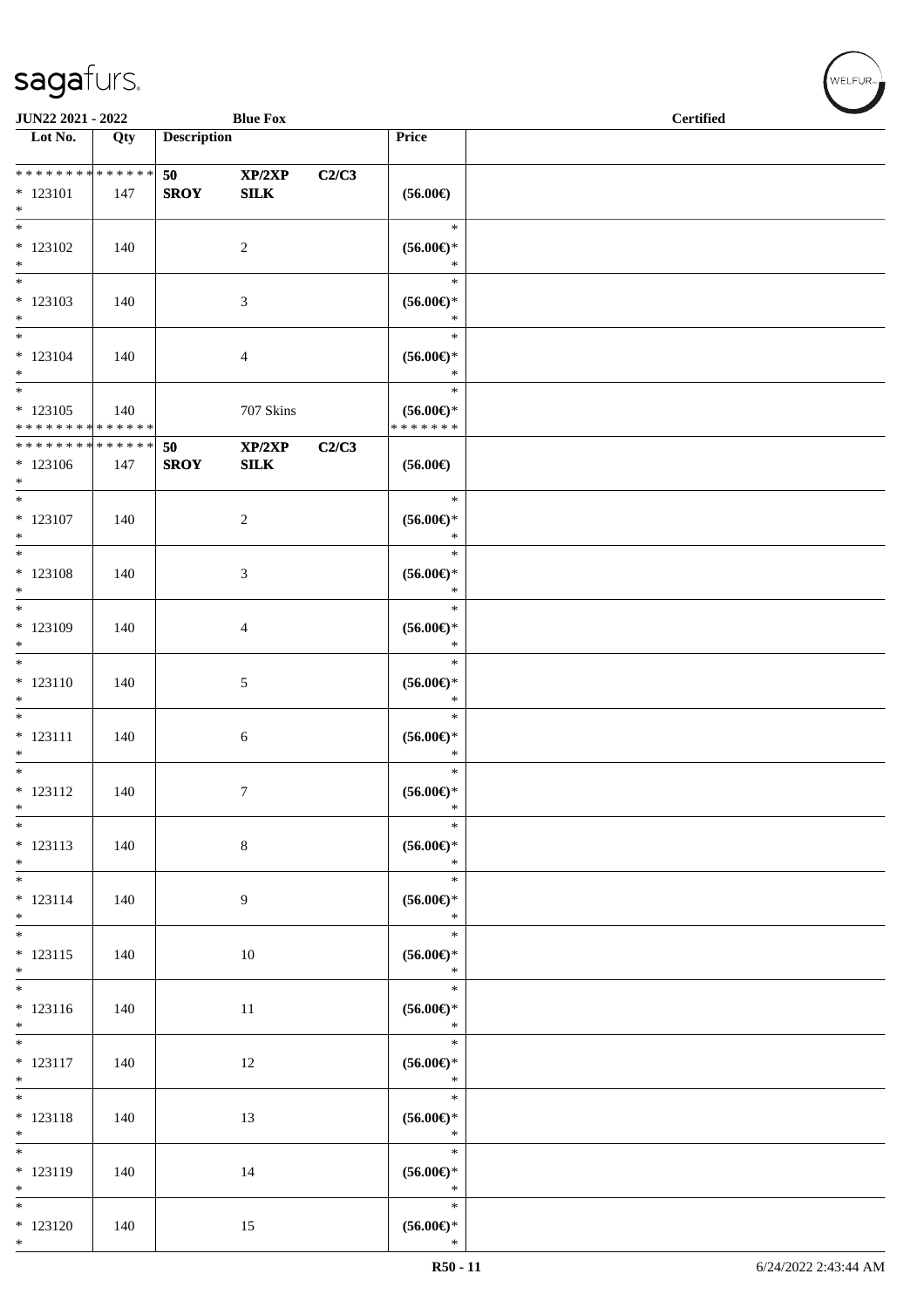| JUN22 2021 - 2022                                            |     |                    | <b>Blue Fox</b>  |                      |                     | <b>Certified</b> |
|--------------------------------------------------------------|-----|--------------------|------------------|----------------------|---------------------|------------------|
| $\overline{\text{Lot No.}}$                                  | Qty | <b>Description</b> |                  |                      | Price               |                  |
| $\ast$                                                       |     | 50                 | XP/2XP           | C2/C3                | $\ast$              |                  |
| $* 123121$                                                   | 140 | <b>SROY</b>        | ${\bf SILK}$     |                      | $(56.00\epsilon)$ * |                  |
| $*$                                                          |     |                    |                  |                      | $\ast$              |                  |
| $*$                                                          |     |                    |                  |                      | $\ast$              |                  |
| $* 123122$                                                   | 89  |                    | 2336 Skins       |                      | $(56.00\epsilon)$ * |                  |
| * * * * * * * * * * * * * *                                  |     |                    |                  |                      | * * * * * * *       |                  |
| 123123                                                       | 72  | 50<br><b>SROY</b>  | XP/2XP<br>WOL2   | C2/C3<br><b>HEAV</b> | $(62.00\epsilon)$   |                  |
|                                                              |     |                    |                  |                      |                     |                  |
| * * * * * * * * * * * * * * *                                |     | 50                 | XP/2XP           | C2/C3                |                     |                  |
| $* 123124$                                                   | 133 | <b>SROY</b>        | WOL2             |                      | (60.00)             |                  |
| $*$<br>$\ast$                                                |     |                    |                  |                      | $\ast$              |                  |
| $* 123125$                                                   | 115 |                    | $\boldsymbol{2}$ |                      | $(60.00ε)$ *        |                  |
| $*$                                                          |     |                    |                  |                      | $\ast$              |                  |
| $*$                                                          |     |                    |                  |                      | $\ast$              |                  |
| $* 123126$                                                   | 21  |                    | 269 Skins        |                      | $(60.00\epsilon)$ * |                  |
| * * * * * * * * * * * * * * *                                |     |                    |                  |                      | * * * * * * *       |                  |
| * * * * * * * * <mark>* * * * * * *</mark>                   |     | 50                 | XP/2XP           | C2/C3                |                     |                  |
| $* 123127$<br>$*$                                            | 133 | <b>SAGA</b>        | <b>HEAV</b>      |                      | 58.00€              |                  |
| $\ast$                                                       |     |                    |                  |                      | $\ast$              |                  |
| $* 123128$                                                   | 126 |                    | 2                |                      | 58.00€*             |                  |
| $*$                                                          |     |                    |                  |                      | $\ast$              |                  |
| $*$                                                          |     |                    |                  |                      | $\ast$              |                  |
| * 123129                                                     | 47  |                    | 306 Skins        |                      | 58.00€*             |                  |
| * * * * * * * * * * * * * *<br>* * * * * * * * * * * * * * * |     | 50                 | XP/2XP           | C2/C3                | * * * * * * *       |                  |
| $*123130$                                                    | 133 | <b>SAGA</b>        | <b>HEAV</b>      |                      | 58.00€              |                  |
| $*$                                                          |     |                    |                  |                      |                     |                  |
| $*$                                                          |     |                    |                  |                      | $\ast$              |                  |
| $* 123131$                                                   | 126 |                    | 2                |                      | 58.00€*             |                  |
| $*$<br>$*$                                                   |     |                    |                  |                      | $\ast$<br>$\ast$    |                  |
| $* 123132$                                                   | 126 |                    | 3                |                      | 58.00€*             |                  |
| $*$                                                          |     |                    |                  |                      | $\ast$              |                  |
| $\ast$                                                       |     |                    |                  |                      | $\ast$              |                  |
| * 123133                                                     | 126 |                    | $\overline{4}$   |                      | 58.00€*             |                  |
| $*$                                                          |     |                    |                  |                      | $\ast$              |                  |
| $*$<br>$* 123134$                                            |     |                    |                  |                      | $\ast$              |                  |
| $*$                                                          | 126 |                    | 5                |                      | 58.00€*<br>$\ast$   |                  |
| $*$                                                          |     |                    |                  |                      | $\ast$              |                  |
| $* 123135$                                                   | 126 |                    | 6                |                      | 58.00€*             |                  |
| $*$                                                          |     |                    |                  |                      | $\ast$              |                  |
|                                                              |     |                    |                  |                      | $\ast$              |                  |
| $* 123136$<br>$*$                                            | 126 |                    | $\tau$           |                      | 58.00€*<br>$\ast$   |                  |
| $*$                                                          |     |                    |                  |                      | $\ast$              |                  |
| $* 123137$                                                   | 126 |                    | $8\,$            |                      | 58.00€*             |                  |
| $*$                                                          |     |                    |                  |                      | $\ast$              |                  |
| $*$                                                          |     |                    |                  |                      | $\ast$              |                  |
| $* 123138$<br>$*$                                            | 126 |                    | 9                |                      | 58.00€*<br>$\ast$   |                  |
| $*$                                                          |     |                    |                  |                      | $\ast$              |                  |
| * 123139                                                     | 126 |                    | 10               |                      | 58.00€*             |                  |
| $*$                                                          |     |                    |                  |                      | $\ast$              |                  |
| $*$                                                          |     |                    |                  |                      | $\ast$              |                  |
| $* 123140$                                                   | 126 |                    | 11               |                      | 58.00€*             |                  |
| $*$                                                          |     |                    |                  |                      | $\ast$              |                  |

welfur<sub>™</sub>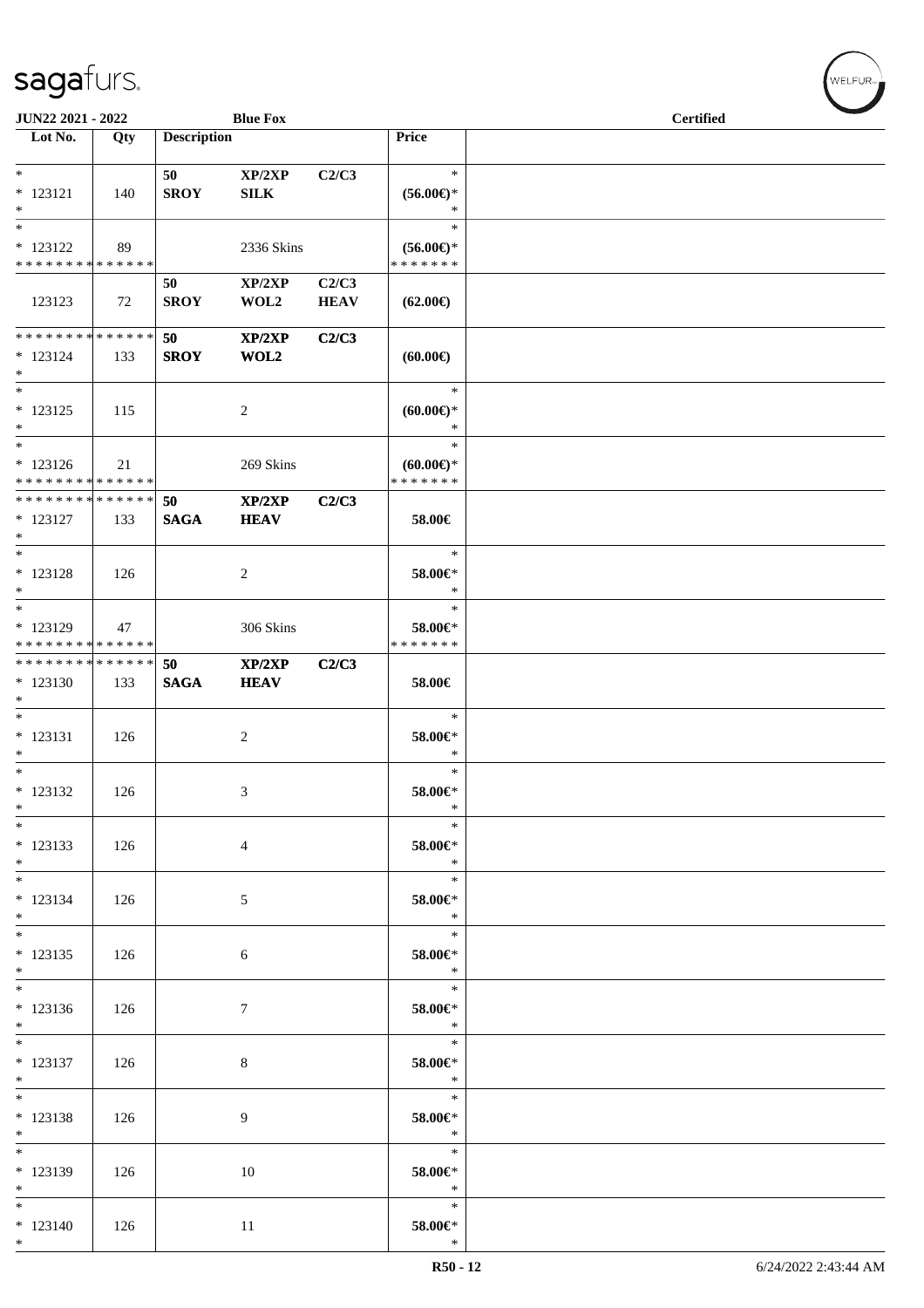| JUN22 2021 - 2022                           |        |                    | <b>Blue Fox</b> |       |                          | <b>Certified</b> |
|---------------------------------------------|--------|--------------------|-----------------|-------|--------------------------|------------------|
| $\overline{\phantom{1}}$ Lot No.            | Qty    | <b>Description</b> |                 |       | Price                    |                  |
|                                             |        |                    |                 |       |                          |                  |
| $*$                                         |        | 50                 | XP/2XP          | C2/C3 | $\ast$                   |                  |
| $* 123141$                                  | 126    | <b>SAGA</b>        | <b>HEAV</b>     |       | 58.00€*                  |                  |
| $*$                                         |        |                    |                 |       | $\ast$                   |                  |
| $\overline{\phantom{0}}$                    |        |                    |                 |       | $\ast$                   |                  |
| $* 123142$                                  | 126    |                    | 13              |       | 58.00€*                  |                  |
| $*$                                         |        |                    |                 |       | $\ast$                   |                  |
|                                             |        |                    |                 |       | $\ast$                   |                  |
| $* 123143$                                  |        |                    |                 |       | 58.00€*                  |                  |
| $*$                                         | 126    |                    | 14              |       | $\ast$                   |                  |
| $*$                                         |        |                    |                 |       | $\ast$                   |                  |
| $* 123144$                                  |        |                    |                 |       | 58.00€*                  |                  |
| $*$                                         | 126    |                    | 15              |       | $\ast$                   |                  |
| $\overline{\phantom{0}}$                    |        |                    |                 |       | $\ast$                   |                  |
|                                             |        |                    |                 |       |                          |                  |
| $* 123145$<br>* * * * * * * * * * * * * *   | 62     |                    | 1959 Skins      |       | 58.00€*<br>* * * * * * * |                  |
| * * * * * * * * * * * * * * *               |        |                    |                 |       |                          |                  |
|                                             |        | 50                 | XP/2XP          | C2/C3 |                          |                  |
| $* 123146$<br>$*$                           | 133    | <b>SAGA</b>        | <b>HEAV</b>     |       | 58.00€                   |                  |
| $*$                                         |        |                    |                 |       | $\ast$                   |                  |
|                                             |        |                    |                 |       |                          |                  |
| $* 123147$<br>* * * * * * * * * * * * * * * | 118    |                    | 251 Skins       |       | 58.00€*<br>* * * * * * * |                  |
| ******** <mark>******</mark>                |        |                    |                 |       |                          |                  |
|                                             |        | 50                 | XP/2XP          | C2/C3 |                          |                  |
| $* 123148$                                  | 133    | <b>SAGA</b>        | <b>HEAV</b>     |       | 58.00€                   |                  |
| $*$<br>$*$                                  |        |                    |                 |       | $\ast$                   |                  |
|                                             |        |                    |                 |       |                          |                  |
| * 123149                                    | 126    |                    | 2               |       | 58.00€*                  |                  |
| $*$<br>$*$                                  |        |                    |                 |       | $\ast$                   |                  |
|                                             |        |                    |                 |       | $\ast$                   |                  |
| $* 123150$                                  | 126    |                    | 3               |       | 58.00€*                  |                  |
| $*$                                         |        |                    |                 |       | $\ast$                   |                  |
|                                             |        |                    |                 |       | $\ast$                   |                  |
| $* 123151$                                  | 126    |                    | 4               |       | 58.00€*                  |                  |
| $*$                                         |        |                    |                 |       | $\ast$                   |                  |
| $*$                                         |        |                    |                 |       | $\ast$                   |                  |
| $* 123152$                                  | 126    |                    | 5               |       | 58.00€*                  |                  |
| $\ast$                                      |        |                    |                 |       | $\ast$                   |                  |
| $*$                                         |        |                    |                 |       | $\ast$                   |                  |
| $* 123153$                                  | 111    |                    | 748 Skins       |       | 58.00€*                  |                  |
| * * * * * * * * * * * * * *                 |        |                    |                 |       | * * * * * * *            |                  |
| * * * * * * * *                             | ****** | 50                 | XP/2XP          | C2/C3 |                          |                  |
| $* 123154$                                  | 147    | <b>SAGA</b>        |                 |       | $(56.00\epsilon)$        |                  |
| $*$                                         |        |                    |                 |       |                          |                  |
| $*$                                         |        |                    |                 |       | $\ast$                   |                  |
| $* 123155$                                  | 140    |                    | 2               |       | $(56.00ε)$ *             |                  |
| $*$                                         |        |                    |                 |       | $\ast$                   |                  |
| $*$                                         |        |                    |                 |       | $\ast$                   |                  |
| * 123156                                    | 140    |                    | 3               |       | $(56.00ε)$ *             |                  |
| $\ast$                                      |        |                    |                 |       | $\ast$                   |                  |
| $\overline{\phantom{0}}$                    |        |                    |                 |       | $\ast$                   |                  |
| $* 123157$                                  | 140    |                    | 4               |       | $(56.00ε)$ *             |                  |
| $*$                                         |        |                    |                 |       | $\ast$                   |                  |
| $*$                                         |        |                    |                 |       | $\ast$                   |                  |
| * 123158                                    | 140    |                    | 5               |       | $(56.00ε)$ *             |                  |
| $*$                                         |        |                    |                 |       | $\ast$                   |                  |
| $*$                                         |        |                    |                 |       | $\ast$                   |                  |
| * 123159                                    | 140    |                    | 6               |       | $(56.00ε)$ *             |                  |
| $\ast$                                      |        |                    |                 |       | $\ast$                   |                  |
| $\ast$                                      |        |                    |                 |       | $\ast$                   |                  |
| $*123160$                                   | 140    |                    | 7               |       | $(56.00\epsilon)$ *      |                  |
| $*$                                         |        |                    |                 |       | $\ast$                   |                  |

V<br>WELFUR<sub>™</sub>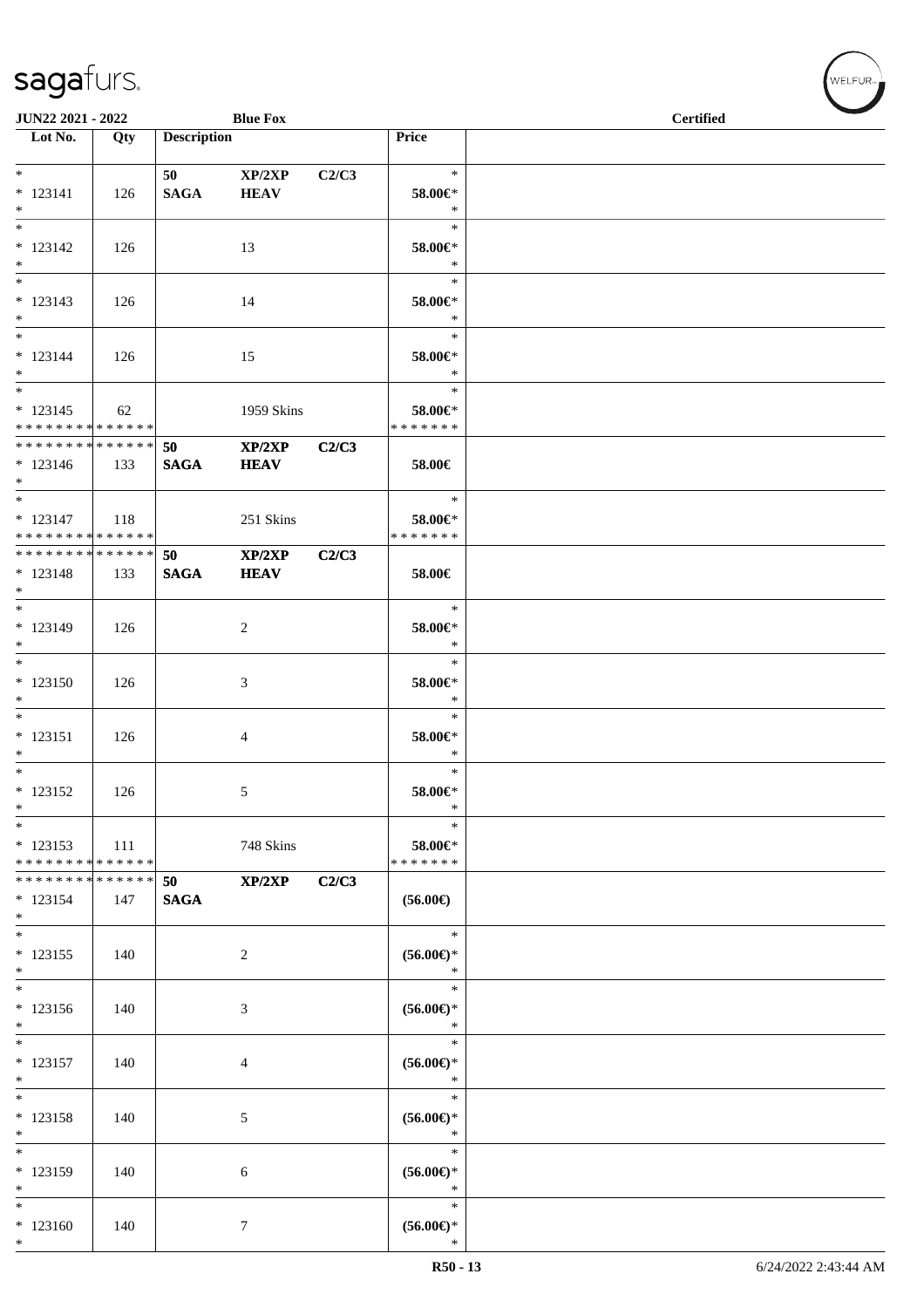| JUN22 2021 - 2022                                 |     | <b>Blue Fox</b>                  |                                                           | <b>Certified</b> | <b>Contract Contract Contract Contract Contract Contract Contract Contract Contract Contract Contract Contract Contract Contract Contract Contract Contract Contract Contract Contract Contract Contract Contract Contract Contr</b> |
|---------------------------------------------------|-----|----------------------------------|-----------------------------------------------------------|------------------|--------------------------------------------------------------------------------------------------------------------------------------------------------------------------------------------------------------------------------------|
| Lot No.                                           | Qty | <b>Description</b>               | Price                                                     |                  |                                                                                                                                                                                                                                      |
| $*$                                               |     | $\mathbf{XP}/2\mathbf{XP}$<br>50 | $\ast$<br>C2/C3                                           |                  |                                                                                                                                                                                                                                      |
| $* 123161$<br>$*$                                 | 140 | <b>SAGA</b>                      | $(56.00ε)$ *<br>$\ast$                                    |                  |                                                                                                                                                                                                                                      |
| $\overline{\ }$<br>$* 123162$<br>$*$              | 140 | 9                                | $\ast$<br>$(56.00\epsilon)$ *<br>$\ast$                   |                  |                                                                                                                                                                                                                                      |
| $* 123163$<br>$*$                                 | 140 | 10                               | $\ast$<br>$(56.00\epsilon)$ *<br>$\ast$                   |                  |                                                                                                                                                                                                                                      |
| $*$<br>$* 123164$<br>$*$                          | 140 | 11                               | $\ast$<br>$(56.00ε)$ *<br>$\ast$                          |                  |                                                                                                                                                                                                                                      |
| $*$<br>$* 123165$<br>$*$                          | 140 | 12                               | $\ast$<br>$(56.00ε)$ *<br>$\ast$                          |                  |                                                                                                                                                                                                                                      |
| $*$<br>$*123166$<br>$*$                           | 140 | 13                               | $\ast$<br>$(56.00ε)$ *<br>$\ast$                          |                  |                                                                                                                                                                                                                                      |
| $*$<br>* 123167<br>$*$                            | 140 | 14                               | $\ast$<br>$(56.00\epsilon)$ *<br>$\ast$                   |                  |                                                                                                                                                                                                                                      |
| $* 123168$<br>$*$                                 | 140 | 15                               | $\ast$<br>$(56.00\epsilon)$ *<br>$\ast$                   |                  |                                                                                                                                                                                                                                      |
| * 123169<br>$*$                                   | 140 | 16                               | $\ast$<br>$(56.00\epsilon)$ *<br>$\ast$                   |                  |                                                                                                                                                                                                                                      |
| $* 123170$<br>* * * * * * * * * * * * * *         | 74  | 2321 Skins                       | $\ast$<br>$(56.00\mathnormal{\infty})^*$<br>* * * * * * * |                  |                                                                                                                                                                                                                                      |
| ******** <mark>******</mark><br>$* 123171$<br>$*$ | 147 | <b>IDENTICAL</b>                 | $(56.00\epsilon)$                                         |                  |                                                                                                                                                                                                                                      |
| $* 123172$<br>$\ast$                              | 140 | $\boldsymbol{2}$                 | $\ast$<br>$(56.00\epsilon)$ *<br>$\ast$                   |                  |                                                                                                                                                                                                                                      |
| $\ast$<br>* 123173<br>$\ast$                      | 140 | $\mathfrak{Z}$                   | $\ast$<br>$(56.00\epsilon)$ *<br>$\ast$                   |                  |                                                                                                                                                                                                                                      |
| $*$<br>* 123174<br>$\ast$                         | 140 | $\overline{4}$                   | $\ast$<br>$(56.00\epsilon)$ *<br>$\ast$                   |                  |                                                                                                                                                                                                                                      |
| $* 123175$<br>$\ast$                              | 140 | 5                                | $\ast$<br>$(56.00\mathnormal{\infty})^*$<br>$\ast$        |                  |                                                                                                                                                                                                                                      |
| $* 123176$<br>$*$                                 | 140 | 6                                | $\ast$<br>$(56.00\mathnormal{\infty})^*$<br>$\ast$        |                  |                                                                                                                                                                                                                                      |
| $*$<br>$* 123177$<br>$*$                          | 140 | 7                                | $\ast$<br>$(56.00\mathnormal{\infty})^*$<br>$\ast$        |                  |                                                                                                                                                                                                                                      |
| $*$<br>$* 123178$<br>$*$                          | 140 | $8\,$                            | $\ast$<br>$(56.00ε)$ *<br>$\ast$                          |                  |                                                                                                                                                                                                                                      |
| $*$<br>* 123179<br>$*$                            | 140 | 9                                | $\ast$<br>$(56.00ε)$ *<br>$\ast$                          |                  |                                                                                                                                                                                                                                      |
| $*$<br>$* 123180$<br>$*$                          | 140 | 10                               | $\ast$<br>$(56.00\mathnormal{\infty})^*$<br>$\ast$        |                  |                                                                                                                                                                                                                                      |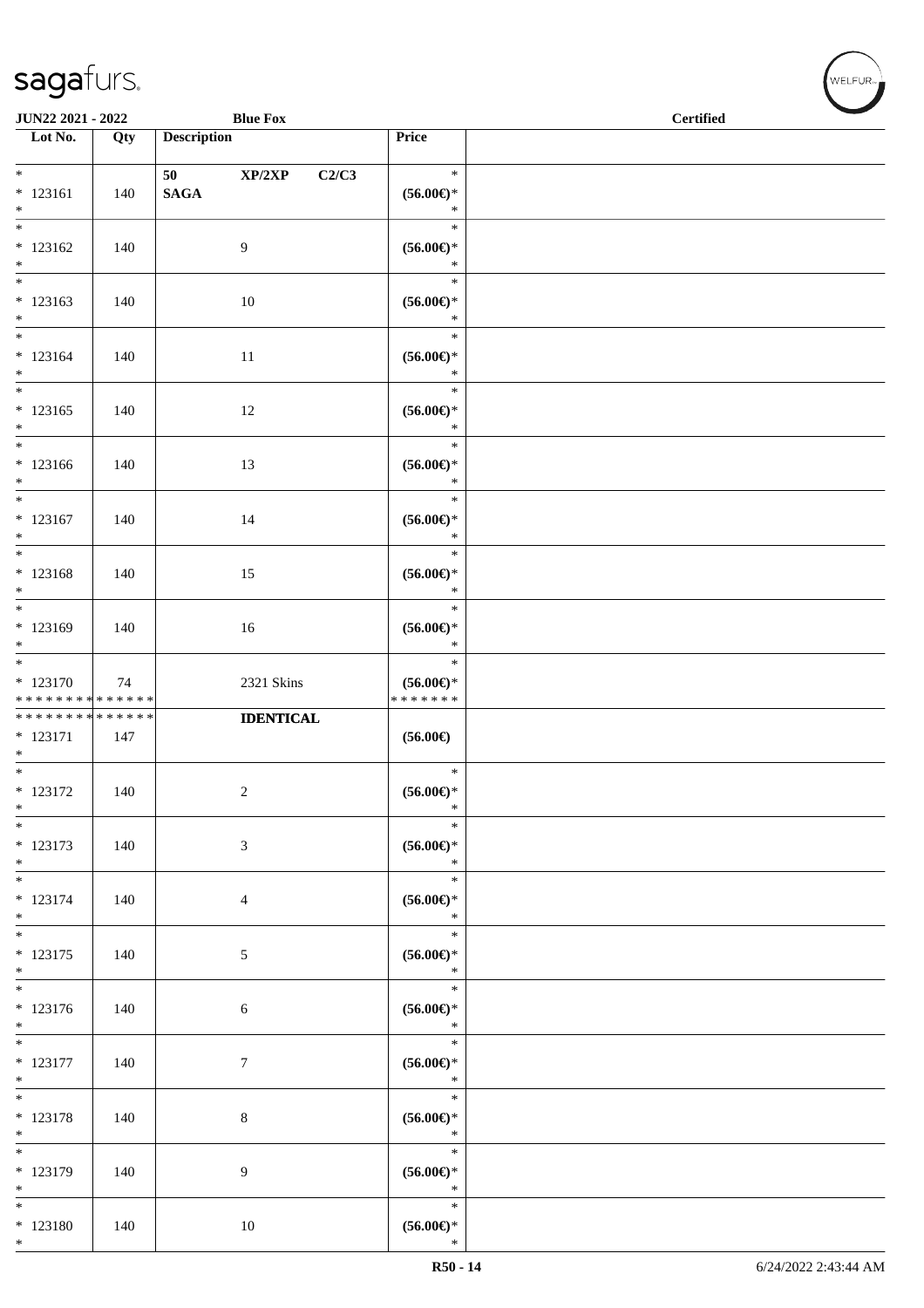| <b>Blue Fox</b><br>JUN22 2021 - 2022                            |     |                    |                |       |                                                    | <b>Certified</b> |  |  |
|-----------------------------------------------------------------|-----|--------------------|----------------|-------|----------------------------------------------------|------------------|--|--|
| Lot No.                                                         | Qty | <b>Description</b> |                |       | Price                                              |                  |  |  |
| $*$<br>$* 123181$<br>$\ast$                                     | 140 | 50<br><b>SAGA</b>  | XP/2XP         | C2/C3 | $\ast$<br>$(56.00*)$<br>$\ast$                     |                  |  |  |
| $\overline{\ast}$<br>$* 123182$<br>$*$                          | 140 |                    | 12             |       | $\ast$<br>$(56.00ε)$ *<br>$\ast$                   |                  |  |  |
| $*$<br>* 123183<br>$*$                                          | 140 |                    | 13             |       | $\ast$<br>$(56.00ε)$ *<br>$\ast$                   |                  |  |  |
| $*$<br>$* 123184$<br>* * * * * * * * * * * * * *                | 79  |                    | 1906 Skins     |       | $\ast$<br>$(56.00ε)$ *<br>* * * * * * *            |                  |  |  |
| * * * * * * * * <mark>* * * * * * *</mark><br>$* 123185$<br>$*$ | 147 | 50<br><b>SAGA</b>  | XP/2XP         | C2/C3 | $(56.00\epsilon)$                                  |                  |  |  |
| $*$<br>* 123186<br>$*$                                          | 140 |                    | $\sqrt{2}$     |       | $\ast$<br>$(56.00\epsilon)$ *<br>$\ast$            |                  |  |  |
| $\ast$<br>$* 123187$<br>$*$                                     | 140 |                    | 3              |       | $\ast$<br>$(56.00\epsilon)$ *<br>$\ast$            |                  |  |  |
| $*$<br>$* 123188$<br>$*$                                        | 140 |                    | 4              |       | $\ast$<br>$(56.00ε)$ *<br>$\ast$                   |                  |  |  |
| $*$<br>* 123189<br>$*$                                          | 140 |                    | 5              |       | $\ast$<br>$(56.00ε)$ *<br>$\ast$                   |                  |  |  |
| $*$<br>* 123190<br>$*$                                          | 140 |                    | 6              |       | $\ast$<br>$(56.00\epsilon)$ *<br>$\ast$            |                  |  |  |
| $*$<br>* 123191<br>$*$                                          | 140 |                    | 7              |       | $\ast$<br>$(56.00ε)$ *<br>$\ast$                   |                  |  |  |
| $*$<br>* 123192<br>$\ast$                                       | 140 |                    | $\,8\,$        |       | $\ast$<br>$(56.00ε)$ *<br>$\ast$                   |                  |  |  |
| $\ast$<br>* 123193<br>$*$                                       | 140 |                    | 9              |       | $\ast$<br>$(56.00\epsilon)$ *<br>$\ast$            |                  |  |  |
| $*$<br>* 123194<br>$*$                                          | 140 |                    | 10             |       | $\ast$<br>$(56.00\epsilon)$ *<br>$\ast$            |                  |  |  |
| $\ast$<br>* 123195<br>$*$                                       | 140 |                    | 11             |       | $\ast$<br>$(56.00ε)$ *<br>$\ast$                   |                  |  |  |
| $\ast$<br>* 123196<br>$*$                                       | 140 |                    | 12             |       | $\ast$<br>$(56.00\mathnormal{\infty})^*$<br>$\ast$ |                  |  |  |
| $\overline{\ast}$<br>* 123197<br>$*$                            | 140 |                    | 13             |       | $\ast$<br>$(56.00\mathnormal{\infty})^*$<br>$\ast$ |                  |  |  |
| $*$<br>* 123198<br>* * * * * * * * * * * * * *                  | 65  |                    | 1892 Skins     |       | $\ast$<br>$(56.00ε)$ *<br>* * * * * * *            |                  |  |  |
| * * * * * * * * * * * * * *<br>* 123199<br>$*$                  | 147 | 50<br><b>SAGA</b>  | XP/2XP         | C2/C3 | $(56.00\epsilon)$                                  |                  |  |  |
| $\ast$<br>$*123200$<br>$*$                                      | 140 |                    | $\overline{c}$ |       | $\ast$<br>$(56.00\mathnormal{\infty})^*$<br>$\ast$ |                  |  |  |

 $(w$ ELFUR<sub><sup>n</sub></sub></sub></sup>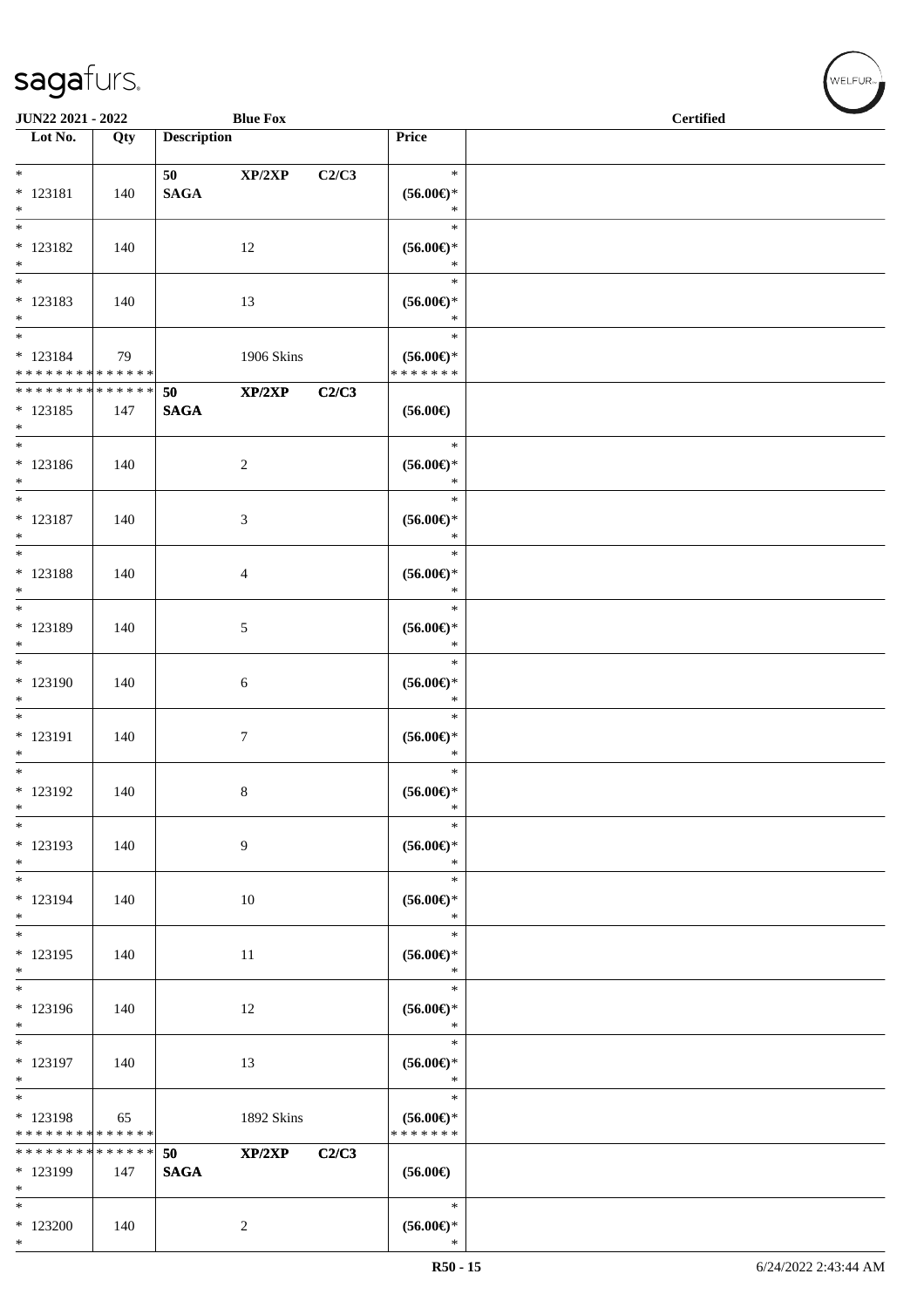|                                                   | <b>JUN22 2021 - 2022</b><br><b>Blue Fox</b> |                       |                |       |                                                    | <b>Certified</b> |
|---------------------------------------------------|---------------------------------------------|-----------------------|----------------|-------|----------------------------------------------------|------------------|
| Lot No.                                           | Qty                                         | <b>Description</b>    |                |       | Price                                              |                  |
| $*$                                               |                                             | 50 70                 | XP/2XP         | C2/C3 | $\ast$                                             |                  |
| $* 123201$<br>$\ast$                              | 140                                         | <b>SAGA</b>           |                |       | $(56.00ε)$ *<br>$\ast$                             |                  |
| $*$<br>$*$ 123202<br>$\ast$                       | 140                                         |                       | $\overline{4}$ |       | $\ast$<br>$(56.00ε)$ *<br>$\ast$                   |                  |
| $*123203$<br>$*$                                  | 140                                         |                       | 5              |       | $\ast$<br>$(56.00ε)$ *<br>$\ast$                   |                  |
| $*$<br>$*123204$<br>$*$                           | 140                                         |                       | 6              |       | $\ast$<br>$(56.00\epsilon)$ *<br>$\ast$            |                  |
| $*$<br>$*123205$<br>* * * * * * * * * * * * * * * | 125                                         |                       | 972 Skins      |       | $\ast$<br>$(56.00ε)$ *<br>* * * * * * *            |                  |
| ******** <mark>******</mark><br>$*123206$<br>$*$  | 147                                         | 50<br>$\mathbf{SAGA}$ | XP/2XP         | C2/C3 | $(56.00\epsilon)$                                  |                  |
| $*$<br>$*123207$<br>$*$                           | 140                                         |                       | $\sqrt{2}$     |       | $\ast$<br>$(56.00ε)$ *<br>$\ast$                   |                  |
| $*$<br>$*$ 123208<br>$*$                          | 140                                         |                       | 3              |       | $\ast$<br>$(56.00\epsilon)$ *<br>$\ast$            |                  |
| * 123209<br>$*$                                   | 140                                         |                       | 4              |       | $\ast$<br>$(56.00ε)$ *<br>$\ast$                   |                  |
| * 123210<br>$*$                                   | 140                                         |                       | $\mathfrak{S}$ |       | $\ast$<br>$(56.00ε)$ *<br>$\ast$                   |                  |
| $\ast$<br>$* 123211$<br>$*$                       | 140                                         |                       | 6              |       | $\ast$<br>$(56.00*)$<br>$\ast$                     |                  |
| $*$<br>$* 123212$<br>$*$                          | 140                                         |                       | 7              |       | $\ast$<br>$(56.00\epsilon)$ *<br>$\ast$            |                  |
| $\ast$<br>$* 123213$<br>$*$                       | 140                                         |                       | $\,8\,$        |       | $\ast$<br>$(56.00\epsilon)$ *<br>$\ast$            |                  |
| $*$<br>$* 123214$<br>$*$                          | 140                                         |                       | 9              |       | $\ast$<br>$(56.00\epsilon)$ *<br>$\ast$            |                  |
| $*$<br>$* 123215$<br>$*$                          | 140                                         |                       | $10\,$         |       | $\ast$<br>$(56.00\mathnormal{\infty})^*$<br>$\ast$ |                  |
| $* 123216$<br>$\ast$                              | 140                                         |                       | 11             |       | $\ast$<br>$(56.00\mathnormal{\infty})^*$<br>$\ast$ |                  |
| $\overline{\phantom{0}}$<br>$* 123217$<br>$*$     | 140                                         |                       | 12             |       | $\ast$<br>$(56.00\mathnormal{\infty})^*$<br>$\ast$ |                  |
| $*$<br>$* 123218$<br>$*$                          | 140                                         |                       | 13             |       | $\ast$<br>$(56.00\mathnormal{\infty})^*$<br>$\ast$ |                  |
| $\overline{\phantom{0}}$<br>* 123219<br>$*$       | 140                                         |                       | 14             |       | $\ast$<br>$(56.00\mathnormal{\infty})^*$<br>$\ast$ |                  |
| $*$<br>$*123220$<br>$*$                           | 140                                         |                       | 15             |       | $\ast$<br>$(56.00\epsilon)$ *<br>$\ast$            |                  |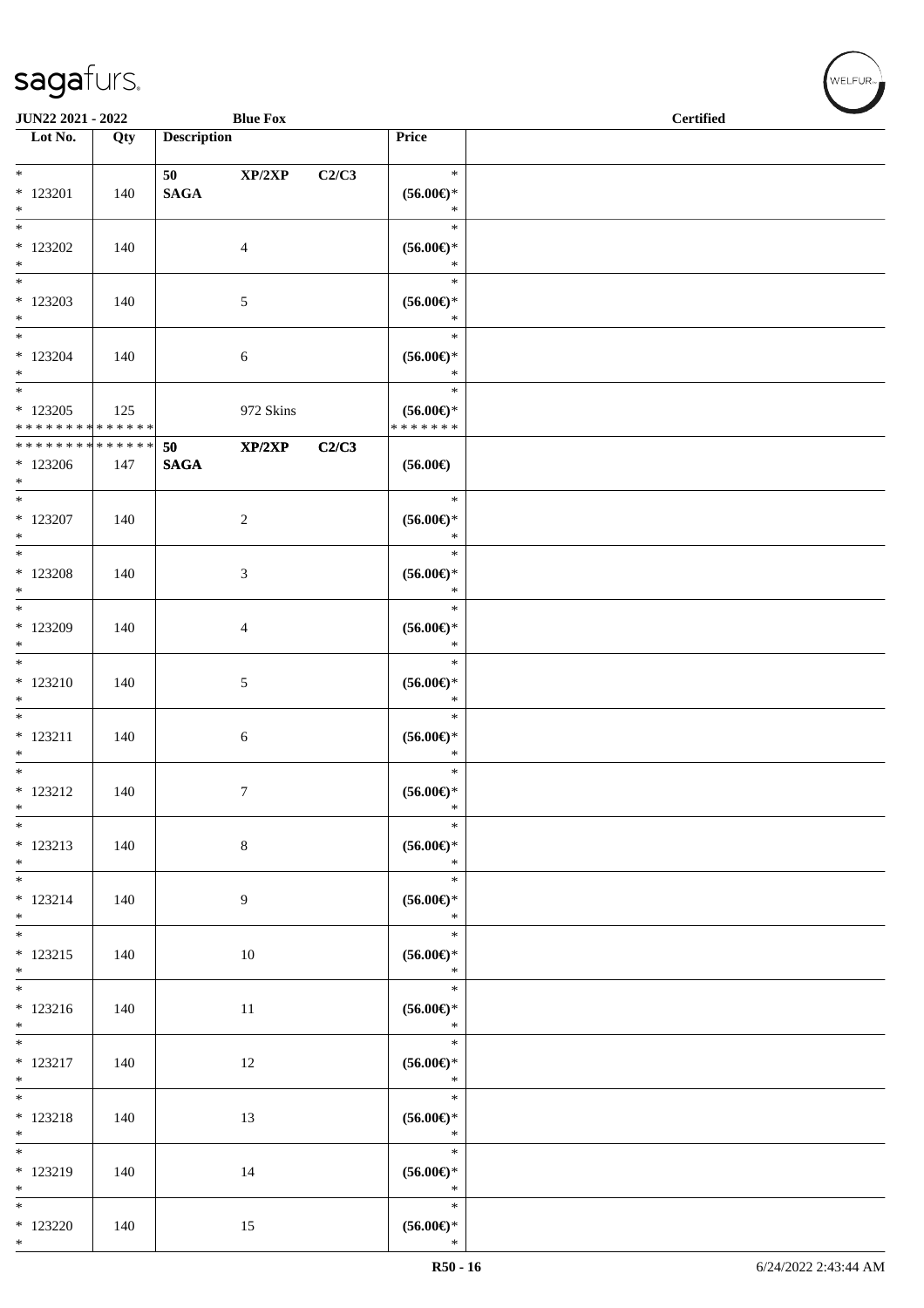| JUN22 2021 - 2022<br><b>Blue Fox</b>                         |     |                    |                            |       |                                          | <b>Certified</b> |
|--------------------------------------------------------------|-----|--------------------|----------------------------|-------|------------------------------------------|------------------|
| Lot No.                                                      | Qty | <b>Description</b> |                            |       | Price                                    |                  |
| $*$                                                          |     | 50 7               | XP/2XP                     | C2/C3 | $\ast$                                   |                  |
| $*$ 123221                                                   | 140 | <b>SAGA</b>        |                            |       | $(56.00\epsilon)$ *                      |                  |
| $*$                                                          |     |                    |                            |       | $\ast$                                   |                  |
| $*$                                                          |     |                    |                            |       | $\ast$                                   |                  |
| $*$ 123222                                                   | 99  |                    | 2346 Skins                 |       | $(56.00ε)$ *                             |                  |
| * * * * * * * * * * * * * *<br>* * * * * * * * * * * * * * * |     |                    |                            |       | * * * * * * *                            |                  |
| * 123223                                                     | 154 | 50<br><b>SAGA</b>  | $\mathbf{XP}/2\mathbf{XP}$ | C2/C3 | $(56.00\epsilon)$                        |                  |
| $*$                                                          |     |                    |                            |       |                                          |                  |
| $*$                                                          |     |                    |                            |       | $\ast$                                   |                  |
| $* 123224$                                                   | 154 |                    | 2                          |       | $(56.00\epsilon)$ *                      |                  |
| $*$                                                          |     |                    |                            |       | $\ast$                                   |                  |
| $\overline{\ }$                                              |     |                    |                            |       | $\ast$                                   |                  |
| $* 123225$<br>$*$                                            | 154 |                    | 3                          |       | $(56.00\mathnormal{\infty})^*$<br>$\ast$ |                  |
| $*$                                                          |     |                    |                            |       | $\ast$                                   |                  |
| $*123226$                                                    | 154 |                    | 4                          |       | $(56.00ε)$ *                             |                  |
| $*$                                                          |     |                    |                            |       | $\ast$                                   |                  |
| $*$                                                          |     |                    |                            |       | $\ast$                                   |                  |
| $* 123227$                                                   | 154 |                    | 5                          |       | $(56.00ε)$ *                             |                  |
| $*$<br>$*$                                                   |     |                    |                            |       | $\ast$<br>$\ast$                         |                  |
| * 123228                                                     | 154 |                    | 6                          |       | $(56.00ε)$ *                             |                  |
| $*$                                                          |     |                    |                            |       | $\ast$                                   |                  |
| $*$                                                          |     |                    |                            |       | $\ast$                                   |                  |
| * 123229                                                     | 154 |                    | 1078 Skins                 |       | $(56.00ε)$ *                             |                  |
| * * * * * * * * * * * * * *                                  |     |                    |                            |       | * * * * * * *                            |                  |
| * * * * * * * * <mark>* * * * * * *</mark><br>* 123230       |     | 50                 | XP/2XP                     | C2/C3 |                                          |                  |
| $*$                                                          | 161 | <b>SAGA</b>        | SLK                        |       | 52.00€                                   |                  |
| $*$                                                          |     |                    |                            |       | $\ast$                                   |                  |
| $* 123231$                                                   | 154 |                    | 2                          |       | 52.00€*                                  |                  |
| $*$                                                          |     |                    |                            |       | $\ast$                                   |                  |
| $*$                                                          |     |                    |                            |       | $\ast$                                   |                  |
| $* 123232$                                                   | 154 |                    | 3                          |       | 52.00€*<br>$\ast$                        |                  |
| $\ast$<br>$*$                                                |     |                    |                            |       | $\ast$                                   |                  |
| * 123233                                                     | 154 |                    | 4                          |       | 52.00€*                                  |                  |
| $*$                                                          |     |                    |                            |       | $\ast$                                   |                  |
| $*$                                                          |     |                    |                            |       | $\ast$                                   |                  |
| $*123234$                                                    | 154 |                    | 5                          |       | 52.00€*                                  |                  |
| $*$                                                          |     |                    |                            |       | $\ast$                                   |                  |
| $*$<br>* 123235                                              | 154 |                    | 6                          |       | $\ast$<br>52.00€*                        |                  |
| $*$                                                          |     |                    |                            |       | $\ast$                                   |                  |
| $\overline{\ast}$                                            |     |                    |                            |       | $\ast$                                   |                  |
| $*123236$                                                    | 154 |                    | $\tau$                     |       | 52.00€*                                  |                  |
| $*$                                                          |     |                    |                            |       | $\ast$                                   |                  |
| $*$                                                          |     |                    |                            |       | $\ast$                                   |                  |
| $*123237$<br>* * * * * * * * * * * * * *                     | 108 |                    | 1193 Skins                 |       | 52.00€*<br>* * * * * * *                 |                  |
| ******** <mark>******</mark>                                 |     | 50                 | XP/2XP                     | C2/C3 |                                          |                  |
| * 123238                                                     | 161 | <b>SAGA</b>        | <b>SILK</b>                |       | 52.00€                                   |                  |
| $*$                                                          |     |                    |                            |       |                                          |                  |
| $*$                                                          |     |                    |                            |       | $\ast$                                   |                  |
| * 123239                                                     | 154 |                    | 2                          |       | 52.00€*<br>$\ast$                        |                  |
| $\ast$<br>$\ast$                                             |     |                    |                            |       | $\ast$                                   |                  |
| $*123240$                                                    | 154 |                    | 3                          |       | $(52.00\epsilon)$ *                      |                  |
| $*$                                                          |     |                    |                            |       | $\ast$                                   |                  |

 $(w$ ELFUR<sub><sup>n</sub></sub></sub></sup>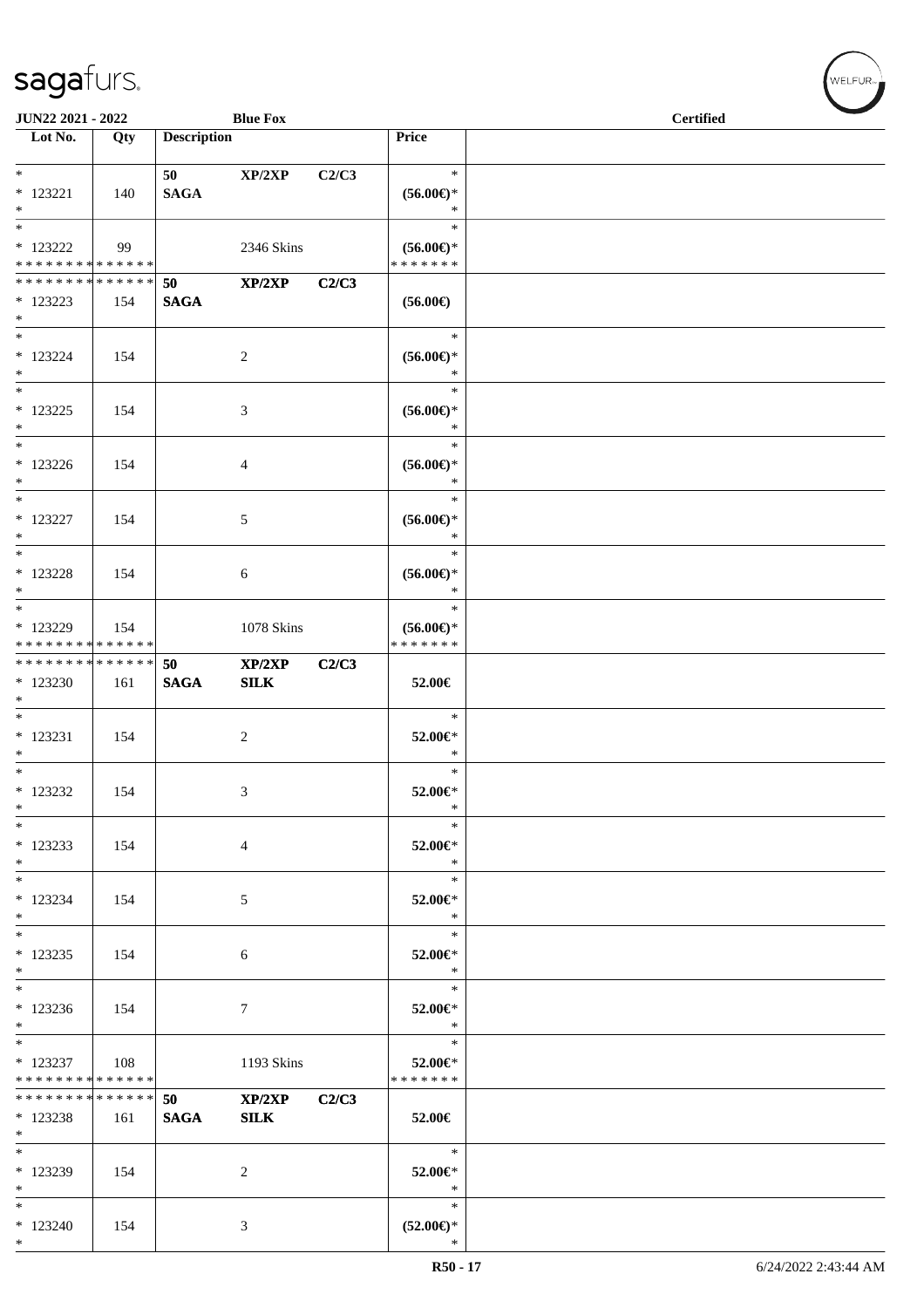| JUN22 2021 - 2022<br><b>Blue Fox</b>                |     |                    |                        |       | <b>Certified</b>                               |  |
|-----------------------------------------------------|-----|--------------------|------------------------|-------|------------------------------------------------|--|
| $\overline{\phantom{a}}$ Lot No.                    | Qty | <b>Description</b> |                        |       | Price                                          |  |
| $*$<br>$* 123241$<br>$*$                            | 154 | 50<br><b>SAGA</b>  | XP/2XP<br>${\bf SILK}$ | C2/C3 | $\ast$<br>$(52.00\epsilon)$ *<br>$\ast$        |  |
| $*123242$<br>$*$                                    | 154 |                    | $\mathfrak{S}$         |       | $\ast$<br>52.00€*<br>$\ast$                    |  |
| $* 123243$<br>$*$                                   | 154 |                    | 6                      |       | $\ast$<br>52.00€*<br>$\ast$                    |  |
| $*$<br>$* 123244$<br>$*$                            | 154 |                    | $\tau$                 |       | $\ast$<br>52.00€*<br>$\ast$                    |  |
| $* 123245$<br>$*$                                   | 154 |                    | $8\,$                  |       | $\ast$<br>52.00€*<br>$\ast$                    |  |
| $*$<br>$*123246$<br>$*$ $-$                         | 154 |                    | 9                      |       | $\ast$<br>52.00€*<br>$\ast$                    |  |
| $*$ and $*$<br>$* 123247$<br>$*$                    | 154 |                    | 10                     |       | $\ast$<br>52.00€*<br>$\ast$                    |  |
| $*$<br>$* 123248$<br>$*$                            | 154 |                    | 11                     |       | $\ast$<br>52.00€*<br>$\ast$                    |  |
| $*$<br>$* 123249$<br>$*$<br>$*$                     | 154 |                    | 12                     |       | $\ast$<br>52.00€*<br>$\ast$                    |  |
| $*123250$<br>$*$                                    | 154 |                    | 13                     |       | $\ast$<br>52.00€*<br>$\ast$                    |  |
| $* 123251$<br>$*$                                   | 154 |                    | 14                     |       | $\ast$<br>52.00€*<br>$\ast$                    |  |
| $*$<br>$*$ 123252<br>* * * * * * * * * * * * * *    | 150 |                    | 2313 Skins             |       | $\ast$<br>52.00€*<br>* * * * * * *             |  |
| 123253                                              | 118 | 50<br><b>SAGA</b>  | XP/2XP<br>WOL2         | C2/C3 | $(54.00\epsilon)$                              |  |
| ******** <mark>******</mark><br>$*123254$<br>$\ast$ | 147 | 50<br><b>SAGA</b>  | XP/2XP<br>WOL2         | C2/C3 | $(54.00\epsilon)$                              |  |
| $*$<br>$*123255$<br>$*$                             | 140 |                    | 2                      |       | $\ast$<br>$(54.00ε)$ *<br>$\ast$               |  |
| $\ast$<br>* 123256<br>* * * * * * * * * * * * * *   | 96  |                    | 383 Skins              |       | $\ast$<br>$(54.00\epsilon)$ *<br>* * * * * * * |  |
| * * * * * * * * * * * * * *<br>$*123257$<br>$\ast$  | 161 | 50<br>${\bf SI}$   | XP/2XP                 | C2/C3 | $(52.00\epsilon)$                              |  |
| $\ast$<br>$* 123258$<br>$\ast$                      | 154 |                    | $\overline{c}$         |       | $\ast$<br>$(52.00\epsilon)$ *<br>$\ast$        |  |
| $\ast$<br>$*123259$<br>$\ast$                       | 154 |                    | $\mathfrak{Z}$         |       | $\ast$<br>52.00€*<br>$\ast$                    |  |
| $\ast$<br>$*123260$<br>$\ast$                       | 154 |                    | 4                      |       | $\ast$<br>52.00€*<br>$\ast$                    |  |

WELFUR<sub><sup>N</sup></sub>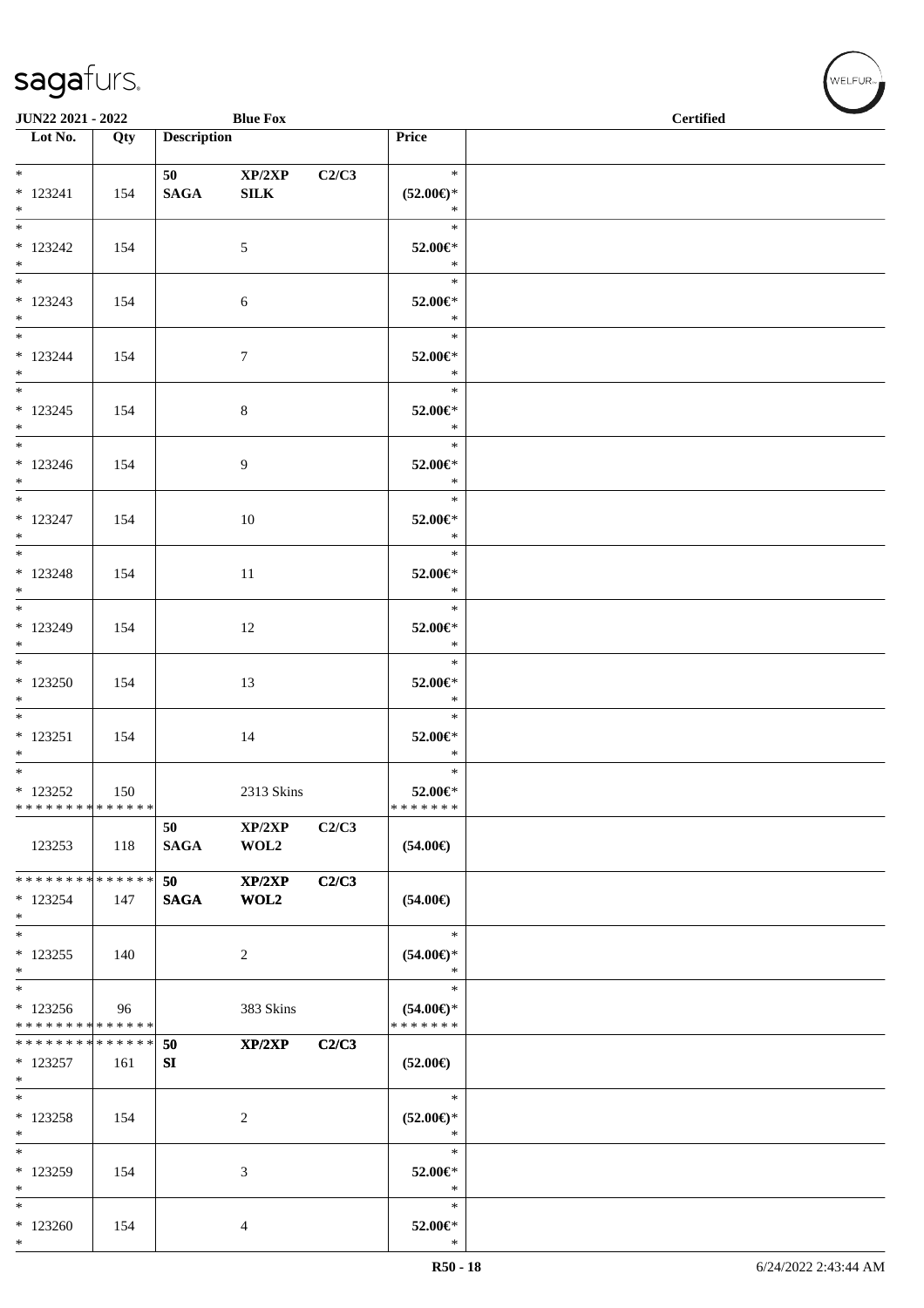| JUN22 2021 - 2022                              |     | <b>Blue Fox</b>            |                                                | <b>Certified</b> |  |
|------------------------------------------------|-----|----------------------------|------------------------------------------------|------------------|--|
| Lot No.                                        | Qty | <b>Description</b>         | Price                                          |                  |  |
| $*$<br>$*123261$<br>$*$                        | 154 | XP/2XP<br>50<br>${\bf SI}$ | $\ast$<br>C2/C3<br>52.00€*<br>$\ast$           |                  |  |
| $*$<br>$*123262$<br>$*$                        | 154 | $\sqrt{6}$                 | $\ast$<br>52.00€*<br>$\ast$                    |                  |  |
| $* 123263$<br>$*$                              | 154 | $\tau$                     | $\ast$<br>52.00€*<br>$\ast$                    |                  |  |
| $*$<br>$* 123264$<br>$*$                       | 154 | $\,8\,$                    | $\ast$<br>52.00€*<br>$\ast$                    |                  |  |
| $*$<br>$*123265$<br>$*$                        | 154 | 9                          | $\ast$<br>52.00€*<br>$\ast$                    |                  |  |
| $*$<br>$*123266$<br>$*$                        | 154 | 10                         | $\ast$<br>$(52.00\epsilon)$ *<br>$\ast$        |                  |  |
| $*123267$<br>$*$                               | 154 | 11                         | $\ast$<br>$(52.00\epsilon)$ *<br>$\ast$        |                  |  |
| $*123268$<br>$*$                               | 154 | 12                         | $\ast$<br>$(52.00\epsilon)$ *<br>$\ast$        |                  |  |
| $*$<br>$*123269$<br>$*$                        | 154 | 13                         | $\ast$<br>$(52.00\epsilon)$ *<br>$\ast$        |                  |  |
| $*$<br>$*123270$<br>$*$                        | 154 | 14                         | $\ast$<br>$(52.00\epsilon)$ *<br>$\ast$        |                  |  |
| $* 123271$<br>* * * * * * * * * * * * * *      | 102 | 2265 Skins                 | $\ast$<br>$(52.00\epsilon)$ *<br>* * * * * * * |                  |  |
| * * * * * * * * * * * * * *<br>* 123272<br>$*$ | 161 | XP/2XP<br>50<br>${\bf SI}$ | C2/C3<br>$(52.00\epsilon)$                     |                  |  |
| $\ast$<br>$* 123273$<br>$*$                    | 154 | $\overline{2}$             | $\ast$<br>$(52.00\epsilon)$ *<br>$\ast$        |                  |  |
| $*$<br>* 123274<br>$*$                         | 154 | 3                          | $\ast$<br>$(52.00\epsilon)$ *<br>$\ast$        |                  |  |
| $* 123275$<br>$*$<br>$\overline{\phantom{0}}$  | 154 | $\overline{4}$             | $\ast$<br>$(52.00\epsilon)$ *<br>$\ast$        |                  |  |
| $*123276$<br>$*$                               | 154 | 5 <sup>5</sup>             | $\ast$<br>$(52.00\epsilon)$ *<br>$\ast$        |                  |  |
| $*$<br>$* 123277$<br>$*$                       | 154 | $6\phantom{.}6$            | $\ast$<br>$(52.00\epsilon)$ *<br>$\ast$        |                  |  |
| $*$<br>$* 123278$<br>$*$                       | 154 | $\boldsymbol{7}$           | $\ast$<br>$(52.00\epsilon)$ *<br>$\ast$        |                  |  |
| $\overline{\phantom{0}}$<br>* 123279<br>$*$    | 154 | 8                          | $\ast$<br>$(52.00\epsilon)$ *<br>$\ast$        |                  |  |
| $*$<br>$*123280$<br>$*$                        | 154 | 9                          | $\ast$<br>$(52.00\epsilon)$ *<br>$\ast$        |                  |  |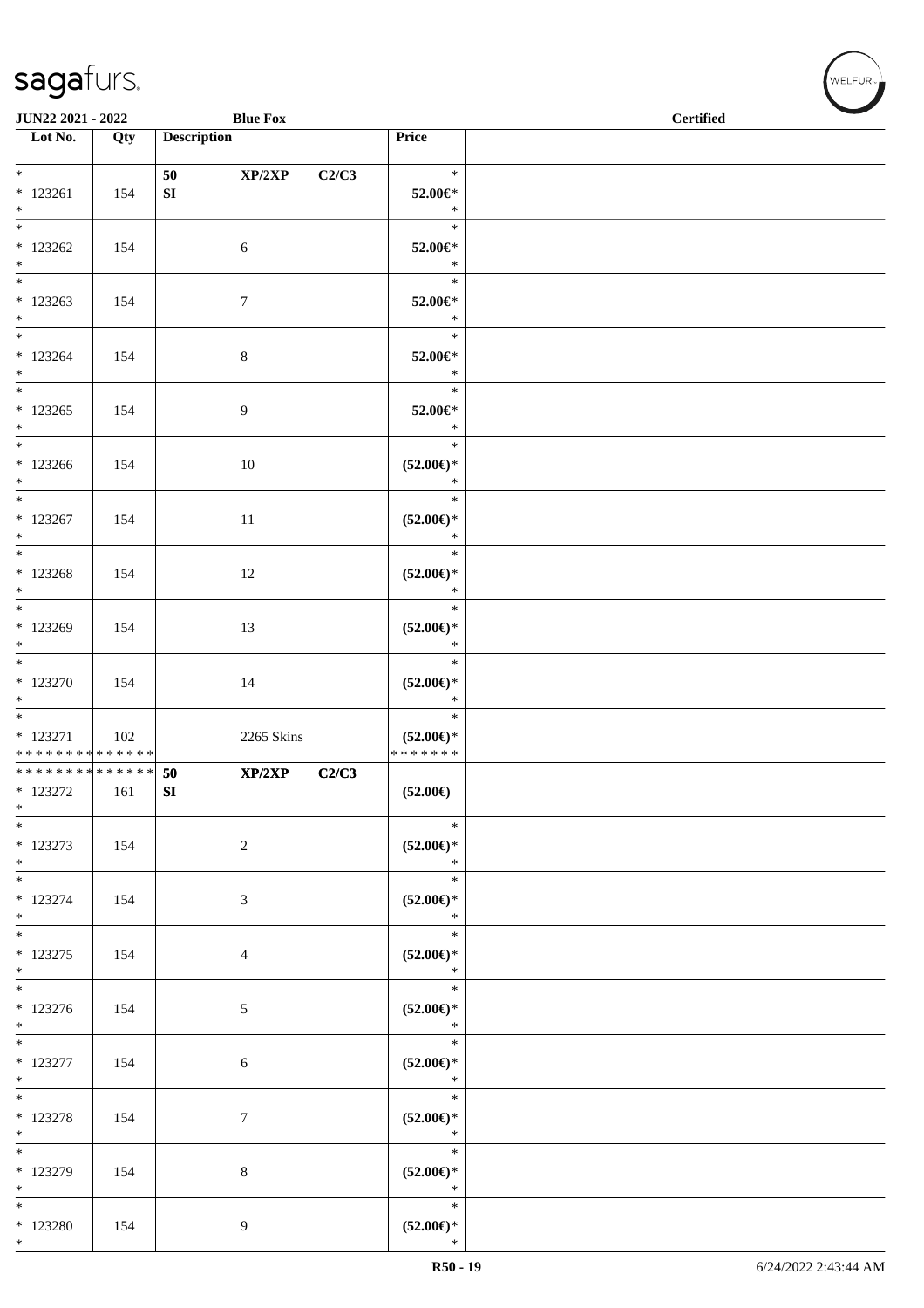| <b>JUN22 2021 - 2022</b>                                              |     |                    | <b>Blue Fox</b>                           |       |                                                | <b>Certified</b> |
|-----------------------------------------------------------------------|-----|--------------------|-------------------------------------------|-------|------------------------------------------------|------------------|
| Lot No.                                                               | Qty | <b>Description</b> |                                           |       | Price                                          |                  |
| $*$<br>$* 123281$<br>$*$                                              | 154 | 50<br>SI           | XP/2XP                                    | C2/C3 | $\ast$<br>$(52.00\epsilon)$ *<br>$\ast$        |                  |
| * 123282<br>* * * * * * * * <mark>* * * * * * *</mark>                | 53  |                    | 1600 Skins                                |       | $\ast$<br>$(52.00\epsilon)$ *<br>* * * * * * * |                  |
| * * * * * * * * * * * * * * *<br>$*123283$<br>$*$                     | 175 | 50<br>SI           | $\mathbf{XP}/2\mathbf{XP}$<br><b>LGHT</b> | C2/C3 | 45.00€                                         |                  |
| * 123284<br>$*$                                                       | 168 |                    | 2                                         |       | $\ast$<br>45.00€*<br>$\ast$                    |                  |
| $*$<br>* 123285<br>$*$<br>$\ast$                                      | 168 |                    | 3                                         |       | $\ast$<br>45.00€*<br>$\ast$                    |                  |
| * 123286<br>* * * * * * * * * * * * * *                               | 28  |                    | 539 Skins                                 |       | $\ast$<br>45.00€*<br>* * * * * * *             |                  |
| * * * * * * * * <mark>* * * * * *</mark><br>* 123287<br>$*$<br>$\ast$ | 119 | 50<br><b>SROY</b>  | <b>PALE</b><br><b>HEAV</b>                | C2/C3 | $(62.00\epsilon)$                              |                  |
| * 123288<br>$*$                                                       | 112 |                    | 2                                         |       | $\ast$<br>$(62.00\epsilon)$ *<br>∗             |                  |
| $*$<br>* 123289<br>* * * * * * * * * * * * * *                        | 29  |                    | 260 Skins                                 |       | $\ast$<br>$(62.00\epsilon)$ *<br>* * * * * * * |                  |
| * * * * * * * * * * * * * * *<br>* 123290<br>$*$                      | 119 | 50<br><b>SROY</b>  | <b>PALE</b><br><b>HEAV</b>                | C2/C3 | $(62.00\epsilon)$                              |                  |
| * 123291<br>$*$                                                       | 112 |                    | 2                                         |       | $\ast$<br>$(62.00\epsilon)$ *<br>$\ast$        |                  |
| $*$<br>* 123292<br>$\ast$                                             | 112 |                    | 3                                         |       | $\ast$<br>$(62.00\epsilon)$ *<br>$\ast$        |                  |
| $\ast$<br>* 123293<br>$\ast$                                          | 112 |                    | 4                                         |       | $\ast$<br>$(62.00\epsilon)$ *<br>$\ast$        |                  |
| $\ast$<br>* 123294<br>$*$                                             | 112 |                    | 5                                         |       | $\ast$<br>$(62.00\epsilon)$ *<br>$\ast$        |                  |
| $*$<br>* 123295<br>* * * * * * * * * * * * * *                        | 111 |                    | 678 Skins                                 |       | $\ast$<br>$(62.00\epsilon)$ *<br>* * * * * * * |                  |
| * * * * * * * * <mark>* * * * * *</mark><br>* 123296<br>$\ast$        | 109 | 50<br><b>SROY</b>  | <b>PALE</b><br><b>HEAV</b>                | C2/C3 | $(62.00\epsilon)$                              |                  |
| $*$<br>* 123297<br>* * * * * * * * * * * * * *                        | 21  |                    | 130 Skins                                 |       | $\ast$<br>$(62.00\epsilon)$ *<br>* * * * * * * |                  |
| * * * * * * * * * * * * * *<br>* 123298<br>$\ast$                     | 133 | 50<br><b>SROY</b>  | <b>PALE</b>                               | C2/C3 | (60.00)                                        |                  |
| $*$<br>* 123299<br>$\ast$                                             | 126 |                    | 2                                         |       | $\ast$<br>$(60.00ε)$ *<br>$\ast$               |                  |
| $\ast$<br>* 123300<br>$*$                                             | 126 |                    | 3                                         |       | $\ast$<br>$(60.00\epsilon)$ *<br>$\ast$        |                  |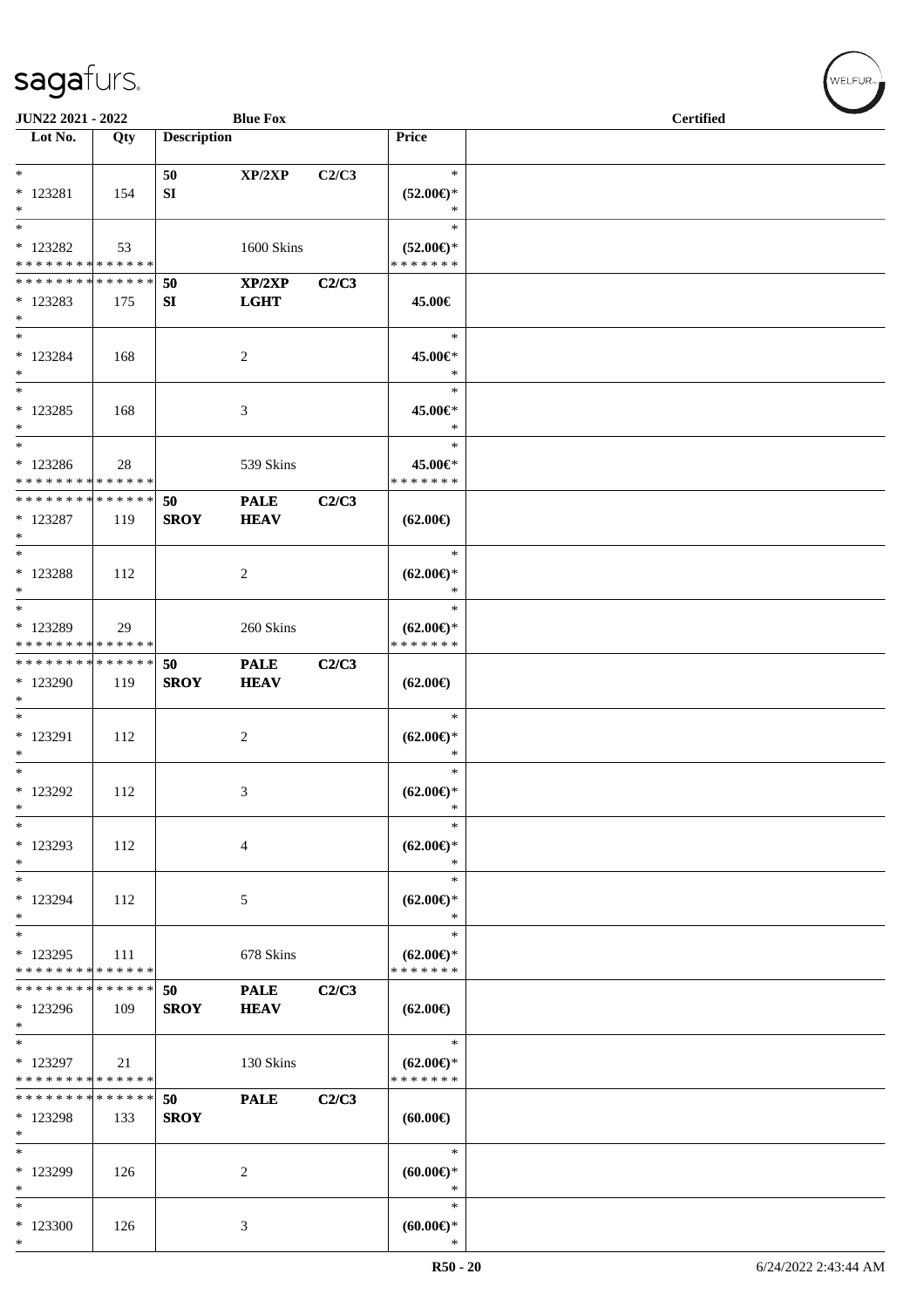| JUN22 2021 - 2022                                   |     | a sa sa            | <b>Blue Fox</b> |       |                                                | <b>Certified</b> |  |  |  |
|-----------------------------------------------------|-----|--------------------|-----------------|-------|------------------------------------------------|------------------|--|--|--|
| Lot No.                                             | Qty | <b>Description</b> |                 |       | Price                                          |                  |  |  |  |
| $*$<br>* 123301<br>$*$                              | 126 | 50<br><b>SROY</b>  | <b>PALE</b>     | C2/C3 | $\ast$<br>$(60.00ε)$ *<br>$\ast$               |                  |  |  |  |
| $\overline{\phantom{0}}$<br>$*123302$<br>$*$        | 126 |                    | $\mathfrak{S}$  |       | $\ast$<br>$(60.00ε)$ *<br>$\ast$               |                  |  |  |  |
| $*$<br>$*123303$<br>* * * * * * * * * * * * * *     | 37  |                    | 674 Skins       |       | $\ast$<br>$(60.00ε)$ *<br>* * * * * * *        |                  |  |  |  |
| ******** <mark>******</mark><br>$*$ 123304<br>$*$   | 133 | 50<br><b>SROY</b>  | <b>PALE</b>     | C2/C3 | (60.00)                                        |                  |  |  |  |
| $\overline{\ast}$<br>$*123305$<br>$*$               | 126 |                    | $\overline{c}$  |       | $\ast$<br>$(60.00ε)$ *<br>$\ast$               |                  |  |  |  |
| $*$<br>$*123306$<br>$*$                             | 126 |                    | 3               |       | $\ast$<br>$(60.00\varepsilon)$ *<br>$\ast$     |                  |  |  |  |
| $\overline{\phantom{0}}$<br>$*$ 123307<br>$*$       | 126 |                    | 4               |       | $\ast$<br>$(60.00ε)$ *<br>$\ast$               |                  |  |  |  |
| $*$<br>$*$ 123308<br>$*$                            | 126 |                    | $\mathfrak{S}$  |       | $\ast$<br>$(60.00ε)$ *<br>$\ast$               |                  |  |  |  |
| $*$<br>$*123309$<br>$*$                             | 126 |                    | $\sqrt{6}$      |       | $\ast$<br>$(60.00ε)$ *<br>$\ast$               |                  |  |  |  |
| $*$<br>$* 123310$<br>$*$                            | 126 |                    | 7               |       | $\ast$<br>$(60.00ε)$ *<br>$\ast$               |                  |  |  |  |
| $*$<br>$* 123311$<br>$\ast$                         | 126 |                    | 8               |       | $\ast$<br>$(60.00\varepsilon)$ *<br>$\ast$     |                  |  |  |  |
| $*$<br>$* 123312$<br>$\ast$                         | 126 |                    | 9               |       | $\ast$<br>$(60.00\epsilon)$ *<br>$\ast$        |                  |  |  |  |
| $\ast$<br>* 123313<br>$*$                           | 124 |                    | 10              |       | $\ast$<br>$(60.00ε)$ *<br>$\ast$               |                  |  |  |  |
| $\ast$<br>$* 123314$<br>* * * * * * * * * * * * * * | 21  |                    | 1286 Skins      |       | $\ast$<br>$(60.00\epsilon)$ *<br>* * * * * * * |                  |  |  |  |
| * * * * * * * * * * * * * *<br>$* 123315$<br>$*$    | 133 | 50<br><b>SROY</b>  | <b>PALE</b>     | C2/C3 | $(58.00\epsilon)$                              |                  |  |  |  |
| $*$<br>$* 123316$<br>* * * * * * * * * * * * * *    | 36  |                    | 169 Skins       |       | $\ast$<br>$(58.00\epsilon)$ *<br>* * * * * * * |                  |  |  |  |
| * * * * * * * * * * * * * *<br>* 123317<br>$\ast$   | 133 | 50<br><b>SROY</b>  | <b>PALE</b>     | C2/C3 | $(58.00\epsilon)$                              |                  |  |  |  |
| $*$<br>* 123318<br>$\ast$                           | 126 |                    | 2               |       | $\ast$<br>$(58.00\in)^\ast$<br>$\ast$          |                  |  |  |  |
| $\ast$<br>* 123319<br>$\ast$                        | 126 |                    | 3               |       | $\ast$<br>$(58.00\epsilon)$ *<br>$\ast$        |                  |  |  |  |
| $\ast$<br>$*123320$<br>$*$                          | 126 |                    | 4               |       | $\ast$<br>$(58.00\in)^\ast$<br>$\ast$          |                  |  |  |  |

 $(\sqrt{\text{WELFUR}_{\text{max}}})$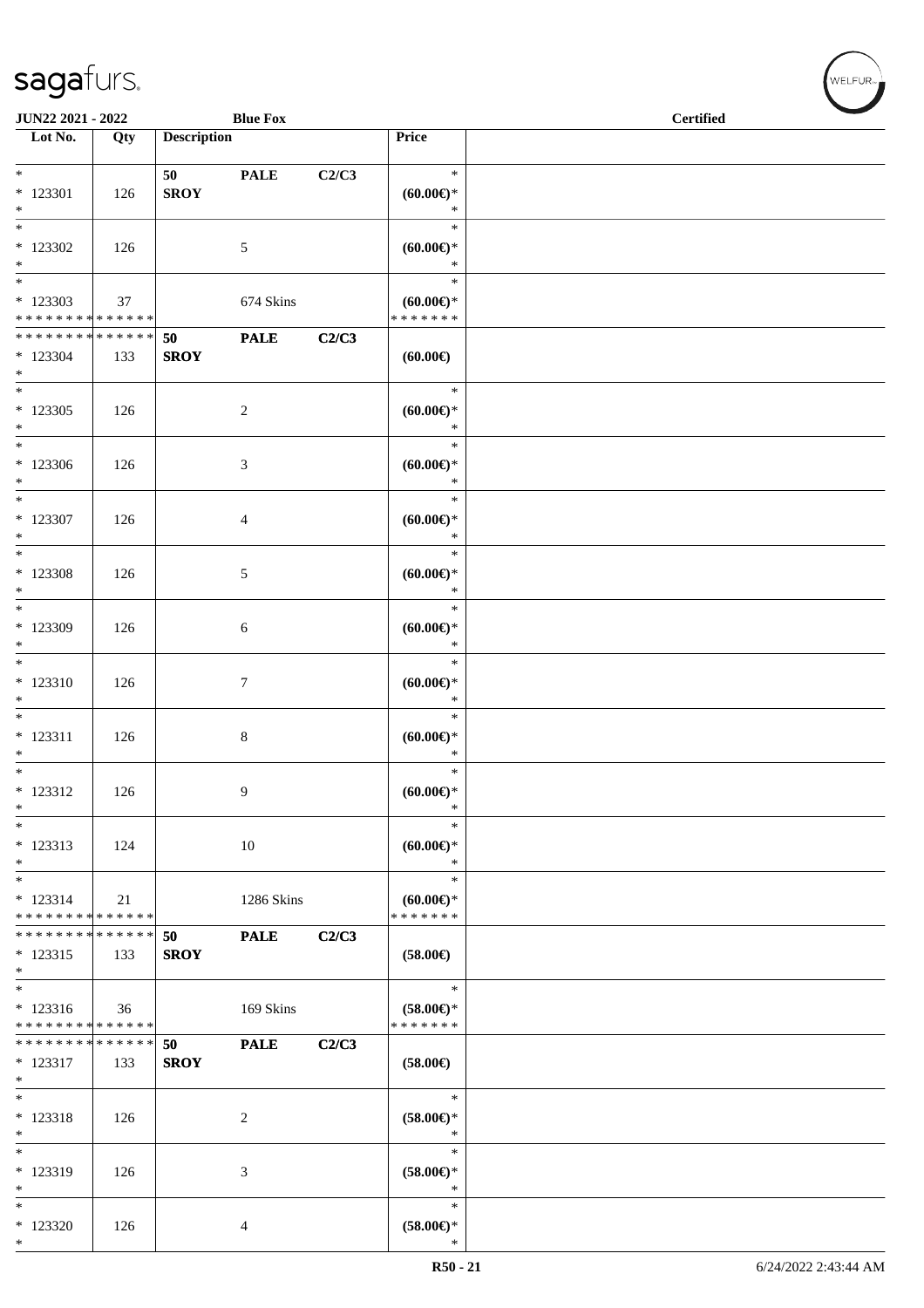\*

\*

\*

\*

\* 123339

\* \* \* \* \* \* \* \* \* \* \* \* \* \*

**\* \* \* \* \* \* \* \* \* \* \* \* \* \*** \* 123340 147

\* 123338 | 125 | 6

21 853 Skins

**SROY** 

**50 PALE C2/C3**

| <b>saga</b> rurs.                                                 |     |                               |                             |       |                                         | $\blacksquare$ WELFUR <sub>™</sub> |
|-------------------------------------------------------------------|-----|-------------------------------|-----------------------------|-------|-----------------------------------------|------------------------------------|
| <b>JUN22 2021 - 2022</b>                                          |     | <b>Blue Fox</b>               |                             |       |                                         | <b>Certified</b>                   |
| Lot No.                                                           | Qty | <b>Description</b>            |                             |       | Price                                   |                                    |
| $*$<br>$* 123321$<br>$*$                                          | 126 | 50 70 70 70 71<br><b>SROY</b> | <b>PALE</b>                 | C2/C3 | $\ast$<br>$(58.00\epsilon)$ *<br>$\ast$ |                                    |
| $\overline{\ast}$<br>* 123322<br>$*$                              | 126 |                               | 6                           |       | $\ast$<br>$(58.00\epsilon)$ *<br>$\ast$ |                                    |
| $\overline{\ast}$<br>* 123323<br>$*$                              | 126 |                               | $\overline{7}$              |       | $\ast$<br>$(58.00\epsilon)$ *<br>$\ast$ |                                    |
| $*$<br>$*123324$<br>$*$                                           | 126 |                               | $8\,$                       |       | $\ast$<br>$(58.00\epsilon)$ *<br>$\ast$ |                                    |
| $\overline{\phantom{0}}$<br>$*123325$<br>$*$                      | 126 |                               | 9                           |       | $\ast$<br>$(58.00\epsilon)$ *<br>$\ast$ |                                    |
| * 123326<br>$*$                                                   | 126 |                               | 10                          |       | $\ast$<br>$(58.00\epsilon)$ *<br>$\ast$ |                                    |
| $\overline{\ast}$<br>* 123327<br>$\ast$                           | 126 |                               | 11                          |       | $\ast$<br>$(58.00\epsilon)$ *<br>$\ast$ |                                    |
| * 123328<br>$*$                                                   | 126 |                               | 12                          |       | $\ast$<br>$(58.00\epsilon)$ *<br>$\ast$ |                                    |
| $*$<br>* 123329<br>$*$                                            | 126 |                               | 13                          |       | $\ast$<br>$(58.00\epsilon)$ *<br>$\ast$ |                                    |
| $\overline{\phantom{0}}$<br>* 123330<br>$*$                       | 126 |                               | 14                          |       | $\ast$<br>$(58.00\epsilon)$ *<br>$\ast$ |                                    |
| $*$<br>$* 123331$<br>$*$                                          | 126 |                               | 15                          |       | $\ast$<br>$(58.00\epsilon)$ *<br>$\ast$ |                                    |
| $*$ $-$<br>* 123332<br>* * * * * * * * <mark>* * * * * * *</mark> | 76  |                               | 1973 Skins                  |       | $\ast$<br>$(58.00ε)$ *<br>* * * * * * * |                                    |
| * * * * * * * * * * * * * * <mark>*</mark><br>* 123333<br>$\ast$  | 147 | 50<br><b>SROY</b>             | <b>PALE</b><br>${\bf SILK}$ | C2/C3 | $(54.00\epsilon)$                       |                                    |
| $\ast$<br>* 123334<br>$\ast$                                      | 140 |                               | 2                           |       | $\ast$<br>$(54.00ε)$ *<br>$\ast$        |                                    |
| $*$<br>$*123335$<br>$*$                                           | 140 |                               | 3                           |       | $\ast$<br>$(54.00\in)^\ast$<br>$\ast$   |                                    |
| $\ast$<br>* 123336<br>$*$                                         | 140 |                               | $\overline{4}$              |       | $\ast$<br>$(54.00\epsilon)$ *<br>$\ast$ |                                    |
| $\ast$<br>$*123337$<br>$\ast$                                     | 140 |                               | 5                           |       | $\ast$<br>$(54.00ε)$ *<br>$\ast$        |                                    |

\*

\*

\* **(54.00€)** \*

\* **(54.00€)** \* \* \* \* \* \* \*

**(54.00€)**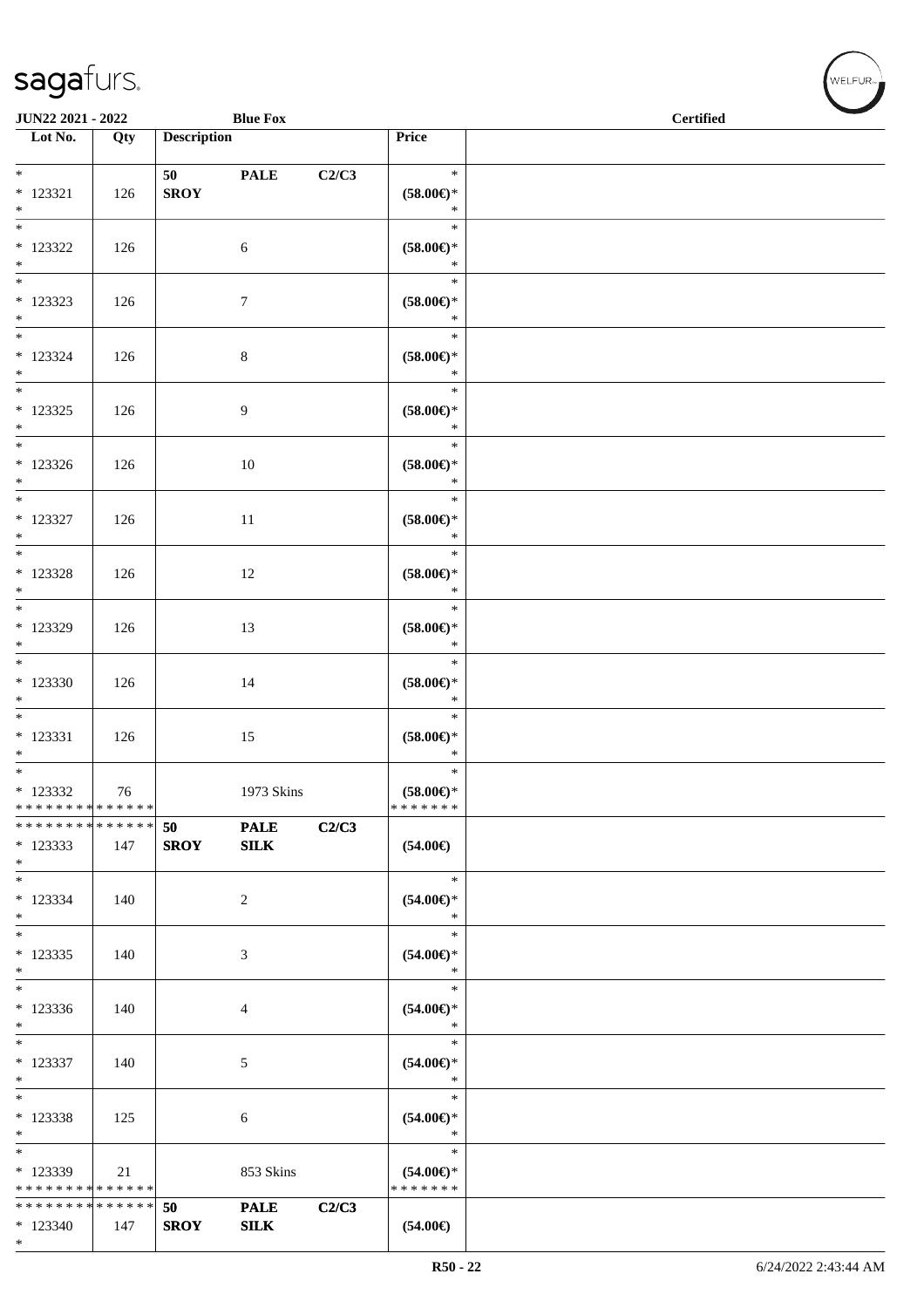\*

| JUN22 2021 - 2022                                              |     |                        | <b>Blue Fox</b>             |       |                                           | <b>Certified</b> |
|----------------------------------------------------------------|-----|------------------------|-----------------------------|-------|-------------------------------------------|------------------|
| $\overline{\phantom{1}}$ Lot No.                               | Qty | <b>Description</b>     |                             |       | Price                                     |                  |
| $*$<br>$* 123341$<br>$*$                                       | 140 | 50 - 10<br><b>SROY</b> | <b>PALE</b><br>${\bf SILK}$ | C2/C3 | $\ast$<br>$(54.00\epsilon)$ *<br>$\ast$   |                  |
| $\overline{\phantom{0}}$<br>$*123342$<br>$*$                   | 140 |                        | $\mathfrak{Z}$              |       | $\ast$<br>$(54.00\mathsf{E})^*$<br>$\ast$ |                  |
| $\overline{\phantom{0}}$<br>$*123343$<br>$*$                   | 140 |                        | 4                           |       | $\ast$<br>$(54.00ε)$ *<br>$\ast$          |                  |
| $\overline{\phantom{0}}$<br>$* 123344$<br>$*$                  | 140 |                        | $\mathfrak{S}$              |       | $\ast$<br>$(54.00ε)$ *<br>$\ast$          |                  |
| $\overline{\ast}$<br>$* 123345$<br>$*$                         | 140 |                        | 6                           |       | $\ast$<br>$(54.00\epsilon)$ *<br>$\ast$   |                  |
| $* 123346$<br>$*$                                              | 140 |                        | $\tau$                      |       | $\ast$<br>$(54.00\epsilon)$ *<br>$\ast$   |                  |
| $*$<br>$* 123347$<br>$*$                                       | 140 |                        | $\,8\,$                     |       | $\ast$<br>$(54.00ε)$ *<br>$\ast$          |                  |
| $*$<br>$* 123348$<br>$*$                                       | 140 |                        | 9                           |       | $\ast$<br>$(54.00\epsilon)$ *<br>$\ast$   |                  |
| $* 123349$<br>$*$                                              | 140 |                        | 10                          |       | $\ast$<br>$(54.00ε)$ *<br>$\ast$          |                  |
| $*$<br>$*123350$<br>$*$                                        | 140 |                        | $11\,$                      |       | $\ast$<br>$(54.00ε)$ *<br>$\ast$          |                  |
| $*$<br>$* 123351$<br>$*$                                       | 140 |                        | 12                          |       | $\ast$<br>$(54.00ε)$ *<br>$\ast$          |                  |
| $*$<br>$* 123352$<br>$\ast$                                    | 140 |                        | 13                          |       | $\ast$<br>$(54.00\epsilon)$ *<br>$\ast$   |                  |
| $\ast$<br>$*123353$<br>$*$                                     | 140 |                        | 14                          |       | $\ast$<br>$(54.00ε)$ *<br>$\ast$          |                  |
| $*$<br>$* 123354$<br>$\ast$                                    | 140 |                        | 15                          |       | $\ast$<br>$(54.00ε)$ *<br>$\ast$          |                  |
| $\ast$<br>$*123355$<br>$*$                                     | 140 |                        | 16                          |       | $\ast$<br>$(54.00ε)$ *<br>$\ast$          |                  |
| $*$<br>* 123356<br>$*$                                         | 140 |                        | 17                          |       | $\ast$<br>$(54.00ε)$ *<br>$\ast$          |                  |
| $*$<br>$*$ 123357<br>$\ast$                                    | 140 |                        | 18                          |       | $\ast$<br>$(54.00ε)$ *<br>$\ast$          |                  |
| * 123358<br>$*$                                                | 74  |                        | 19                          |       | $\ast$<br>$(54.00ε)$ *<br>$\ast$          |                  |
| $\overline{\ast}$<br>$* 123359$<br>* * * * * * * * * * * * * * | 34  |                        | 2635 Skins                  |       | $\ast$<br>$(54.00ε)$ *<br>* * * * * * *   |                  |
| * * * * * * * * * * * * * *<br>$*123360$                       | 147 | 50<br><b>SROY</b>      | <b>PALE</b><br>SLK          | C2/C3 | $(54.00\epsilon)$                         |                  |
|                                                                |     |                        |                             |       |                                           |                  |

V<br>WELFUR<sub>™</sub>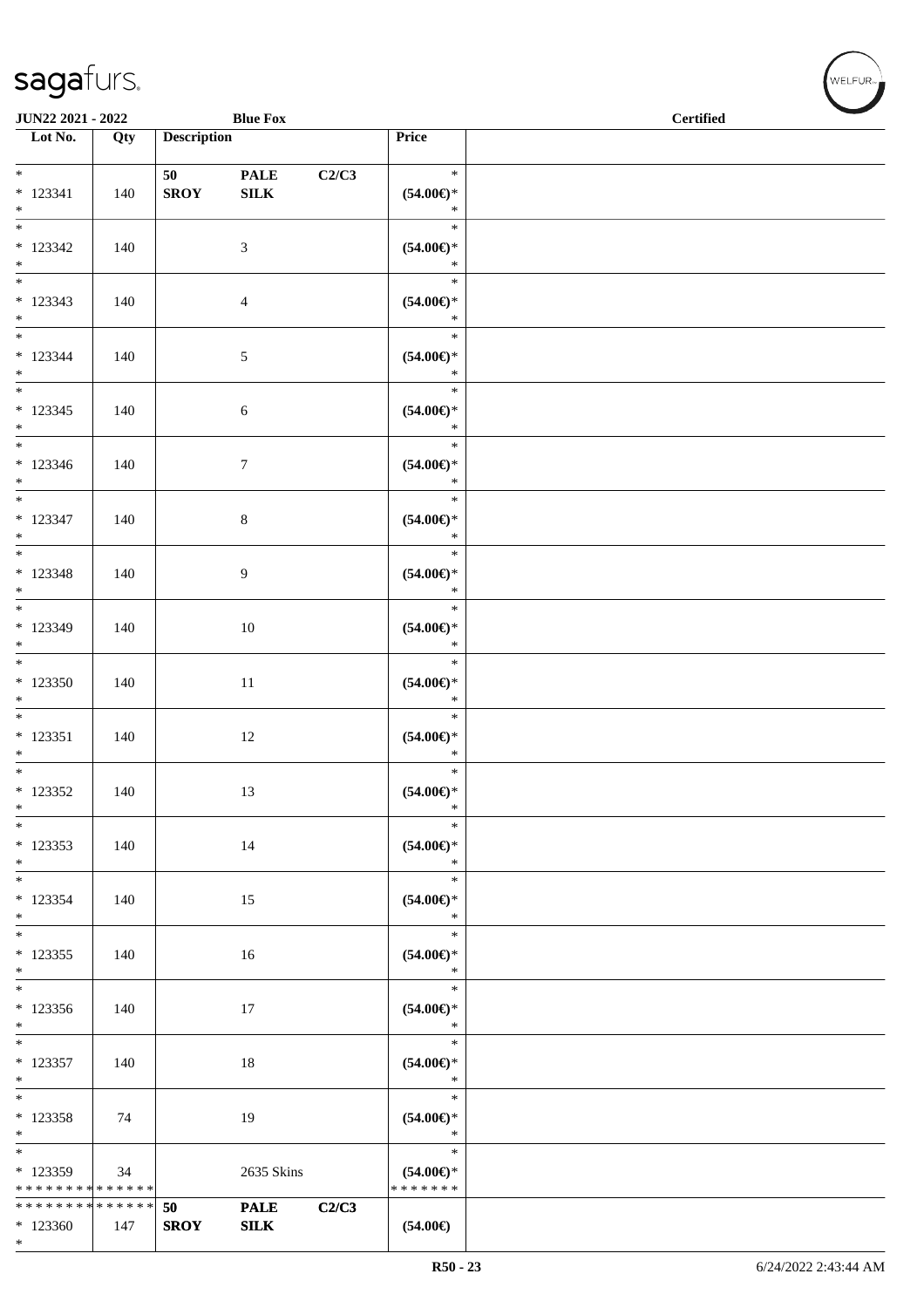\*

| <b>JUN22 2021 - 2022</b><br><b>Blue Fox</b><br>a sa B                        |     |                    |                             |       |                                                | <b>Certified</b> |  |
|------------------------------------------------------------------------------|-----|--------------------|-----------------------------|-------|------------------------------------------------|------------------|--|
| Lot No.                                                                      | Qty | <b>Description</b> |                             |       | Price                                          |                  |  |
| $*$<br>* 123361<br>$*$                                                       | 140 | 50<br><b>SROY</b>  | <b>PALE</b><br>${\bf SILK}$ | C2/C3 | $\ast$<br>$(54.00\epsilon)$ *<br>$\ast$        |                  |  |
| $\overline{\ast}$<br>$*123362$<br>* * * * * * * * <mark>* * * * * * *</mark> | 140 |                    | 427 Skins                   |       | $\ast$<br>$(54.00\epsilon)$ *<br>* * * * * * * |                  |  |
| * * * * * * * * * * * * * *<br>$*123363$<br>$*$                              | 147 | 50<br><b>SROY</b>  | <b>PALE</b><br>SLK          | C2/C3 | $(54.00\epsilon)$                              |                  |  |
| $*123364$<br>$*$                                                             | 140 |                    | 2                           |       | $\ast$<br>$(54.00ε)$ *<br>$\ast$               |                  |  |
| $\overline{\phantom{0}}$<br>$*123365$<br>$\ast$                              | 140 |                    | 3                           |       | $\ast$<br>$(54.00\epsilon)$ *<br>$\ast$        |                  |  |
| $*$<br>$*123366$<br>$*$                                                      | 140 |                    | 4                           |       | $\ast$<br>$(54.00\epsilon)$ *<br>$\ast$        |                  |  |
| $*$<br>$* 123367$<br>$*$                                                     | 140 |                    | 5                           |       | $\ast$<br>$(54.00ε)$ *<br>$\ast$               |                  |  |
| $\overline{\ast}$<br>$*123368$<br>$*$                                        | 140 |                    | 6                           |       | $\ast$<br>$(54.00ε)$ *<br>$\ast$               |                  |  |
| $*$<br>$*123369$<br>$*$                                                      | 140 |                    | $\tau$                      |       | $\ast$<br>$(54.00\epsilon)$ *<br>$\ast$        |                  |  |
| $*$<br>$*123370$<br>$*$                                                      | 140 |                    | 8                           |       | $\ast$<br>$(54.00ε)$ *<br>$\ast$               |                  |  |
| $*$<br>* 123371<br>$*$                                                       | 140 |                    | 9                           |       | $\ast$<br>$(54.00ε)$ *<br>$\ast$               |                  |  |
| $*$<br>* 123372<br>$\ast$                                                    | 140 |                    | 10                          |       | $\ast$<br>$(54.00\epsilon)$ *<br>$\ast$        |                  |  |
| $*$<br>* 123373<br>$*$                                                       | 140 |                    | 11                          |       | $\ast$<br>$(54.00\epsilon)$ *<br>$\ast$        |                  |  |
| $*$<br>$* 123374$<br>$*$                                                     | 140 |                    | 12                          |       | $\ast$<br>$(54.00ε)$ *<br>$\ast$               |                  |  |
| $*$<br>$* 123375$<br>$*$                                                     | 140 |                    | 13                          |       | $\ast$<br>$(54.00\epsilon)$ *<br>$\ast$        |                  |  |
| $*$<br>* 123376<br>$*$                                                       | 140 |                    | 14                          |       | $\ast$<br>$(54.00ε)$ *<br>$\ast$               |                  |  |
| $*$<br>* 123377<br>$*$                                                       | 140 |                    | 15                          |       | $\ast$<br>$(54.00\epsilon)$ *<br>$\ast$        |                  |  |
| $*$<br>$* 123378$<br>$\ast$                                                  | 140 |                    | 16                          |       | $\ast$<br>$(54.00\in)^\ast$<br>$\ast$          |                  |  |
| * 123379<br>* * * * * * * * * * * * * *                                      | 42  |                    | 2289 Skins                  |       | $\ast$<br>$(54.00ε)$ *<br>* * * * * * *        |                  |  |
| * * * * * * * * * * * * * * *<br>$*123380$                                   | 161 | 50<br><b>SROY</b>  | <b>PALE</b><br>SLK          | C2/C3 | $(54.00\epsilon)$                              |                  |  |

 $(\forall ELFUR_{\text{max}})$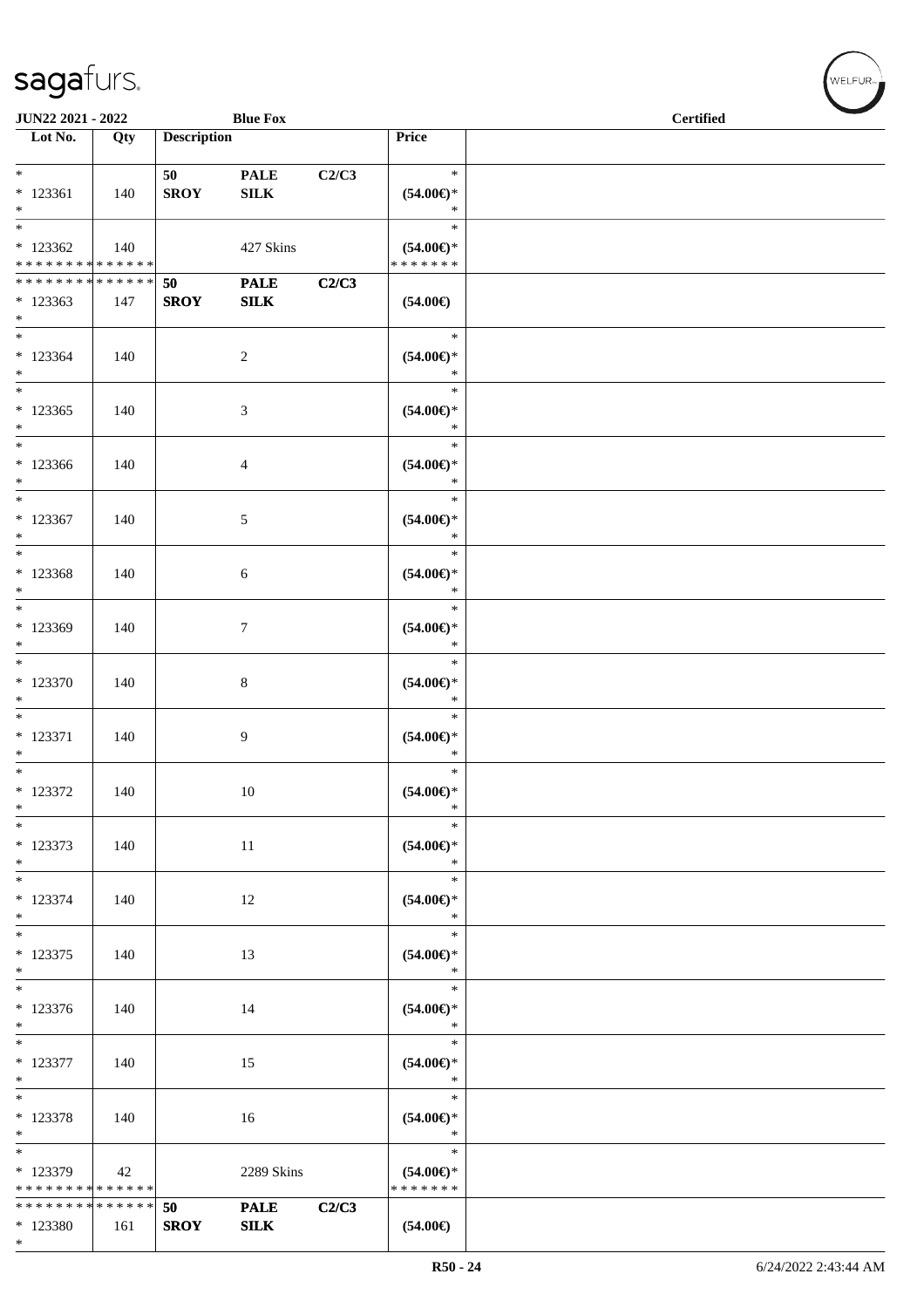| JUN22 2021 - 2022                                              |       |                          | <b>Blue Fox</b>             |       |                                                | <b>Certified</b> |  |  |  |
|----------------------------------------------------------------|-------|--------------------------|-----------------------------|-------|------------------------------------------------|------------------|--|--|--|
| $\overline{\phantom{1}}$ Lot No.                               | Qty   | <b>Description</b>       |                             |       | Price                                          |                  |  |  |  |
| $\ast$<br>* 123381<br>$*$                                      | 154   | 50<br><b>SROY</b>        | <b>PALE</b><br>${\bf SILK}$ | C2/C3 | $\ast$<br>54.00€*<br>$\ast$                    |                  |  |  |  |
| $\ast$<br>* 123382<br>* * * * * * * * * * * * * *              | 154   |                          | 469 Skins                   |       | $\ast$<br>$(54.00\epsilon)$ *<br>* * * * * * * |                  |  |  |  |
| * * * * * * * * * * * * * * *<br>* 123383<br>$*$               | 133   | 50<br><b>SAGA</b>        | <b>PALE</b><br><b>HEAV</b>  | C2/C3 | $(56.00\epsilon)$                              |                  |  |  |  |
| $*$<br>* 123384<br>* * * * * * * * * * * * * *                 | 119   |                          | 252 Skins                   |       | $\ast$<br>$(56.00ε)$ *<br>* * * * * * *        |                  |  |  |  |
| * * * * * * * * <mark>* * * * * * *</mark><br>$*123385$<br>$*$ | 133   | 50<br><b>SAGA</b>        | <b>PALE</b><br><b>HEAV</b>  | C2/C3 | $(56.00\epsilon)$                              |                  |  |  |  |
| $*$<br>$*123386$<br>$*$                                        | 126   |                          | 2                           |       | $\ast$<br>$(56.00ε)$ *<br>$\ast$               |                  |  |  |  |
| $*$<br>* 123387<br>$*$                                         | 126   |                          | 3                           |       | $\ast$<br>$(56.00\epsilon)$ *<br>$\ast$        |                  |  |  |  |
| $*$<br>* 123388<br>$\ast$                                      | 126   |                          | 4                           |       | $\ast$<br>56.00€*<br>$\ast$                    |                  |  |  |  |
| $*$<br>* 123389<br>* * * * * * * * * * * * * *                 | 26    |                          | 537 Skins                   |       | $\ast$<br>56.00€*<br>* * * * * * *             |                  |  |  |  |
| * * * * * * * * * * * * * * *<br>* 123390<br>$*$               | 118   | 50<br><b>SAGA</b>        | <b>PALE</b><br><b>HEAV</b>  | C2/C3 | $(56.00\epsilon)$                              |                  |  |  |  |
| $*$<br>* 123391<br>* * * * * * * * * * * * * *                 | 21    |                          | 139 Skins                   |       | $\ast$<br>$(56.00\epsilon)$ *<br>* * * * * * * |                  |  |  |  |
| 123392                                                         | 133   | 50<br><b>SAGA</b>        | <b>PALE</b><br><b>HEAV</b>  | C2/C3 | 56.00€                                         |                  |  |  |  |
| ******** <mark>******</mark><br>* 123393<br>$*$                | 147   | <b>50</b><br><b>SAGA</b> | <b>PALE</b>                 | C2/C3 | 54.00€                                         |                  |  |  |  |
| $*$<br>* 123394<br>$*$                                         | - 140 |                          | 2                           |       | $\ast$<br>54.00€*<br>$\ast$                    |                  |  |  |  |
| $*$<br>* 123395<br>$*$                                         | 140   |                          | 3                           |       | $\ast$<br>54.00€*<br>$\ast$                    |                  |  |  |  |
| $*$<br>* 123396<br>$*$                                         | 140   |                          | 4                           |       | $\ast$<br>$(54.00ε)$ *<br>$\ast$               |                  |  |  |  |
| $*$<br>* 123397<br>$*$                                         | 140   |                          | 5                           |       | $\ast$<br>$(54.00ε)$ *<br>$\ast$               |                  |  |  |  |
| $*$<br>* 123398<br>$*$                                         | 140   |                          | 6                           |       | $\ast$<br>$(54.00ε)$ *<br>$\ast$               |                  |  |  |  |
| $*$<br>* 123399<br>$*$                                         | 140   |                          | 7                           |       | $\ast$<br>$(54.00\epsilon)$ *<br>$\ast$        |                  |  |  |  |
| $*$<br>$*123400$<br>$*$                                        | 140   |                          | 8                           |       | $\ast$<br>$(54.00\epsilon)$ *<br>$\ast$        |                  |  |  |  |

V<br>WELFUR<sub>™</sub>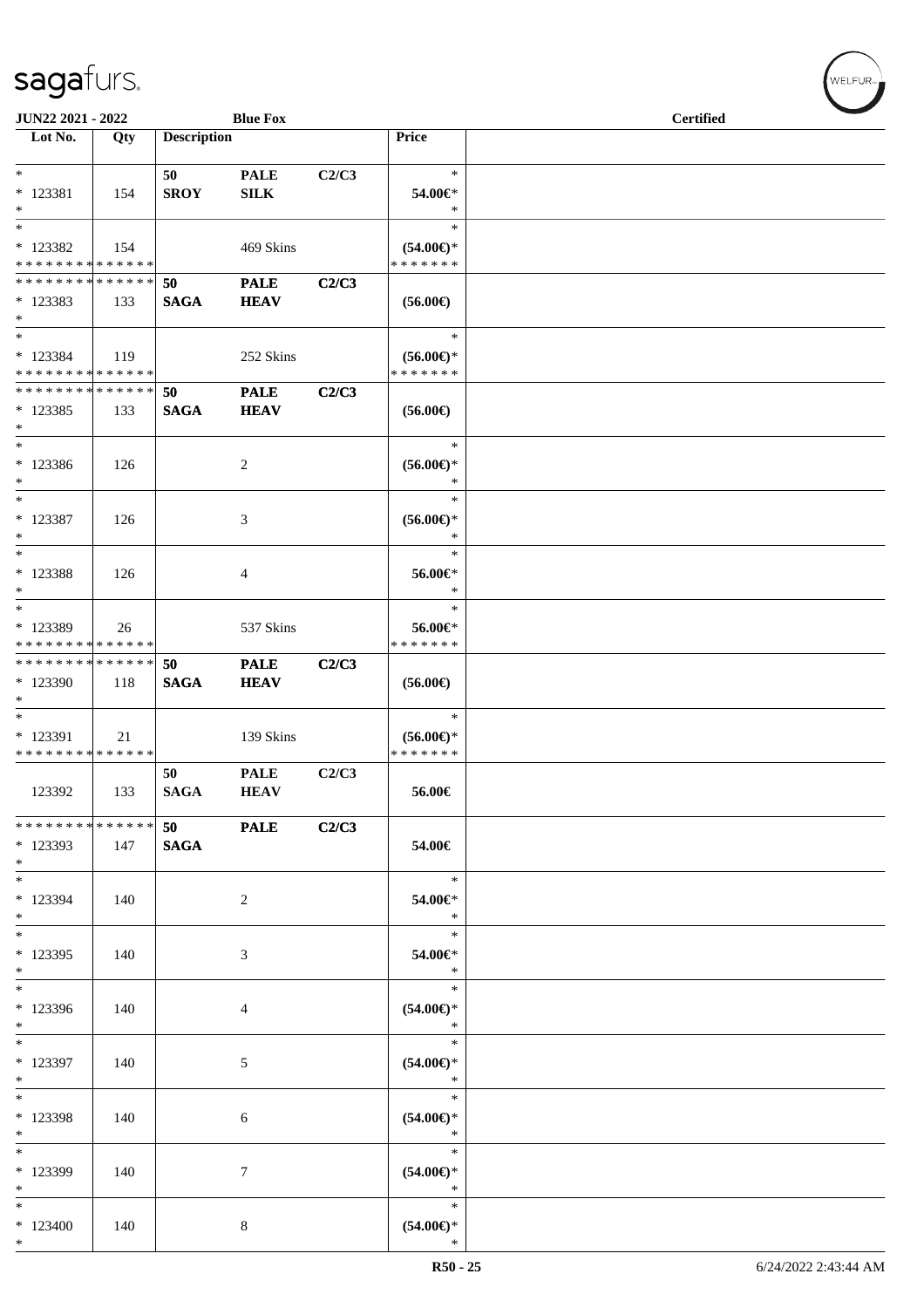|                                                                         | JUN22 2021 - 2022<br><b>Blue Fox</b> |                    |                  |       |                                                    | <b>Certified</b> |  |
|-------------------------------------------------------------------------|--------------------------------------|--------------------|------------------|-------|----------------------------------------------------|------------------|--|
| $\overline{\phantom{1}}$ Lot No.                                        | Qty                                  | <b>Description</b> |                  |       | Price                                              |                  |  |
| $\overline{\ast}$                                                       |                                      | 50 PALE            |                  | C2/C3 | $\ast$                                             |                  |  |
| $*123401$<br>$\ast$                                                     | 140                                  | <b>SAGA</b>        |                  |       | $(54.00ε)$ *<br>$\ast$                             |                  |  |
| $_{\ast}$<br>$*123402$<br>$\ast$                                        | 140                                  |                    | 10               |       | $\ast$<br>$(54.00ε)$ *<br>$\ast$                   |                  |  |
| $*$<br>$*123403$<br>$\ast$                                              | 140                                  |                    | 11               |       | $\ast$<br>$(54.00ε)$ *<br>$\ast$                   |                  |  |
| $_{\ast}^{-}$<br>$* 123404$<br>* * * * * * * * * * * * * *              | 59                                   |                    | 1606 Skins       |       | $\ast$<br>$(54.00\epsilon)$ *<br>* * * * * * *     |                  |  |
| * * * * * * * * * * * * * * *                                           |                                      | 50                 | <b>PALE</b>      | C2/C3 |                                                    |                  |  |
| $*123405$<br>$*$                                                        | 147                                  | <b>SAGA</b>        |                  |       | $(54.00\epsilon)$                                  |                  |  |
| $*$<br>$*123406$<br>$*$                                                 | 140                                  |                    | $\sqrt{2}$       |       | $\ast$<br>$(54.00ε)$ *<br>$\ast$                   |                  |  |
| $\ast$<br>$* 123407$<br>$\ast$                                          | 140                                  |                    | $\mathfrak{Z}$   |       | $\ast$<br>$(54.00ε)$ *<br>$\ast$                   |                  |  |
| $\overline{\phantom{a}^*}$<br>$*123408$<br>$\ast$                       | 140                                  |                    | $\overline{4}$   |       | $\ast$<br>$(54.00\mathnormal{\infty})^*$<br>$\ast$ |                  |  |
| $*$<br>* 123409<br>$\ast$                                               | 140                                  |                    | $\mathfrak{S}$   |       | $\ast$<br>$(54.00ε)$ *<br>$\ast$                   |                  |  |
| $\frac{1}{*}$<br>$* 123410$<br>$\ast$                                   | 140                                  |                    | 6                |       | $\ast$<br>$(54.00\in)^\ast$<br>$\ast$              |                  |  |
| $_{\ast}^{-}$<br>$* 123411$<br>$\ast$                                   | 140                                  |                    | $\boldsymbol{7}$ |       | $\ast$<br>$(54.00\in)^\ast$<br>$\ast$              |                  |  |
| $*$<br>$* 123412$<br>$\ast$                                             | 140                                  |                    | $8\,$            |       | $\ast$<br>$(54.00\epsilon)$ *<br>$\ast$            |                  |  |
| $\ast$<br>$* 123413$<br>$\ast$                                          | 140                                  |                    | 9                |       | $\ast$<br>$(54.00ε)$ *<br>$\ast$                   |                  |  |
| $\overline{\phantom{a}^*}$<br>$* 123414$<br>$\ast$                      | 140                                  |                    | 10               |       | $\ast$<br>$(54.00ε)$ *<br>$\ast$                   |                  |  |
| $\ast$<br>$* 123415$<br>$\ast$                                          | 140                                  |                    | 11               |       | $\ast$<br>$(54.00ε)$ *<br>$\ast$                   |                  |  |
| $\overline{\phantom{a}^*}$<br>$* 123416$<br>$*$                         | 140                                  |                    | 12               |       | $\ast$<br>$(54.00\mathnormal{\infty})^*$<br>$\ast$ |                  |  |
| $_{\ast}^{-}$<br>$* 123417$<br>$\ast$                                   | 140                                  |                    | 13               |       | $\ast$<br>$(54.00\in)^\ast$<br>$\ast$              |                  |  |
| $\overline{\phantom{1}}$<br>$* 123418$<br>$\ast$                        | 140                                  |                    | 14               |       | $\ast$<br>$(54.00\in)^\ast$<br>$\ast$              |                  |  |
| $_{\ast}^{-}$<br>$* 123419$<br>$\ast$                                   | 140                                  |                    | 15               |       | $\ast$<br>$(54.00ε)$ *<br>$\ast$                   |                  |  |
| $\overline{\phantom{a}^*}$<br>$*123420$<br>******** <mark>******</mark> | 125                                  |                    | 2232 Skins       |       | $\ast$<br>$(54.00\epsilon)$ *<br>* * * * * * *     |                  |  |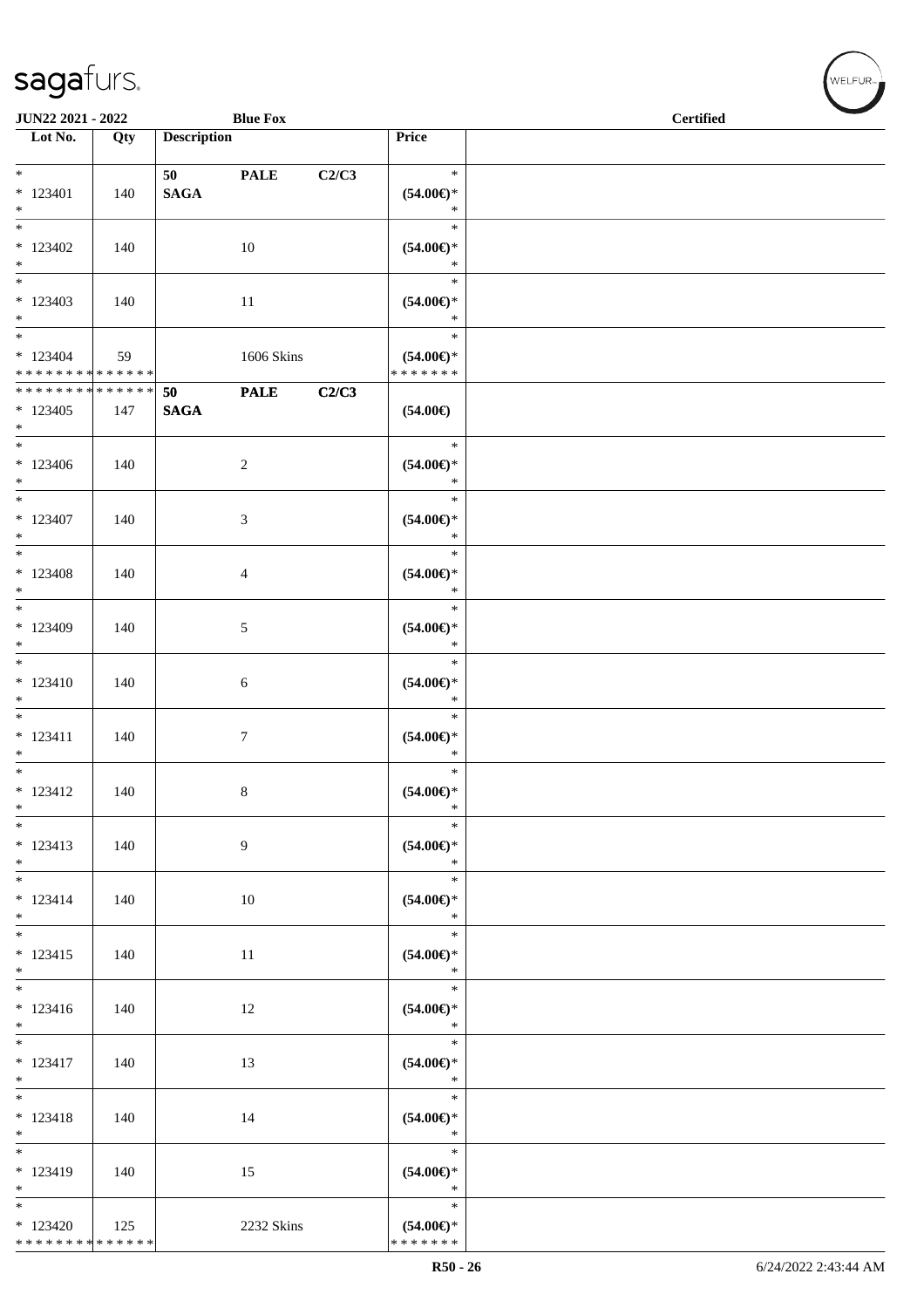| JUN22 2021 - 2022                                    |     | <b>Blue Fox</b>                  |                                                | <b>Certified</b> |  |  |  |
|------------------------------------------------------|-----|----------------------------------|------------------------------------------------|------------------|--|--|--|
| $\overline{\phantom{1}}$ Lot No.                     | Qty | <b>Description</b>               | Price                                          |                  |  |  |  |
| **************<br>$* 123421$                         | 147 | <b>IDENTICAL</b>                 | $(54.00\epsilon)$                              |                  |  |  |  |
| $*$<br>$\overline{\ast}$<br>$* 123422$<br>$*$        | 140 | $\sqrt{2}$                       | $\ast$<br>$(54.00ε)$ *<br>$\ast$               |                  |  |  |  |
| $\ast$<br>* 123423<br>$*$                            | 140 | 3                                | $\ast$<br>$(54.00\in)^\ast$<br>$\ast$          |                  |  |  |  |
| $\overline{\ast}$<br>$* 123424$<br>$*$               | 140 | $\overline{4}$                   | $\ast$<br>$(54.00\in)^\ast$<br>$\ast$          |                  |  |  |  |
| $\overline{\ast}$<br>$* 123425$<br>$*$               | 140 | 5                                | $\ast$<br>$(54.00\in)^\ast$<br>$\ast$          |                  |  |  |  |
| $*$<br>$* 123426$<br>$*$                             | 140 | 6                                | $\ast$<br>$(54.00\epsilon)$ *<br>$\ast$        |                  |  |  |  |
| $*$<br>$* 123427$<br>* * * * * * * * * * * * * *     | 110 | 957 Skins                        | $\ast$<br>$(54.00\epsilon)$ *<br>* * * * * * * |                  |  |  |  |
| * * * * * * * * * * * * * *<br>$* 123428$<br>$*$     | 147 | <b>PALE</b><br>50<br><b>SAGA</b> | C2/C3<br>$(54.00\epsilon)$                     |                  |  |  |  |
| $*$<br>* 123429<br>$*$<br>$\overline{\phantom{0}}$   | 140 | $\overline{c}$                   | $\ast$<br>$(54.00ε)$ *<br>$\ast$               |                  |  |  |  |
| $*123430$<br>$\ast$<br>$\overline{\phantom{0}}$      | 140 | $\mathfrak{Z}$                   | $\ast$<br>$(54.00ε)$ *<br>$\ast$               |                  |  |  |  |
| $* 123431$<br>* * * * * * * * * * * * * *            | 99  | 526 Skins                        | $\ast$<br>$(54.00\epsilon)$ *<br>* * * * * * * |                  |  |  |  |
| * * * * * * * * * * * * * *<br>$*123432$<br>$\ast$   | 147 | <b>PALE</b><br>50<br><b>SAGA</b> | C2/C3<br>$(54.00\epsilon)$                     |                  |  |  |  |
| $*$<br>$*123433$<br>$*$                              | 140 | 2                                | $\ast$<br>$(54.00ε)$ *<br>$\ast$               |                  |  |  |  |
| $\ast$<br>$* 123434$<br>$*$                          | 140 | 3                                | $\ast$<br>$(54.00\epsilon)$ *<br>$\ast$        |                  |  |  |  |
| $*$<br>$* 123435$<br>$*$<br>$\overline{\phantom{0}}$ | 140 | $\overline{4}$                   | $\ast$<br>$(54.00ε)$ *<br>$\ast$<br>$\ast$     |                  |  |  |  |
| $*123436$<br>$*$<br>$\overline{\phantom{0}}$         | 140 | $\mathfrak{S}$                   | $(54.00ε)$ *<br>$\ast$                         |                  |  |  |  |
| $* 123437$<br>$*$                                    | 140 | 6                                | $\ast$<br>$(54.00ε)$ *<br>$\ast$               |                  |  |  |  |
| $*$<br>$* 123438$<br>$*$                             | 140 | $\tau$                           | $\ast$<br>$(54.00ε)$ *<br>$\ast$               |                  |  |  |  |
| $*$<br>* 123439<br>$*$                               | 140 | $8\,$                            | $\ast$<br>$(54.00ε)$ *<br>$\ast$               |                  |  |  |  |
| $\ast$<br>$*123440$<br>$*$                           | 140 | 9                                | $\ast$<br>$(54.00ε)$ *<br>$\ast$               |                  |  |  |  |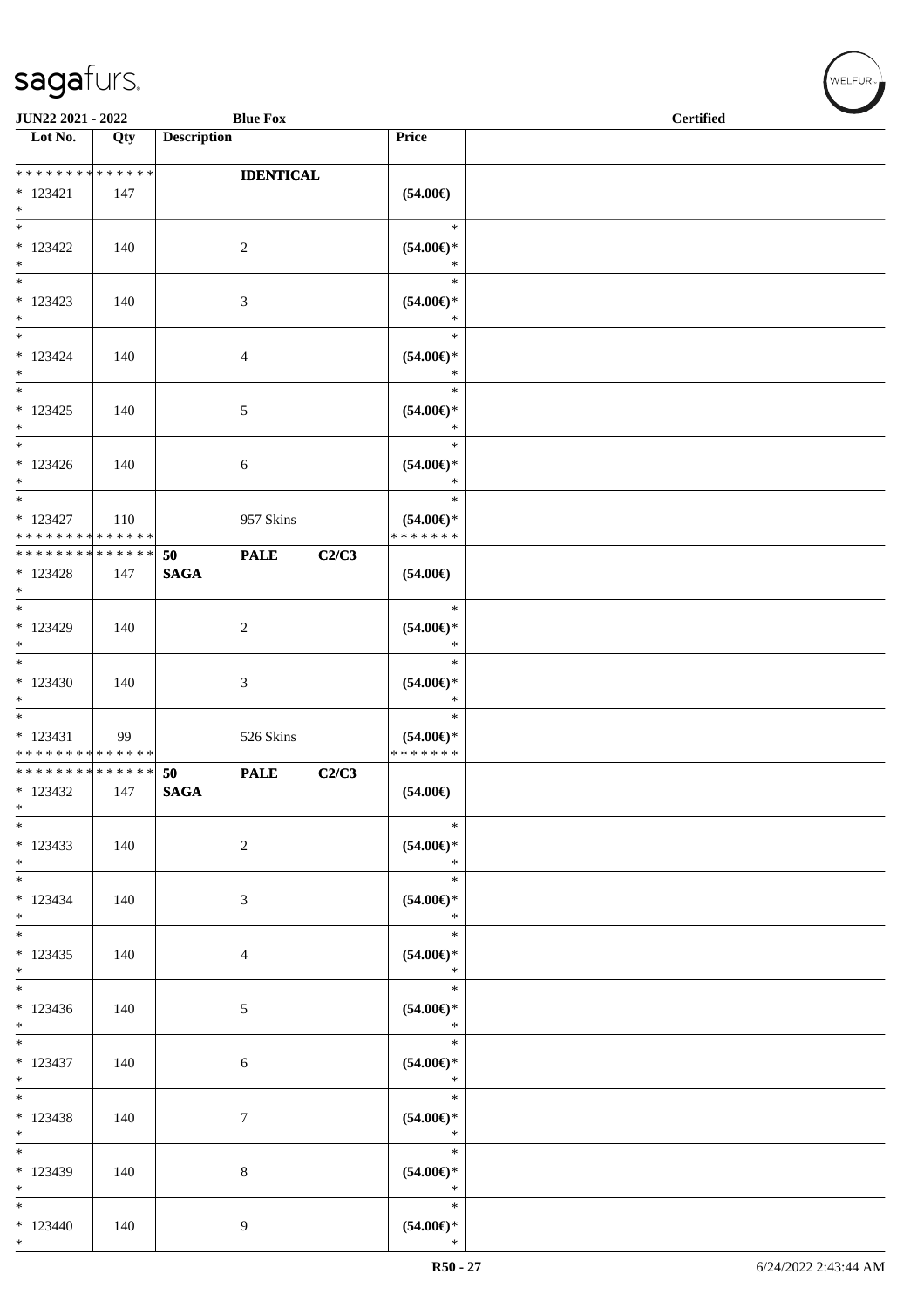| JUN22 2021 - 2022                                              |     |                               | <b>Blue Fox</b>     |       |                                                | <b>Certified</b> |  |
|----------------------------------------------------------------|-----|-------------------------------|---------------------|-------|------------------------------------------------|------------------|--|
| $\overline{\phantom{1}}$ Lot No.                               | Qty | <b>Description</b>            |                     |       | Price                                          |                  |  |
|                                                                |     |                               |                     |       |                                                |                  |  |
| $*$<br>$* 123441$<br>$*$                                       | 140 | 50 70 70 70 71<br><b>SAGA</b> | <b>PALE</b>         | C2/C3 | $\ast$<br>$(54.00\epsilon)$ *<br>$\ast$        |                  |  |
| $*$<br>$*123442$<br>$*$                                        | 140 |                               | 11                  |       | $\ast$<br>$(54.00ε)$ *<br>$\ast$               |                  |  |
| $*$<br>$* 123443$<br>$*$                                       | 140 |                               | 12                  |       | $\ast$<br>$(54.00ε)$ *<br>$\ast$               |                  |  |
| $*$<br>$* 123444$<br>$*$                                       | 140 |                               | 13                  |       | $\ast$<br>$(54.00ε)$ *<br>$\ast$               |                  |  |
| $* 123445$<br>$*$                                              | 140 |                               | 14                  |       | $\ast$<br>$(54.00ε)$ *<br>$\ast$               |                  |  |
| $*$<br>$*123446$<br>$*$                                        | 140 |                               | 15                  |       | $\ast$<br>$(54.00ε)$ *<br>$\ast$               |                  |  |
| $*$<br>$* 123447$<br>$*$                                       | 140 |                               | 16                  |       | $\ast$<br>$(54.00\epsilon)$ *<br>$\ast$        |                  |  |
| $*$<br>$* 123448$<br>$*$                                       | 140 |                               | 17                  |       | $\ast$<br>$(54.00\epsilon)$ *<br>$\ast$        |                  |  |
| $*$<br>* 123449<br>* * * * * * * * * * * * * *                 | 73  |                               | 2460 Skins          |       | $\ast$<br>$(54.00\epsilon)$ *<br>* * * * * * * |                  |  |
| * * * * * * * * <mark>* * * * * * *</mark><br>$*123450$<br>$*$ | 161 | 50<br><b>SAGA</b>             | <b>PALE</b><br>SLK  | C2/C3 | $(52.00\epsilon)$                              |                  |  |
| $*$<br>$* 123451$<br>$*$                                       | 154 |                               | 2                   |       | $\ast$<br>$(52.00\epsilon)$ *<br>$\ast$        |                  |  |
| $*$<br>$* 123452$<br>$\ast$                                    | 154 |                               | 3                   |       | $\ast$<br>$(52.00\epsilon)$ *<br>$\ast$        |                  |  |
| $*$<br>$*123453$<br>$*$                                        | 154 |                               | $\overline{4}$      |       | $\ast$<br>$(52.00\epsilon)$ *<br>$\ast$        |                  |  |
| $*$<br>$* 123454$<br>$*$                                       | 146 |                               | 5                   |       | $\ast$<br>$(52.00\epsilon)$ *<br>$\ast$        |                  |  |
| $*$<br>$* 123455$<br>* * * * * * * * * * * * * *               | 21  |                               | 790 Skins           |       | $\ast$<br>52.00€*<br>* * * * * * *             |                  |  |
| * * * * * * * * <mark>* * * * * * *</mark><br>$*123456$<br>$*$ | 154 | 50<br><b>SAGA</b>             | <b>PALE</b><br>SILK | C2/C3 | $(52.00\epsilon)$                              |                  |  |
| $\overline{\phantom{0}}$<br>$* 123457$<br>$*$                  | 154 |                               | 2                   |       | $\ast$<br>$(52.00*)$<br>$\ast$                 |                  |  |
| $*$<br>$*123458$<br>$*$                                        | 154 |                               | 3                   |       | $\ast$<br>$(52.00\epsilon)$ *<br>$\ast$        |                  |  |
| * 123459<br>$*$                                                | 154 |                               | 4                   |       | $\ast$<br>$(52.00\epsilon)$ *<br>$\ast$        |                  |  |
| $\ast$<br>$*123460$<br>$*$                                     | 154 |                               | 5                   |       | $\ast$<br>$(52.00\epsilon)$ *<br>$\ast$        |                  |  |

 $w$ elfur<sub>m</sub>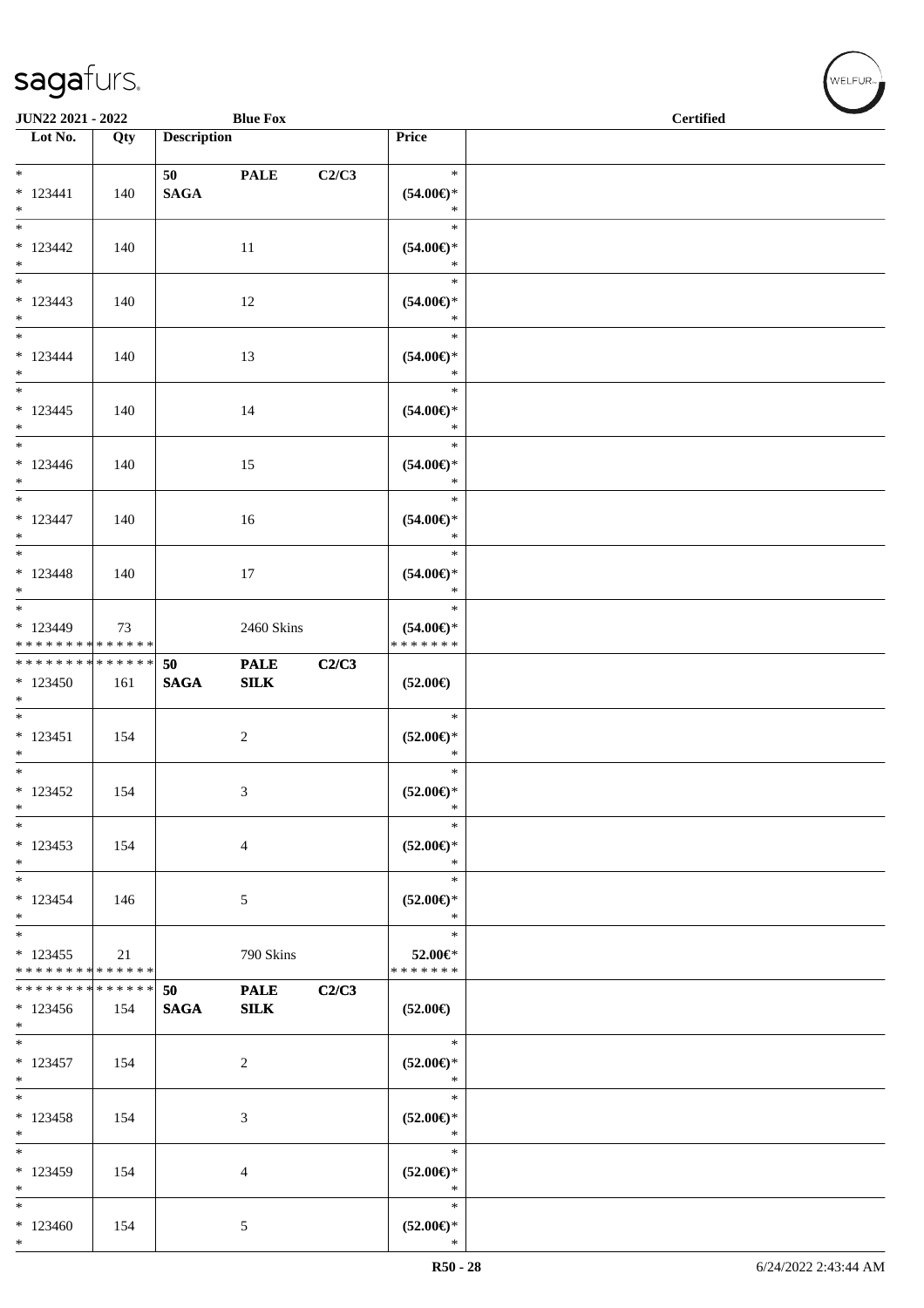| sagafurs.                                          |     |                    |                 |       |                                                | WELFUR <sub>1</sub> |  |  |  |  |
|----------------------------------------------------|-----|--------------------|-----------------|-------|------------------------------------------------|---------------------|--|--|--|--|
| JUN22 2021 - 2022                                  |     |                    | <b>Blue Fox</b> |       | <b>Certified</b>                               |                     |  |  |  |  |
| $\overline{\text{Lot No.}}$                        | Qty | <b>Description</b> |                 |       | Price                                          |                     |  |  |  |  |
| $*$ $*$                                            |     | 50 - 10            | <b>PALE</b>     | C2/C3 | $\ast$                                         |                     |  |  |  |  |
| $*123461$<br>$\ast$                                | 154 | <b>SAGA</b>        | ${\bf SILK}$    |       | $(52.00\epsilon)$ *<br>$\ast$                  |                     |  |  |  |  |
| $\overline{\phantom{1}}$<br>$*123462$<br>$\ast$    | 154 |                    | $\tau$          |       | $\ast$<br>$(52.00\epsilon)$ *<br>$\ast$        |                     |  |  |  |  |
| $\frac{1}{1}$<br>$*123463$<br>$\ast$               | 154 |                    | 8               |       | $\ast$<br>$(52.00\epsilon)$ *<br>$\ast$        |                     |  |  |  |  |
| $\ast$<br>$*123464$<br>$\ast$                      | 154 |                    | 9               |       | $\ast$<br>$(52.00\epsilon)$ *<br>$\ast$        |                     |  |  |  |  |
| $\ast$<br>$*123465$<br>$\ast$                      | 154 |                    | 10              |       | $\ast$<br>$(52.00\epsilon)$ *<br>$\ast$        |                     |  |  |  |  |
| $*$<br>$*123466$<br>$\ast$                         | 154 |                    | 11              |       | $\ast$<br>$(52.00\epsilon)$ *<br>$\ast$        |                     |  |  |  |  |
| $\ast$<br>$*123467$<br>* * * * * * * * * * * * * * | 154 |                    | 1848 Skins      |       | $\ast$<br>$(52.00\epsilon)$ *<br>* * * * * * * |                     |  |  |  |  |
| **************<br>$*123468$<br>$*$                 | 161 | 50<br>SI           | <b>PALE</b>     | C2/C3 | $(50.00\epsilon)$                              |                     |  |  |  |  |
| $\ast$<br>* 123469<br>$\ast$                       | 154 |                    | 2               |       | $\ast$<br>$(50.00ε)$ *<br>$\ast$               |                     |  |  |  |  |
| $\ast$<br>$*123470$<br>$\ast$                      | 154 |                    | 3               |       | $\ast$<br>$(50.00ε)$ *<br>$\ast$               |                     |  |  |  |  |
| $\overline{\phantom{a}}$<br>$* 123471$<br>$\ast$   | 154 |                    | $\overline{4}$  |       | $\ast$<br>$(50.00ε)*$<br>$\ast$                |                     |  |  |  |  |
| $\ast$<br>$*123472$<br>$*$                         | 154 |                    | $5\phantom{.0}$ |       | $\ast$<br>$(50.00\epsilon)$ *<br>$\ast$        |                     |  |  |  |  |
| $_{\ast}$<br>$*123473$<br>$*$                      | 154 |                    | $\sqrt{6}$      |       | $\ast$<br>$(50.00\varepsilon)$ *<br>$\ast$     |                     |  |  |  |  |
| $*$<br>$*123474$                                   | 154 |                    | $\tau$          |       | $\ast$<br>$(50.00 \in )^*$                     |                     |  |  |  |  |

\* \* \* \* \* \* \* \* \* \* \* 123474 154 7 \* \* **(50.00€)** \* \* 123475 \* \* \* \* \* \* \* \* \* \* \* \* \* \* 29 1114 Skins \* \* **(50.00€)** \* \* \* \* \* \* \* **50 MED C2/C3 SROY HEAV** \* \* \* \* \* \* \* \* \* \* \* \* \* \* \* 123476 119 \* **(62.00€)** \* \* 123477 112 2 \* \* \* **(62.00€)** \* \* \* 123478 112 3 \* \* \* **(62.00€)** \* \* \* 123479 \* \* \* \* \* \* \* \* \* \* \* \* \* \* 86 429 Skins \* \* **(62.00€)** \* \* \* \* \* \* \* **50 MED C2/C3 SROY HEAV** \* \* \* \* \* \* \* \* \* \* \* \* \* \* \* 123480 | 119 **(62.00€)**

\*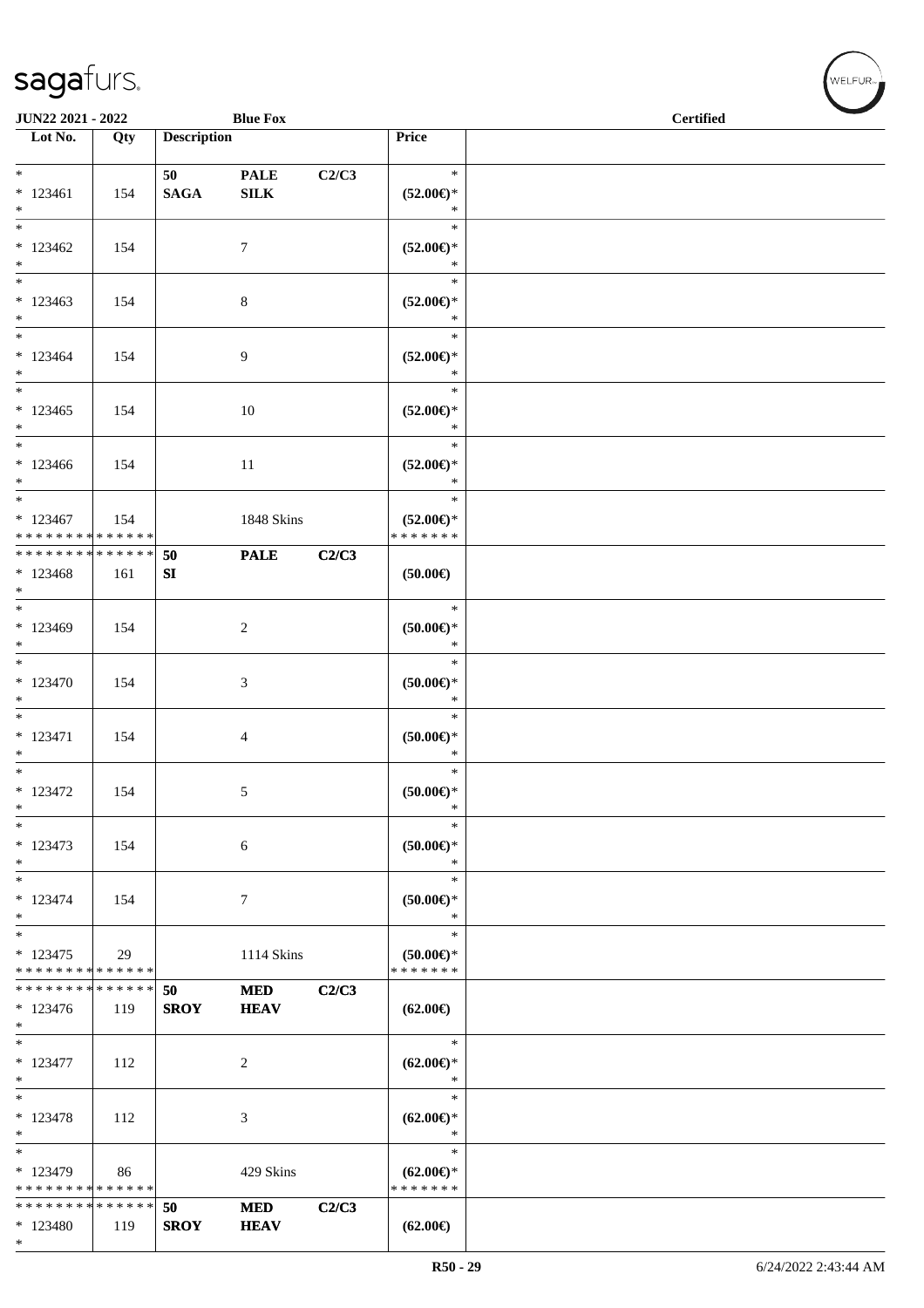\* 123500 126 2

\*

| JUN22 2021 - 2022                                                 |     |                    | <b>Blue Fox</b>          |       |                                                | <b>Certified</b> |  |  |
|-------------------------------------------------------------------|-----|--------------------|--------------------------|-------|------------------------------------------------|------------------|--|--|
| Lot No.                                                           | Qty | <b>Description</b> |                          |       | Price                                          |                  |  |  |
| $*$<br>$* 123481$<br>$\ast$                                       | 112 | 50<br><b>SROY</b>  | $\bf MED$<br><b>HEAV</b> | C2/C3 | $\ast$<br>$(62.00\epsilon)$ *<br>$\ast$        |                  |  |  |
| $\ast$<br>* 123482<br>$\ast$                                      | 112 |                    | 3                        |       | $\ast$<br>$(62.00\epsilon)$ *<br>$\ast$        |                  |  |  |
| $\overline{\phantom{0}}$<br>$* 123483$<br>$\ast$                  | 112 |                    | $\overline{4}$           |       | $\ast$<br>$(62.00\epsilon)$ *<br>$\ast$        |                  |  |  |
| $*$<br>* 123484<br>$*$<br>$\overline{\phantom{0}}$                | 112 |                    | $\sqrt{5}$               |       | $\ast$<br>$(62.00\epsilon)$ *<br>$\ast$        |                  |  |  |
| $* 123485$<br>$*$                                                 | 112 |                    | $\boldsymbol{6}$         |       | $\ast$<br>$(62.00\epsilon)$ *<br>$\ast$        |                  |  |  |
| $\overline{\phantom{0}}$<br>$* 123486$<br>$*$                     | 112 |                    | $\tau$                   |       | $\ast$<br>$(62.00\epsilon)$ *<br>$\ast$        |                  |  |  |
| $*$<br>$* 123487$<br>$\ast$                                       | 112 |                    | $\,8\,$                  |       | $\ast$<br>$(62.00\epsilon)$ *<br>$\ast$        |                  |  |  |
| $*$<br>$* 123488$<br>$*$                                          | 112 |                    | 9                        |       | $\ast$<br>$(62.00\epsilon)$ *<br>$\ast$        |                  |  |  |
| $\overline{\phantom{0}}$<br>* 123489<br>$\ast$                    | 112 |                    | 10                       |       | $\ast$<br>$(62.00\epsilon)$ *<br>$\ast$        |                  |  |  |
| $*$<br>$*123490$<br>$\ast$                                        | 112 |                    | 11                       |       | $\ast$<br>$(62.00\epsilon)$ *<br>$\ast$        |                  |  |  |
| $\overline{\ast}$<br>* 123491<br>* * * * * * * * * * * * * *      | 109 |                    | 1348 Skins               |       | $\ast$<br>$(62.00\epsilon)$ *<br>* * * * * * * |                  |  |  |
| ******** <mark>******</mark><br>* 123492<br>$\ast$                | 119 | 50<br><b>SROY</b>  | $\bf MED$<br><b>HEAV</b> | C2/C3 | (60.00)                                        |                  |  |  |
| $\ast$<br>$*123493$<br>* * * * * * * * <mark>* * * * * * *</mark> | 72  |                    | 191 Skins                |       | $\ast$<br>$(60.00\epsilon)$ *<br>* * * * * * * |                  |  |  |
| * * * * * * * * * * * * * *<br>* 123494<br>$\ast$                 | 119 | 50<br><b>SROY</b>  | $\bf MED$<br><b>HEAV</b> | C2/C3 | (60.00)                                        |                  |  |  |
| $\ast$<br>$*123495$<br>$\ast$                                     | 112 |                    | $\overline{c}$           |       | $\ast$<br>$(60.00\epsilon)$ *<br>$\ast$        |                  |  |  |
| $\ast$<br>* 123496<br>$\ast$                                      | 112 |                    | 3                        |       | $\ast$<br>$(60.00)$ *<br>$\ast$                |                  |  |  |
| $\ast$<br>* 123497<br>$\ast$                                      | 112 |                    | 4                        |       | $\ast$<br>$(60.00)$ *<br>$\ast$                |                  |  |  |
| $\ast$<br>* 123498<br>* * * * * * * * * * * * * *                 | 59  |                    | 514 Skins                |       | $\ast$<br>$(60.00)$ *<br>* * * * * * *         |                  |  |  |
| * * * * * * * * * * * * * *<br>* 123499<br>$\ast$                 | 133 | 50<br><b>SROY</b>  | <b>MED</b>               | C2/C3 | (60.00)                                        |                  |  |  |
| $\ast$                                                            |     |                    |                          |       | $\ast$                                         |                  |  |  |

\*

**(60.00€)**

 $w$ ELFUR<sub>m</sub>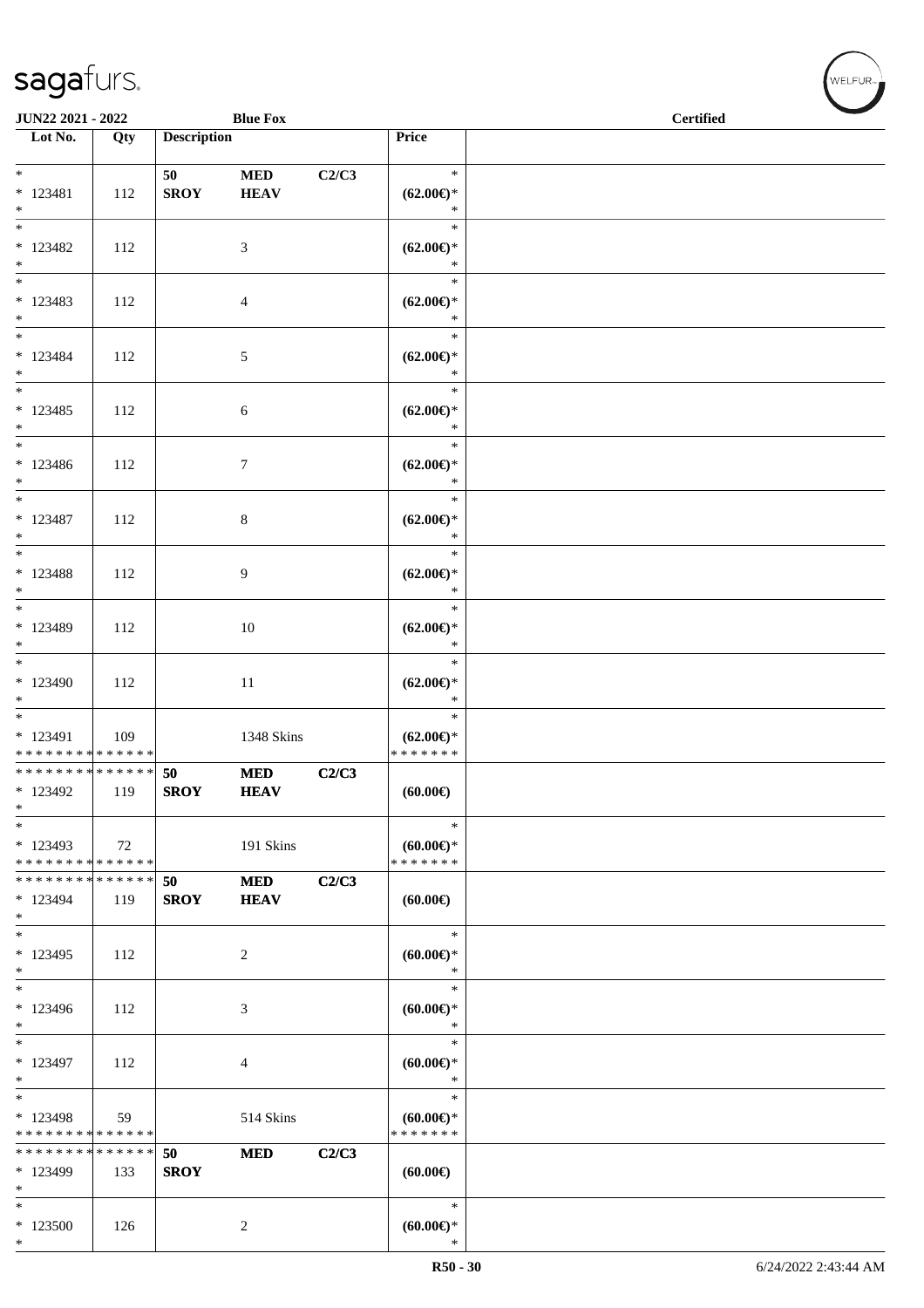\*

| <b>JUN22 2021 - 2022</b>                                      |     |                    | <b>Blue Fox</b> |       |                                            | <b>Certified</b> | $\blacktriangleright$ |
|---------------------------------------------------------------|-----|--------------------|-----------------|-------|--------------------------------------------|------------------|-----------------------|
| Lot No.                                                       | Qty | <b>Description</b> |                 |       | Price                                      |                  |                       |
| $*$ 123501<br>$*$                                             | 126 | 50<br><b>SROY</b>  | $\bf MED$       | C2/C3 | $\ast$<br>$(60.00 \in )$ *<br>$\ast$       |                  |                       |
| $\overline{\ast}$<br>$*123502$<br>$*$                         | 126 |                    | 4               |       | $\ast$<br>$(60.00\varepsilon)$ *<br>$\ast$ |                  |                       |
| $*$<br>$*123503$<br>$*$                                       | 126 |                    | 5               |       | $\ast$<br>$(60.00ε)$ *<br>$\ast$           |                  |                       |
| $\overline{\phantom{0}}$<br>* 123504<br>$*$                   | 126 |                    | 6               |       | $\ast$<br>$(60.00\varepsilon)$ *<br>$\ast$ |                  |                       |
| $*123505$<br>$*$                                              | 126 |                    | $\tau$          |       | $\ast$<br>$(60.00\varepsilon)$ *<br>$\ast$ |                  |                       |
| $*$<br>$*123506$<br>$*$                                       | 126 |                    | 8               |       | $\ast$<br>$(60.00\varepsilon)$ *<br>$\ast$ |                  |                       |
| * 123507<br>$*$                                               | 126 |                    | 9               |       | $\ast$<br>$(60.00\varepsilon)$ *<br>$\ast$ |                  |                       |
| $*$<br>$*123508$<br>* * * * * * * * * * * * * * *             | 55  |                    | 1196 Skins      |       | $\ast$<br>$(60.00ε)$ *<br>* * * * * * *    |                  |                       |
| * * * * * * * * <mark>* * * * * * *</mark><br>* 123509<br>$*$ | 133 | 50<br><b>SROY</b>  | <b>MED</b>      | C2/C3 | (60.00)                                    |                  |                       |
| $*$<br>$* 123510$<br>$*$                                      | 126 |                    | 2               |       | $\ast$<br>$(60.00ε)$ *<br>$\ast$           |                  |                       |
| $*$<br>$* 123511$<br>$\ast$                                   | 126 |                    | 3               |       | $\ast$<br>$(60.00\varepsilon)$ *<br>$\ast$ |                  |                       |
| $*$<br>$* 123512$<br>$\ast$                                   | 126 |                    | 4               |       | $\ast$<br>$(60.00 \in )^*$<br>$\ast$       |                  |                       |
| $\overline{\phantom{0}}$<br>$* 123513$<br>$*$                 | 126 |                    | $\sqrt{5}$      |       | $\ast$<br>(60.00)<br>$\ast$                |                  |                       |
| $*$<br>$* 123514$<br>$*$                                      | 126 |                    | 6               |       | $\ast$<br>(60.00)<br>$\ast$                |                  |                       |
| $*$<br>$* 123515$<br>$*$                                      | 126 |                    | $\tau$          |       | $\ast$<br>(60.00)<br>$\ast$                |                  |                       |
| $*$<br>$* 123516$<br>$*$                                      | 126 |                    | $\,8\,$         |       | $\ast$<br>$(60.00ε)$ *<br>$\ast$           |                  |                       |
| $*$<br>$* 123517$<br>$*$                                      | 126 |                    | 9               |       | $\ast$<br>$(60.00\varepsilon)$ *<br>$\ast$ |                  |                       |
| $*$<br>$* 123518$<br>$*$                                      | 126 |                    | 10              |       | $\ast$<br>(60.00)<br>$\ast$                |                  |                       |
| * 123519<br>$*$                                               | 126 |                    | 11              |       | $\ast$<br>$(60.00\epsilon)$ *<br>$\ast$    |                  |                       |
| $\ast$<br>$*123520$                                           | 126 |                    | 12              |       | $\ast$<br>(60.00)                          |                  |                       |

√<br>WELFUR<sub>™</sub>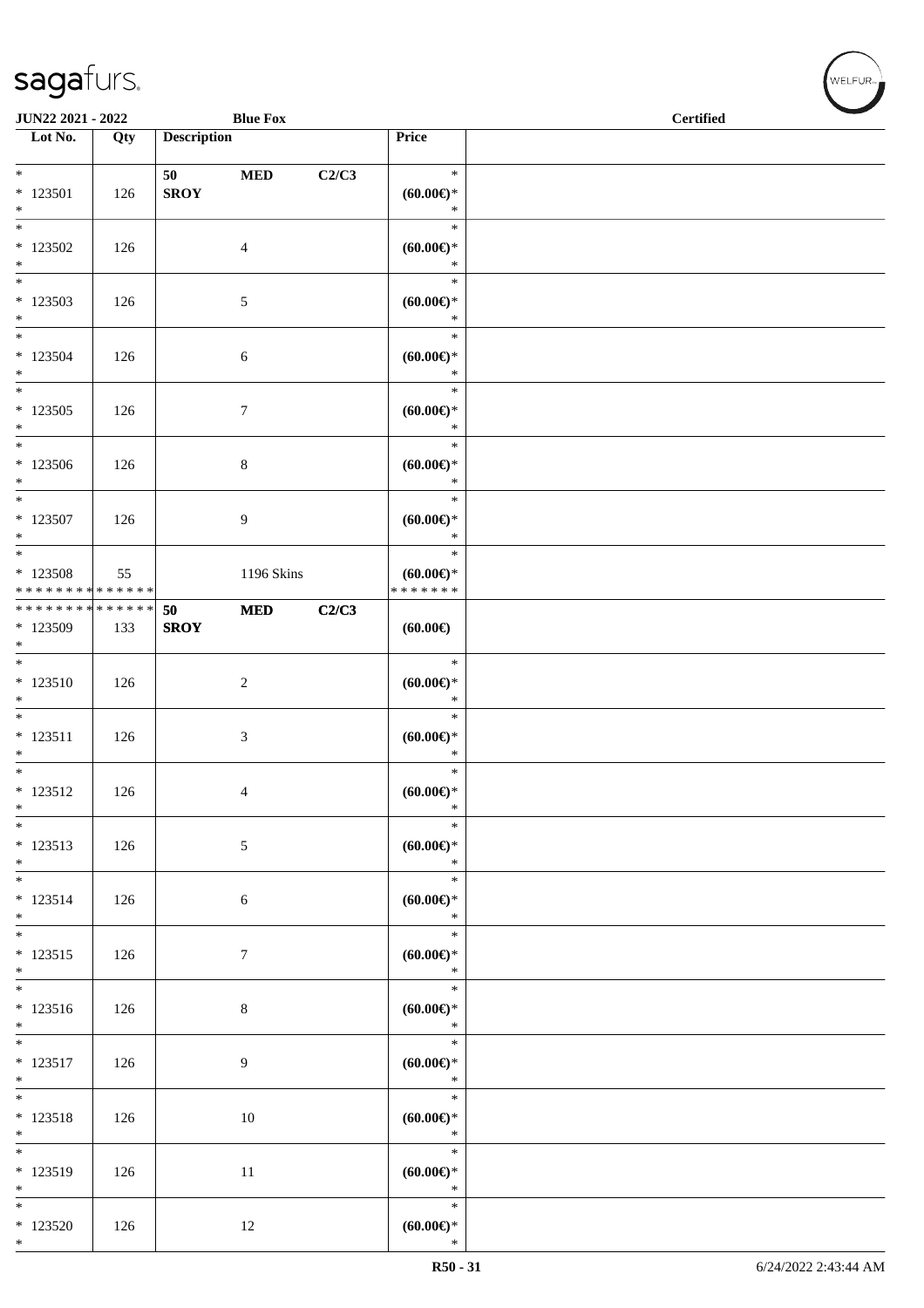| JUN22 2021 - 2022                       |     |                    | <b>Blue Fox</b> |       |                                      | <b>Certified</b> |
|-----------------------------------------|-----|--------------------|-----------------|-------|--------------------------------------|------------------|
| Lot No.                                 | Qty | <b>Description</b> |                 |       | Price                                |                  |
| $*$                                     |     |                    |                 |       | $\ast$                               |                  |
| $*$ 123521                              | 126 | 50<br><b>SROY</b>  | <b>MED</b>      | C2/C3 | $(60.00 \in )$ *                     |                  |
| $*$                                     |     |                    |                 |       | $\ast$                               |                  |
| $*$                                     |     |                    |                 |       | $\ast$                               |                  |
| * 123522                                | 126 |                    | 14              |       | $(60.00ε)$ *                         |                  |
| $*$<br>$*$                              |     |                    |                 |       | $\ast$<br>$\ast$                     |                  |
| $*123523$                               | 126 |                    | 15              |       | $(60.00 \in )^*$                     |                  |
| $*$                                     |     |                    |                 |       | $\ast$                               |                  |
| $*$                                     |     |                    |                 |       | $\ast$                               |                  |
| * 123524<br>* * * * * * * * * * * * * * | 84  |                    | 1981 Skins      |       | $(60.00\epsilon)$ *<br>* * * * * * * |                  |
| * * * * * * * * * * * * * * *           |     | 50                 | <b>MED</b>      | C2/C3 |                                      |                  |
| * 123525                                | 133 | <b>SROY</b>        |                 |       | $(58.00\epsilon)$                    |                  |
| $*$                                     |     |                    |                 |       |                                      |                  |
| $*$<br>* 123526                         | 101 |                    | 234 Skins       |       | $\ast$<br>$(58.00\epsilon)$ *        |                  |
| * * * * * * * * * * * * * *             |     |                    |                 |       | * * * * * * *                        |                  |
| * * * * * * * * * * * * * * *           |     | 50                 | <b>MED</b>      | C2/C3 |                                      |                  |
| $* 123527$                              | 133 | <b>SROY</b>        |                 |       | $(58.00\epsilon)$                    |                  |
| $*$<br>$*$                              |     |                    |                 |       | $\ast$                               |                  |
| $* 123528$                              | 126 |                    | 2               |       | $(58.00\epsilon)$ *                  |                  |
| $*$                                     |     |                    |                 |       | $\ast$                               |                  |
| $*$                                     |     |                    |                 |       | $\ast$                               |                  |
| * 123529<br>$*$                         | 126 |                    | 3               |       | $(58.00\epsilon)$ *<br>$\ast$        |                  |
| $*$                                     |     |                    |                 |       | $\ast$                               |                  |
| $*123530$                               | 126 |                    | 4               |       | $(58.00\epsilon)$ *                  |                  |
| $*$                                     |     |                    |                 |       | $\ast$                               |                  |
| $*$                                     |     |                    |                 |       | $\ast$                               |                  |
| $*$ 123531<br>$\ast$                    | 126 |                    | 5               |       | $(58.00\epsilon)$ *<br>$\ast$        |                  |
| $\ast$                                  |     |                    |                 |       | $\ast$                               |                  |
| $*123532$                               | 119 |                    | 6               |       | $(58.00\epsilon)$ *                  |                  |
| $\ast$<br>$\ast$                        |     |                    |                 |       | $\ast$<br>$\ast$                     |                  |
| $*123533$                               | 23  |                    | 779 Skins       |       | $(58.00\epsilon)$ *                  |                  |
| * * * * * * * * * * * * * * *           |     |                    |                 |       | * * * * * * *                        |                  |
| * * * * * * * * * * * * * * *           |     | 50                 | <b>MED</b>      | C2/C3 |                                      |                  |
| $*123534$                               | 147 | <b>SROY</b>        | SLK             |       | 52.00€                               |                  |
| $*$<br>$*$                              |     |                    |                 |       | $\ast$                               |                  |
| $*123535$                               | 140 |                    | 2               |       | 52.00€*                              |                  |
| $*$                                     |     |                    |                 |       | $\ast$                               |                  |
| $*$                                     |     |                    |                 |       | $\ast$                               |                  |
| $*123536$<br>$*$                        | 140 |                    | 3               |       | 52.00€*<br>$\ast$                    |                  |
| $*$                                     |     |                    |                 |       | $\ast$                               |                  |
| $* 123537$                              | 140 |                    | 4               |       | 52.00€*                              |                  |
| $*$<br>$*$                              |     |                    |                 |       | $\ast$<br>$\ast$                     |                  |
| * 123538                                | 140 |                    | $\mathfrak{S}$  |       | 52.00€*                              |                  |
| $*$                                     |     |                    |                 |       | $\ast$                               |                  |
| $*$                                     |     |                    |                 |       | $\ast$                               |                  |
| * 123539                                | 140 |                    | 6               |       | 52.00€*                              |                  |
| $*$<br>$*$                              |     |                    |                 |       | $\ast$<br>$\ast$                     |                  |
| $*123540$                               | 140 |                    | 7               |       | 52.00€*                              |                  |
| $*$                                     |     |                    |                 |       | $\ast$                               |                  |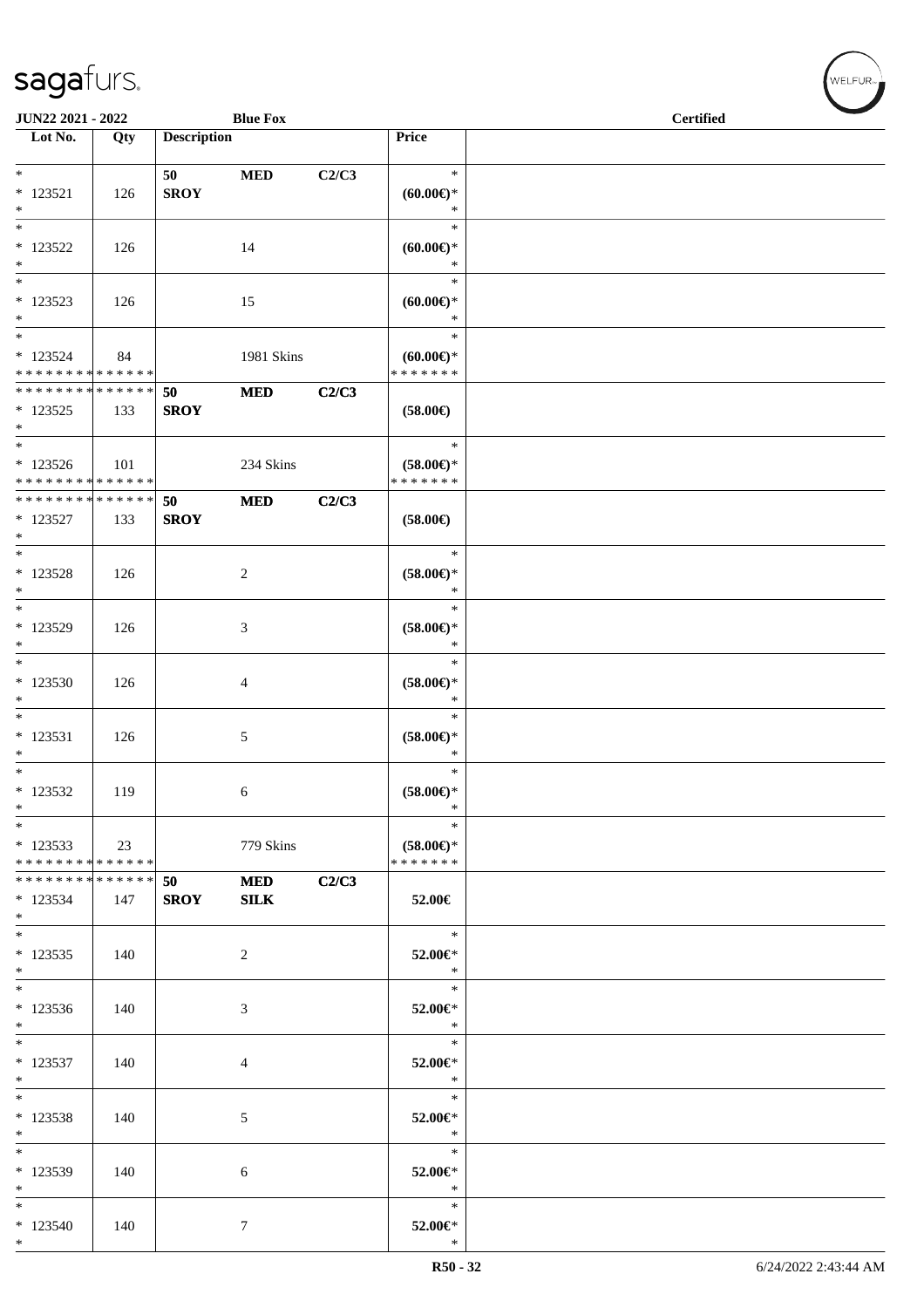|                                                                 | JUN22 2021 - 2022<br><b>Blue Fox</b> |                    |                           |       |                                                | <b>Certified</b> |
|-----------------------------------------------------------------|--------------------------------------|--------------------|---------------------------|-------|------------------------------------------------|------------------|
| $\overline{\phantom{1}}$ Lot No.                                | Qty                                  | <b>Description</b> |                           |       | Price                                          |                  |
| $*$<br>$* 123541$<br>$*$                                        | 140                                  | 50<br><b>SROY</b>  | $\bf MED$<br>${\bf SILK}$ | C2/C3 | $\ast$<br>52.00€*<br>$\ast$                    |                  |
| $*$<br>$* 123542$<br>$*$                                        | 140                                  |                    | 9                         |       | $\ast$<br>52.00€*<br>$\ast$                    |                  |
| $* 123543$<br>$*$                                               | 140                                  |                    | 10                        |       | $\ast$<br>52.00€*<br>$\ast$                    |                  |
| $*$<br>$* 123544$<br>* * * * * * * * <mark>* * * * * * *</mark> | 28                                   |                    | 1435 Skins                |       | $\ast$<br>52.00€*<br>* * * * * * *             |                  |
| * * * * * * * * <mark>* * * * * * *</mark><br>$* 123545$<br>$*$ | 147                                  | 50<br><b>SROY</b>  | $\bf MED$<br>SLK          | C2/C3 | $(52.00\epsilon)$                              |                  |
| $*$<br>$* 123546$<br>$*$                                        | 140                                  |                    | 2                         |       | $\ast$<br>$(52.00ε)$ *<br>$\ast$               |                  |
| $*$<br>$* 123547$<br>$*$                                        | 140                                  |                    | 3                         |       | $\ast$<br>$(52.00\epsilon)$ *<br>$\ast$        |                  |
| $*$<br>$* 123548$<br>$*$                                        | 140                                  |                    | $\overline{4}$            |       | $\ast$<br>$(52.00\epsilon)$ *<br>$\ast$        |                  |
| $* 123549$<br>$*$                                               | 140                                  |                    | 5                         |       | $\ast$<br>$(52.00\epsilon)$ *<br>$\ast$        |                  |
| * 123550<br>$*$                                                 | 140                                  |                    | 6                         |       | $\ast$<br>$(52.00\epsilon)$ *<br>$\ast$        |                  |
| $*$<br>$* 123551$<br>$*$                                        | 140                                  |                    | $\tau$                    |       | $\ast$<br>$(52.00\epsilon)$ *<br>$\ast$        |                  |
| $*$<br>$*$ 123552<br>$\ast$                                     | 140                                  |                    | $\,8\,$                   |       | $\ast$<br>$(52.00\epsilon)$ *<br>$\ast$        |                  |
| $\ast$<br>$* 123553$<br>$*$                                     | 140                                  |                    | 9                         |       | $\ast$<br>$(52.00\epsilon)$ *<br>$\ast$        |                  |
| $\ast$<br>* 123554<br>$*$                                       | 140                                  |                    | 10                        |       | $\ast$<br>$(52.00\epsilon)$ *<br>$\ast$        |                  |
| $\overline{\ast}$<br>$*123555$<br>$\ast$                        | 140                                  |                    | 11                        |       | $\ast$<br>$(52.00\epsilon)$ *<br>$\ast$        |                  |
| $\overline{\ast}$<br>$*123556$<br>$*$                           | 140                                  |                    | 12                        |       | $\ast$<br>$(52.00\in)^\ast$<br>$\ast$          |                  |
| $_{*}$<br>$* 123557$<br>$*$                                     | 140                                  |                    | 13                        |       | $\ast$<br>$(52.00\in)^\ast$<br>$\ast$          |                  |
| $\ast$<br>* 123558<br>$*$                                       | 140                                  |                    | 14                        |       | $\ast$<br>$(52.00*)$<br>$\ast$                 |                  |
| $\ast$<br>$*123559$<br>* * * * * * * * * * * * * *              | 124                                  |                    | 2091 Skins                |       | $\ast$<br>$(52.00\epsilon)$ *<br>* * * * * * * |                  |
| * * * * * * * *<br>$*123560$<br>$*$                             | * * * * * *<br>147                   |                    | <b>IDENTICAL</b>          |       | $(52.00\epsilon)$                              |                  |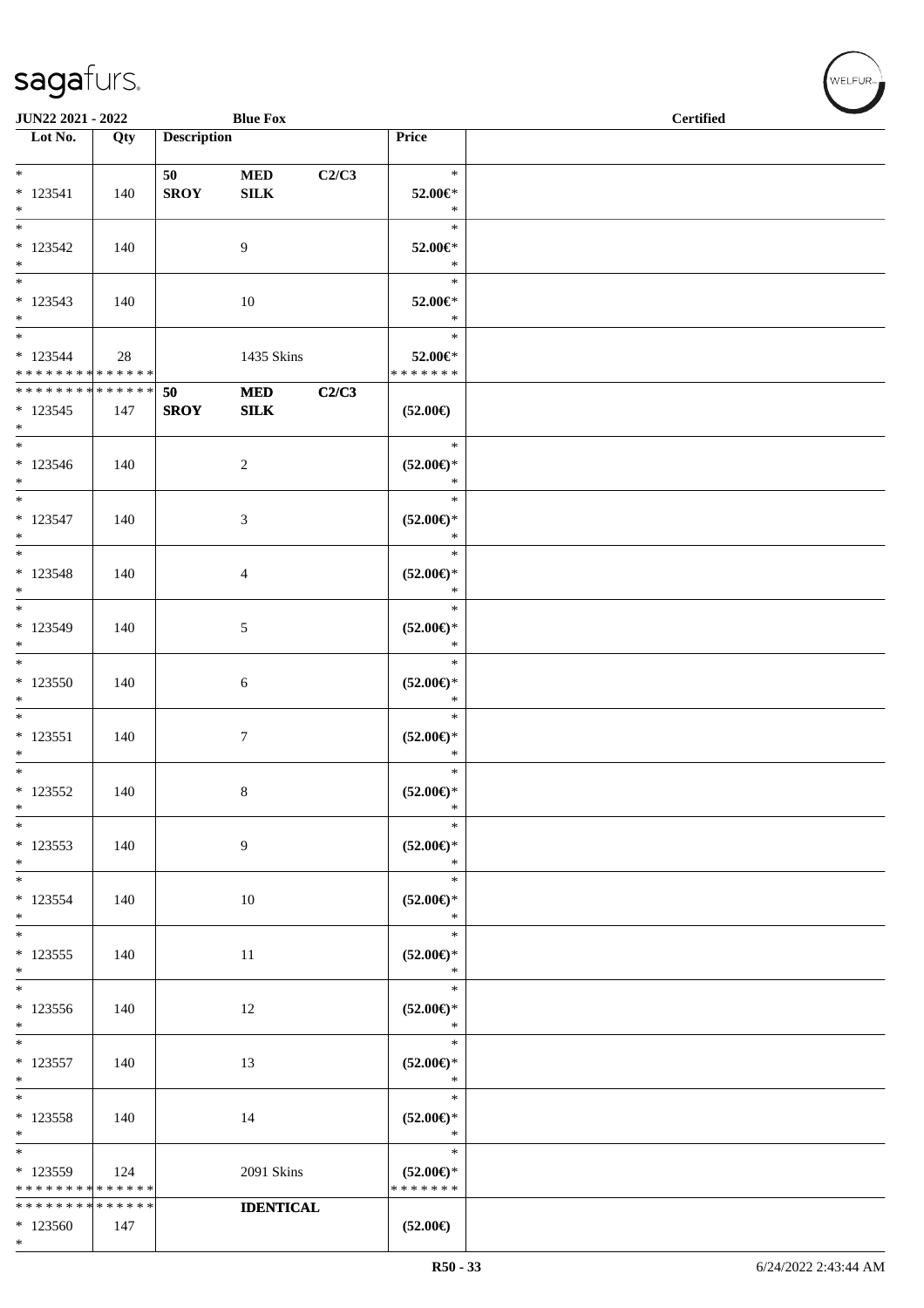\*

| <b>JUN22 2021 - 2022</b>                                       |     |                    | <b>Blue Fox</b>            |       |                                                | $\sim$<br><b>Certified</b> |
|----------------------------------------------------------------|-----|--------------------|----------------------------|-------|------------------------------------------------|----------------------------|
| Lot No.                                                        | Qty | <b>Description</b> |                            |       | Price                                          |                            |
| $*$<br>$* 123561$<br>$*$                                       | 140 | 50<br><b>SROY</b>  | <b>MED</b><br>${\bf SILK}$ | C2/C3 | $\ast$<br>$(52.00\epsilon)$ *<br>$\ast$        |                            |
| $\overline{\ast}$<br>$*123562$<br>$*$                          | 140 |                    | 3                          |       | $\ast$<br>$(52.00\epsilon)$ *<br>$\ast$        |                            |
| * 123563<br>$*$                                                | 140 |                    | $\overline{4}$             |       | $\ast$<br>$(52.00\epsilon)$ *<br>$*$           |                            |
| $*$<br>$*123564$<br>$*$                                        | 140 |                    | $\mathfrak{S}$             |       | $\ast$<br>$(52.00\epsilon)$ *<br>$\ast$        |                            |
| $*$<br>$*123565$<br>$*$                                        | 140 |                    | $\boldsymbol{6}$           |       | $\ast$<br>$(52.00\epsilon)$ *<br>$\ast$        |                            |
| $*$<br>$*123566$<br>$*$                                        | 140 |                    | $7\phantom{.0}$            |       | $\ast$<br>$(52.00\epsilon)$ *<br>$\ast$        |                            |
| $*$<br>$* 123567$<br>$*$                                       | 140 |                    | $\,8\,$                    |       | $\ast$<br>$(52.00\epsilon)$ *<br>$\ast$        |                            |
| * 123568<br>$*$                                                | 140 |                    | 9                          |       | $\ast$<br>$(52.00\epsilon)$ *<br>$\ast$        |                            |
| * 123569<br>$*$                                                | 140 |                    | 10                         |       | $\ast$<br>$(52.00\epsilon)$ *<br>$\ast$        |                            |
| $*123570$<br>$*$                                               | 140 |                    | 11                         |       | $\ast$<br>$(52.00\epsilon)$ *<br>$\ast$        |                            |
| $*$<br>$* 123571$<br>$*$                                       | 140 |                    | 12                         |       | $\ast$<br>$(52.00\epsilon)$ *<br>$\ast$        |                            |
| $* 123572$<br>$\ast$                                           | 140 |                    | 13                         |       | $\ast$<br>$(52.00\epsilon)$ *<br>$\ast$        |                            |
| $*$<br>* 123573<br>$*$                                         | 140 |                    | 14                         |       | $\ast$<br>$(52.00\epsilon)$ *<br>$\ast$        |                            |
| $* 123574$<br>$*$                                              | 140 |                    | 15                         |       | $\ast$<br>$(52.00\epsilon)$ *<br>$\ast$        |                            |
| $* 123575$<br>$*$                                              | 140 |                    | 16                         |       | $\ast$<br>$(52.00\epsilon)$ *<br>$\ast$        |                            |
| $* 123576$<br>$*$                                              | 140 |                    | 17                         |       | $\ast$<br>$(52.00\epsilon)$ *<br>$\ast$        |                            |
| $* 123577$<br>$*$                                              | 140 |                    | 18                         |       | $\ast$<br>$(52.00\epsilon)$ *<br>$\ast$        |                            |
| $* 123578$<br>* * * * * * * * <mark>* * * * * * *</mark>       | 126 |                    | 2653 Skins                 |       | $\ast$<br>$(52.00\epsilon)$ *<br>* * * * * * * |                            |
| * * * * * * * * <mark>* * * * * * *</mark><br>$*123579$<br>$*$ | 147 | 50<br><b>SROY</b>  | <b>MED</b><br>${\bf SILK}$ | C2/C3 | $(52.00\epsilon)$                              |                            |
| $*$<br>$*123580$<br>$*$                                        | 140 |                    | $\overline{2}$             |       | $\ast$<br>$(52.00\epsilon)$ *<br>$\ast$        |                            |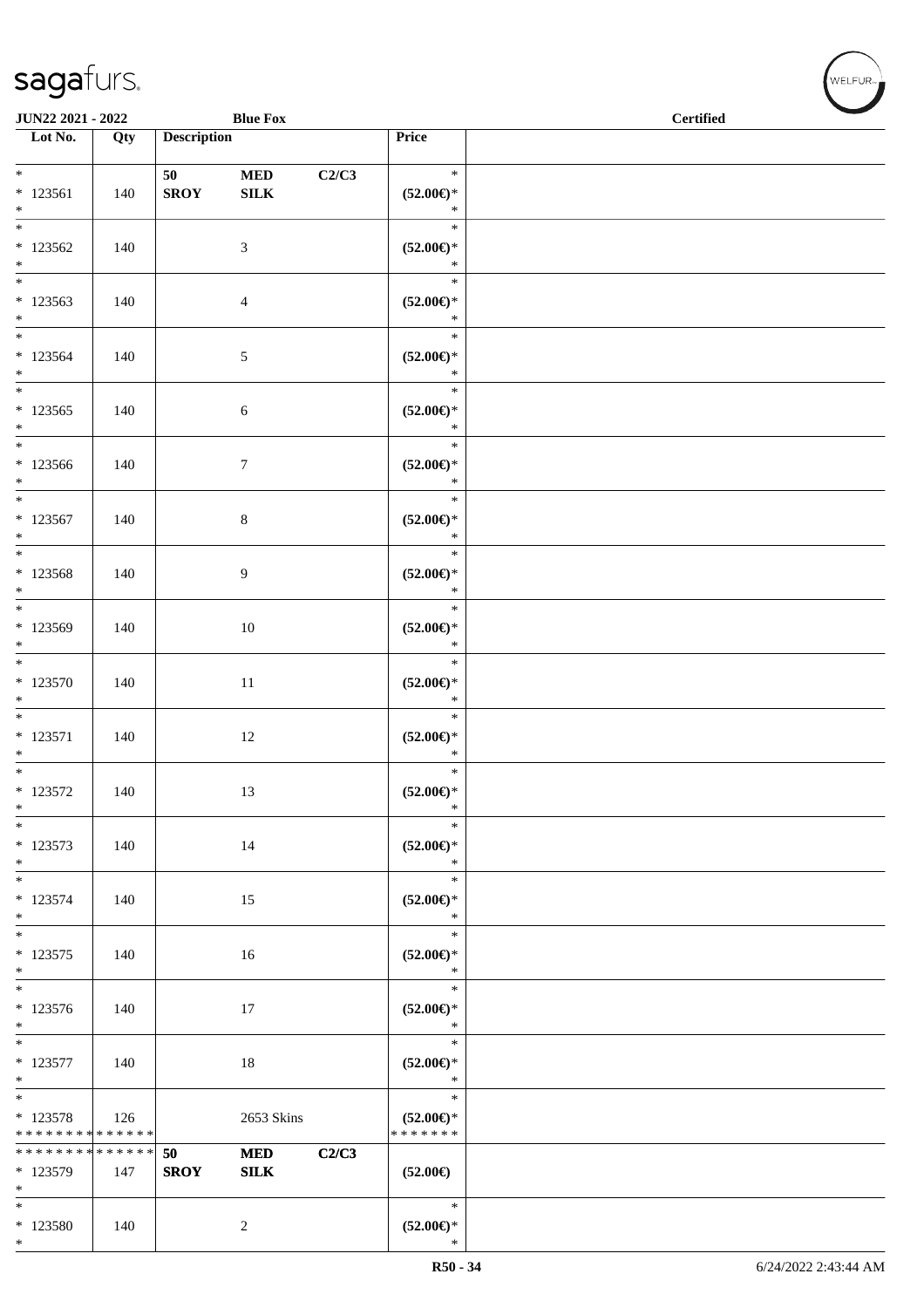| JUN22 2021 - 2022                                                 |     |                    | <b>Blue Fox</b>           |       |                                                    | <b>Certified</b> |  |  |  |  |
|-------------------------------------------------------------------|-----|--------------------|---------------------------|-------|----------------------------------------------------|------------------|--|--|--|--|
| $\overline{\phantom{1}}$ Lot No.                                  | Qty | <b>Description</b> |                           |       | Price                                              |                  |  |  |  |  |
| $*$<br>$* 123581$<br>$\ast$                                       | 140 | 50<br><b>SROY</b>  | $\bf MED$<br>${\bf SILK}$ | C2/C3 | $\ast$<br>$(52.00\epsilon)$ *<br>$\ast$            |                  |  |  |  |  |
| $\overline{\ast}$<br>$*123582$<br>$\ast$                          | 140 |                    | $\overline{4}$            |       | $\ast$<br>$(52.00\epsilon)$ *<br>$\ast$            |                  |  |  |  |  |
| $\ast$<br>$*123583$<br>$\ast$<br>$_{\ast}^{-}$                    | 140 |                    | 5                         |       | $\ast$<br>$(52.00\epsilon)$ *<br>$\ast$            |                  |  |  |  |  |
| $* 123584$<br>* * * * * * * * * * * * * *                         | 128 |                    | 835 Skins                 |       | $\ast$<br>$(52.00\epsilon)$ *<br>* * * * * * *     |                  |  |  |  |  |
| * * * * * * * * * * * * * *<br>$*123585$<br>$*$                   | 147 | 50<br><b>SROY</b>  | $\bf MED$<br>${\bf SILK}$ | C2/C3 | $(52.00\in)$                                       |                  |  |  |  |  |
| $\ast$<br>$*123586$<br>$\ast$                                     | 140 |                    | $\overline{c}$            |       | $\ast$<br>$(52.00\epsilon)$ *<br>$\ast$            |                  |  |  |  |  |
| $\ast$<br>* 123587<br>$\ast$                                      | 140 |                    | $\mathfrak{Z}$            |       | $\ast$<br>$(52.00\epsilon)$ *<br>$\ast$            |                  |  |  |  |  |
| $\overline{\phantom{0}}$<br>* 123588<br>$\ast$                    | 140 |                    | $\overline{4}$            |       | $\ast$<br>$(52.00\epsilon)$ *<br>$\ast$            |                  |  |  |  |  |
| $\ast$<br>* 123589<br>$\ast$                                      | 140 |                    | $\sqrt{5}$                |       | $\ast$<br>$(52.00\epsilon)$ *<br>$\ast$            |                  |  |  |  |  |
| $\overline{\phantom{a}^*}$<br>* 123590<br>$\ast$                  | 140 |                    | 6                         |       | $\ast$<br>$(52.00ε)$ *<br>$\ast$                   |                  |  |  |  |  |
| $_{\ast}^{-}$<br>$* 123591$<br>$\ast$                             | 140 |                    | $\boldsymbol{7}$          |       | $\ast$<br>$(52.00ε)$ *<br>$\ast$                   |                  |  |  |  |  |
| $\ast$<br>$*123592$<br>$\ast$                                     | 140 |                    | $\,8\,$                   |       | $\ast$<br>$(52.00\epsilon)$ *<br>$\ast$            |                  |  |  |  |  |
| $\ast$<br>* 123593<br>$\ast$<br>$\overline{\phantom{a}^*}$        | 140 |                    | 9                         |       | $\ast$<br>$(52.00\epsilon)$ *<br>$\ast$            |                  |  |  |  |  |
| * 123594<br>$\ast$                                                | 140 |                    | 10                        |       | $\ast$<br>$(52.00\epsilon)$ *<br>$\ast$            |                  |  |  |  |  |
| $*$<br>* 123595<br>$\ast$<br>$_{\ast}^{-}$                        | 140 |                    | 11                        |       | $\ast$<br>$(52.00\mathnormal{\infty})^*$<br>$\ast$ |                  |  |  |  |  |
| * 123596<br>$\ast$<br>$_{\rm *}$                                  | 140 |                    | 12                        |       | $\ast$<br>$(52.00*)$<br>$\ast$                     |                  |  |  |  |  |
| $*$ 123597<br>$\ast$                                              | 140 |                    | 13                        |       | $\ast$<br>$(52.00\in)^\ast$<br>$\ast$              |                  |  |  |  |  |
| $\overline{\phantom{a}^*}$<br>* 123598<br>$\ast$<br>$\frac{1}{*}$ | 140 |                    | 14                        |       | $\ast$<br>$(52.00\epsilon)$ *<br>$\ast$            |                  |  |  |  |  |
| * 123599<br>$\ast$<br>$\overline{\phantom{a}^*}$                  | 140 |                    | 15                        |       | $\ast$<br>$(52.00\epsilon)$ *<br>$\ast$            |                  |  |  |  |  |
| $*123600$<br>******** <mark>******</mark>                         | 98  |                    | 2205 Skins                |       | $\ast$<br>$(52.00\epsilon)$ *<br>* * * * * * *     |                  |  |  |  |  |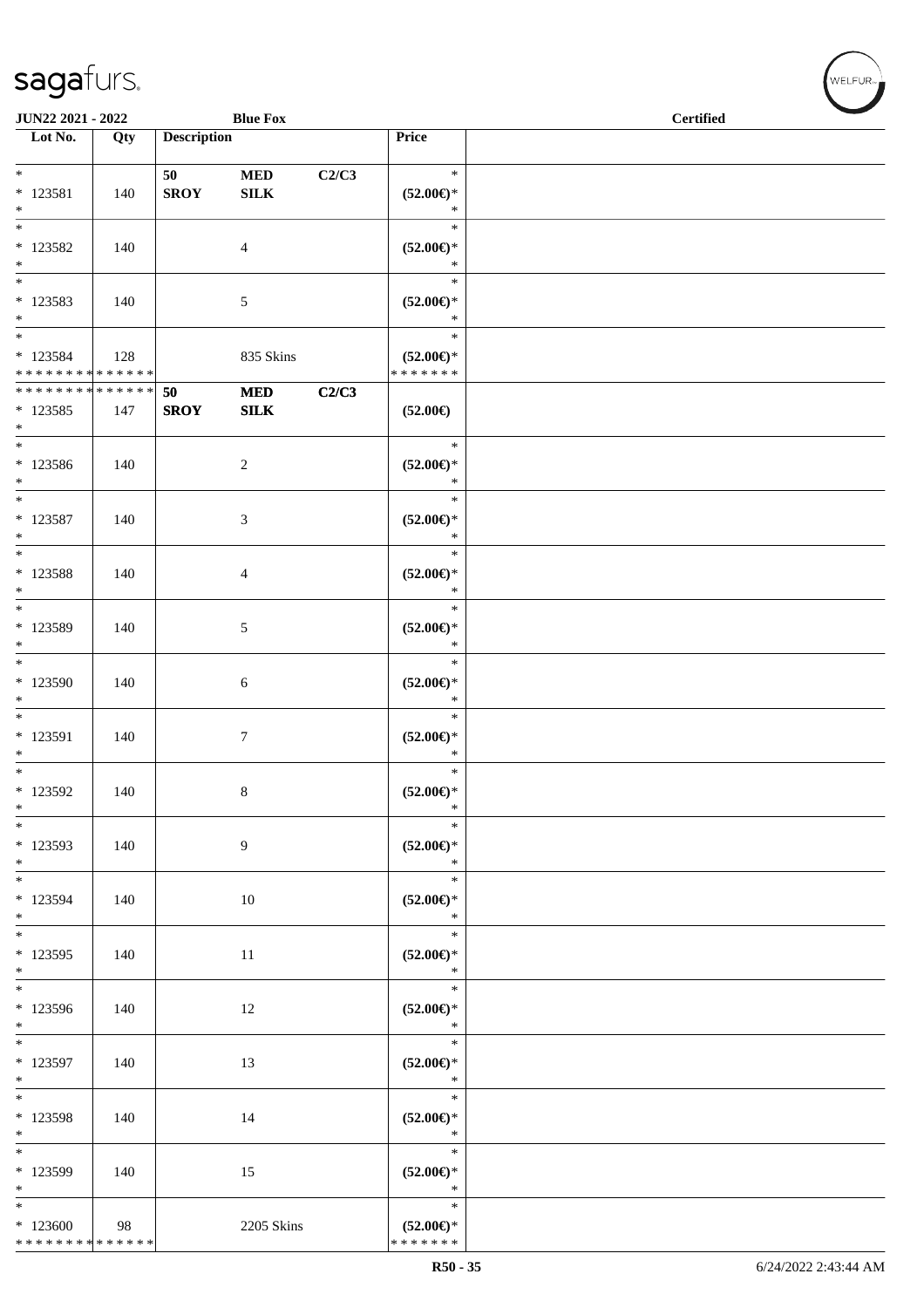| JUN22 2021 - 2022                                             |     |                       | <b>Blue Fox</b>           |       |                                    | <b>Certified</b> |  |
|---------------------------------------------------------------|-----|-----------------------|---------------------------|-------|------------------------------------|------------------|--|
| Lot No.                                                       | Qty | <b>Description</b>    |                           |       | Price                              |                  |  |
| 123601                                                        | 66  | 50<br><b>SROY</b>     | $\bf MED$<br>${\bf SILK}$ | C2/C3 | $(52.00\in)$                       |                  |  |
| ******** <mark>******</mark><br>$*123602$<br>$\ast$           | 133 | 50<br><b>SAGA</b>     | $\bf MED$<br><b>HEAV</b>  | C2/C3 | 54.00€                             |                  |  |
| $\ast$<br>$*123603$<br>$\ast$                                 | 126 |                       | $\overline{2}$            |       | $\ast$<br>54.00€*<br>$\ast$        |                  |  |
| $_{\ast}^{-}$<br>$*123604$<br>$*$<br>$\overline{\phantom{1}}$ | 126 |                       | $\mathfrak{Z}$            |       | $\ast$<br>54.00€*<br>$\ast$        |                  |  |
| $*123605$<br>* * * * * * * * * * * * * *                      | 56  |                       | 441 Skins                 |       | $\ast$<br>54.00€*<br>* * * * * * * |                  |  |
| ******** <mark>******</mark><br>$*123606$<br>$*$              | 133 | 50<br>$\mathbf{SAGA}$ | <b>MED</b><br><b>HEAV</b> | C2/C3 | 54.00€                             |                  |  |
| $\ast$<br>$*123607$<br>$*$                                    | 126 |                       | $\overline{c}$            |       | $\ast$<br>54.00€*<br>$\ast$        |                  |  |
| $\overline{\phantom{a}^*}$<br>$*123608$<br>$\ast$             | 126 |                       | 3                         |       | $\ast$<br>54.00€*<br>$\ast$        |                  |  |
| $*$<br>* 123609<br>$\ast$                                     | 126 |                       | 4                         |       | $\ast$<br>54.00€*<br>$\ast$        |                  |  |
| $\overline{\phantom{0}}$<br>$*123610$<br>$\ast$               | 126 |                       | $\mathfrak{S}$            |       | $\ast$<br>54.00€*<br>$\ast$        |                  |  |
| $_{\ast}^{-}$<br>$* 123611$<br>$\ast$                         | 126 |                       | $\sqrt{6}$                |       | $\ast$<br>54.00€*<br>$\ast$        |                  |  |
| $*$<br>$* 123612$<br>$\ast$                                   | 126 |                       | $\tau$                    |       | $\ast$<br>54.00€*<br>$\ast$        |                  |  |
| $\ast$<br>$*123613$<br>* * * * * * * * * * * * * *            | 70  |                       | 959 Skins                 |       | $\ast$<br>54.00€*<br>* * * * * * * |                  |  |
| 123614                                                        | 136 | 50<br><b>SAGA</b>     | <b>MED</b><br><b>HEAV</b> | C2/C3 | 54.00€                             |                  |  |
| ******** <mark>******</mark><br>$*123615$<br>$\ast$           | 133 | 50<br><b>SAGA</b>     | <b>MED</b><br><b>HEAV</b> | C2/C3 | 54.00€                             |                  |  |
| $\ast$<br>$*123616$<br>$\ast$                                 | 126 |                       | 2                         |       | $\ast$<br>54.00€*<br>$\ast$        |                  |  |
| $\overline{\phantom{a}^*}$<br>$*123617$<br>$\ast$             | 126 |                       | 3                         |       | $\ast$<br>54.00€*<br>$\ast$        |                  |  |
| $\ast$<br>$* 123618$<br>$\ast$                                | 126 |                       | 4                         |       | $\ast$<br>54.00€*<br>$\ast$        |                  |  |
| $\ast$<br>* 123619<br>* * * * * * * * * * * * * * *           | 39  |                       | 550 Skins                 |       | $\ast$<br>54.00€*<br>* * * * * * * |                  |  |
| * * * * * * * * * * * * * *<br>$*123620$<br>$\ast$            | 147 | 50<br><b>SAGA</b>     | <b>MED</b>                | C2/C3 | 52.00€                             |                  |  |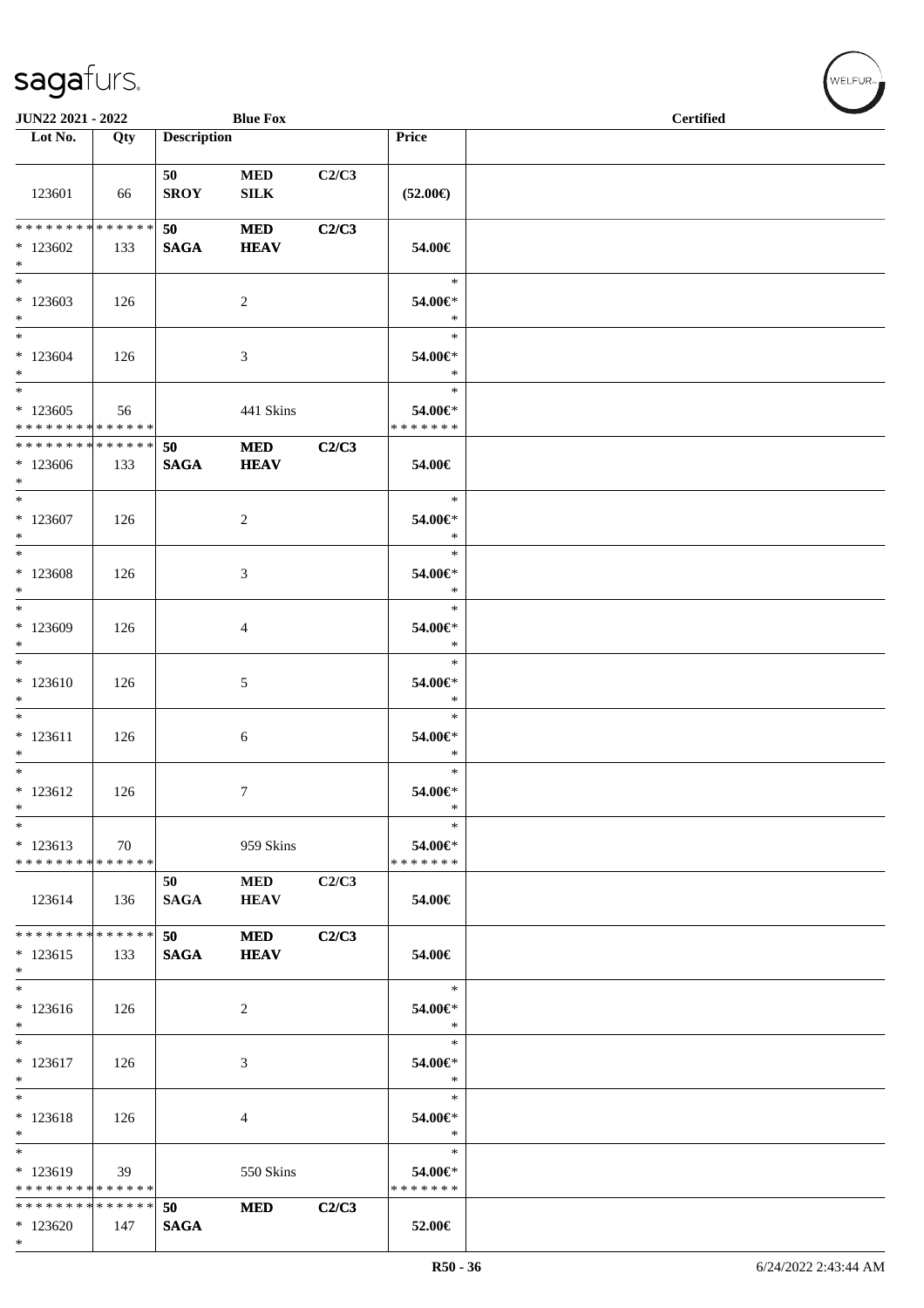\*

| <b>JUN22 2021 - 2022</b>                        |     |                                     | <b>Blue Fox</b> |       |                                                                        | <b>Certified</b> |
|-------------------------------------------------|-----|-------------------------------------|-----------------|-------|------------------------------------------------------------------------|------------------|
| $\overline{\phantom{1}}$ Lot No.                | Qty | <b>Description</b>                  |                 |       | Price                                                                  |                  |
| $*$<br>$* 123621$<br>$*$                        | 140 | 50 70 70 70 71 71 72<br><b>SAGA</b> | $\bf MED$       | C2/C3 | $\ast$<br>52.00€*<br>$\ast$                                            |                  |
| * 123622<br>$*$                                 | 140 |                                     | 3               |       | $\ast$<br>52.00€*<br>$\ast$                                            |                  |
| $*123623$<br>$*$                                | 140 |                                     | $\overline{4}$  |       | $\ast$<br>52.00€*<br>$\ast$                                            |                  |
| $*$<br>$*123624$<br>$*$                         | 140 |                                     | $\sqrt{5}$      |       | $\ast$<br>52.00€*<br>$*$                                               |                  |
| $*$<br>$*123625$<br>$*$                         | 140 |                                     | 6               |       | $\ast$<br>52.00€*<br>$\ast$                                            |                  |
| $*$ and $*$<br>$*123626$<br>$*$                 | 140 |                                     | $\tau$          |       | $\ast$<br>52.00€*<br>$\ast$                                            |                  |
| $*$<br>$*123627$<br>$*$                         | 140 |                                     | 8               |       | $\ast$<br>52.00€*<br>$\ast$                                            |                  |
| $*123628$<br>$*$                                | 140 |                                     | 9               |       | $\ast$<br>52.00€*<br>$\ast$                                            |                  |
| * 123629<br>$*$                                 | 140 |                                     | 10              |       | $\ast$<br>$(52.00\epsilon)$ *<br>$\ast$                                |                  |
| $*123630$<br>$*$                                | 140 |                                     | 11              |       | $\ast$<br>$(52.00\epsilon)$ *<br>$\ast$                                |                  |
| $*$<br>$* 123631$<br>$*$                        | 140 |                                     | 12              |       | $\ast$<br>$(52.00\epsilon)$ *<br>$\ast$                                |                  |
| $*$<br>$*123632$<br>$\ast$                      | 140 |                                     | 13              |       | $\ast$<br>$(52.00\epsilon)$ *<br>$\ast$                                |                  |
| $\ast$<br>$*123633$<br>$\ast$                   | 140 |                                     | 14              |       | $\ast$<br>$(52.00\epsilon)$ *<br>$\ast$                                |                  |
| $*$<br>$*123634$<br>$*$                         | 140 |                                     | 15              |       | $\ast$<br>$(52.00\epsilon)$ *<br>$\ast$                                |                  |
| $*123635$<br>$*$                                | 140 |                                     | 16              |       | $\ast$<br>$(52.00ε)$ *<br>$\ast$                                       |                  |
| $*123636$<br>$*$                                | 140 |                                     | 17              |       | $\ast$<br>$(52.00\mathnormal{\in}\mathcal{)^{\! \! \times}}$<br>$\ast$ |                  |
| $*$<br>$*123637$<br>* * * * * * * * * * * * * * | 53  |                                     | 2440 Skins      |       | $\ast$<br>$(52.00\epsilon)$ *<br>* * * * * * *                         |                  |
| * * * * * * * * * * * * * *<br>$*123638$<br>$*$ | 147 | 50<br><b>SAGA</b>                   | $\bf MED$       | C2/C3 | $(52.00\epsilon)$                                                      |                  |
| $*$<br>* 123639<br>$*$                          | 140 |                                     | 2               |       | $\ast$<br>$(52.00\epsilon)$ *<br>$\ast$                                |                  |
| $*$<br>$*123640$                                | 140 |                                     | 3               |       | $\ast$<br>$(52.00\epsilon)$ *                                          |                  |

 $(w$ ELFUR<sub>m</sub>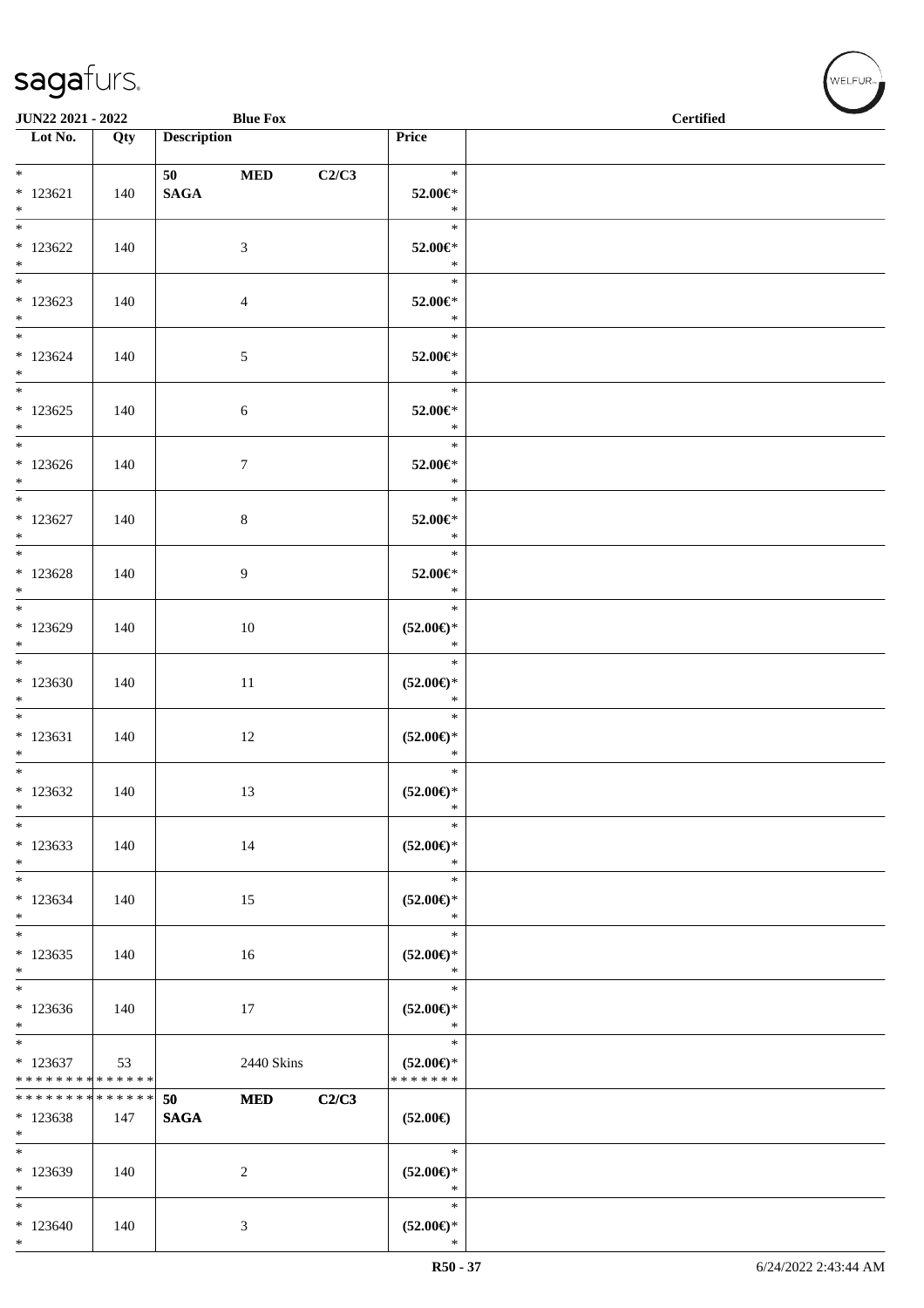| JUN22 2021 - 2022                                              |     |                    | <b>Blue Fox</b> |       |                                                                        | <b>Certified</b> |
|----------------------------------------------------------------|-----|--------------------|-----------------|-------|------------------------------------------------------------------------|------------------|
| $\overline{\phantom{1}}$ Lot No.                               | Qty | <b>Description</b> |                 |       | Price                                                                  |                  |
| $*$                                                            |     |                    |                 |       | $\ast$                                                                 |                  |
| $*123641$<br>$*$                                               | 140 | <b>SAGA</b>        | $\bf MED$       | C2/C3 | $(52.00\epsilon)$ *<br>$\ast$                                          |                  |
| $*123642$<br>$*$                                               | 140 |                    | 5               |       | $\ast$<br>$(52.00\epsilon)$ *<br>$\ast$                                |                  |
| $*$<br>$*123643$<br>$*$                                        | 140 |                    | 6               |       | $\ast$<br>$(52.00\epsilon)$ *<br>$\ast$                                |                  |
| $*$<br>$*123644$<br>$*$                                        | 140 |                    | $\tau$          |       | $\ast$<br>$(52.00\epsilon)$ *<br>$\ast$                                |                  |
| $\overline{\phantom{0}}$<br>$*123645$<br>$*$                   | 140 |                    | $\,8\,$         |       | $\ast$<br>$(52.00\epsilon)$ *<br>$\ast$                                |                  |
| $*$<br>$*123646$<br>$*$                                        | 140 |                    | 9               |       | $\ast$<br>$(52.00\epsilon)$ *<br>$\ast$                                |                  |
| $*$<br>$* 123647$<br>$*$                                       | 140 |                    | 10              |       | $\ast$<br>$(52.00\epsilon)$ *<br>$\ast$                                |                  |
| $*$<br>$*123648$<br>* * * * * * * * * * * * * *                | 140 |                    | 1547 Skins      |       | $\ast$<br>$(52.00\epsilon)$ *<br>* * * * * * *                         |                  |
| * * * * * * * * * * * * * * *<br>* 123649<br>$*$               | 147 | 50<br><b>SAGA</b>  | <b>MED</b>      | C2/C3 | $(52.00\epsilon)$                                                      |                  |
| $*123650$<br>$*$                                               | 140 |                    | $\overline{2}$  |       | $\ast$<br>$(52.00\mathsf{E})^*$<br>$\ast$                              |                  |
| $\overline{\phantom{0}}$<br>$* 123651$<br>$*$                  | 140 |                    | $\mathfrak{Z}$  |       | $\ast$<br>$(52.00\epsilon)$ *<br>$\ast$                                |                  |
| $*$<br>$*123652$<br>$\ast$                                     | 140 |                    | 4               |       | $\ast$<br>$(52.00\epsilon)$ *<br>$\ast$                                |                  |
| $*$<br>$*123653$<br>* * * * * * * * <mark>* * * * * * *</mark> | 140 |                    | 707 Skins       |       | $\ast$<br>$(52.00\epsilon)$ *<br>* * * * * * *                         |                  |
| * * * * * * * * <mark>* * * * * * *</mark><br>$*123654$<br>$*$ | 140 | 50<br><b>SAGA</b>  | <b>MED</b>      | C2/C3 | $(52.00\epsilon)$                                                      |                  |
| $*$<br>$*123655$<br>$*$                                        | 140 |                    | 2               |       | $\ast$<br>$(52.00\epsilon)$ *<br>$\ast$                                |                  |
| $*123656$<br>$*$                                               | 140 |                    | $\mathfrak{Z}$  |       | $\ast$<br>$(52.00\mathnormal{\in}\mathcal{)^{\! \! \times}}$<br>$\ast$ |                  |
| $\overline{\phantom{0}}$<br>$*123657$<br>$*$                   | 140 |                    | $\overline{4}$  |       | $\ast$<br>$(52.00\mathnormal{\in}\mathcal{)^{\! \! \times}}$<br>$\ast$ |                  |
| $\ast$<br>$*123658$<br>$*$                                     | 140 |                    | 5               |       | $\ast$<br>$(52.00\epsilon)$ *<br>$\ast$                                |                  |
| * 123659<br>$*$                                                | 140 |                    | 6               |       | $\ast$<br>$(52.00\epsilon)$ *<br>$\ast$                                |                  |
| $\ast$<br>$*123660$<br>$*$                                     | 140 |                    | $7\phantom{.0}$ |       | $\ast$<br>$(52.00\epsilon)$ *<br>$\ast$                                |                  |

 $w$ elfur<sub>m</sub>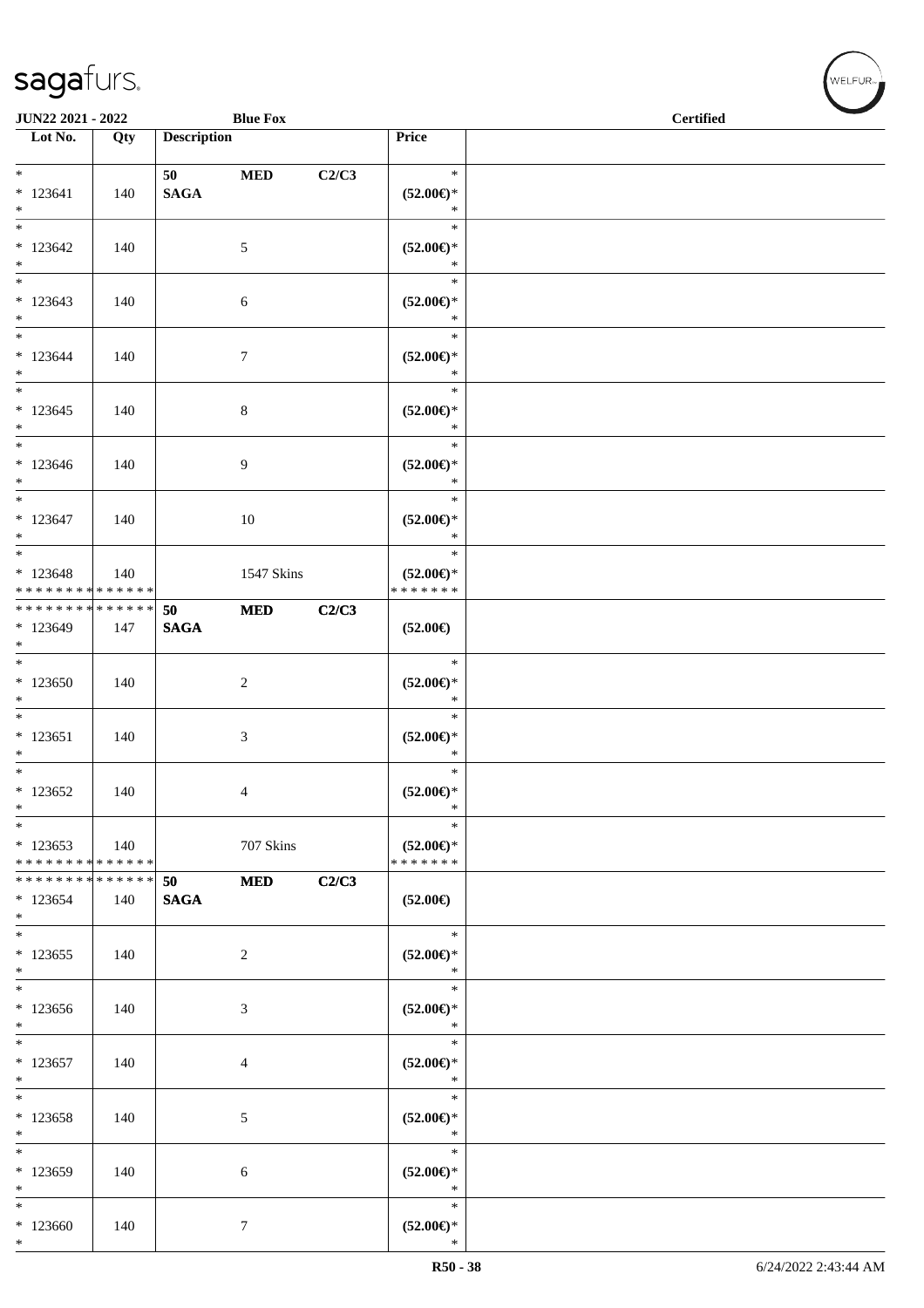| <b>JUN22 2021 - 2022</b>                   |     |                    | <b>Blue Fox</b> |       |                                      | <b>Certified</b> |
|--------------------------------------------|-----|--------------------|-----------------|-------|--------------------------------------|------------------|
| Lot $No.$                                  | Qty | <b>Description</b> |                 |       | Price                                |                  |
|                                            |     |                    |                 |       |                                      |                  |
| $*$ $*$                                    |     | 50 — 10            | $\bf MED$       | C2/C3 | $\ast$                               |                  |
| $*123661$                                  | 140 | <b>SAGA</b>        |                 |       | $(52.00\epsilon)$ *                  |                  |
| $*$                                        |     |                    |                 |       | $\ast$                               |                  |
|                                            |     |                    |                 |       | $\ast$                               |                  |
| $*123662$                                  | 140 |                    | 9               |       | $(52.00\epsilon)$ *                  |                  |
| $*$                                        |     |                    |                 |       | $\ast$                               |                  |
|                                            |     |                    |                 |       | $\ast$                               |                  |
| $*123663$                                  | 140 |                    | 10              |       | $(52.00\epsilon)$ *                  |                  |
| $*$                                        |     |                    |                 |       | $\ast$                               |                  |
|                                            |     |                    |                 |       | $\ast$                               |                  |
| $*123664$                                  | 140 |                    | 11              |       | $(52.00\epsilon)$ *                  |                  |
| $*$                                        |     |                    |                 |       | $\ast$<br>$\ast$                     |                  |
|                                            |     |                    |                 |       |                                      |                  |
| $*123665$<br>* * * * * * * * * * * * * *   | 143 |                    | 1683 Skins      |       | $(52.00\epsilon)$ *<br>* * * * * * * |                  |
| * * * * * * * * <mark>* * * * * * *</mark> |     | 50                 | <b>MED</b>      | C2/C3 |                                      |                  |
| $*123666$                                  | 161 | <b>SAGA</b>        | SLK             |       | 50.00€                               |                  |
| $*$                                        |     |                    |                 |       |                                      |                  |
| $\ast$                                     |     |                    |                 |       | $\ast$                               |                  |
| $*123667$                                  | 154 |                    | $\overline{c}$  |       | $50.00 \in$ *                        |                  |
| $*$                                        |     |                    |                 |       | $\ast$                               |                  |
| $*$                                        |     |                    |                 |       | $\ast$                               |                  |
| $*123668$                                  | 154 |                    | 3               |       | 50.00€*                              |                  |
| $*$                                        |     |                    |                 |       | $\ast$                               |                  |
| $*$                                        |     |                    |                 |       | $\ast$                               |                  |
| * 123669                                   | 154 |                    | 4               |       | $50.00 \in$ *                        |                  |
| $*$                                        |     |                    |                 |       | $\ast$                               |                  |
|                                            |     |                    |                 |       | $\ast$                               |                  |
| $*123670$                                  | 154 |                    | 5               |       | $(50.00ε)$ *                         |                  |
| $\ast$                                     |     |                    |                 |       | $\ast$                               |                  |
|                                            |     |                    |                 |       | $\ast$                               |                  |
| $*123671$                                  | 154 |                    | 6               |       | $(50.00\epsilon)$ *                  |                  |
| $*$<br>$*$                                 |     |                    |                 |       | $\ast$<br>$\ast$                     |                  |
| $*123672$                                  |     |                    |                 |       |                                      |                  |
| $\ast$                                     | 154 |                    | 7               |       | $(50.00\varepsilon)$ *<br>$\ast$     |                  |
| $\ast$                                     |     |                    |                 |       | $\ast$                               |                  |
| $*123673$                                  | 154 |                    | 8               |       | $(50.00\mathnormal{\infty})^*$       |                  |
| $\ast$                                     |     |                    |                 |       | $\ast$                               |                  |
| $\ast$                                     |     |                    |                 |       | $\ast$                               |                  |
| $*123674$                                  | 154 |                    | 9               |       | $(50.00ε)$ *                         |                  |
| $*$                                        |     |                    |                 |       | $\ast$                               |                  |
| $*$                                        |     |                    |                 |       | $\ast$                               |                  |
| $*123675$                                  | 132 |                    | 1525 Skins      |       | $(50.00 \in )^*$                     |                  |
| * * * * * * * * * * * * * *                |     |                    |                 |       | * * * * * * *                        |                  |
| * * * * * * * * * * * * * * *              |     | 50                 | <b>MED</b>      | C2/C3 |                                      |                  |
| $*123676$                                  | 154 | <b>SAGA</b>        | SLK             |       | $(50.00\epsilon)$                    |                  |
| $*$                                        |     |                    |                 |       |                                      |                  |
| $\overline{\phantom{0}}$                   |     |                    |                 |       | $\ast$                               |                  |
| $*123677$                                  | 154 |                    | 2               |       | $(50.00\in)^\ast$                    |                  |
| $*$                                        |     |                    |                 |       | $\ast$                               |                  |
| $*$                                        |     |                    |                 |       | $\ast$                               |                  |
| * 123678                                   | 154 |                    | 3               |       | $50.00 \in$ *<br>$\ast$              |                  |
| $*$<br>$*$                                 |     |                    |                 |       | $\ast$                               |                  |
|                                            |     |                    |                 |       |                                      |                  |
| * 123679<br>$\ast$                         | 154 |                    | 4               |       | $(50.00ε)$ *<br>$\ast$               |                  |
| $\ast$                                     |     |                    |                 |       | $\ast$                               |                  |
| * 123680                                   | 154 |                    | 5               |       | $(50.00\epsilon)$ *                  |                  |
| $\ast$                                     |     |                    |                 |       | $\ast$                               |                  |

、<br>WELFUR<sub>™</sub>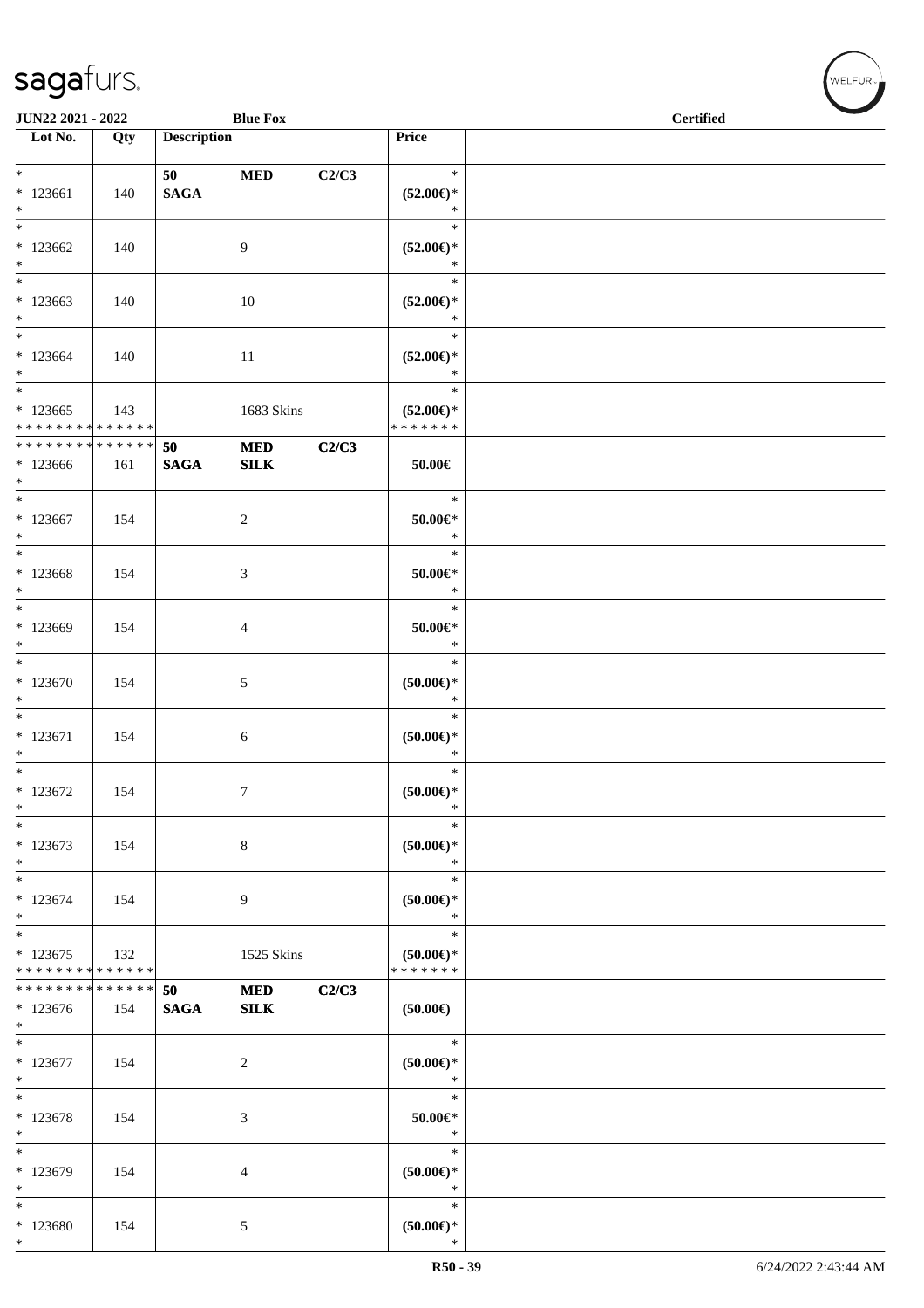| <b>JUN22 2021 - 2022</b>                                        |     |                    | <b>Blue Fox</b>            |       |                                         | <b>Certified</b> |  |
|-----------------------------------------------------------------|-----|--------------------|----------------------------|-------|-----------------------------------------|------------------|--|
| $\overline{\phantom{1}}$ Lot No.                                | Qty | <b>Description</b> |                            |       | Price                                   |                  |  |
|                                                                 |     |                    |                            |       |                                         |                  |  |
| $*$<br>* 123681<br>$*$                                          | 154 | 50<br><b>SAGA</b>  | <b>MED</b><br>${\bf SILK}$ | C2/C3 | $\ast$<br>$(50.00\epsilon)$ *<br>$\ast$ |                  |  |
| * 123682<br>$*$                                                 | 154 |                    | $\tau$                     |       | $\ast$<br>$(50.00ε)$ *<br>$\ast$        |                  |  |
| $\overline{\ast}$<br>* 123683<br>$*$                            | 154 |                    | 8                          |       | $\ast$<br>$(50.00\epsilon)$ *<br>$\ast$ |                  |  |
| $*$<br>* 123684<br>$*$                                          | 154 |                    | $\overline{9}$             |       | $\ast$<br>$(50.00ε)$ *<br>$\ast$        |                  |  |
| $*$ $-$<br>* 123685<br>$*$                                      | 154 |                    | 10                         |       | $\ast$<br>$(50.00ε)$ *<br>$\ast$        |                  |  |
| $*$<br>* 123686<br>* * * * * * * * <mark>* * * * * * *</mark>   | 154 |                    | 1694 Skins                 |       | $\ast$<br>$(50.00)$ *<br>* * * * * * *  |                  |  |
| * * * * * * * * <mark>* * * * * * *</mark><br>$* 123687$<br>$*$ | 161 | 50<br>SI           | <b>MED</b>                 | C2/C3 | $(49.00\epsilon)$                       |                  |  |
| * 123688<br>$\ast$                                              | 154 |                    | 2                          |       | $\ast$<br>49.00€*<br>$\ast$             |                  |  |
| $\overline{\ast}$<br>* 123689<br>$*$                            | 154 |                    | 3                          |       | $\ast$<br>$(49.00\epsilon)$ *<br>$\ast$ |                  |  |
| $*123690$<br>$*$                                                | 154 |                    | $\overline{4}$             |       | $\ast$<br>49.00€*<br>$\ast$             |                  |  |
| $*$<br>$*123691$<br>$\ast$                                      | 154 |                    | 5                          |       | $\ast$<br>49.00€*<br>$\ast$             |                  |  |
| $*$<br>* 123692<br>$\ast$                                       | 154 |                    | 6                          |       | $\ast$<br>49.00€*<br>$\ast$             |                  |  |
| $*$<br>* 123693<br>$*$                                          | 154 |                    | $\tau$                     |       | $\ast$<br>49.00€*<br>$\ast$             |                  |  |
| $*$<br>* 123694<br>$*$                                          | 154 |                    | $\,8\,$                    |       | $\ast$<br>$(49.00ε)$ *<br>$\ast$        |                  |  |
| $\overline{\phantom{0}}$<br>$*123695$<br>$*$                    | 154 |                    | $\boldsymbol{9}$           |       | $\ast$<br>$(49.00\epsilon)$ *<br>$\ast$ |                  |  |
| $*123696$<br>$*$                                                | 154 |                    | 10                         |       | $\ast$<br>$(49.00ε)$ *<br>$\ast$        |                  |  |
| * 123697<br>$*$                                                 | 154 |                    | 11                         |       | $\ast$<br>$(49.00ε)$ *<br>$\ast$        |                  |  |
| $*$<br>* 123698<br>$*$                                          | 154 |                    | 12                         |       | $\ast$<br>$(49.00ε)$ *<br>$\ast$        |                  |  |
| * 123699<br>$*$                                                 | 154 |                    | 13                         |       | $\ast$<br>$(49.00\epsilon)$ *<br>$\ast$ |                  |  |
| $*$<br>$*123700$<br>$*$                                         | 154 |                    | 14                         |       | $\ast$<br>$(49.00\epsilon)$ *<br>$\ast$ |                  |  |

、<br>WELFUR<sub>™</sub>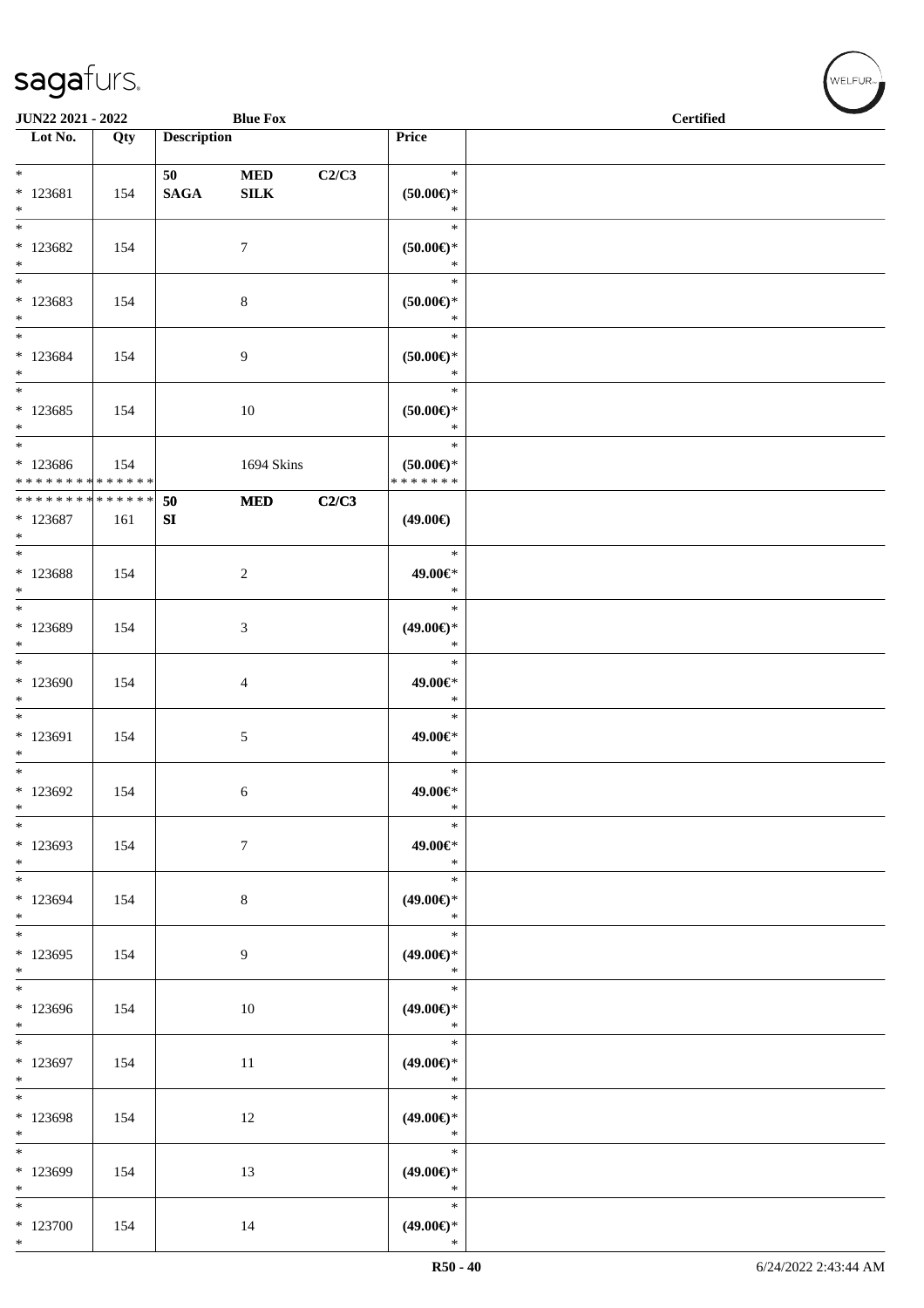#### S

\*

\* 123720 112 6

| sagafurs.                |     |                    |                 |       |                     |                  |
|--------------------------|-----|--------------------|-----------------|-------|---------------------|------------------|
| <b>JUN22 2021 - 2022</b> |     |                    | <b>Blue Fox</b> |       |                     | <b>Certified</b> |
| Lot No.                  | Qty | <b>Description</b> |                 |       | Price               |                  |
|                          |     |                    |                 |       |                     |                  |
| $\ast$                   |     | 50                 | <b>MED</b>      | C2/C3 | $\ast$              |                  |
| * 123701                 | 154 | <b>SI</b>          |                 |       | $(49.00\epsilon)$ * |                  |
| *                        |     |                    |                 |       | $\ast$              |                  |
| $\ast$                   |     |                    |                 |       | $\ast$              |                  |
| * 123702                 | 154 |                    | 16              |       | $(49.00\epsilon)$ * |                  |
| $\ast$                   |     |                    |                 |       | $\ast$              |                  |
| $\ast$                   |     |                    |                 |       | $\ast$              |                  |
| $* 122702$               | 55  |                    | $2526$ Sking    |       | (40.00)             |                  |

| $*123702$<br>$\ast$                  | 154 |             | 16              |       | $(49.00\epsilon)$ *<br>$\ast$            |  |
|--------------------------------------|-----|-------------|-----------------|-------|------------------------------------------|--|
| $\ast$                               |     |             |                 |       | $\ast$                                   |  |
| $*123703$                            | 55  |             | 2526 Skins      |       | $(49.00\epsilon)$ *                      |  |
| ******** <mark>******</mark>         |     |             |                 |       | * * * * * * *                            |  |
| **************                       |     | 50          | <b>MED</b>      | C2/C3 |                                          |  |
| $*123704$                            | 154 | SI          |                 |       | $(49.00\epsilon)$                        |  |
| $*$                                  |     |             |                 |       |                                          |  |
| $_{\ast}^{-}$                        |     |             |                 |       | $\ast$                                   |  |
| $*123705$                            | 154 |             | $\overline{2}$  |       | $(49.00\epsilon)$ *                      |  |
| $*$                                  |     |             |                 |       | $\ast$                                   |  |
| $\overline{\phantom{1}}$             |     |             |                 |       | $\ast$                                   |  |
| * 123706                             | 154 |             | $\mathfrak{Z}$  |       | $(49.00ε)$ *                             |  |
| $\ast$                               |     |             |                 |       | $\ast$                                   |  |
| $\overline{\ast}$                    |     |             |                 |       | $\ast$                                   |  |
| * 123707                             | 154 |             | $\overline{4}$  |       | $(49.00ε)$ *                             |  |
| $*$                                  |     |             |                 |       | $\ast$                                   |  |
| $\overline{\phantom{a}^*}$           |     |             |                 |       | $\ast$                                   |  |
| * 123708                             | 154 |             | $5\overline{)}$ |       | $(49.00\epsilon)$ *                      |  |
| $*$                                  |     |             |                 |       | $\ast$                                   |  |
| $*$                                  |     |             |                 |       | $\ast$                                   |  |
| * 123709                             | 154 |             | 6               |       | $(49.00€)$ *                             |  |
| $\ast$                               |     |             |                 |       | $\ast$                                   |  |
| $\ast$                               |     |             |                 |       | $\ast$                                   |  |
| $* 123710$                           | 154 |             | $\tau$          |       | $(49.00\epsilon)$ *                      |  |
| $\ast$                               |     |             |                 |       | $\ast$                                   |  |
| $\overline{\phantom{a}^*}$           |     |             |                 |       | $\ast$                                   |  |
| $* 123711$                           | 154 |             | $8\,$           |       | $(49.00\epsilon)$ *                      |  |
| $*$                                  |     |             |                 |       | $\ast$                                   |  |
| $\ast$                               |     |             |                 |       | $\ast$                                   |  |
| $* 123712$                           | 154 |             | 9               |       | $(49.00\epsilon)$ *                      |  |
| $*$                                  |     |             |                 |       | $\ast$                                   |  |
| $\ast$                               |     |             |                 |       | $\ast$                                   |  |
| $* 123713$                           | 154 |             | $10\,$          |       | $(49.00ε)$ *                             |  |
| $\ast$                               |     |             |                 |       | $\ast$                                   |  |
| $_{*}^{-}$                           |     |             |                 |       | $\ast$                                   |  |
| $* 123714$                           | 154 |             | 1694 Skins      |       | $(49.00\epsilon)$ *                      |  |
| ******** <mark>******</mark>         |     |             |                 |       | * * * * * * *                            |  |
| *************** 50                   |     |             | $XD/DK$ $C2/C3$ |       |                                          |  |
| $* 123715$                           | 119 | <b>SROY</b> | <b>HEAV</b>     |       | (60.00)                                  |  |
| $\ast$                               |     |             |                 |       |                                          |  |
| $\ast$                               |     |             |                 |       | $\ast$                                   |  |
| $* 123716$                           |     |             |                 |       |                                          |  |
| $\ast$                               | 112 |             | $\overline{2}$  |       | (60.00)<br>$\ast$                        |  |
| $\overline{\phantom{a}^*}$           |     |             |                 |       | $\ast$                                   |  |
| $* 123717$                           |     |             |                 |       |                                          |  |
| $*$                                  | 112 |             | $\mathfrak{Z}$  |       | $(60.00\mathnormal{\infty})^*$<br>$\ast$ |  |
| $\overline{\ast}$                    |     |             |                 |       | $\ast$                                   |  |
|                                      |     |             |                 |       |                                          |  |
| $* 123718$<br>$\ast$                 | 112 |             | $\overline{4}$  |       | $(60.00 \in )^*$<br>$\ast$               |  |
| $\overline{\phantom{1}}$             |     |             |                 |       | $\ast$                                   |  |
|                                      |     |             |                 |       |                                          |  |
| $* 123719$                           | 112 |             | $\sqrt{5}$      |       | (60.00)                                  |  |
| $\ast$<br>$\overline{\phantom{a}^*}$ |     |             |                 |       | $\ast$                                   |  |
|                                      |     |             |                 |       | $\ast$                                   |  |

\*

**(60.00€)**

.<br>WELFUR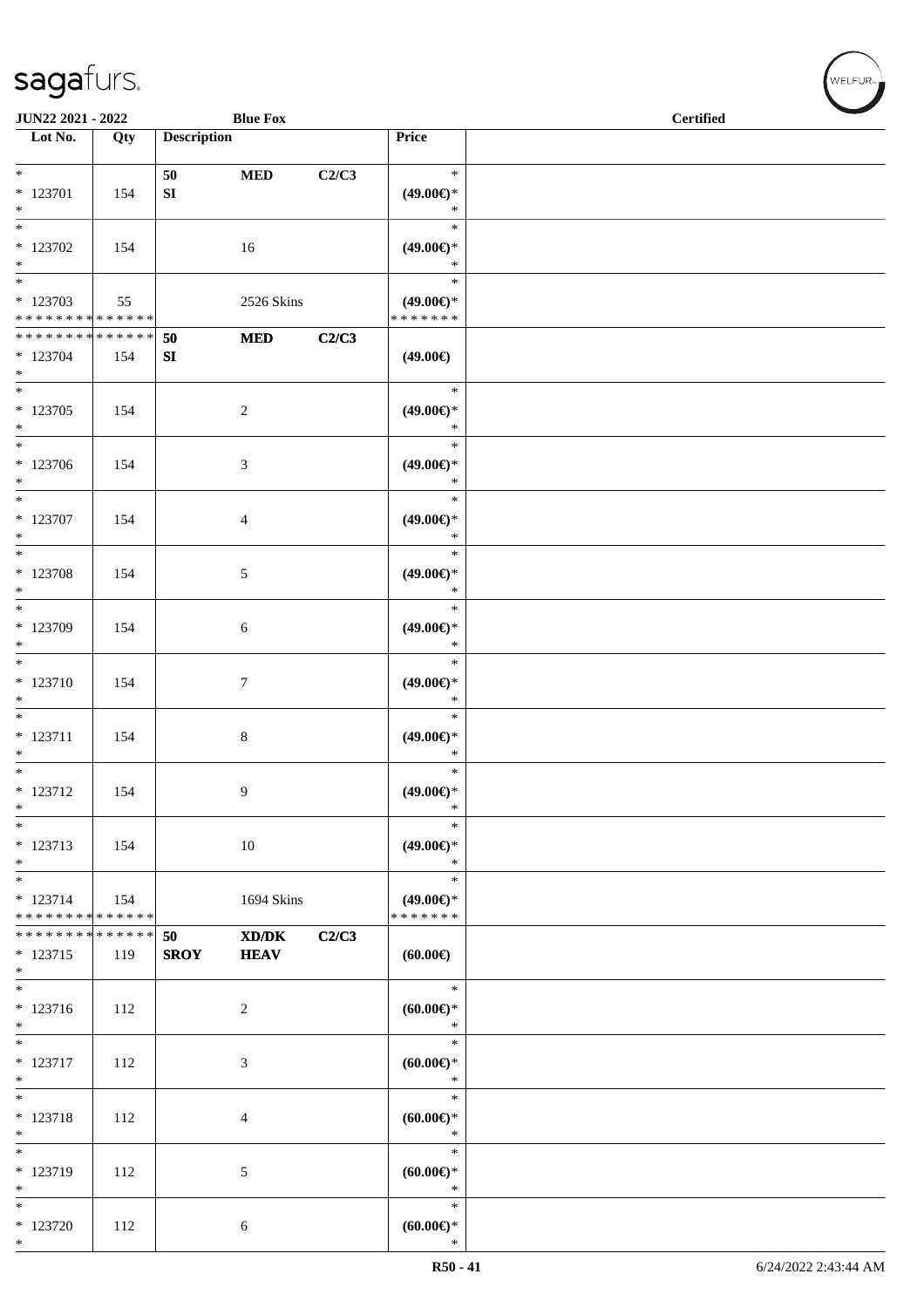#### sa

|     |                                               | <b>Blue Fox</b>             |                    |                        | <b>Certified</b> |
|-----|-----------------------------------------------|-----------------------------|--------------------|------------------------|------------------|
| Qty |                                               |                             |                    | Price                  |                  |
|     | 50                                            | XD/DK                       | C2/C3              | $\ast$                 |                  |
| 60  | <b>SROY</b>                                   | <b>HEAV</b>                 |                    | $(60.00\varepsilon)$ * |                  |
|     |                                               |                             |                    | * * * * * * *          |                  |
|     | <b>saga</b> turs.<br><b>JUN22 2021 - 2022</b> | * * * * * * * * * * * * * * | <b>Description</b> |                        |                  |

| $\ast$<br>$* 123721$<br>* * * * * * * * <mark>* * * * * * *</mark> | 60  | 50<br><b>SROY</b>        | XD/DK<br><b>HEAV</b>                                       | C2/C3 | $\ast$<br>$(60.00\varepsilon)$ *<br>* * * * * * * |  |
|--------------------------------------------------------------------|-----|--------------------------|------------------------------------------------------------|-------|---------------------------------------------------|--|
| * * * * * * * * * * * * * * <mark>*</mark><br>* 123722<br>$*$      | 119 | <b>50</b><br><b>SROY</b> | $\mathbf{X}\mathbf{D}/\mathbf{D}\mathbf{K}$<br><b>HEAV</b> | C2/C3 | (60.00)                                           |  |
| $\overline{\mathbf{r}}$<br>* 123723<br>$\ast$                      | 112 |                          | 2                                                          |       | $\ast$<br>$(60.00\varepsilon)$ *<br>$\ast$        |  |
| $*$<br>* 123724<br>$*$                                             | 112 |                          | $\mathfrak{Z}$                                             |       | $\ast$<br>$(60.00\varepsilon)$ *<br>$\ast$        |  |
| $\overline{\ }$<br>$*123725$<br>$*$                                | 112 |                          | $\overline{4}$                                             |       | $\ast$<br>$(60.00\varepsilon)$ *<br>$\ast$        |  |
| $\overline{\ast}$<br>* 123726<br>$*$                               | 112 |                          | $\sqrt{5}$                                                 |       | $\ast$<br>$(60.00ε)$ *<br>$\ast$                  |  |
| $\ast$<br>* 123727<br>$*$                                          | 112 |                          | $\sqrt{6}$                                                 |       | $\ast$<br>$(60.00\varepsilon)$ *<br>$\ast$        |  |
| $\overline{\ }$<br>* 123728<br>$*$<br>$*$                          | 112 |                          | $\tau$                                                     |       | $\ast$<br>$(60.00\varepsilon)$ *<br>$\ast$        |  |
| * 123729<br>$\ast$<br>$*$                                          | 112 |                          | 8                                                          |       | $\ast$<br>$(60.00\varepsilon)$ *<br>$\ast$        |  |
| * 123730<br>$*$                                                    | 112 |                          | 9                                                          |       | $\ast$<br>$(60.00\varepsilon)$ *<br>$\ast$        |  |
| $*$<br>$* 123731$<br>$*$                                           | 112 |                          | 10                                                         |       | $\ast$<br>$(60.00\varepsilon)$ *<br>$\ast$        |  |
| $\ddot{x}$<br>* 123732<br>$*$                                      | 112 |                          | 11                                                         |       | $\ast$<br>$(60.00\varepsilon)$ *<br>$\ast$        |  |
| $*$<br>* 123733<br>$*$ $-$                                         | 112 |                          | 12                                                         |       | $\ast$<br>(60.00)<br>$\ast$                       |  |
| $\ast$<br>$*123734$<br>$*$                                         | 112 |                          | 13                                                         |       | $\ast$<br>$(60.00\varepsilon)$ *<br>$\ast$        |  |
| $\ast$<br>$*123735$<br>* * * * * * * * * * * * * * *               | 68  |                          | 1531 Skins                                                 |       | $\ast$<br>$(60.00\varepsilon)$ *<br>* * * * * * * |  |
| * * * * * * * * * * * * * * <mark>*</mark><br>* 123736<br>$\ast$   | 119 | 50<br><b>SROY</b>        | $\boldsymbol{\text{XD/DK}}$<br><b>HEAV</b>                 | C2/C3 | (60.00)                                           |  |
| $\ast$<br>* 123737<br>$\ast$                                       | 112 |                          | 2                                                          |       | $\ast$<br>$(60.00ε)$ *<br>$\ast$                  |  |
| $*$<br>* 123738<br>* * * * * * * * <mark>* * * * * *</mark>        | 41  |                          | 272 Skins                                                  |       | $\ast$<br>$(60.00\varepsilon)$ *<br>* * * * * * * |  |
| * * * * * * * * <mark>* * * * * * *</mark><br>* 123739<br>$*$      | 119 | 50<br><b>SROY</b>        | XD/DK<br><b>HEAV</b>                                       | C2/C3 | (60.00)                                           |  |
| $\ast$<br>$*123740$<br>$\ast$                                      | 112 |                          | 2                                                          |       | $\ast$<br>$(60.00\varepsilon)$ *<br>$\ast$        |  |

.<br>Nei eur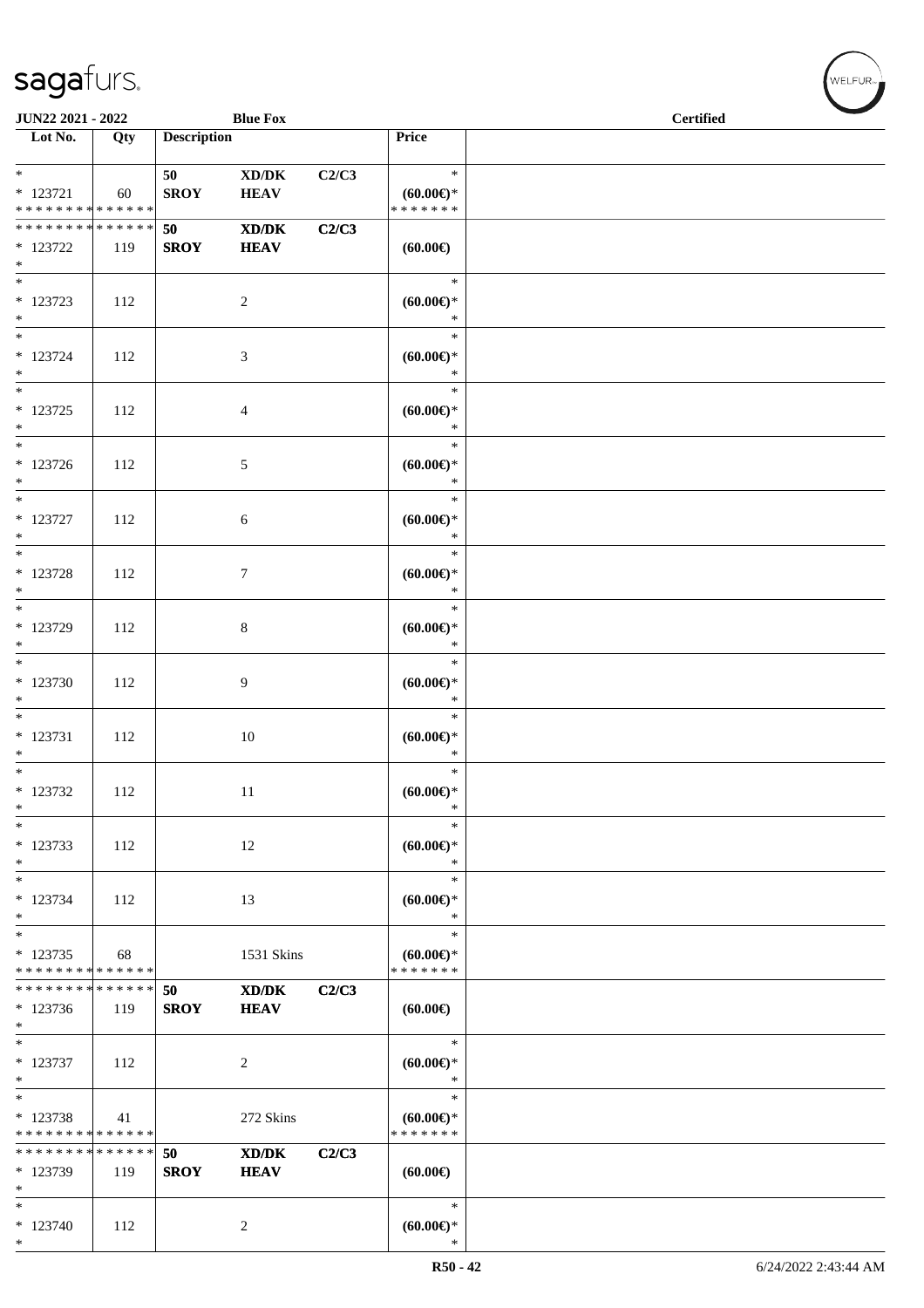| JUN22 2021 - 2022                                    |     |                    | <b>Blue Fox</b>                                    |       |                                                   | <b>Certified</b> | <b>STATE</b> |
|------------------------------------------------------|-----|--------------------|----------------------------------------------------|-------|---------------------------------------------------|------------------|--------------|
| $\overline{\phantom{1}}$ Lot No.                     | Qty | <b>Description</b> |                                                    |       | Price                                             |                  |              |
| $*$<br>$* 123741$<br>* * * * * * * * * * * * * *     | 24  | 50<br><b>SROY</b>  | $\bold{X}\bold{D}/\bold{D}\bold{K}$<br><b>HEAV</b> | C2/C3 | $\ast$<br>(60.00)<br>* * * * * * *                |                  |              |
| * * * * * * * * * * * * * * *<br>$*123742$<br>$\ast$ | 133 | 50<br><b>SROY</b>  | XD/DK                                              | C2/C3 | $(58.00\in)$                                      |                  |              |
| $\overline{\phantom{0}}$<br>* 123743<br>$*$          | 126 |                    | $\overline{2}$                                     |       | $\ast$<br>$(58.00\epsilon)$ *<br>$\ast$           |                  |              |
| $*$<br>$* 123744$<br>$\ast$                          | 126 |                    | $\mathfrak{Z}$                                     |       | $\ast$<br>$(58.00\epsilon)$ *<br>$\ast$           |                  |              |
| $\ast$<br>$* 123745$<br>$*$                          | 126 |                    | 4                                                  |       | $\ast$<br>$(58.00\epsilon)^\ast$<br>$\ast$        |                  |              |
| $*$<br>$* 123746$<br>$*$                             | 126 |                    | $\mathfrak{S}$                                     |       | $\ast$<br>$(58.00\epsilon)$ *<br>$\ast$           |                  |              |
| $*$<br>$* 123747$<br>$*$<br>$\overline{\phantom{0}}$ | 126 |                    | 6                                                  |       | $\ast$<br>$(58.00\epsilon)$ *<br>$\ast$           |                  |              |
| * 123748<br>$*$<br>$\overline{\phantom{0}}$          | 126 |                    | $\tau$                                             |       | $\ast$<br>$(58.00\epsilon)$ *<br>$\ast$           |                  |              |
| * 123749<br>$\ast$<br>$\overline{\ast}$              | 126 |                    | $\,8\,$                                            |       | $\ast$<br>$(58.00\epsilon)$ *<br>$\ast$           |                  |              |
| * 123750<br>$*$                                      | 126 |                    | 9                                                  |       | $\ast$<br>$(58.00\epsilon)$ *<br>$\ast$           |                  |              |
| $\ast$<br>$* 123751$<br>$*$<br>$\overline{\ast}$     | 126 |                    | 10                                                 |       | $\ast$<br>$(58.00\epsilon)$ *<br>$\ast$<br>$\ast$ |                  |              |
| $* 123752$<br>$\ast$<br>$\ast$                       | 126 |                    | 11                                                 |       | $(58.00\epsilon)$ *<br>∗<br>$\ast$                |                  |              |
| $*123753$<br>* * * * * * * * * * * * * *             | 29  |                    | 1422 Skins                                         |       | $(58.00\epsilon)$ *<br>* * * * * * *              |                  |              |
| * * * * * * * * * * * * * * *<br>$* 123754$<br>$*$   | 133 | 50<br><b>SROY</b>  | $\mathbf{X}\mathbf{D}/\mathbf{D}\mathbf{K}$        | C2/C3 | $(58.00\epsilon)$                                 |                  |              |
| $\overline{\phantom{0}}$<br>$*123755$<br>$*$         | 126 |                    | $\overline{2}$                                     |       | $\ast$<br>$(58.00\in)^\ast$<br>$\ast$             |                  |              |
| $\ast$<br>* 123756<br>$*$                            | 126 |                    | 3                                                  |       | $\ast$<br>$(58.00\in)^\ast$<br>$\ast$             |                  |              |
| $*$<br>$* 123757$<br>$*$                             | 126 |                    | 4                                                  |       | $\ast$<br>$(58.00\epsilon)$ *<br>$\ast$           |                  |              |
| $*$<br>* 123758<br>$*$                               | 126 |                    | 5                                                  |       | $\ast$<br>$(58.00\epsilon)$ *<br>$\ast$           |                  |              |
| $\ast$<br>* 123759<br>$*$                            | 126 |                    | 6                                                  |       | $\ast$<br>$(58.00\epsilon)$ *<br>$\ast$           |                  |              |
| $*$<br>$*123760$<br>$*$                              | 126 |                    | $\tau$                                             |       | $\ast$<br>$(58.00\epsilon)$ *<br>$\ast$           |                  |              |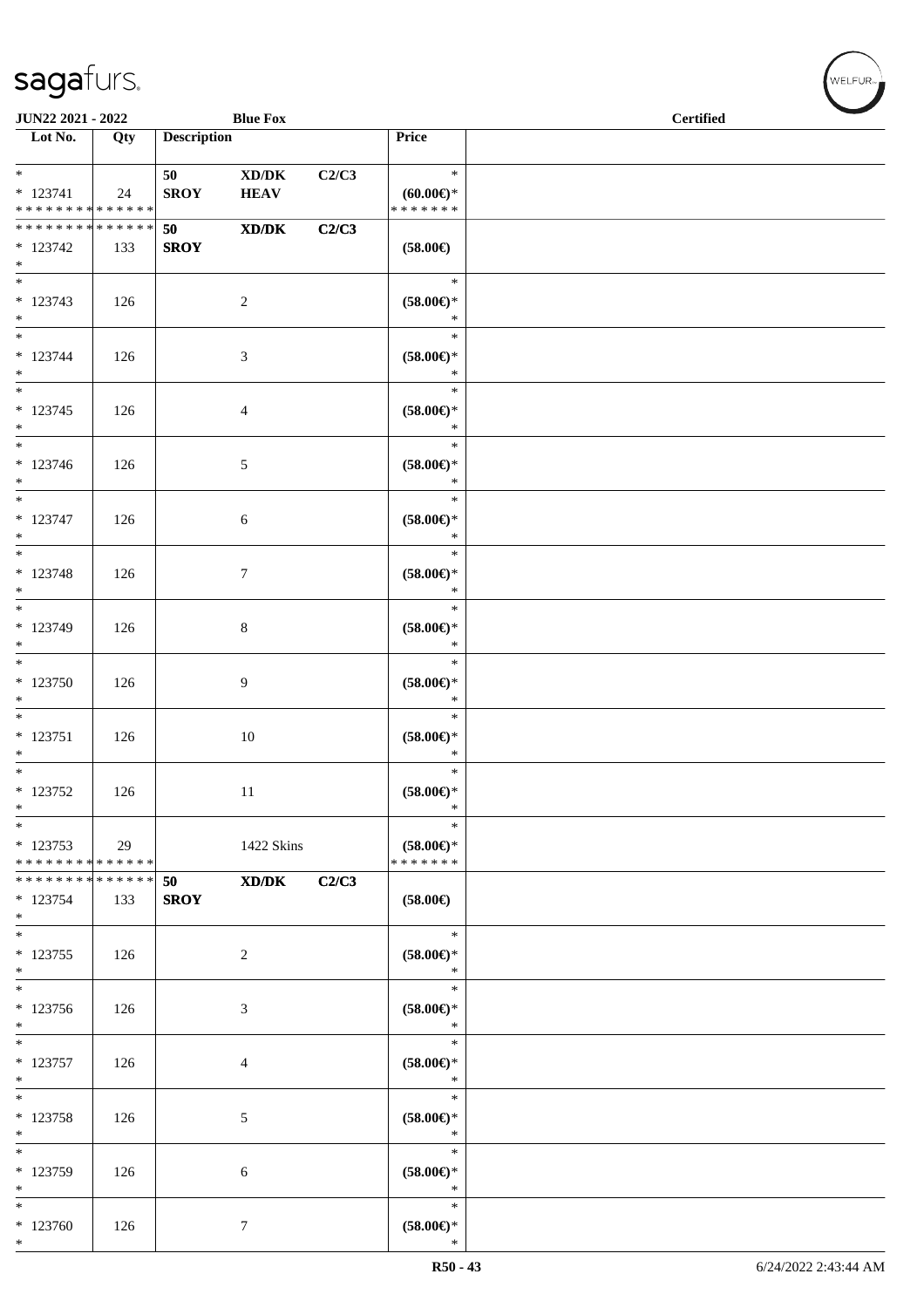\*

| JUN22 2021 - 2022                                                                   |     |                    | <b>Blue Fox</b>                                                       |                                                | <b>Contract Contract Contract Contract Contract Contract Contract Contract Contract Contract Contract Contract Contract Contract Contract Contract Contract Contract Contract Contract Contract Contract Contract Contract Contr</b><br><b>Certified</b> |
|-------------------------------------------------------------------------------------|-----|--------------------|-----------------------------------------------------------------------|------------------------------------------------|----------------------------------------------------------------------------------------------------------------------------------------------------------------------------------------------------------------------------------------------------------|
| Lot No.                                                                             | Qty | <b>Description</b> |                                                                       | Price                                          |                                                                                                                                                                                                                                                          |
| $*$<br>$* 123761$<br>$*$                                                            | 126 | 50<br><b>SROY</b>  | $\boldsymbol{\text{XD}}\boldsymbol{/}\boldsymbol{\text{DK}}$<br>C2/C3 | $\ast$<br>$(58.00\epsilon)$ *<br>$\ast$        |                                                                                                                                                                                                                                                          |
| $*123762$<br>$*$                                                                    | 126 |                    | $\overline{9}$                                                        | $\ast$<br>$(58.00\epsilon)$ *<br>$\ast$        |                                                                                                                                                                                                                                                          |
| * 123763<br>$*$                                                                     | 126 |                    | 10                                                                    | $\ast$<br>$(58.00\epsilon)$ *<br>$\ast$        |                                                                                                                                                                                                                                                          |
| $*$<br>$* 123764$<br>$*$                                                            | 126 |                    | 11                                                                    | $\ast$<br>$(58.00\epsilon)$ *<br>$\ast$        |                                                                                                                                                                                                                                                          |
| $\overline{\ast}$<br>$*123765$<br>$*$                                               | 126 |                    | 12                                                                    | $\ast$<br>$(58.00\epsilon)$ *<br>$\ast$        |                                                                                                                                                                                                                                                          |
| $\frac{1}{2}$<br>$*123766$<br>$*$                                                   | 126 |                    | 13                                                                    | $\ast$<br>$(58.00\epsilon)$ *<br>$\ast$        |                                                                                                                                                                                                                                                          |
| $* 123767$<br>$*$                                                                   | 126 |                    | 14                                                                    | $\ast$<br>$(58.00\epsilon)$ *<br>$\ast$        |                                                                                                                                                                                                                                                          |
| * 123768<br>$*$                                                                     | 126 |                    | 15                                                                    | $\ast$<br>$(58.00\epsilon)$ *<br>$\ast$        |                                                                                                                                                                                                                                                          |
| $\overline{\ast}$<br>* 123769<br>$*$                                                | 126 |                    | 16                                                                    | $\ast$<br>$(58.00\epsilon)$ *<br>$\ast$        |                                                                                                                                                                                                                                                          |
| $\overline{\phantom{0}}$<br>$*123770$<br>* * * * * * * * <mark>* * * * * * *</mark> | 69  |                    | 2092 Skins                                                            | $\ast$<br>$(58.00\epsilon)$ *<br>* * * * * * * |                                                                                                                                                                                                                                                          |
| * * * * * * * * <mark>* * * * * * *</mark><br>$* 123771$<br>$*$                     | 133 |                    | <b>IDENTICAL</b>                                                      | $(58.00\epsilon)$                              |                                                                                                                                                                                                                                                          |
| $* 123772$<br>$\ast$                                                                | 126 |                    | $\overline{c}$                                                        | $\ast$<br>$(58.00\epsilon)$ *<br>$\ast$        |                                                                                                                                                                                                                                                          |
| $\frac{1}{1}$<br>* 123773<br>$*$                                                    | 126 |                    | 3                                                                     | $\ast$<br>$(58.00\epsilon)$ *<br>$\ast$        |                                                                                                                                                                                                                                                          |
| $\overline{\phantom{0}}$<br>$* 123774$<br>$*$                                       | 126 |                    | $\overline{4}$                                                        | $\ast$<br>$(58.00\epsilon)$ *<br>$\ast$        |                                                                                                                                                                                                                                                          |
| $*$<br>* 123775<br>$*$                                                              | 126 |                    | $\mathfrak{S}$                                                        | $\ast$<br>$(58.00\epsilon)$ *<br>$\ast$        |                                                                                                                                                                                                                                                          |
| $_{*}$<br>* 123776<br>$*$                                                           | 126 |                    | 6                                                                     | $\ast$<br>$(58.00\epsilon)$ *<br>$\ast$        |                                                                                                                                                                                                                                                          |
| $*$<br>* 123777<br>$*$                                                              | 110 |                    | $\tau$                                                                | $\ast$<br>$(58.00\epsilon)$ *<br>$\ast$        |                                                                                                                                                                                                                                                          |
| $\overline{\phantom{0}}$<br>* 123778<br>* * * * * * * * <mark>* * * * * *</mark>    | 21  |                    | 894 Skins                                                             | $\ast$<br>$(58.00\epsilon)$ *<br>* * * * * * * |                                                                                                                                                                                                                                                          |
| * * * * * * * * <mark>* * * * * * *</mark><br>* 123779<br>$\ast$                    | 133 | 50<br><b>SROY</b>  | $\mathbf{X}\mathbf{D}/\mathbf{D}\mathbf{K}$<br>C2/C3                  | $(56.00\epsilon)$                              |                                                                                                                                                                                                                                                          |
| $*$<br>* 123780<br>$\ast$                                                           | 124 |                    | $\overline{c}$                                                        | $\ast$<br>$(56.00ε)$ *<br>$\ast$               |                                                                                                                                                                                                                                                          |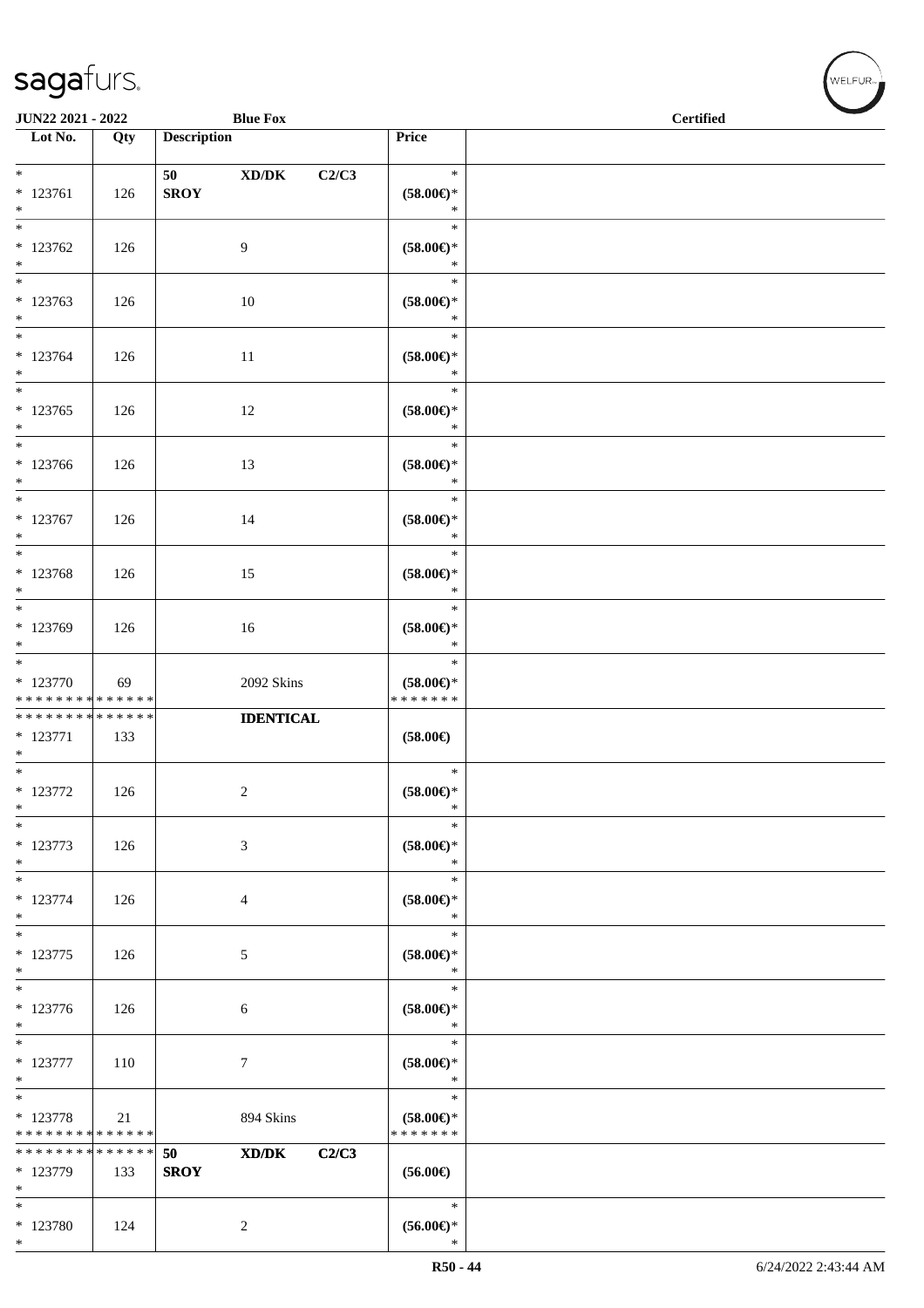| JUN22 2021 - 2022                          |     |                    | <b>Blue Fox</b>                                              |       |                                      | <b>Certified</b> |
|--------------------------------------------|-----|--------------------|--------------------------------------------------------------|-------|--------------------------------------|------------------|
| Lot No.                                    | Qty | <b>Description</b> |                                                              |       | Price                                |                  |
|                                            |     |                    |                                                              |       |                                      |                  |
| $*$                                        |     | 50                 | $\boldsymbol{\text{XD}}\boldsymbol{/}\boldsymbol{\text{DK}}$ | C2/C3 | $\ast$                               |                  |
| * 123781<br>* * * * * * * * * * * * * *    | 21  | <b>SROY</b>        |                                                              |       | $(56.00\epsilon)$ *<br>* * * * * * * |                  |
| * * * * * * * * * * * * * * *              |     | 50                 | $\mathbf{X}\mathbf{D}/\mathbf{D}\mathbf{K}$                  | C2/C3 |                                      |                  |
| * 123782                                   | 133 | <b>SROY</b>        |                                                              |       | $(56.00\epsilon)$                    |                  |
| $*$                                        |     |                    |                                                              |       |                                      |                  |
| $*$                                        |     |                    |                                                              |       | $\ast$                               |                  |
| * 123783                                   | 126 |                    | $\sqrt{2}$                                                   |       | $(56.00\epsilon)$ *                  |                  |
| $\ast$                                     |     |                    |                                                              |       | $\ast$                               |                  |
| $*$                                        |     |                    |                                                              |       | $\ast$                               |                  |
| * 123784                                   | 126 |                    | $\mathfrak{Z}$                                               |       | $(56.00\epsilon)$ *                  |                  |
| $*$                                        |     |                    |                                                              |       | $\ast$                               |                  |
| $\ast$                                     |     |                    |                                                              |       | $\ast$                               |                  |
| $*123785$<br>$*$                           | 119 |                    | $\overline{4}$                                               |       | $(56.00\epsilon)$ *<br>$\ast$        |                  |
| $*$                                        |     |                    |                                                              |       | $\ast$                               |                  |
| * 123786                                   | 18  |                    | 522 Skins                                                    |       | $(56.00ε)$ *                         |                  |
| * * * * * * * * <mark>* * * * * * *</mark> |     |                    |                                                              |       | * * * * * * *                        |                  |
| ******** <mark>******</mark>               |     | 50                 | XD/DK                                                        | C2/C3 |                                      |                  |
| * 123787                                   | 147 | <b>SROY</b>        | <b>SILK</b>                                                  |       | $(50.00\epsilon)$                    |                  |
| $*$                                        |     |                    |                                                              |       |                                      |                  |
|                                            |     |                    |                                                              |       | $\ast$                               |                  |
| * 123788                                   | 140 |                    | 2                                                            |       | $50.00 \in$ *                        |                  |
| $*$<br>$*$                                 |     |                    |                                                              |       | $\ast$<br>$\ast$                     |                  |
| * 123789                                   | 140 |                    | 3                                                            |       | $50.00 \in$ *                        |                  |
| $*$                                        |     |                    |                                                              |       | $\ast$                               |                  |
| $*$                                        |     |                    |                                                              |       | $\ast$                               |                  |
| * 123790                                   | 140 |                    | $\overline{4}$                                               |       | $50.00 \in$ *                        |                  |
| $\ast$                                     |     |                    |                                                              |       | $\ast$                               |                  |
| $*$                                        |     |                    |                                                              |       | $\ast$                               |                  |
| * 123791                                   | 140 |                    | 5                                                            |       | $50.00 \in$ *                        |                  |
| $*$                                        |     |                    |                                                              |       | $\ast$                               |                  |
| $*$                                        |     |                    |                                                              |       | $\ast$                               |                  |
| * 123792                                   | 140 |                    | 6                                                            |       | $(50.00\varepsilon)$ *               |                  |
| $*$<br>$\ast$                              |     |                    |                                                              |       | $\ast$<br>$\ast$                     |                  |
| * 123793                                   | 140 |                    | $\boldsymbol{7}$                                             |       | $(50.00ε)$ *                         |                  |
| $\ast$                                     |     |                    |                                                              |       | $\ast$                               |                  |
|                                            |     |                    |                                                              |       | $\ast$                               |                  |
| * 123794                                   | 140 |                    | $\,8\,$                                                      |       | (50.00)                              |                  |
| $*$                                        |     |                    |                                                              |       | $\ast$                               |                  |
| $*$                                        |     |                    |                                                              |       | $\ast$                               |                  |
| * 123795                                   | 140 |                    | 9                                                            |       | $(50.00 \in )^*$                     |                  |
| $*$<br>$\overline{\phantom{0}}$            |     |                    |                                                              |       | $\ast$                               |                  |
|                                            |     |                    |                                                              |       | $\ast$                               |                  |
| * 123796<br>$*$                            | 140 |                    | 10                                                           |       | $(50.00 \in )^*$<br>$\ast$           |                  |
|                                            |     |                    |                                                              |       | $\ast$                               |                  |
| * 123797                                   | 140 |                    | 11                                                           |       | $(50.00ε)$ *                         |                  |
| $*$                                        |     |                    |                                                              |       | $\ast$                               |                  |
|                                            |     |                    |                                                              |       | $\ast$                               |                  |
| * 123798                                   | 140 |                    | 12                                                           |       | $(50.00\varepsilon)$ *               |                  |
| $*$                                        |     |                    |                                                              |       | $\ast$                               |                  |
| $*$                                        |     |                    |                                                              |       | $\ast$                               |                  |
| * 123799<br>$*$                            | 140 |                    | 13                                                           |       | (50.00)<br>$\ast$                    |                  |
| $*$                                        |     |                    |                                                              |       | $\ast$                               |                  |
| $*123800$                                  | 140 |                    | 14                                                           |       | $(50.00 \in )^*$                     |                  |
| $*$                                        |     |                    |                                                              |       | $\ast$                               |                  |

、<br>WELFUR<sub>™</sub>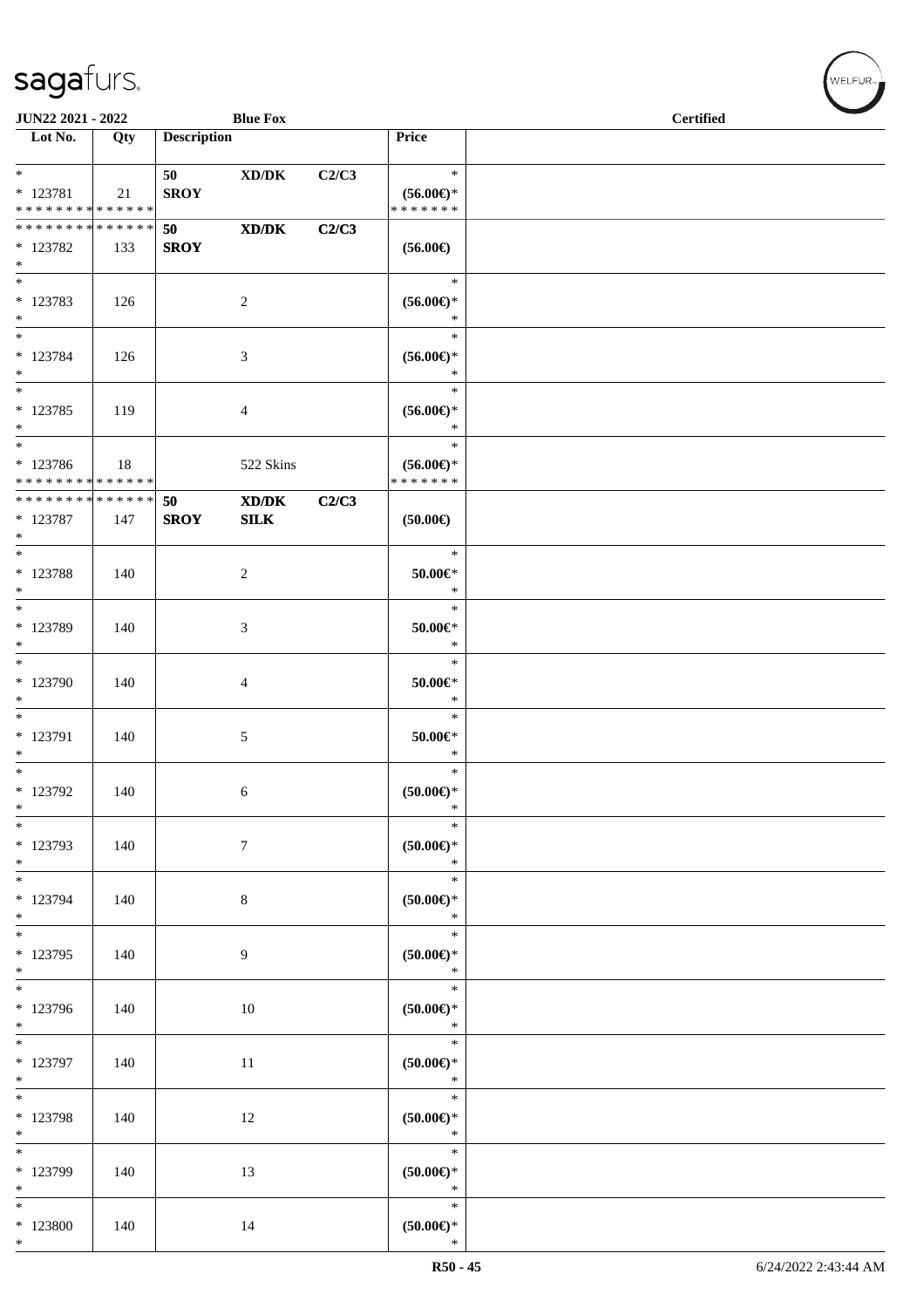| JUN22 2021 - 2022                                               |     |                    | <b>Blue Fox</b>                                     |       | <b>Certified</b>                               |  |  |  |
|-----------------------------------------------------------------|-----|--------------------|-----------------------------------------------------|-------|------------------------------------------------|--|--|--|
| Lot No.                                                         | Qty | <b>Description</b> |                                                     |       | Price                                          |  |  |  |
| $*$<br>$* 123801$<br>$*$                                        | 133 | 50<br><b>SROY</b>  | $\bold{X}\bold{D}/\bold{D}\bold{K}$<br>${\bf SILK}$ | C2/C3 | $\ast$<br>$(50.00\epsilon)$ *<br>$\ast$        |  |  |  |
| $\overline{\ast}$<br>$*123802$<br>* * * * * * * * * * * * * * * | 25  |                    | 2125 Skins                                          |       | $\ast$<br>$(50.00ε)$ *<br>* * * * * * *        |  |  |  |
| * * * * * * * * * * * * * * *<br>* 123803<br>$*$                | 147 | 50<br><b>SROY</b>  | XD/DK<br>${\bf SILK}$                               | C2/C3 | $(50.00\in)$                                   |  |  |  |
| $*$<br>$*123804$<br>$*$                                         | 140 |                    | $\sqrt{2}$                                          |       | $\ast$<br>$(50.00\in)^\ast$<br>$\ast$          |  |  |  |
| $*$<br>$*123805$<br>$\ast$                                      | 140 |                    | 3                                                   |       | $\ast$<br>$(50.00\in)^\ast$<br>$\ast$          |  |  |  |
| $\ast$<br>* 123806<br>$\ast$                                    | 140 |                    | $\overline{4}$                                      |       | $\ast$<br>$(50.00\epsilon)$ *<br>$\ast$        |  |  |  |
| $\ast$<br>* 123807<br>$*$                                       | 140 |                    | 5                                                   |       | $\ast$<br>$(50.00ε)$ *<br>$\ast$               |  |  |  |
| * 123808<br>$*$                                                 | 140 |                    | 6                                                   |       | $\ast$<br>$(50.00ε)$ *<br>$\ast$               |  |  |  |
| * 123809<br>$*$                                                 | 140 |                    | $\tau$                                              |       | $\ast$<br>$(50.00ε)$ *<br>$\ast$               |  |  |  |
| $*$<br>* 123810<br>$\ast$                                       | 140 |                    | $\,8\,$                                             |       | $\ast$<br>$(50.00ε)$ *<br>$\ast$               |  |  |  |
| $*$<br>$* 123811$<br>$*$                                        | 140 |                    | 9                                                   |       | $\ast$<br>$(50.00 \in )^*$<br>$\ast$           |  |  |  |
| $*$<br>$* 123812$<br>$\ast$                                     | 140 |                    | 10                                                  |       | $\ast$<br>$(50.00\epsilon)$ *<br>$\ast$        |  |  |  |
| $\ast$<br>* 123813<br>$*$                                       | 140 |                    | 11                                                  |       | $\ast$<br>$(50.00\epsilon)$ *<br>$\ast$        |  |  |  |
| $*$<br>$* 123814$<br>* * * * * * * * * * * * * *                | 110 |                    | 1657 Skins                                          |       | $\ast$<br>$(50.00\epsilon)$ *<br>* * * * * * * |  |  |  |
| * * * * * * * * * * * * * * *<br>* 123815<br>$*$                | 147 | 50<br><b>SROY</b>  | $\mathbf{X}\mathbf{D}/\mathbf{D}\mathbf{K}$<br>SLK  | C2/C3 | $(50.00\epsilon)$                              |  |  |  |
| * 123816<br>$*$                                                 | 140 |                    | $\overline{c}$                                      |       | $\ast$<br>$(50.00\in)^\ast$<br>$\ast$          |  |  |  |
| $*$<br>$* 123817$<br>$*$                                        | 140 |                    | 3                                                   |       | $\ast$<br>$(50.00ε)$ *<br>$\ast$               |  |  |  |
| $*$<br>* 123818<br>$*$                                          | 140 |                    | 4                                                   |       | $\ast$<br>$(50.00ε)$ *<br>$\ast$               |  |  |  |
| $\ast$<br>* 123819<br>$*$                                       | 140 |                    | 5                                                   |       | $\ast$<br>$(50.00ε)$ *<br>$\ast$               |  |  |  |
| $\ast$<br>$*123820$<br>$\ast$                                   | 140 |                    | 6                                                   |       | $\ast$<br>$(50.00ε)$ *<br>$\ast$               |  |  |  |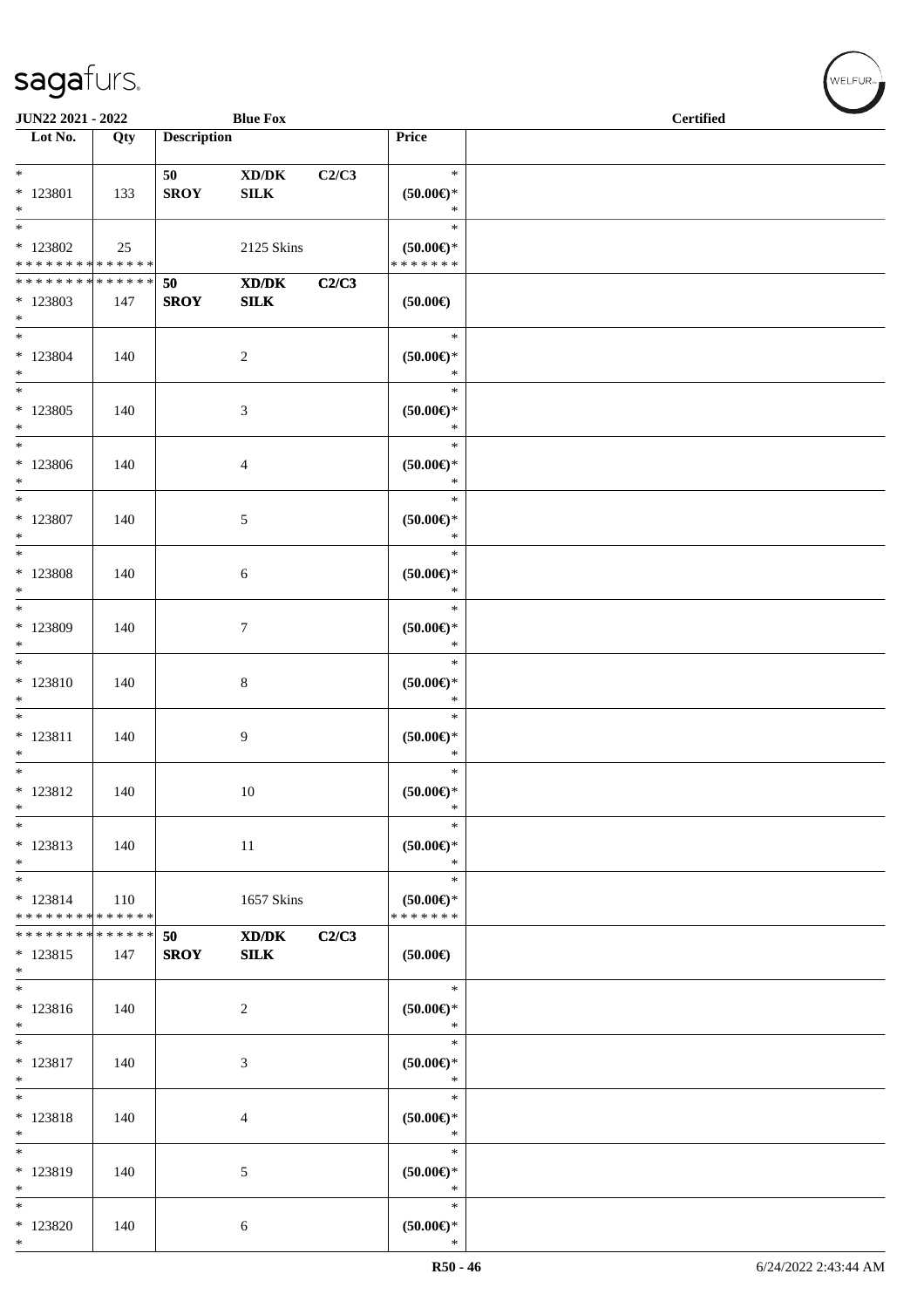| JUN22 2021 - 2022                                             |     |                    | <b>Blue Fox</b>                                    |       |                                         | $\sim$<br><b>Certified</b> |
|---------------------------------------------------------------|-----|--------------------|----------------------------------------------------|-------|-----------------------------------------|----------------------------|
| $\overline{\phantom{1}}$ Lot No.                              | Qty | <b>Description</b> |                                                    |       | Price                                   |                            |
| $\ast$<br>$* 123821$<br>$*$                                   | 140 | 50<br><b>SROY</b>  | $\boldsymbol{\text{XD}/\text{DK}}$<br>${\bf SILK}$ | C2/C3 | $\ast$<br>$(50.00\epsilon)$ *<br>$\ast$ |                            |
| $*$<br>$*$ 123822<br>$*$                                      | 140 |                    | $8\,$                                              |       | $\ast$<br>$(50.00\epsilon)$ *<br>$\ast$ |                            |
| $\overline{\phantom{0}}$<br>$* 123823$<br>$*$                 | 140 |                    | 9                                                  |       | $\ast$<br>$(50.00\epsilon)$ *<br>$\ast$ |                            |
| $*$<br>$*$ 123824<br>$\ast$                                   | 140 |                    | $10\,$                                             |       | $\ast$<br>$(50.00\epsilon)$ *<br>$\ast$ |                            |
| $*$<br>$* 123825$<br>$*$                                      | 140 |                    | 11                                                 |       | $\ast$<br>$(50.00\epsilon)$ *<br>$\ast$ |                            |
| $\ast$<br>$*123826$<br>$\ast$                                 | 140 |                    | 12                                                 |       | $\ast$<br>$(50.00ε)$ *<br>$\ast$        |                            |
| $*$<br>* 123827<br>$*$                                        | 140 |                    | 13                                                 |       | $\ast$<br>$(50.00\epsilon)$ *<br>$\ast$ |                            |
| * 123828<br>* * * * * * * * * * * * * *                       | 122 |                    | 1949 Skins                                         |       | $\ast$<br>$(50.00ε)$ *<br>* * * * * * * |                            |
| * * * * * * * * <mark>* * * * * * *</mark><br>* 123829<br>$*$ | 161 | 50<br><b>SROY</b>  | XD/DK<br>SLK                                       | C2/C3 | $(50.00\epsilon)$                       |                            |
| $*$<br>* 123830<br>$*$                                        | 154 |                    | $\sqrt{2}$                                         |       | $\ast$<br>(50.00)<br>$\ast$             |                            |
| $*$<br>* 123831<br>$*$                                        | 154 |                    | 3                                                  |       | $\ast$<br>$(50.00ε)$ *<br>$\ast$        |                            |
| $*$<br>* 123832<br>$\ast$                                     | 154 |                    | 4                                                  |       | $\ast$<br>$(50.00 \in )^*$<br>$\ast$    |                            |
| $\ast$<br>* 123833<br>$\ast$                                  | 154 |                    | $\sqrt{5}$                                         |       | $\ast$<br>$(50.00 \in )^*$<br>$\ast$    |                            |
| * 123834<br>$*$                                               | 154 |                    | $\sqrt{6}$                                         |       | $\ast$<br>$(50.00 \in )^*$<br>$\ast$    |                            |
| $*$<br>$* 123835$<br>$*$                                      | 154 |                    | $\boldsymbol{7}$                                   |       | $\ast$<br>$(50.00\in)^\ast$<br>$\ast$   |                            |
| $\overline{\phantom{0}}$<br>* 123836<br>$*$                   | 154 |                    | $\,8\,$                                            |       | $\ast$<br>$(50.00 \in )^*$<br>$\ast$    |                            |
| $*$<br>$*123837$<br>$*$                                       | 154 |                    | 9                                                  |       | $\ast$<br>(50.00)<br>$\ast$             |                            |
| $*$<br>* 123838<br>$*$                                        | 154 |                    | 10                                                 |       | $\ast$<br>$(50.00ε)$ *<br>$\ast$        |                            |
| $*$<br>* 123839<br>$*$                                        | 154 |                    | 11                                                 |       | $\ast$<br>$(50.00ε)$ *<br>$\ast$        |                            |
| $*$<br>* 123840<br>$*$                                        | 154 |                    | 12                                                 |       | $\ast$<br>$(50.00ε)$ *<br>$\ast$        |                            |

WELFUR<sub><sup>12</sup></sub>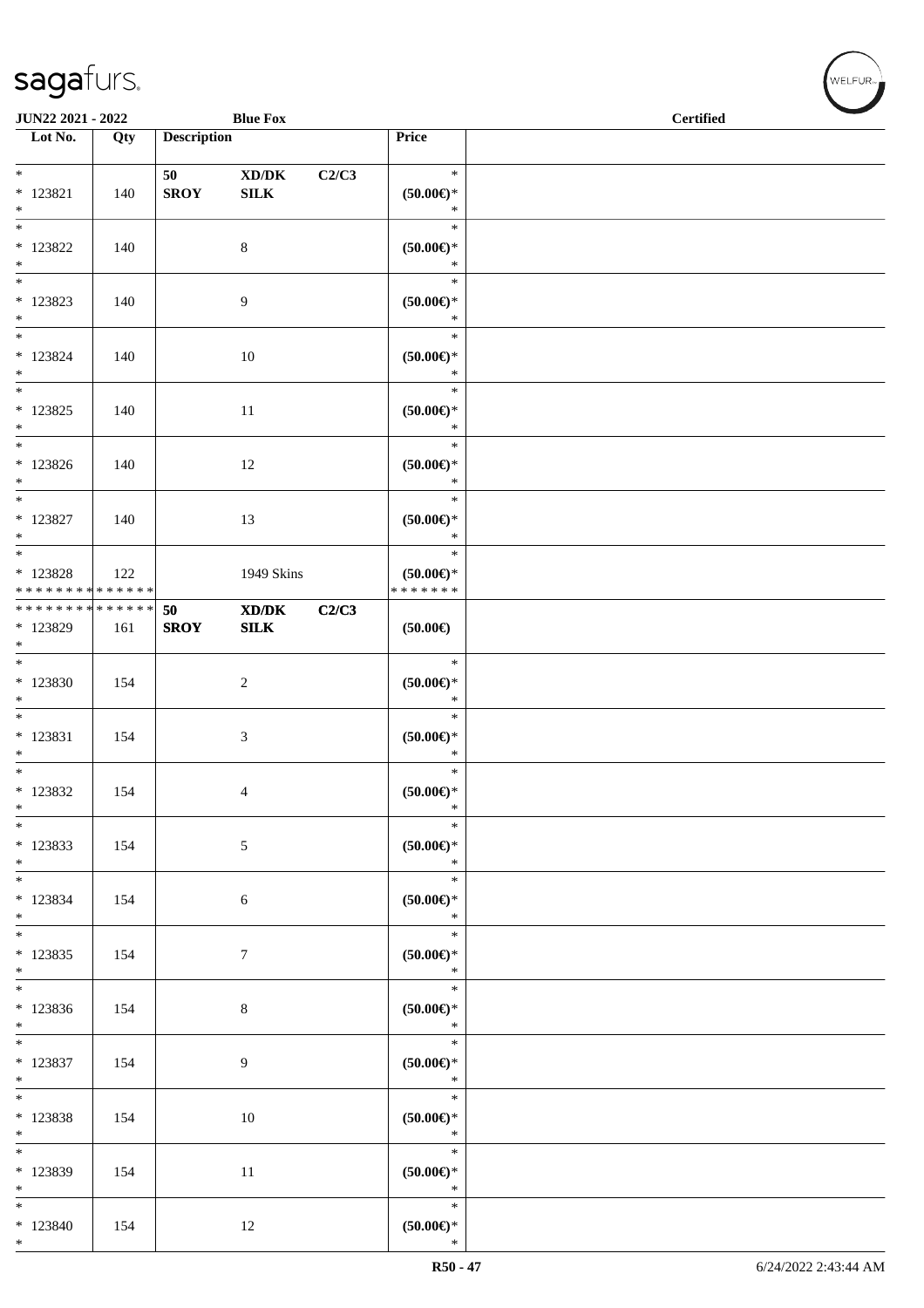| JUN22 2021 - 2022             |     |                    | <b>Blue Fox</b>                                                                                      |             |                                   | <b>Certified</b> |
|-------------------------------|-----|--------------------|------------------------------------------------------------------------------------------------------|-------------|-----------------------------------|------------------|
| Lot No.                       | Qty | <b>Description</b> |                                                                                                      |             | Price                             |                  |
|                               |     |                    |                                                                                                      |             |                                   |                  |
| $\ast$                        |     | 50                 | $\bold{X}\bold{D}/\bold{D}\bold{K}$                                                                  | C2/C3       | $\ast$                            |                  |
| $* 123841$                    | 154 | <b>SROY</b>        | SILK                                                                                                 |             | $(50.00ε)$ *                      |                  |
| $*$                           |     |                    |                                                                                                      |             | $\ast$                            |                  |
| $\ast$                        |     |                    |                                                                                                      |             | $\ast$                            |                  |
| * 123842                      | 26  |                    | 2035 Skins                                                                                           |             | $(50.00 \in )$ *<br>* * * * * * * |                  |
| * * * * * * * * * * * * * *   |     |                    |                                                                                                      |             |                                   |                  |
|                               |     | 50                 | XD/DK                                                                                                | C2/C3       |                                   |                  |
| 123843                        | 121 | <b>SROY</b>        | WOL2                                                                                                 | <b>HEAV</b> | $(56.00\epsilon)$                 |                  |
| * * * * * * * * * * * * * * * |     | 50                 | XD/DK                                                                                                | C2/C3       |                                   |                  |
| $* 123844$                    | 133 | <b>SROY</b>        | WOL2                                                                                                 |             | $(54.00\epsilon)$                 |                  |
| $*$                           |     |                    |                                                                                                      |             |                                   |                  |
| $*$                           |     |                    |                                                                                                      |             | $\ast$                            |                  |
| $* 123845$                    | 67  |                    | 200 Skins                                                                                            |             | $(54.00\epsilon)$ *               |                  |
| * * * * * * * * * * * * * *   |     |                    |                                                                                                      |             | * * * * * * *                     |                  |
| * * * * * * * * * * * * * * * |     | 50                 | XD/DK                                                                                                | C2/C3       |                                   |                  |
| $*123846$                     | 133 | <b>SAGA</b>        | <b>HEAV</b>                                                                                          |             | $(52.00\epsilon)$                 |                  |
| $*$                           |     |                    |                                                                                                      |             |                                   |                  |
| $*$                           |     |                    |                                                                                                      |             | $\ast$                            |                  |
| $* 123847$                    | 111 |                    | 244 Skins                                                                                            |             | $(52.00\epsilon)$ *               |                  |
| * * * * * * * * * * * * * *   |     |                    |                                                                                                      |             | * * * * * * *                     |                  |
| * * * * * * * * * * * * * * * |     | 50                 | XD/DK                                                                                                | C2/C3       |                                   |                  |
| * 123848                      | 133 | <b>SAGA</b>        | <b>HEAV</b>                                                                                          |             | $(52.00\epsilon)$                 |                  |
| $*$                           |     |                    |                                                                                                      |             |                                   |                  |
| $*$                           |     |                    |                                                                                                      |             | $\ast$                            |                  |
| * 123849                      | 126 |                    | 2                                                                                                    |             | $(52.00\epsilon)$ *               |                  |
| $\ast$                        |     |                    |                                                                                                      |             | $\ast$                            |                  |
| $\ast$                        |     |                    |                                                                                                      |             | $\ast$                            |                  |
| $*123850$                     | 126 |                    | 3                                                                                                    |             | $(52.00\epsilon)$ *               |                  |
| $\ast$                        |     |                    |                                                                                                      |             | $\ast$                            |                  |
| $*$                           |     |                    |                                                                                                      |             | $\ast$                            |                  |
| $* 123851$                    | 126 |                    | $\overline{4}$                                                                                       |             | $(52.00\epsilon)$ *<br>$\ast$     |                  |
| $*$<br>$*$                    |     |                    |                                                                                                      |             | $\ast$                            |                  |
| * 123852                      | 128 |                    | 639 Skins                                                                                            |             | $(52.00\epsilon)$ *               |                  |
| * * * * * * * * * * * * * * * |     |                    |                                                                                                      |             | * * * * * * *                     |                  |
|                               |     | 50                 | $\bold{X}\bold{D}/\bold{D}\bold{K}$                                                                  | C2/C3       |                                   |                  |
| 123853                        | 67  | <b>SAGA</b>        | <b>HEAV</b>                                                                                          |             | 52.00€                            |                  |
|                               |     |                    |                                                                                                      |             |                                   |                  |
| * * * * * * * * * * * * * *   |     | 50                 | $\boldsymbol{\text{X}}\boldsymbol{\text{D}}\boldsymbol{/}\boldsymbol{\text{D}}\boldsymbol{\text{K}}$ | C2/C3       |                                   |                  |
| * 123854                      | 133 | <b>SAGA</b>        | <b>HEAV</b>                                                                                          |             | $(52.00\epsilon)$                 |                  |
| $*$                           |     |                    |                                                                                                      |             |                                   |                  |
| $*$                           |     |                    |                                                                                                      |             | $\ast$                            |                  |
| $* 123855$                    | 126 |                    | 2                                                                                                    |             | $(52.00\epsilon)$ *               |                  |
| $\ast$                        |     |                    |                                                                                                      |             | $\ast$                            |                  |
| $\ast$                        |     |                    |                                                                                                      |             | $\ast$                            |                  |
| * 123856                      | 126 |                    | 3                                                                                                    |             | $(52.00\epsilon)$ *               |                  |
| $\ast$                        |     |                    |                                                                                                      |             | $\ast$                            |                  |
| $\ast$                        |     |                    |                                                                                                      |             | $\ast$                            |                  |
| $* 123857$                    | 121 |                    | 506 Skins                                                                                            |             | $(52.00\epsilon)$ *               |                  |
| * * * * * * * * * * * * * *   |     |                    |                                                                                                      |             | * * * * * * *                     |                  |
| * * * * * * * * * * * * * *   |     | 50                 | XD/DK                                                                                                | C2/C3       |                                   |                  |
| * 123858                      | 147 | <b>SAGA</b>        |                                                                                                      |             | $(50.00\epsilon)$                 |                  |
| $\ast$<br>$*$                 |     |                    |                                                                                                      |             | $\ast$                            |                  |
|                               |     |                    |                                                                                                      |             |                                   |                  |
| * 123859<br>$\ast$            | 140 |                    | 2                                                                                                    |             | $(50.00 \in )^*$<br>∗             |                  |
| $\ast$                        |     |                    |                                                                                                      |             | $\ast$                            |                  |
| * 123860                      | 140 |                    | 3                                                                                                    |             | $(50.00 \in )^*$                  |                  |
| $*$                           |     |                    |                                                                                                      |             | $\ast$                            |                  |
|                               |     |                    |                                                                                                      |             |                                   |                  |

WELFUR<sub><sup>N</sup></sub>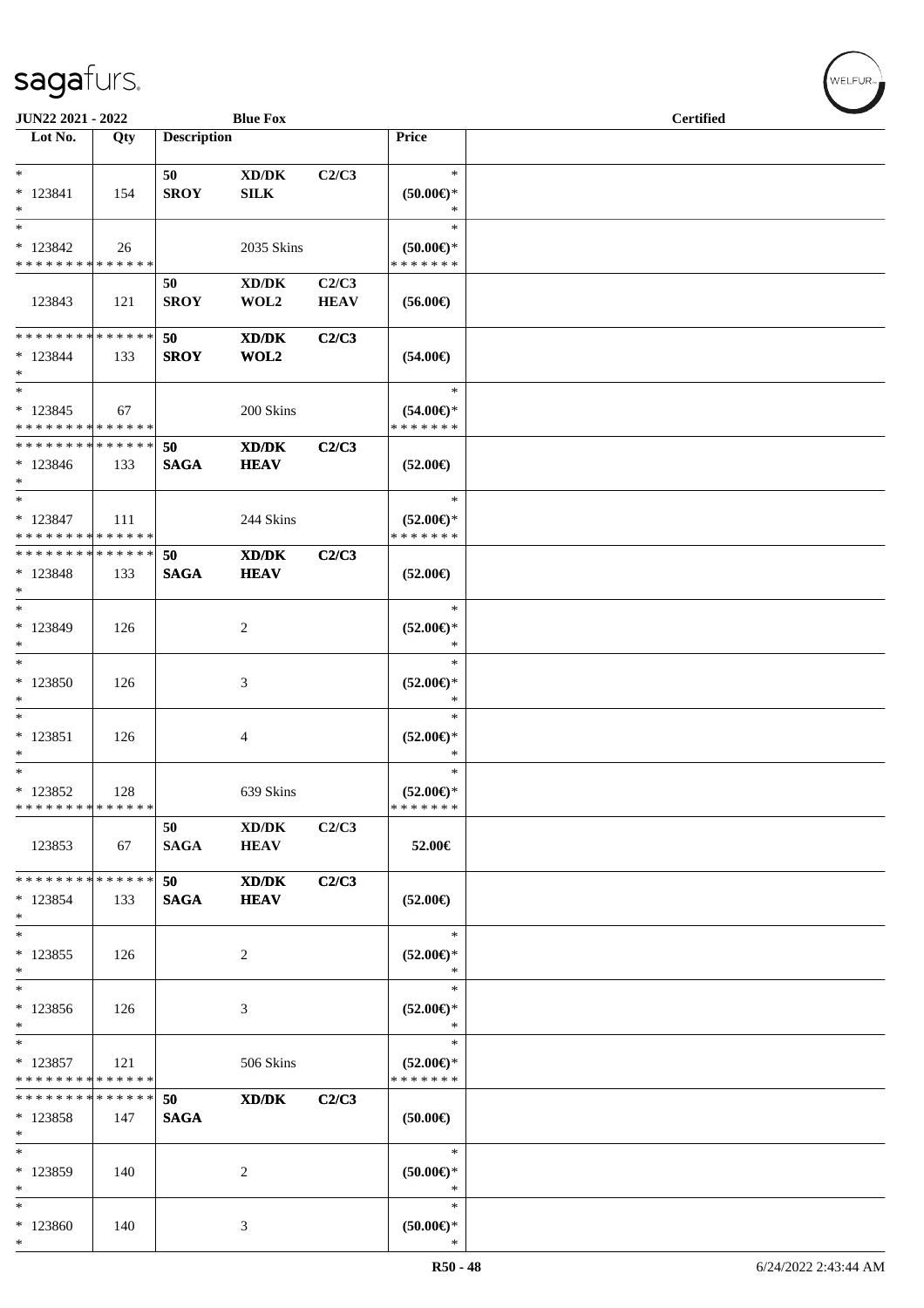| JUN22 2021 - 2022                                             |     |                    | <b>Blue Fox</b> |       |                                            | <b>Contract Contract Contract Contract Contract Contract Contract Contract Contract Contract Contract Contract Contract Contract Contract Contract Contract Contract Contract Contract Contract Contract Contract Contract Contr</b><br><b>Certified</b> |
|---------------------------------------------------------------|-----|--------------------|-----------------|-------|--------------------------------------------|----------------------------------------------------------------------------------------------------------------------------------------------------------------------------------------------------------------------------------------------------------|
| $\overline{\phantom{1}}$ Lot No.                              | Qty | <b>Description</b> |                 |       | Price                                      |                                                                                                                                                                                                                                                          |
| $*$<br>$* 123861$<br>$*$                                      | 140 | $\mathbf{SAGA}$    | XD/DK           | C2/C3 | $\ast$<br>$(50.00ε)$ *<br>$\ast$           |                                                                                                                                                                                                                                                          |
| $\overline{\phantom{0}}$<br>$*123862$<br>$*$                  | 140 |                    | $\mathfrak{S}$  |       | $\ast$<br>$(50.00ε)$ *<br>$\ast$           |                                                                                                                                                                                                                                                          |
| $*$<br>$*123863$<br>$*$                                       | 140 |                    | 6               |       | $\ast$<br>$(50.00ε)$ *<br>$\ast$           |                                                                                                                                                                                                                                                          |
| $*$<br>$* 123864$<br>$*$                                      | 140 |                    | $\tau$          |       | $\ast$<br>$(50.00ε)$ *<br>$\ast$           |                                                                                                                                                                                                                                                          |
| $*$<br>$*123865$<br>$*$                                       | 140 |                    | $\,8\,$         |       | $\ast$<br>$(50.00ε)$ *<br>$\ast$           |                                                                                                                                                                                                                                                          |
| $*$<br>$*123866$<br>$*$                                       | 140 |                    | 9               |       | $\ast$<br>$(50.00ε)$ *<br>$\ast$           |                                                                                                                                                                                                                                                          |
| * 123867<br>$*$                                               | 140 |                    | $10\,$          |       | $\ast$<br>$(50.00ε)$ *<br>$\ast$           |                                                                                                                                                                                                                                                          |
| $* 123868$<br>$*$                                             | 140 |                    | $11\,$          |       | $\ast$<br>$(50.00ε)$ *<br>$\ast$           |                                                                                                                                                                                                                                                          |
| $\overline{\ast}$<br>* 123869<br>$*$                          | 140 |                    | 12              |       | $\ast$<br>$(50.00ε)$ *<br>$\ast$           |                                                                                                                                                                                                                                                          |
| $*$<br>$*123870$<br>$*$                                       | 140 |                    | 13              |       | $\ast$<br>$(50.00 \in )^*$<br>$\ast$       |                                                                                                                                                                                                                                                          |
| $*$<br>$* 123871$<br>$*$                                      | 140 |                    | 14              |       | $\ast$<br>$(50.00ε)$ *<br>$\ast$           |                                                                                                                                                                                                                                                          |
| $*$<br>$*$ 123872<br>$*$                                      | 140 |                    | 15              |       | $\ast$<br>$(50.00\varepsilon)$ *<br>$\ast$ |                                                                                                                                                                                                                                                          |
| $\ast$<br>* 123873<br>$*$                                     | 140 |                    | 16              |       | $\ast$<br>$(50.00ε)$ *<br>$\ast$           |                                                                                                                                                                                                                                                          |
| * 123874<br>$*$                                               | 140 |                    | 17              |       | $\ast$<br>$(50.00ε)$ *<br>$\ast$           |                                                                                                                                                                                                                                                          |
| $*$<br>$*$ 123875<br>$*$                                      | 140 |                    | 18              |       | $\ast$<br>$(50.00)$ *<br>$\ast$            |                                                                                                                                                                                                                                                          |
| $\overline{\phantom{0}}$<br>$* 123876$<br>$*$                 | 140 |                    | 19              |       | $\ast$<br>$(50.00 \in )^*$<br>$\ast$       |                                                                                                                                                                                                                                                          |
| $\overline{\phantom{0}}$<br>$* 123877$<br>$*$                 | 140 |                    | 20              |       | $\ast$<br>$(50.00ε)$ *<br>$\ast$           |                                                                                                                                                                                                                                                          |
| $*$<br>* 123878<br>$*$                                        | 140 |                    | 21              |       | $\ast$<br>$(50.00ε)$ *<br>$\ast$           |                                                                                                                                                                                                                                                          |
| $*$<br>* 123879<br>$*$                                        | 140 |                    | 22              |       | $\ast$<br>$(50.00ε)$ *<br>$\ast$           |                                                                                                                                                                                                                                                          |
| $*$<br>* 123880<br>* * * * * * * * <mark>* * * * * * *</mark> | 27  |                    | 3114 Skins      |       | $\ast$<br>$(50.00ε)$ *<br>* * * * * * *    |                                                                                                                                                                                                                                                          |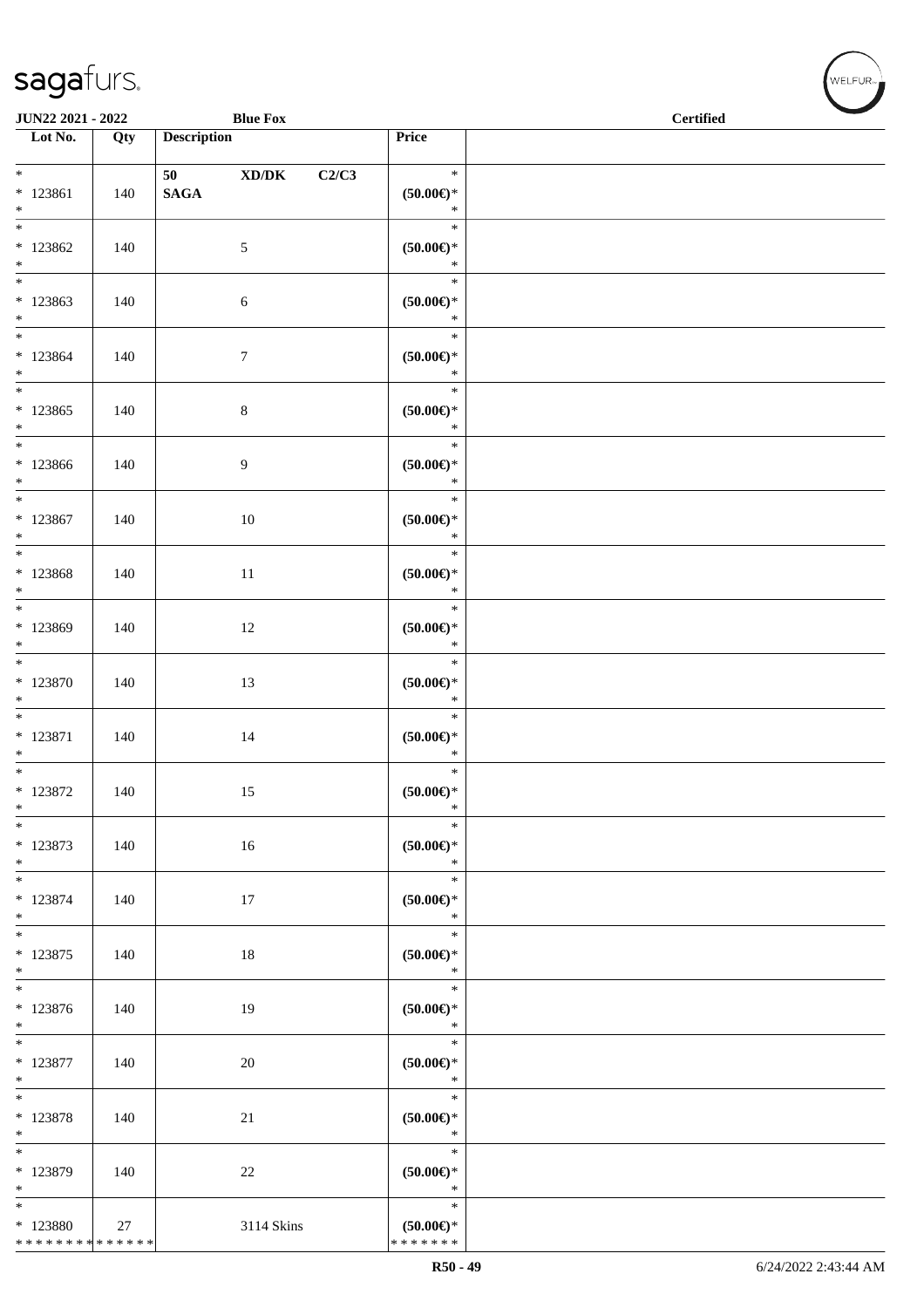| JUN22 2021 - 2022                                 |                    |                    | <b>Blue Fox</b>             |       |                                                   | <b>Certified</b> |  |
|---------------------------------------------------|--------------------|--------------------|-----------------------------|-------|---------------------------------------------------|------------------|--|
| Lot No.                                           | Qty                | <b>Description</b> |                             |       | Price                                             |                  |  |
| ******** <mark>******</mark><br>$*$ 123881<br>$*$ | 147                | 50<br><b>SAGA</b>  | XD/DK                       | C2/C3 | $50.00\in$                                        |                  |  |
| $*$<br>$* 123882$<br>$*$                          | 140                |                    | $\overline{c}$              |       | $\ast$<br>$(50.00ε)$ *<br>$\ast$                  |                  |  |
| $\overline{\phantom{0}}$<br>* 123883<br>$*$       | 140                |                    | 3                           |       | $\ast$<br>$(50.00ε)$ *<br>$\ast$                  |                  |  |
| $*$<br>$* 123884$<br>$*$                          | 140                |                    | 4                           |       | $\ast$<br>$(50.00ε)$ *<br>$\ast$                  |                  |  |
| $*$<br>$* 123885$<br>$*$                          | 140                |                    | 5                           |       | $\ast$<br>$(50.00ε)$ *<br>$\ast$                  |                  |  |
| $*$<br>$*123886$<br>$*$                           | 105                |                    | 6                           |       | $\ast$<br>$50.00 \in$<br>$\ast$                   |                  |  |
| $*$<br>* 123887<br>* * * * * * * * * * * * * *    | 90                 |                    | 902 Skins                   |       | $\ast$<br>$(50.00\varepsilon)$ *<br>* * * * * * * |                  |  |
| * * * * * * * * * * * * * * *<br>* 123888<br>$*$  | 147                | 50<br><b>SAGA</b>  | XD/DK                       | C2/C3 | $(50.00\epsilon)$                                 |                  |  |
| $\overline{\phantom{0}}$<br>* 123889<br>$*$       | 140                |                    | 2                           |       | $\ast$<br>$(50.00 \in )^*$<br>$\ast$              |                  |  |
| $\overline{\phantom{0}}$<br>$*123890$<br>$*$      | 140                |                    | 3                           |       | $\ast$<br>$(50.00\epsilon)$ *<br>$\ast$           |                  |  |
| $*$<br>* 123891<br>$*$                            | 140                |                    | 4                           |       | $\ast$<br>$(50.00ε)$ *<br>$\ast$                  |                  |  |
| $*$<br>* 123892<br>$\ast$                         | 140                |                    | 5                           |       | $\ast$<br>$(50.00\epsilon)$ *<br>$\ast$           |                  |  |
| $\ast$<br>* 123893<br>$*$                         | 140                |                    | 6                           |       | $\ast$<br>$(50.00ε)$ *<br>$\ast$                  |                  |  |
| $*$<br>* 123894<br>$\ast$<br>$\overline{\ast}$    | 140                |                    | 7                           |       | $\ast$<br>$(50.00 \in )^*$<br>$\ast$              |                  |  |
| * 123895<br>$*$<br>$\overline{\phantom{1}}$       | 140                |                    | 8                           |       | $\ast$<br>$(50.00 \in )^*$<br>$\ast$              |                  |  |
| * 123896<br>$*$                                   | 140                |                    | 9                           |       | $\ast$<br>$(50.00 \in )^*$<br>$\ast$              |                  |  |
| $\ast$<br>* 123897<br>$*$                         | 140                |                    | 10                          |       | $\ast$<br>(50.00)<br>$\ast$                       |                  |  |
| $*$<br>$* 123898$<br>* * * * * * * * * * * * * *  | 133                |                    | 1540 Skins                  |       | $\ast$<br>(50.00)<br>* * * * * * *                |                  |  |
| * * * * * * * *<br>* 123899<br>$*$                | * * * * * *<br>140 | 50<br><b>SAGA</b>  | $\boldsymbol{\text{XD/DK}}$ | C2/C3 | $(50.00\epsilon)$                                 |                  |  |
| $*$<br>* 123900<br>$*$                            | 140                |                    | $\overline{c}$              |       | $\ast$<br>$(50.00\in)^\ast$<br>$\ast$             |                  |  |

 $(w$ ELFUR<sub><sup>n</sub></sub></sub></sup>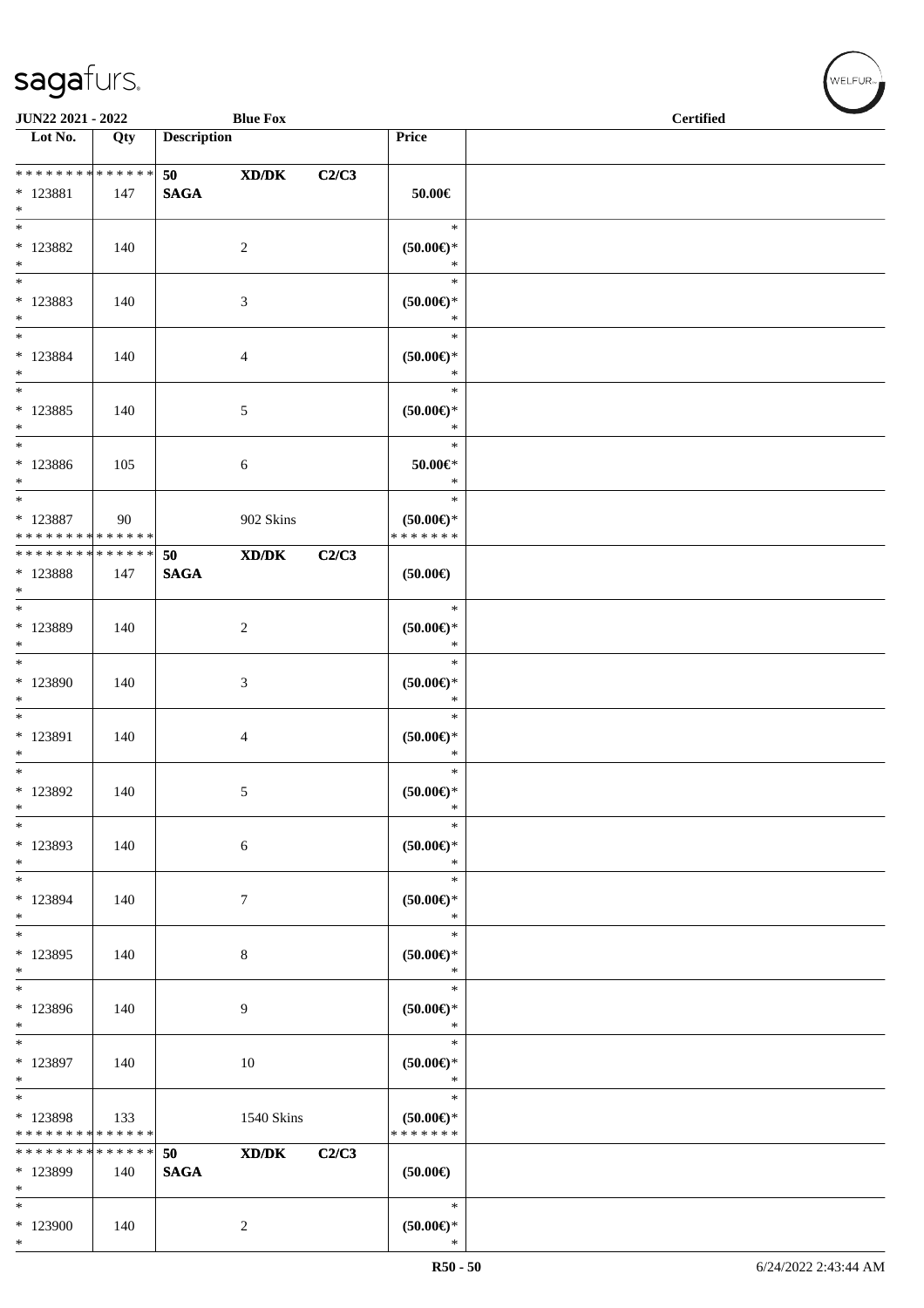| <b>JUN22 2021 - 2022</b>                         |     |                                     | <b>Blue Fox</b>                        |       |                                         | <b>Certified</b> |  |  |  |
|--------------------------------------------------|-----|-------------------------------------|----------------------------------------|-------|-----------------------------------------|------------------|--|--|--|
| Lot No.                                          | Qty | <b>Description</b>                  |                                        |       | Price                                   |                  |  |  |  |
| $*$<br>* 123901                                  | 140 | 50 70 70 70 71 71 72<br><b>SAGA</b> | $\boldsymbol{\mathrm{XD}/\mathrm{DK}}$ | C2/C3 | $\ast$<br>$(50.00ε)$ *                  |                  |  |  |  |
| $*$<br>$\overline{\ast}$                         |     |                                     |                                        |       | $\ast$<br>$\ast$                        |                  |  |  |  |
| * 123902<br>$*$<br>$\overline{\phantom{0}}$      | 140 |                                     | $\overline{4}$                         |       | $(50.00\epsilon)$ *<br>$\ast$<br>$\ast$ |                  |  |  |  |
| * 123903<br>$*$                                  | 140 |                                     | 5                                      |       | $(50.00ε)$ *<br>$\ast$                  |                  |  |  |  |
| $\overline{\ast}$<br>* 123904<br>$*$             | 140 |                                     | 6                                      |       | $\ast$<br>$(50.00ε)$ *<br>$\ast$        |                  |  |  |  |
| $\ast$<br>* 123905<br>$*$                        | 140 |                                     | $\tau$                                 |       | $\ast$<br>$(50.00ε)$ *<br>$\ast$        |                  |  |  |  |
| $*$<br>$*123906$<br>$*$                          | 140 |                                     | $\,8\,$                                |       | $\ast$<br>$(50.00ε)$ *<br>$\ast$        |                  |  |  |  |
| $*$<br>* 123907<br>$*$                           | 140 |                                     | 9                                      |       | $\ast$<br>$(50.00ε)$ *<br>$\ast$        |                  |  |  |  |
| * 123908<br>$*$                                  | 140 |                                     | 10                                     |       | $\ast$<br>$(50.00ε)$ *<br>$\ast$        |                  |  |  |  |
| * 123909<br>$*$                                  | 140 |                                     | 11                                     |       | $\ast$<br>$(50.00ε)$ *<br>$\ast$        |                  |  |  |  |
| * 123910<br>$*$                                  | 140 |                                     | 12                                     |       | $\ast$<br>$(50.00ε)$ *<br>$\ast$        |                  |  |  |  |
| $\overline{\ }$<br>$* 123911$<br>$*$             | 140 |                                     | 13                                     |       | $\ast$<br>(50.00)<br>$\ast$             |                  |  |  |  |
| $*$<br>* 123912<br>$\ast$                        | 140 |                                     | 14                                     |       | $\ast$<br>$(50.00 \in )^*$<br>$\ast$    |                  |  |  |  |
| $*$<br>$*123913$<br>* * * * * * * * * * * * * *  | 106 |                                     | 2066 Skins                             |       | $\ast$<br>$(50.00ε)$ *<br>* * * * * * * |                  |  |  |  |
| * * * * * * * * * * * * * * *<br>* 123914<br>$*$ | 161 | 50 — 10<br><b>SAGA</b>              | XD/DK<br>${\bf SILK}$                  | C2/C3 | 48.00€                                  |                  |  |  |  |
| $*$<br>* 123915<br>$*$                           | 154 |                                     | 2                                      |       | $*$<br>48.00€*<br>$\ast$                |                  |  |  |  |
| $*$<br>$* 123916$<br>$*$                         | 154 |                                     | 3                                      |       | $\ast$<br>48.00€*<br>$\ast$             |                  |  |  |  |
| $*$<br>$* 123917$<br>$*$                         | 154 |                                     | $\overline{4}$                         |       | $\ast$<br>48.00€*<br>$\ast$             |                  |  |  |  |
| $*$<br>* 123918<br>$*$                           | 154 |                                     | 5                                      |       | $\ast$<br>48.00€*<br>$\ast$             |                  |  |  |  |
| $*$<br>* 123919<br>$*$                           | 154 |                                     | 6                                      |       | $\ast$<br>48.00€*<br>$\ast$             |                  |  |  |  |
| $*$<br>* 123920<br>$*$                           | 154 |                                     | $\tau$                                 |       | $\ast$<br>48.00€*<br>$\ast$             |                  |  |  |  |

 $w$ elfur<sub>m</sub>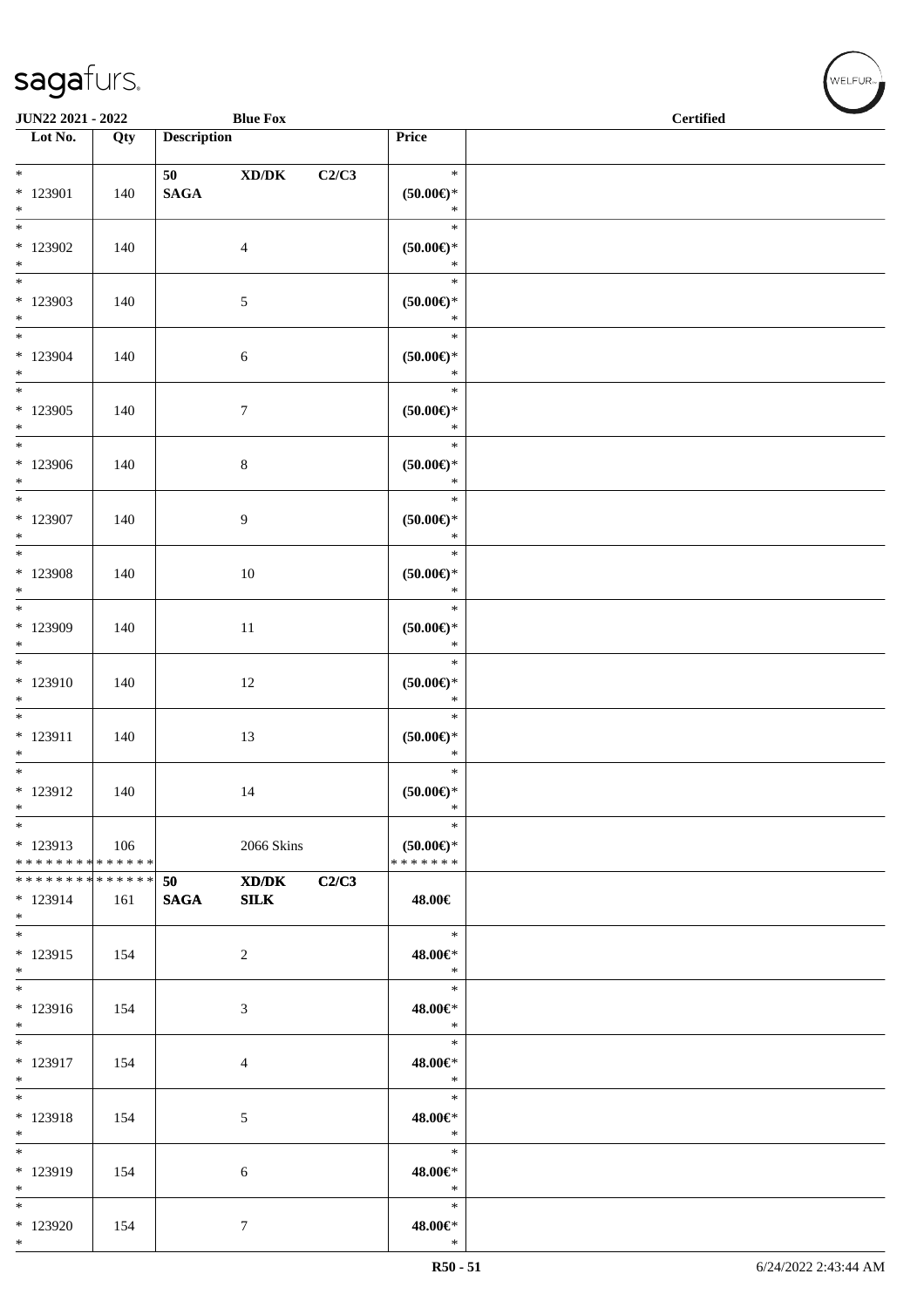| JUN22 2021 - 2022                                                   |                    |                        | <b>Blue Fox</b>                             |       |                                         | <b>Certified</b> |
|---------------------------------------------------------------------|--------------------|------------------------|---------------------------------------------|-------|-----------------------------------------|------------------|
| $\overline{\phantom{1}}$ Lot No.                                    | Qty                | <b>Description</b>     |                                             |       | Price                                   |                  |
| $*$<br>$* 123921$<br>$*$                                            | 154                | 50 — 10<br><b>SAGA</b> | XD/DK<br><b>SILK</b>                        | C2/C3 | $\ast$<br>48.00€*<br>$\ast$             |                  |
| $\overline{\phantom{0}}$<br>* 123922<br>$*$                         | 154                |                        | 9                                           |       | $\ast$<br>48.00€*<br>$\ast$             |                  |
| * 123923<br>* * * * * * * * * * * * * *                             | 94                 |                        | 1487 Skins                                  |       | $\ast$<br>48.00€*<br>* * * * * * *      |                  |
| * * * * * * * * * * * * * * *<br>* 123924<br>$*$                    | 161                | 50<br>$\mathbf{SAGA}$  | XD/DK<br><b>SILK</b>                        | C2/C3 | 48.00€                                  |                  |
| $*$<br>$*$ 123925<br>$*$                                            | 154                |                        | $\overline{c}$                              |       | $\ast$<br>48.00€*<br>$\ast$             |                  |
| $*$<br>$*123926$<br>$*$                                             | 154                |                        | 3                                           |       | $\ast$<br>48.00€*<br>$\ast$             |                  |
| $*$<br>* 123927<br>$*$                                              | 154                |                        | 4                                           |       | $\ast$<br>48.00€*<br>$\ast$             |                  |
| $*$<br>* 123928<br>$*$                                              | 154                |                        | 5                                           |       | $\ast$<br>48.00€*<br>$\ast$             |                  |
| $*$ 123929<br>$*$                                                   | 154                |                        | 6                                           |       | $\ast$<br>48.00€*<br>$\ast$             |                  |
| * 123930<br>$*$                                                     | 154                |                        | 7                                           |       | $\ast$<br>48.00€*<br>$\ast$             |                  |
| $*$<br>* 123931<br>$*$                                              | 154                |                        | 8                                           |       | $\ast$<br>$(48.00\epsilon)$ *<br>$\ast$ |                  |
| $*$<br>* 123932<br>$\ast$                                           | 154                |                        | 9                                           |       | $\ast$<br>$(48.00\epsilon)$ *<br>$\ast$ |                  |
| $\ast$<br>* 123933<br>$*$                                           | 154                |                        | $10\,$                                      |       | $\ast$<br>$(48.00\epsilon)$ *<br>$\ast$ |                  |
| $\ast$<br>* 123934<br>$\ast$                                        | 154                |                        | 11                                          |       | $\ast$<br>$(48.00\epsilon)$ *<br>$\ast$ |                  |
| $*$<br>* 123935<br>$\ast$                                           | 154                |                        | 12                                          |       | $\ast$<br>$(48.00\epsilon)$ *<br>$\ast$ |                  |
| $\overline{\phantom{0}}$<br>* 123936<br>* * * * * * * * * * * * * * | 62                 |                        | 1917 Skins                                  |       | $\ast$<br>48.00€*<br>* * * * * * *      |                  |
| * * * * * * * * * * * * * *<br>* 123937<br>$*$                      | 147                | 50<br><b>SAGA</b>      | $\bold{X}\bold{D}/\bold{D}\bold{K}$<br>WOL2 | C2/C3 | 49.00€                                  |                  |
| $*$<br>* 123938<br>* * * * * * * * * * * * * *                      | 85                 |                        | 232 Skins                                   |       | $\ast$<br>49.00€*<br>* * * * * * *      |                  |
| * * * * * * * *<br>* 123939<br>$*$                                  | * * * * * *<br>161 | 50<br>${\bf S}{\bf I}$ | $\mathbf{X}\mathbf{D}/\mathbf{D}\mathbf{K}$ | C2/C3 | $(47.00\epsilon)$                       |                  |
| $\ast$<br>* 123940<br>$\ast$                                        | 154                |                        | $\overline{c}$                              |       | $\ast$<br>$(47.00\epsilon)$ *<br>$\ast$ |                  |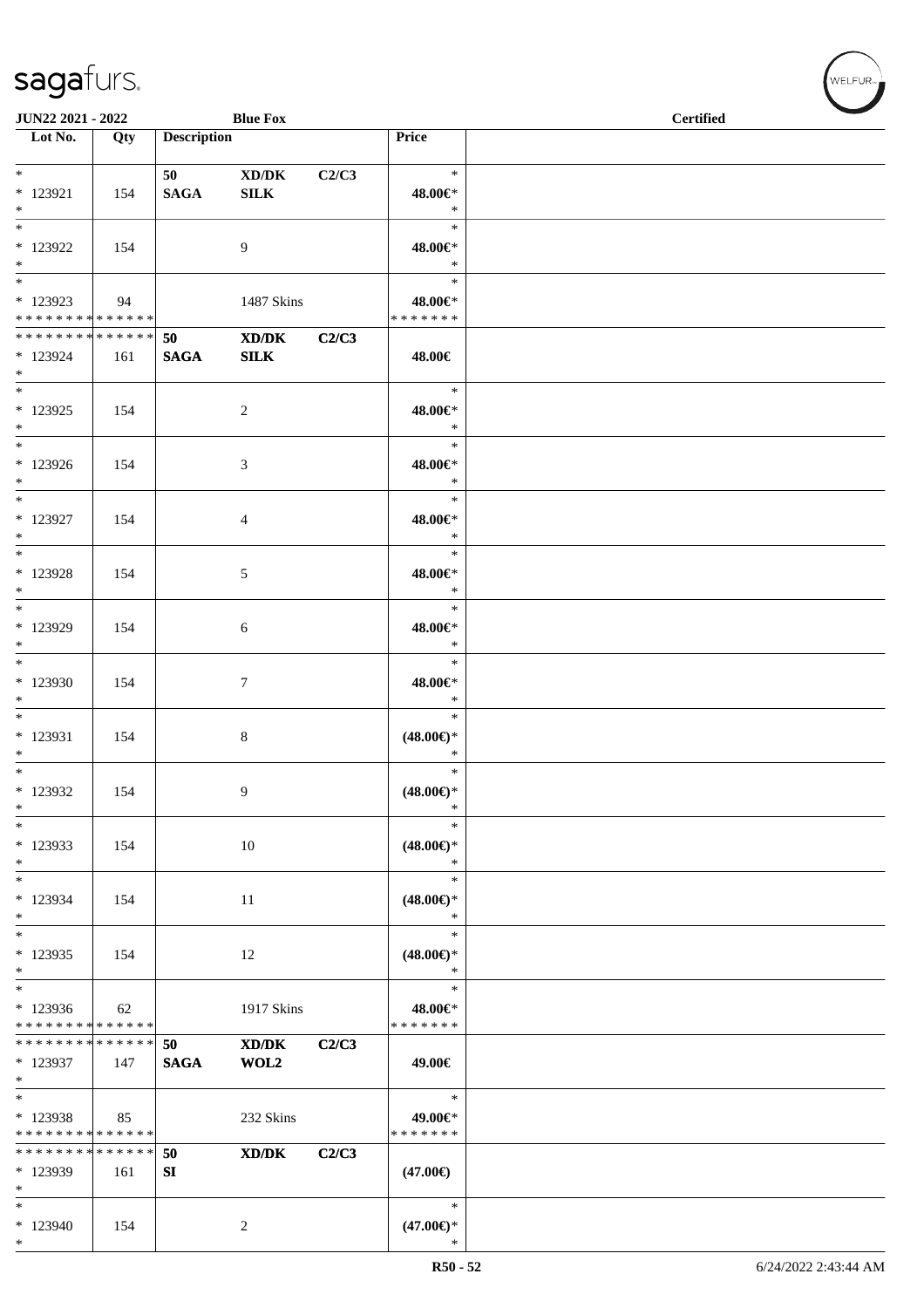| <b>JUN22 2021 - 2022</b>                          |     | <b>Blue Fox</b>           |                                         | <b>Certified</b> |  |
|---------------------------------------------------|-----|---------------------------|-----------------------------------------|------------------|--|
| $\overline{\phantom{1}}$ Lot No.                  | Qty | <b>Description</b>        | Price                                   |                  |  |
| $*$<br>$* 123941$<br>$*$                          | 154 | 50<br>XD/DK<br>${\bf SI}$ | $\ast$<br>C2/C3<br>47.00€*<br>$\ast$    |                  |  |
| * 123942<br>$*$                                   | 154 | $\overline{4}$            | $\ast$<br>47.00€*<br>$\ast$             |                  |  |
| $\overline{\ast}$<br>* 123943<br>$*$              | 154 | 5                         | $\ast$<br>47.00€*<br>$\ast$             |                  |  |
| $*$<br>* 123944<br>$*$                            | 154 | 6                         | $\ast$<br>47.00€*<br>$\ast$             |                  |  |
| $\overline{\ast}$<br>$*123945$<br>$*$             | 154 | $7\phantom{.0}$           | $\ast$<br>47.00€*<br>$\ast$             |                  |  |
| $*$<br>$*123946$<br>$*$                           | 154 | $8\,$                     | $\ast$<br>$(47.00\epsilon)$ *<br>$\ast$ |                  |  |
| $*$<br>* 123947<br>$*$                            | 154 | 9                         | $\ast$<br>$(47.00\epsilon)$ *<br>$\ast$ |                  |  |
| * 123948<br>$*$                                   | 154 | 10                        | $\ast$<br>$(47.00\epsilon)$ *<br>$\ast$ |                  |  |
| * 123949<br>$*$                                   | 154 | 11                        | $\ast$<br>$(47.00\epsilon)$ *<br>$\ast$ |                  |  |
| $*$<br>* 123950<br>$*$                            | 154 | 12                        | $\ast$<br>$(47.00\epsilon)$ *<br>$\ast$ |                  |  |
| $*$ 123951<br>$*$                                 | 154 | 13                        | $\ast$<br>$(47.00\epsilon)$ *<br>$\ast$ |                  |  |
| $*$<br>$*123952$<br>$\ast$                        | 154 | 14                        | $\ast$<br>47.00€*<br>$\ast$             |                  |  |
| $*$<br>$*123953$<br>* * * * * * * * * * * * * * * | 75  | 2238 Skins                | $\ast$<br>47.00€*<br>*******            |                  |  |
| ******** <mark>******</mark><br>* 123954<br>$*$   | 161 | XD/DK<br>50<br>SI         | C2/C3<br>$(47.00\epsilon)$              |                  |  |
| $*$<br>$*123955$<br>$\ast$                        | 154 | 2                         | $\ast$<br>$(47.00\epsilon)$ *<br>$\ast$ |                  |  |
| * 123956<br>$*$                                   | 154 | 3                         | $\ast$<br>$(47.00\epsilon)$ *<br>$\ast$ |                  |  |
| $*$<br>$*123957$<br>$*$                           | 154 | $\overline{4}$            | $\ast$<br>$(47.00\epsilon)$ *<br>$\ast$ |                  |  |
| $*$<br>* 123958<br>$*$                            | 154 | 5                         | $\ast$<br>$(47.00\epsilon)$ *<br>$\ast$ |                  |  |
| $*$<br>* 123959<br>$*$                            | 154 | $\sqrt{6}$                | $\ast$<br>$(47.00\epsilon)$ *<br>$\ast$ |                  |  |
| $*$<br>* 123960<br>$*$                            | 154 | $\tau$                    | $\ast$<br>$(47.00\epsilon)$ *<br>$\ast$ |                  |  |

 $w$ elfur<sub>m</sub>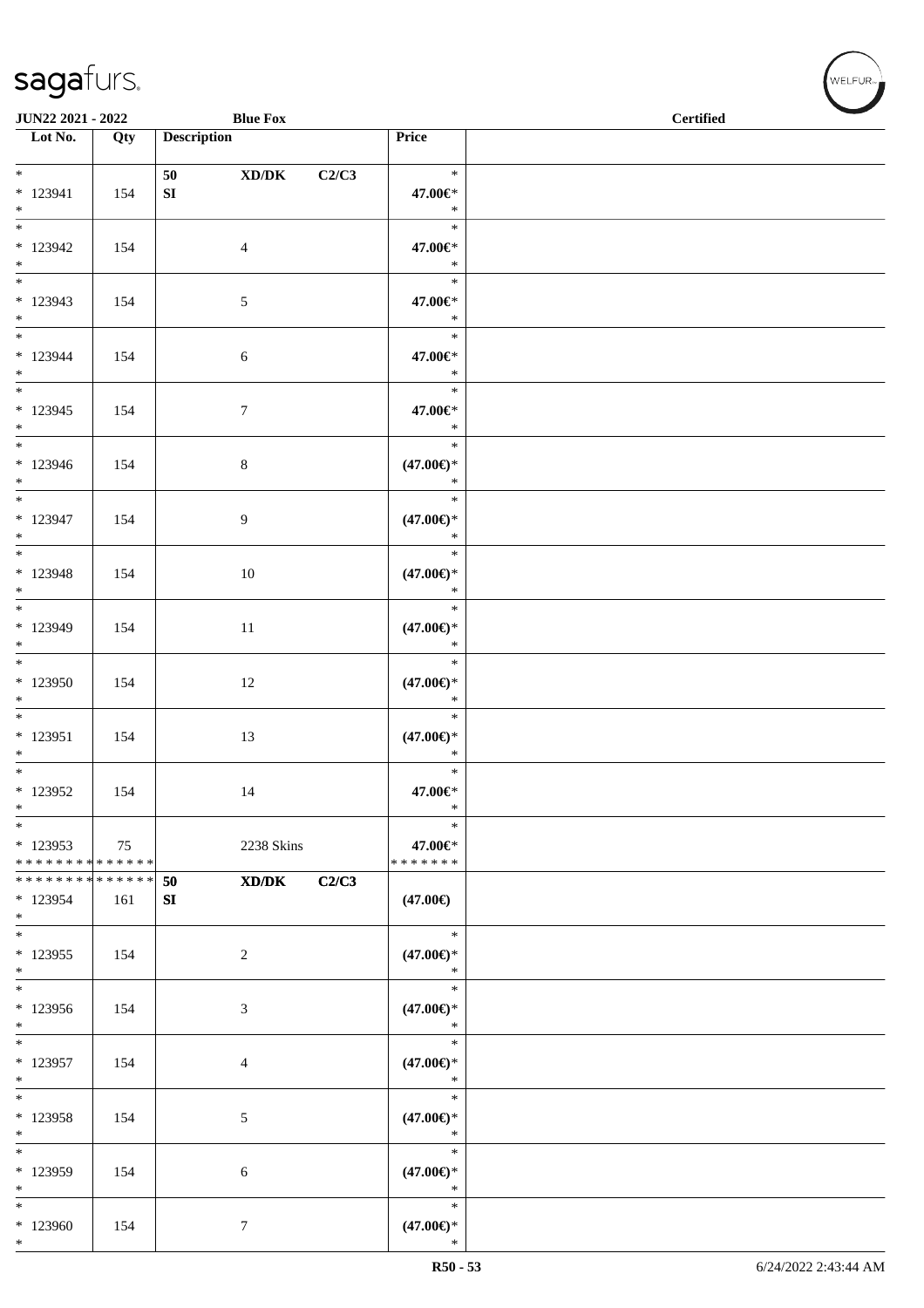| JUN22 2021 - 2022                                                               |     |                    | <b>Blue Fox</b>                                            |       | <b>Certified</b>                                  |  |
|---------------------------------------------------------------------------------|-----|--------------------|------------------------------------------------------------|-------|---------------------------------------------------|--|
| Lot No.                                                                         | Qty | <b>Description</b> |                                                            |       | Price                                             |  |
| $\ast$<br>* 123961                                                              | 154 | 50<br>${\bf SI}$   | $\boldsymbol{\mathrm{XD}/\mathrm{DK}}$                     | C2/C3 | $\ast$<br>$(47.00\epsilon)$ *                     |  |
| $*$<br>$\overline{\ast}$<br>$*123962$                                           | 154 |                    | 9                                                          |       | $\ast$<br>$\ast$<br>$(47.00\epsilon)$ *           |  |
| $*$<br>$\ast$<br>* 123963<br>$*$                                                | 154 |                    | 10                                                         |       | $\ast$<br>$\ast$<br>$(47.00\epsilon)$ *<br>$\ast$ |  |
| $*$<br>$*123964$<br>$*$                                                         | 154 |                    | 11                                                         |       | $\ast$<br>$(47.00\epsilon)$ *<br>$\ast$           |  |
| $\ast$<br>$*123965$<br>$*$                                                      | 154 |                    | 12                                                         |       | $\ast$<br>$(47.00\epsilon)$ *<br>$\ast$           |  |
| $*$<br>$*123966$<br>$*$                                                         | 154 |                    | 13                                                         |       | $\ast$<br>$(47.00\epsilon)$ *<br>$\ast$           |  |
| $\ast$<br>$*123967$<br>$*$                                                      | 154 |                    | 14                                                         |       | $\ast$<br>$(47.00\epsilon)$ *<br>$\ast$           |  |
| $\overline{\ }$<br>* 123968<br>* * * * * * * * * * * * * *                      | 122 |                    | 2285 Skins                                                 |       | $\ast$<br>47.00€*<br>* * * * * * *                |  |
| * * * * * * * * * * * * * * *<br>* 123969<br>$\ast$<br>$\overline{\phantom{0}}$ | 175 | 50<br>SI           | $\mathbf{X}\mathbf{D}/\mathbf{D}\mathbf{K}$<br><b>LGHT</b> | C2/C3 | $(42.00\epsilon)$<br>$\ast$                       |  |
| $*123970$<br>$\ast$<br>$*$                                                      | 168 |                    | $\overline{c}$                                             |       | $(42.00\epsilon)$ *<br>$\ast$<br>$\ast$           |  |
| * 123971<br>$*$<br>$*$                                                          | 168 |                    | 3                                                          |       | $(42.00\epsilon)$ *<br>$\ast$<br>$\ast$           |  |
| $*$ 123972<br>$\ast$<br>$\ast$                                                  | 168 |                    | 4                                                          |       | $(42.00\epsilon)$ *<br>$\ast$<br>$\ast$           |  |
| * 123973<br>$\ast$<br>$\ast$                                                    | 154 |                    | 5                                                          |       | $(42.00\epsilon)$ *<br>$\ast$<br>$\ast$           |  |
| * 123974<br>* * * * * * * * * * * * * *<br>* * * * * * * * * * * * * *          | 25  | 50                 | 858 Skins<br>XD/DK                                         | C2/C3 | 42.00€*<br>* * * * * * *                          |  |
| * 123975<br>$*$                                                                 | 175 | SI                 | <b>LGHT</b>                                                |       | 42.00€<br>$\ast$                                  |  |
| $* 123976$<br>$*$<br>$*$                                                        | 168 |                    | 2                                                          |       | 42.00€*<br>$\ast$<br>$\ast$                       |  |
| * 123977<br>$*$<br>$*$                                                          | 168 |                    | 3                                                          |       | 42.00€*<br>$\ast$<br>$\ast$                       |  |
| * 123978<br>$*$<br>$\ast$                                                       | 168 |                    | 4                                                          |       | 42.00€*<br>$\ast$<br>$\ast$                       |  |
| * 123979<br>* * * * * * * * * * * * * * *<br>* * * * * * * * * * * * * * *      | 147 | 50                 | 826 Skins<br>$2\mathbf{X}\mathbf{D}$                       | C2/C3 | 42.00€*<br>* * * * * * *                          |  |
| * 123980<br>$*$                                                                 | 119 | <b>SROY</b>        | <b>HEAV</b>                                                |       | 58.00€                                            |  |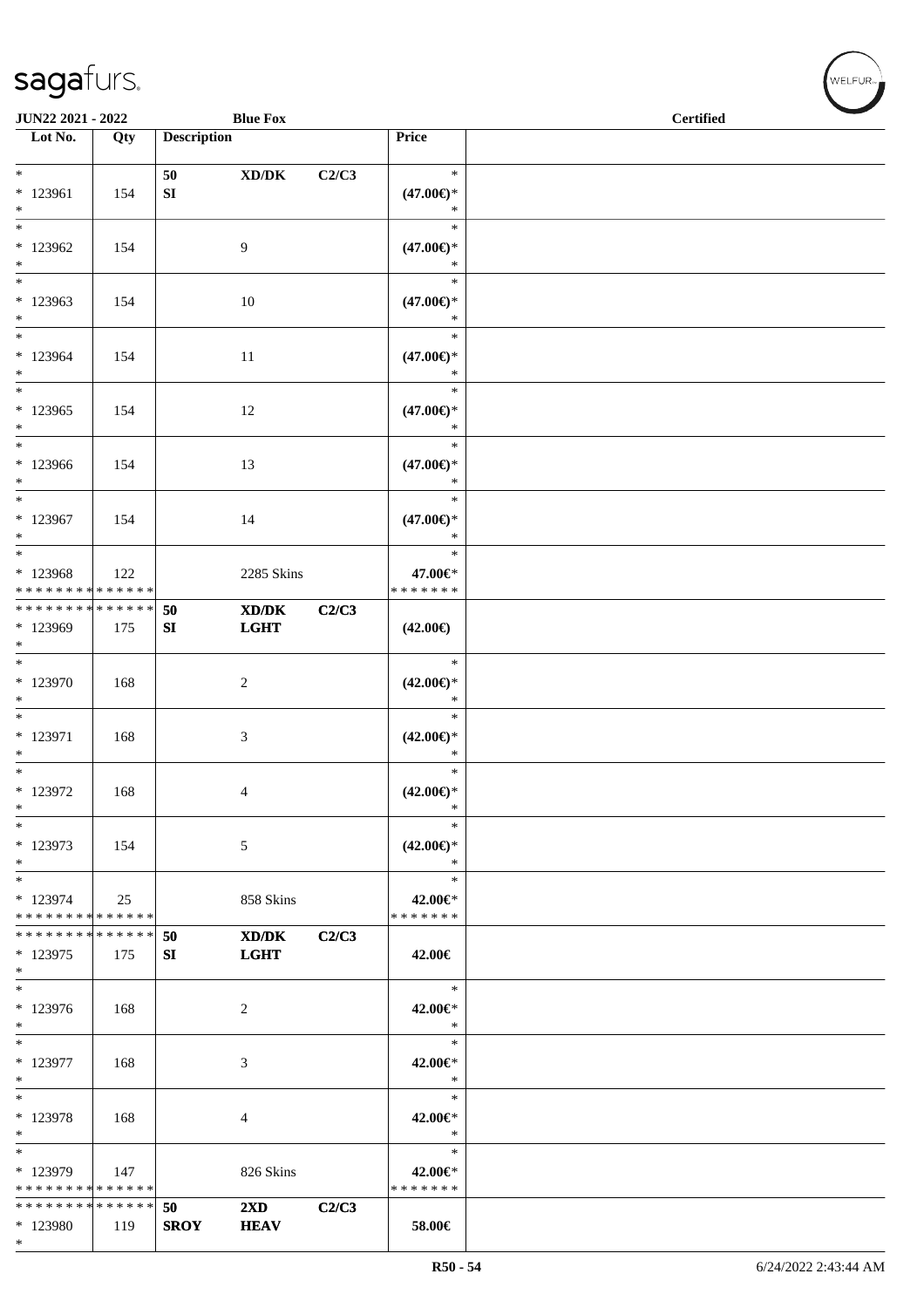| <b>JUN22 2021 - 2022</b>                                                                             |     |                    | <b>Blue Fox</b>                        |       |                                                    | <b>Certified</b> |
|------------------------------------------------------------------------------------------------------|-----|--------------------|----------------------------------------|-------|----------------------------------------------------|------------------|
| Lot No.                                                                                              | Qty | <b>Description</b> |                                        |       | Price                                              |                  |
| $*$<br>* 123981<br>$*$                                                                               | 112 | 50<br><b>SROY</b>  | $2\mathbf{X}\mathbf{D}$<br><b>HEAV</b> | C2/C3 | $\ast$<br>$(58.00\epsilon)$ *<br>$\ast$            |                  |
| * 123982<br>$*$                                                                                      | 112 |                    | 3                                      |       | $\ast$<br>$(58.00\epsilon)$ *<br>$\ast$            |                  |
| $\overline{\ast}$<br>* 123983<br>$*$                                                                 | 112 |                    | $\overline{4}$                         |       | $\ast$<br>$(58.00\epsilon)$ *<br>$\ast$            |                  |
| $*$<br>* 123984<br>$*$<br>$\overline{\ }$                                                            | 112 |                    | $\mathfrak{S}$                         |       | $\ast$<br>$(58.00\epsilon)$ *<br>$\ast$            |                  |
| * 123985<br>$*$                                                                                      | 112 |                    | $\sqrt{6}$                             |       | $\ast$<br>$(58.00\epsilon)$ *<br>$\ast$            |                  |
| * 123986<br>$*$                                                                                      | 112 |                    | $7\phantom{.0}$                        |       | $\ast$<br>$(58.00\epsilon)$ *<br>$\ast$            |                  |
| * 123987<br>$*$                                                                                      | 112 |                    | 8                                      |       | $\ast$<br>$(58.00\epsilon)$ *<br>$\ast$<br>$\ast$  |                  |
| * 123988<br>$*$<br>$\overline{\ast}$                                                                 | 110 |                    | 9                                      |       | $(58.00\epsilon)$ *<br>$\ast$<br>$\ast$            |                  |
| * 123989<br>* * * * * * * * <mark>* * * * * * *</mark><br>* * * * * * * * <mark>* * * * * * *</mark> | 20  |                    | 1033 Skins                             |       | $(58.00\epsilon)$ *<br>* * * * * * *               |                  |
| $*123990$<br>$*$                                                                                     | 133 | 50<br><b>SROY</b>  | $2\mathbf{X}\mathbf{D}$                | C2/C3 | $(54.00\epsilon)$<br>$\ast$                        |                  |
| * 123991<br>$*$                                                                                      | 126 |                    | $\overline{c}$                         |       | $(54.00ε)$ *<br>$\ast$<br>$\ast$                   |                  |
| * 123992<br>$\ast$<br>$\frac{1}{1}$                                                                  | 126 |                    | 3                                      |       | $(54.00ε)$ *<br>$\ast$<br>$\ast$                   |                  |
| * 123993<br>$*$                                                                                      | 126 |                    | $\overline{4}$                         |       | $(54.00\epsilon)$ *<br>$\ast$<br>$\ast$            |                  |
| * 123994<br>$*$<br>$*$                                                                               | 126 |                    | $\mathfrak{S}$                         |       | $(54.00\epsilon)$ *<br>$\ast$<br>$\ast$            |                  |
| * 123995<br>$*$                                                                                      | 126 |                    | $\sqrt{6}$                             |       | $(54.00\mathnormal{\infty})^*$<br>$\ast$<br>$\ast$ |                  |
| * 123996<br>$*$                                                                                      | 126 |                    | $\boldsymbol{7}$                       |       | $(54.00\mathnormal{\infty})^*$<br>$\ast$<br>$\ast$ |                  |
| * 123997<br>$*$                                                                                      | 126 |                    | $8\,$                                  |       | $(54.00ε)$ *<br>$\ast$<br>$\ast$                   |                  |
| * 123998<br>$*$                                                                                      | 126 |                    | 9                                      |       | $(54.00\epsilon)$ *<br>$\ast$                      |                  |
| $*$<br>* 123999<br>$*$                                                                               | 126 |                    | 10                                     |       | $\ast$<br>$(54.00\epsilon)$ *<br>$\ast$            |                  |
| $*$<br>$*124000$<br>$*$                                                                              | 126 |                    | 11                                     |       | $\ast$<br>$(54.00\epsilon)$ *<br>$\ast$            |                  |

、<br>WELFUR<sub>™</sub>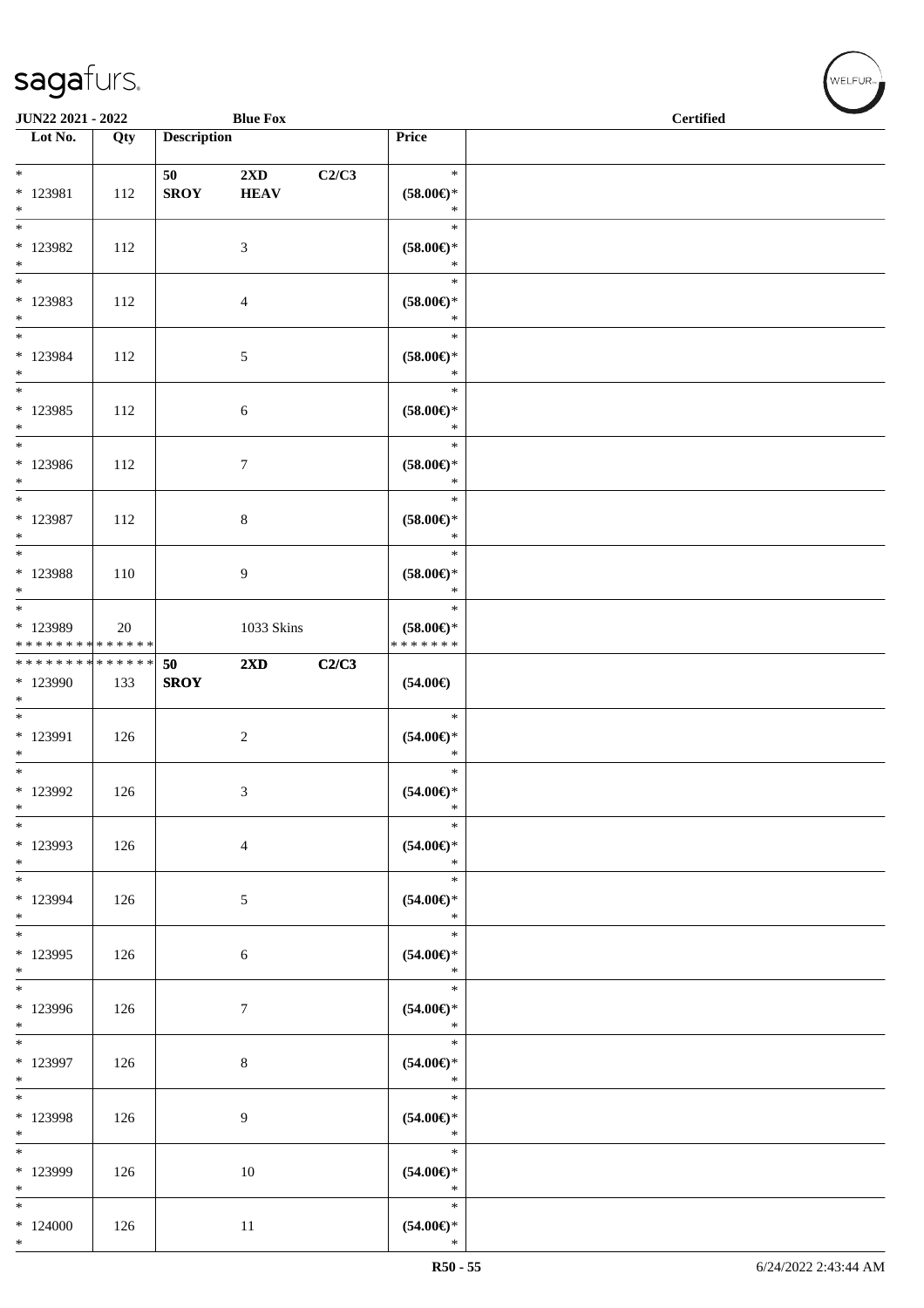| <b>JUN22 2021 - 2022</b>                                     |     |                    | <b>Blue Fox</b>         |       |                                      | <b>Certified</b> |
|--------------------------------------------------------------|-----|--------------------|-------------------------|-------|--------------------------------------|------------------|
| $\overline{\phantom{1}}$ Lot No.                             | Qty | <b>Description</b> |                         |       | Price                                |                  |
|                                                              |     |                    |                         |       |                                      |                  |
| $*$                                                          |     | 50                 | 2XD                     | C2/C3 | $\star$                              |                  |
| $*124001$                                                    | 76  | <b>SROY</b>        |                         |       | $(54.00\epsilon)$ *<br>* * * * * * * |                  |
| * * * * * * * * * * * * * *<br>* * * * * * * * * * * * * * * |     |                    |                         |       |                                      |                  |
|                                                              |     | 50                 | $2\mathbf{X}\mathbf{D}$ | C2/C3 |                                      |                  |
| $*124002$<br>$*$                                             | 140 | <b>SROY</b>        | <b>SILK</b>             |       | 49.00€                               |                  |
|                                                              |     |                    |                         |       | $\ast$                               |                  |
| $*124003$                                                    | 140 |                    | 2                       |       | 49.00€*                              |                  |
| $*$                                                          |     |                    |                         |       | $\ast$                               |                  |
| $*$                                                          |     |                    |                         |       | $\ast$                               |                  |
| $*124004$                                                    | 140 |                    | 3                       |       | 49.00€*                              |                  |
| $*$                                                          |     |                    |                         |       | $\ast$                               |                  |
| $*$                                                          |     |                    |                         |       | $\ast$                               |                  |
| $*124005$                                                    | 140 |                    | $\overline{4}$          |       | $(49.00\epsilon)$ *                  |                  |
| $*$                                                          |     |                    |                         |       | $\ast$                               |                  |
| $*$ $-$                                                      |     |                    |                         |       | $\ast$                               |                  |
| $*124006$                                                    | 140 |                    | 5                       |       | 49.00€*                              |                  |
| $*$<br>$*$ $-$                                               |     |                    |                         |       | $\ast$<br>$\ast$                     |                  |
| $*124007$                                                    | 140 |                    |                         |       | 49.00€*                              |                  |
| $*$                                                          |     |                    | 6                       |       | $\ast$                               |                  |
| $*$                                                          |     |                    |                         |       | $\ast$                               |                  |
| $*124008$                                                    | 140 |                    | $\tau$                  |       | 49.00€*                              |                  |
| $*$                                                          |     |                    |                         |       | $\ast$                               |                  |
|                                                              |     |                    |                         |       | $\ast$                               |                  |
| $*124009$                                                    | 140 |                    | 8                       |       | 49.00€*                              |                  |
| $*$                                                          |     |                    |                         |       | $\ast$                               |                  |
| $\overline{\ast}$                                            |     |                    |                         |       | $\ast$                               |                  |
| $*124010$                                                    | 140 |                    | 9                       |       | 49.00€*                              |                  |
| $*$<br>$*$                                                   |     |                    |                         |       | $\ast$<br>$\ast$                     |                  |
|                                                              |     |                    |                         |       |                                      |                  |
| $* 124011$<br>$*$                                            | 140 |                    | 10                      |       | 49.00€*<br>$\ast$                    |                  |
| $*$                                                          |     |                    |                         |       | $\ast$                               |                  |
| $* 124012$                                                   | 140 |                    | 11                      |       | 49.00€*                              |                  |
| $\ast$                                                       |     |                    |                         |       | $\ast$                               |                  |
| $\ast$                                                       |     |                    |                         |       | $\ast$                               |                  |
| $*124013$                                                    | 140 |                    | 12                      |       | 49.00€*                              |                  |
| $*$                                                          |     |                    |                         |       | $\ast$                               |                  |
| $*$                                                          |     |                    |                         |       | $\ast$                               |                  |
| $* 124014$                                                   | 52  |                    | 13                      |       | 49.00€*                              |                  |
| $*$                                                          |     |                    |                         |       | $\ast$<br>$\ast$                     |                  |
| $* 124015$                                                   |     |                    | 1779 Skins              |       | 49.00€*                              |                  |
| * * * * * * * * * * * * * *                                  | 47  |                    |                         |       | * * * * * * *                        |                  |
| * * * * * * * * * * * * * *                                  |     | 50                 | $2\mathbf{X}\mathbf{D}$ | C2/C3 |                                      |                  |
| $* 124016$                                                   | 35  | <b>SROY</b>        | WOL2                    |       | $(52.00\epsilon)$                    |                  |
| $*$                                                          |     |                    |                         |       |                                      |                  |
| $*$                                                          |     |                    |                         |       | $\ast$                               |                  |
| $*124017$                                                    | 45  |                    | 80 Skins                |       | $(52.00\epsilon)$ *                  |                  |
| * * * * * * * * * * * * * *                                  |     |                    |                         |       | * * * * * * *                        |                  |
| * * * * * * * * * * * * * *                                  |     | 50                 | $2\mathbf{X}\mathbf{D}$ | C2/C3 |                                      |                  |
| $* 124018$<br>$*$                                            | 133 | <b>SAGA</b>        | <b>HEAV</b>             |       | $50.00 \in$                          |                  |
| $*$                                                          |     |                    |                         |       | $\ast$                               |                  |
| $*124019$                                                    | 126 |                    | 2                       |       | $50.00 \in$ *                        |                  |
| $\ast$                                                       |     |                    |                         |       | $\ast$                               |                  |
| $*$                                                          |     |                    |                         |       | $\ast$                               |                  |
| $*124020$                                                    | 126 |                    | 3                       |       | $50.00 \in$ *                        |                  |
| $*$                                                          |     |                    |                         |       | $\ast$                               |                  |

 $w$ elfur<sub>m</sub>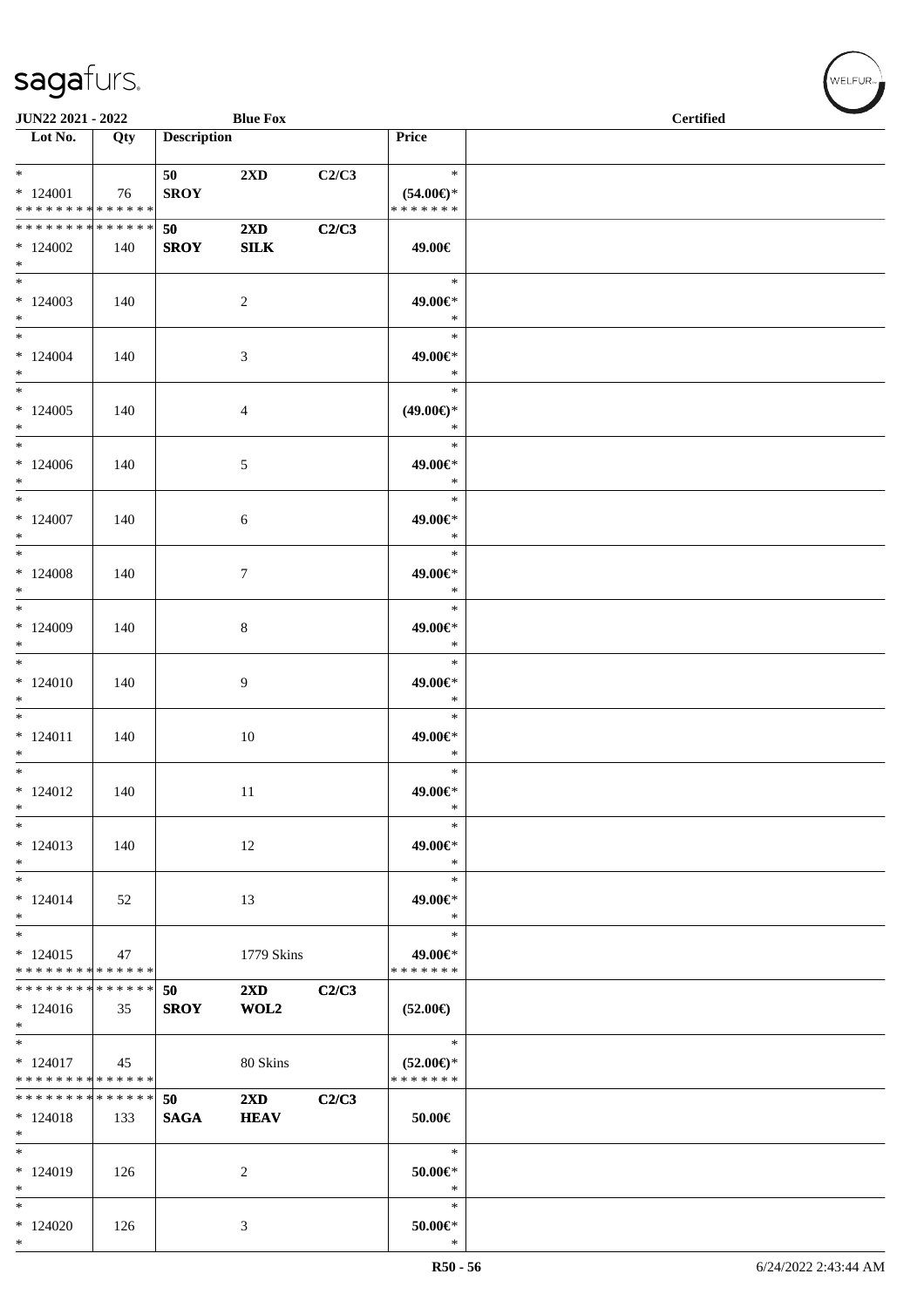| <b>JUN22 2021 - 2022</b>                          |     |                                     | <b>Blue Fox</b>                        |       |                                                   | <b>Certified</b> |  |
|---------------------------------------------------|-----|-------------------------------------|----------------------------------------|-------|---------------------------------------------------|------------------|--|
| Lot No.                                           | Qty | <b>Description</b>                  |                                        |       | Price                                             |                  |  |
| $*$<br>$*124021$<br>$*$                           | 126 | 50 70 70 70 71 71 72<br><b>SAGA</b> | $2\mathbf{X}\mathbf{D}$<br><b>HEAV</b> | C2/C3 | $\ast$<br>$50.00 \in$ *<br>$\ast$                 |                  |  |
| $*124022$<br>* * * * * * * * * * * * * * *        | 25  |                                     | 536 Skins                              |       | $\ast$<br>$50.00 \in$ *<br>* * * * * * *          |                  |  |
| * * * * * * * * * * * * * * *<br>$*124023$<br>$*$ | 147 | 50<br><b>SAGA</b>                   | $2\mathbf{X}\mathbf{D}$                | C2/C3 | $(49.00\epsilon)$                                 |                  |  |
| $*$<br>$*124024$<br>$*$                           | 140 |                                     | 2                                      |       | $\ast$<br>$(49.00\epsilon)$ *<br>$\ast$           |                  |  |
| $*$ $*$<br>$*124025$<br>$*$<br>$*$                | 140 |                                     | 3                                      |       | $\ast$<br>$(49.00\epsilon)$ *<br>$\ast$           |                  |  |
| $*124026$<br>$*$<br>$*$                           | 140 |                                     | $\overline{4}$                         |       | $\ast$<br>$(49.00\epsilon)$ *<br>$\ast$           |                  |  |
| $*124027$<br>$*$                                  | 140 |                                     | 5                                      |       | $\ast$<br>$(49.00\epsilon)$ *<br>$\ast$<br>$\ast$ |                  |  |
| $*124028$<br>$*$                                  | 140 |                                     | 6                                      |       | $(49.00\epsilon)$ *<br>$\ast$<br>$\ast$           |                  |  |
| $*124029$<br>$*$<br>$*$                           | 140 |                                     | $\tau$                                 |       | $(49.00\epsilon)$ *<br>$\ast$<br>$\ast$           |                  |  |
| $*124030$<br>$*$<br>$*$                           | 140 |                                     | $\,8\,$                                |       | $(49.00\epsilon)$ *<br>$\ast$                     |                  |  |
| $*124031$<br>$*$<br>$*$                           | 140 |                                     | 9                                      |       | $\ast$<br>$(49.00\epsilon)$ *<br>$\ast$<br>$\ast$ |                  |  |
| $*124032$<br>$*$                                  | 140 |                                     | 10                                     |       | $(49.00\epsilon)$ *<br>$*$<br>$\ast$              |                  |  |
| $*$<br>$*124033$<br>$*$                           | 140 |                                     | 11                                     |       | $(49.00\epsilon)$ *<br>$\ast$                     |                  |  |
| $*$<br>$*124034$<br>$*$<br>$\overline{\ast}$      | 140 |                                     | 12                                     |       | $\ast$<br>$(49.00\epsilon)$ *<br>$\ast$           |                  |  |
| $*124035$<br>$*$                                  | 140 |                                     | 13                                     |       | $\ast$<br>$(49.00ε)$ *<br>$\ast$                  |                  |  |
| $*124036$<br>$*$                                  | 140 |                                     | 14                                     |       | $\ast$<br>$(49.00ε)$ *<br>$\ast$                  |                  |  |
| $*124037$<br>$*$                                  | 140 |                                     | 15                                     |       | $\ast$<br>$(49.00ε)$ *<br>$\ast$                  |                  |  |
| $*124038$<br>$*$                                  | 140 |                                     | 16                                     |       | $\ast$<br>$(49.00\epsilon)$ *<br>$\ast$           |                  |  |
| $*124039$<br>$*$                                  | 140 |                                     | 17                                     |       | $\ast$<br>$(49.00\epsilon)$ *<br>$\ast$           |                  |  |
| $*$<br>$*124040$<br>$*$                           | 140 |                                     | 18                                     |       | $\ast$<br>$(49.00\epsilon)$ *<br>$\ast$           |                  |  |

welfur<sub>™</sub>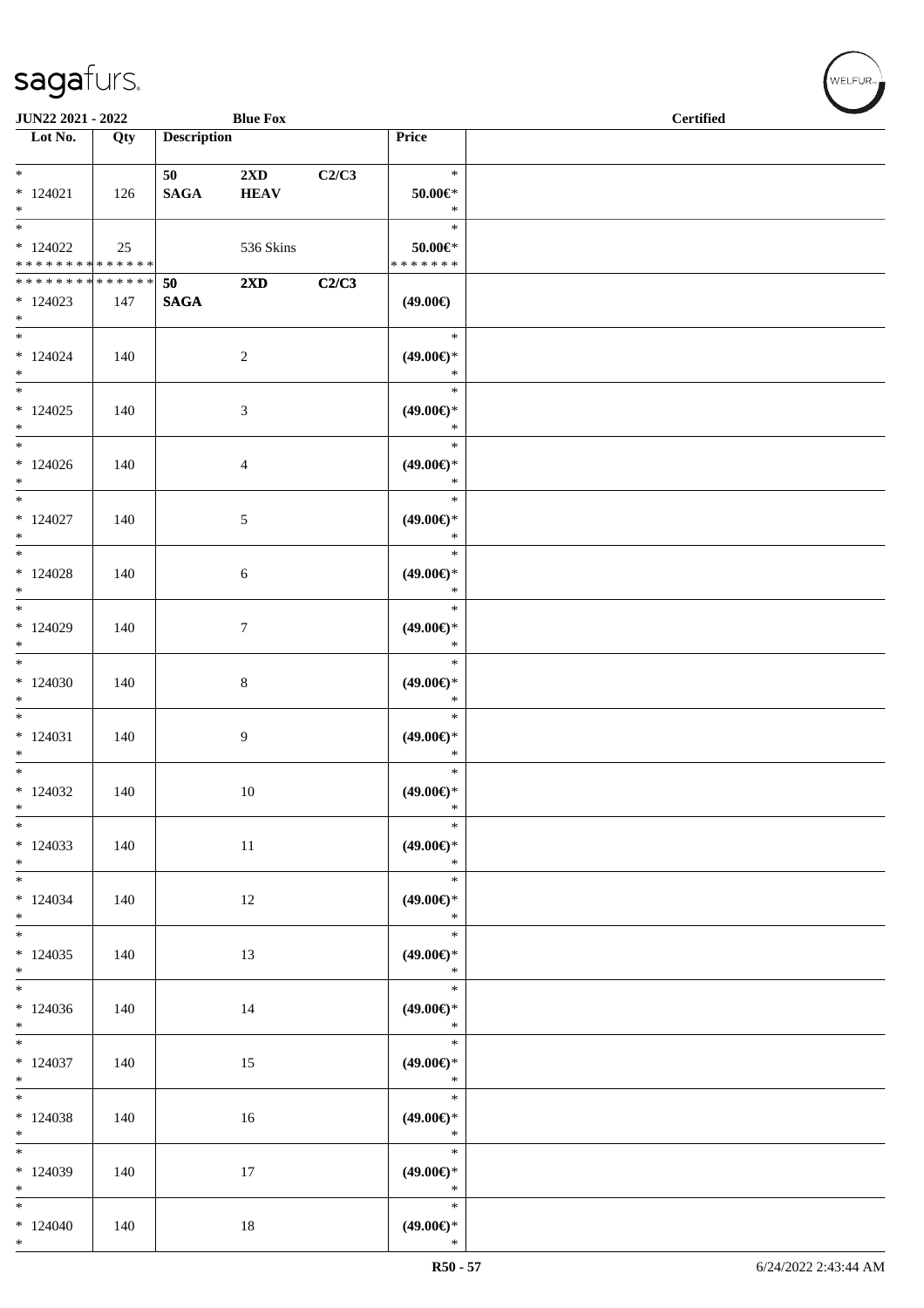| JUN22 2021 - 2022                               |     |                    | <b>Blue Fox</b> |       |                                          | <b>Certified</b> |
|-------------------------------------------------|-----|--------------------|-----------------|-------|------------------------------------------|------------------|
| Lot No.                                         | Qty | <b>Description</b> |                 |       | <b>Price</b>                             |                  |
| $\ast$                                          |     | 50                 | 2XD             | C2/C3 | $\ast$                                   |                  |
| $*124041$<br>$*$                                | 140 | <b>SAGA</b>        |                 |       | $(49.00€)$ *<br>$\ast$                   |                  |
| $*$                                             |     |                    |                 |       | $\ast$                                   |                  |
| $*124042$<br>$\ast$                             | 140 |                    | $20\,$          |       | $(49.00\epsilon)$ *<br>$\ast$            |                  |
| $\ast$<br>$*124043$                             |     |                    |                 |       | $\ast$<br>$(49.00\epsilon)$ *            |                  |
| $\ast$                                          | 125 |                    | 21              |       | $\ast$                                   |                  |
| $*$<br>$*124044$<br>$\ast$                      | 80  |                    | $22\,$          |       | $\ast$<br>$(49.00\epsilon)$ *<br>*       |                  |
| $*$<br>$*124045$<br>* * * * * * * * * * * * * * | 21  |                    | 3033 Skins      |       | $\ast$<br>$(49.00\epsilon)$ *<br>******* |                  |
| 124046                                          | 89  | 50<br><b>SROY</b>  | 4XD             | C2/C3 | 49.00€                                   |                  |

 $(\forall ELFUR_{\approx})$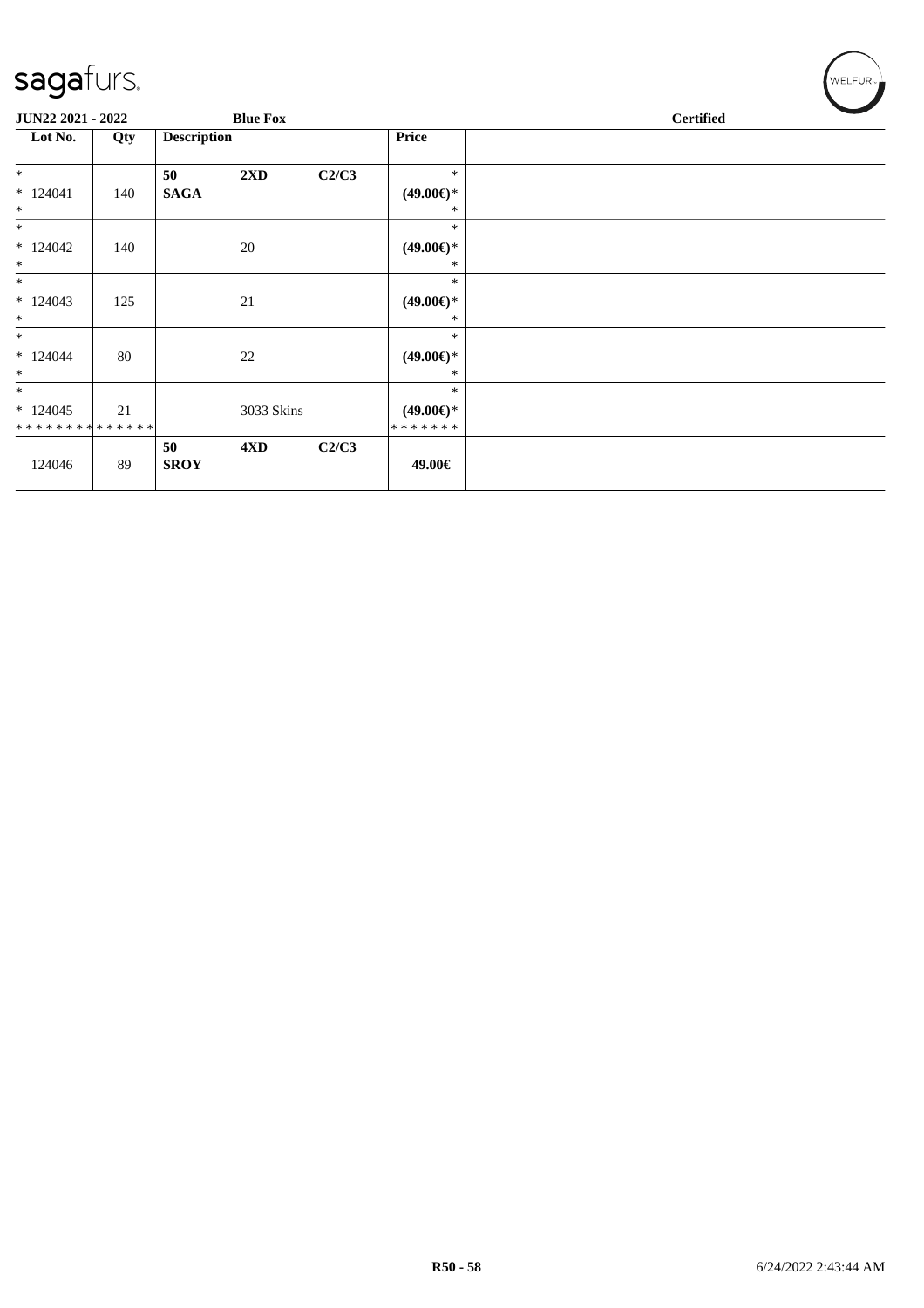\*

| JUN22 2021 - 2022                                         |                   |                    | <b>Blue Fox</b>       |       |                                                | <b>Certified</b> |  |
|-----------------------------------------------------------|-------------------|--------------------|-----------------------|-------|------------------------------------------------|------------------|--|
| $\overline{\phantom{1}}$ Lot No.                          | Qty               | <b>Description</b> |                       |       | Price                                          |                  |  |
| * * * * * * * * * * * * * *<br>$* 124101$<br>$*$          | 168               | 40<br>SI           | 3XP                   | C2/C3 | 41.00€                                         |                  |  |
| $*$<br>$*124102$<br>* * * * * * * * * * * * * *           | 168               |                    | 336 Skins             |       | $\ast$<br>$(41.00\epsilon)$ *<br>* * * * * * * |                  |  |
| * * * * * * * * * * * * * *<br>$*124103$<br>$*$           | 133               | 40<br><b>SROY</b>  | XP/2XP<br><b>HEAV</b> | C2/C3 | 52.00€                                         |                  |  |
| $*$<br>$* 124104$<br>* * * * * * * * * * * * * *          | 73                |                    | 206 Skins             |       | $\ast$<br>52.00€*<br>* * * * * * *             |                  |  |
| * * * * * * * * * * * * * *<br>$*124105$<br>$*$           | 147               | 40<br><b>SROY</b>  | XP/2XP                | C2/C3 | (50.00)                                        |                  |  |
| $*$<br>$* 124106$<br>$*$                                  | 140               |                    | 2                     |       | $\ast$<br>$50.00 \in$<br>$\ast$                |                  |  |
| $*$<br>$* 124107$<br>$*$                                  | 140               |                    | 3                     |       | $\ast$<br>50.00€*<br>$\ast$                    |                  |  |
| $*$<br>$* 124108$<br>$*$                                  | 140               |                    | 4                     |       | $\ast$<br>$(50.00 \in )^*$<br>$\ast$           |                  |  |
| $*$<br>* 124109<br>* * * * * * * * * * * * * *            | 132               |                    | 699 Skins             |       | $\ast$<br>$(50.00\epsilon)$ *<br>* * * * * * * |                  |  |
| * * * * * * * * * * * * * *<br>$* 124110$<br>$*$          | 154               | 40<br><b>SROY</b>  | XP/2XP                | C2/C3 | $(49.00\epsilon)$                              |                  |  |
| $*$<br>$* 124111$<br>* * * * * * * * * * * * * *          | 143               |                    | 297 Skins             |       | $\ast$<br>$(49.00\epsilon)$ *<br>* * * * * * * |                  |  |
| * * * * * * * * * * * * * *<br>$* 124112$<br>$\ast$       | 154               | 40<br><b>SROY</b>  | XP/2XP<br><b>SILK</b> | C2/C3 | $(47.00\epsilon)$                              |                  |  |
| $\ast$<br>$* 124113$<br>$\ast$                            | 154               |                    | $\overline{c}$        |       | $\ast$<br>$(47.00\epsilon)$ *<br>$\ast$        |                  |  |
| $*$<br>$* 124114$<br>$*$                                  | 154               |                    | 3                     |       | $\ast$<br>$(47.00\epsilon)$ *<br>$\ast$        |                  |  |
| $*$<br>$* 124115$<br>$*$                                  | 154               |                    | 4                     |       | $\ast$<br>$(47.00\epsilon)$ *<br>$\ast$        |                  |  |
| $*$<br>$* 124116$<br>$\ast$                               | 154               |                    | 5                     |       | $\ast$<br>$(47.00\epsilon)$ *<br>$\ast$        |                  |  |
| $\overline{\phantom{0}}$<br>$* 124117$<br>* * * * * * * * | 41<br>* * * * * * |                    | 811 Skins             |       | $\ast$<br>$(47.00\epsilon)$ *<br>* * * * * * * |                  |  |
| 124118                                                    | 53                | 40<br><b>SROY</b>  | XP/2XP<br>WOL2        | C2/C3 | 48.00€                                         |                  |  |
| * * * * * * * * * * * * * *<br>$* 124119$<br>$*$          | 147               | 40<br><b>SAGA</b>  | XP/2XP<br><b>HEAV</b> | C2/C3 | 48.00€                                         |                  |  |
| $*$<br>$*124120$<br>$*$                                   | 140               |                    | $\overline{2}$        |       | $\ast$<br>49.00€*<br>$\ast$                    |                  |  |

 $\left(\mathsf{WELFUR}_{\mathsf{P}}\right)$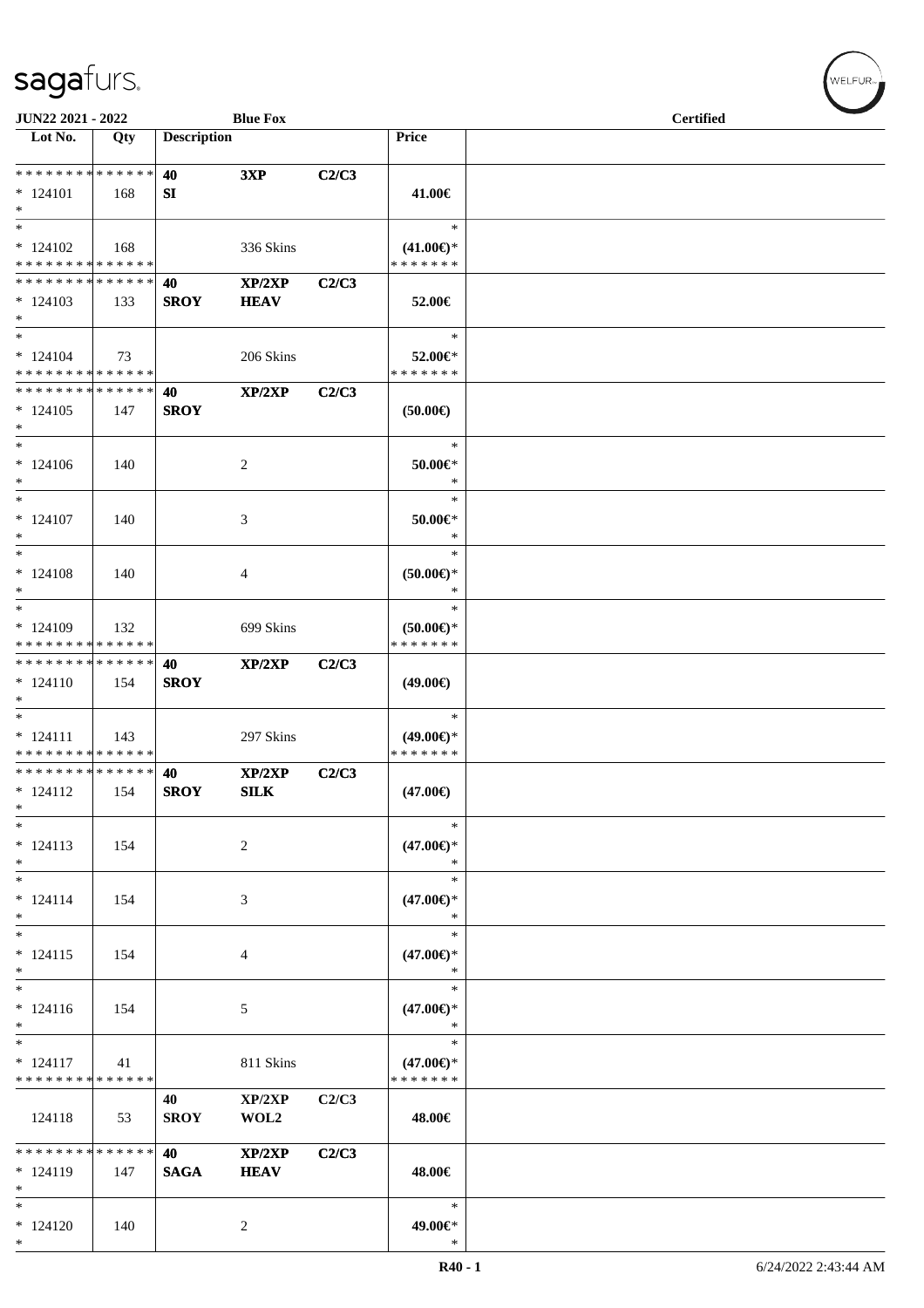| JUN22 2021 - 2022                                                                  |     |                          | <b>Blue Fox</b>       |       |                                                   | <b>Certified</b> |
|------------------------------------------------------------------------------------|-----|--------------------------|-----------------------|-------|---------------------------------------------------|------------------|
| $\overline{\phantom{1}}$ Lot No.                                                   | Qty | <b>Description</b>       |                       |       | Price                                             |                  |
| $*$<br>$* 124121$<br>* * * * * * * * * * * * * *                                   | 128 | 40 — 10<br><b>SAGA</b>   | XP/2XP<br><b>HEAV</b> | C2/C3 | $\ast$<br>49.00€*<br>* * * * * * *                |                  |
| * * * * * * * * * * * * * * *<br>$* 124122$<br>$*$                                 | 161 | <b>40</b><br><b>SAGA</b> | XP/2XP                | C2/C3 | 45.00€                                            |                  |
| $* 124123$<br>$*$                                                                  | 154 |                          | 2                     |       | $\ast$<br>45.00€*<br>$\ast$                       |                  |
| $*$<br>$* 124124$<br>$*$                                                           | 154 |                          | 3                     |       | $\ast$<br>45.00€*<br>$\ast$                       |                  |
| $*$<br>$* 124125$<br>$\ast$                                                        | 154 |                          | 4                     |       | $\ast$<br>$(45.00\epsilon)$ *<br>$\ast$           |                  |
| $*$<br>$* 124126$<br>$*$                                                           | 154 |                          | 5                     |       | $\ast$<br>$(45.00\epsilon)$ *<br>$\ast$           |                  |
| $*$<br>$* 124127$<br>$*$<br>$*$                                                    | 154 |                          | 6                     |       | $\ast$<br>$(45.00\epsilon)$ *<br>$\ast$<br>$\ast$ |                  |
| $* 124128$<br>$*$<br>$*$                                                           | 154 |                          | $\tau$                |       | $(45.00\epsilon)$ *<br>$\ast$<br>$\ast$           |                  |
| $* 124129$<br>$*$<br>$*$                                                           | 154 |                          | $\,8\,$               |       | $(45.00\epsilon)$ *<br>$\ast$<br>$\ast$           |                  |
| $*124130$<br>$*$<br>$*$                                                            | 154 |                          | 9                     |       | $(45.00\epsilon)$ *<br>$\ast$<br>$\ast$           |                  |
| $* 124131$<br>$*$<br>$*$                                                           | 154 |                          | 10                    |       | $(45.00\epsilon)$ *<br>$\ast$<br>$\ast$           |                  |
| $* 124132$<br>$\ast$                                                               | 154 |                          | 11                    |       | $(45.00\epsilon)$ *<br>$\ast$<br>$\ast$           |                  |
| $\ast$<br>$*124133$<br>$*$                                                         | 154 |                          | 12                    |       | $(45.00\epsilon)$ *<br>$\ast$<br>$\ast$           |                  |
| $*$<br>$* 124134$<br>* * * * * * * * * * * * * * *<br>******** <mark>******</mark> | 50  |                          | 1905 Skins            |       | 45.00€*<br>* * * * * * *                          |                  |
| $*124135$<br>$*$<br>$*$                                                            | 175 | 40<br><b>SAGA</b>        | XP/2XP<br>SLK         | C2/C3 | 43.00€<br>$\ast$                                  |                  |
| $*124136$<br>$*$                                                                   | 168 |                          | 2                     |       | 43.00€*<br>$\ast$                                 |                  |
| $*$<br>$* 124137$<br>$*$                                                           | 168 |                          | 3                     |       | $\ast$<br>43.00€*<br>$\ast$                       |                  |
| $*$<br>$* 124138$<br>$*$                                                           | 168 |                          | 4                     |       | $\ast$<br>43.00€*<br>$\ast$                       |                  |
| $\ast$<br>$*124139$<br>$*$                                                         | 168 |                          | 5                     |       | $\ast$<br>43.00€*<br>$\ast$                       |                  |
| $*$<br>$* 124140$<br>$*$                                                           | 168 |                          | 6                     |       | $\ast$<br>43.00€*<br>$\ast$                       |                  |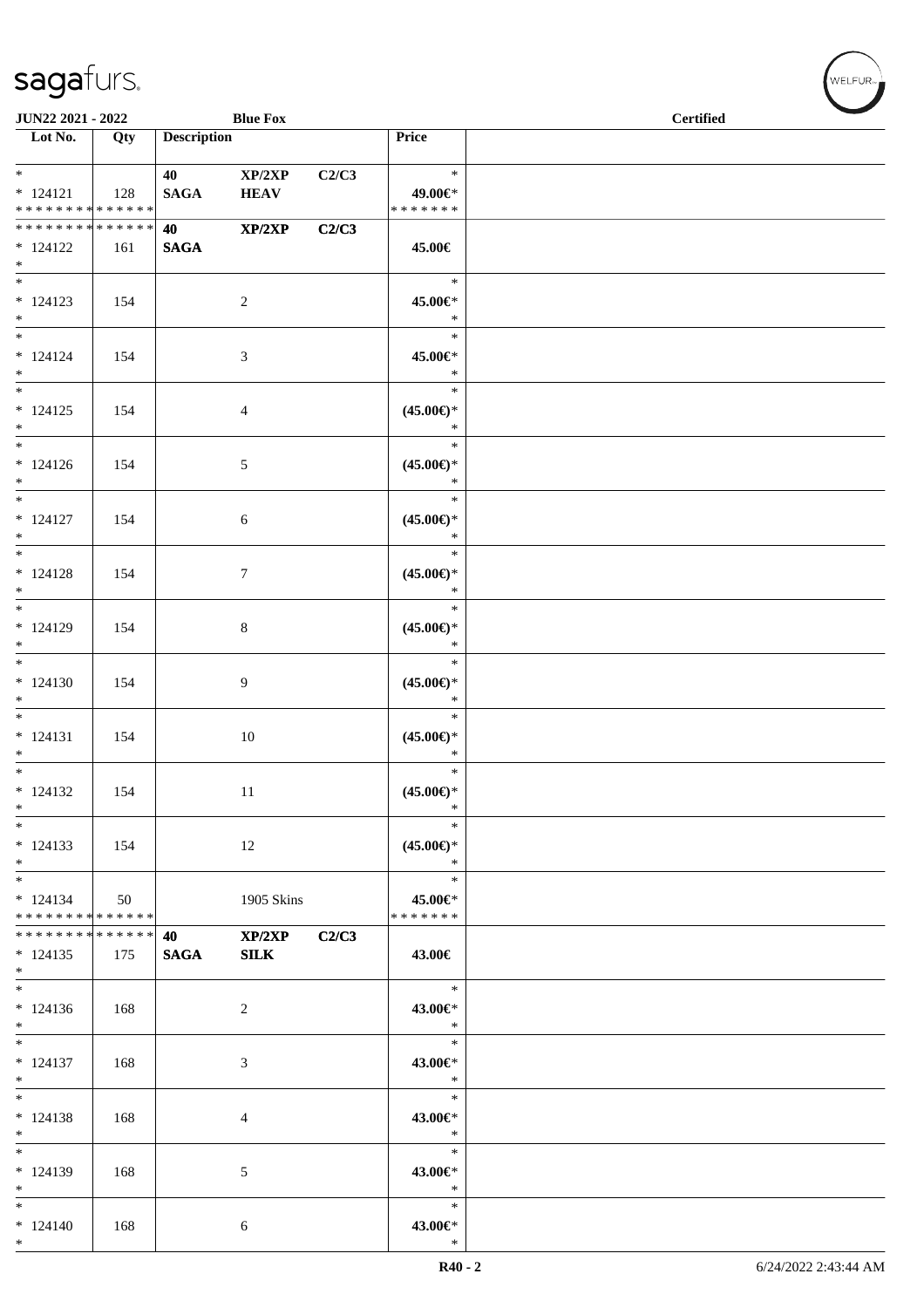| JUN22 2021 - 2022                                 |               |                    | <b>Blue Fox</b>            |       |                                                | <b>Certified</b> |  |
|---------------------------------------------------|---------------|--------------------|----------------------------|-------|------------------------------------------------|------------------|--|
| $\overline{\phantom{1}}$ Lot No.                  | Qty           | <b>Description</b> |                            |       | Price                                          |                  |  |
| $*$<br>$* 124141$<br>* * * * * * * * * * * * * *  | 168           | 40<br><b>SAGA</b>  | XP/2XP<br>${\bf SILK}$     | C2/C3 | $\ast$<br>43.00€*<br>*******                   |                  |  |
| 124142                                            | 131           | 40<br><b>SAGA</b>  | XP/2XP<br>WOL2             | C2/C3 | $(44.00\epsilon)$                              |                  |  |
| * * * * * * * *<br>$* 124143$<br>$*$              | ******<br>175 | 40<br>SI           | XP/2XP                     | C2/C3 | 42.00€                                         |                  |  |
| $*$<br>$* 124144$<br>$*$                          | 168           |                    | $\boldsymbol{2}$           |       | $\ast$<br>$(42.00\epsilon)$ *<br>$\ast$        |                  |  |
| $*$<br>$* 124145$<br>$*$                          | 168           |                    | 3                          |       | $\ast$<br>42.00€*<br>$\ast$                    |                  |  |
| $*$<br>$* 124146$<br>$*$                          | 168           |                    | 4                          |       | $\ast$<br>$(42.00\epsilon)$ *<br>$\ast$        |                  |  |
| $*$<br>$* 124147$<br>$*$                          | 168           |                    | 5                          |       | $\ast$<br>$(42.00\epsilon)$ *<br>$\ast$        |                  |  |
| $* 124148$<br>* * * * * * * * * * * * * *         | 168           |                    | 1015 Skins                 |       | $\ast$<br>$(42.00\epsilon)$ *<br>* * * * * * * |                  |  |
| ******** <mark>******</mark><br>$* 124149$<br>$*$ | 133           | 40<br><b>SROY</b>  | <b>PALE</b><br><b>HEAV</b> | C2/C3 | 52.00€                                         |                  |  |
| $*$<br>$* 124150$<br>$*$                          | 126           |                    | $\overline{c}$             |       | $\ast$<br>52.00€*<br>$\ast$                    |                  |  |
| $*$<br>$* 124151$<br>$*$                          | 126           |                    | 3                          |       | $\ast$<br>52.00€*<br>$\ast$                    |                  |  |
| $*$<br>$* 124152$<br>$\ast$                       | 126           |                    | 4                          |       | $\ast$<br>52.00€*<br>$\ast$                    |                  |  |
| $\ast$<br>$* 124153$<br>$*$                       | 126           |                    | 5                          |       | $\ast$<br>52.00€*<br>$\ast$                    |                  |  |
| $*$<br>$* 124154$<br>* * * * * * * * * * * * * *  | 69            |                    | 706 Skins                  |       | $\ast$<br>52.00€*<br>* * * * * * *             |                  |  |
| * * * * * * * * * * * * * *<br>$*124155$<br>$*$   | 147           | 40<br><b>SROY</b>  | <b>PALE</b>                | C2/C3 | $(50.00\epsilon)$                              |                  |  |
| $\overline{\phantom{0}}$<br>$* 124156$<br>$*$     | 140           |                    | $\overline{c}$             |       | $\ast$<br>$(50.00ε)$ *<br>$\ast$               |                  |  |
| $*$<br>$* 124157$<br>$*$                          | 140           |                    | 3                          |       | $\ast$<br>$(50.00*)$<br>$\ast$                 |                  |  |
| $\ast$<br>$* 124158$<br>$*$                       | 140           |                    | 4                          |       | $\ast$<br>$(50.00ε)$ *<br>$\ast$               |                  |  |
| $*$<br>$*124159$<br>$*$                           | 140           |                    | 5                          |       | $\ast$<br>$(50.00ε)$ *<br>$\ast$               |                  |  |
| $*$<br>$*124160$<br>$*$                           | 133           |                    | 6                          |       | $\ast$<br>$(50.00ε)$ *<br>$\ast$               |                  |  |

welfur<sub>™</sub>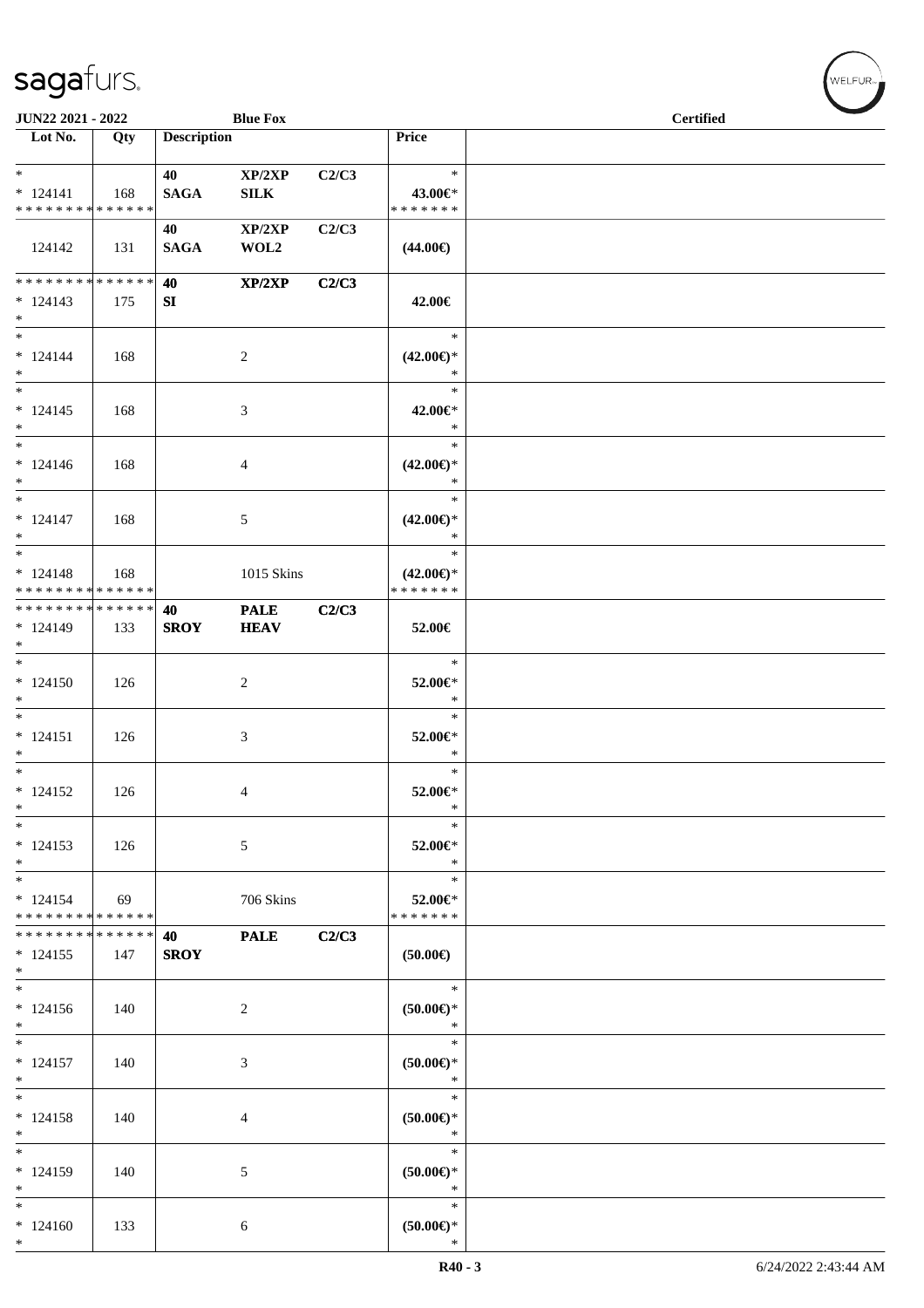| JUN22 2021 - 2022                                               |     |                    | <b>Blue Fox</b>    |       |                                             | <b>Certified</b> |
|-----------------------------------------------------------------|-----|--------------------|--------------------|-------|---------------------------------------------|------------------|
| $\overline{\phantom{1}}$ Lot No.                                | Qty | <b>Description</b> |                    |       | Price                                       |                  |
| $*$<br>$* 124161$<br>* * * * * * * * <mark>* * * * * * *</mark> | 22  | 40<br><b>SROY</b>  | <b>PALE</b>        | C2/C3 | $\ast$<br>$(50.00 \in )^*$<br>* * * * * * * |                  |
| * * * * * * * * * * * * * * *<br>$*124162$<br>$*$               | 161 | 40<br><b>SROY</b>  | <b>PALE</b><br>SLK | C2/C3 | $(45.00\epsilon)$                           |                  |
| $*$<br>$* 124163$<br>$*$                                        | 154 |                    | $\overline{c}$     |       | $\ast$<br>$(45.00\epsilon)$ *<br>$\ast$     |                  |
| $*$<br>$* 124164$<br>$*$                                        | 154 |                    | 3                  |       | $\ast$<br>$(45.00\epsilon)$ *<br>$\ast$     |                  |
| $*$<br>$*124165$<br>$*$                                         | 154 |                    | 4                  |       | $\ast$<br>$(45.00\epsilon)$ *<br>$\ast$     |                  |
| $*$<br>$* 124166$<br>$*$                                        | 154 |                    | 5                  |       | $\ast$<br>$(45.00\epsilon)$ *<br>$\ast$     |                  |
| $*$<br>$* 124167$<br>$*$                                        | 154 |                    | 6                  |       | $\ast$<br>$(45.00\epsilon)$ *<br>$\ast$     |                  |
| $* 124168$<br>$*$                                               | 154 |                    | 7                  |       | $\ast$<br>$(45.00\epsilon)$ *<br>$\ast$     |                  |
| $*$<br>$* 124169$<br>* * * * * * * * * * * * * *                | 154 |                    | 1239 Skins         |       | $\ast$<br>$(45.00\epsilon)$ *<br>*******    |                  |
| * * * * * * * * <mark>* * * * * * *</mark><br>$* 124170$<br>$*$ | 161 | 40<br><b>SROY</b>  | <b>PALE</b><br>SLK | C2/C3 | $(45.00\epsilon)$                           |                  |
| $*$<br>$* 124171$<br>$*$                                        | 154 |                    | 2                  |       | $\ast$<br>$(45.00\epsilon)$ *<br>$\ast$     |                  |
| $*$<br>$* 124172$<br>$\ast$                                     | 154 |                    | 3                  |       | $\ast$<br>$(45.00\epsilon)$ *<br>$\ast$     |                  |
| $* 124173$<br>$*$                                               | 154 |                    | $\overline{4}$     |       | $\ast$<br>$(45.00\epsilon)$ *<br>$\ast$     |                  |
| $* 124174$<br>$*$                                               | 154 |                    | 5                  |       | $\ast$<br>$(45.00\epsilon)$ *<br>$\ast$     |                  |
| $*$<br>$* 124175$<br>$*$                                        | 154 |                    | 6                  |       | $\ast$<br>$(45.00\epsilon)$ *<br>$\ast$     |                  |
| $* 124176$<br>$*$                                               | 154 |                    | 7                  |       | $\ast$<br>$(45.00\epsilon)$ *<br>$\ast$     |                  |
| $\overline{\phantom{0}}$<br>$* 124177$<br>$*$                   | 154 |                    | 8                  |       | $\ast$<br>$(45.00\epsilon)$ *<br>$\ast$     |                  |
| $*$<br>$* 124178$<br>$*$                                        | 154 |                    | 9                  |       | $\ast$<br>$(45.00\epsilon)$ *<br>$\ast$     |                  |
| $*$<br>$* 124179$<br>$*$                                        | 154 |                    | 10                 |       | $\ast$<br>$(45.00\epsilon)$ *<br>$\ast$     |                  |
| $*$<br>$*124180$<br>$*$                                         | 154 |                    | 11                 |       | $\ast$<br>$(45.00\epsilon)$ *<br>$\ast$     |                  |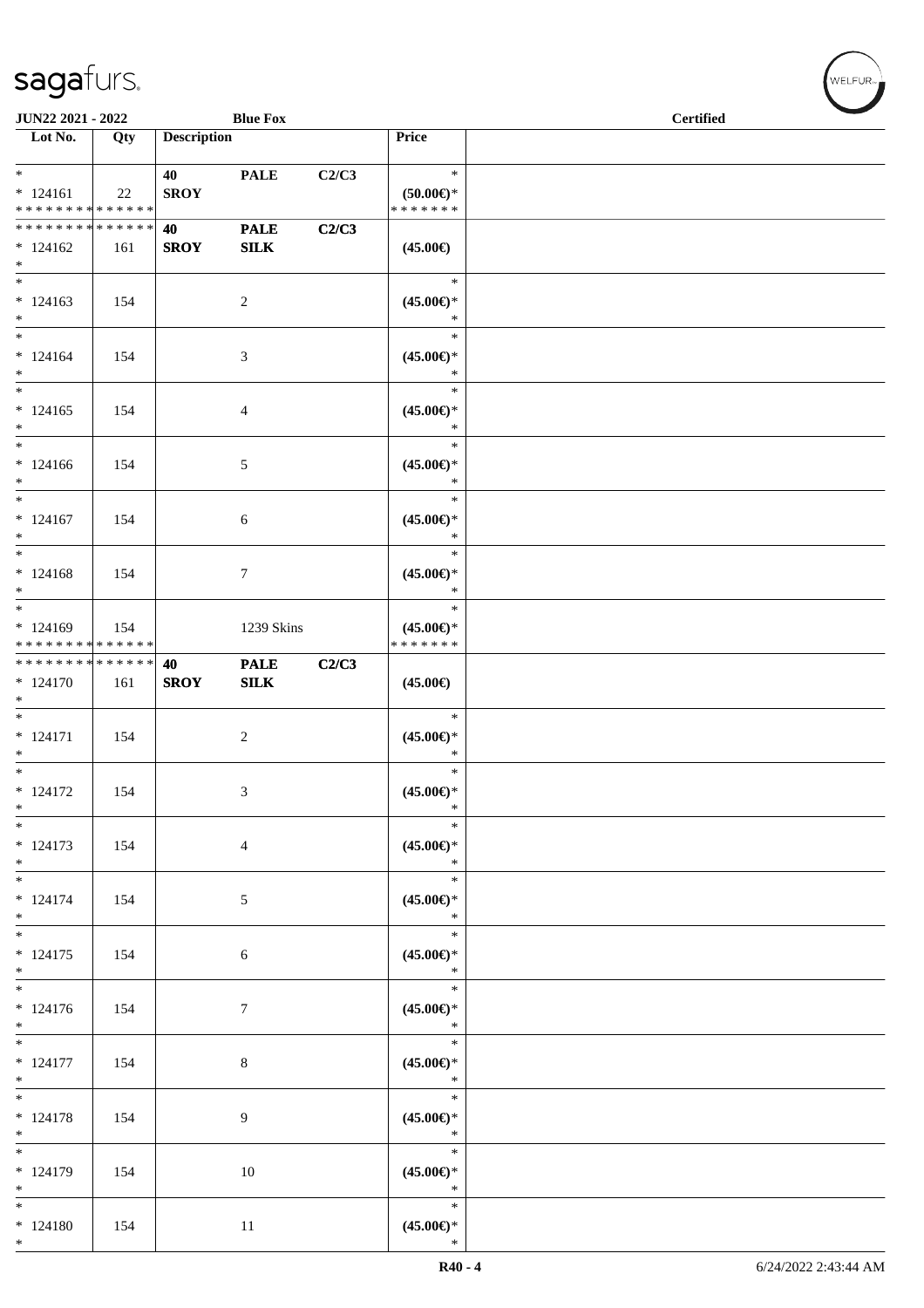| <b>JUN22 2021 - 2022</b>                                       |     |                       | <b>Blue Fox</b>             |       |                                                | <b>Certified</b> |
|----------------------------------------------------------------|-----|-----------------------|-----------------------------|-------|------------------------------------------------|------------------|
| Lot No.                                                        | Qty | <b>Description</b>    |                             |       | Price                                          |                  |
| $*$<br>$* 124181$<br>$*$                                       | 154 | 40<br><b>SROY</b>     | <b>PALE</b><br>${\bf SILK}$ | C2/C3 | $\ast$<br>$(45.00\epsilon)$ *<br>$\ast$        |                  |
| $*$<br>$* 124182$<br>* * * * * * * * * * * * * * *             | 112 |                       | 1967 Skins                  |       | $\ast$<br>45.00€*<br>* * * * * * *             |                  |
| ******** <mark>******</mark><br>$*124183$<br>$*$               | 147 | 40<br><b>SAGA</b>     | <b>PALE</b><br><b>HEAV</b>  | C2/C3 | 48.00€                                         |                  |
| $*$<br>$* 124184$<br>* * * * * * * * * * * * * * *             | 112 |                       | 259 Skins                   |       | $\ast$<br>48.00€*<br>* * * * * * *             |                  |
| * * * * * * * * <mark>* * * * * * *</mark><br>$*124185$<br>$*$ | 161 | 40<br>$\mathbf{SAGA}$ | <b>PALE</b>                 | C2/C3 | $(44.00\epsilon)$                              |                  |
| $*$<br>$*124186$<br>$*$                                        | 154 |                       | 2                           |       | $\ast$<br>44.00€*<br>$\ast$                    |                  |
| $*$<br>$* 124187$<br>$*$                                       | 154 |                       | 3                           |       | $\ast$<br>44.00€*<br>$\ast$                    |                  |
| $*$<br>$* 124188$<br>$*$                                       | 154 |                       | 4                           |       | $\ast$<br>$(44.00\epsilon)$ *<br>$\ast$        |                  |
| $*$<br>* 124189<br>$*$                                         | 154 |                       | 5                           |       | $\ast$<br>$(44.00\epsilon)$ *<br>$\ast$        |                  |
| $*$<br>$*124190$<br>$*$                                        | 154 |                       | 6                           |       | $\ast$<br>$(44.00ε)$ *<br>$\ast$               |                  |
| $*$<br>$* 124191$<br>$*$                                       | 154 |                       | $\tau$                      |       | $\ast$<br>$(44.00\epsilon)$ *<br>$\ast$        |                  |
| $*$<br>* 124192<br>$\ast$                                      | 154 |                       | 8                           |       | $\ast$<br>$(44.00\epsilon)$ *<br>$\ast$        |                  |
| $*$<br>$*124193$<br>* * * * * * * * * * * * * * *              | 130 |                       | 1369 Skins                  |       | $\ast$<br>$(44.00\epsilon)$ *<br>* * * * * * * |                  |
| * * * * * * * * <mark>* * * * * * *</mark><br>$*124194$<br>$*$ | 175 | 40 —<br><b>SAGA</b>   | <b>PALE</b><br>${\bf SILK}$ | C2/C3 | 42.00€                                         |                  |
| $*$<br>$*124195$<br>$*$                                        | 168 |                       | 2                           |       | $\ast$<br>42.00€*<br>$\ast$                    |                  |
| * 124196<br>$*$                                                | 168 |                       | 3                           |       | $\ast$<br>42.00€*<br>$\ast$                    |                  |
| $*$<br>$* 124197$<br>$*$                                       | 168 |                       | 4                           |       | $\ast$<br>42.00€*<br>$\ast$                    |                  |
| $*$<br>$* 124198$<br>$*$                                       | 168 |                       | 5                           |       | $\ast$<br>42.00€*<br>$\ast$                    |                  |
| $*$<br>* 124199<br>$*$                                         | 168 |                       | 6                           |       | $\ast$<br>42.00€*<br>$\ast$                    |                  |
| $*$<br>$*124200$<br>$*$                                        | 168 |                       | 7                           |       | $\ast$<br>42.00€*<br>$\ast$                    |                  |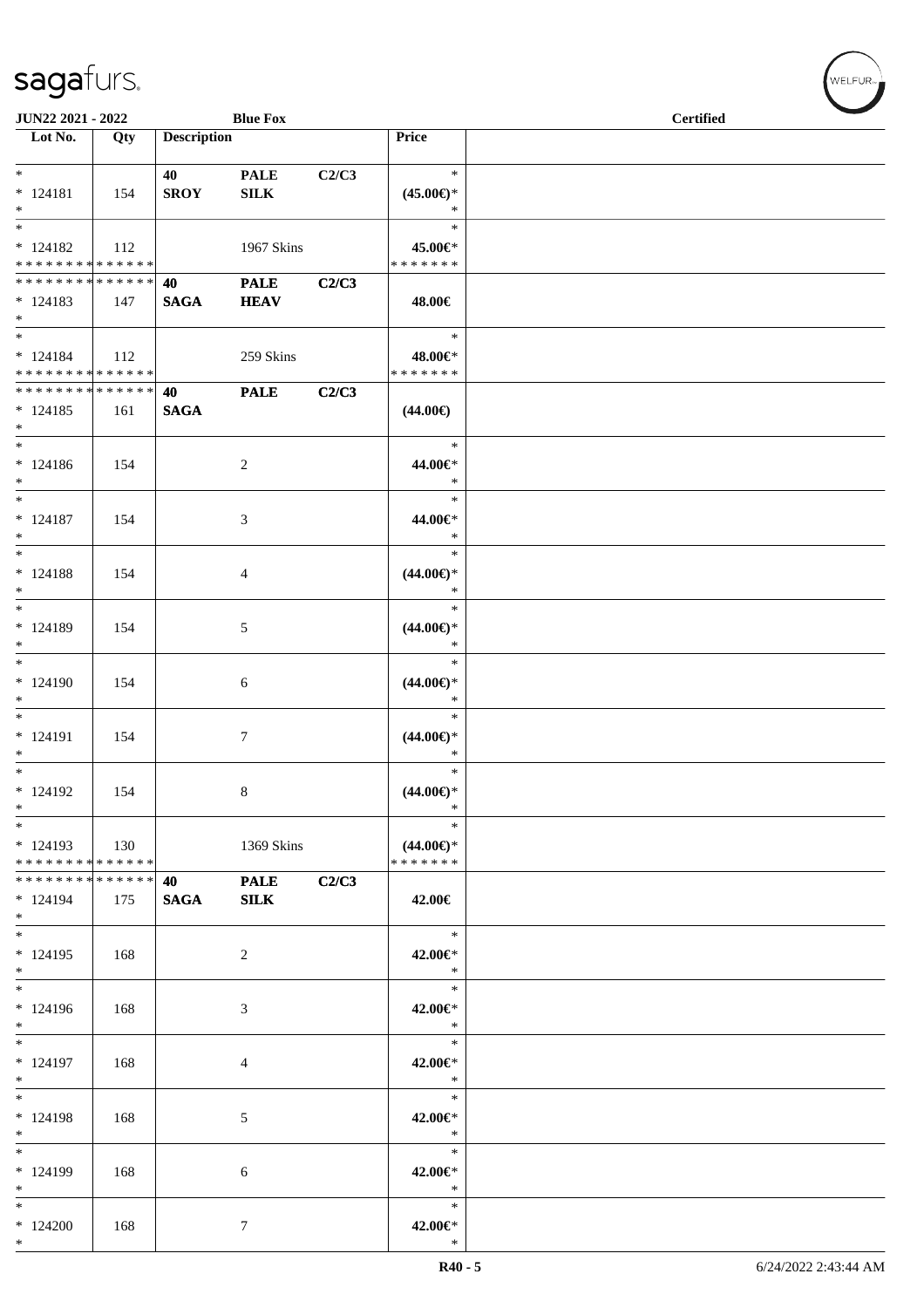| JUN22 2021 - 2022                                       |     |                    | <b>Blue Fox</b>             |       |                                                   | <b>Certified</b> |  |
|---------------------------------------------------------|-----|--------------------|-----------------------------|-------|---------------------------------------------------|------------------|--|
| $\overline{\phantom{1}}$ Lot No.                        | Qty | <b>Description</b> |                             |       | Price                                             |                  |  |
| $*$<br>$* 124201$<br>* * * * * * * * * * * * * *        | 168 | 40<br><b>SAGA</b>  | <b>PALE</b><br>${\bf SILK}$ | C2/C3 | $\ast$<br>42.00€*<br>* * * * * * *                |                  |  |
| * * * * * * * * * * * * * * *<br>$*124202$<br>$\ast$    | 175 | 40<br>SI           | <b>PALE</b>                 | C2/C3 | $(41.00\epsilon)$                                 |                  |  |
| $*124203$<br>$*$                                        | 168 |                    | 2                           |       | $\ast$<br>41.00€*<br>$\ast$                       |                  |  |
| $*$<br>$*124204$<br>$\ast$<br>$*$                       | 168 |                    | 3                           |       | $\ast$<br>$(41.00\epsilon)$ *<br>$\ast$<br>$\ast$ |                  |  |
| $*124205$<br>$*$<br>$*$                                 | 168 |                    | 4                           |       | $(41.00\epsilon)$ *<br>$\ast$<br>$\ast$           |                  |  |
| $*124206$<br>$*$<br>$*$                                 | 168 |                    | 5                           |       | $(41.00\epsilon)$ *<br>$\ast$<br>$\ast$           |                  |  |
| $*124207$<br>$*$<br>$*$                                 | 168 |                    | 6                           |       | $(41.00\epsilon)$ *<br>$\ast$<br>$\ast$           |                  |  |
| $*124208$<br>$*$                                        | 168 |                    | $\tau$                      |       | $(41.00\epsilon)$ *<br>$\ast$<br>$\ast$           |                  |  |
| * 124209<br>$*$<br>$*$                                  | 168 |                    | 8                           |       | $(41.00\epsilon)$ *<br>$\ast$<br>$\ast$           |                  |  |
| $* 124210$<br>* * * * * * * * * * * * * *               | 168 |                    | 1519 Skins                  |       | $(41.00\epsilon)$ *<br>* * * * * * *              |                  |  |
| * * * * * * * * * * * * * * *<br>$* 124211$<br>$*$      | 168 | 40<br>SI           | <b>PALE</b>                 | C2/C3 | 41.00€                                            |                  |  |
| $*$<br>$* 124212$<br>$\ast$<br>$\ast$                   | 168 |                    | 2                           |       | $\ast$<br>41.00€*<br>$\ast$<br>$\ast$             |                  |  |
| $* 124213$<br>$\ast$                                    | 168 |                    | 3                           |       | 41.00€*<br>$\ast$<br>$\ast$                       |                  |  |
| $*$<br>$* 124214$<br>$\ast$<br>$\overline{\phantom{0}}$ | 168 |                    | 4                           |       | 41.00€*<br>$\ast$<br>$\ast$                       |                  |  |
| $* 124215$<br>$*$<br>$*$                                | 168 |                    | 5                           |       | 41.00€*<br>$\ast$<br>$\ast$                       |                  |  |
| $* 124216$<br>* * * * * * * * * * * * * *               | 161 |                    | 1001 Skins                  |       | 41.00€*<br>* * * * * * *                          |                  |  |
| * * * * * * * * * * * * * * *<br>$*124217$<br>$*$       | 182 | 40<br>SI           | <b>PALE</b>                 | C2/C3 | $(40.00\epsilon)$                                 |                  |  |
| $\ast$<br>$* 124218$<br>* * * * * * * * * * * * * * *   | 180 |                    | 362 Skins                   |       | $\ast$<br>$(40.00\epsilon)$ *<br>* * * * * * *    |                  |  |
| * * * * * * * * * * * * * * *<br>$*124219$<br>$*$       | 133 | 40<br><b>SROY</b>  | <b>MED</b><br><b>HEAV</b>   | C2/C3 | $(50.00\epsilon)$                                 |                  |  |
| $*$<br>$*124220$<br>$*$                                 | 126 |                    | 2                           |       | $\ast$<br>$(50.00ε)$ *<br>$\ast$                  |                  |  |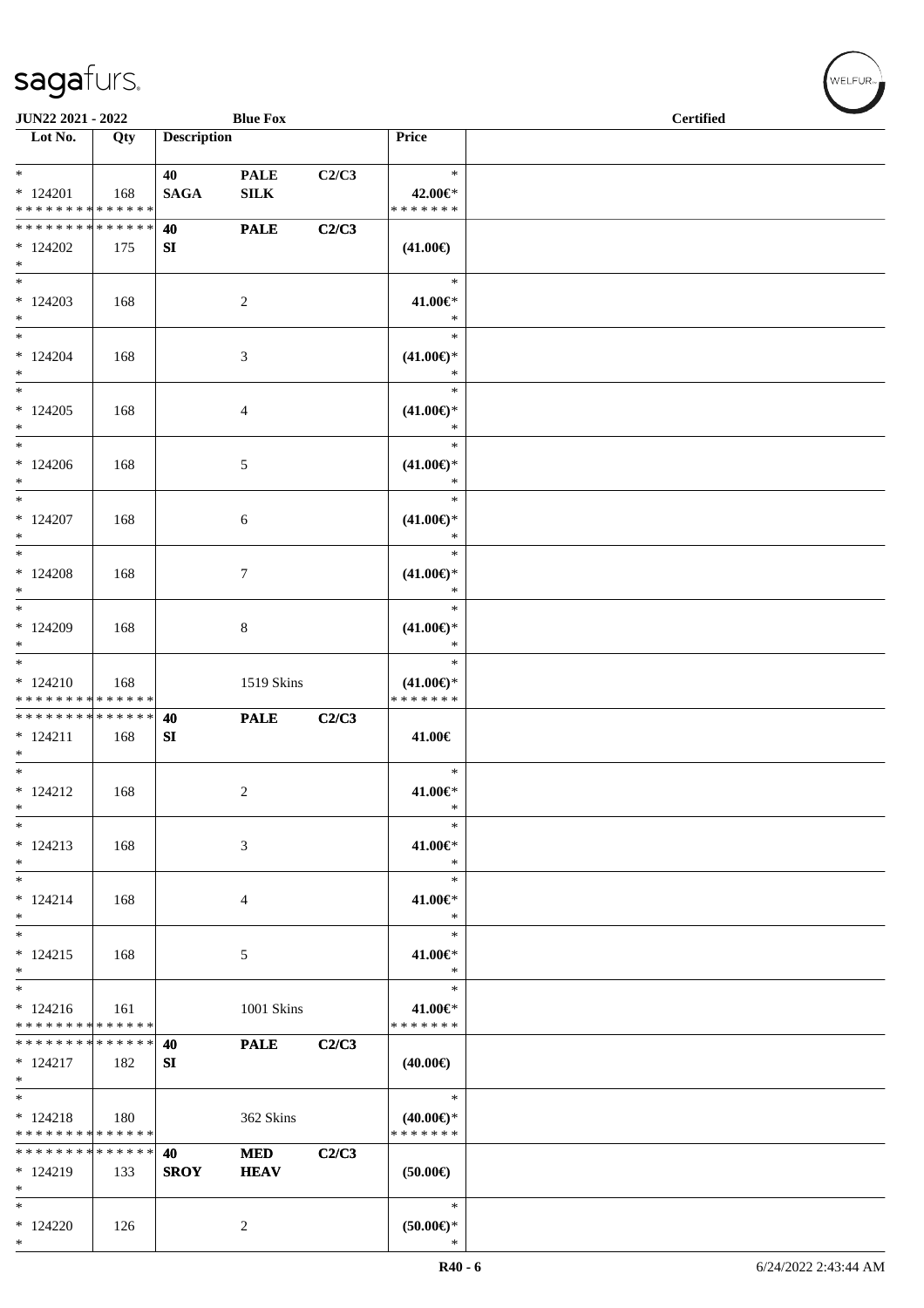| JUN22 2021 - 2022                                                    |     |                    | <b>Blue Fox</b>           |       |                                                   | <b>Certified</b> |  |
|----------------------------------------------------------------------|-----|--------------------|---------------------------|-------|---------------------------------------------------|------------------|--|
| Lot No.                                                              | Qty | <b>Description</b> |                           |       | Price                                             |                  |  |
| $\ast$<br>$* 124221$<br>$\ast$                                       | 126 | 40<br><b>SROY</b>  | <b>MED</b><br><b>HEAV</b> | C2/C3 | $\ast$<br>$(50.00ε)$ *<br>$\ast$                  |                  |  |
| $\overline{\phantom{a}}$<br>$*124222$<br>* * * * * * * * * * * * * * | 33  |                    | 418 Skins                 |       | $\ast$<br>$(50.00ε)$ *<br>* * * * * * *           |                  |  |
| * * * * * * * * * * * * * *<br>$*124223$<br>$*$<br>$_{\ast}^{-}$     | 147 | 40<br><b>SROY</b>  | <b>MED</b>                | C2/C3 | $(49.00\epsilon)$                                 |                  |  |
| $* 124224$<br>$*$<br>$\overline{\phantom{a}^*}$                      | 140 |                    | $\sqrt{2}$                |       | $\ast$<br>$(49.00\epsilon)$ *<br>$\ast$           |                  |  |
| $*124225$<br>$*$                                                     | 140 |                    | $\mathfrak{Z}$            |       | $\ast$<br>$(49.00\epsilon)$ *<br>$\ast$           |                  |  |
| $\ast$<br>$*124226$<br>$\ast$<br>$\ast$                              | 140 |                    | 4                         |       | $\ast$<br>$(49.00\epsilon)$ *<br>$\ast$<br>$\ast$ |                  |  |
| $* 124227$<br>$\ast$<br>$\overline{\ast}$                            | 140 |                    | $\sqrt{5}$                |       | $(49.00\epsilon)$ *<br>$\ast$<br>$\ast$           |                  |  |
| $* 124228$<br>$\ast$<br>$*$                                          | 140 |                    | 6                         |       | $(49.00\epsilon)$ *<br>$\ast$<br>$\ast$           |                  |  |
| * 124229<br>* * * * * * * * * * * * * *                              | 26  |                    | 873 Skins                 |       | $(49.00\epsilon)$ *<br>* * * * * * *              |                  |  |
| **************<br>$*124230$<br>$\ast$<br>$\overline{\phantom{0}}$    | 161 | 40<br><b>SROY</b>  | <b>MED</b><br><b>SILK</b> | C2/C3 | 44.00€<br>$\ast$                                  |                  |  |
| $* 124231$<br>$\ast$<br>$*$                                          | 154 |                    | $\sqrt{2}$                |       | 44.00€*<br>$\ast$<br>$\ast$                       |                  |  |
| $*124232$<br>$\ast$<br>$\ast$                                        | 154 |                    | 3                         |       | 44.00€*<br>$\ast$<br>$\ast$                       |                  |  |
| $*124233$<br>$\ast$<br>$\ast$                                        | 154 |                    | $\overline{4}$            |       | 44.00€*<br>$\ast$<br>$\ast$                       |                  |  |
| $*124234$<br>$\ast$<br>$*$                                           | 154 |                    | 5                         |       | 44.00€*<br>$\ast$<br>$\ast$                       |                  |  |
| $*124235$<br>$\ast$<br>$_{\ast}^{-}$                                 | 154 |                    | 6                         |       | $(44.00\epsilon)$ *<br>$\ast$<br>$\ast$           |                  |  |
| $*124236$<br>$\ast$<br>$_{\ast}^{-}$                                 | 154 |                    | 7                         |       | $(44.00\epsilon)$ *<br>$\ast$<br>$\ast$           |                  |  |
| $*124237$<br>$\ast$<br>$*$                                           | 154 |                    | 8                         |       | $(44.00\epsilon)$ *<br>$\ast$<br>$\ast$           |                  |  |
| $*124238$<br>* * * * * * * * * * * * * *                             | 142 |                    | 1381 Skins                |       | 44.00€*<br>* * * * * * *                          |                  |  |
| * * * * * * * * * * * * * *<br>$*124239$<br>$\ast$                   | 147 | 40<br><b>SAGA</b>  | <b>MED</b><br><b>HEAV</b> | C2/C3 | 45.00€                                            |                  |  |
| $\ast$<br>$*124240$<br>* * * * * * * * * * * * * *                   | 100 |                    | 247 Skins                 |       | $\ast$<br>45.00€*<br>* * * * * * *                |                  |  |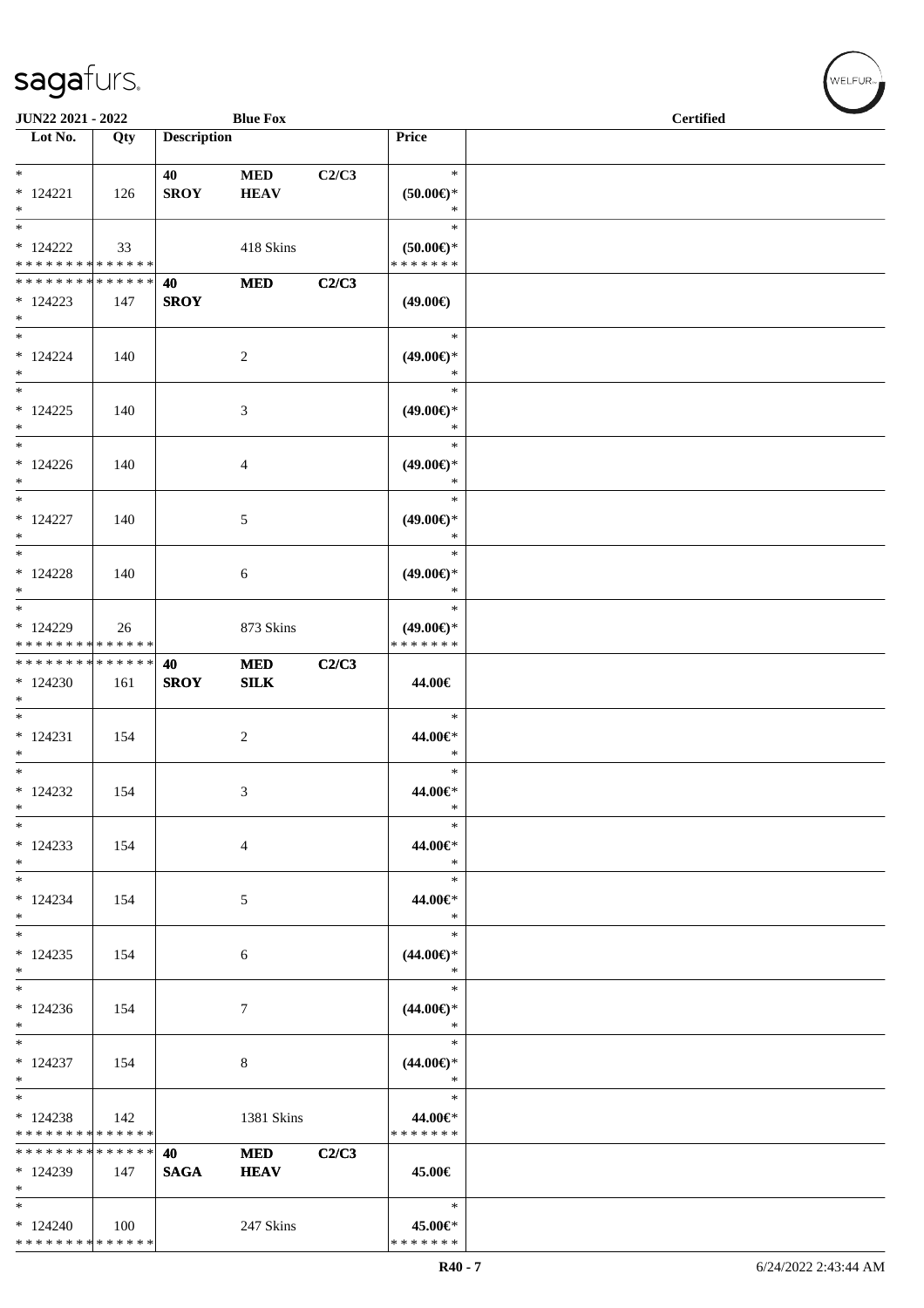| JUN22 2021 - 2022                                  |     |                    | <b>Blue Fox</b> |       |                                                | <b>Certified</b> |
|----------------------------------------------------|-----|--------------------|-----------------|-------|------------------------------------------------|------------------|
| $\overline{\phantom{1}}$ Lot No.                   | Qty | <b>Description</b> |                 |       | Price                                          |                  |
| * * * * * * * * * * * * * *<br>$* 124241$<br>$*$   | 161 | <b>SAGA</b>        | <b>MED</b>      | C2/C3 | 44.00€                                         |                  |
| $*$<br>$*124242$<br>$*$                            | 154 |                    | $\overline{2}$  |       | $\ast$<br>44.00€*<br>$\ast$                    |                  |
| $* 124243$<br>$*$                                  | 154 |                    | $\mathfrak{Z}$  |       | $\ast$<br>44.00€*<br>$\ast$                    |                  |
| $*$<br>$* 124244$<br>$*$                           | 154 |                    | $\overline{4}$  |       | $\ast$<br>44.00€*<br>$\ast$                    |                  |
| $*$<br>$*124245$<br>$*$                            | 154 |                    | $5\phantom{.0}$ |       | $\ast$<br>44.00€*<br>$\ast$                    |                  |
| $*$<br>$*124246$<br>$*$                            | 154 |                    | 6               |       | $\ast$<br>44.00€*<br>$\ast$                    |                  |
| $*$<br>$* 124247$<br>$*$<br>$\overline{\ast}$      | 154 |                    | $7\phantom{.0}$ |       | $\ast$<br>$(44.00\epsilon)$ *<br>$\ast$        |                  |
| $* 124248$<br>$*$                                  | 154 |                    | $8\,$           |       | $\ast$<br>$(44.00\epsilon)$ *<br>$\ast$        |                  |
| $* 124249$<br>$*$                                  | 154 |                    | 9               |       | $\ast$<br>$(44.00\epsilon)$ *<br>$\ast$        |                  |
| $*$<br>$*124250$<br>$*$                            | 154 |                    | 10              |       | $\ast$<br>$(44.00\epsilon)$ *<br>$\ast$        |                  |
| $*$<br>$* 124251$<br>$*$                           | 154 |                    | 11              |       | $\ast$<br>$(44.00\epsilon)$ *<br>$\ast$        |                  |
| $*124252$<br>$\ast$                                | 154 |                    | 12              |       | $\ast$<br>$(44.00\epsilon)$ *<br>$\ast$        |                  |
| $\ast$<br>$*124253$<br>* * * * * * * * * * * * * * | 154 |                    | 2009 Skins      |       | $\ast$<br>$(44.00\epsilon)$ *<br>* * * * * * * |                  |
| * * * * * * * * * * * * * * *<br>$* 124254$<br>$*$ | 154 | 40<br><b>SAGA</b>  | <b>MED</b>      | C2/C3 | $(44.00\epsilon)$                              |                  |
| $*124255$<br>$*$                                   | 154 |                    | $\overline{c}$  |       | $\ast$<br>$(44.00\epsilon)$ *<br>$\ast$        |                  |
| $\overline{\phantom{0}}$<br>$*124256$<br>$*$       | 154 |                    | $\mathfrak{Z}$  |       | $\ast$<br>$(44.00ε)$ *<br>$\ast$               |                  |
| $*$<br>$* 124257$<br>$*$                           | 154 |                    | 4               |       | $\ast$<br>$(44.00\epsilon)$ *<br>$\ast$        |                  |
| $*$<br>$*124258$<br>$*$                            | 154 |                    | 5               |       | $\ast$<br>$(44.00\epsilon)$ *<br>$\ast$        |                  |
| $*$<br>* 124259<br>$*$                             | 154 |                    | 6               |       | $\ast$<br>$(44.00\epsilon)$ *<br>$\ast$        |                  |
| $*$<br>$*124260$<br>$*$                            | 154 |                    | $7\phantom{.0}$ |       | $\ast$<br>$(44.00\epsilon)$ *<br>$\ast$        |                  |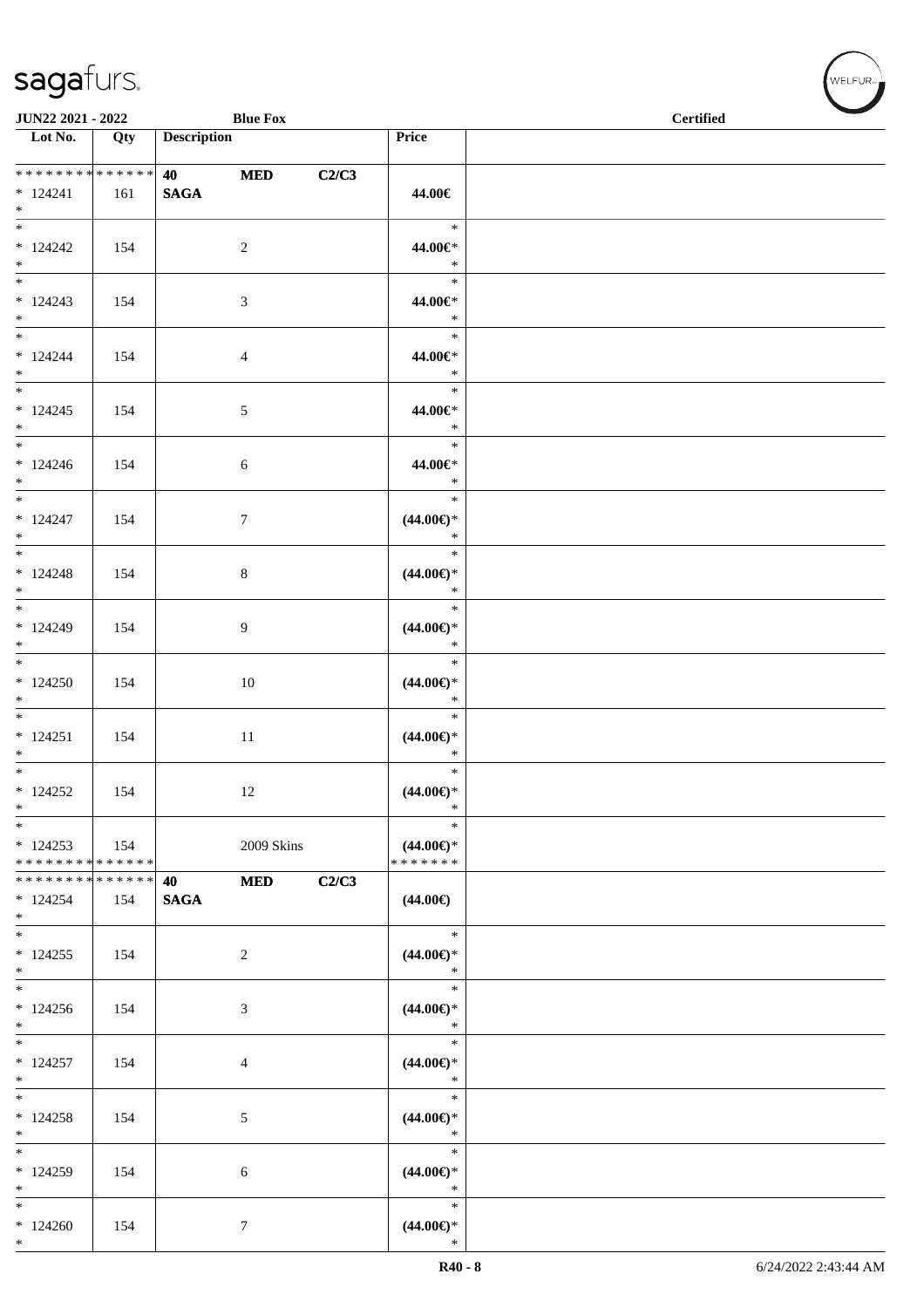\*

| <b>Blue Fox</b><br>JUN22 2021 - 2022               |     |                       |                          |       |                                                | <b>Certified</b> |
|----------------------------------------------------|-----|-----------------------|--------------------------|-------|------------------------------------------------|------------------|
| Lot No.                                            | Qty | <b>Description</b>    |                          |       | Price                                          |                  |
| $*$<br>$*124261$<br>$\ast$                         | 154 | 40<br><b>SAGA</b>     | <b>MED</b>               | C2/C3 | $\ast$<br>$(44.00\epsilon)$ *<br>$\ast$        |                  |
| $\ast$<br>$*124262$<br>$*$                         | 154 |                       | 9                        |       | $\ast$<br>$(44.00\epsilon)$ *<br>$\ast$        |                  |
| $\overline{\phantom{0}}$<br>$*124263$<br>$*$       | 154 |                       | 10                       |       | $\ast$<br>$(44.00\epsilon)$ *<br>$\ast$        |                  |
| $\ast$<br>$*124264$<br>* * * * * * * * * * * * * * | 154 |                       | 1694 Skins               |       | $\ast$<br>$(44.00\epsilon)$ *<br>* * * * * * * |                  |
| 124265                                             | 175 | 40<br>$\mathbf{SAGA}$ | $\bf MED$<br><b>SILK</b> | C2/C3 | 41.00€                                         |                  |
| ******** <mark>******</mark><br>$*124266$<br>$*$   | 168 | 40<br>SI              | $\bf MED$                | C2/C3 | 40.00€                                         |                  |
| $\ast$<br>$*124267$<br>$\ast$                      | 168 |                       | $\sqrt{2}$               |       | $\ast$<br>40.00€*<br>$\ast$                    |                  |
| $*$<br>$*124268$<br>$*$                            | 168 |                       | 3                        |       | $\ast$<br>40.00€*<br>$\ast$                    |                  |
| $*$<br>$*124269$<br>$\ast$                         | 168 |                       | $\overline{4}$           |       | $\ast$<br>$(40.00\epsilon)$ *<br>$\ast$        |                  |
| $*$<br>$*124270$<br>$\ast$                         | 168 |                       | 5                        |       | $\ast$<br>40.00€*<br>$\ast$                    |                  |
| $*$<br>$* 124271$<br>$*$                           | 168 |                       | $\sqrt{6}$               |       | $\ast$<br>40.00€*<br>$\ast$                    |                  |
| $\overline{\ast}$<br>$*124272$<br>$\ast$           | 168 |                       | $\tau$                   |       | $\ast$<br>40.00€*<br>$\ast$                    |                  |
| $\ast$<br>$*124273$<br>$\ast$                      | 168 |                       | $\,8\,$                  |       | $\ast$<br>$40.00 \in$<br>$\ast$                |                  |
| $\ast$<br>$* 124274$<br>$\ast$                     | 168 |                       | 9                        |       | $\ast$<br>40.00€*<br>$\ast$                    |                  |
| $\overline{\ast}$<br>$*124275$<br>$\ast$           | 168 |                       | 10                       |       | $\ast$<br>(40.00)<br>$\ast$                    |                  |
| $\overline{\phantom{a}^*}$<br>$*124276$<br>$\ast$  | 168 |                       | 11                       |       | $\ast$<br>$(40.00\epsilon)$ *<br>$\ast$        |                  |
| $\ast$<br>$* 124277$<br>$*$                        | 168 |                       | 12                       |       | $\ast$<br>$(40.00\epsilon)$ *<br>$\ast$        |                  |
| $*$<br>$* 124278$<br>* * * * * * * * * * * * * *   | 142 |                       | 2158 Skins               |       | $\ast$<br>40.00€*<br>* * * * * * *             |                  |
| * * * * * * * * * * * * * *<br>* 124279<br>$\ast$  | 168 | 40<br>${\bf SI}$      | <b>MED</b>               | C2/C3 | $(40.00\epsilon)$                              |                  |
| $\ast$<br>$*124280$<br>$\ast$                      | 168 |                       | $\overline{c}$           |       | $\ast$<br>$(40.00\in)^\ast$<br>$\ast$          |                  |

 $\left(\mathsf{WELFUR}_{\mathsf{m}}\right)$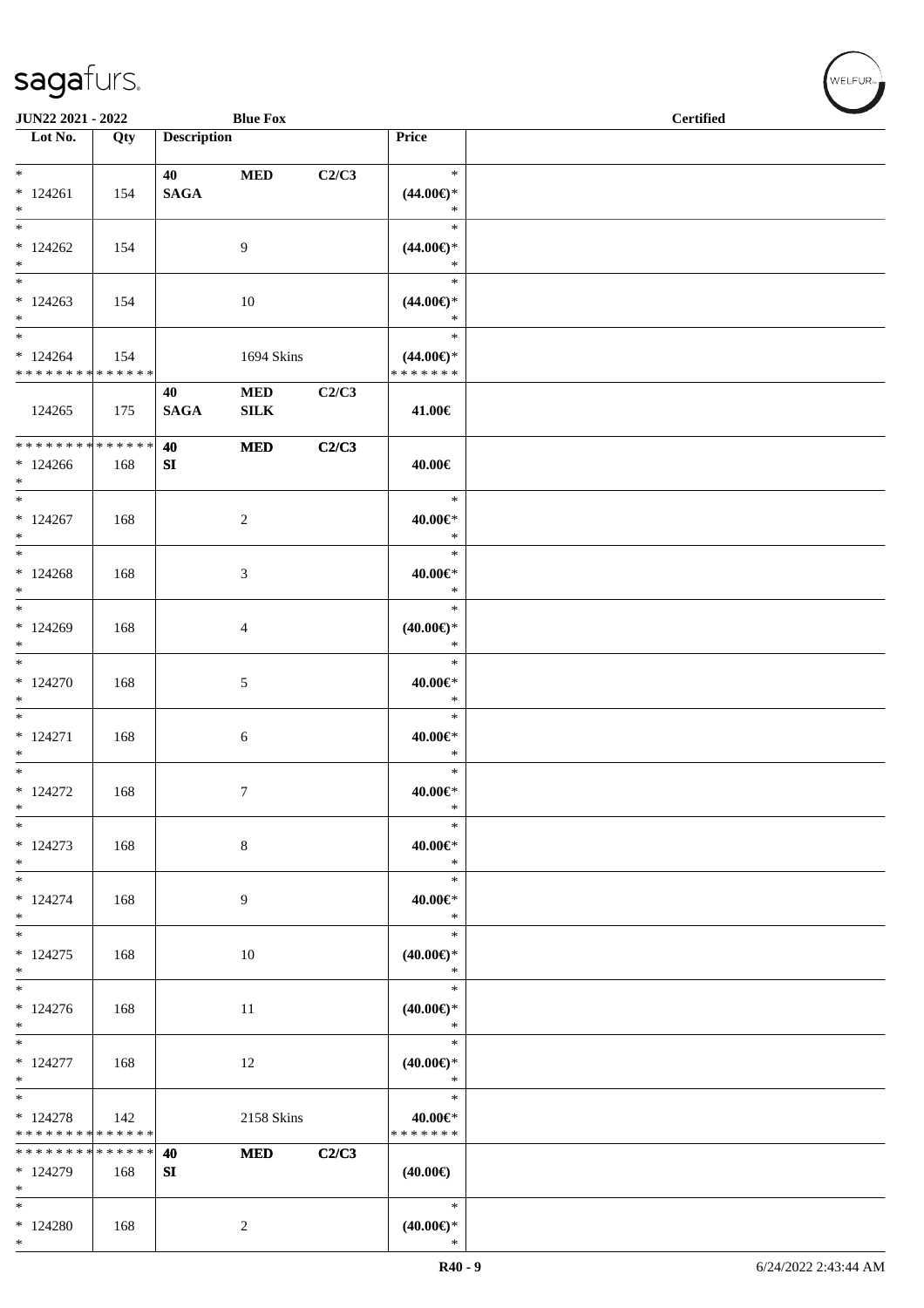| JUN22 2021 - 2022                                                       |     |                    | <b>Blue Fox</b>                                                                                      |       |                                                | <b>Certified</b> |
|-------------------------------------------------------------------------|-----|--------------------|------------------------------------------------------------------------------------------------------|-------|------------------------------------------------|------------------|
| Lot No.                                                                 | Qty | <b>Description</b> |                                                                                                      |       | Price                                          |                  |
| $*$<br>$* 124281$<br>$*$                                                | 168 | 40<br>SI           | <b>MED</b>                                                                                           | C2/C3 | $\ast$<br>$(40.00\epsilon)$ *<br>$\ast$        |                  |
| $\ast$<br>$*124282$<br>$\ast$                                           | 168 |                    | $\overline{4}$                                                                                       |       | $\ast$<br>$(40.00\epsilon)$ *<br>$\ast$        |                  |
| $*$<br>$* 124283$<br>$*$                                                | 168 |                    | 5                                                                                                    |       | $\ast$<br>$(40.00\epsilon)$ *<br>$\ast$        |                  |
| $*$<br>$* 124284$<br>* * * * * * * * * * * * * *                        | 168 |                    | 1008 Skins                                                                                           |       | $\ast$<br>$(40.00\epsilon)$ *<br>* * * * * * * |                  |
| * * * * * * * * * * * * * * *<br>$*124285$<br>$*$                       | 133 | 40<br><b>SROY</b>  | XD/DK<br><b>HEAV</b>                                                                                 | C2/C3 | $(50.00\epsilon)$                              |                  |
| $\ast$<br>$*124286$<br>* * * * * * * * * * * * * *                      | 92  |                    | 225 Skins                                                                                            |       | $\ast$<br>$(50.00 \in )$ *<br>* * * * * * *    |                  |
| * * * * * * * * * * * * * *<br>$* 124287$<br>$*$                        | 133 | 40<br><b>SROY</b>  | $\mathbf{X}\mathbf{D}/\mathbf{D}\mathbf{K}$<br><b>HEAV</b>                                           | C2/C3 | (50.00)                                        |                  |
| $*$<br>$* 124288$<br>$\ast$                                             | 126 |                    | $\overline{c}$                                                                                       |       | $\ast$<br>$(50.00ε)$ *<br>$\ast$               |                  |
| $*124289$<br>$\ast$<br>$\ast$                                           | 126 |                    | 3                                                                                                    |       | $\ast$<br>$(50.00ε)$ *<br>$\ast$               |                  |
| $*124290$<br>$*$<br>$\ast$                                              | 126 |                    | $\overline{4}$                                                                                       |       | $\ast$<br>$(50.00ε)$ *<br>$\ast$               |                  |
| $*124291$<br>* * * * * * * * * * * * * *<br>* * * * * * * * * * * * * * | 99  |                    | 610 Skins                                                                                            |       | $\ast$<br>$(50.00\epsilon)$ *<br>* * * * * * * |                  |
| $*124292$<br>$\ast$<br>$\ast$                                           | 147 | 40<br><b>SROY</b>  | $\boldsymbol{\text{X}}\boldsymbol{\text{D}}\boldsymbol{/}\boldsymbol{\text{D}}\boldsymbol{\text{K}}$ | C2/C3 | $(48.00\epsilon)$<br>$\ast$                    |                  |
| * 124293<br>$*$<br>$*$                                                  | 140 |                    | 2                                                                                                    |       | $(48.00\epsilon)$ *<br>$\ast$<br>$\ast$        |                  |
| * 124294<br>$*$<br>$*$                                                  | 140 |                    | 3                                                                                                    |       | $(48.00\epsilon)$ *<br>$\ast$<br>$\ast$        |                  |
| $*124295$<br>$*$<br>$\overline{\ast}$                                   | 140 |                    | 4                                                                                                    |       | $(48.00\epsilon)$ *<br>$\ast$<br>$\ast$        |                  |
| $*124296$<br>$*$<br>$*$                                                 | 140 |                    | 5                                                                                                    |       | $(48.00\epsilon)$ *<br>$\ast$<br>$\ast$        |                  |
| * 124297<br>$*$<br>$*$                                                  | 140 |                    | 6                                                                                                    |       | $(48.00\in)^\ast$<br>$\ast$<br>$\ast$          |                  |
| * 124298<br>$*$<br>$\ast$                                               | 140 |                    | 7                                                                                                    |       | $(48.00\epsilon)$ *<br>$\ast$<br>$\ast$        |                  |
| $*124299$<br>$*$                                                        | 140 |                    | 8                                                                                                    |       | $(48.00\epsilon)$ *<br>$\ast$                  |                  |
| $*$<br>$*124300$<br>* * * * * * * * * * * * * *                         | 32  |                    | 1159 Skins                                                                                           |       | $\ast$<br>$(48.00\epsilon)$ *<br>* * * * * * * |                  |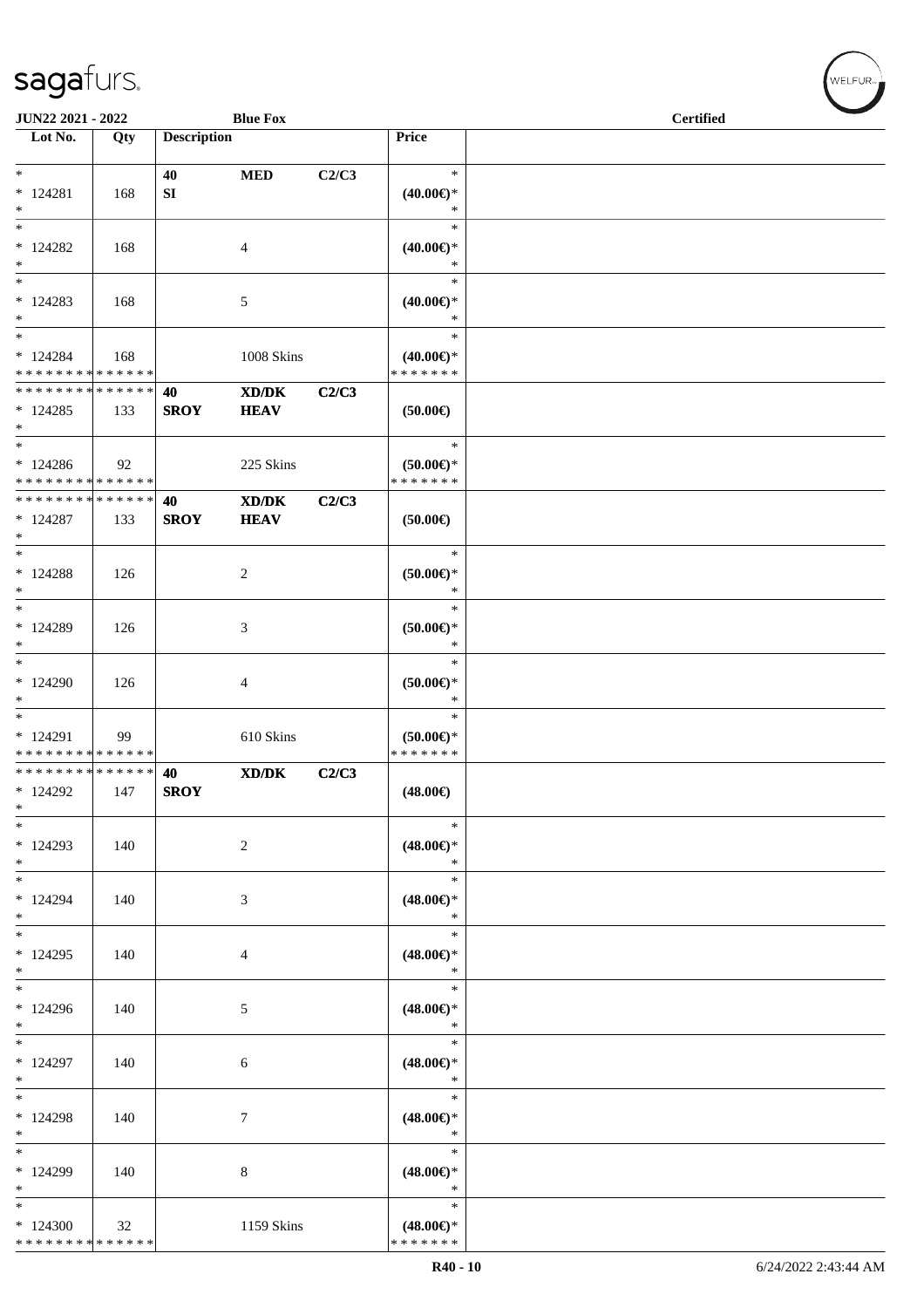| JUN22 2021 - 2022                                                     |     |                    | <b>Blue Fox</b>                                            |       |                                                | <b>Certified</b> |  |
|-----------------------------------------------------------------------|-----|--------------------|------------------------------------------------------------|-------|------------------------------------------------|------------------|--|
| Lot No.                                                               | Qty | <b>Description</b> |                                                            |       | Price                                          |                  |  |
|                                                                       |     |                    |                                                            |       |                                                |                  |  |
| * * * * * * * * * * * * * *<br>* 124301<br>$*$                        | 147 | 40<br><b>SROY</b>  | XD/DK                                                      | C2/C3 | $(48.00\epsilon)$                              |                  |  |
| $*$<br>$*124302$<br>$*$                                               | 140 |                    | $\overline{c}$                                             |       | $\ast$<br>$(48.00\epsilon)$ *<br>$\ast$        |                  |  |
| $\overline{\phantom{0}}$<br>$*124303$<br>$*$                          | 140 |                    | 3                                                          |       | $\ast$<br>$(48.00\epsilon)$ *<br>$\ast$        |                  |  |
| $*$<br>$*124304$<br>$*$                                               | 140 |                    | 4                                                          |       | $\ast$<br>$(48.00\in)^\ast$<br>$\ast$          |                  |  |
| $*$<br>$*124305$<br>$*$                                               | 140 |                    | 5                                                          |       | $\ast$<br>$(48.00\epsilon)$ *<br>$\ast$        |                  |  |
| $*$<br>$*124306$<br>$*$                                               | 140 |                    | 6                                                          |       | $\ast$<br>$(48.00\epsilon)$ *<br>$\ast$        |                  |  |
| $*124307$<br>$*$                                                      | 140 |                    | 7                                                          |       | $\ast$<br>$(48.00\epsilon)$ *<br>$\ast$        |                  |  |
| $*$<br>$*124308$<br>$*$                                               | 140 |                    | 8                                                          |       | $\ast$<br>$(48.00\epsilon)$ *<br>$\ast$        |                  |  |
| $\overline{\phantom{0}}$<br>$*124309$<br>* * * * * * * * * * * * * *  | 52  |                    | 1179 Skins                                                 |       | $\ast$<br>$(48.00\epsilon)$ *<br>* * * * * * * |                  |  |
| ******** <mark>******</mark><br>$* 124310$<br>$*$                     | 161 | 40<br><b>SROY</b>  | XD/DK<br>${\bf SILK}$                                      | C2/C3 | 44.00€                                         |                  |  |
| $*$<br>$* 124311$<br>$*$                                              | 154 |                    | $\overline{c}$                                             |       | $\ast$<br>44.00€*<br>$\ast$                    |                  |  |
| $\overline{\ast}$<br>$* 124312$<br>$*$                                | 154 |                    | 3                                                          |       | $\ast$<br>44.00€*<br>$*$                       |                  |  |
| $*$<br>$* 124313$<br>$*$                                              | 154 |                    | 4                                                          |       | $\ast$<br>44.00€*<br>$\ast$                    |                  |  |
| $*$<br>$* 124314$<br>$*$                                              | 154 |                    | 5                                                          |       | $\ast$<br>44.00€*<br>$\ast$                    |                  |  |
| $\overline{\ast}$<br>$* 124315$<br>$*$                                | 154 |                    | 6                                                          |       | $\ast$<br>44.00€*<br>$\ast$                    |                  |  |
| $\overline{\phantom{0}}$<br>$* 124316$<br>* * * * * * * * * * * * * * | 113 |                    | 1044 Skins                                                 |       | $\ast$<br>44.00€*<br>* * * * * * *             |                  |  |
| 124317                                                                | 70  | 40<br><b>SROY</b>  | $\bold{X}\bold{D}/\bold{D}\bold{K}$<br>WOL2                | C2/C3 | $(45.00\epsilon)$                              |                  |  |
| * * * * * * * * * * * * * * *<br>$* 124318$<br>$*$                    | 147 | 40<br><b>SAGA</b>  | $\mathbf{X}\mathbf{D}/\mathbf{D}\mathbf{K}$<br><b>HEAV</b> | C2/C3 | 44.00€                                         |                  |  |
| $\ast$<br>$* 124319$<br>$*$                                           | 140 |                    | 2                                                          |       | $\ast$<br>44.00€*<br>$\ast$                    |                  |  |
| $*$<br>$*124320$<br>$*$                                               | 140 |                    | 3                                                          |       | $\ast$<br>44.00€*<br>$\ast$                    |                  |  |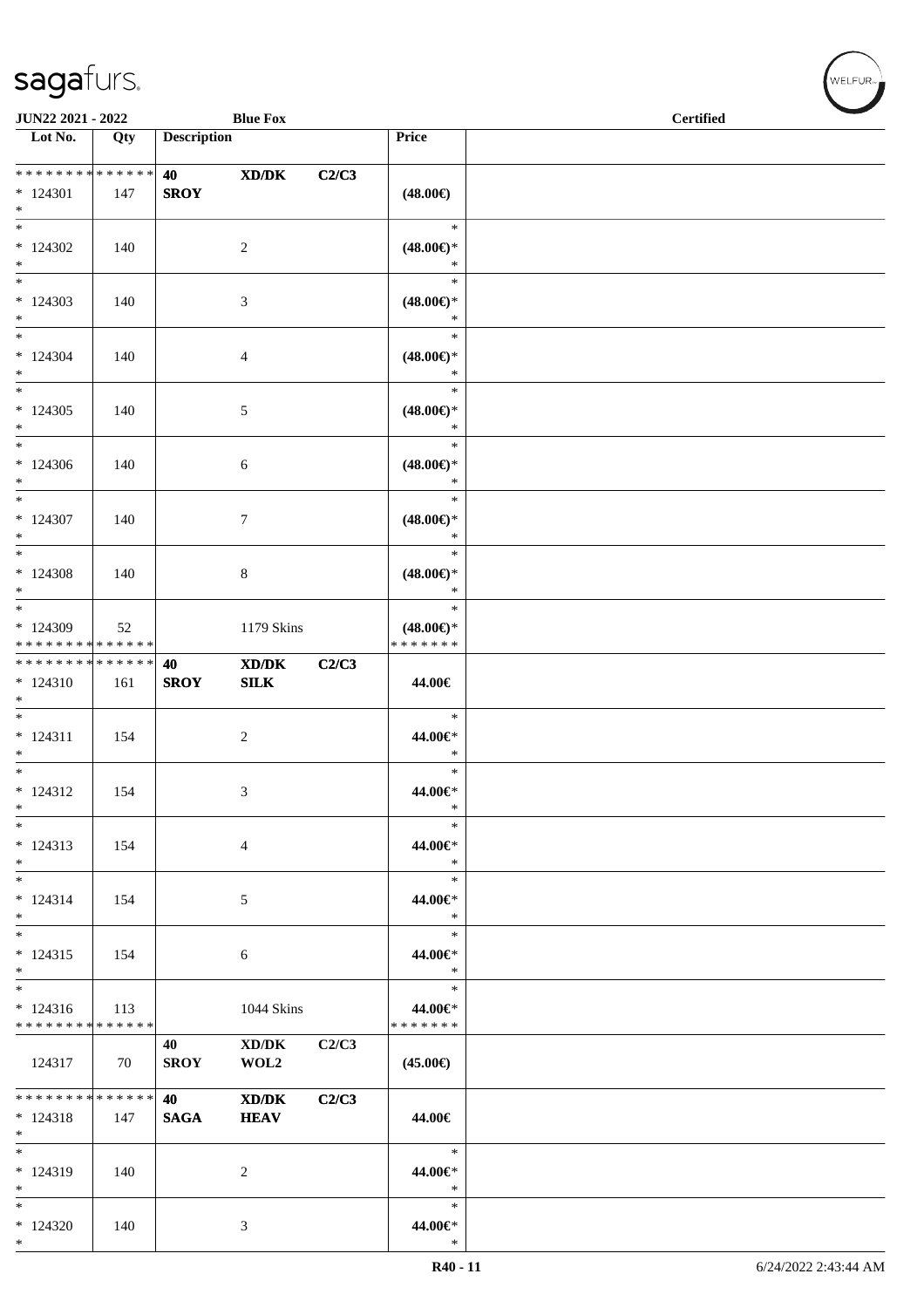| JUN22 2021 - 2022                                                     |                      |                       | <b>Blue Fox</b>                                    |       |                                                | <b>Certified</b> |
|-----------------------------------------------------------------------|----------------------|-----------------------|----------------------------------------------------|-------|------------------------------------------------|------------------|
| $\overline{\phantom{1}}$ Lot No.                                      | Qty                  | <b>Description</b>    |                                                    |       | Price                                          |                  |
| $*$<br>$* 124321$<br>* * * * * * * * * * * * * *                      | 103                  | 40<br><b>SAGA</b>     | $\bold{X}\bold{D}/\bold{D}\bold{K}$<br><b>HEAV</b> | C2/C3 | $\ast$<br>$(44.00\epsilon)$ *<br>* * * * * * * |                  |
| * * * * * * * * * * * * * * *<br>$*124322$<br>$*$                     | 140                  | 40<br><b>SAGA</b>     | XD/DK<br><b>HEAV</b>                               | C2/C3 | $(44.00\epsilon)$                              |                  |
| $*$<br>$* 124323$<br>$*$                                              | 140                  |                       | 2                                                  |       | $\ast$<br>$(44.00\epsilon)$ *<br>$\ast$        |                  |
| $\overline{\phantom{0}}$<br>$* 124324$<br>* * * * * * * * * * * * * * | 54                   |                       | 334 Skins                                          |       | $\ast$<br>44.00€*<br>* * * * * * *             |                  |
| * * * * * * * * * * * * * * *<br>$*124325$<br>$*$                     | 161                  | 40<br>$\mathbf{SAGA}$ | XD/DK                                              | C2/C3 | $(43.00\epsilon)$                              |                  |
| $*$<br>$*124326$<br>$*$                                               | 154                  |                       | 2                                                  |       | $\ast$<br>43.00€*<br>$\ast$                    |                  |
| $*$<br>$* 124327$<br>$\ast$                                           | 154                  |                       | 3                                                  |       | $\ast$<br>43.00€*<br>$\ast$                    |                  |
| $\overline{\phantom{0}}$<br>$* 124328$<br>$*$                         | 154                  |                       | 4                                                  |       | $\ast$<br>$(43.00\epsilon)$ *<br>$\ast$        |                  |
| $*$<br>$*124329$<br>$*$                                               | 154                  |                       | 5                                                  |       | $\ast$<br>$(43.00\epsilon)$ *<br>$\ast$        |                  |
| $*$<br>$*124330$<br>$\ast$                                            | 154                  |                       | 6                                                  |       | $\ast$<br>$(43.00\epsilon)$ *<br>$\ast$        |                  |
| $*$<br>$* 124331$<br>$*$                                              | 154                  |                       | 7                                                  |       | $\ast$<br>$(43.00\epsilon)$ *<br>$\ast$        |                  |
| $*$<br>$*124332$<br>$*$                                               | 154                  |                       | 8                                                  |       | $\ast$<br>$(43.00€)$ *<br>$\ast$               |                  |
| $*$<br>$*124333$<br>$*$                                               | 154                  |                       | 9                                                  |       | $\ast$<br>$(43.00\epsilon)$ *<br>$\ast$        |                  |
| $*$<br>$* 124334$<br>$*$                                              | 154                  |                       | 10                                                 |       | $\ast$<br>$(43.00€)$ *<br>$\ast$               |                  |
| $*$<br>$*124335$<br>$*$<br>$\overline{\phantom{0}}$                   | 154                  |                       | 11                                                 |       | $\ast$<br>$(43.00€)$ *<br>$\ast$               |                  |
| $*124336$<br>$*$                                                      | 154                  |                       | 12                                                 |       | $\ast$<br>$(43.00\epsilon)$ *<br>$\ast$        |                  |
| $* 124337$<br>$*$                                                     | 154                  |                       | 13                                                 |       | $\ast$<br>$(43.00\epsilon)$ *<br>$\ast$        |                  |
| $*$<br>$*124338$<br>$*$                                               | 154                  |                       | 14                                                 |       | $\ast$<br>$(43.00€)$ *<br>$\ast$               |                  |
| $*$<br>$*124339$<br>* * * * * * * * * * * * * * *                     | 154                  |                       | 2317 Skins                                         |       | $\ast$<br>$(43.00\epsilon)$ *<br>* * * * * * * |                  |
| * * * * * * * *<br>$*124340$<br>$*$                                   | * * * * * *  <br>161 | 40<br><b>SAGA</b>     | XD/DK                                              | C2/C3 | $(43.00\epsilon)$                              |                  |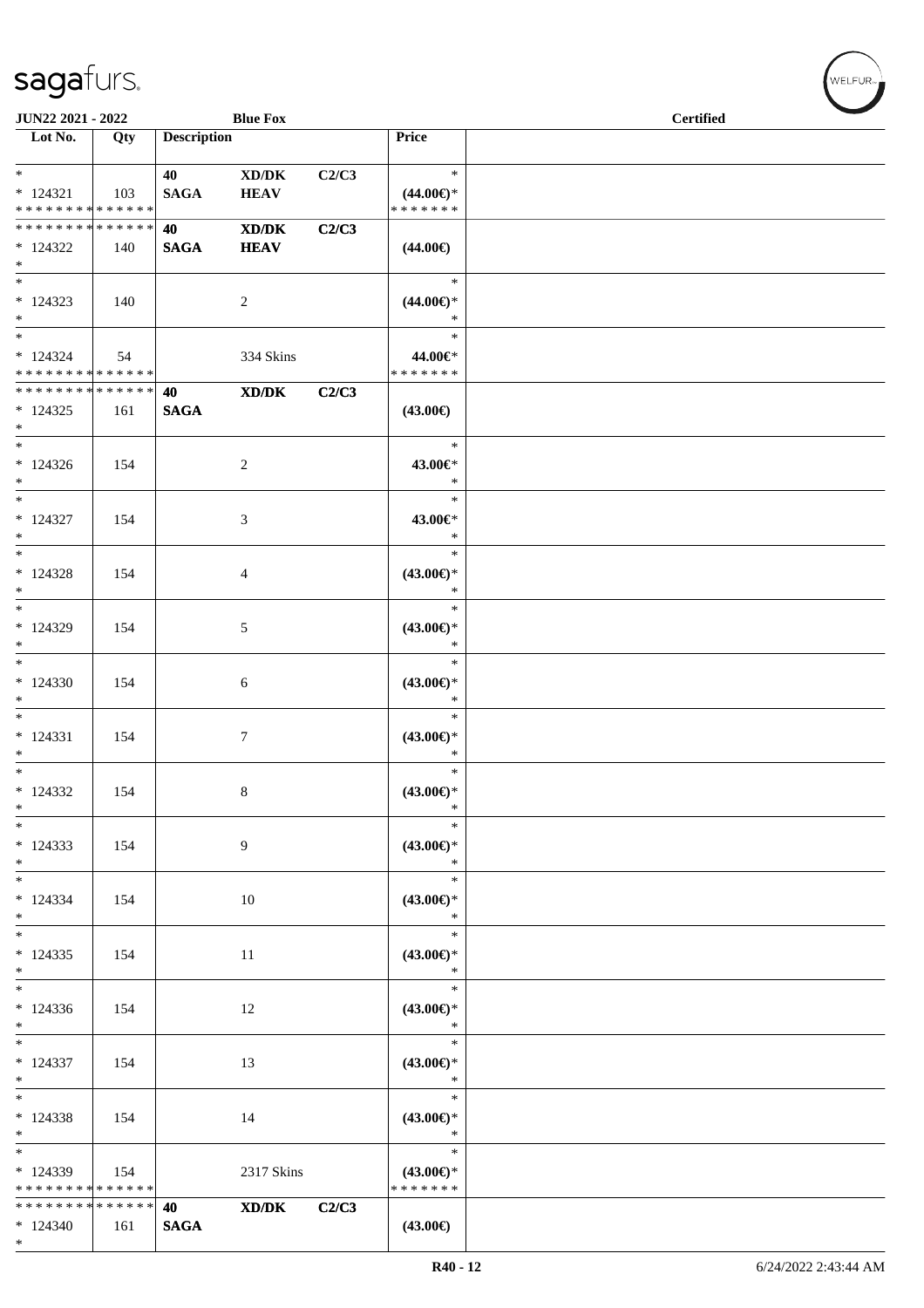| JUN22 2021 - 2022             |     |                    | <b>Blue Fox</b>                             |       |                      | <b>Certified</b> |
|-------------------------------|-----|--------------------|---------------------------------------------|-------|----------------------|------------------|
| Lot No.                       | Qty | <b>Description</b> |                                             |       | Price                |                  |
|                               |     |                    |                                             |       |                      |                  |
| $*$                           |     | 40 — 20            | XD/DK                                       | C2/C3 | $\ast$               |                  |
| $* 124341$                    | 154 | <b>SAGA</b>        |                                             |       | $(43.00\epsilon)$ *  |                  |
| $*$                           |     |                    |                                             |       | $\ast$               |                  |
| $\overline{\ast}$             |     |                    |                                             |       | $\ast$               |                  |
| $*124342$                     | 154 |                    | 3                                           |       | $(43.00\epsilon)$ *  |                  |
| $*$                           |     |                    |                                             |       | $\ast$               |                  |
|                               |     |                    |                                             |       | $\ast$               |                  |
| $*124343$                     | 154 |                    | 4                                           |       | $(43.00\epsilon)$ *  |                  |
| $*$                           |     |                    |                                             |       | $\ast$               |                  |
| $*$                           |     |                    |                                             |       | $\ast$               |                  |
| $* 124344$                    | 154 |                    | 5                                           |       | $(43.00\epsilon)$ *  |                  |
| $*$                           |     |                    |                                             |       | $\ast$               |                  |
| $*$                           |     |                    |                                             |       | $\ast$               |                  |
| $* 124345$                    | 154 |                    | $\sqrt{6}$                                  |       | $(43.00\epsilon)$ *  |                  |
| $*$                           |     |                    |                                             |       | $\ast$               |                  |
| $*$                           |     |                    |                                             |       | $\ast$               |                  |
| $*124346$                     | 154 |                    | $\boldsymbol{7}$                            |       | $(43.00€)$ *         |                  |
| $*$                           |     |                    |                                             |       | $\ast$               |                  |
| $*$                           |     |                    |                                             |       | $\ast$               |                  |
| $* 124347$                    | 154 |                    | 8                                           |       | $(43.00\epsilon)$ *  |                  |
| $*$                           |     |                    |                                             |       | $\ast$               |                  |
| $\overline{\ast}$             |     |                    |                                             |       | $\ast$               |                  |
| $* 124348$                    | 105 |                    | 1344 Skins                                  |       | $(43.00\epsilon)$ *  |                  |
| * * * * * * * * * * * * * *   |     |                    |                                             |       | * * * * * * *        |                  |
| ******** <mark>******</mark>  |     | 40                 | XD/DK                                       | C2/C3 |                      |                  |
| * 124349                      | 168 | <b>SAGA</b>        | SLK                                         |       | 40.00€               |                  |
| $*$                           |     |                    |                                             |       |                      |                  |
| $*$                           |     |                    |                                             |       | $\ast$               |                  |
| $*124350$                     | 168 |                    | 2                                           |       | 40.00€*              |                  |
| $*$                           |     |                    |                                             |       | $\ast$               |                  |
| $*$                           |     |                    |                                             |       | $\ast$               |                  |
| $* 124351$                    | 168 |                    | 3                                           |       | 40.00€*              |                  |
| $*$                           |     |                    |                                             |       | $\ast$               |                  |
| $*$                           |     |                    |                                             |       | $\ast$               |                  |
| $*124352$                     | 168 |                    | 4                                           |       | $40.00 \in$ *<br>$*$ |                  |
| $\ast$<br>$\ast$              |     |                    |                                             |       | $\ast$               |                  |
|                               |     |                    |                                             |       |                      |                  |
| $* 124353$<br>$*$             | 168 |                    | 5                                           |       | 40.00€*<br>$\ast$    |                  |
| $*$                           |     |                    |                                             |       | $\ast$               |                  |
| $*124354$                     |     |                    |                                             |       | 40.00€*              |                  |
| $\ast$                        | 168 |                    | 6                                           |       | $\ast$               |                  |
| $*$                           |     |                    |                                             |       | $\ast$               |                  |
| $* 124355$                    | 168 |                    | 1176 Skins                                  |       | 40.00€*              |                  |
| * * * * * * * * * * * * * *   |     |                    |                                             |       | * * * * * * *        |                  |
| * * * * * * * * * * * * * *   |     | 40                 | $\mathbf{X}\mathbf{D}/\mathbf{D}\mathbf{K}$ | C2/C3 |                      |                  |
| $*124356$                     | 161 | <b>SAGA</b>        | WOL2                                        |       | $(41.00\epsilon)$    |                  |
| $*$                           |     |                    |                                             |       |                      |                  |
| $*$                           |     |                    |                                             |       | $\ast$               |                  |
| $*124357$                     | 137 |                    | 298 Skins                                   |       | 41.00€*              |                  |
| * * * * * * * * * * * * * *   |     |                    |                                             |       | * * * * * * *        |                  |
| * * * * * * * * * * * * * * * |     | 40                 | $\mathbf{X}\mathbf{D}/\mathbf{D}\mathbf{K}$ | C2/C3 |                      |                  |
| $*124358$                     | 168 | SI                 |                                             |       | 39.00€               |                  |
| $*$                           |     |                    |                                             |       |                      |                  |
| $\ast$                        |     |                    |                                             |       | $\ast$               |                  |
| $*124359$                     | 168 |                    | 2                                           |       | 39.00€*              |                  |
| $*$                           |     |                    |                                             |       | $\ast$               |                  |
| $*$                           |     |                    |                                             |       | $\ast$               |                  |
| $*124360$                     | 168 |                    | 3                                           |       | $(39.00\epsilon)$ *  |                  |
| $\ast$                        |     |                    |                                             |       | $\ast$               |                  |

 $(w$ ELFUR<sub><sup>n</sub></sub></sub></sup>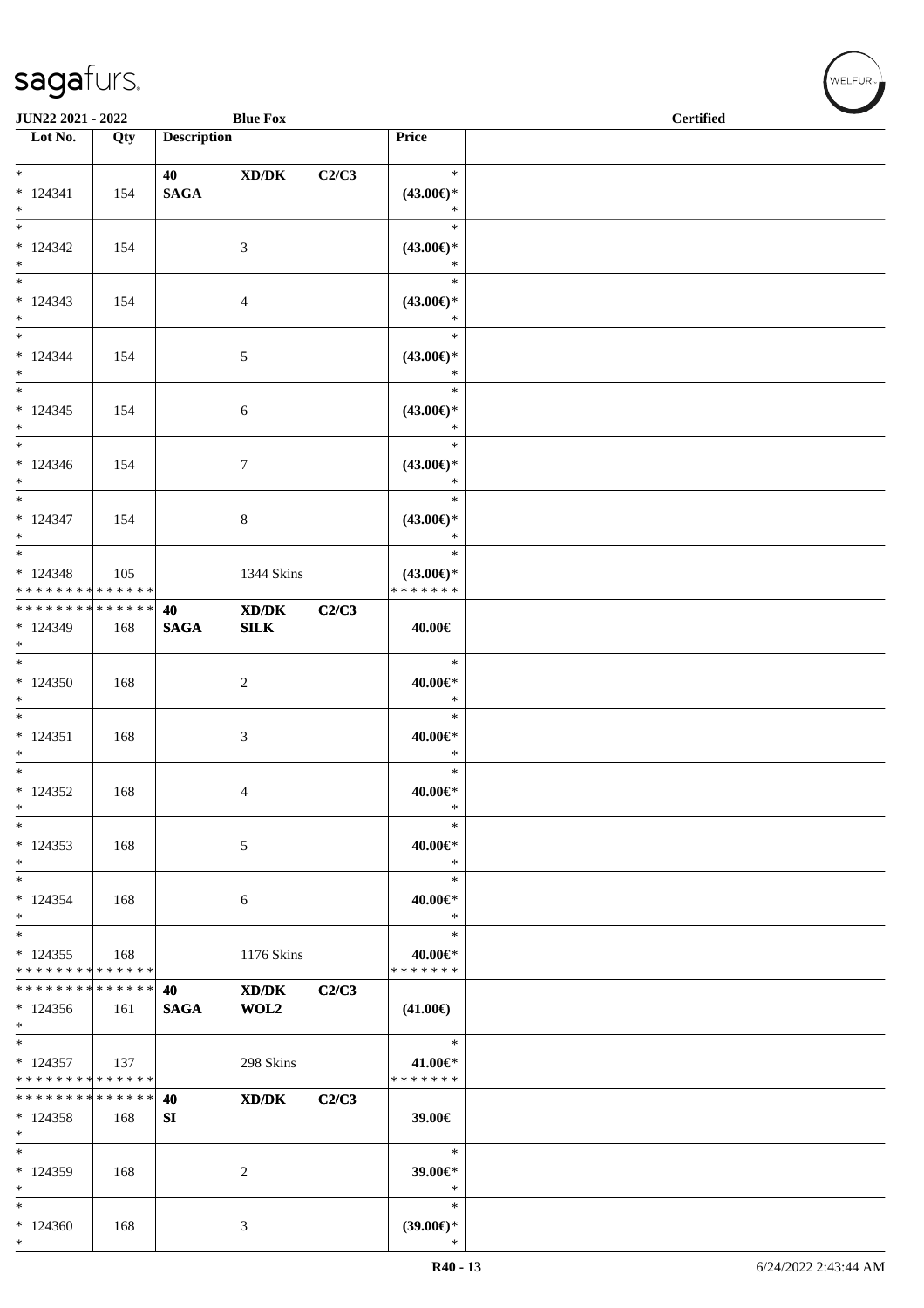\*

| JUN22 2021 - 2022                                 |     |                        | <b>Blue Fox</b>                        |       |                                         | <b>Certified</b> |
|---------------------------------------------------|-----|------------------------|----------------------------------------|-------|-----------------------------------------|------------------|
| Lot No.                                           | Qty | <b>Description</b>     |                                        |       | Price                                   |                  |
| $\ast$<br>$* 124361$<br>$*$                       | 168 | 40<br>${\bf S}{\bf I}$ | $\boldsymbol{\mathrm{XD}/\mathrm{DK}}$ | C2/C3 | $\ast$<br>$(39.00\epsilon)$ *<br>$\ast$ |                  |
| $\overline{\phantom{0}}$<br>$*124362$<br>$\ast$   | 168 |                        | 5                                      |       | $\ast$<br>$(39.00\epsilon)$ *<br>$\ast$ |                  |
| $*$<br>$*124363$<br>$*$                           | 168 |                        | 6                                      |       | $\ast$<br>$(39.00\epsilon)$ *<br>$\ast$ |                  |
| $*124364$<br>$*$                                  | 168 |                        | $\overline{7}$                         |       | $\ast$<br>$(39.00\epsilon)$ *<br>$\ast$ |                  |
| $*$<br>$*124365$<br>$*$                           | 168 |                        | $\,8\,$                                |       | $\ast$<br>$(39.00\epsilon)$ *<br>$\ast$ |                  |
| $\ast$<br>$*124366$<br>$*$                        | 168 |                        | 9                                      |       | $\ast$<br>(39.00)<br>$\ast$             |                  |
| $*$<br>$*124367$<br>$\ast$                        | 168 |                        | $10\,$                                 |       | $\ast$<br>$(39.00\epsilon)$ *<br>$\ast$ |                  |
| $\overline{\phantom{0}}$<br>$*124368$<br>$*$      | 168 |                        | $11\,$                                 |       | $\ast$<br>$(39.00\epsilon)$ *<br>$\ast$ |                  |
| $*$<br>* 124369<br>$*$                            | 168 |                        | 12                                     |       | $\ast$<br>$(39.00\epsilon)$ *<br>$\ast$ |                  |
| $*$<br>$* 124370$<br>$*$                          | 168 |                        | 13                                     |       | $\ast$<br>$(39.00\epsilon)$ *<br>$\ast$ |                  |
| $*$<br>$* 124371$<br>$*$                          | 168 |                        | 14                                     |       | $\ast$<br>$(39.00\epsilon)$ *<br>$\ast$ |                  |
| $*$<br>$* 124372$<br>$\ast$                       | 168 |                        | 15                                     |       | $\ast$<br>$(39.00\epsilon)$ *<br>$\ast$ |                  |
| $\ast$<br>* 124373<br>$*$                         | 168 |                        | 16                                     |       | $\ast$<br>$(39.00\epsilon)$ *<br>$\ast$ |                  |
| $*$<br>$* 124374$<br>$*$                          | 168 |                        | 17                                     |       | $\ast$<br>$(39.00\epsilon)$ *<br>$\ast$ |                  |
| $*$<br>$*124375$<br>* * * * * * * * * * * * * *   | 58  |                        | 2914 Skins                             |       | $\ast$<br>41.00€*<br>* * * * * * *      |                  |
| * * * * * * * * * * * * * * *<br>$*124376$<br>$*$ | 133 | 40<br><b>SROY</b>      | $2\mathbf{X}\mathbf{D}$<br><b>HEAV</b> | C2/C3 | 48.00€                                  |                  |
| $* 124377$<br>$*$                                 | 126 |                        | $\overline{c}$                         |       | $\ast$<br>48.00€*<br>$\ast$             |                  |
| $\ast$<br>$* 124378$<br>$*$                       | 126 |                        | 3                                      |       | $\ast$<br>48.00€*<br>$\ast$             |                  |
| $*$<br>* 124379<br>* * * * * * * * * * * * * * *  | 77  |                        | 462 Skins                              |       | $\ast$<br>48.00€*<br>* * * * * * *      |                  |
| * * * * * * * * * * * * * * *<br>$*124380$        | 147 | 40<br><b>SROY</b>      | 2XD                                    | C2/C3 | $(46.00\epsilon)$                       |                  |

 $(w$ ELFUR<sub>m</sub>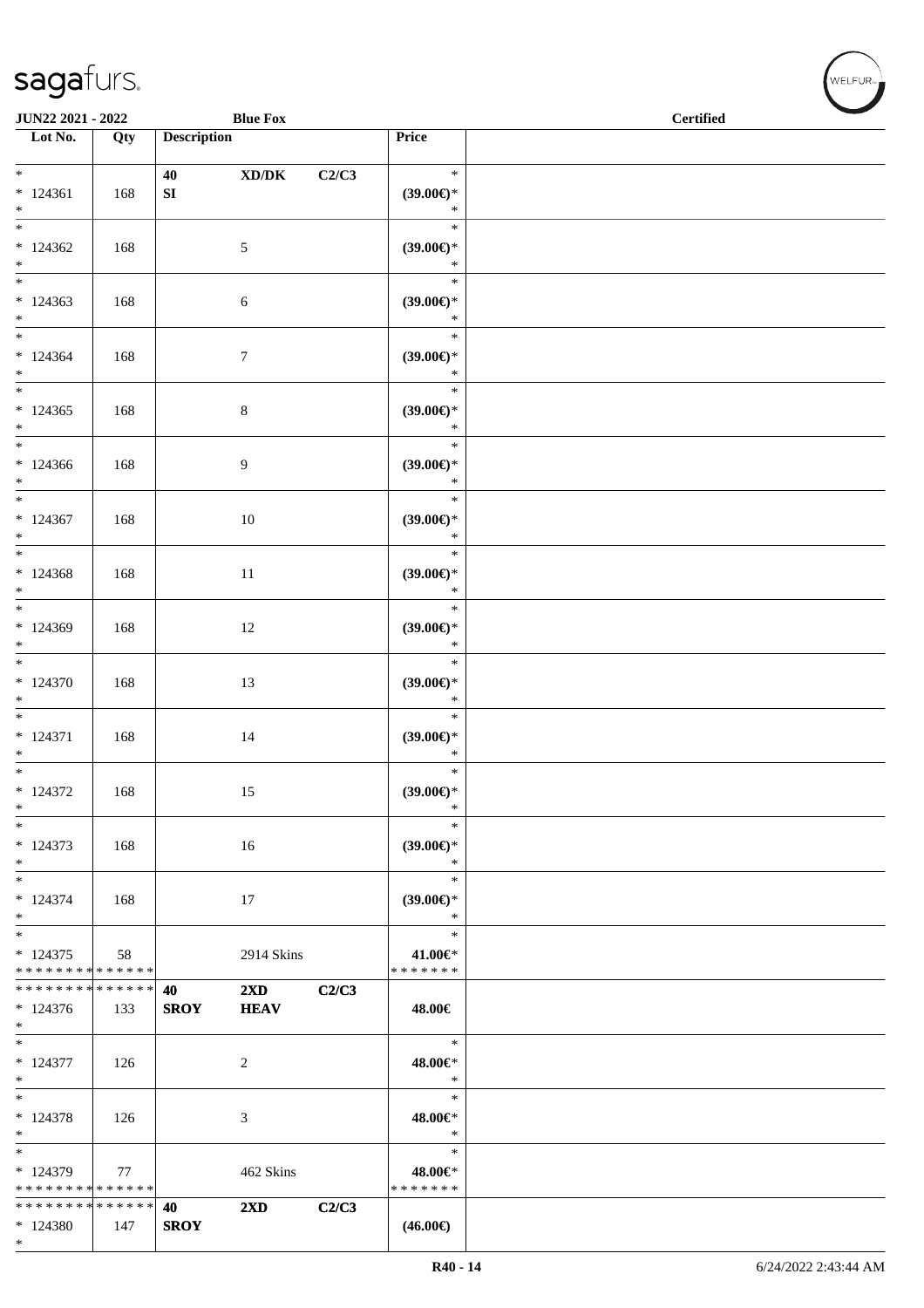| <b>JUN22 2021 - 2022</b>                                                     |     |                    | <b>Blue Fox</b>                        |       |                                                | <b>Certified</b> |
|------------------------------------------------------------------------------|-----|--------------------|----------------------------------------|-------|------------------------------------------------|------------------|
| Lot No.                                                                      | Qty | <b>Description</b> |                                        |       | Price                                          |                  |
| $*$<br>* 124381<br>$*$                                                       | 140 | 40<br><b>SROY</b>  | $2\rm{XD}$                             | C2/C3 | $\ast$<br>$(46.00\epsilon)$ *<br>$\ast$        |                  |
| $*$<br>* 124382<br>$*$                                                       | 140 |                    | 3                                      |       | $\ast$<br>$(46.00\epsilon)$ *<br>$\ast$        |                  |
| $*$<br>* 124383<br>$*$                                                       | 140 |                    | $\overline{4}$                         |       | $\ast$<br>$(46.00\epsilon)$ *<br>$\ast$        |                  |
| $*$<br>$* 124384$<br>* * * * * * * * * * * * * * *                           | 100 |                    | 667 Skins                              |       | $\ast$<br>$(46.00\epsilon)$ *<br>* * * * * * * |                  |
| * * * * * * * * <mark>* * * * * * *</mark><br>$*124385$<br>$*$               | 161 | 40<br><b>SROY</b>  | $2\mathbf{X}\mathbf{D}$<br><b>SILK</b> | C2/C3 | 42.00€                                         |                  |
| $*$<br>$*124386$<br>* * * * * * * * <mark>* * * * * * *</mark>               | 31  |                    | 192 Skins                              |       | $\ast$<br>42.00€*<br>* * * * * * *             |                  |
| 124387                                                                       | 65  | 40<br><b>SAGA</b>  | $2\mathbf{X}\mathbf{D}$<br><b>HEAV</b> | C2/C3 | $(43.00\epsilon)$                              |                  |
| * * * * * * * * <mark>* * * * * * *</mark><br>* 124388<br>$*$                | 161 | 40<br><b>SAGA</b>  | $2\mathbf{X}\mathbf{D}$                | C2/C3 | 41.00€                                         |                  |
| $*$ $-$<br>* 124389<br>$*$                                                   | 154 |                    | 2                                      |       | $\ast$<br>41.00€*<br>$\ast$                    |                  |
| $\overline{\ast}$<br>$*124390$<br>$*$                                        | 154 |                    | 3                                      |       | $\ast$<br>41.00€*<br>$\ast$                    |                  |
| $*$<br>* 124391<br>$*$                                                       | 154 |                    | $\overline{4}$                         |       | $\ast$<br>$(41.00\epsilon)$ *<br>$\ast$        |                  |
| $*$ $-$<br>* 124392<br>$\ast$                                                | 154 |                    | 5                                      |       | $\ast$<br>$(41.00\epsilon)$ *<br>$\ast$        |                  |
| $\ast$<br>* 124393<br>$\ast$                                                 | 154 |                    | $\boldsymbol{6}$                       |       | $\ast$<br>$(41.00\epsilon)$ *<br>$\ast$        |                  |
| $\ast$<br>* 124394<br>$\ast$                                                 | 154 |                    | $\tau$                                 |       | $\ast$<br>$(41.00\epsilon)$ *<br>$\ast$        |                  |
| $\overline{\ast}$<br>$*124395$<br>* * * * * * * * <mark>* * * * * * *</mark> | 59  |                    | 1144 Skins                             |       | $\ast$<br>$(41.00\epsilon)$ *<br>* * * * * * * |                  |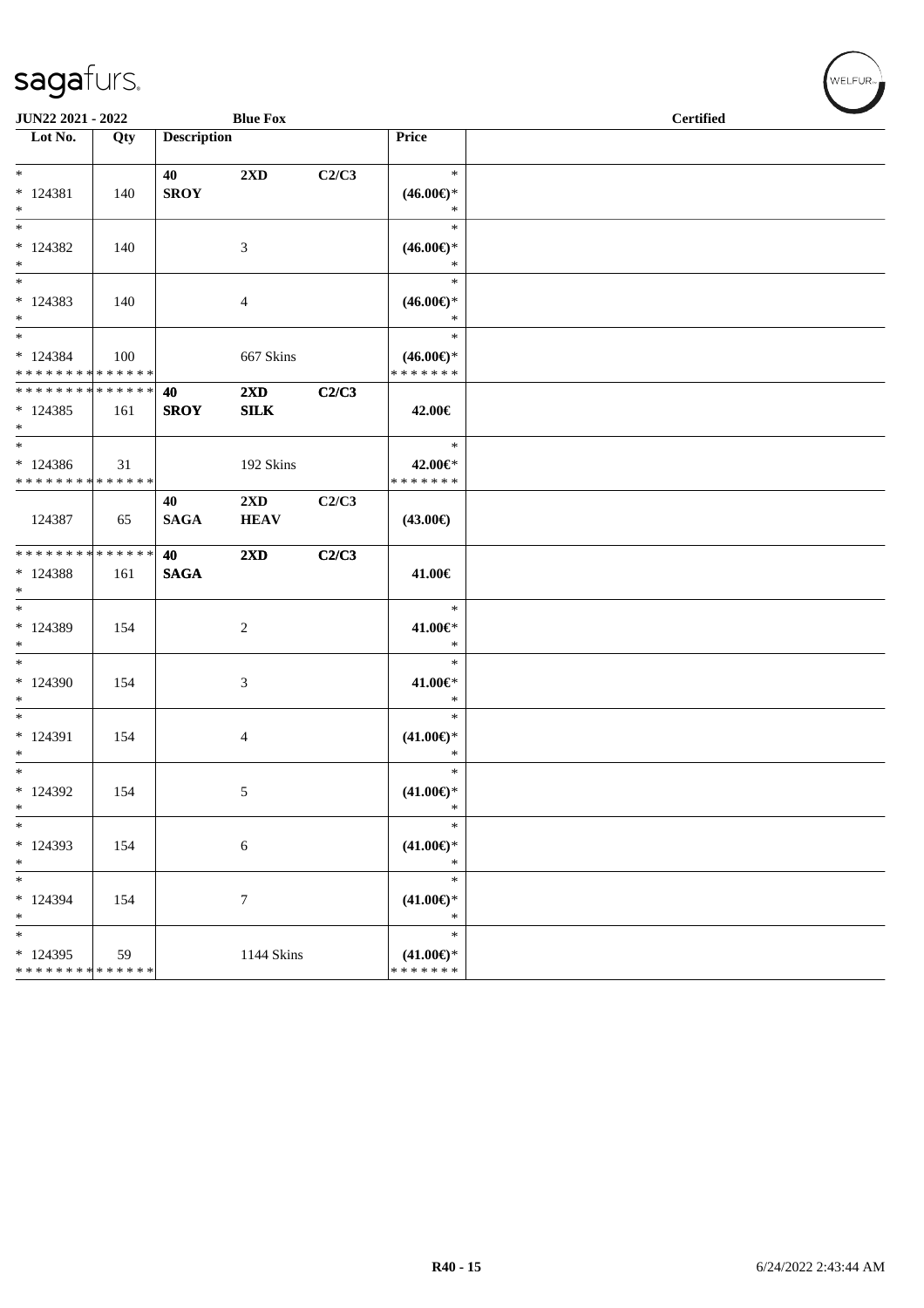| sagafurs.<br>JUN22 2021 - 2022        |     |                    | <b>Blue Fox</b>        |       |                                    |  | <b>Certified</b> | Lowgrades |  |
|---------------------------------------|-----|--------------------|------------------------|-------|------------------------------------|--|------------------|-----------|--|
| Lot No.                               | Qty | <b>Description</b> |                        |       | Price                              |  |                  |           |  |
| 124441                                | 118 | 60<br>(SI)         | XP/2XP<br><b>CHIP2</b> | C2/C3 | 40.00€                             |  |                  |           |  |
| **************<br>$*124442$<br>$*$    | 161 | 50<br>(SI)         | XD/DK<br><b>CHIP2</b>  | C2/C3 | 32.00€                             |  |                  |           |  |
| $\ast$<br>$*124443$<br>************** | 154 |                    | 315 Skins              |       | $\ast$<br>32.00 $\in$ *<br>******* |  |                  |           |  |
| 124444                                | 55  | $\bf{0}$<br>(SI)   | XP/2XP<br><b>CHIP2</b> | C2/C3 | 14.00€                             |  |                  |           |  |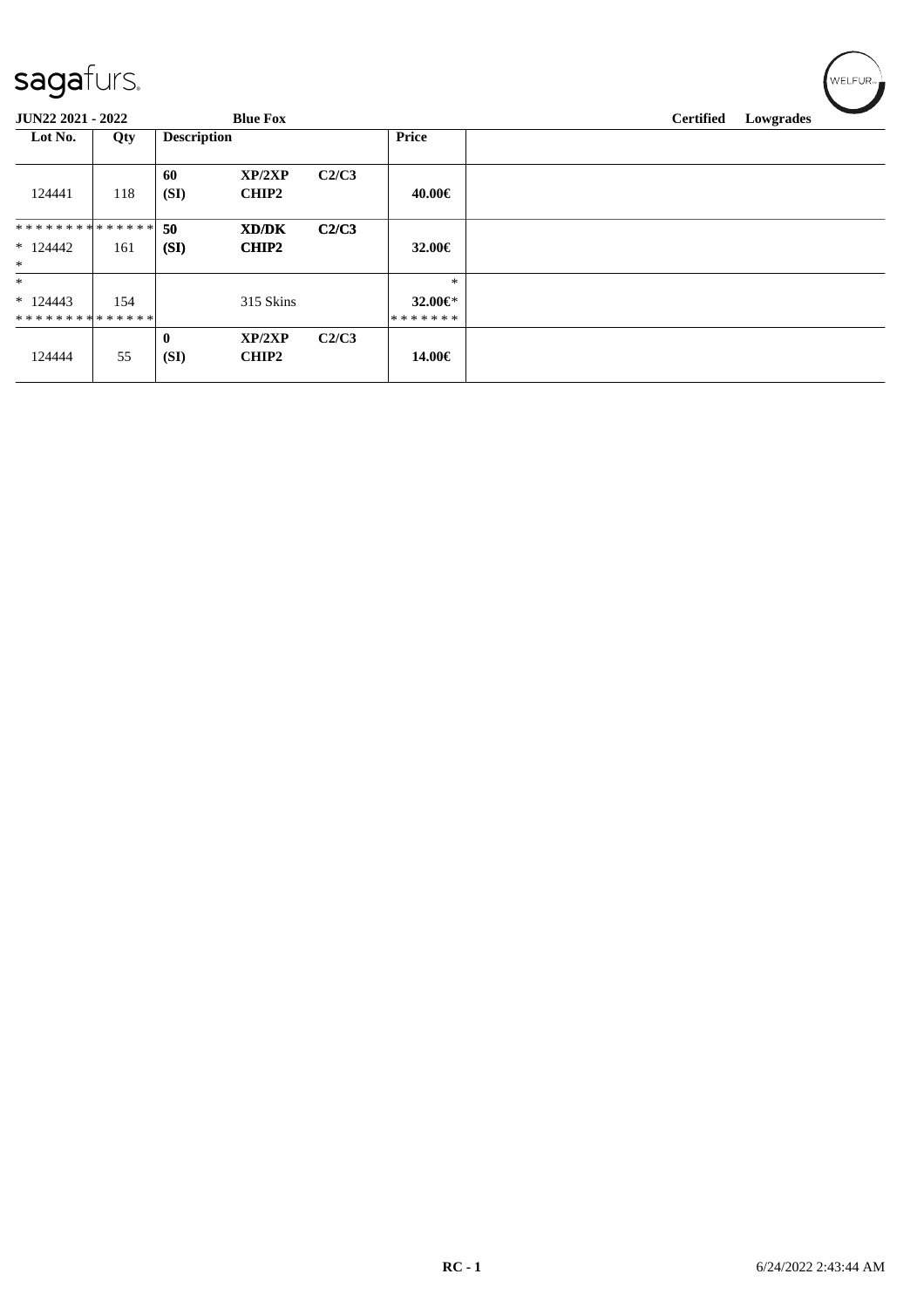| <b>saga</b> furs. |  |
|-------------------|--|
|-------------------|--|

| Sayarurs.                                   |     |                    |             |       |        |                  |           | ∎ WELFUR≂ <del>L</del> |
|---------------------------------------------|-----|--------------------|-------------|-------|--------|------------------|-----------|------------------------|
| <b>JUN22 2021 - 2022</b><br><b>Blue Fox</b> |     |                    |             |       |        | <b>Certified</b> | Lowgrades |                        |
| Lot No.                                     | Qty | <b>Description</b> |             |       | Price  |                  |           |                        |
| 124501                                      | 109 | 40<br>(S)          | ALL<br>MLD1 | C2/C3 | 38.00€ |                  |           |                        |

 $\sqrt{2}$